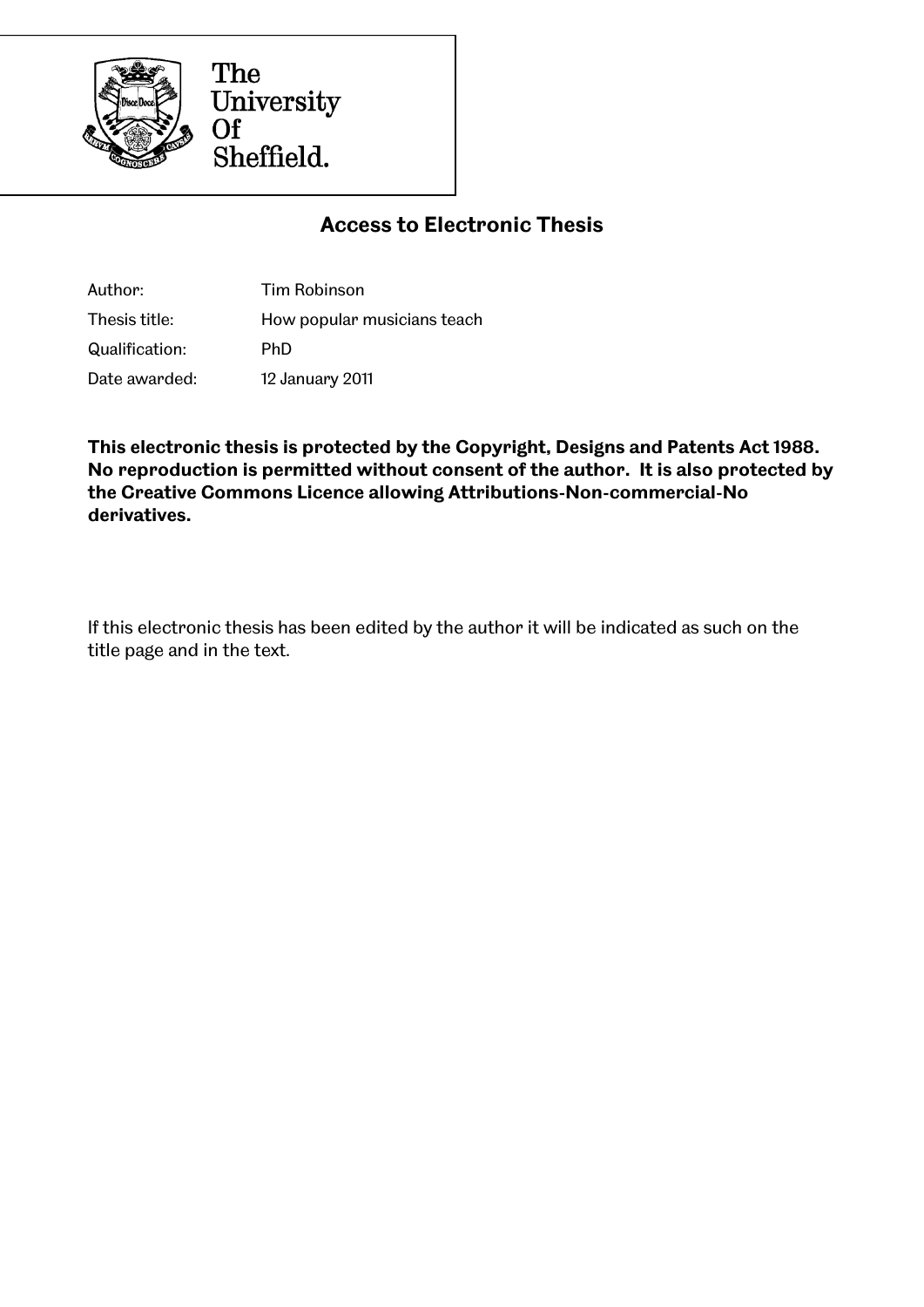# **HOW POPULAR MUSICIANS TEACH**

**by**

**TIM ROBINSON**

**A thesis submitted for the degree of PhD**

**Department of Music**

**University of Sheffield**

**March 2010**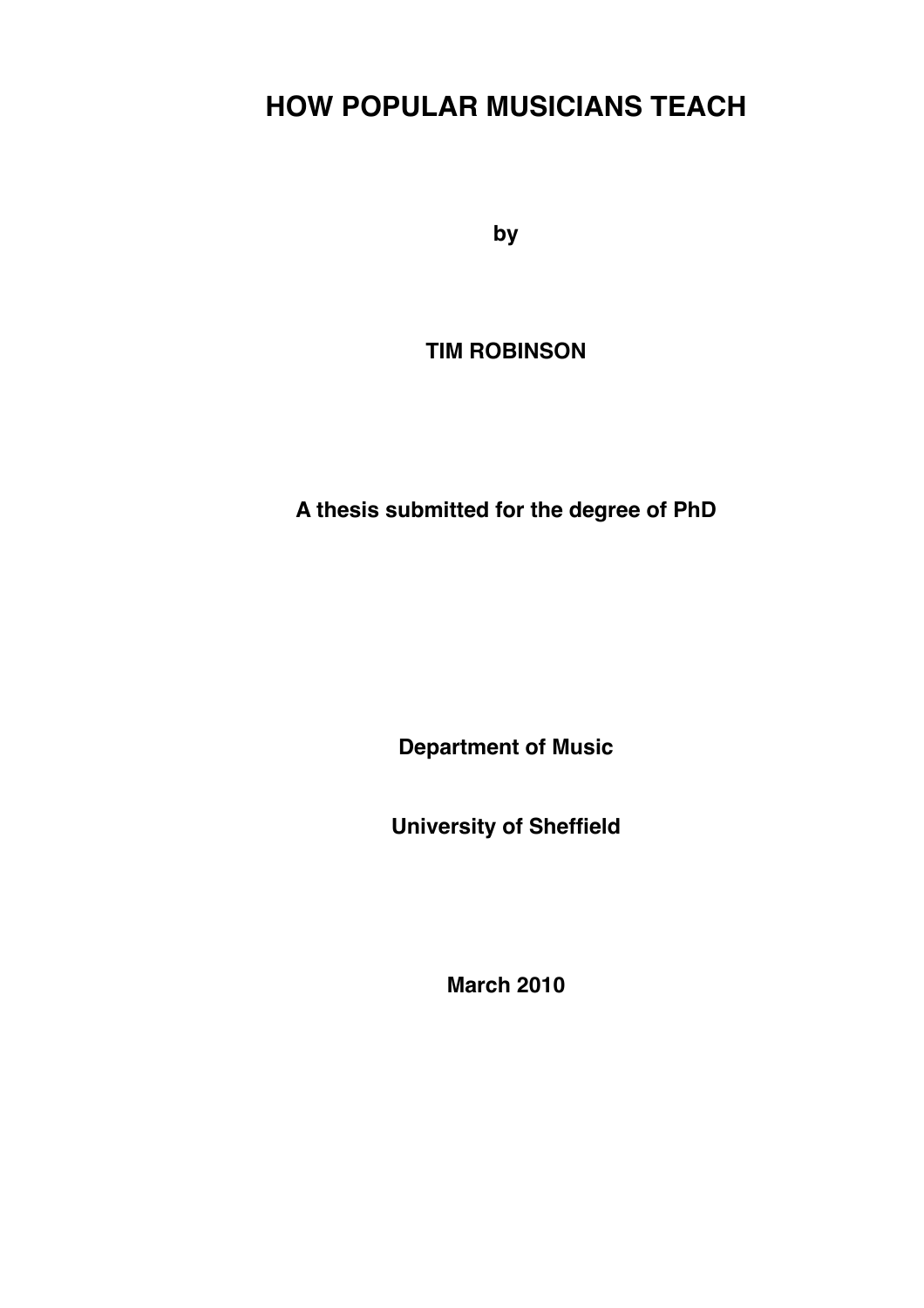## **ABSTRACT**

The present study asks how musicians who have learned outside the classical tradition teach others to play. A group of eight instrumental teachers were studied, all of whom grew up playing ʻpopular', vernacular styles of music. While most of them had at least some experience of being taught classical music, they spent their formative years committed to largely self-directed learning, acquiring the skills they needed in order to play the styles that appealed to them at the time: namely rock, blues, jazz or folk.

The teachers were interviewed about their learning histories and their teaching practice, and were filmed teaching a total of eleven students. There was a wide range of instrumental teaching strategies in evidence, from the orthodox teaching of classical music to lessons based entirely on listening and copying. However, in exploring the relationship between how this group learned to play and how they teach others to play, it was evident that they were not ʻteaching as they were taught', nor were they necessarily re-creating their own ʻinformal' learning practices. Rather they were creating their own idiosyncratic teaching strategies, drawing on those elements of their own learning histories which they valued, and supplementing these with aspects of musical learning which they felt they had missed out on; in short, they were attempting to teach as they would have wanted to be taught themselves. Their teaching practice, and their sense of identity, was strongly influenced both by the economic realities of trying to survive as musicians, and by the nature of their students, who were generally viewed as relatively unmotivated.

The study addresses an under-researched area of music teaching, and the findings are relevant to course designers, syllabus consultants and instrumental teachers generally, as well as music education researchers, in particular those interested in popular music and informal learning.

ii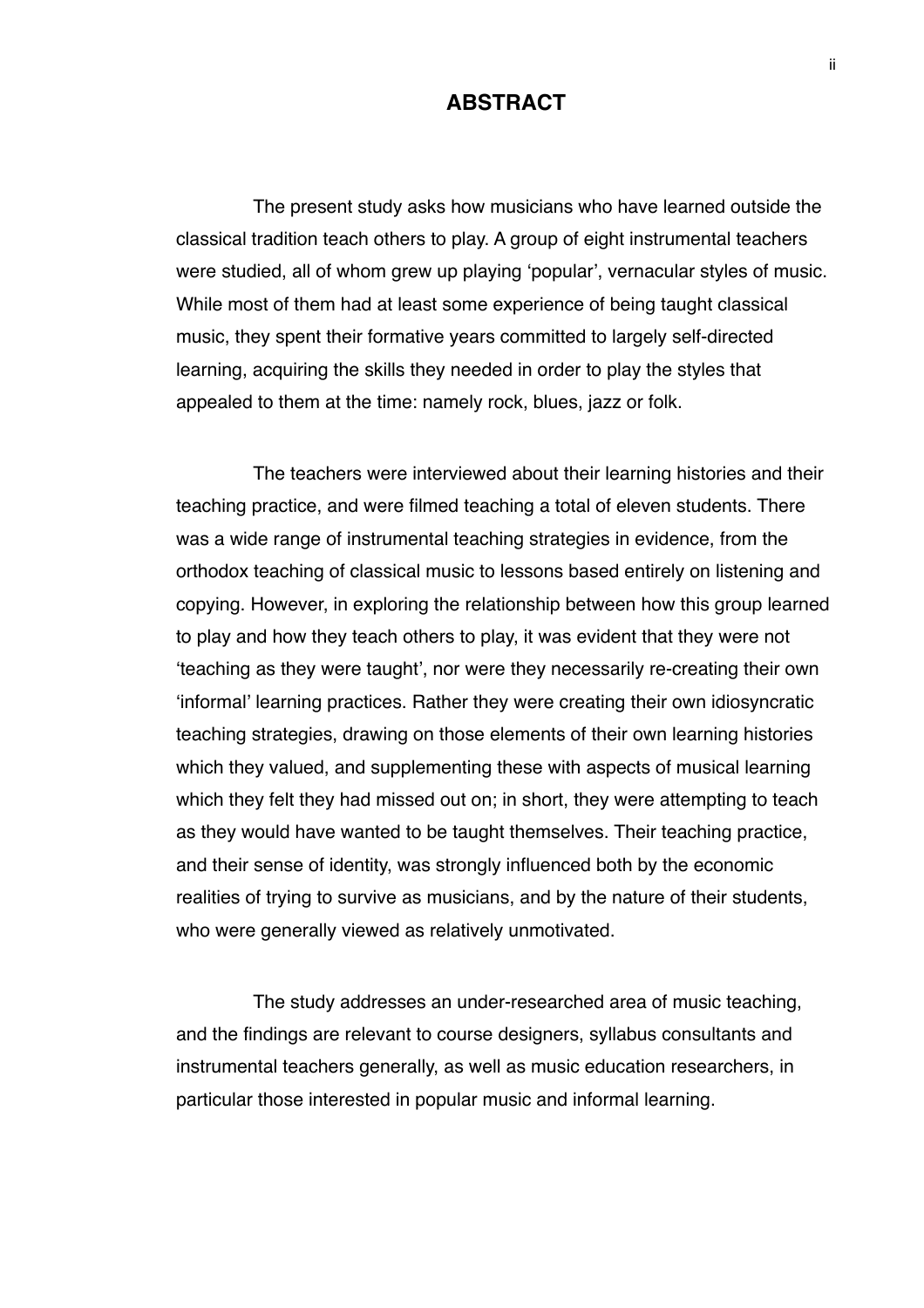## **TABLE OF CONTENTS**

| <b>LIST OF TABLES</b>                             | vii          |
|---------------------------------------------------|--------------|
| <b>ACKNOWLEDGEMENTS</b>                           | viii         |
| <b>CHAPTER 1: INTRODUCTION</b>                    | $\mathbf{1}$ |
| 1.1 A story                                       | 1            |
| 1.2 Lack of regulation                            | 3            |
| 1.3 The conservatoire model                       | 5            |
| 1.4 How musicians teach                           | 7            |
| 1.5 Popular musicians and the classical tradition | 9            |
| 1.6 Popular musicians as teachers                 | 10           |
| 1.7 My own history as a learner and teacher       | 15           |
| 1.8 The structure of the thesis                   | 17           |
| <b>CHAPTER 2: METHODOLOGY</b>                     | 21           |
| 2.1 Introduction                                  | 21           |
| 2.1.1 Project design                              | 21           |
| 2.2 Participants                                  | 24           |
| 2.3 Procedure                                     | 34           |
| 2.3.1 Interviews and lesson observations          | 34           |
| 2.3.2 Data collection                             | 38           |
| 2.3.3 Saturation                                  | 42           |
| 2.4 My role as researcher                         | 45           |
| 2.5. Analysis                                     | 57           |
| 2.5.1 Interviews                                  | 57           |
| 2.5.2 Lesson observations                         | 62           |
| 2.6 Methodology: conclusion                       | 65           |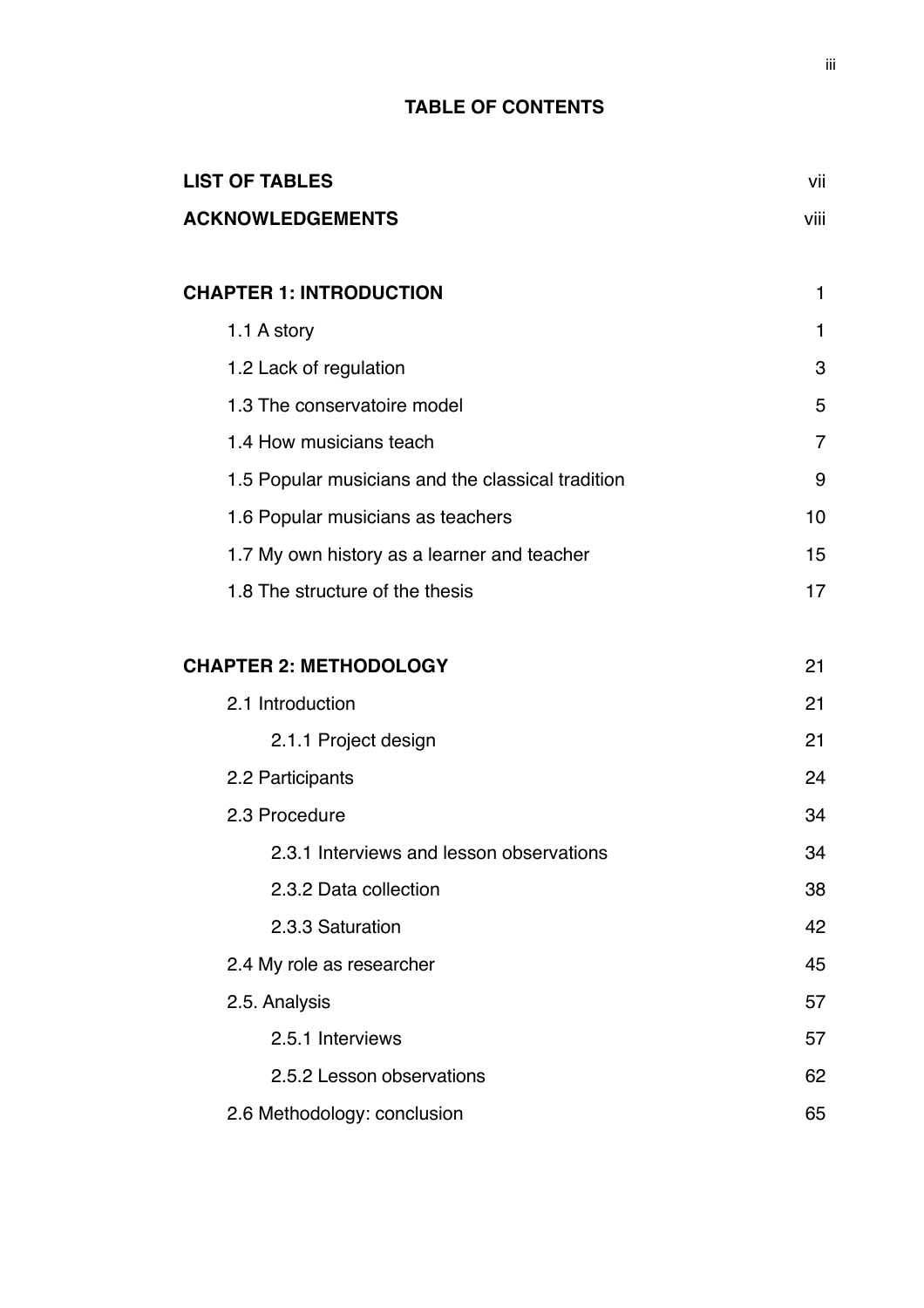| <b>CHAPTER 3: LEARNING</b>                       | 67  |
|--------------------------------------------------|-----|
| 3.1. Introduction                                | 67  |
| 3.2 Informal learning                            | 68  |
| 3.2.1 Self-recruitment                           | 69  |
| 3.2.2 Learning without pedagogy                  | 79  |
| 3.2.2.1 Use of recordings                        | 79  |
| 3.2.2.2 Peer-group learning                      | 83  |
| 3.3 Formal learning                              | 87  |
| 3.3.1 Being taught                               | 89  |
| 3.3.1.1 Giving up instruments                    | 92  |
| 3.3.1.2 Giving up lessons                        | 95  |
| 3.3.2 Using notation                             | 101 |
| 3.3.3 Learning through teaching                  | 108 |
| 3.4 Learning practices: summary                  | 111 |
| 3.5 Relevance of music education research        | 112 |
| 3.6 Musical categories                           | 118 |
| 3.7 Learning: conclusion                         | 124 |
| <b>CHAPTER 4: TEACHING</b>                       | 127 |
| 4.1 Introduction                                 | 127 |
| 4.2 Research literature on instrumental teaching | 128 |
| 4.3 Formal teaching                              | 132 |
| 4.3.1 Notation                                   | 133 |
| 4.3.2 Technique, theory and grade exams          | 139 |
| 4.4 Informal teaching                            | 149 |
| 4.4.1 Getting started: looking and listening     | 149 |
| 4.4.2 Playing with others                        | 157 |
| 4.4.3 Improvisation                              | 162 |
| 4.5 Teaching practices: summary                  | 164 |
| 4.6 Lesson observations                          | 165 |

iv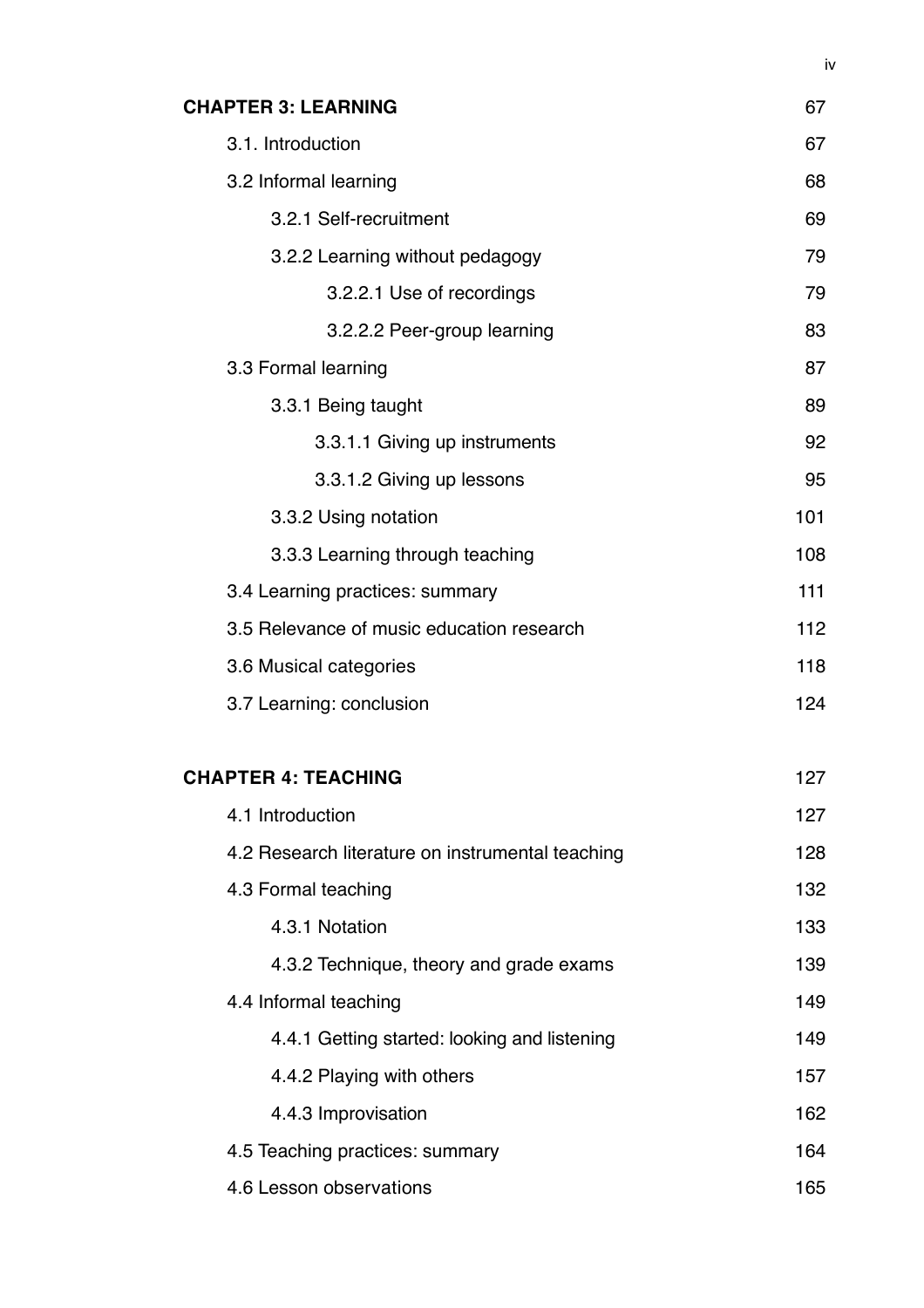| 4.6.1 Introduction                                          | 165 |
|-------------------------------------------------------------|-----|
| 4.6.2 Fit                                                   | 166 |
| 4.6.3 Style                                                 | 174 |
| 4.6.4 Lesson observations: summary                          | 178 |
| 4.7 Teaching: conclusion                                    | 179 |
|                                                             |     |
| <b>CHAPTER 5: BELIEFS AND ATTITUDES</b>                     | 182 |
| 5.1 Introduction                                            | 182 |
| 5.2 Learning histories                                      | 182 |
| 5.2.1 Learning: Bill and Frank                              | 183 |
| 5.2.2 Teaching: Bill and Frank                              | 187 |
| 5.2.3 Learning histories and teaching strategies: the other | 196 |
| participants                                                |     |
| 5.2.4 Learning histories: summary                           | 202 |
| 5.3. Identity                                               | 203 |
| 5.3.1 Becoming teachers                                     | 204 |
| 5.3.2 Identity work                                         | 208 |
| 5.3.3 Identity: summary                                     | 212 |
| 5.4 Role                                                    | 213 |
| 5.4.1 Flexibility as teachers                               | 214 |
| 5.4.2 The attitude of the students                          | 218 |
| 5.4.3 Refusals                                              | 221 |
| 5.4.4 Other views about student motivation                  | 224 |
| 5.4.5 Motivated pupils                                      | 227 |
| 5.4.6 Role: summary                                         | 229 |
| 5.5 The politics of popular music                           | 231 |
| 5.5.1 Institutionalising informal learning practices        | 232 |
| 5.5.2 Participants' views on musical politics               | 239 |
| 5.5.3 Participants' political position                      | 246 |
| 5.5.4 The politics of popular music: summary                | 247 |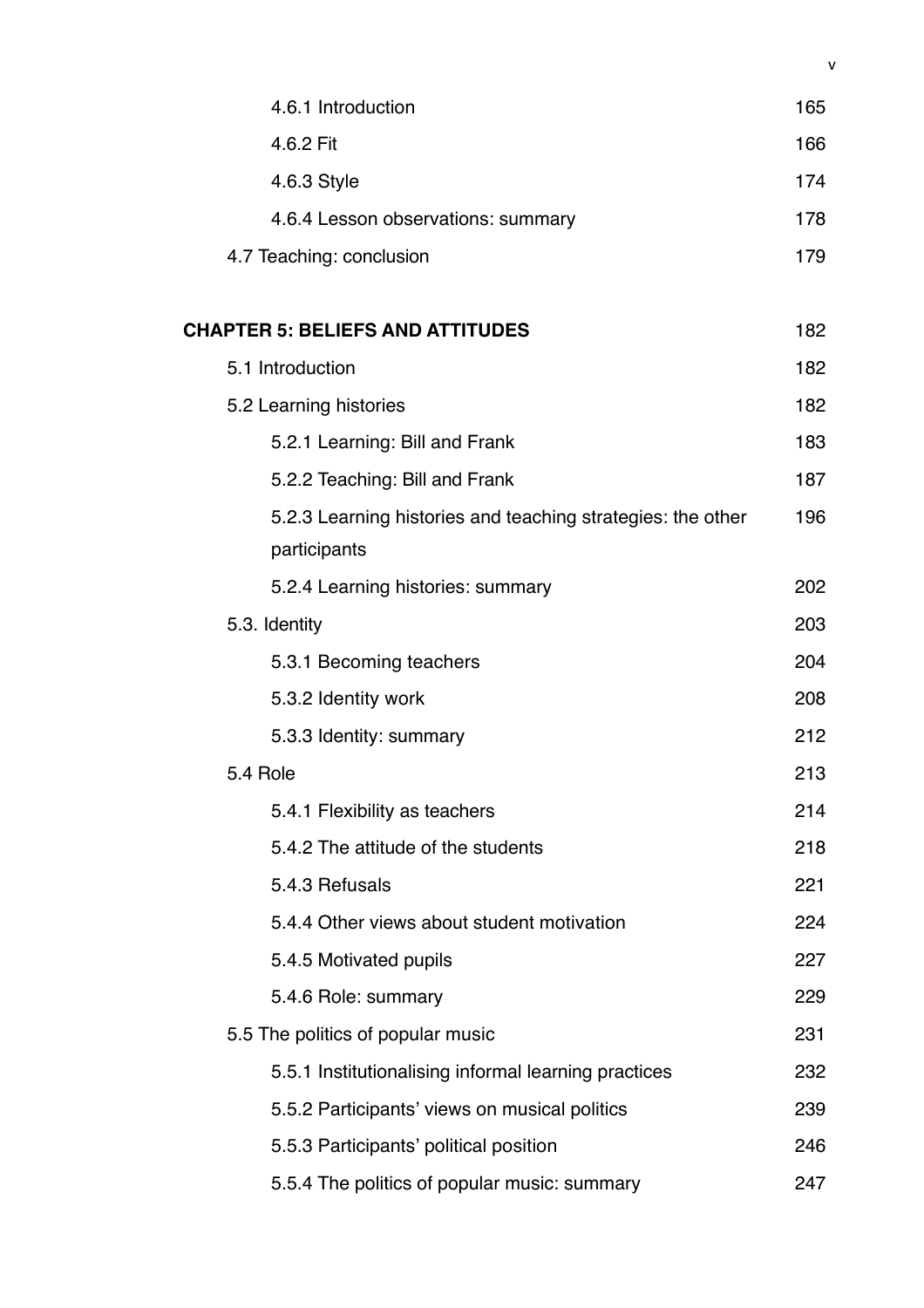| 5.6 Beliefs and attitudes: conclusion                   | 248 |
|---------------------------------------------------------|-----|
| <b>CHAPTER 6: CONCLUSIONS</b>                           | 250 |
| 6.1 Introduction                                        | 250 |
| 6.2 Validity                                            | 251 |
| 6.3 Research into instrumental teachers                 | 252 |
| 6.4 How teaching strategies evolve                      | 254 |
| 6.5 Motivated teachers and apathetic learners           | 255 |
| 6.6 Training and experience                             | 256 |
| 6.7 Methodology                                         | 258 |
| 6.8 Studying motivated learners                         | 259 |
| 6.9 My own perspective as a practitioner and researcher | 262 |
| 6.10 Relevance of this research                         | 264 |
| <b>APPENDIX 1: Consent Form</b>                         | 266 |
| <b>APPENDIX 2: Participant Information Sheet</b>        | 267 |
| <b>APPENDIX 3: Interview Questions</b>                  | 268 |

**BIBLIOGRAPHY**

270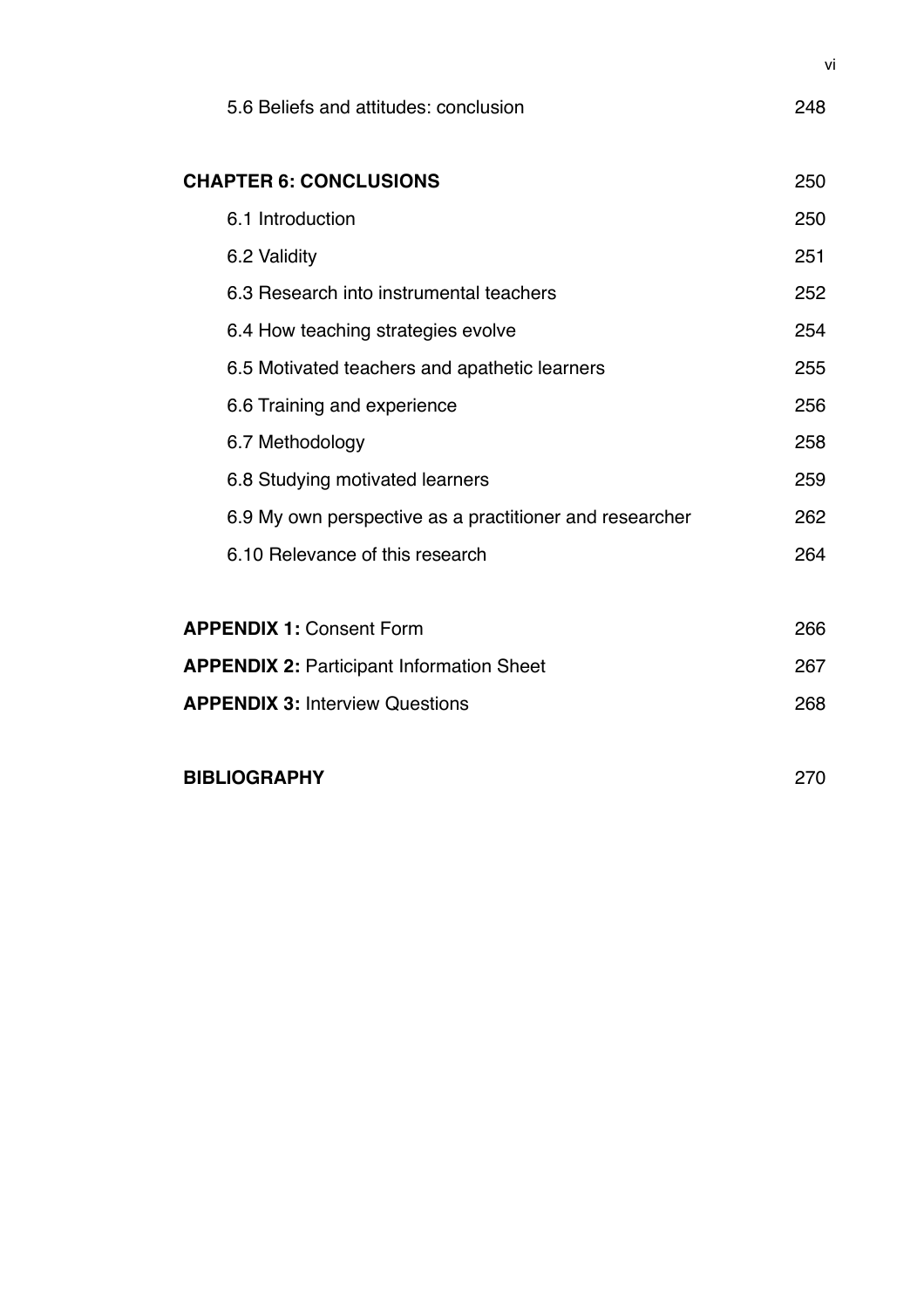## **LIST OF TABLES**

| <b>TABLE 1:</b> Age and experience (2.2)                                                      | 28  |
|-----------------------------------------------------------------------------------------------|-----|
| <b>TABLE 2:</b> Chronology of data collection (2.3.2)                                         | 39  |
| <b>TABLE 3: Lesson observations (2.3.2)</b>                                                   | 40  |
| <b>TABLE 4:</b> Learning and tuition (3.3.1)                                                  | 90  |
| <b>TABLE 5:</b> Overview of lesson observation activities (4.6.2)                             | 167 |
| <b>TABLE 6:</b> Regrets about learning (5.2.3)                                                | 197 |
| <b>TABLE 7:</b> Do you think the way you teach is better than the way you<br>learned? (5.2.3) | 199 |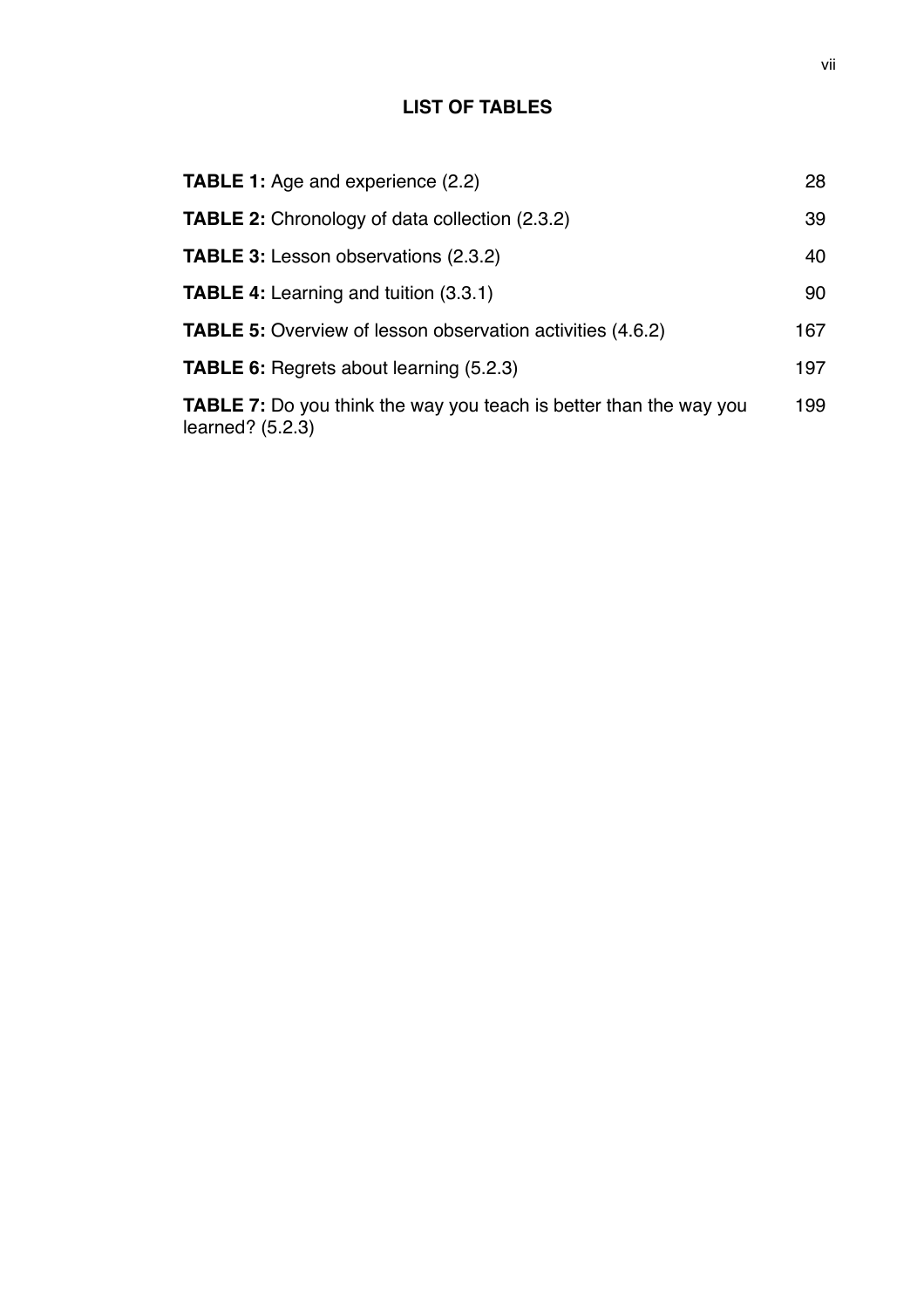## **ACKNOWLEDGEMENTS**

I would like to thank several people who had a hand in the inception, progress and completion of this project.

Prof. Paul Cameron not only improved my teaching, but also encouraged me to keep writing. Family and friends were consistently supportive. Prof. Norma Daykin offered helpful suggestions from start to finish.

I am particularly grateful to my supervisors at Sheffield University, Dr. Nikki Dibben and Dr. Stephanie Pitts. I somehow convinced them that all this would be a good idea, and there must have been times when they wondered if it was. However, all I ever received from them was good advice and good cheer, and I was very lucky to have their guidance.

Finally, and most of all, I would like to thank all the teachers (and their students) who agreed to take part in this project. Without their help I wouldn't have had any research to write about.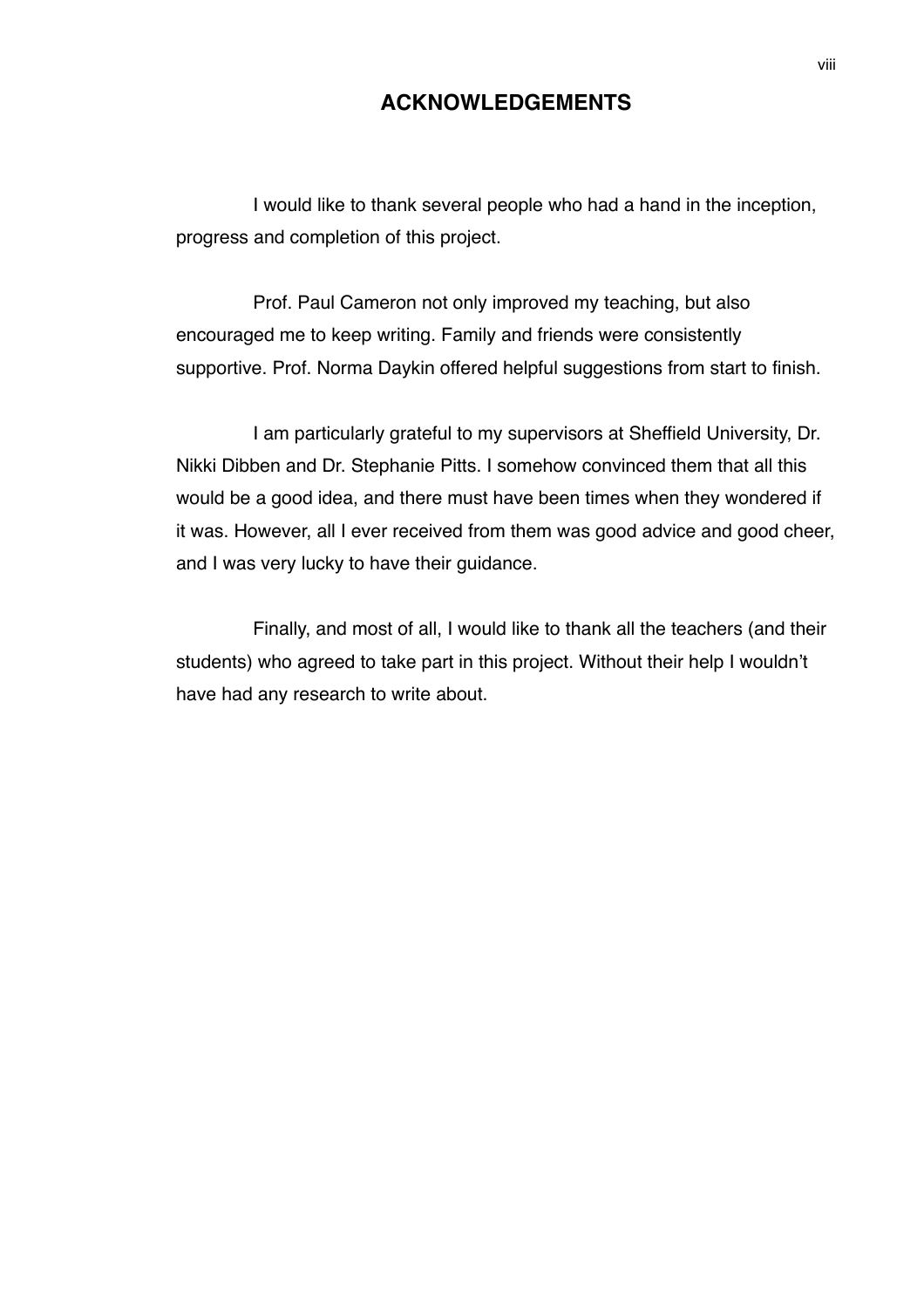## **CHAPTER 1: INTRODUCTION**

## **1.1 A story**

The present study is concerned with a selected group of instrumental teachers who grew up playing ʻpopular', vernacular styles of music. While most of them had at least some experience of being taught classical music, they spent their formative years in largely self-directed study, acquiring the skills they needed to play the styles that appealed to them at the time: namely rock, blues, jazz or folk. Using in-depth interviews I consider how this group learned to play their instruments, and both discuss and observe how they teach others to play. I question how their learning histories have influenced their teaching practice, and describe both how they see themselves, in terms of their role and identity as teachers, and how they regard their students. I begin, however, with a story that introduces some of the issues affecting instrumental teachers at work in the UK.

I had been working in Bristol as a drum teacher for several years when, in the autumn of 2003, I received a telephone enquiry from someone interested in coming for lessons. My prospective student was in his mid-thirties and had, by the sound of it, been playing for some time. He said he wanted to work on his reading skills, as well as doing some ʻjazzy stuff'. We duly arranged to meet.

After around ten minutes of his first lesson, it was clear that he was certainly an experienced and accomplished player with strong listening skills and no little technique. However, he brought proceedings to an abrupt halt by announcing, somewhat sheepishly, that he had a ʻconfession' to make. He explained that he was completely self-taught, and did indeed want to come for lessons to develop his own playing; however, he had a more pressing problem. He was himself a drum teacher, and he was due to give a lesson the next day to a promising student who wanted to start a new piece. He was not confident that he knew this well enough to teach it: could I go through it with him?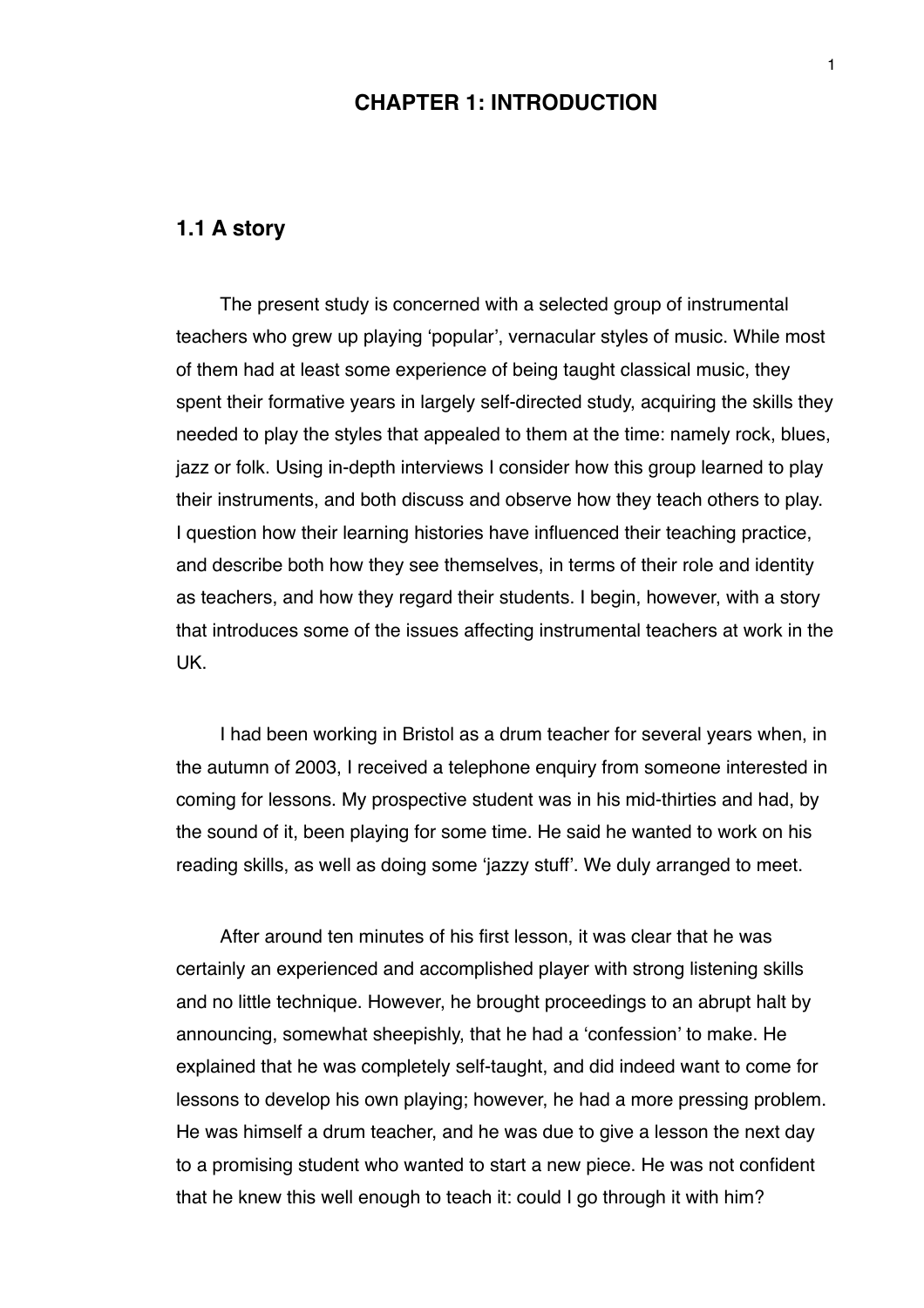The piece was part of a grade 4 exam syllabus for drum kit, and he was most reluctant to volunteer any attempts at playing what was written. He was unable to identify note names or their relative duration, and could only hazard guesses at what particular phrases might sound like. In short, while he was easily capable of *playing* the material, he couldn't actually read it.

As his teacher I was unsure how to proceed, since he was not going to acquire the reading skills - literally - overnight to be able to teach this piece the following day. He certainly needed help, however. Finally I asked why it was that he was trying to teach in this way, using notation and grade exams, when he was unfamiliar with the material and couldn't read the parts himself. He replied:

Well it's what you're supposed to do, isn't it?

This story, I think, illustrates two crucial issues in instrumental teaching. Firstly, there is no regulatory body which acts as gatekeeper to the profession, and no statutory requirement for specific qualifications. As a result, musicians with a wide range of experience and abilities are at work as teachers, generally with no pedagogic training, and with little more to guide them than their own experience as learners, and their assumptions about how to teach. Secondly, while this lack of regulation means that, in theory, instrumental teachers have a choice about how to teach, the traditional ʻconservatoire' model of one-to-one teaching probably still represents most people's idea of what instrumental music lessons will consist of. Both of these issues have profound consequences for instrumental teachers and in this chapter I consider these first, before addressing the question of how musicians in general, and popular musicians in particular, might approach teaching others to play. Finally I explain how I became interested in the question of how popular musicians teach, and thus how this research came about.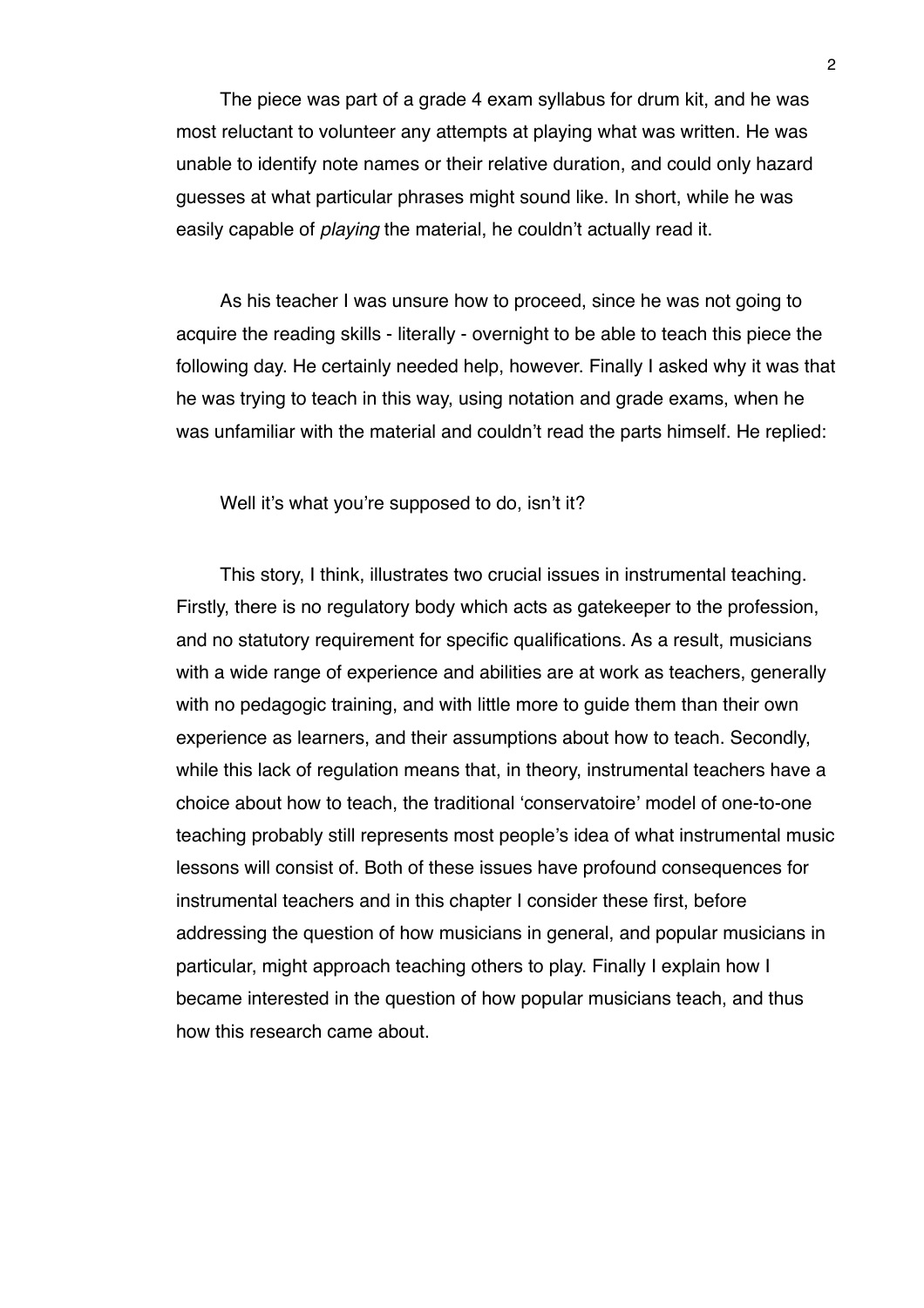#### **1.2 Lack of regulation**

Instrumental teaching in the UK operates as a largely unregulated market. There are certainly many teacher training courses available: for example, both the major examination boards (the Associated Board of the Royal Schools of Music - henceforth ABRSM - and Trinity Guildhall) offer a series of teaching diplomas, as do various further and higher education institutions, such as the Access to Music colleges, the Brighton Institute of Modern Music and many others. However, these teaching courses differ in several important respects. Some are more or less explicitly aimed at those teaching classical music, others at those involved in popular genres. Some bring considerable status, and tend to require the applicant to have already passed various exams; others serve as no more than a general introduction to anyone interested in becoming an instrumental teacher.

However, learning to play an instrument is only compulsory at a basic level as part of classroom music lessons; specialised instrumental teaching falls outside both the National Curriculum and the system of training and assessment which applies to learning in the classroom. Some institutions such as schools or Local Education Authority (LEA) music services may require (or prefer) their teachers to possess a certain level of musical or teaching qualifications, though personal experience and anecdotal evidence suggests that such expectations vary widely. Instrumental teachers themselves are often ambivalent about the value of teacher training. Janet Mills found that undergraduates at two conservatoires and one university, who were ʻlittle more than children themselves' (Mills, 2006: 389), commonly had experience of giving instrumental lessons without any training in teaching, even though they felt they needed it. Nevertheless, instrumental teachers even at conservatoires (Purser, 2005) and universities (Burwell, 2005) often lack training or qualifications in pedagogy, being employed instead on the strength of their musical accomplishments. Taking lessons with a ʻqualified' teacher is not a prerequisite for achievement; many outstanding musicians have developed under the guidance of those with no training as teachers.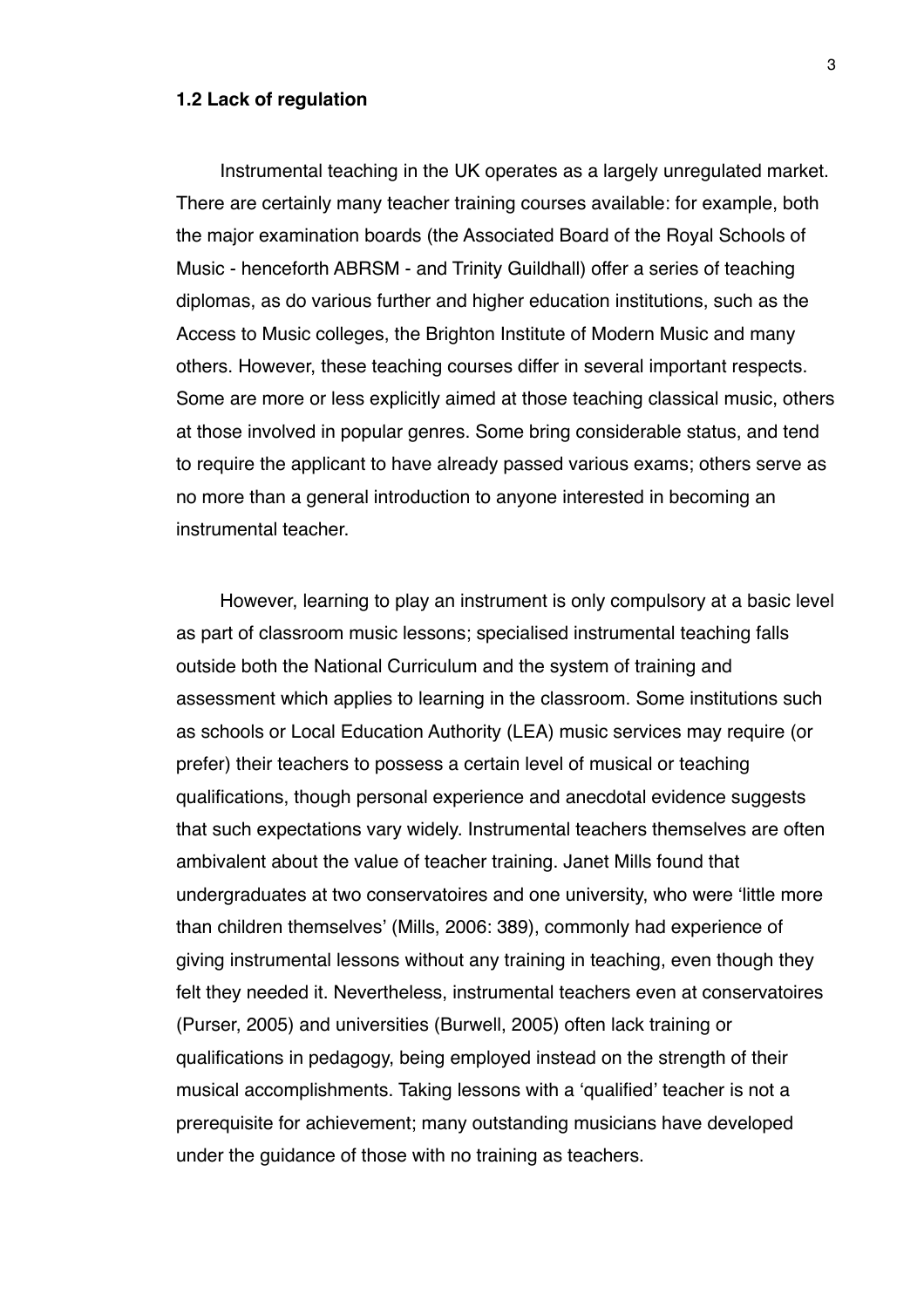Moreover, instrumental teaching serves different functions in a wide variety of settings. While some of this teaching is aimed at honing the skills of future professionals, much more is intended to bring pleasure and satisfaction to those playing music as a hobby. Students at a conservatoire may need to give a recital to a certain standard for their learning to be judged ʻsuccessful'; an adult beginner, having one lesson a week, may simply need to feel that they are making progress, and enjoying the process, to want to continue. Accordingly, some may need expert coaching from accomplished professionals; others simply want to find a teacher that they like, and whose teaching style suits them. Learning an instrument has much in common with activities such as studying life-drawing, or having tennis coaching; these are predominantly leisure activities, although some people make a living in sport or art (or indeed music). These kinds of voluntary learning may take place in formal institutions, with teachers who are accredited or trained in some way, but may also occur in much more casual, informal settings. Someone wishing to become fluent in a foreign language might enrol in classes run by a qualified teacher, yet equally may prefer to learn from regular, informal conversations with a native-speaker. Where learning is a voluntary activity, much depends on the learner: their personality, their circumstances, and their individual goals all affect how they choose to learn. Given such a range of contexts and intended outcomes, it is perhaps not surprising that there is no universally accepted (or required) training or qualification for instrumental teaching.

The diverse and, in a sense, fragmented nature of instrumental teaching as a profession, combined with the absence of regulation, means that all kinds of instrumental teachers are at work in Britain. Some work in relatively ʻvisible' settings; for example, in schools or universities. However, a glance at the notice board in any music shop (or a brief search on the internet) will hint at the vast range and extent of private, freelance tuition going on all over the UK. The only statutory requirement for a teacher is that they must have a disclosure certificate from the Criminal Records Bureau, to ensure they do not have convictions which would render them unsuitable to work with children. However, at present even this only applies to those working for an institution such as a school or local authority, and is not mandatory for the self-employed. In terms of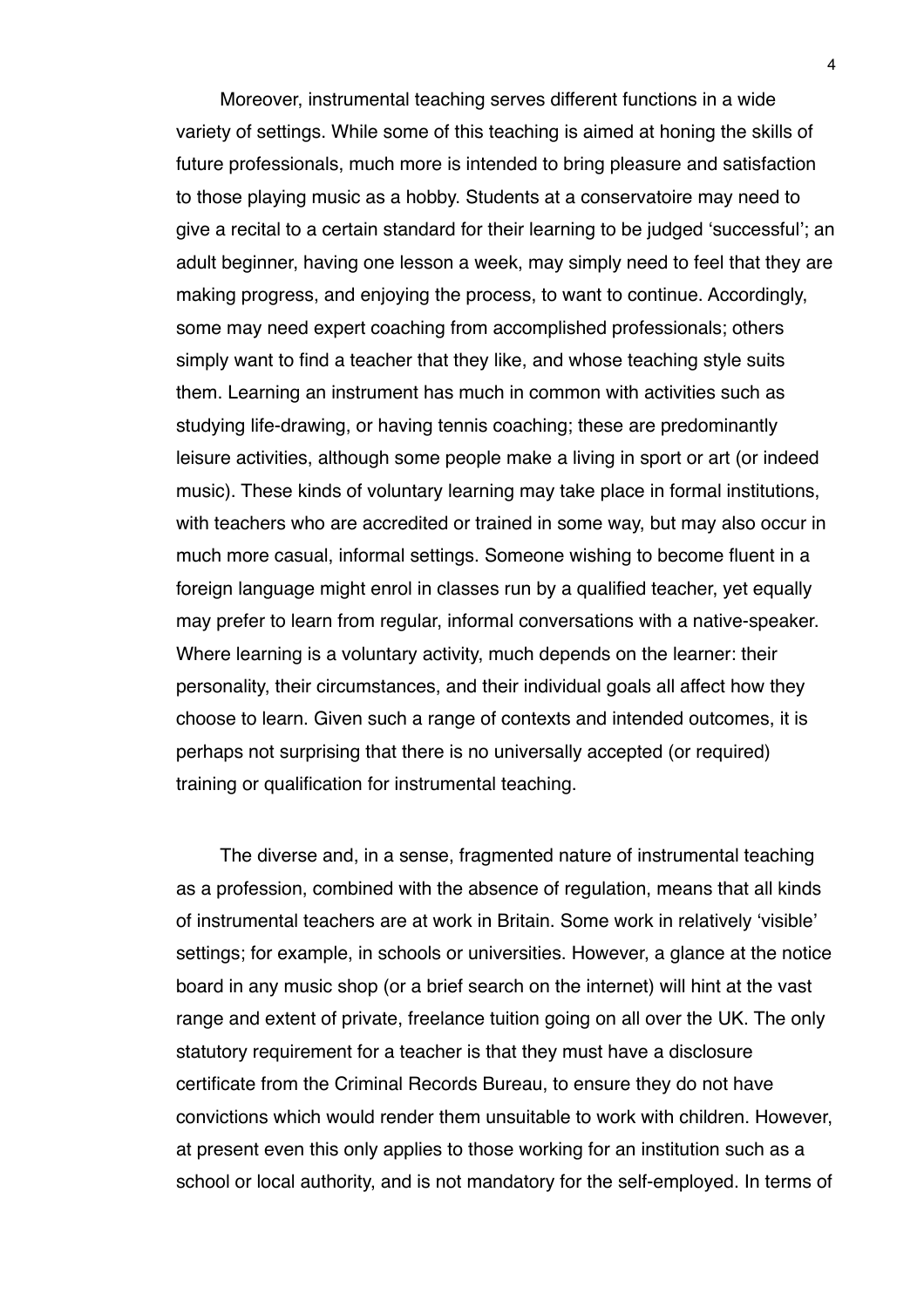musical ability, qualifications or experience, there are no requirements at all; in effect, anyone can pronounce themselves a teacher, and advertise themselves as such to those wanting to learn. If a student has a lesson with them they are, *de facto*, an instrumental teacher.

#### **1.3 The conservatoire model**

Instrumental teachers, therefore, need not be trained or accredited by institutions or regulatory bodies, do not have a nationally-agreed curriculum to deliver, nor are they or their pupils necessarily subject to formal assessment. This would seem to suggest that they can teach in whatever manner suits them best. However, their approach may be tempered by a variety of external factors. For example, since having instrumental lessons is a voluntary activity, the most significant influence on a musician's approach to teaching may be the preferences and expectations of their pupils, and the financial implications of keeping (or rather, of not keeping) their customers happy. Equally, a peripatetic may need to comply with specific requirements or musical preferences at the institutions where he or she works. Teachers in further or higher education may well have a syllabus to deliver, or at least standards that their pupils need to attain. Even so, they may have considerable discretion as to how this is achieved.

 Anyone embarking on a career as an instrumental teacher in Britain has to accept the cultural significance of the traditional conservatoire model of instrumental teaching. This mode of learning is typically based on reading notation, learning technical exercises and performing excerpts from the classical repertoire, generally leading to formal assessment in a grade exam. I am aware that this may not be an accurate description of all classical instrumental teaching; not all teachers of classical music necessarily teach initially from notation or emphasise technique from the first. Nevertheless, I would argue that this stereotyped view is how ʻclassical instrumental teaching' is generally understood.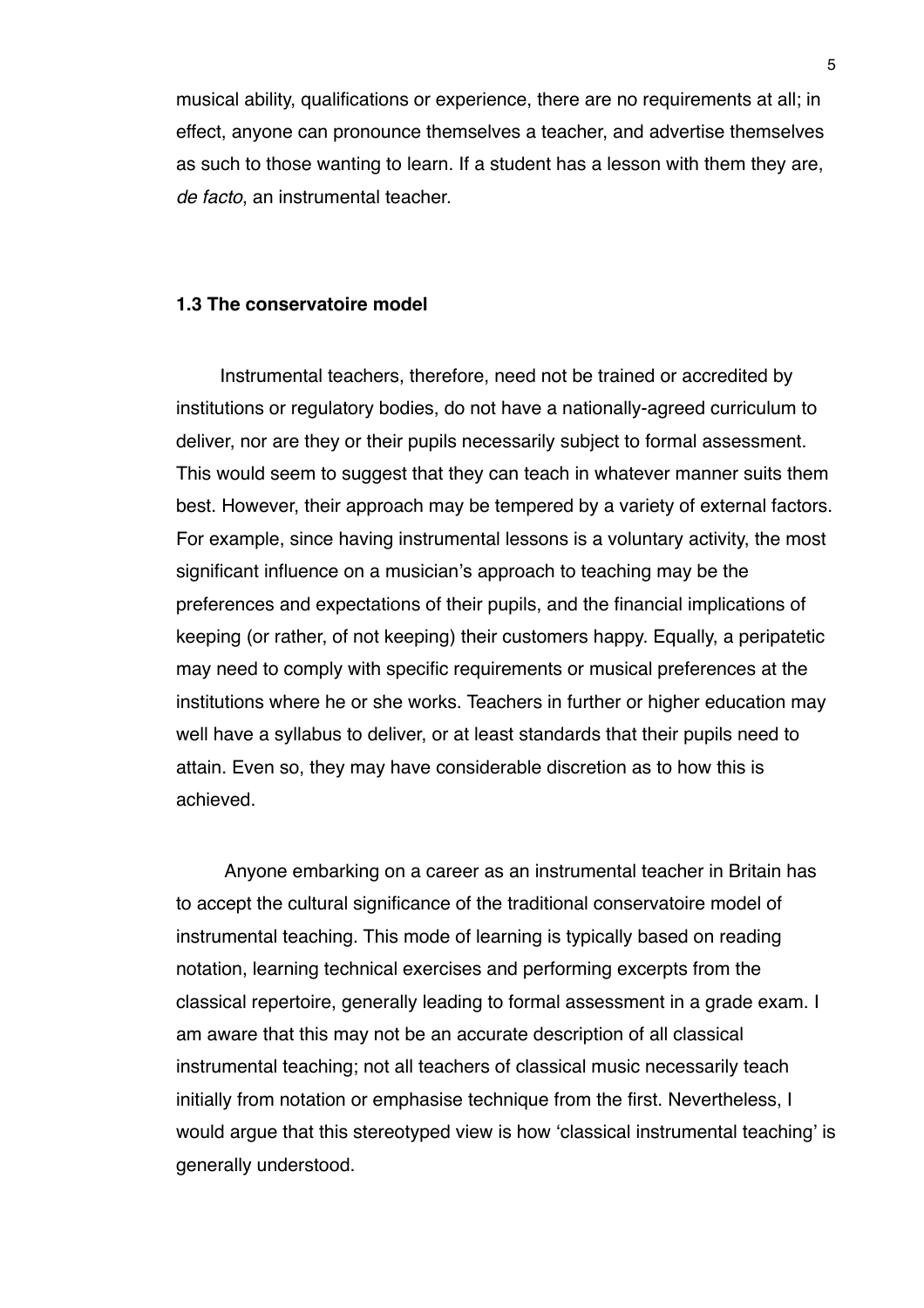As I have already suggested, this model exerts a powerful influence over the expectations of learners and teachers alike. Graded performance exams were first introduced in the UK in 1876 (Pitts, 2000a: 12), and embody a system which has come to symbolise the learning and teaching of at least classical if not all forms of instrumental performance. Indeed for many teachers, grade exams form a kind of syllabus for their teaching (Harris and Crozier, 2000: 111), and represent an attractive and obvious resource. Repertoire, technique and theory are all well-established, and assessment is sanctioned by unassailably influential and internationally renowned examination boards. Large numbers of students take such exams every year; for example, in the UK in 2009, around 270,000 people took a classical, practical exam with the ABRSM (ABRSM, 2010).

To return for a moment to the story which began this chapter, the example of my drum student-teacher acts as a demonstration of the influence of this stereotyped traditional teaching model. At the time of our meeting he had only just begun his career as a teacher, and had only taught relative beginners. He had no personal experience of receiving any kind of instrumental tuition, had clearly - not worked his way up through graded exams as part of his own learning, and was evidently ill-equipped to teach others to do so. Yet his first instinct in his new role as a teacher was to reach for the ABRSM syllabus for drum kit, complete with notated pieces and technical exercises. It seems in part he simply assumed he would teach in this way, even on such an obviously ʻnonclassical' instrument; as he later explained, his colleagues in the schools where he worked expected this, as did the parents of his students, and even the students themselves. As a result of these expectations (including his own), he found himself teaching in a way which, unfortunately, highlighted his own limitations rather than his abilities as a player, abilities which his students would surely have been very happy to have passed on to them. As this example suggests, I would argue that for almost any kind of instrumental teacher, the traditional model of classical music teaching, embodied in the grade exam system, is hard to ignore.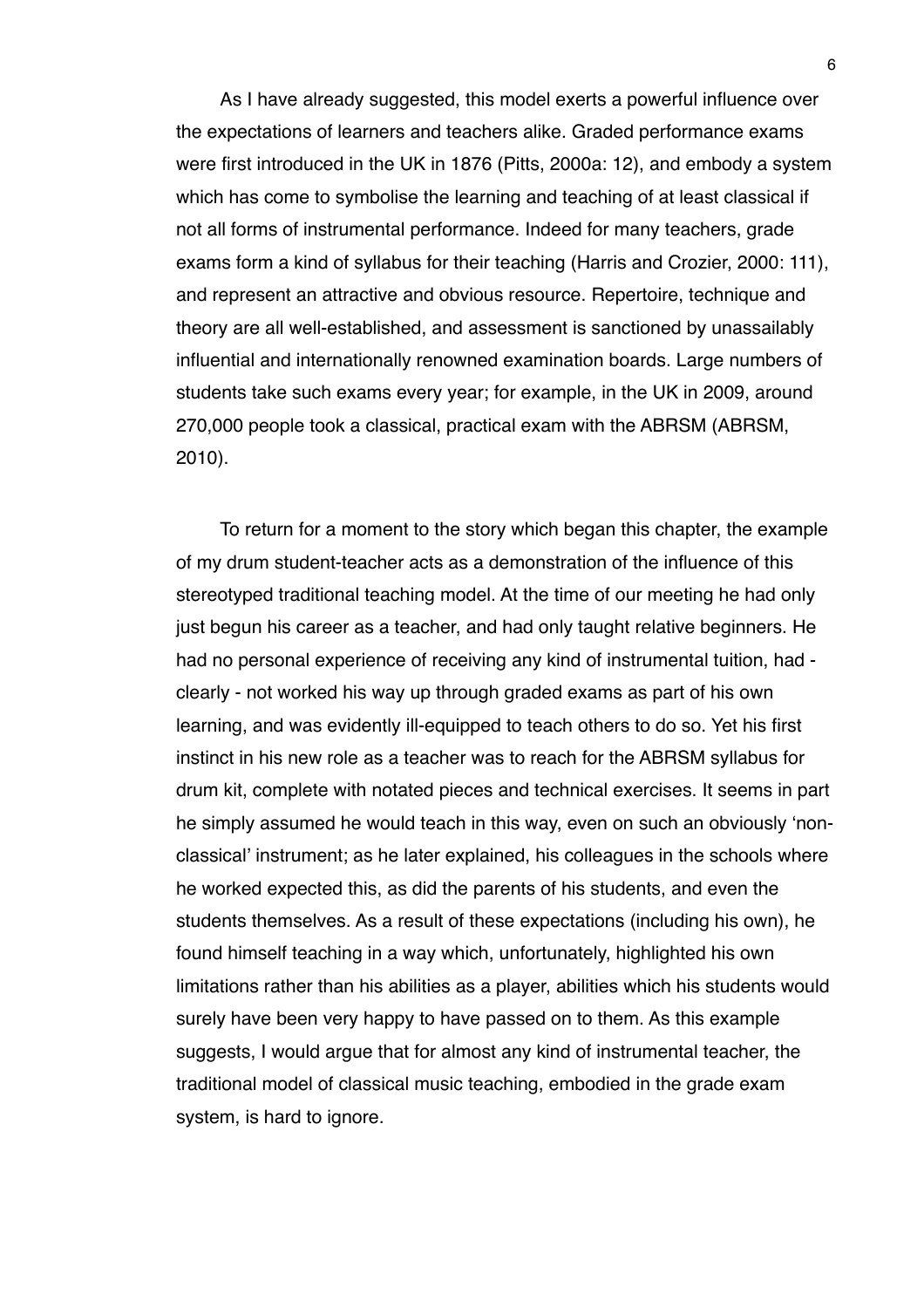The gravitational pull of this traditional model can have a powerful influence even over a teacher who has received training in pedagogy, and has practical experience of other ways of teaching music. Mills, looking back over a lifetime of teaching, recalls her earliest days as both a classroom and instrumental teacher:

By day, classes of 30 secondary-school students worked with me on creative projects that required them to use their memories, or perhaps - in the way of some professional composers of that time - graphic scores. By night, staff notation, rather than music, became the centre of the musical life of my growing private practice of violin and viola students. I had not been trained as an instrumental teacher, and thought simply that this is what one did in instrumental lessons. (Mills, 2007: 140)

West and Rostvall suggest that the assumptions and expectations surrounding instrumental learning need to be challenged if other possibilities are to emerge:

The teaching of musical instruments has a long tradition that in many ways shapes the boundaries that constrain the possible actions of teachers. Lacking a structured curriculum, these traditions have a strong influence on teachers' actions. If the norms and values established through history remain unchallenged by reflective thinking, they can restrain conscious development of teachers' repertoire of actions. (West and Rostvall, 2003: 19)

Thus while it would appear that instrumental teachers have a free hand to teach as they wish, they work in a profession dominated by a tradition of teaching which may serve as a resource to draw upon, but may also be an obstacle to overcome.

## **1.4 How musicians teach**

There is no general agreement how best to teach, or indeed learn, an instrument, nor even as to the intended outcomes of teaching an instrument. Susan Hallam argues that: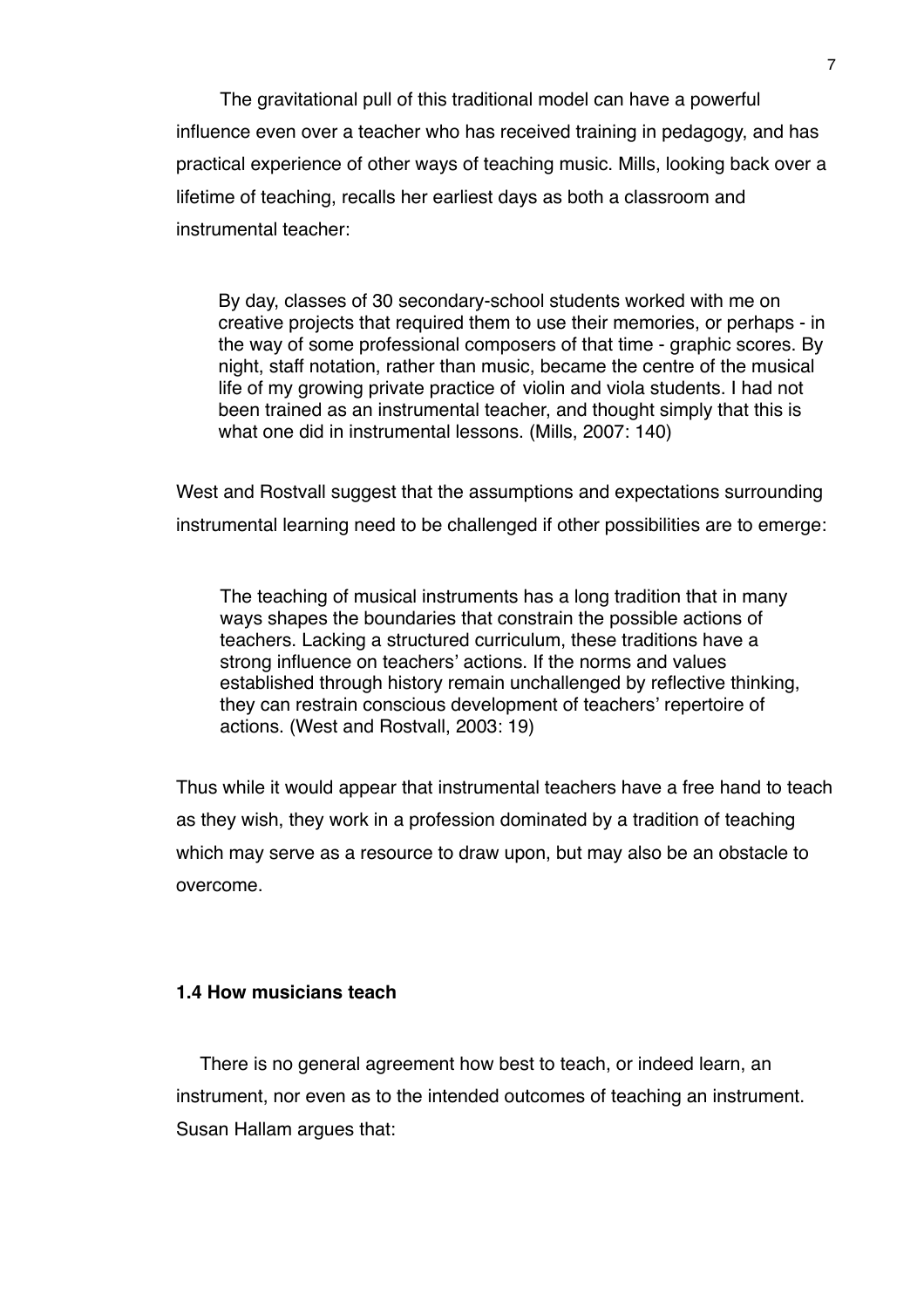the effectiveness of teaching can only be understood in relation to particular learning goals. As there is currently no consensus regarding the purpose of instrumental tuition, it is impossible to define an ideal model of teaching. (Hallam, 1998: 229)

Universal notions of what instrumental teaching should be may need to apply equally to a seven year-old beginner on the violin, an adult taking up rock guitar for fun, or a jazz saxophonist already playing professionally. Instrumental teaching can involve so many different kinds of pupils that any general principles of teaching can only be phrased in the broadest terms. Individual teachers - whatever their personal preferences - may need a range of teaching strategies to suit different situations.

However, little is known about the current working practices of instrumental teachers in Britain. Hallam states that instrumental teaching is an essentially conservative profession, and that the methods used by teachers ʻtend to be those that were used by their teachers in teaching them' (Hallam, 1998: 241). She does accept that ʻsome teachers may experiment with new methods discovered through reading, studying or contact with other teachers' but that not all teachers believe it is important to adopt any particular ʻmethod' at all (*ibid*: 241). However, the idea that teachers ʻteach as they were taught' is disputed by Mills and Smith who, after eliciting the views of 134 instrumental teachers working for various education authorities, state that this idea is ʻa myth, at least in the context of LEA music services' (Mills and Smith, 2003: 22). Instead, the teachers who responded to their questionnaire seemed to have created their own teaching method, through analysing the strengths and weaknesses of how they were taught, as well as drawing on other influences, such as discussion with other teachers and any training they may have received.

To date, surprisingly few researchers have intruded into the privacy of oneto-one instrumental lessons to see what kinds of teaching materials and methods teachers use. Instrumental teachers are generally isolated (Burwell, 2005: 199) and thus tend to devise teaching methods individually and in private. Even well-established, highly prestigious classical performers may be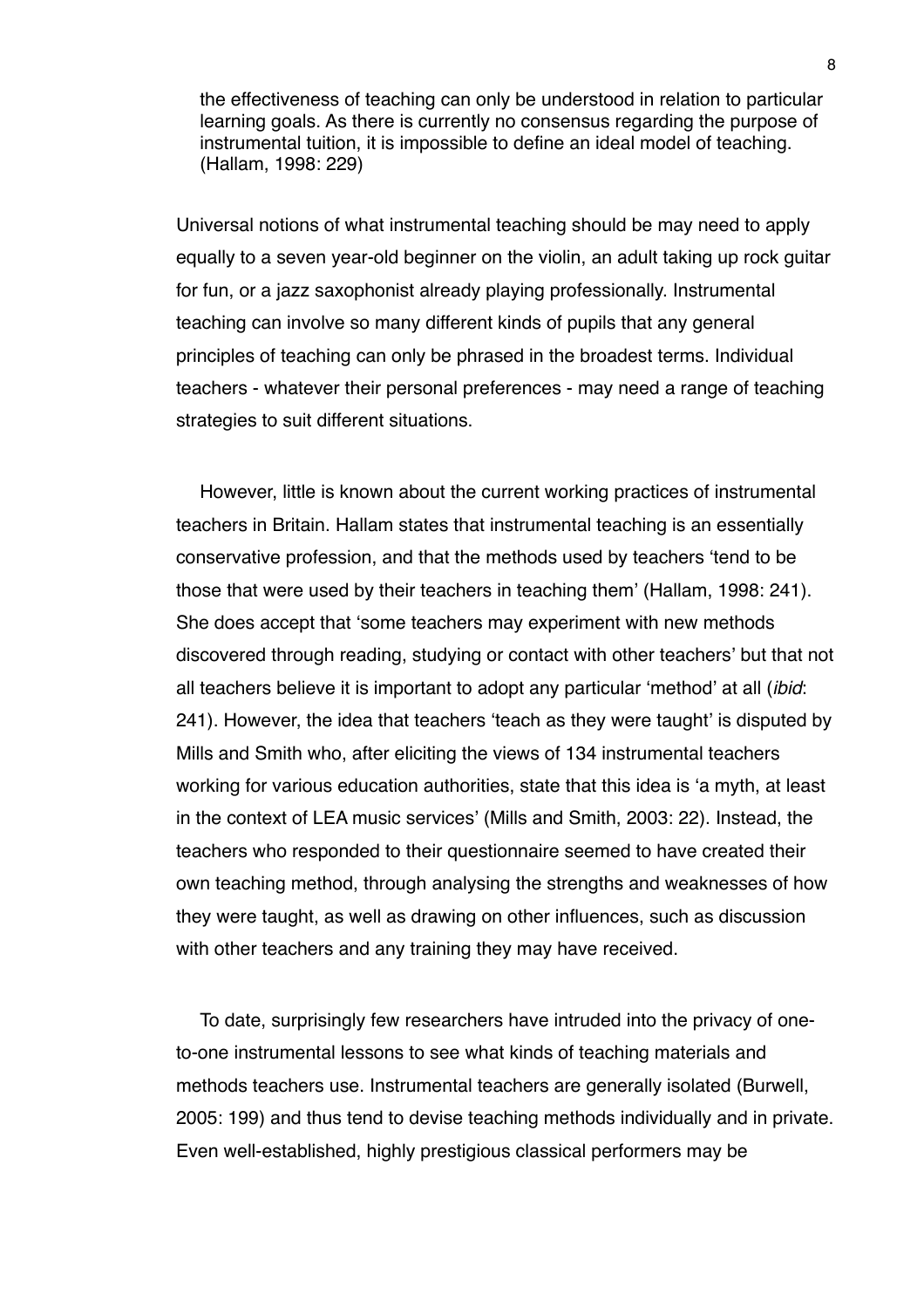surprisingly reluctant to reveal the details of their teaching practices (Purser, 2005: 296).

What research there is into instrumental teaching tends to focus on those working in higher education or in specialist music schools, and is overwhelmingly concerned with the teaching of classical music (this is discussed in greater detail in sections 3.4 and 4.2). Specific questions of repertoire and pedagogy are not generally addressed in any detail, but it would seem that a great deal of classical instrumental teaching adheres closely to the grade exam syllabus, and still relies primarily on the study of notation (West and Rostvall, 2003), despite the well-known advice to put ʻsound before symbol' (McPherson and Gabrielsson, 2002; Odam, 1995). Peter Cope (1999: 62) argues that instrumental lessons tend to be based on a ʻtraditionally classical, high-culture approach' driven by the dominance of the ABRSM as a source of certification; this approach may well be reinforced by other examination boards such as Trinity Guildhall and the London College of Music. How musicians from a popular music background might teach is a subject almost completely undocumented by music education research.

#### **1.5 Popular musicians and the classical tradition**

In 1963, the Ministry of Education's *Half our Future* report noted that ʻout of school, adolescents are enthusiastically engaged in musical self education' (Ministry of Education, 1963: 139). Many musicians have learned to play their instruments out of school, away from formal education, and outside the classical tradition. The ways that popular musicians have acquired their skills has until recently attracted relatively little interest from music education researchers. However work by, for example, Bennett (1980), Cohen (1991), Berliner (1994), Lilliestam (1996) and Green (2002) has mapped out a terrain largely or at least initially unfamiliar to those from a background in classical music. What emerges is a surprisingly consistent picture, albeit of a somewhat haphazard process. These writers (and several others) find autonomous and highly motivated learners, thoroughly engaged with learning a certain style of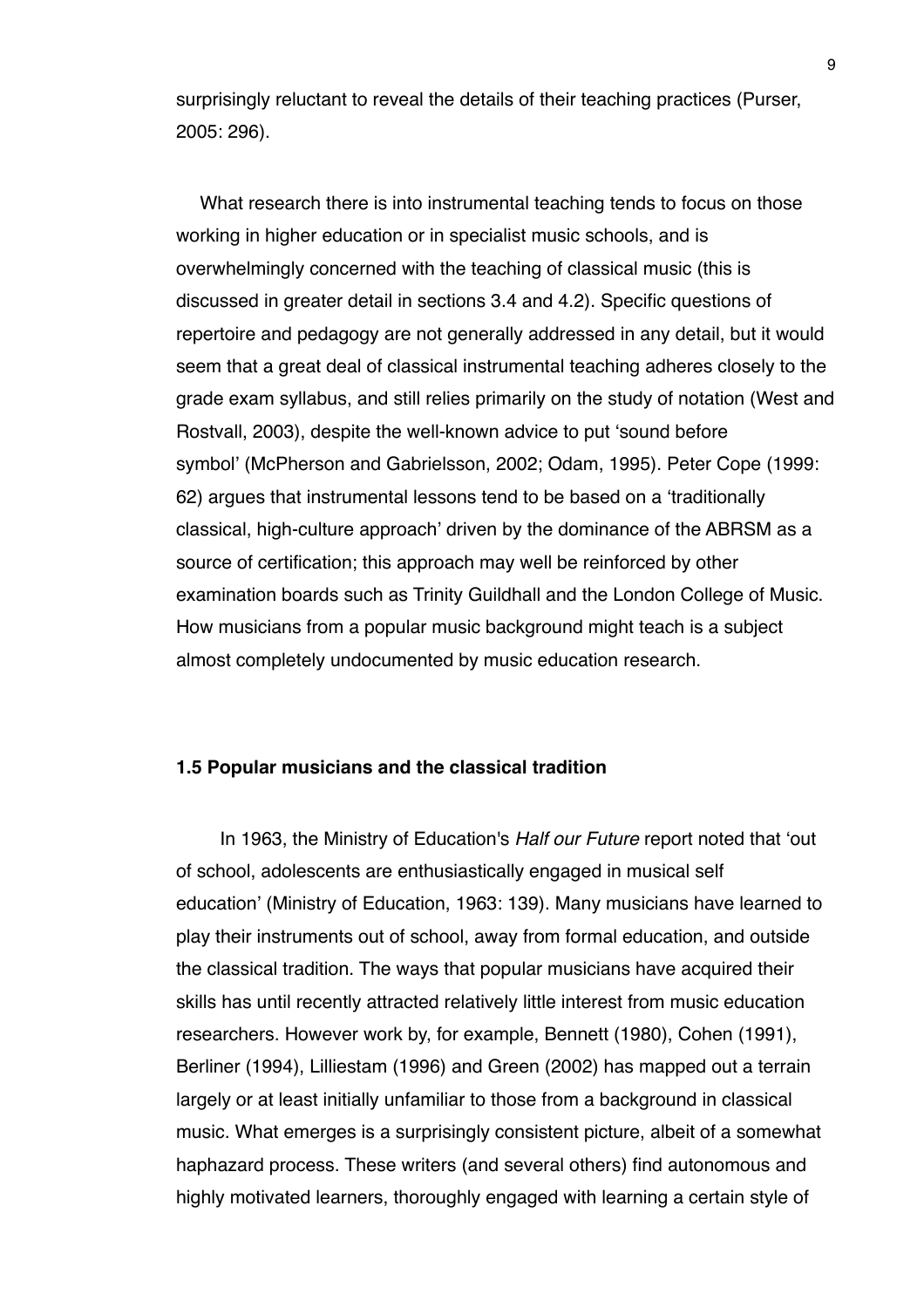music which they know well and like. Much of this learning is solitary and based solely on listening to recordings, which are used as ʻtexts' to copy by trial and error, and which serve as models of playing to emulate. However, watching, and getting advice from, other more experienced players is often helpful. Also central is the process of joining bands and rehearsing together, usually with the aim of performing in public. This collective music making is important as an opportunity for the exchange of information as well as for developing other skills, such as improvising, arranging and composing together as a group. Formal knowledge of music theory, notation and technique may follow, but this method of learning is preceded by informally acquired aural skills.

The learning practices of popular musicians, and the literature associated with this, will be discussed in more detail in chapter 3, but it will hopefully be clear from this brief sketch that these practices differ in fundamental ways from the traditional model of learning to play classical music. In particular, popular musicians use (initially at least) listening rather than reading skills, studying recordings rather than notation, and tend to learn with and from their peers rather than from a teacher. They also tend to structure their learning in different ways; for example, graded exams present an ordered, sequential series of pieces of gradually increasing difficulty, accompanied by the requisite technical exercises and theoretical knowledge. In contrast, popular music learners tend to start with the ʻfinished product' as it were, studying tunes not because they are easy but because the learner likes them, even if they have no idea, initially, how to play them and no sense of the theoretical basis of what they are attempting.

#### **1.6 Popular musicians as teachers**

These profound differences in learning practices have implications for popular musicians who take on the role of teacher. Indeed, for musicians who emerge from a world of informal, self-directed learning, and who have largely developed through their own independent efforts rather than through the guidance and prompting of a teacher, there may even be a certain ambivalence to overcome, whether consciously or not, in order to teach at all. Paul Berliner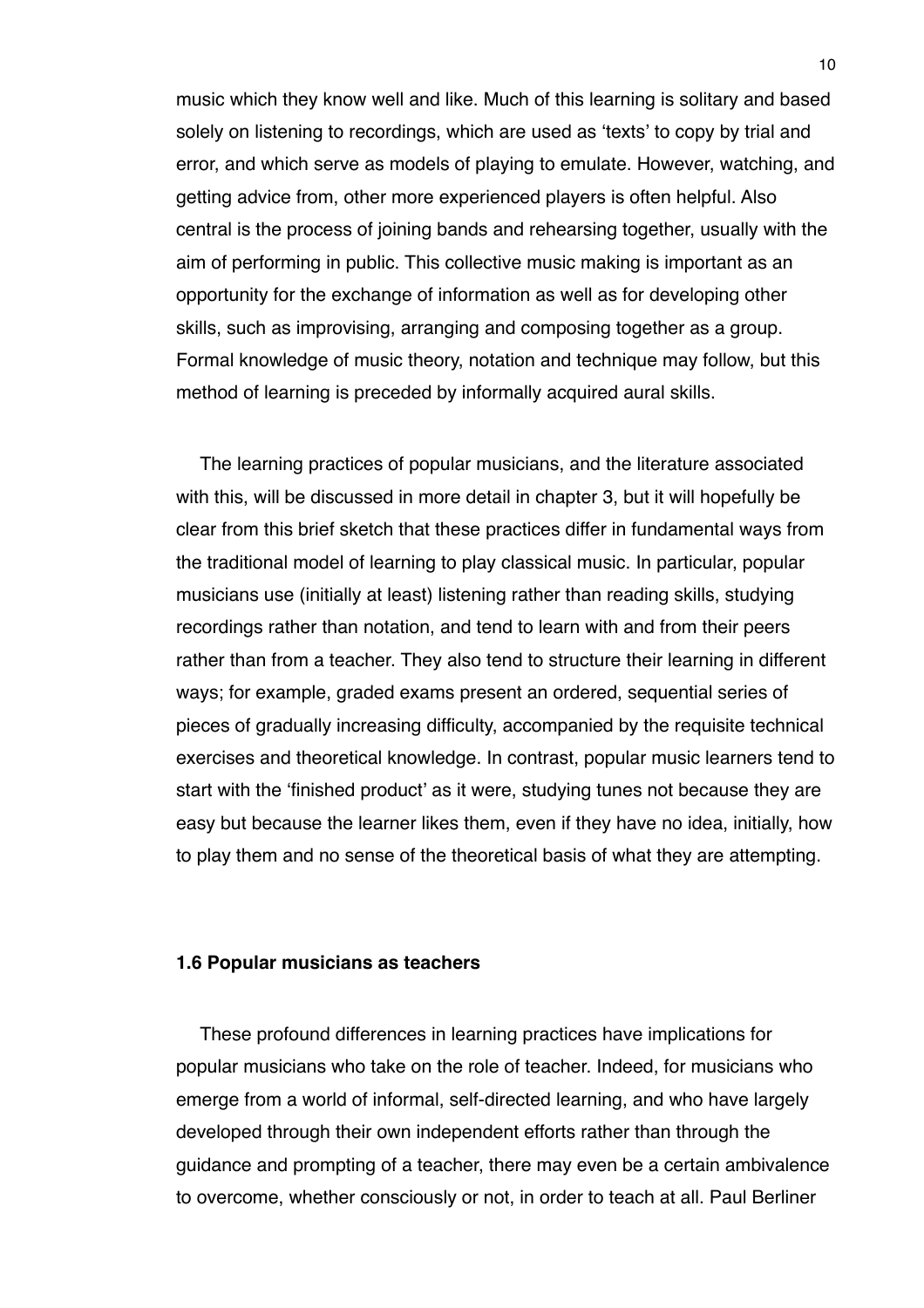(1994: 51) suggests that, in the jazz tradition, the student must take responsibility for learning, and has to ʻabsorb and sort out musical knowledge' for themselves. The expert players who become teachers are primarily concerned with their own music, and typically are not interested in assuming exclusive control over a student, nor do they expect that their teaching will be enough for a complete musical education. As a result:

aspiring jazz musicians whose educational background has fostered a fundamental dependence on teachers must adopt new approaches to learning. (Berliner, 1994: 51)

Similarly, the rock tradition (or at least, rock mythology) prizes its independence from formal education; Stephen Davis for example quotes the guitarist Jimmy Page:

The good thing about the guitar was that they *didn*'*t* teach it in school. Teaching myself was the first and most important part of my education. (Davis, 2005a: 13)

The relationship between informal learning and formal education is discussed further in chapter 5 (see, in particular, 5.5).

It may well make perfect sense for orchestral players to teach more or less as they were taught: if the system based on notation, technical exercises and grade exams demonstrably worked for them, why not for others? Their intention as teachers may well be to produce musicians largely in their own image, in which case it would seem reasonable to attempt to replicate, for their students, the circumstances of their own learning. Indeed, in the upper reaches of the classical world, much store is set by the pedagogical lineage of players and teachers (Kingsbury, 1988: 45), with the teaching styles of past masters explicitly adopted and passed down from one generation to the next. However, this tradition is not shared by musicians who have pieced together their own musical education informally. In extreme cases, as we have seen, the inappropriate adoption of a traditional approach based on notation may result in teachers employing syllabus material they can play but not read.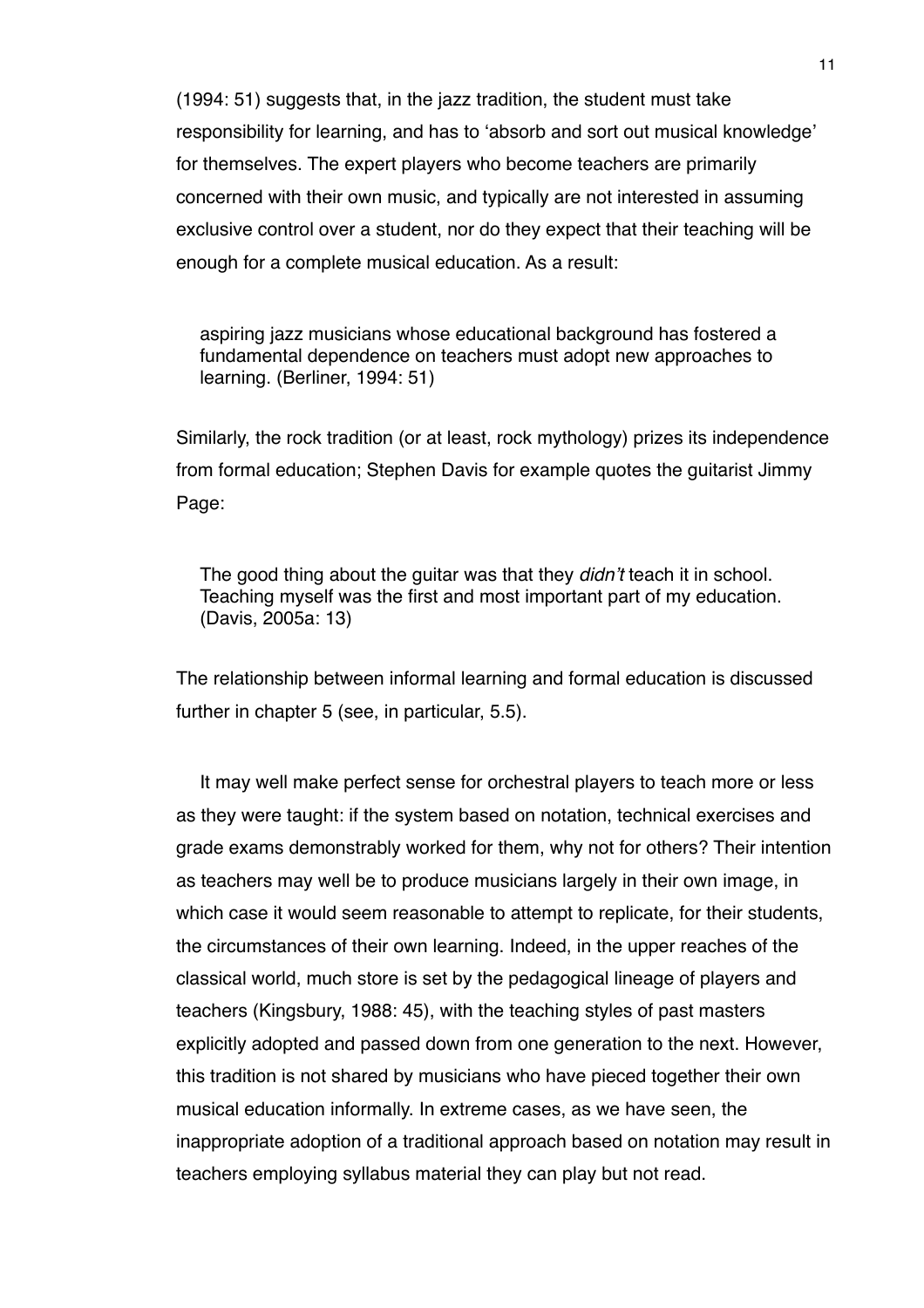Some teachers of popular genres use the various rock and jazz versions of grade exams currently offered by the major examination boards. To date, such exams attract relatively small, though growing, numbers of entrants: the Rockschool board reports (in personal correspondence, 2009) that just under 19,000 students took their exams in the UK and the rest of Europe in 2008, while the ABRSM jazz syllabus accounts for only around 1.5 per cent of the total number of their exam entrants (personal correspondence, 2009). However, these ʻpopular' syllabi seem to have borrowed the logic of traditional exams, largely retaining the requirements of sight-reading and technical exercises, and replacing classical pieces with notated, idiomatic pastiches or covers of popular ʻclassics' (though they include recorded versions on CD to play along with). While more flexible than their classical counterparts, these exams hardly reflect the learning practices of most popular musicians.

Many initially self-taught musicians have subsequently acquired formidable technical skills and theoretical knowledge, yet might hesitate as teachers to adopt the formal, structured approach to learning embodied in the grade exam system. A teacher may be wary, if not uneasy, about introducing notation or technical exercises to beginners, and steering them towards exams, when they themselves began learning their instruments entirely by ear and by jamming with friends. A popular, informal pedagogical lineage is at stake here. Popular musicians tend to value intuitive, ear-based skills such as the ability to improvise and compose with others, over the notation-based skills of reproduction and interpretation prized by the classical tradition. While learning from recordings is a relatively recent adaptation, vernacular musical styles have always been transmitted through listening, watching and playing with others (Lilliestam, 1996). A teacher may have to tread carefully if he or she is to pass on this tradition, but surely risks breaking it altogether by depending on notation and graded exams. Moreover, the instrument or style of music in which the teacher specialises may not be catered for by examination boards. A musician who is expert at playing Irish fiddle tunes or ʻextreme' heavy metal guitar (or, as we shall see, the harmonica) will have to find teaching material elsewhere. However, if a teacher is unable, or unwilling, to use existing grade exams to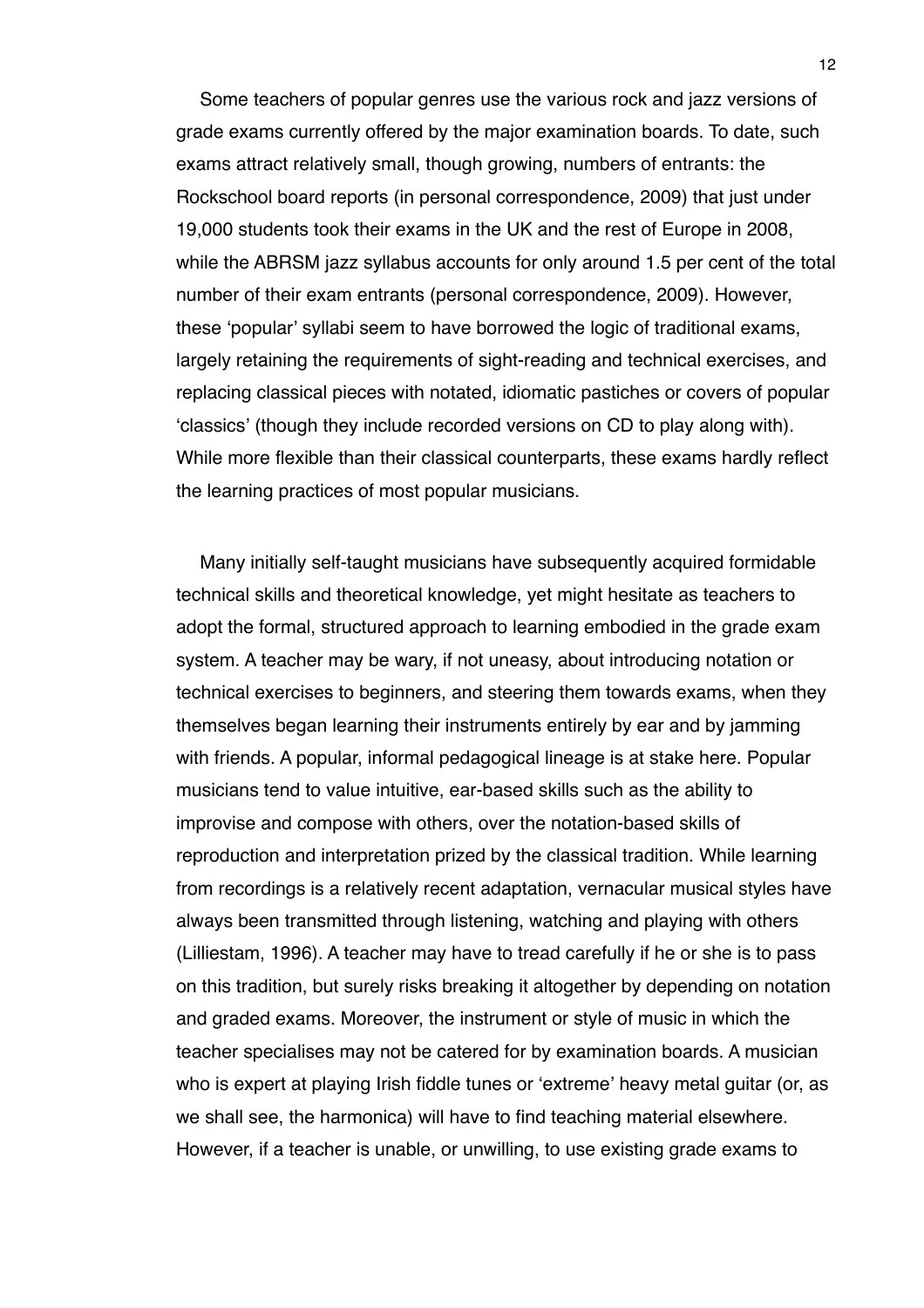provide a syllabus and a structured progression for students in their formative years, there are no immediately obvious alternatives.

Popular musicians may well find it difficult to reflect their own learning practices in the ways that they teach. Learning to play an instrument in the context of a lesson will inevitably be fundamentally different in many ways from the solitary, self-directed learning typically undertaken by popular music learners (see section 4.1 for more discussion of this issue); apart from anything else, the presence and guidance of a teacher fundamentally changes the learning environment. Equally, much autonomous popular music learning seems, in retrospect, somewhat indiscriminate - if not random - to those who engaged in it; hardly a ʻmodel' to base teaching strategies upon. The popular musicians in Lucy Green's study tended to undervalue the ways they themselves had learned; some of them ʻdid not consider their own informal acquisition of musical skills and knowledge to even "count" as learning at all' (Green, 2002: 184). Accordingly, she argues that popular musicians who become teachers may be reluctant or unable to draw on their own experiences as learners:

It is not necessarily the case that just because a person learnt to play by informal means, they will then translate their informal *learning* practices into their formal teaching practices. It is one thing to experience a way of learning, and another thing to recognize its feasibility as a teaching method. (*ibid*: 178)

As a result, Green suggests that popular musicians may adopt traditional, formal instrumental teaching methods rather than try to find alternatives, despite the contrast with their own learning histories. The story recounted earlier (see 1.1) is a good example of this.

Certainly, for the teacher seeking to step outside the grade exam syllabus, there is a wealth of educational material upon which to draw, including books of general advice and guidance for both teachers and learners, articles in specialist magazines, 'play-along' CDs, instructional books, DVDs and so on; the internet also teems with free lessons, subscription sites and demonstrations.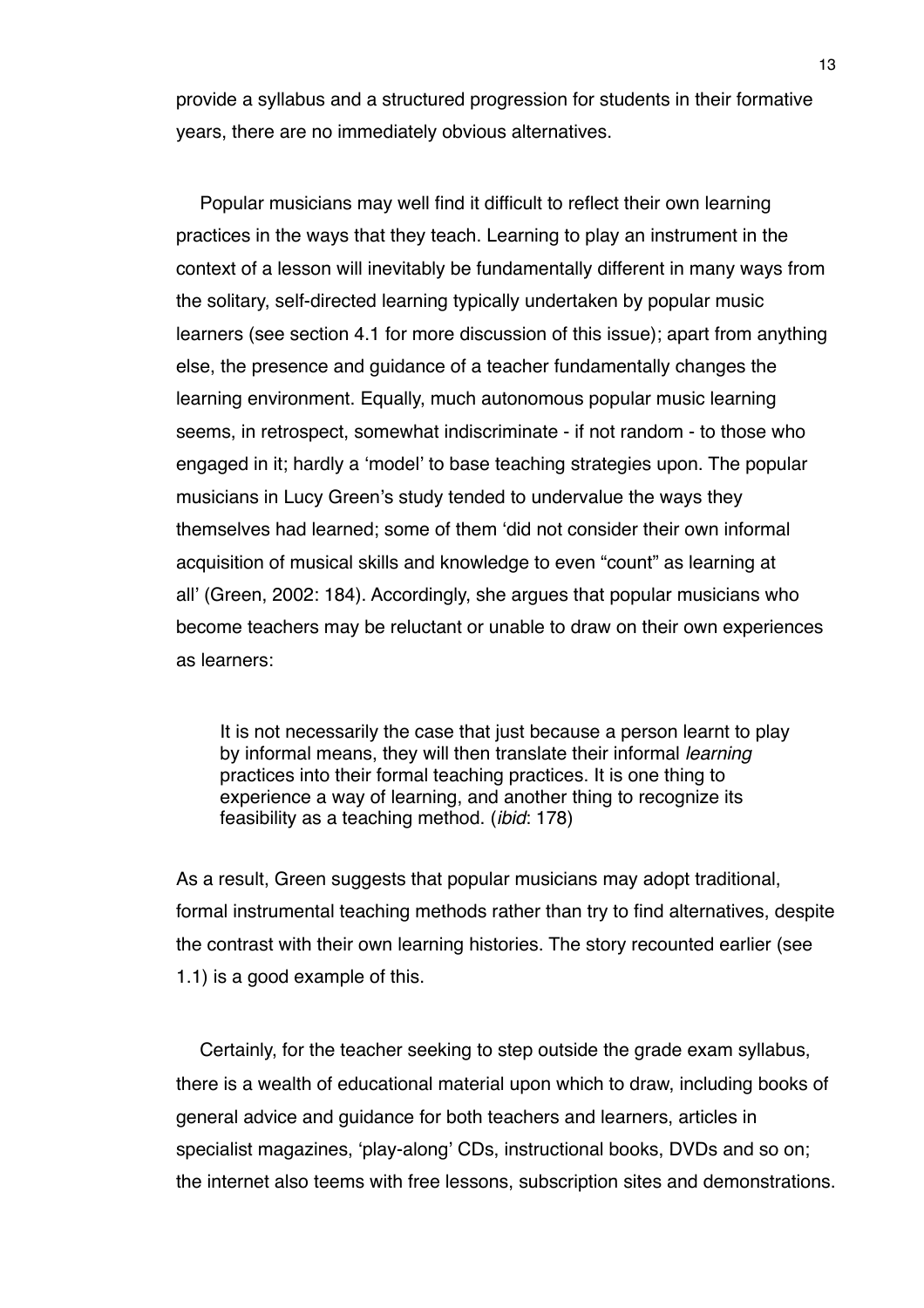Personal experience and discussion with other teachers would suggest that, while there is a great deal of help and advice available, it varies wildly in terms of quality. For an individual teacher to piece together a teaching repertoire from such disparate sources implies a considerable investment of time and money. Perhaps even more significantly, it also requires a sense of strategy in choosing which material to use, and how to use it. A clear understanding of what will be effective and enjoyable for both student and teacher does not necessarily appear simply as a result of deciding to teach; the ability to justify, pedagogically, one's choices as a teacher may only arrive after years of experience. This is surely part of the appeal of the grade exam system: fundamental decisions about what constitutes effective learning have already been made, and an impossibly wide range of musical options reduced to a manageable set of tasks. The cultural status of classical music validates the educational system used to reproduce it, and teachers who adopt such a wellestablished, prestigious system scarcely need to justify their decision to do so; rather they borrow the credibility that comes with it. The responsibility for any subsequent failures must, by implication, lie with the student. The grade exam system, whether in its classical or ʻpopular' guise, has the inestimable virtue of being *already there*. One may rail against its limitations, but the instrumental teacher must work hard to replace it.

It is worth distinguishing here between repertoire and strategy. The Rockschool grade exams show that it is possible to adopt a ʻclassical' approach to popular music; in other words to use notation, technical exercises, sight reading and ear tests to foster the playing of, say, rock, blues or funk. Conversely, Green (2008) shows it is possible to adopt a ʻpopular' approach to learning classical music; that is, to attempt versions of classical pieces (albeit carefully chosen) through listening and copying. However, novice instrumental teachers have choices to make about both repertoire *and* strategy. The lack of regulation may mean that they have something like a free hand in choosing how to teach, yet for popular musicians this may almost be a mixed blessing. They are faced with a choice, either to adopt a system of grade exams that does not typically reflect the most important aspects of their own learning histories, or create, probably in isolation and with no experience or training, a teaching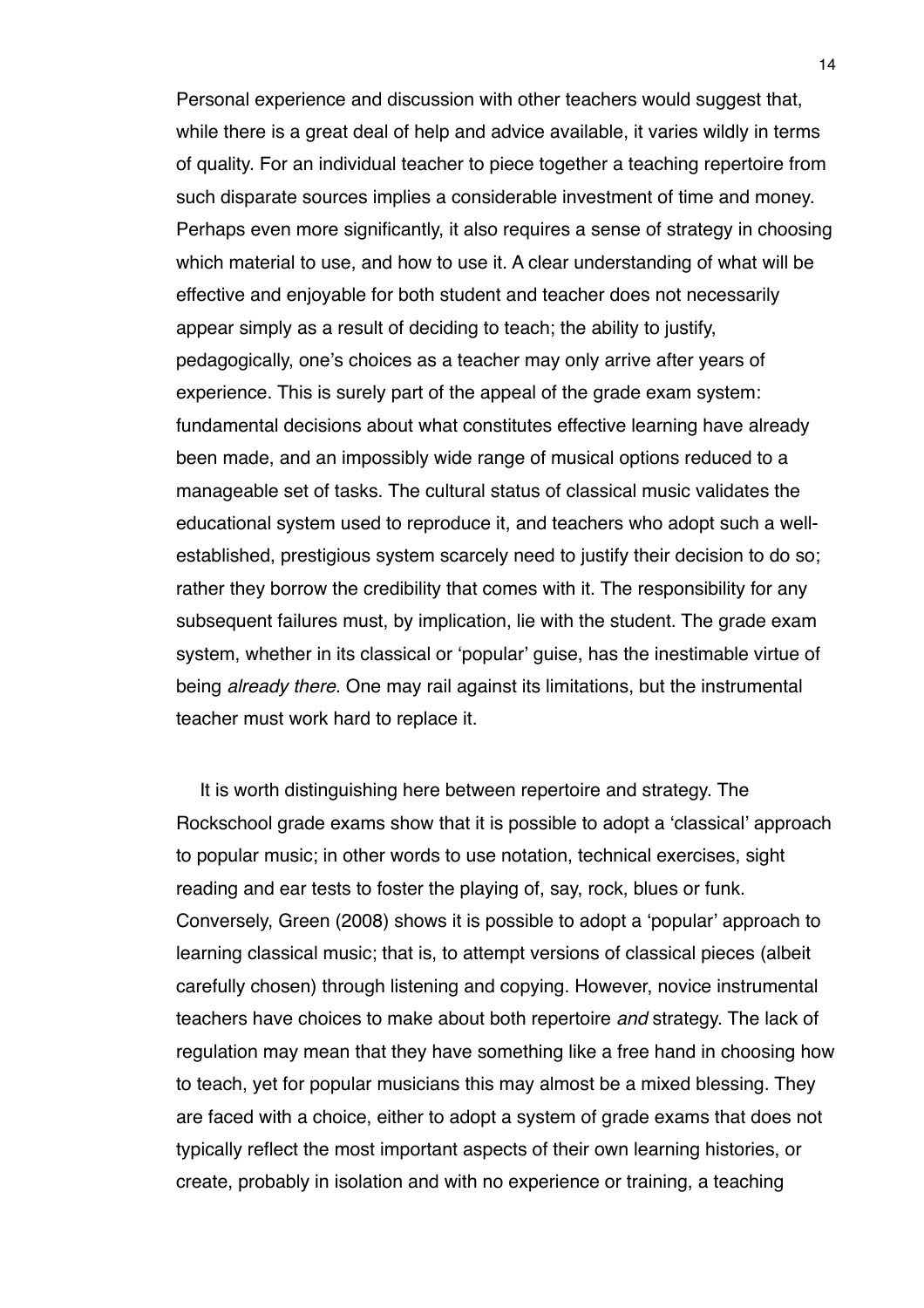syllabus of their own. To date, it would seem that no empirical research has been carried out into how such musicians teach.

#### **1.7 My own history as a learner and teacher**

I began this chapter with the story of a teacher who had chosen to use grade exams despite his own background (and strengths) as a musician; yet his situation as a novice teacher was not so different from my own. I had initially approached drum teaching in a manner that largely reflected my own formal tuition on the trumpet rather than my self-taught, informal learning on the drums.

As an informal learner I behaved very much as the literature suggests: I copied records I liked through trial and error, carefully studied the drummers miming on BBC's ʻTop of the Pops', and started playing in bands. Playing by ear seemed easy and natural, though as a learning process it was somewhat arbitrary: abruptly switching from one task to another, or obsessively practising the same thing for weeks. In contrast, my trumpet lessons progressed in an orderly, sequential fashion; I worked through a tutor book, page by page, the exercises and pieces growing gradually more challenging, and when I finished one book my teacher presented me with the next. Though concurrent, these forms of learning seemed to have little relationship to each other. Ironically, when I did eventually go for drum lessons, these were if anything still more ʻformal': based entirely on notation, and concerned exclusively with matters of technique.

Without making a conscious decision to do so, this formal approach was the model of teaching which I tried to reproduce. In the late 1980s, when I began teaching, there were rather fewer options available (for example, the Rockschool examination board was not founded until 1991), but I bought a series of tuition books, hoping to find something resembling a syllabus I could use. I taught almost entirely from notation, tried to entice my pupils to practise abstract technical exercises, and used no recorded music in my lessons for several years. It didn't occur to me that this way of learning had hardly suited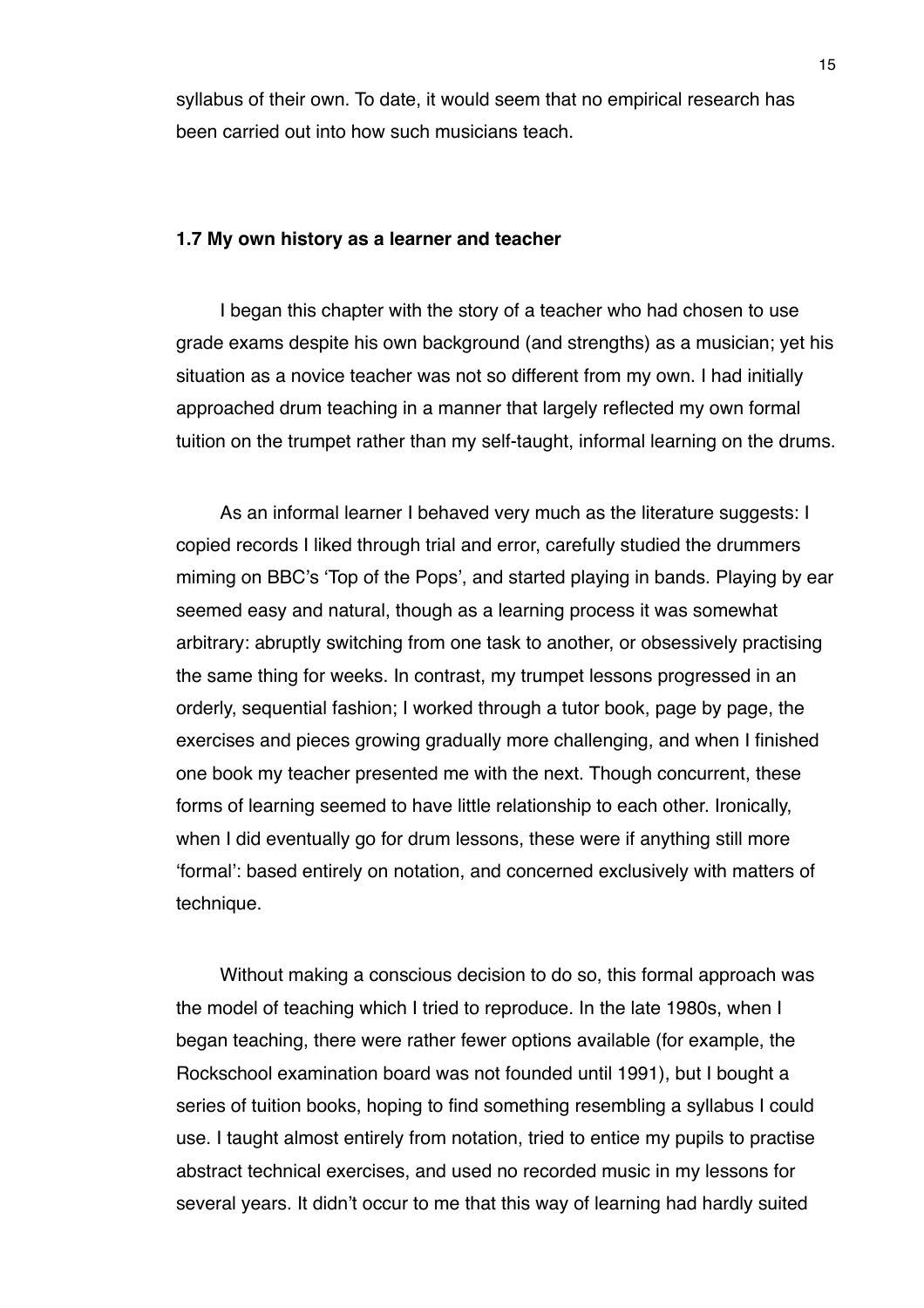me as a child; I hadn't particularly enjoyed my trumpet lessons, didn't become an especially accomplished trumpeter, and gave up the instrument as soon as I left school. While I enjoyed playing the trumpet in the school band and orchestra, I enjoyed playing the drums in (mainly rock) bands outside school a good deal more. The kind of trumpeter I became also did not seem to belong to the informal world of learning the drums and playing in bands. From the first I was completely dependent on notation, and my attempts to ʻcross over' - that is, to play along with records on the trumpet by ear - were fruitless. I could ʻhear' melodic lines I wanted to play on the trumpet, but could not imagine how to play them without seeing them written down.

As a novice teacher it simply didn't occur to me that it might be possible to reflect my own informal experience of learning in a formal setting. Even if it had, I think initially I would have seen no obvious way to structure and present, within the context of ʻgiving a lesson', the largely solitary, self-directed and haphazard approach I had taken in learning the drums. In retrospect, one might say that much of my behaviour as an informal learner exhibited characteristics in common with the often fragmented, obsessive nature of *play* rather than that usually associated with learning (Sutton-Smith, 2001: 27). If this apparently random and arbitrary collection of activities amounted to anything like a ʻmethod', it was a method of learning, surely not of teaching.

However, over time I became increasingly dissatisfied with the lessons I was giving. To judge by the considerable attrition rate among my students, particularly young beginners, they felt the same. I began to read on the subject of education in general, and instrumental teaching in particular, and came across ideas by influential figures such as Suzuki and Kodály; I also undertook a course in instrumental teacher training, the Certificate of Teaching from the ABRSM (CT ABRSM), which was to prove a turning point. I gradually came to see that I could in fact teach in a way that, to some extent at least, reflected how I myself had learned, and eventually this served to make my lessons more enjoyable and successful. However, the transition from, as it were, ʻformal' to ʻinformal' teaching was disconcerting, since it meant largely abandoning the safety, structure and credibility of tutor books and grade exams, and replacing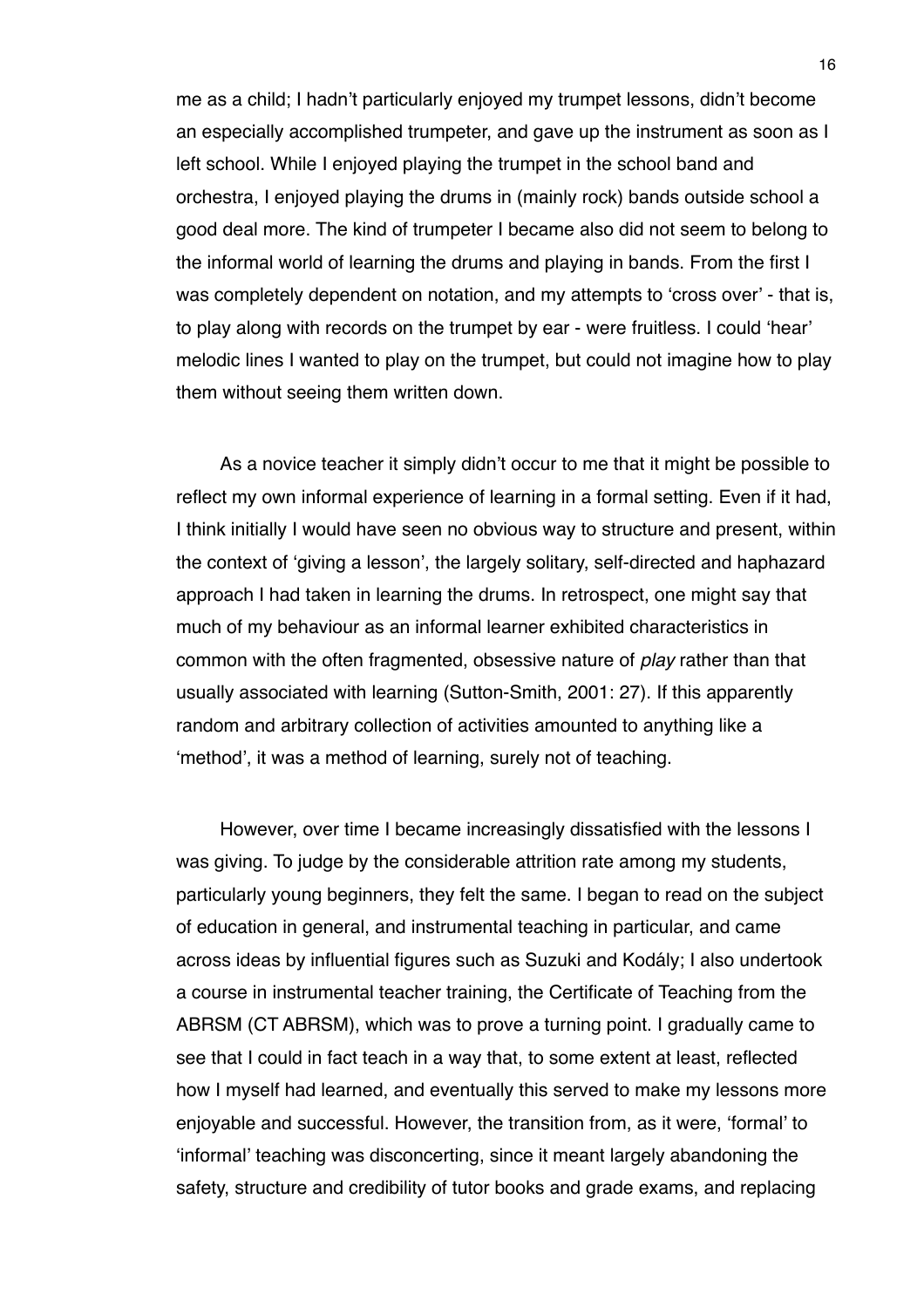them with a syllabus that, in effect, I had to make up myself. Some comparisons between my own teaching and those of my sample appear at the end of the thesis (6.9).

After some years of experimenting with my own teaching practices, I realised that my interest had been provoked into wanting to find out how other teachers in similar situations had responded. I wanted to know if all musicians from the world of popular music were teaching as they were ʻsupposed' to, using a model drawn from the classical world, or whether they had found other ways to pass on their skills and encourage others. In particular, I was interested to see how their own learning histories related to their teaching practices; in other words whether they had, deliberately or otherwise, found ways to reflect their own experiences of learning in their teaching, as I had, slowly and painfully, in my own. Since I could find no existing research to answer these questions, it seemed I would have to do my own. This thesis is the result.

### **1.8 The structure of the thesis**

Chapter 1 (the present chapter) offers an introduction to the subject of instrumental teaching, and highlights some of the key issues which affect teachers. In particular, I consider that both the lack of regulation, and widespread assumptions about the importance of the traditional model of teaching classical music, have implications for teachers entering the profession. I argue that, while little is known generally about how instrumental teachers work, almost nothing is known about the teaching practices of popular musicians, who themselves learned to play in largely informal, self-directed ways. While the system of grade exams does not reflect their own learning practices, there is no obviously congruent model of teaching for them to adopt. My own experiences of learning and teaching provoked a wider interest in how popular musicians teach, with this research project being the result.

Chapter 2 describes the methodology of the project. I explain how, and on what basis, informants were recruited to the project, and how data were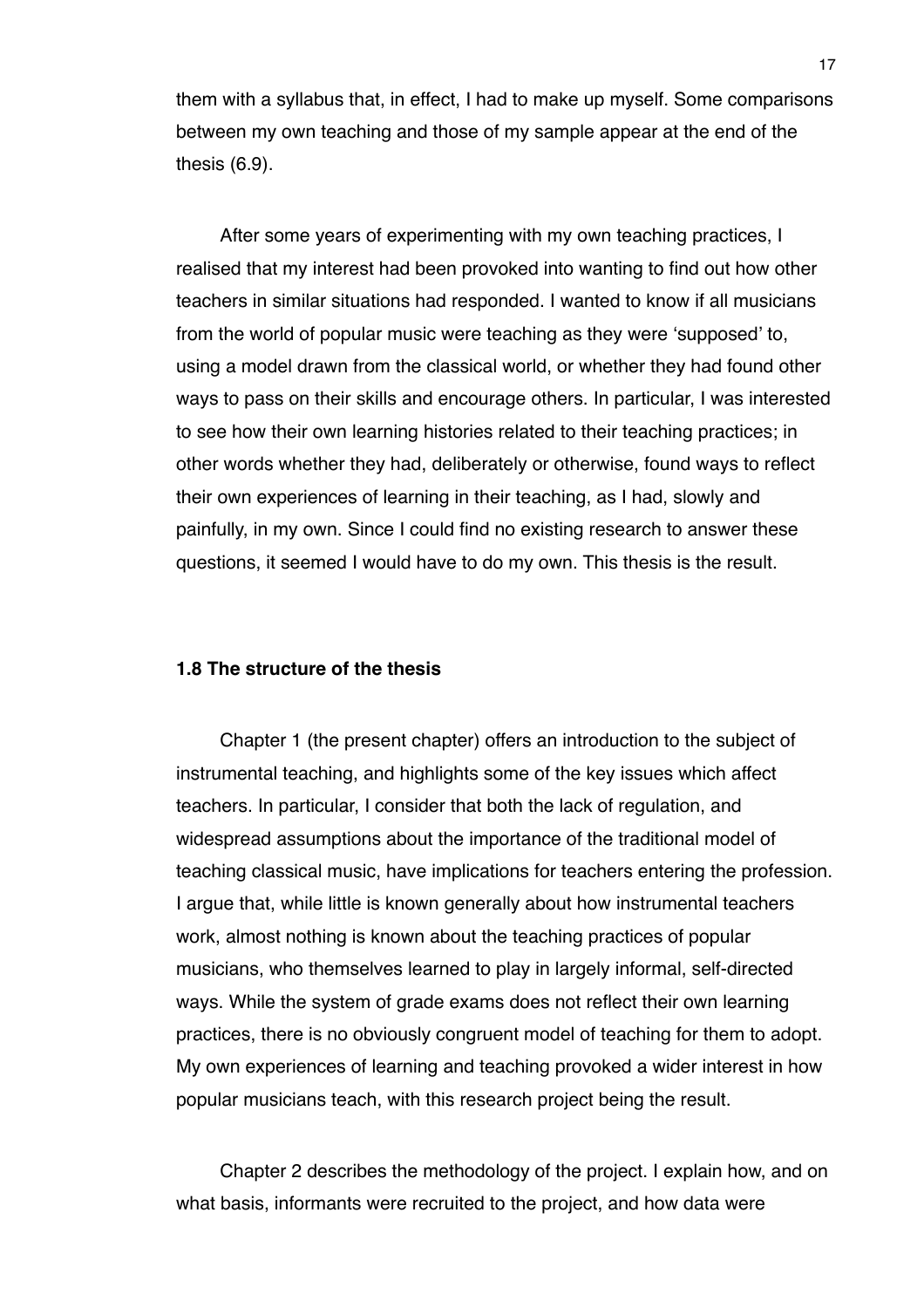gathered. I attempt to justify my decisions to use semi-structured interviews, and to film lesson observations with the teachers I recruited. I discuss problems of access, my role as researcher, and the extent to which I ʻintrude' into the data. I also outline how I approached analysis of both the interview data and the video footage from lessons.

Subsequent chapters largely integrate discussion of empirical data with existing literature, an approach which I felt to be more appropriate than a separate literature review. The thesis covers a range of different subjects, each with its own research literature: informal music learning, instrumental teaching, the politics of youth culture, and so on. To group this research together would have created a collection of diverse accounts, each referring to a separate part of the final thesis. As a result I decided to ʻdraw upon the literature selectively and appropriately as needed' (Wolcott, 1990: 17), and discuss relevant literature as the thesis proceeds.

Chapter 3 is concerned with the learning practices of my sample. Drawing on the interview data, I offer an account of how my informants initially became instrumental learners, and how they learned to play their chosen instruments. This account includes their various histories of being taught by others as well as teaching themselves, and describes paths of learning that were abandoned as well as those that were followed. Some aspects of these histories seem to reflect the image of informal learning typically presented by the research literature, and much of this chapter supports existing knowledge. However, there are also several ways in which the learning practices of my sample seem to have had much in common with a more ʻformal' world of traditional instrumental learning. I question the relevance to popular musicians of research based on classical music learning, and go on to discuss, based on the interview data, the problem of categorising different kinds of musicians and musical activities.

Chapter 4 describes the teaching practices of the popular musicians I interviewed (and filmed at work) and thus this chapter presents largely new data. Continuing the approach of chapter 3, these practices are presented in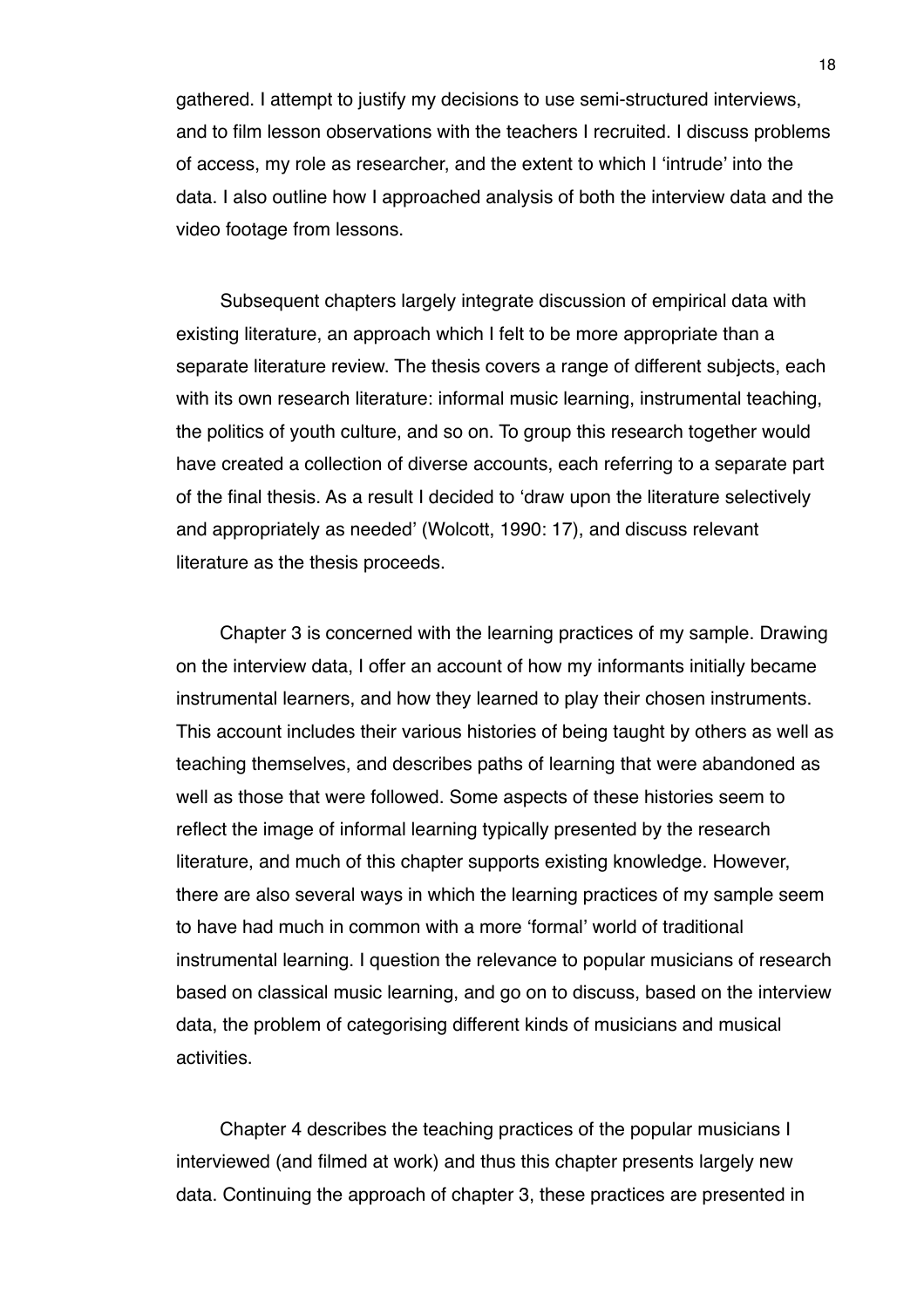terms of ʻformal' and ʻinformal' activities, although it is accepted that this division is somewhat arbitrary. Thus I describe the different ways these teachers approached the teaching of notation, technique, theory and grade exams; I also describe how they used recordings in their lessons, and the extent to which they emphasised listening and watching, playing with others, and improvisation. Almost all these teachers had found ways to reflect significant aspects of their own learning histories in the way they teach, in particular emphasising aural acuity over the use of notation. However, a wide range of strategies was in evidence. I then turn to the lesson observations. I consider these in terms of how well they ʻfitʻ with the interview data; that is, the extent to which they confirm, contradict, or elaborate on the informants' verbal accounts. In most cases the lesson observations support the verbal accounts, though occasionally there are significant discrepancies between the two. I also present evidence of their various ʻstyles' of teaching, information which, realistically, could only be gathered from visually witnessing a lesson in progress.

Chapter 5 considers the beliefs and attitudes of the teachers in this study, and has four main sections. The first section is concerned with the relationship between learning histories and teaching practices, and attempts to reconcile the many apparent inconsistencies between the two. I focus, for illustrative purposes, on two particular teachers, and suggest an underlying rationale behind their choices as teachers which, by extension, seems to apply to all the teachers in the study. I argue that their teaching strategies are based on beliefs about their own learning histories, and that the extent to which these histories are viewed as ʻsuccessful' determines the extent to which they are reflected in their teaching. The second section is concerned with the self-identity of the members of the group, and the cultural assumptions surrounding the apparently contradictory notions of ʻteacher' and ʻmusician'. The informants' descriptions of how they became teachers is contrasted with their accounts of becoming musicians, and I outline various ways they attempt to resolve the tensions between their image of themselves as teachers and as musicians. The third section gives an account of their sense of ʻrole'; that is, how they see their function as teachers, and what they find themselves doing given the reality of their working lives. I argue that their attitude is prompted by that of their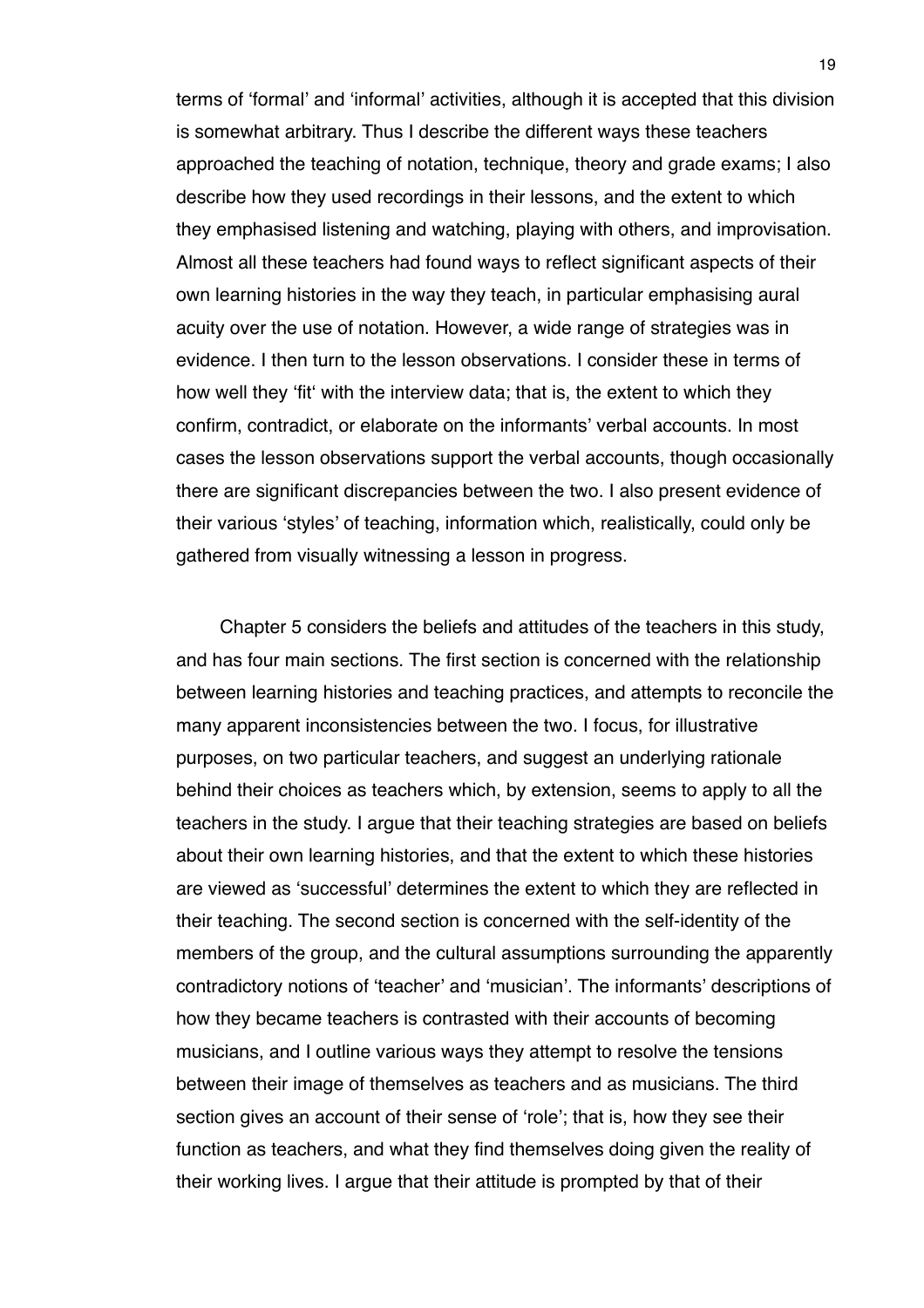students, whose approach to learning seems, on the whole, relatively apathetic and thus fundamentally different from their own. Finally, in section four I consider the politics of popular music learning. I acknowledge the appeal of both popular music and informal learning practices for educators, but also the problems associated with attempting to transfer forms of music and styles of learning from one cultural context to another.

In Chapter 6 I discuss some of the implications of this research. I emphasise the significance of these teachers' learning histories and the idea that in part their teaching strategies might be designed to ʻcompensate' as it were for perceived weaknesses in their own musical education. I also stress that the nature of their students - mostly unmotivated compared to their teachers - plays a part in the way they teach. I make several suggestions as to what further research might be appropriate, including studying specific groups of teachers with similar backgrounds or levels of experience, the effects of teacher training, and the significance of the environment in which instrumental lessons take place. Finally I make some observations about my own teaching in relation to that of the participants, and consider who might be interested in this study.

The interviewees have been given pseudonyms intended to reflect alphabetically the order in which I interviewed them. Thus they are referred to as Andy, Bill, Carl and so on. Where my comments appear they are labeled ʻQ' to indicate myself as the questioner.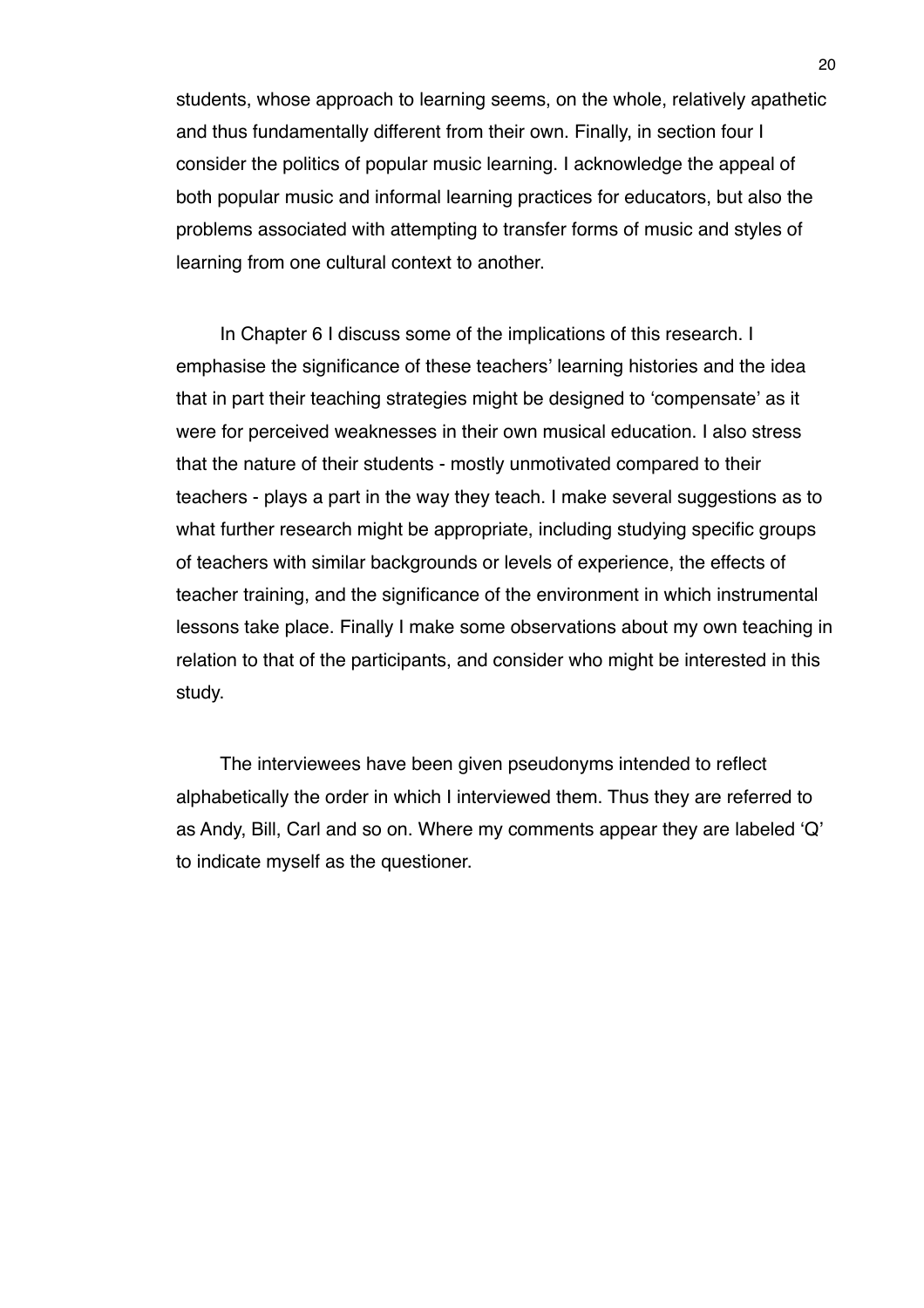## **CHAPTER 2: METHODOLOGY**

#### **2.1 Introduction**

By the time I began this project I already had experience of both playing and teaching different styles of popular music, as this had been my full-time occupation for several years. As discussed in chapter 1 (1.7), it was my own history of learning and teaching which prompted this study. Thus, in planning the initial stages of my research I knew for example that I would focus on popular musicians who had become instrumental teachers, with their learning histories and teaching practices at the heart of the project. At the most basic level I had some idea of where to look, and what to look for. This chapter is concerned with how I designed the study, how I recruited participants, and how I approached collecting and analysing data.

### **2.1.1 Project design**

The form of this study is heavily influenced by Green's seminal book *How Popular Musicians Learn* (2002), to which I am indebted, and whose title I have adapted for this study. Green's work suggested at least a ʻrudimentary conceptual framework' (Miles and Huberman, 1994: 17) consisting of general ideas about sampling, research questions and data-gathering. Green investigated how popular musicians learn to play their instruments; to do so, she identified several such musicians and interviewed them at some length. A similar investigative approach seemed appropriate for my research focus. To rely on existing research into how popular musicians teach was out of the question, given the dearth of published material on the subject. Long-term observation was impractical due to the time constraints of a doctorate. Other methods of data gathering seemed equally inappropriate; a written questionnaire, for example, would have been extremely long-winded and, to be effective, would have involved the participants writing lengthy essays on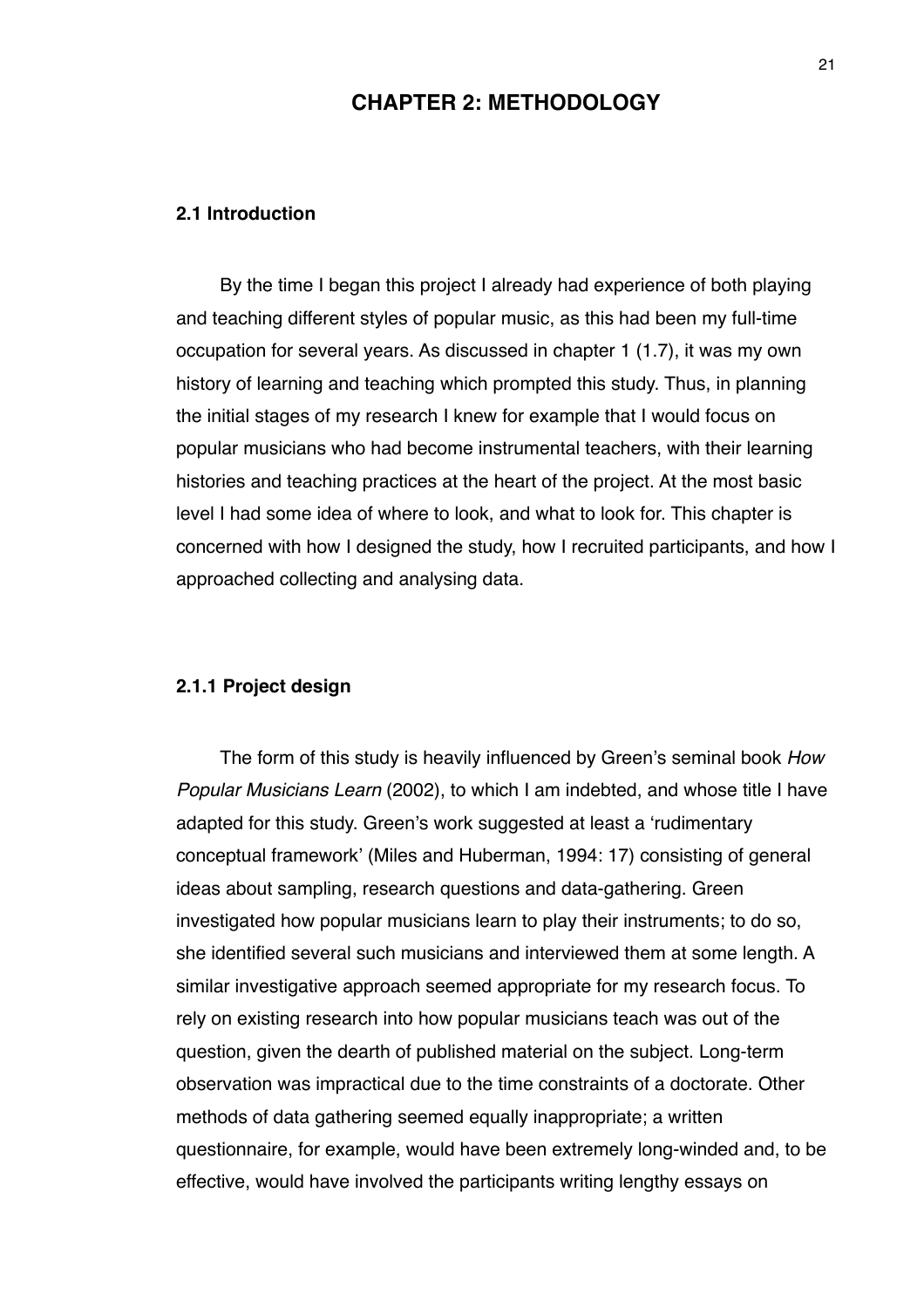personal and complex issues. As such I felt that interviewing a suitable sample of instrumental teachers would be the most effective method of exploring their experiences of learning and teaching.

 I did not ʻenter the field' with a hypothesis to test, a specific idea that I wanted to prove or disprove. Therefore it seemed that some form of ʻgrounded theory' would be most appropriate for the project; that is, a form of investigation where possible explanations and analyses arise from the data rather than being predetermined (Cohen *et al.*, 2007: 491).

As the design of the project developed, it became clear that, if I was going to use interviews as a primary source of data, rigidly structured talk would not be suitable. I wanted to know in considerable detail what these musicians thought and felt about their current practice, as well as about their own histories. I had very little idea what they were going to say, and I wanted the freedom to explore topics in depth as they arose during the interviews. Moreover the subject matter was quite personal and potentially sensitive; to be effective the interviews would, I believed, require a degree of personal empathy between researcher and interviewee. Therefore I decided to employ semi-structured interviews.

No method of gathering data is without its disadvantages. Simply by virtue of being a social interaction, interviews inevitably involve behaviour which may affect the quality of the data gathered. As in any other dialogue, researcher and informant may for example misunderstand each other, indulge in role-playing, or attempt to control or manipulate the conversation. Cohen *et al.* (2007: 349-351) offer a helpful introduction to some of the issues surrounding interviews as a form of data gathering. Semi-structured interviews in particular are prone to concerns about reliability and bias, due to their flexible nature and the extent to which the interviewer may ʻintrude' into the data (Robson, 2002: 273). However, this flexibility allows semi-structured interviews to go into novel areas; they also tend to encourage rapport, and to produce rich data (Smith and Osborn, 2003: 57). Many of the issues surrounding both grounded theory and semi-structured interviews will arise throughout this chapter.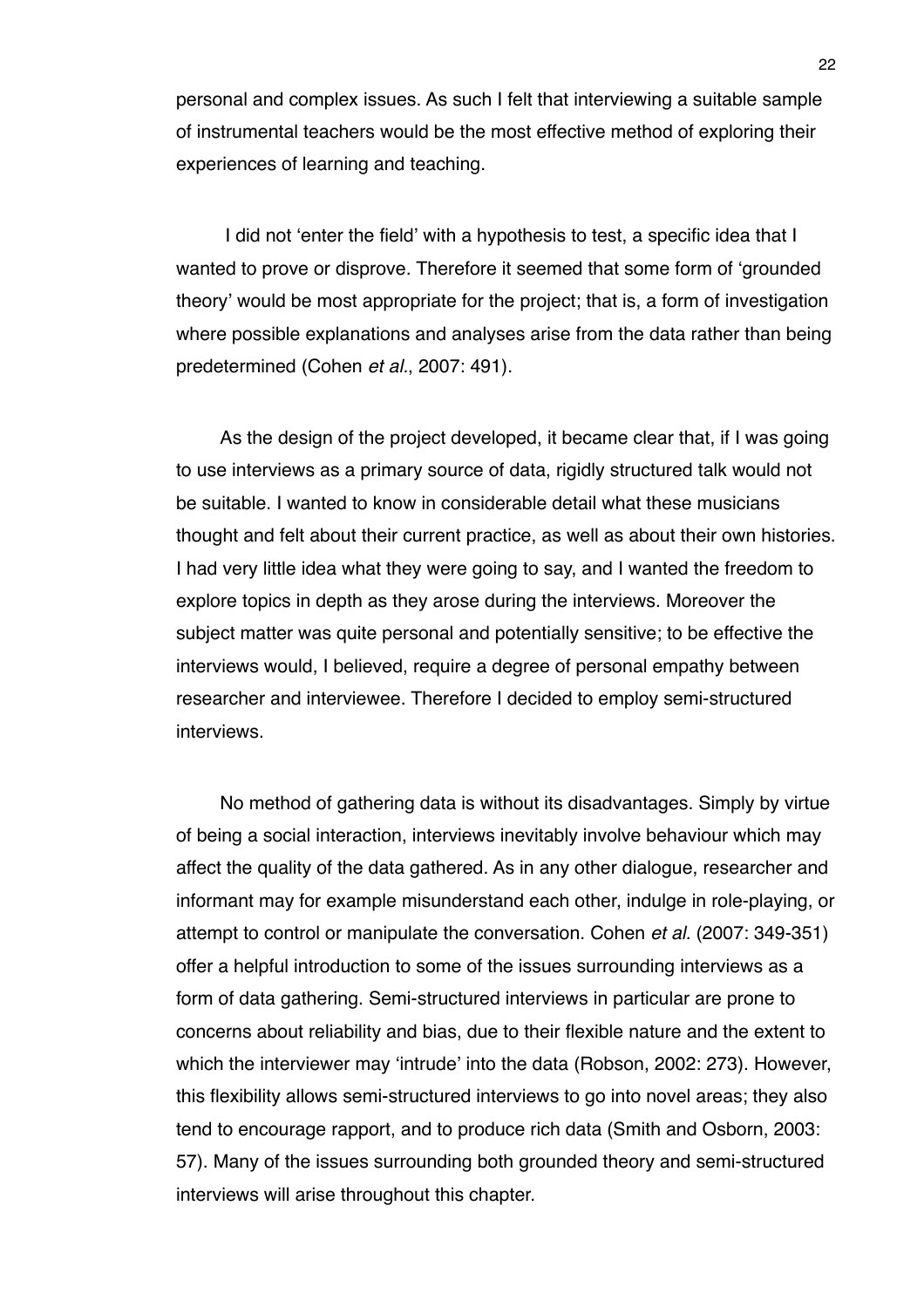My intention was not to rely solely on the verbal accounts given by the participants. The central research question I was addressing - how these musicians taught - involved current practice as well as reminiscence and discourse; it seemed valid, if not essential, to see some of this teaching taking place. This I regarded as a useful counterweight to the interviews. Direct observation can complement interview data, for example by highlighting the discrepancies between what people say and what they do (Robson, 2002: 310). Lesson observations might provide concrete examples of what had been talked about, or indeed illustrate something else altogether, and thus provide a form of ʻtriangulation' that could enhance the reliability of the interviews. However, the lesson observations provided additional data in a different form; while the interviews were certainly filmed, the data they produced was primarily verbal and thus relatively easy to transcribe, discuss and analyse. The lesson observations were essentially visual records of behaviour and activities. Michael Bloor (1997) argues that although there are practical and theoretical problems in treating as equivalent data gathered using different methods, this kind of triangulation is at least relevant to issues of validity, since it can prompt reexamination of existing findings as well as providing valuable new material for analysis. However, in generating additional information the lesson observations inevitably made for more complicated data and, consequently, more complicated analysis (Silverman, 2000: 45).

Throughout this project I was relying on the willing participation of volunteers for the collection of data, and adhered to the ethical guidelines to be observed in conducting such research. All the teachers who agreed to take part were assured that they would remain anonymous in the final thesis, and that they could withdraw at any time. All the students who took part in lesson observations were recruited on similar terms, and were required to read and sign a consent form explaining this (see Appendix 1) before filming could take place. Where children were involved in the lesson observations, consent was granted by their parents. Before I began collecting data I submitted the details of my research to the music department ethics committee at the University of Sheffield, who granted approval to the project.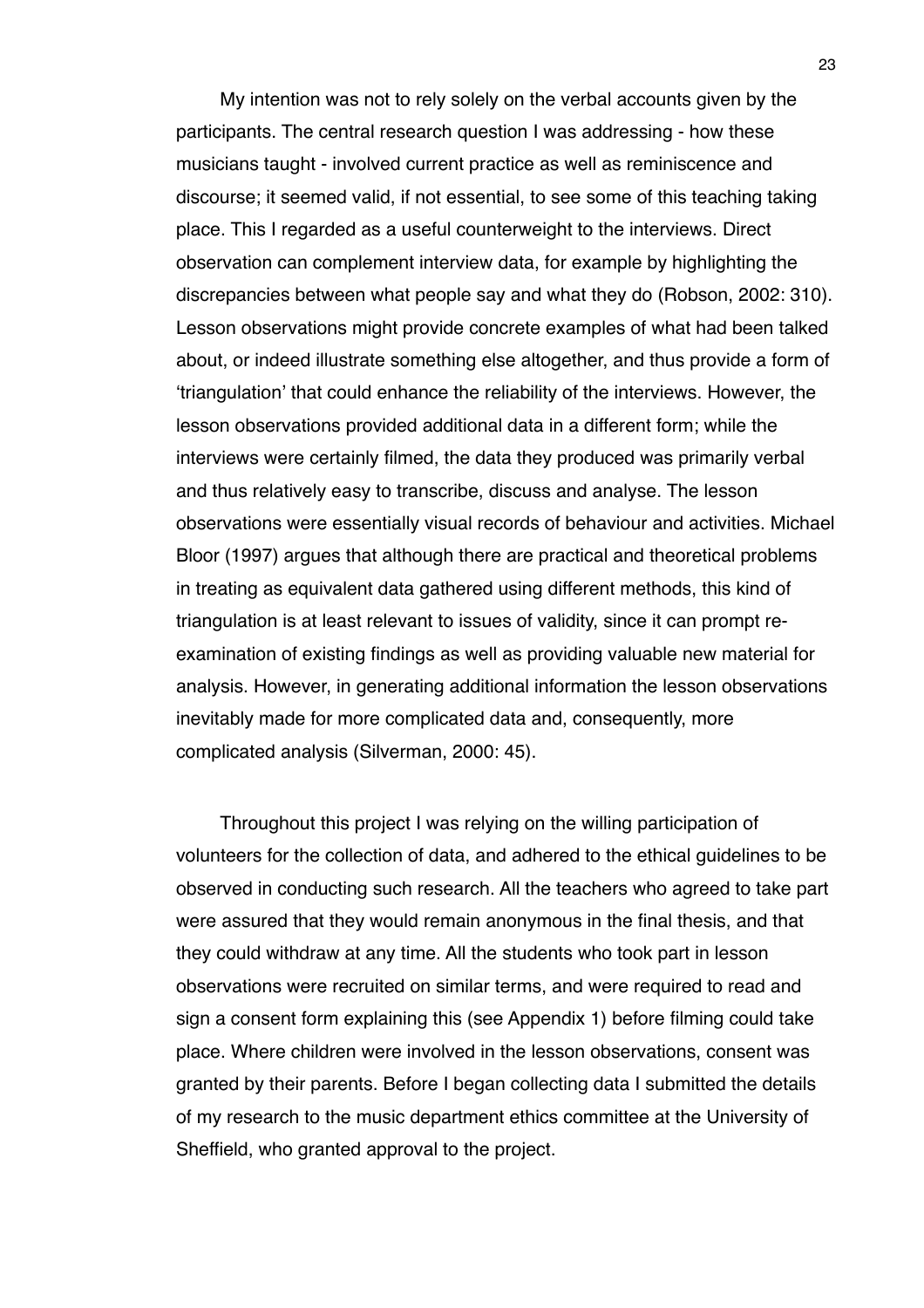#### **2.2 Participants**

In considering who I might approach as potential participants, I was clear that they would all have to agree to a description of themselves as ʻpopular musicians' who had learned ʻunder their own steam' (as my Participant Information Sheet put it: see Appendix 2). My own musical acquaintance spanned a wide range of genres and I wanted to include as many suitable volunteers as I could; therefore I did not specify that they should come from any particular musical background other than ʻpopular music' in the widest sense. However, some discussion as to what this consists of may be worthwhile here.

To use the term ʻpopular music' (and thus ʻpopular musicians') without qualification is to invite considerable debate and misunderstanding, since the phrase may serve to include or exclude many kinds of music (and musicians) depending on the context and the cultural assumptions of the reader. Indeed, ʻpopular music' is notoriously difficult to define (see, for example, Jones and Rahn, 1977). The word ʻpopular' in its literal sense could be applied to all music that is listened to and enjoyed, and so is practically meaningless. Opera, for example, was once popular across all social classes in Italy (Connell and Gibson, 2003: 4), while in 2006 classical music was more ʻpopular' (in terms of UK album sales) than jazz and folk music combined (BPI, 2007). Robert Cantrick suggests that ʻeveryone talks about popular music but no one knows what it is' (Cantrick, 1965: 100), and goes on to include the products of Tin Pan Alley and European folk music as examples of the ʻportmanteau term "popular music"'. Green (2002: 9) uses the term to indicate a distinction from jazz, classical, traditional and world musics, and focuses on musicians involved primarily in ʻAnglo-American guitar-based pop and rock', though accepts that the more experienced musicians in her study have in fact played many different styles such as jazz, soul and country. Perhaps inevitably, the term popular music also has specific associations with ʻpop' which may be unwelcome or inappropriate for those involved in, for example, rock music (Campbell, 1995: 12).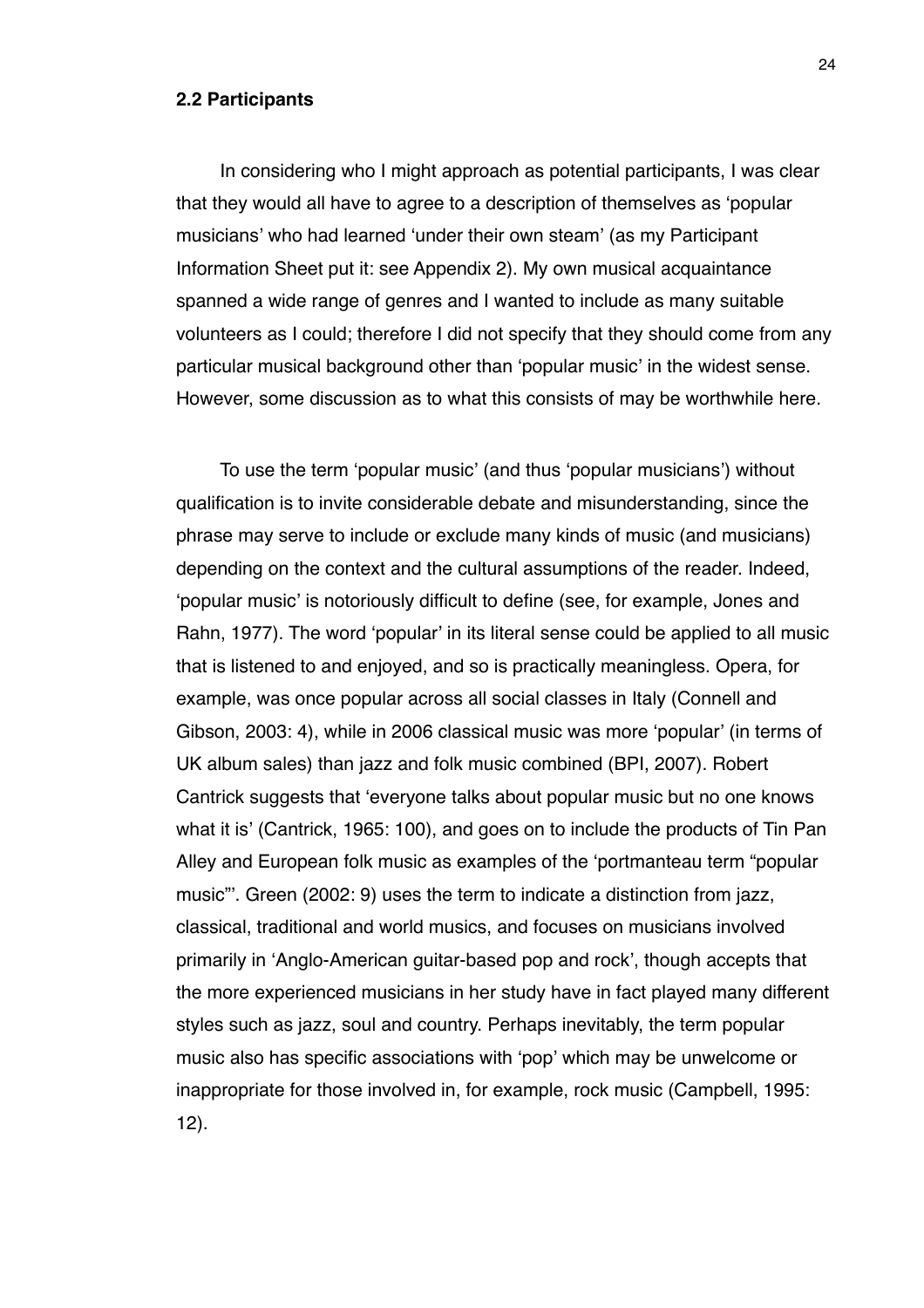While a list of parts does not define the whole, it is at least tempting to outline the boundaries of popular music in terms of genre; even so, it is increasingly difficult to find any boundaries worth the name as ʻthe culture continues to divide and mutate enthusiastically' (Peel, 2008: 240). Roy Shuker lists around 60 popular music genres (such as heavy metal, dub and salsa) but points out the difficulty of finding a definition to encompass such a wide range of styles (Shuker, 2005: xvi-xvii). Elsewhere he uses the term ʻpopular music' as ʻshorthand' for a diverse range of genres ʻproduced in commodity form for a mass, predominantly youth, market, primarily Anglo-American in origin (or imitative of its forms), since the early 1950s' (Shuker, 2001: 9). However, one might point out that since the early 1950s several generations have grown up enjoying various forms of popular music, and thus listeners may no longer be predominantly young (Huq, 2006: 157). Moreover, it is currently so easy to make music available for distribution, for example as CDs or downloads via the internet, that practically any form of music may be produced in ʻcommodity form' for a mass market. Thus a concise and widely acceptable definition of popular music remains elusive; Shuker accepts that ʻit is misguided to attempt to attach too precise a meaning to what is a shifting cultural phenomenon (*ibid*: 9).

Many cultural commentators and music critics have sought to draw a distinction between popular music and ʻserious' or ʻart' music (see Abbs, 1979, or Adorno, 1941, among many others), for example by pointing to qualities supposedly inherent in different forms of music, or by arguing for their relative aesthetic value. One may debate such issues, but this distinction may be useful in shaping a definition of popular music, though in terms of music as process rather than as product. I would agree with Gatien (2009: 20-21) when he suggests that the problem of trying to categorise different kinds of music (and, I would argue, musicians) is perhaps best considered from the point of view of how music is composed, learned and played: in other words, how it is transmitted rather than what musical or cultural characteristics it has. In this light it is possible to make a reasonably clear distinction between two Western forms: ʻart' music, characterised by a tradition of composition and pedagogy based on notation, and popular music, the aural tradition of largely Anglo-American styles which rely initially on learning by ear, using recordings either as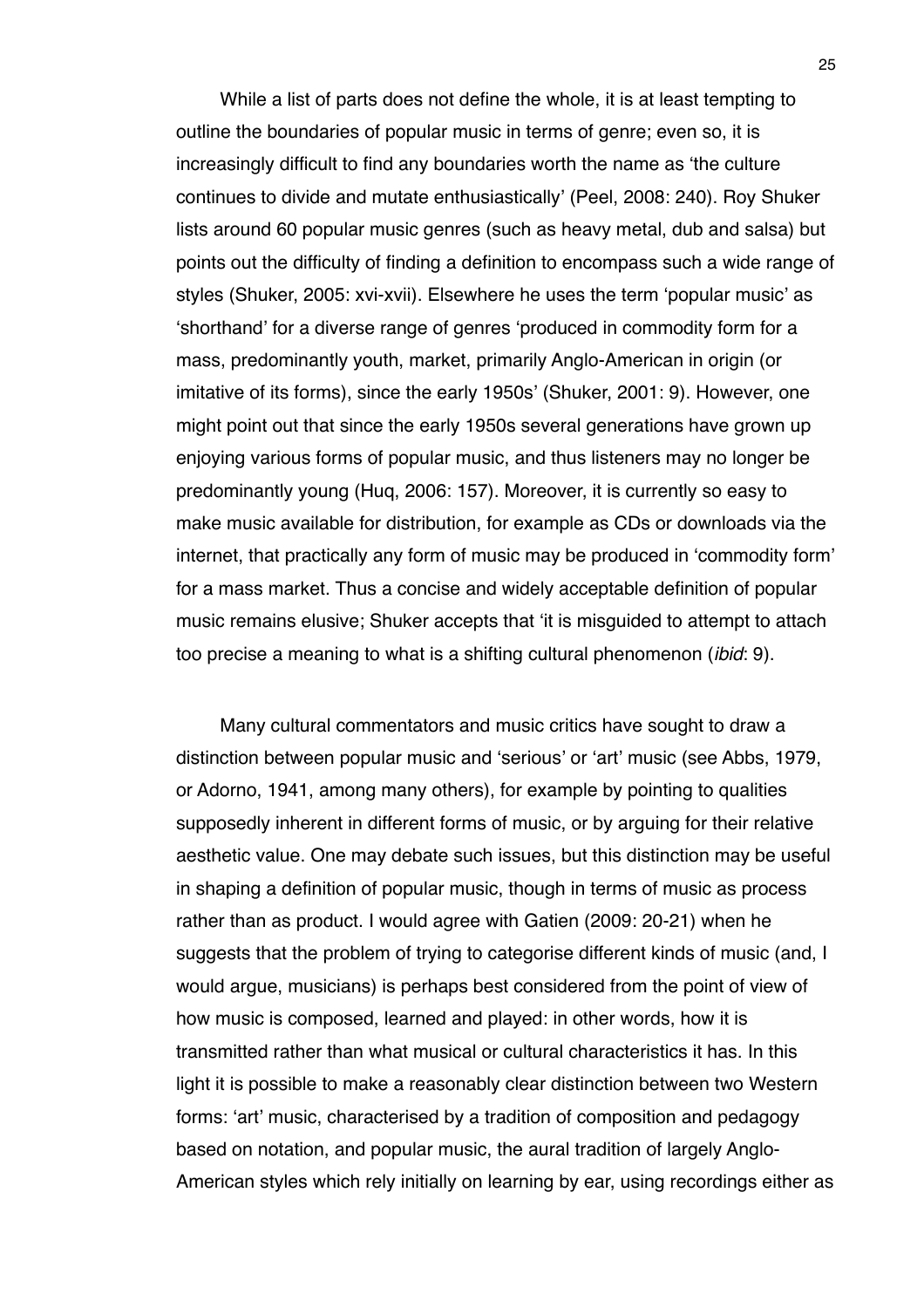a primary or supplementary source, and which require at least some facility at improvisation. This broad definition of popular music would then include, for example, rock, pop, jazz and folk music. I included in this study musicians who played these styles (among others), though more by virtue of their learning histories than through any particular association with specific genres: that is, I was looking for musicians who had begun learning their chosen instruments by, for example, listening and playing along to records and joining bands rather than by having ʻformal' lessons. However, the range of their musical activities and the complexity of their careers as learners (described in chapter 3) served to illustrate the problem of categorising musical styles and activities, a question we shall return to (see 3.6).

I included some musicians who played instruments which thrive in both the ʻserious' and ʻpopular' musical worlds such as the piano and double bass, as well as instruments typically associated with certain genres. For example, the saxophone is usually seen as primarily a jazz instrument, while the 5-string banjo inevitably suggests bluegrass. The history of teaching and learning these instruments is equally diverse. For the piano there is a vast body of pedagogic material and a long, illustrious tradition of teaching; the guitar has a relatively minor role in the classical tradition but is the cornerstone of popular musical culture. The banjo typically belongs in a tradition of acoustic folk music with its own musical culture and pedagogy. Even within my limited sample there was some duplication; I spoke to two saxophone teachers and two piano teachers, allowing for some comparisons. I was thus in part hoping to see how these players reconciled their own learning experiences with the traditions associated with their particular instrument. I was also hoping to see whether, despite the differences in the nature and history of these instruments, there was common ground between these musicians in their approach to teaching.

Participants were recruited in a variety of ways, and it took some time to find suitable and willing volunteers. I approached (in person, by telephone, by email and by post) several musicians who taught instruments often associated with ʻpopular' styles (for example, saxophone, guitar and drums) but who ruled themselves out of the project as having initially had formal tuition. Some agreed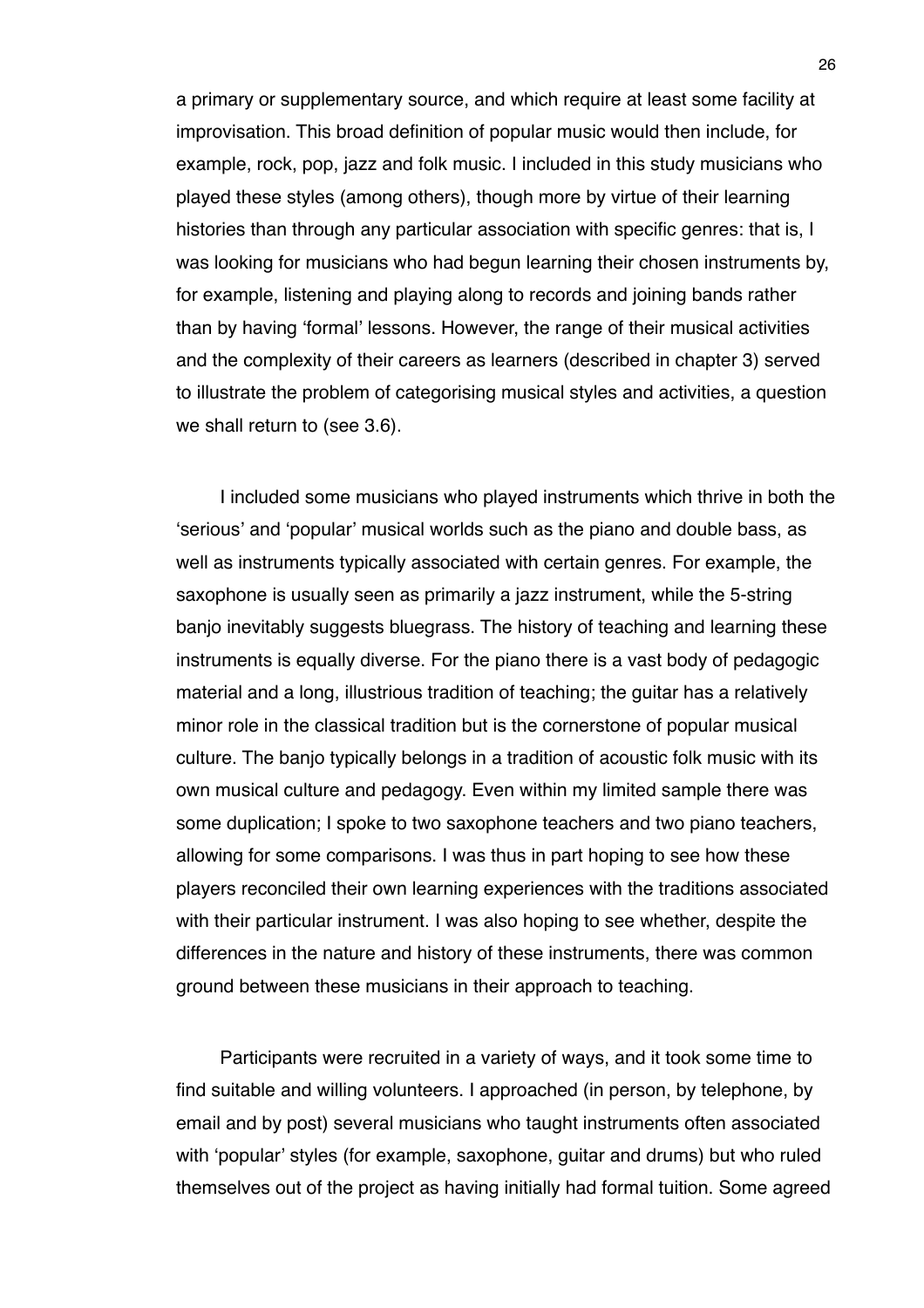to think about it but subsequently avoided communication. Two institutions involved in music education (one a private music ʻschool' and the other a publicly funded further education college) either did not reply to my letters and calls or not were not willing for their employees to take part.

I also asked around among friends and acquaintances, and this proved perhaps not surprisingly - by far the most successful strategy. Throughout my attempts at recruitment I was aware that I was asking underpaid and overworked instrumental teachers to take part in a potentially challenging and certainly time-consuming project. For those to whom I was a complete stranger I could see even less appeal. In the event I found eight musicians who agreed to participate. There were various reasons mentioned for cooperating; some thought that it sounded like an interesting and worthwhile project, and there was a suggestion from some that they themselves might benefit from taking part, perhaps through being invited to reflect on their teaching practice, as well as seeing a video of themselves at work (I offered to give each of them a transcript of their interview, and a DVD copy of their lesson observation). At the end of the project I also offered to email each of them the finished thesis as originally submitted (in other words, before corrections); three of the eight said they would be interested to read it, and I duly sent them a copy. None have subsequently commented on the findings (though two did remark on how *long* the thesis was).

Although I encountered frequent refusals it may be that, among those who did agree to take part, there was an element of gratification in being asked to contribute to a PhD research project, particularly for those with no qualifications as musicians or formal training as teachers. The fact that a representative from this ʻofficial' academic world was so interested in their ideas and practice could be seen as endorsing or accrediting their teaching; rather than being on the margins, they are now the ʻexperts' in a field evidently little known or understood by academia. Being studied at work perhaps also validates their teaching in the eyes of their students, and would make them ʻlook good'.

While issues such as confidentiality may be important factors in taking part, participants are often more interested in what the research is *for:*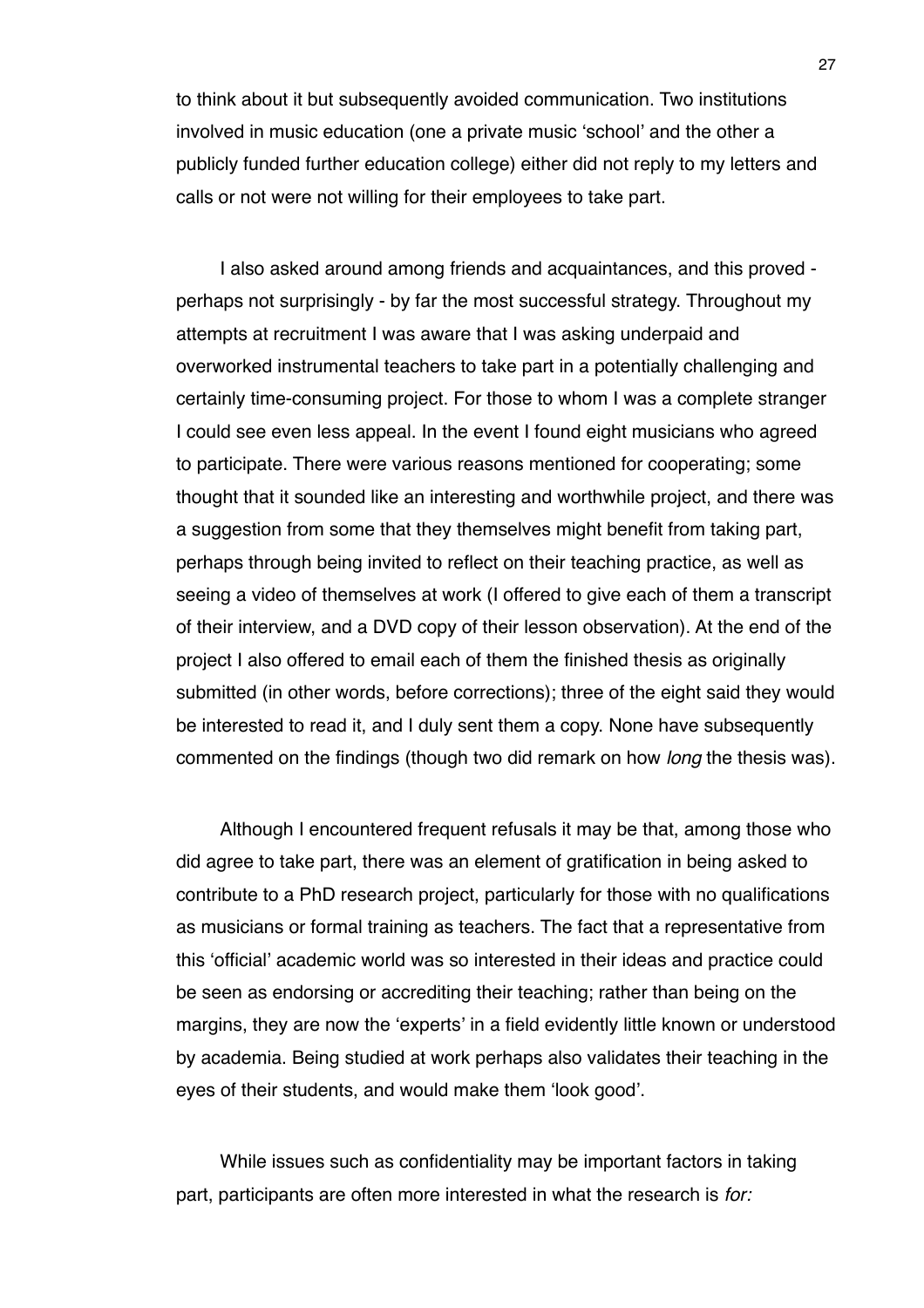Interviewees want to know that what they have to say matters. They want to know what will become of their words. (Miller and Glassner, 2004: 131)

There was some evidence of this in the interviews: both Carl and Graham expressed hopes that the research and their own contribution to it might serve to challenge assumptions and accepted practice in the musical ʻestablishment'. The implication was that one reason they were taking part was to ʻmake a difference'.

It's also reasonable to think that they were simply doing me a personal favour. Four of the musicians I had known for some years, while three were acquaintances I had met before, although I knew very little about them. Some I knew as fellow-performers, with whom I had shared a stage or recording studio. One I had never met before the interview, but was recommended by someone I did know.

I interviewed a total of eight teachers; seven were based in the South-west of England, and were part of the substantial musical community in the area around Bristol and Bath. Only one was from elsewhere, namely Dave: an old friend from South Wales who I thought might make a suitable informant (as indeed he proved to be). Table 1 gives some basic biographical information.

| <b>Teacher</b>                           | <b>Starting</b><br>Age    | <b>Experience</b><br>before<br>teaching                                                              | <b>Current</b><br>teaching<br>activity                                                                                          | <b>Musical activity</b>              |
|------------------------------------------|---------------------------|------------------------------------------------------------------------------------------------------|---------------------------------------------------------------------------------------------------------------------------------|--------------------------------------|
| Andy -<br>Piano<br>Age 47<br><b>Male</b> | Piano<br>lessons<br>age 7 | Playing 30<br>years, 20<br>years full-time<br>performer<br>(solo/bands)<br>playing piano/<br>singing | Busy schedule,<br>around 25<br>hours a week;<br>piano, group<br>keyboard<br>lessons, band<br>workshop<br>leader, all<br>private | Frequent function/<br>corporate gigs |

# **Table 1: Age and experience**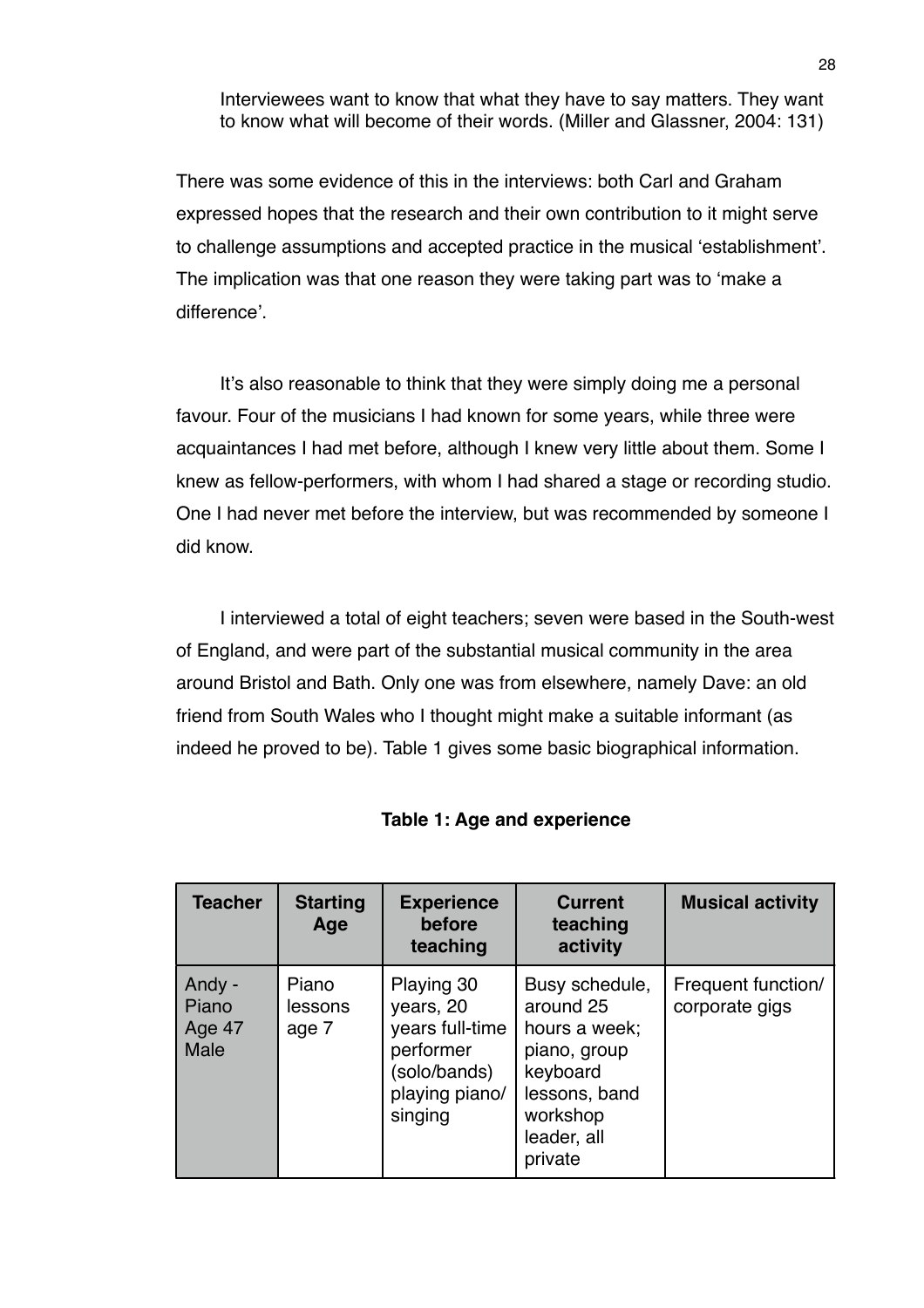| <b>Teacher</b>                                       | <b>Starting</b><br>Age                                                 | <b>Experience</b><br>before<br>teaching                            | <b>Current</b><br>teaching<br>activity                                                                           | <b>Musical activity</b>                                                                                               |
|------------------------------------------------------|------------------------------------------------------------------------|--------------------------------------------------------------------|------------------------------------------------------------------------------------------------------------------|-----------------------------------------------------------------------------------------------------------------------|
| Bill -<br>Double<br>bass<br>Age 41<br><b>Male</b>    | 13-14 on<br>electric<br>bass,<br>early 20s<br>double<br>bass           | Playing 15<br>years, 12<br>years full-time<br>performing           | Very limited; 1<br>private student,<br>3 beginners in<br>schools                                                 | Full-time<br>performer;<br>musical theatre<br>(national/local),<br>orchestras, jazz<br>groups                         |
| Carl -<br>5-string<br>banjo<br>Age 37<br><b>Male</b> | 16-17 on<br>banjo                                                      | Playing 2 or 3<br>years                                            | Private lessons,<br>around 10<br>hours a week,<br>also part-time<br>school music<br>technician                   | Regular<br>performer, owns/<br>runs recording<br>studio and record<br>label, composer<br>for film/ theatre            |
| Dave -<br>Piano<br>Age 42<br><b>Male</b>             | 16 on<br>piano                                                         | Playing 10<br>years, music<br>degree                               | Full-time<br>peripatetic in<br>schools                                                                           | <b>Very limited</b><br>performing                                                                                     |
| Ed-<br>Guitar/<br>singing<br>Age 30<br><b>Male</b>   | Singing<br>early 20s,<br>guitar<br>soon after                          | Singing in<br>bands for 2<br>years,<br>recently taken<br>up guitar | Private singing/<br>guitar lessons,<br>group guitar<br>lessons                                                   | Solo performer,<br>singer/songwriter                                                                                  |
| Frank -<br>Harmon-<br>ica Age<br>46 Male             | Trumpet<br>in school,<br>late 20s<br>on<br>harmonica                   | Playing for 1<br>year                                              | Part-time<br>private lessons,<br>manager of 9<br>peripatetic<br>teachers<br>working for him,<br>writing syllabus | Limited<br>performing; some<br>presentations in<br>schools,<br>workshop leader<br>for corporate/<br>private functions |
| Graham -<br>Saxo-<br>phone<br>Age 52<br><b>Male</b>  | Various<br>instru-<br>ments in<br>school,<br>saxo-<br>phone<br>from 17 | Playing for<br>over 20 years                                       | Full-time,<br>mostly<br>peripatetic in<br>schools but<br>some private<br>lessons                                 | Fairly regular<br>function/covers<br>gigs                                                                             |
| Helen -<br>Saxo-<br>phone<br>Age 30<br>Female        | Recorder<br>from 5 or<br>6, clarinet:<br>9, saxo-<br>phone: 16         | Playing for 10<br>years                                            | Part-time in the<br>evenings                                                                                     | Limited<br>performing,<br>function/covers<br>gigs                                                                     |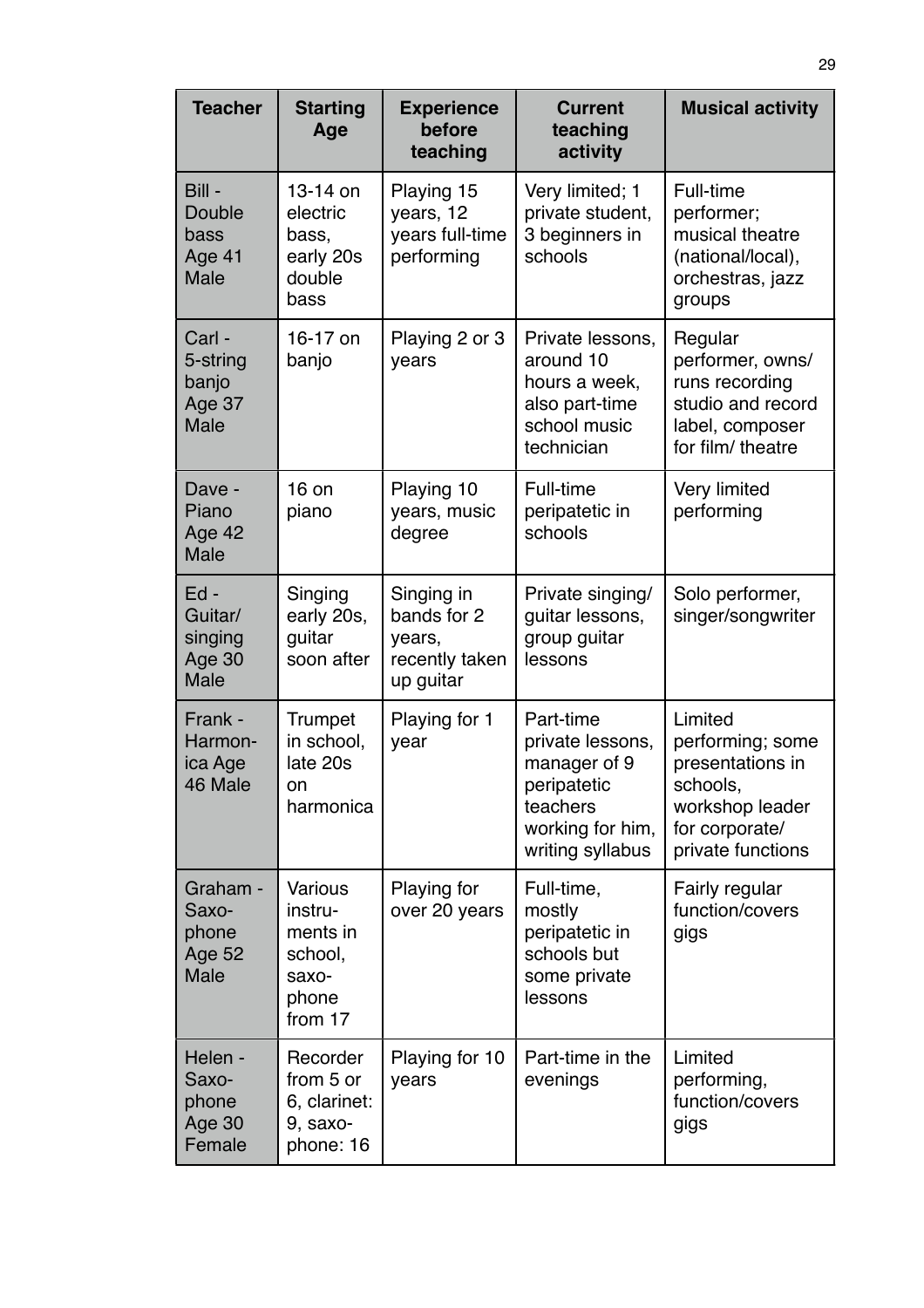All but one were full-time musicians. Ruth Finnegan (1989: 12-18) offers a useful discussion about what it means to be a ʻprofessional' musician and the different occupations this may include. Among the present sample, Helen worked in an office by day and taught in the evenings, as well as performing regularly. All the others had music as their sole occupation, though this typically included a range of activities. At one extreme, Bill was a full-time performer who did relatively little teaching; in contrast Dave was a full-time teacher and did very little performing.

To some extent - inevitably - my sample was limited simply to those who would agree to take part. As Green says about her own research: ʻclearly my own social class, gender, ethnicity, geographical location and so on affected the sampling' (Green, 2002: 12). The same is of course true for my project, particularly since the sample was largely recruited either from my own acquaintance or from among ʻfriends of friends'. At the time of most of the interviews I was 45, while the interviewees ranged in age from 30 to 52. There may be a generation of popular music instrumental teachers who are younger still, though it seems plausible that, in the absence of widely accepted teacher training, most musicians will want to accumulate at least a reasonable amount of musical experience before starting to teach (a statement I will later need to qualify: see section 5.3.1).

Five of the sample were white and British, as I am myself. Two were of mixed parentage, one being half British, half Dutch and the other half British, half Greek. One was a white American who moved to the UK as a teenager (some 35 years previously). Of those who agreed to take part in principle but were not interviewed, two were from ethnic minority groups. One was Asian, a guitar teacher with a hectic schedule and two small children, who said he was willing to take part but simply didn't have time. The other was an African-American singing teacher whose circumstances are discussed below.

Seven of the interviewees were male, one was female. The issue of gender seemed to become particularly important as I proceeded and is worthy of some discussion here. I knew, and indeed asked, several female teachers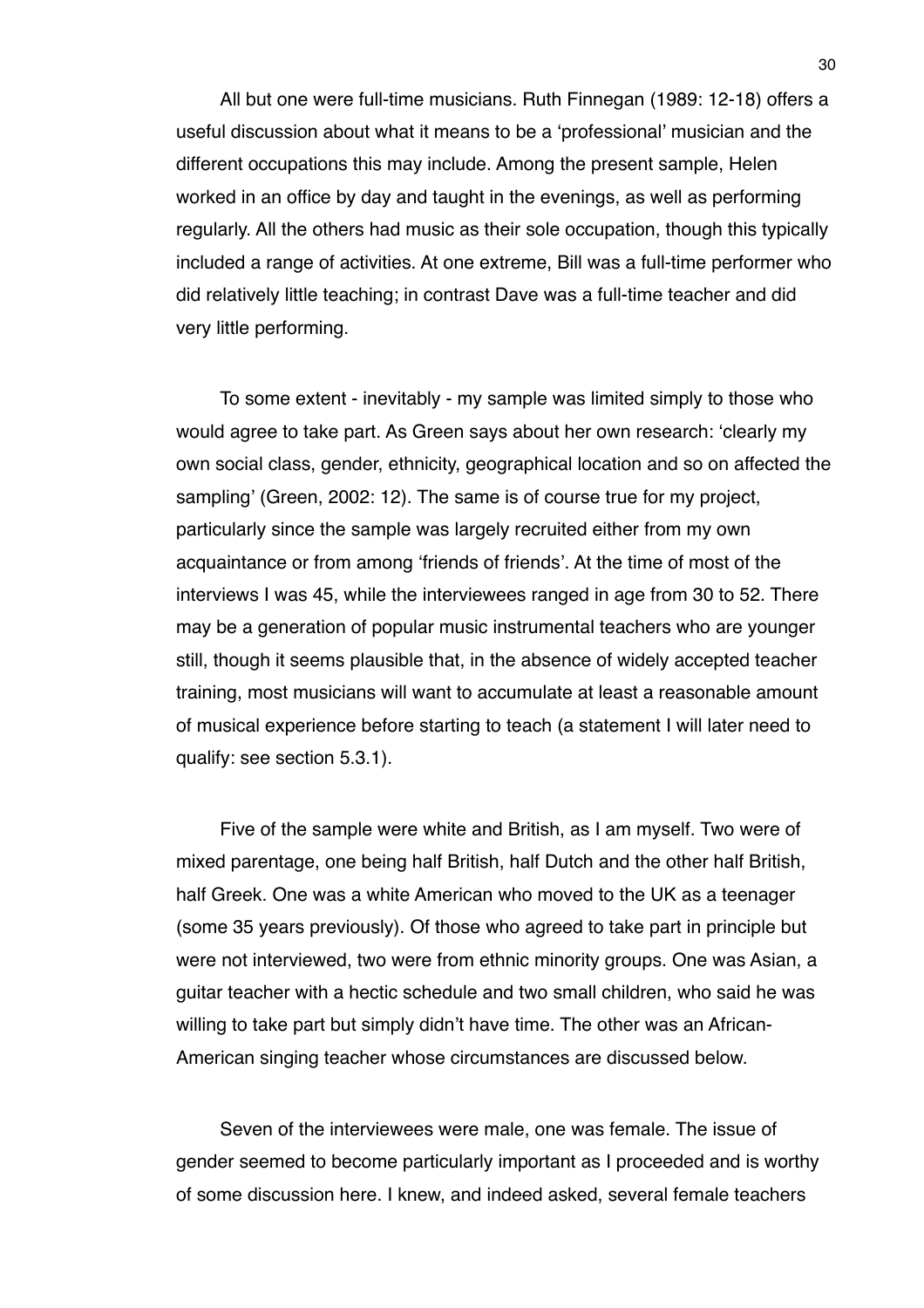working in popular idioms but they all excluded themselves as being unsuitable, having learned initially through regular formal tuition. All my attempts to contact female teachers who were unknown to me were fruitless. For example, I found a website of a local female teacher who, from her description, appeared to teach largely by ear; I emailed her but without reply. I subsequently left a followup message on her answerphone, also without reply. I spoke by telephone to another female teacher who was advertising in the local listings magazine, and initially she seemed cautiously prepared to consider taking part. I sent her my standard Participant Information Sheet (as I had said I would) which, among other things, attempts to reassure potential volunteers that they would be participating in legitimate research, under the auspices of a well-known university. However when I contacted her a few days later she said she had received it but not yet read it. In subsequent attempts to contact her I only reached her answerphone, and I left messages without receiving any response. With both of these teachers, and others, I clearly had to respect their silence, since to persist further in trying to contact complete (female) strangers who were evidently not enthusiastic would soon begin to border on (male) harassment.

Only two female teachers agreed in principle to take part. Both were unknown to me, but were suggested by other female musicians whom I did know. One of them, a singing teacher (mentioned above), felt that her individual singing lessons, entirely with women, were too private and personal to be intruded upon by a researcher with a camera; she didn't say so, but I imagined that my own gender was relevant here. She was though willing for me to film a weekly singing workshop that she ran. However, she described her role there more in terms of providing the opportunity for a group of around a dozen singers to express themselves (accompanied by a live band) rather than ʻteaching'; this I felt would not be directly comparable with the other one-to-one lessons I was filming. When I also considered the issue of consent for such a large group, I decided not to take up her offer. Thus the only female who appeared in the project was Helen, a saxophone teacher recommended by a mutual friend.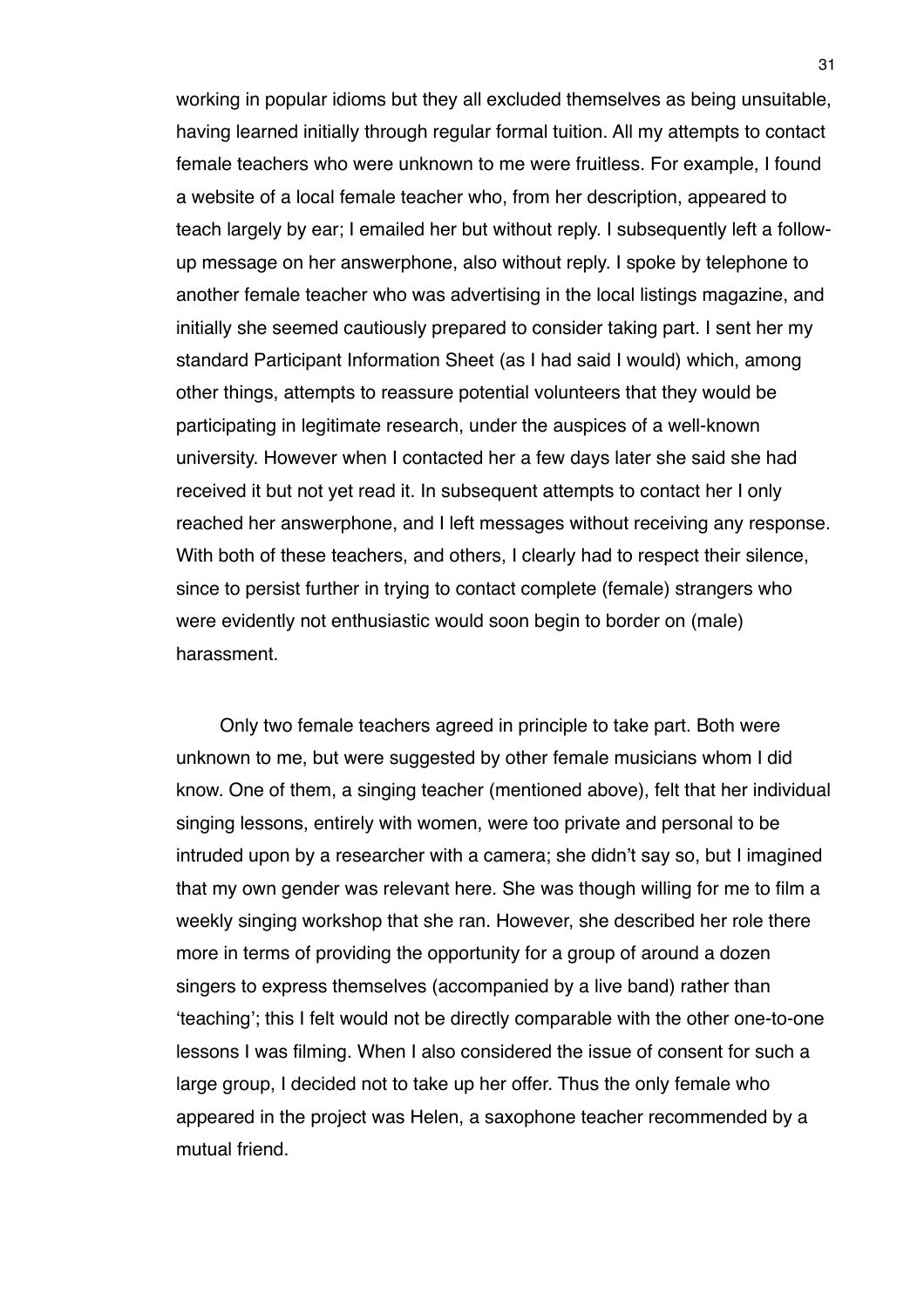I had intended to interview more women, and initially it seemed to me a weakness that I had only interviewed one, while recruiting seven men. This situation partly reflects the fact that I am male, and so are most of my musical acquaintances. There are, no doubt, many female teachers who would fit my criteria, and had I continued my attempts at recruitment, I would surely have found, eventually, more who were willing to take part. However, the simple fact is that while I found it relatively easy to recruit male teachers, I found it very difficult to recruit female teachers - so much so, in fact, that gradually I came to see the difficulties I was having as data in their own right.

 Very little is known about the total number of ʻinformal' musical learners, and no figures are available for the relative numbers of boys and girls learning in this way. Considerably more girls than boys have instrumental lessons at school (O'Neill, 2001) and women are very well-represented in the traditional, classical world as teachers: for example, research by the ABRSM indicates that over 70 per cent of teachers on their applicant register are women (ABRSM, 2000: 26). However, popular musical culture is overwhelmingly ʻgendered' as a male area (see for example McRobbie, 1980; Dibben, 2002; Green, 1997; O'Neill, 1997) in which women are notoriously *under*-represented (except, perhaps, as singers). Mavis Bayton (1990) argues that confidence is a particular problem for female instrumentalists stepping into this ʻmasculine' world. If this is true for performers, it is not unreasonable to think it may be especially true for teachers. The relatively few women who *are* self-taught may be still less confident about describing themselves as ʻteachers' (and, by implication, experts) in a cultural area dominated by men. Perhaps a ratio of one female to seven male ʻpopular' teachers is not as unrepresentative as it may at first appear.

However, even if the true figure is higher, I would suggest that access remains a major problem, particularly for male researchers. This might be out of a concern for personal welfare; only two females were willing to take part in this project, and in both cases I was ʻvouched for' by another female. Moreover if (as I will argue) the very idea of putting one's teaching up to the scrutiny of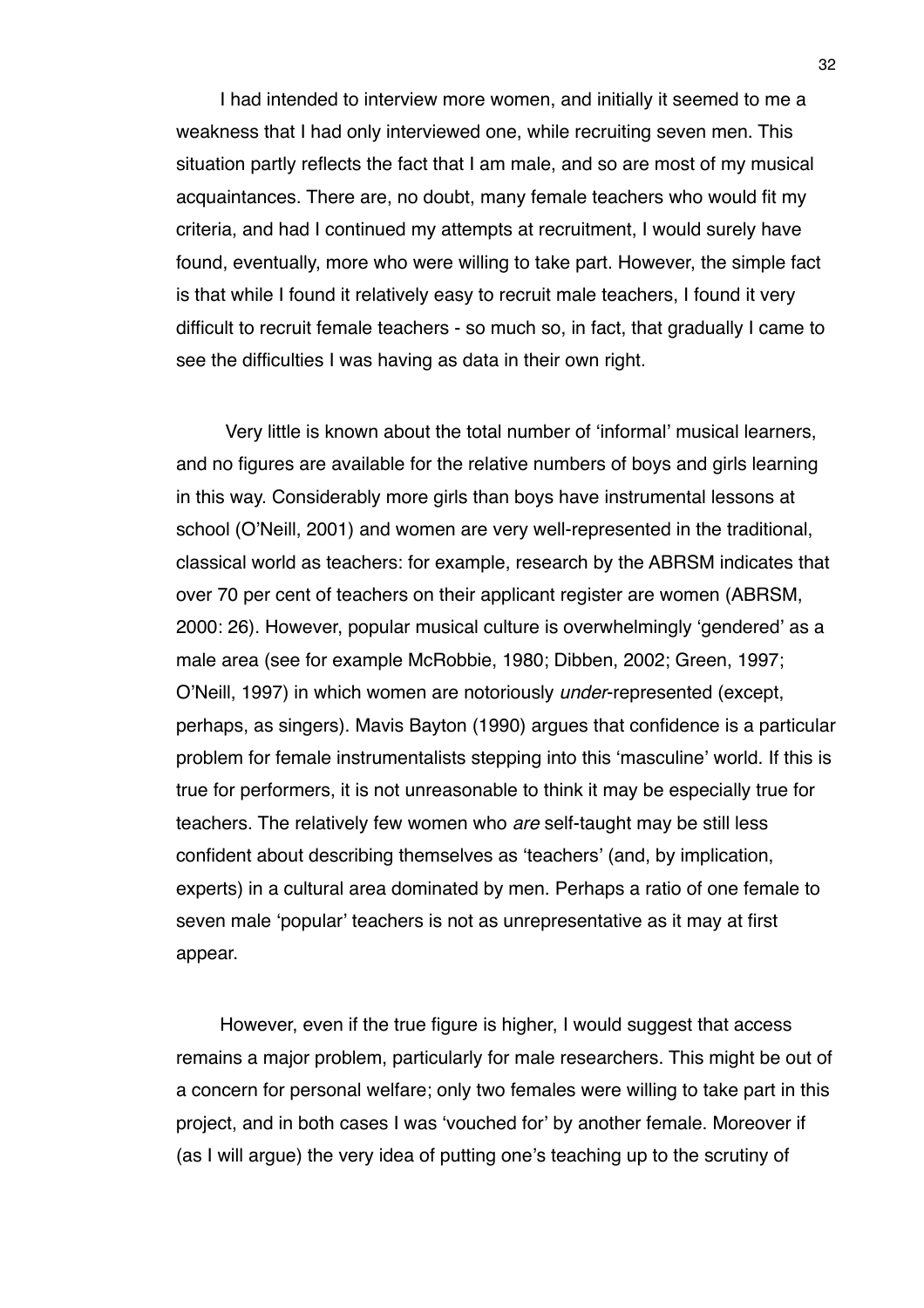another is threatening enough, this may be magnified when the subject is female, and the apparently expert gaze of the researcher is male.

More research is required before one might speak with any confidence of different gender roles and attitudes in informal learning, the relative numbers of boys and girls who teach themselves to play an instrument, and how confident and assertive they subsequently feel as adults about their musical abilities, whether as performers or teachers. If the world of ʻinformal' teaching and learning is obscure, the role of women in this world is even harder to examine; it would be illuminating to see what further research might discover, in particular that carried out by women.

The question then of whether my sample was representative of the community of self-taught popular musicians who teach is not easy to answer. As far as I am aware, there is no published data about this population, nor even speculation as to the numbers of musicians involved, quite apart from their age, gender, ethnic background and so on. As I have already suggested, I could have made a point of including, for example, more women, or younger teachers, or those from ethnic minorities, but in the absence of any data regarding this population as a whole, it's difficult to say if this would have made my (very small) sample any more representative. Moreover, there may be specific factors which might affect how ʻtypical' the participants were; for example, it may be that only relatively confident and articulate teachers would be willing to take part in a study based on interviews and lesson observations: potentially intrusive methods which I discuss later in this chapter. My sample may also be limited to those who would acknowledge the value of music education research; even among those who did agree to take part, there was a certain wariness towards ʻacademia' and what was perceived as the musical ʻestablishment'. Above all, since some degree of personal contact was in every case involved in recruitment, the sample was limited to the kinds of people I knew at the time, or their acquaintances: people who I liked or at least felt I could strike up a rapport with. I cannot claim, then, that my sample ʻrepresents' the population of selftaught musicians, though it may do; perhaps this project would be more accurately called ʻHow *some* popular musicians teach'. The question of how far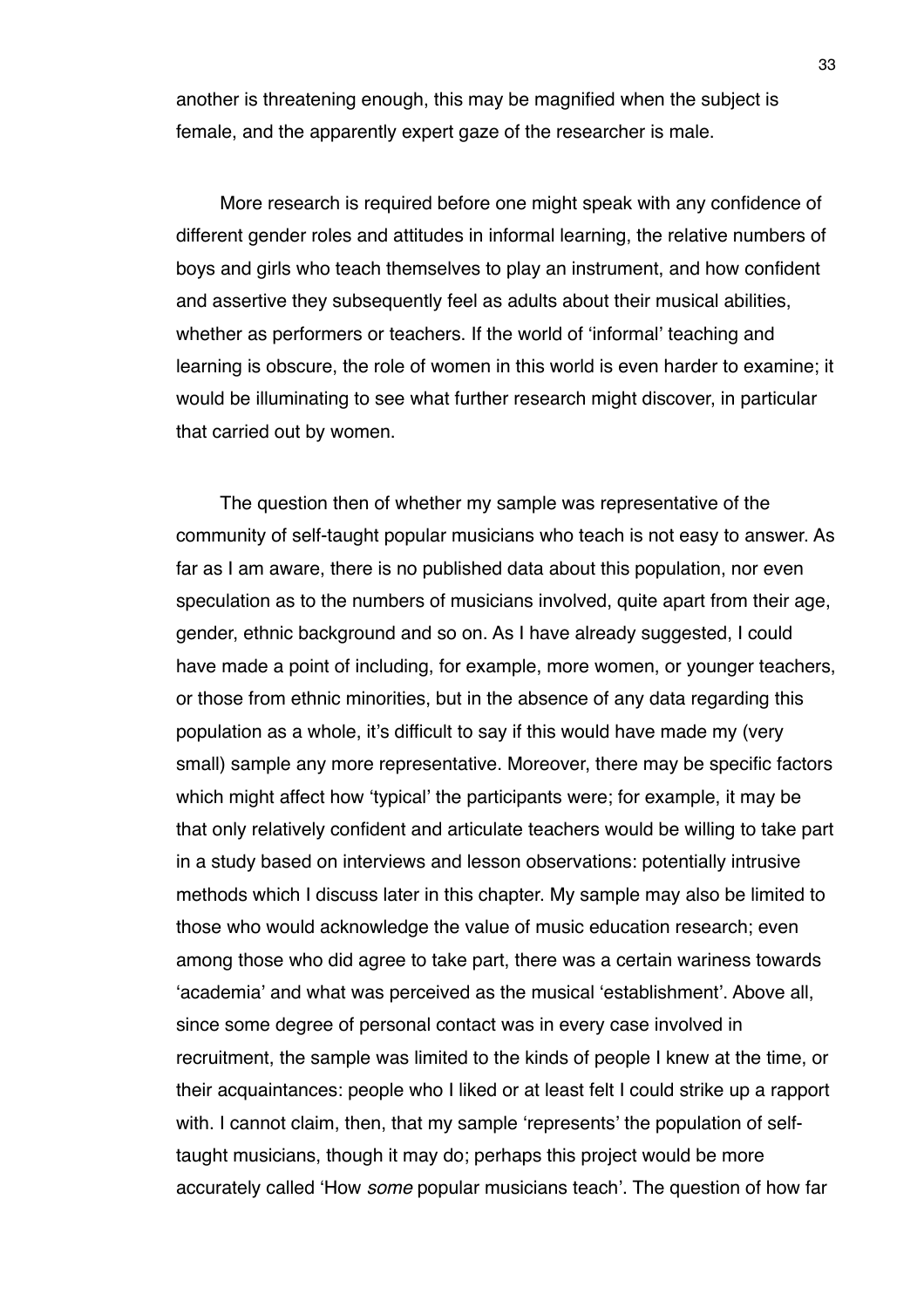one may generalise from such a limited sample is one we shall return to in chapter 6 (6.2).

## **2.3 Procedure**

## **2.3.1 Interviews and lesson observations**

I needed some method of data collection that would allow me to convert the interview dialogue and lesson observations into a form I could use. Given that I was going to be conducting interviews, some kind of recording seemed inevitable; this would not only allow me subsequently to transcribe the interviews accurately, but would also let me concentrate fully on the dialogue at the time (Robson, 2002: 290). The decision to film the interviews was partly based on practicalities; the only audio recording apparatus I had was an old cassette tape machine, whereas I also had a camcorder which would record in a digital format, thus making backing up and transcription much easier. I therefore used this to film all the interviews, with the built-in microphone recording the conversation. It may be that using an audio recording device for the interviews might have been less intrusive than a camera; however, it transpired that on several occasions gestures and body language proved to be important sources of data which would have been lost without a visual reference.

As for witnessing the teaching practice of these musicians, it was obvious that I would have to see as well as hear what was going on in a lesson. This would inevitably involve a degree of intrusion, since covert access was out of the question for ethical reasons. I briefly considered asking to sit in on the lessons, but I felt that, for both teacher and pupil, a camera sitting in the corner of the room would be easier to ignore than a person. Moreover I was concerned that I might not be able to ʻrecord' fully the lesson I was witnessing, and that I would be stuck with my fieldnotes in whatever form I made them at the time (Silverman, 2000**:** 126). Film has the immeasurable advantage of being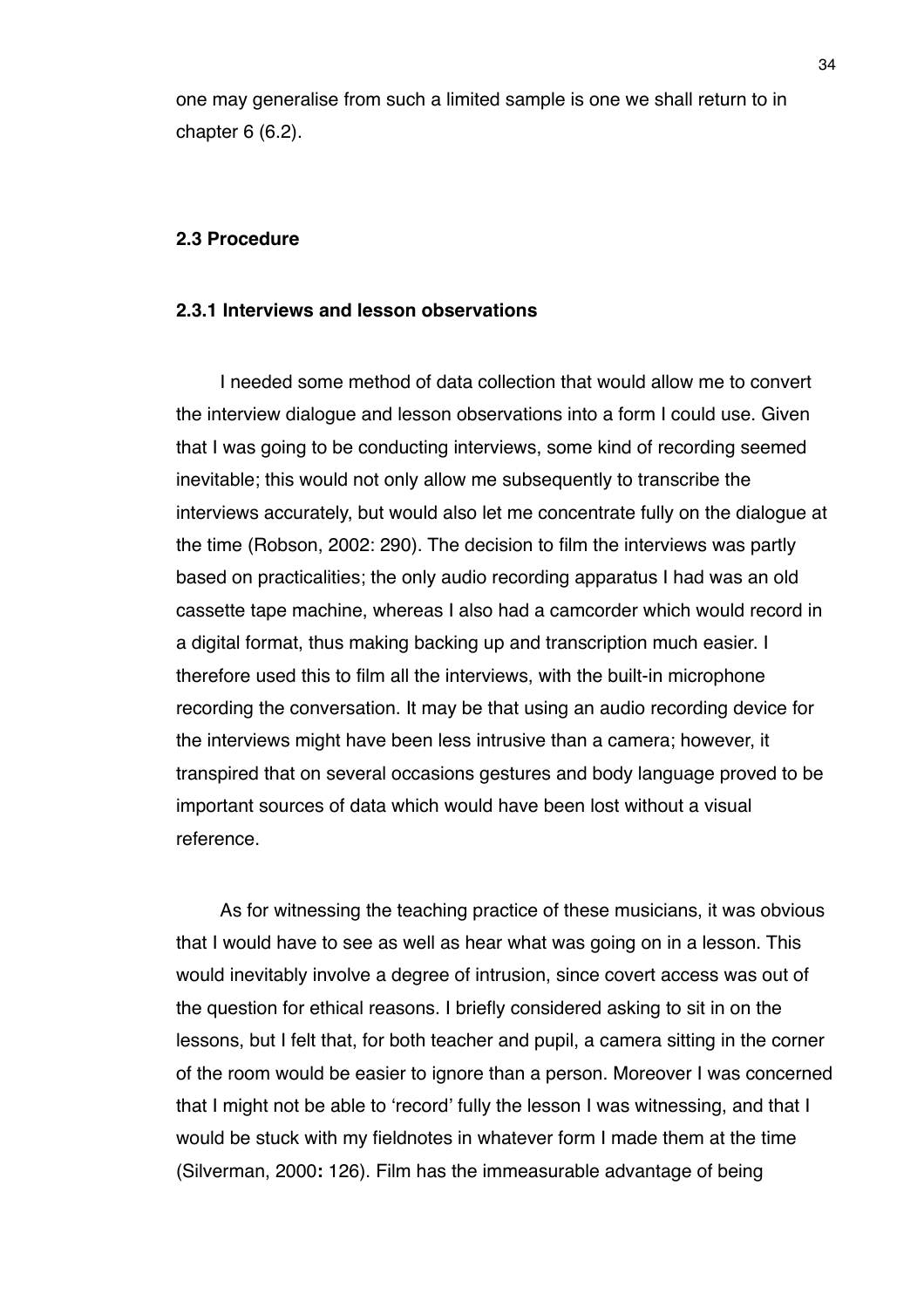available for repeated viewings. Thus I decided to use the camcorder to film both the interviews and the lesson observations.

I devised a set of questions to ask my potential participants, covering a range of subjects concerning music teaching and learning (see Appendix 3). The form of the interview was based on a familiar sequence (see Robson, 2002: 277) of easy, non-threatening ʻwarm-up' questions, followed by the main body of the interview, with more open-ended or potentially ʻrisky' questions left until later, by which time rapport would hopefully have been established. A few straightforward questions were left until last to signal the end of the interview approaching, and to allow any tension in the situation to ʻcool off'.

The content of the questions was partly a straightforward response to the nature of the enquiry; thus asking, for example: ʻCan you give me some idea of how you actually teach?' was a direct attempt to inform my central research question. Other areas for investigation were suggested by my own experiences of learning and teaching and the process of reflecting on this, particularly during an instrumental training course with the ABRSM. The interview questions were also influenced by my initial reading of, for example, Green (2002), Hallam (1998), O'Connor (1987), O'Brien (1995), Bailey (1992), Holt (1969), and Spruce (1996), whose research, experiences and opinions alerted me to many of the issues relevant to music teaching and learning.

Some of my questions were concerned with biographical details, the musical background of my informants, and how it was that they became involved in making music. I invited them to talk about how they learned to play their chosen instrument, and whether in the process they had experience of being taught in formal instrumental lessons. This might suggest what examples or ʻmodels' of learning they had personally experienced in their own background, with a view to comparing their experiences as learners with their subsequent behaviour as teachers. This comparison was to be explicitly invited during the interviews, though it would also be the subject of later analysis.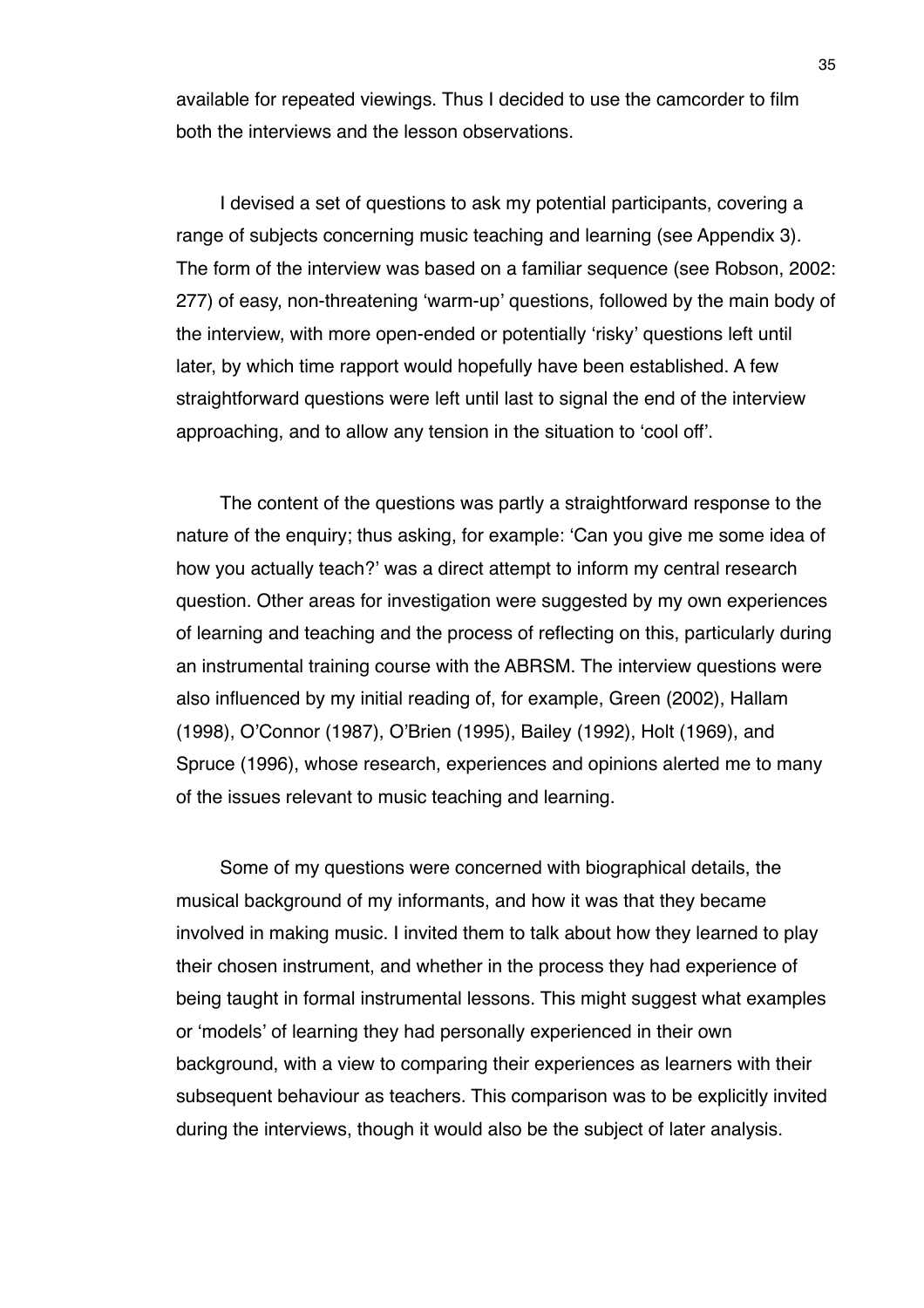Having invited the participants to reflect on how and why they learned their instruments, I also wanted to find out, in as much detail as possible, what they actually did in their lessons. This involved asking them, initially, how they began teaching; I meant to compare what they said about starting to play an instrument with what they said about starting to teach it. I asked about the practicalities of teaching - for example, where did they find material for teaching, did they use notation, grade exams, instructional CDs or DVDs and so on - but also about more personal aspects of teaching; for example, what were their ʻbest' and ʻworst' experiences as a teacher, and did they remember specific moments that had a profound impact on how they taught. Thus I was hoping to get as full an impression as possible of their teaching practice.

I was also interested in teaching and learning in a wider context. In my own background the cultural context of music had always seemed a crucial aspect of its appeal, and indeed its meaning. Working as an instrumental teacher myself (particularly during a spell as a peripatetic in a rather strict Catholic school) I could see that even after several generations of ʻrock'n'roll' and modern popular culture, certain forms of popular music continued to fascinate rebellious teenagers, and excite disapproval and even outrage among parents and other adults (including classroom music teachers). As such, an instrumental teacher working in popular genres is often liable to be in a somewhat ambivalent position. I was interested to know what my participants thought about their role as teachers, and the politics of teaching and learning popular music.

My list of questions thus addressed the central focus of my research, and in the broadest sense this focus was consistent throughout the interviews. However, the flexibility of semi-structured interviews was evident in the approach that I took, and in the data that resulted. The participants themselves were diverse in terms of their interests and opinions, and proved forthcoming, or reticent, on different subjects. For example, the issue of cultural ʻownership' of popular music provoked lengthy and even passionate discourse in several informants, while for others it seemed to warrant little more than a brief acknowledgement. I was generally happy to explore ideas at length when the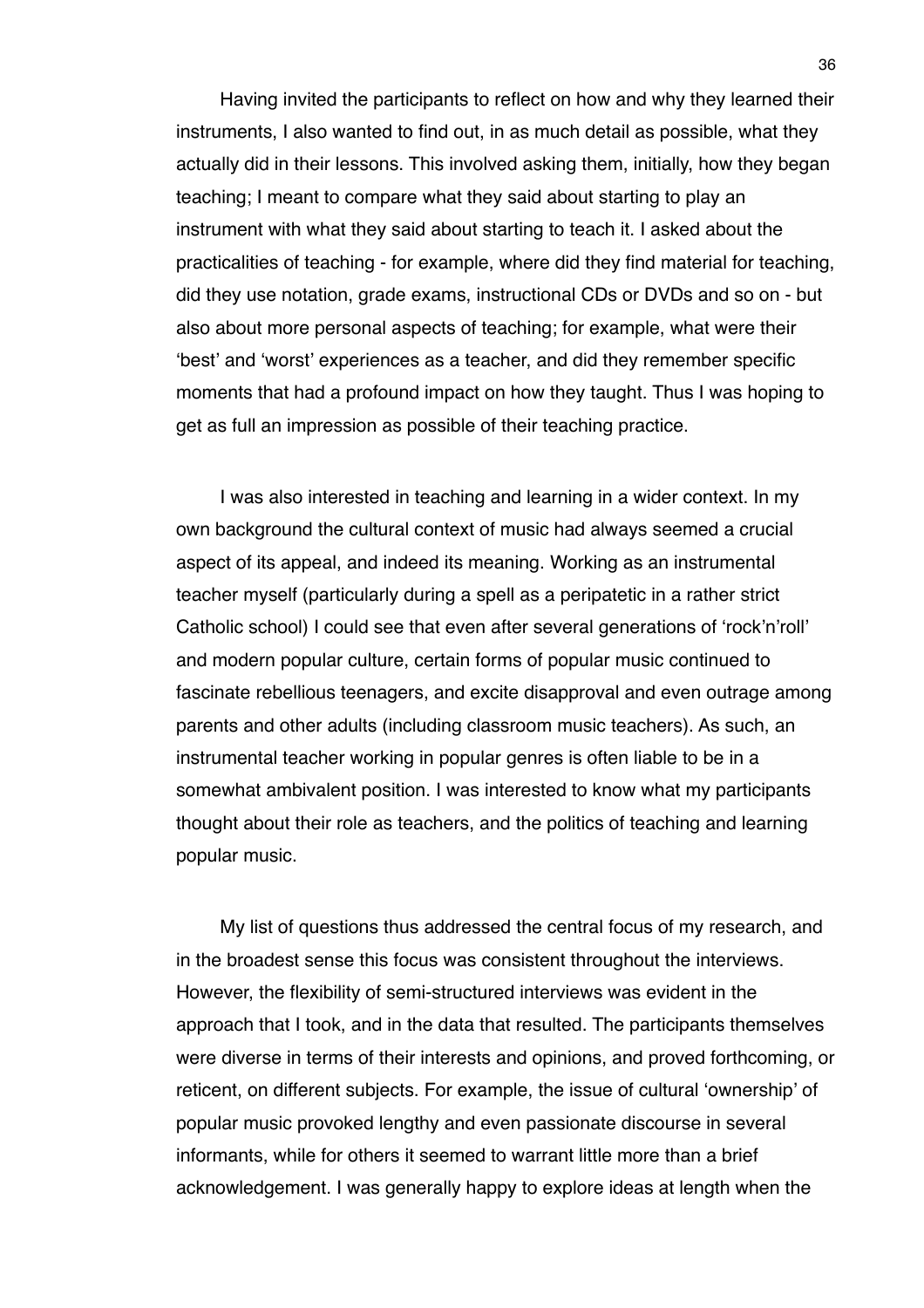participants were so inclined, and in some cases this resulted in unexpected data which, in turn, enriched existing data or suggested novel areas for analysis. Where new ideas did appear in the data, these were often incorporated into subsequent interviews; for example, what Dave had to say about his experience of school as a site for learning raised issues which were subsequently developed in later interviews (in particular with Ed and Graham), and which are discussed in chapter 5 (5.4.4). Equally, certain questions and accompanying ʻprompts' which I had written in advance seemed, in the context of the interviews, irrelevant or inappropriate. For instance, I never actually asked: ʻWhere did your "learning strategy" come from?', since in conversation with working musicians this seemed to be a needlessly pompous and ʻacademic' way of discussing how someone learns to play an instrument. On the other hand, in the first interview I happened to use another prompt I had written, and asked, almost in passing: ʻDo you have any regrets about the way you learned?'. This produced such an interesting response (and, initially, a foursecond pause) that I made a point of asking it in the next interview, and ultimately this question became central to a major strand of analysis (see section 5.2). Although the basic core of questions remained consistent, the interview structure was to some extent flexible and itself developed as the interviews progressed ʻthrough the interplay of data collection and analysis' (Strauss and Corbin, 1990: 178).

Thus the design of this study incorporated elements of ʻpurposive' or ʻtheoretical' sampling in terms of both people and data; firstly, in the sense that I hand-picked cases to be included on the basis of what I judged to be their suitable characteristics (Cohen *et al.*, 2007: 114), and secondly in that the results of my initial data-gathering and analysis informed subsequent investigation (Robson, 2002: 265). I was attempting throughout to maintain a balance between being consistent in gathering data central to my research focus, while still allowing for new ideas to emerge (Strauss and Corbin, 1990: 182).

Potential volunteers were made aware from the outset that, in agreeing to take part in the project, they would be filmed at work. The Participant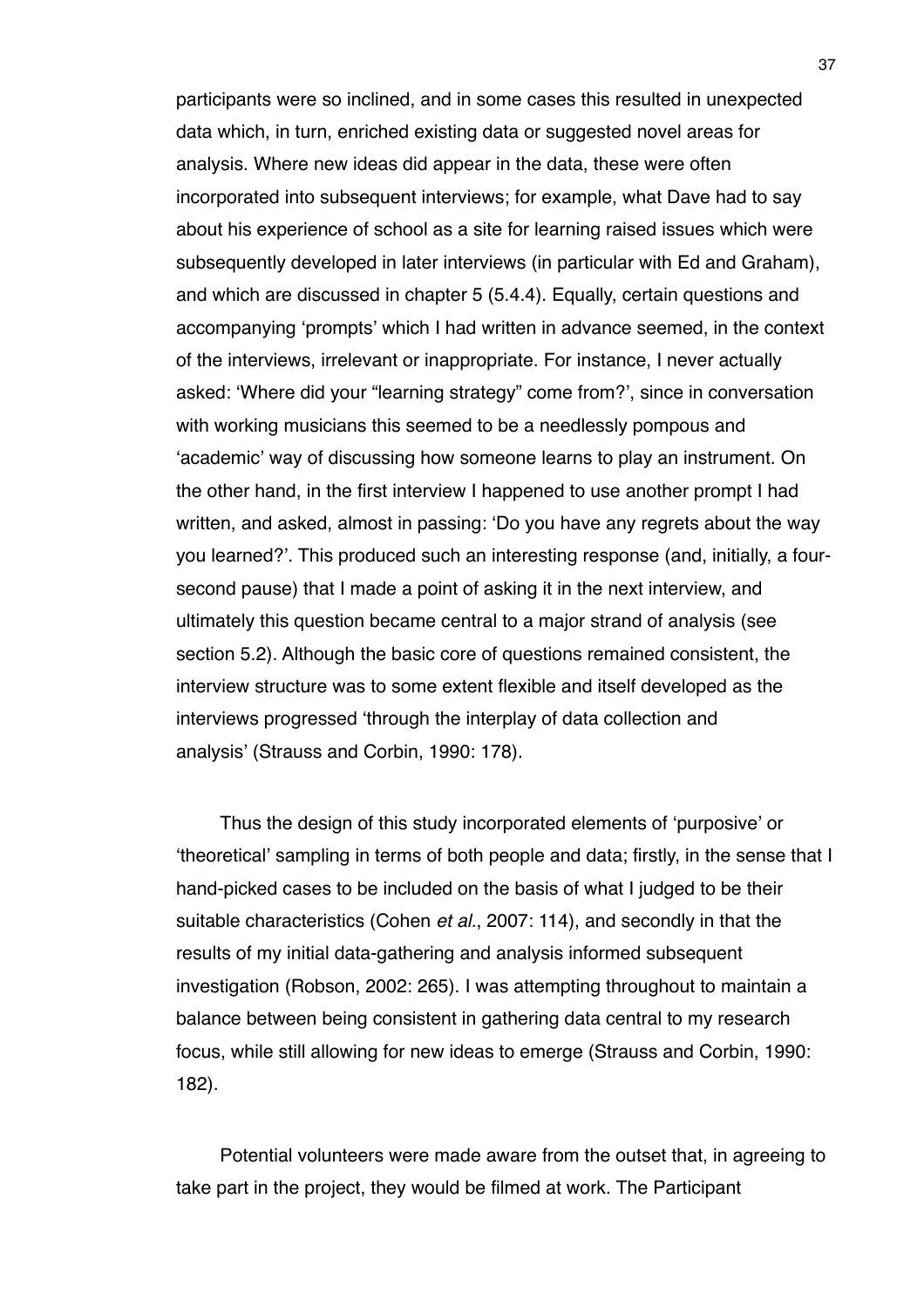Information Sheet, which they all read (see Appendix 2), tried to suggest that nothing exceptional was expected:

I'm looking to record ordinary lessons, with nothing in particular required of either teacher or pupil, other than getting on with it.

My intention was to intrude as little as possible and observe a lesson that would be ʻtypical' or ʻrepresentative'. How successful I might have been will be discussed later in this chapter (2.5.2) as well as in chapter 4 (4.6).

While I did not know what my participants would say in their interviews, I did at least have a basic set of questions to ask them. As far as the lesson observations were concerned, I had no idea what they would show me, and I made no specific demands at all, other than to film around an hour's worth of teaching. If I was actively involved in the interviews, I was relatively passive as regards the lesson observations, and dependent on the teachers concerned for their choice of students, and the circumstances of the filming. Realistically I was in no position to specify what kind of lesson I wanted to see; as will be discussed later in this chapter, I felt that they were doing me a considerable favour merely by agreeing to let me witness any kind of lesson at all. As such I gratefully accepted whatever and whoever they were prepared to show me.

## **2.3.2 Data collection**

Starting in early 2006, I conducted eight interviews and seven lesson observations, all of which were filmed. As table 2 shows, most of the data gathering took place in 2006, although eventually it extended over a period of almost three years.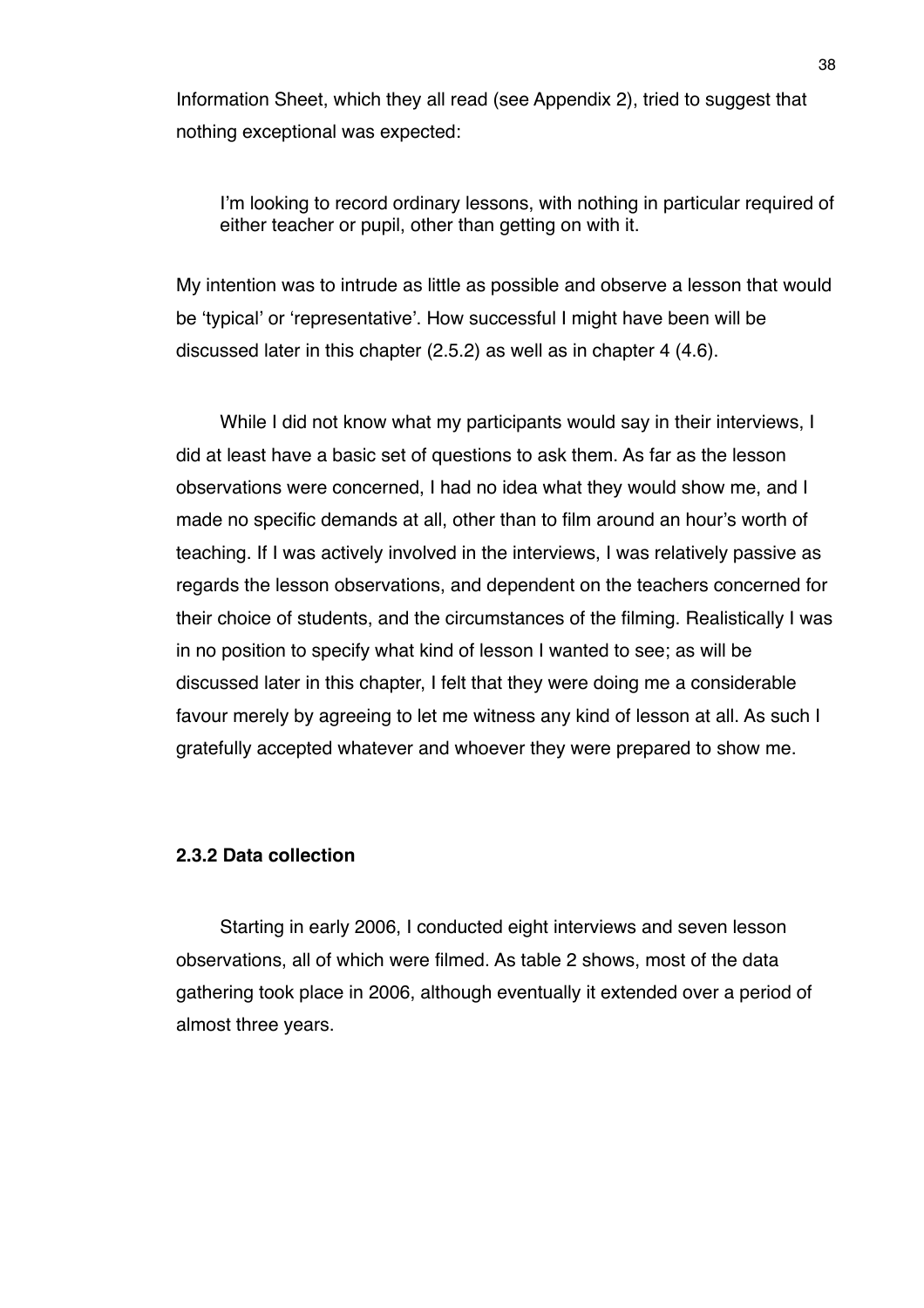# **Table 2: Chronology of data collection**

| <b>Date</b> | <b>Event</b>                                            |
|-------------|---------------------------------------------------------|
| 2006        |                                                         |
| 13 Jan      | Andy's interview                                        |
| 20 Jan      | <b>Bill's interview</b>                                 |
| 23 Jan      | Carl's interview                                        |
| 3 Feb       | Andy's lesson observation                               |
| 14 Feb      | Carl's lesson observation                               |
| 17 Feb      | Dave's interview part 1                                 |
| 31 March    | Dave's lesson observation, followed by interview part 2 |
| 12 June     | Ed's interview                                          |
| 20 June     | Frank's interview                                       |
| 23 June     | Frank's lesson observation                              |
| 13 July     | Graham's interview part 1                               |
| 17 July     | Graham's interview part 2                               |
| 2007        |                                                         |
| 25 April    | Helen's interview                                       |
| 4 May       | Helen's lesson observation                              |
| 2008        |                                                         |
| 17 October  | Graham's lesson observation                             |
| 11 December | Ed's lesson observation                                 |

The interviews were arranged either in person or by telephone, and took place in a variety of settings. These included where I lived (Ed and Helen), where the participant lived (Andy, Bill and Frank) and a teaching studio (Carl). Two interviews (Dave and Graham) took place over two sessions, and in both cases these were divided between my home and theirs. The interviews lasted on average around one and three quarter hours. However, they varied in length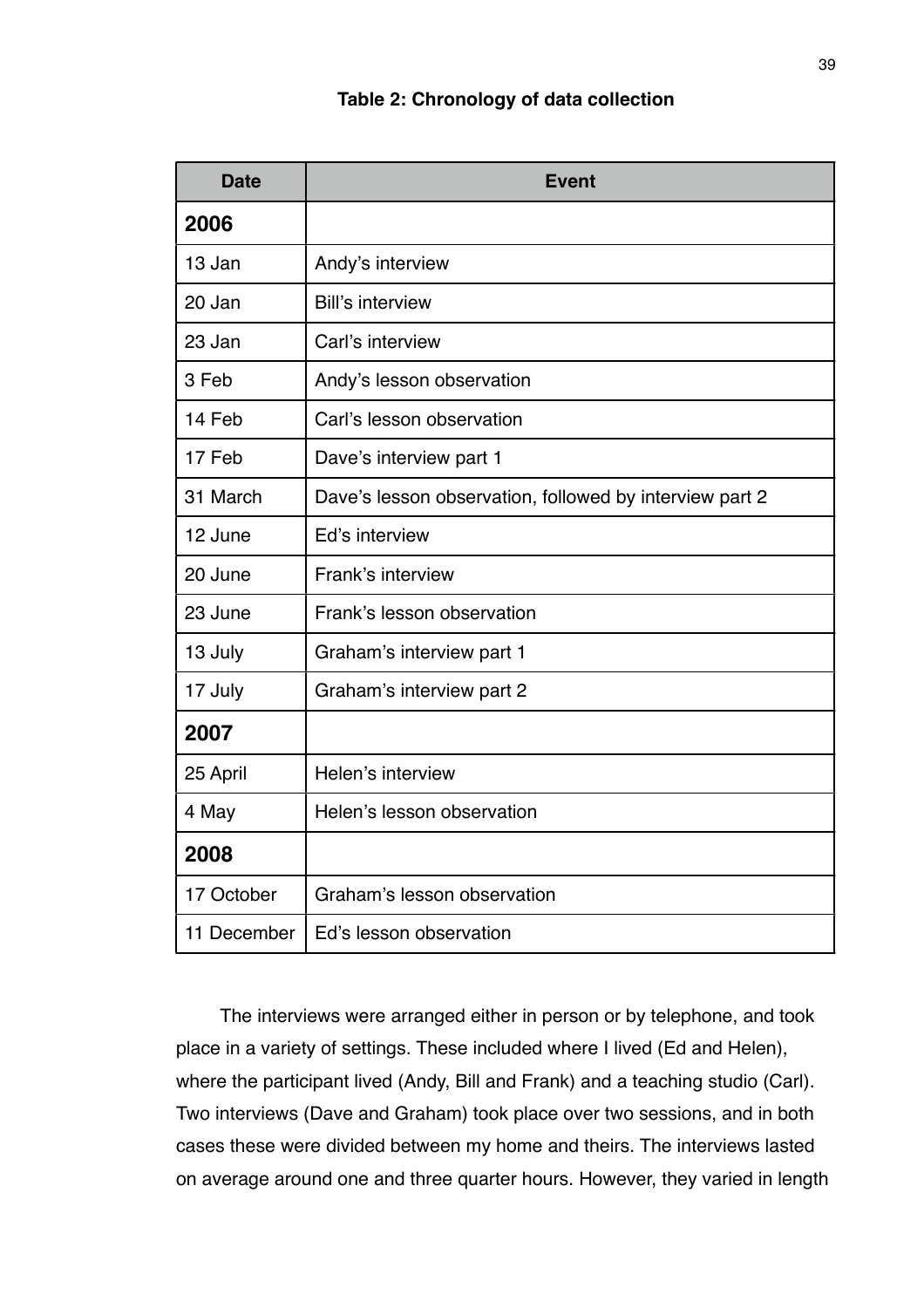considerably, from just over an hour for Helen to over three and a half hours for Graham. The interview tapes were backed up onto both hard drive and DVD and then transcribed.

Several of these teachers were involved with various forms of group teaching (this is discussed more fully in section 5.4.4); however, in every case they chose to be observed teaching one-to-one lessons with individual students. In most cases the lesson observations lasted for around an hour, which generally meant a single lesson with one student, though in one case (Dave) I was shown four shorter lessons of around 20 minutes each, while Frank's lesson observation was the longest, lasting one and a half hours. These tapes were also backed up as soon as possible. The lessons being filmed took place in a range of settings: see table 3 for details.

| <b>Teacher</b>        | <b>Student</b>                               | <b>Lesson location/duration</b>                                      |  |
|-----------------------|----------------------------------------------|----------------------------------------------------------------------|--|
| Andy - Piano          | Adult female                                 | Teacher's studio; 45 mins                                            |  |
| Bill - Double bass    | No lesson observation                        |                                                                      |  |
| Carl - Banjo          | Adult male                                   | Teacher's studio; 50 mins                                            |  |
| Dave - Piano          | 4 Primary school<br>children, 3 girls, 1 boy | Assembly hall/music room at<br>school; each lesson around 20<br>mins |  |
| Ed - Singing          | Adult male                                   | Empty office where student<br>worked; 60 mins                        |  |
| Frank -<br>Harmonica  | Teenage boy                                  | Teacher's home; 90 mins                                              |  |
| Graham -<br>Saxophone | Adult female                                 | Student's home; 60 mins                                              |  |
| Helen -<br>Saxophone  | Adult female                                 | Teacher's studio; 60 mins                                            |  |

## **Table 3: Lesson observations**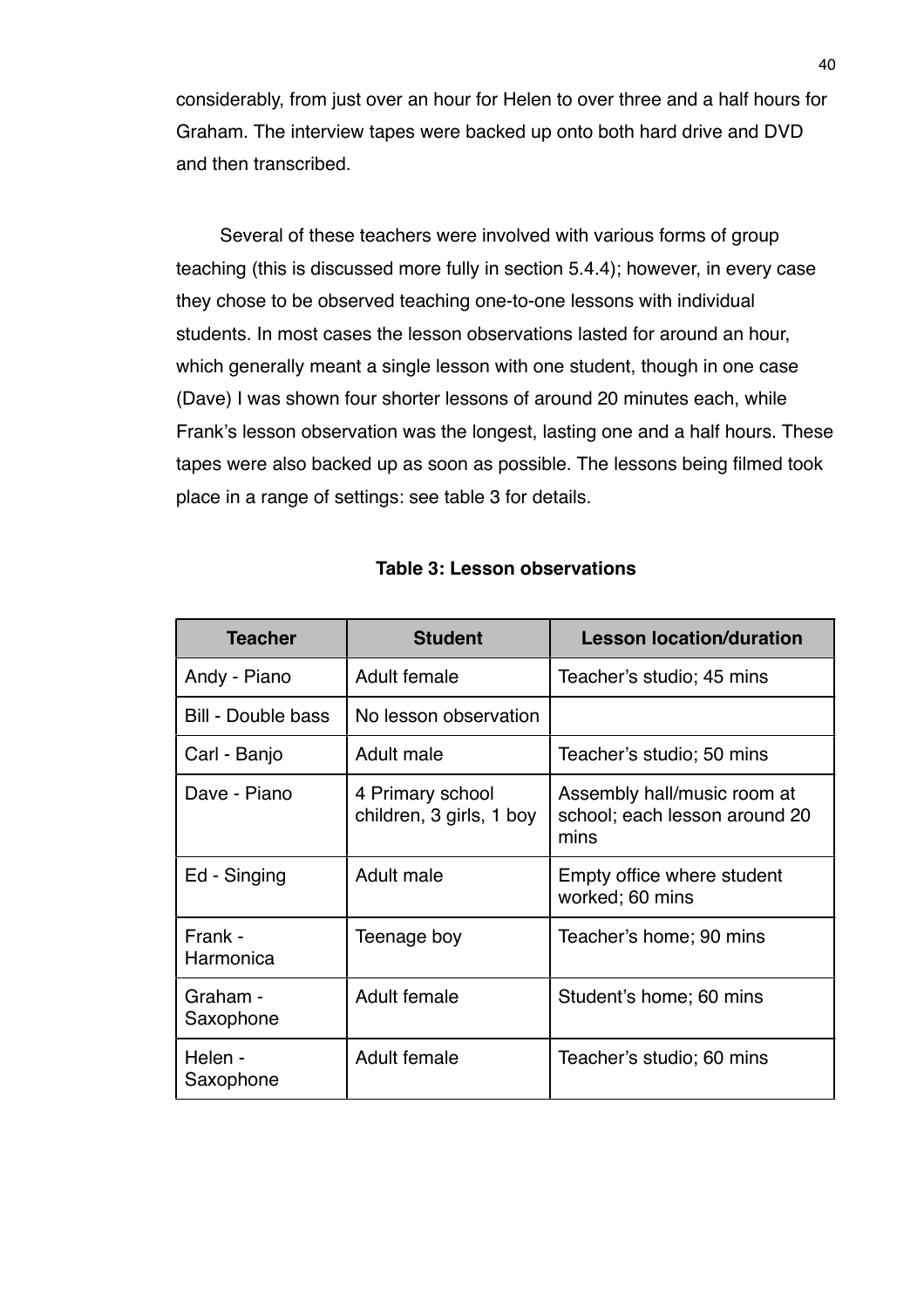Dave's observation took place in a school, and in this case I sought prior permission to film from the school itself; consent forms were sent by Dave in advance for parents to sign and return before filming took place. Otherwise students agreed verbally to take part after being asked by their teachers. Typically when filming took place I would be present in advance to meet, thank and hopefully reassure the student (and indeed the teacher), to give the student a chance to read the information sheet, and to sign consent forms. Once these formalities were completed, I would set up the camera in a mutually acceptable position and retire from the room, leaving the teacher and student to get on with their lesson.

There were practical problems in filming lessons. The teachers themselves had to find students who were willing to take part, and in one case parents who were willing for their children to take part, and we had to find times and places for the filming to take place. As table 2 indicates, in most cases the interview was quickly followed by the lesson observation, and I regarded this as the ideal scenario. However there were notable exceptions. In the two cases where this didn't happen (Ed and Graham), the momentum generated by the initial contact and the interview was lost. Ed proved difficult to contact for some time after his interview, and subsequent personal and work commitments on my part meant that his lesson observation was left until late in the project, some two and a half years after his interview. There was a similar gap between Graham's interview and lesson observation. It may be that this time lag created something of a divergence between these interviews and their corresponding lesson observations; these teachers' ideas and practices may well have developed and changed over this interval, and thus the talk no longer relates in quite the same way to the practice. I have no way of knowing if this is the case, and can only acknowledge that the reality of data gathering is very much ʻthe art of the possible' (Robson, 2002: 377).

My intention was to interview the participants first and film the lesson observation at a later date. This was partly based on the assumption that I might be able to gain the trust of the participants over the course of the interview and thus make the lesson observation feel less like an intrusion by a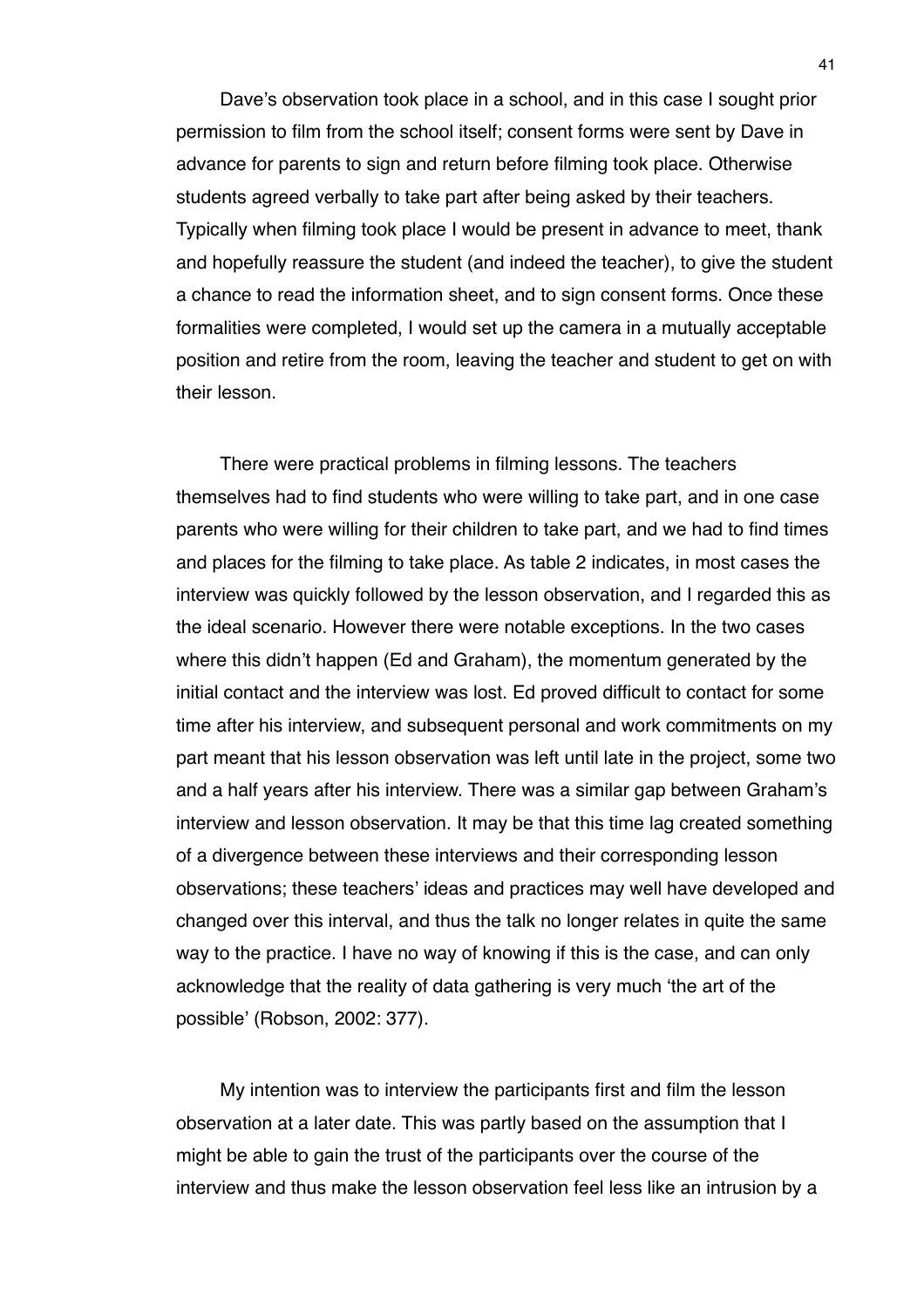stranger into their work, and perhaps less threatening to the one-to-one relationship between teacher and pupil. This sequence was followed in all cases with the partial exception of Dave; we did not have enough time to complete his interview at the first attempt, and since he lived an hour's drive away we agreed to film his lessons in the morning and finish his interview in the afternoon during the same visit.

One problem I did not forsee. Bill agreed to take part in the project, and was apparently perfectly happy to be interviewed - indeed he was eloquent and interesting, and spoke at some length. However he subsequently seemed reluctant to discuss the arrangements for filming one of his lessons. Each time the subject was raised he made agreeable noises but declined to offer any suggestions for a possible student volunteer, nor for when filming might take place. Eventually I concluded that he was not, for whatever reason, happy to be filmed while teaching, and after several approaches I felt uncomfortable pressing the issue further. The interview was carried out however in the expectation (certainly on my part) that a lesson observation would take place, and I decided to use the material from his interview regardless.

## **2.3.3 Saturation**

Howard Becker considers both the appeal, and the impossibility, of ʻgetting it all'; in any field of social science, one might wish to collect and potentially study everything concerned with a given subject. Quite apart from the conceptual problem of what ʻeverything' might consist of, there are also more pragmatic issues at stake:

We can't have everything, for the most obvious practical reasons: we don't have the people to collect it and we wouldn't know what to do with the mass of detail we'd end up with if we did. (Becker, 1998: 74)

He acknowledges that, inevitably, researchers have to limit the size of their samples, but suggests strategies that may compensate for this; for example,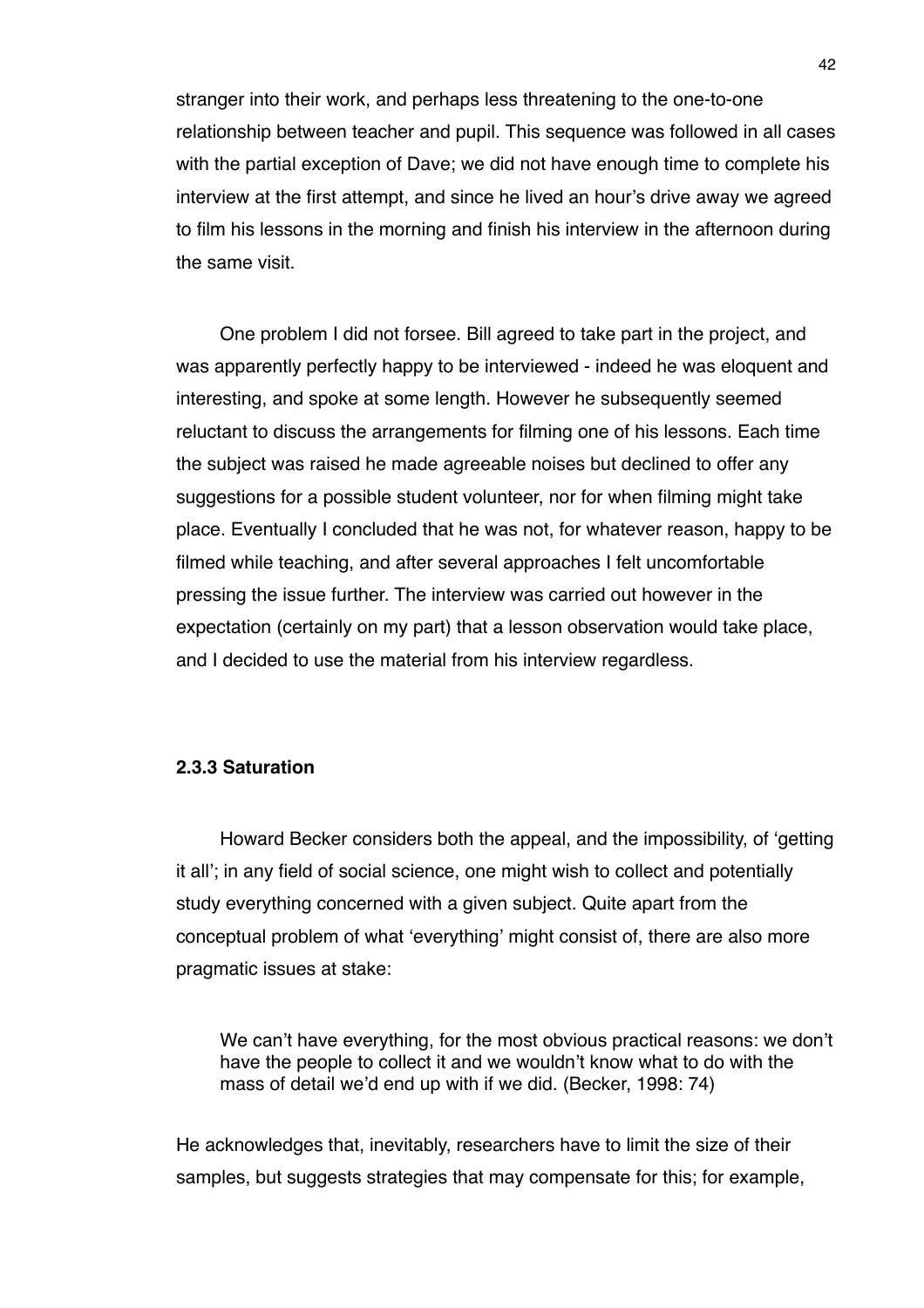paying particular attention to cases that contradict one's assumptions and thus challenge ʻconventional' thinking (see section 6.2).

In grounded theory, the quality of analysis is dependent on the data that is gathered and thus the sample size could, in principle, be infinitely large:

Since the researcher will not know in advance how much, or what range of data will be required, it is difficult, to the point of either impossibility, exhaustion or time constraints, to know in advance the sample size required. (Cohen *et al.*, 2007: 116)

In practical terms, sampling continues until categories of data are ʻsaturated' (Strauss and Corbin, 1990: 188); that is, until the theoretical explanation of what is happening is no longer advanced or altered by new data.

Obviously I could not interview every popular musician who teaches, whether in the UK, the South-west of England, or even in North Bristol (where I live), as even the least of these tasks would far exceed the scope of one researcher completing a doctorate. However, I did not decide in advance how many teachers would be involved, but let the quality and quantity of data suggest the sample size.

In the event, the first three months of data collection proved the most significant in terms of emerging theory. Between January and March 2006 I conducted four interviews and three lesson observations, and between them these largely suggested the theoretical outline of the project. After initial attempts at coding and analysis, a wide range of conceptual categories had emerged, whether on the subject of how these teachers had learned, how they taught or what they thought and felt about these activities. After only four interviews, there was already a significant body of data, some of which confirmed existing research literature on how popular musicians learn, as well as novel ideas and opinions (in particular about how such musicians teach) which were not evident in the literature at all. There was a good deal of talk on the same recurring themes, yet much of this was contradictory.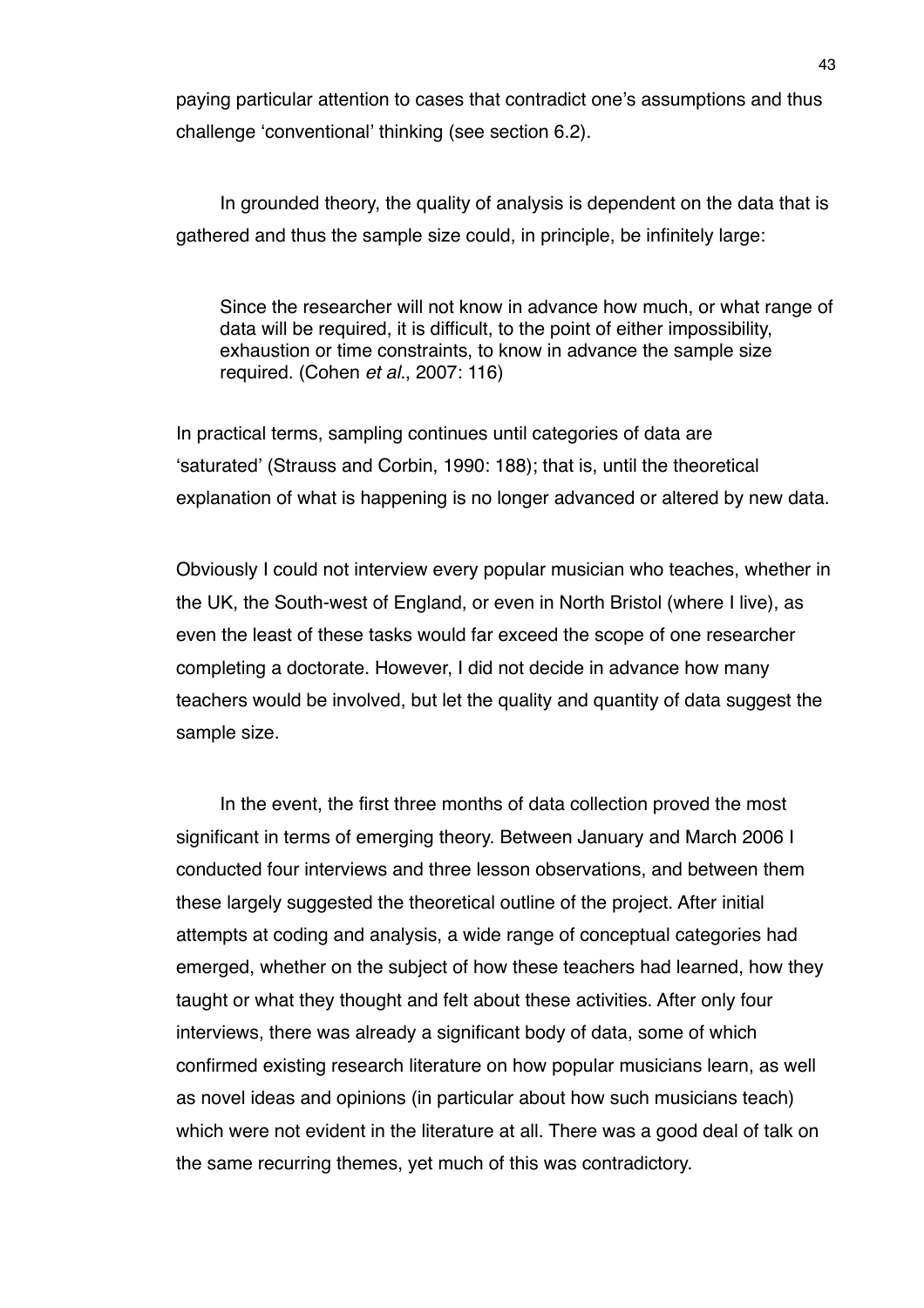Perhaps the most significant development during this early period of analysis was (after considerable confusion) a sense of the way these teachers, as it were, ʻagreed' and ʻdisagreed' with each other, and a growing awareness of underlying commonalities. Thus it was around this time that ideas concerning, for example, their identities as teachers, and the different ways they valued their own learning histories, first emerged (these are discussed in chapter 5).

Subsequent interviews did not significantly affect the conceptual outline that had thus been established. Certainly, the later four interviewees made important contributions to different categories of data; for example, Frank spoke at length on the subject of teaching strategies for younger children, as did Graham about the politics of learning popular music. Nevertheless, while this was valuable detail with which to inform different themes or categories of data, it did not fundamentally change the nature of those categories, and served in fact to confirm analytical approaches which had already been developed. Moreover I felt that, had the interviews been conducted in a different order, the data would - inevitably - have soon suggested the same conceptual approach. As such I felt satisfied after eight interviews that I had data of sufficient richness and depth to be able to address my research focus in a valid way.

This process of data gathering thus resulted in fifteen hours of interviews which, after transcription, amounted to around 130,000 words in total, as well as over seven hours of lesson observations. It could be argued that a larger sample would have strengthened the validity of the data, although the teachers I interviewed generated a considerable body of rich and detailed data. Equally more lesson observations with each teacher may have drawn the focus of the investigation away from what they said about their teaching and rather towards their teaching itself: that is, what they were observed doing in lessons. I can only accept that gathering more data may well have strengthened the project, though even with a relatively small sample I felt at times in danger of being swamped with more data than I could use: ʻthe major problem we face in qualitative inquiry is not to get data, but to get rid of it' (Wolcott, 1990: 18).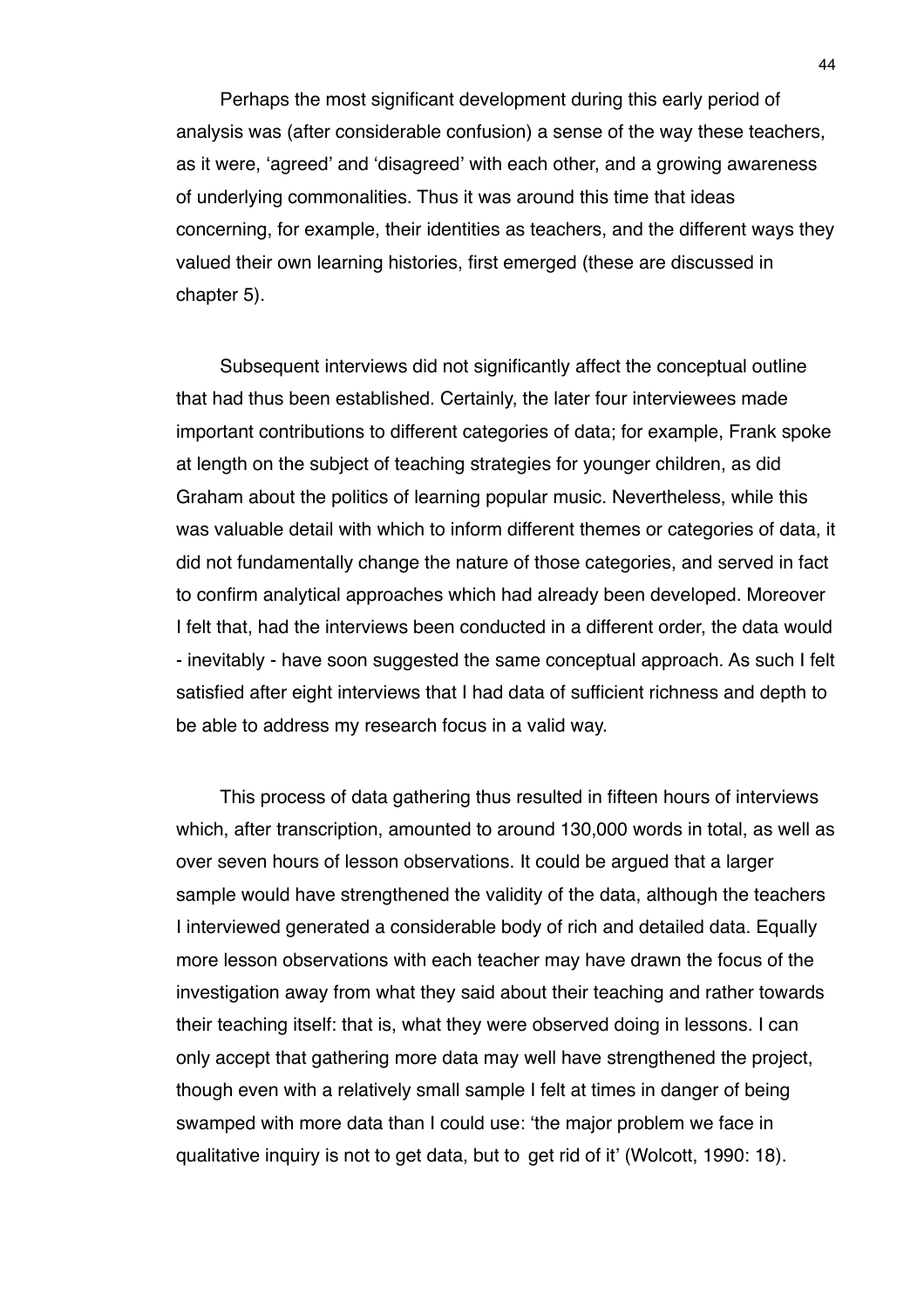#### **2.4 My role as researcher**

I was aware from the outset that by inviting musicians to participate in this project I was asking a considerable favour, not just in terms of the amount of time it would take but also in the level of intrusion implicit in being interviewed and filmed, particularly while teaching. Even if the interest of a researcher does enhance the credibility or self-esteem of a teacher, it is still hard to overstate how uncomfortable it can be having one's teaching witnessed by an outsider, particularly if this is a novelty. Where this occurs in the context of teacher training and development it is ʻall too often...viewed with hostility and even fear' (Quirke, 1996). Certainly, my project carried none of the professional implications associated with, for example, an inspection by OFSTED (The Office for Standards in Education, Children's Services and Skills) a procedure once described by a former Chief Inspector of Schools as a ʻweapon of terror' (Woodhead, quoted online by Boustead). However, regardless of the consequences, the possibility of an ʻauthoritative' observer witnessing a difficult or ineffective lesson is surely alarming for any teacher. Generally, lesson observations only happen when they must: for example, as a form of compulsory assessment in a teacher training programme. Any study where participation is voluntary has to address the intrusive nature of such research. It may be that relatively little is known about what happens in instrumental lessons simply because teachers are in general unwilling to let others observe them at work.

Even the idea of *discussing* teaching practice can be profoundly threatening. David Purser interviews six ʻwell-known performers' teaching at London conservatoires, and the response to one of his questions is telling:

The first and instant reaction to this enquiry was a universal and emphatic "no". For most, the thought of sharing the techniques which they have developed privately, often over a period of many years, in the intimacy (one referred to it as the "secret trade") of one-to-one teaching was simply intimidating. The word "scary" was used by two, both of them seasoned principal players and soloists, as well as experienced teachers.

<sup>&</sup>quot;Would you be interested in participating in a seminar or other forum to explore questions of teaching practice?"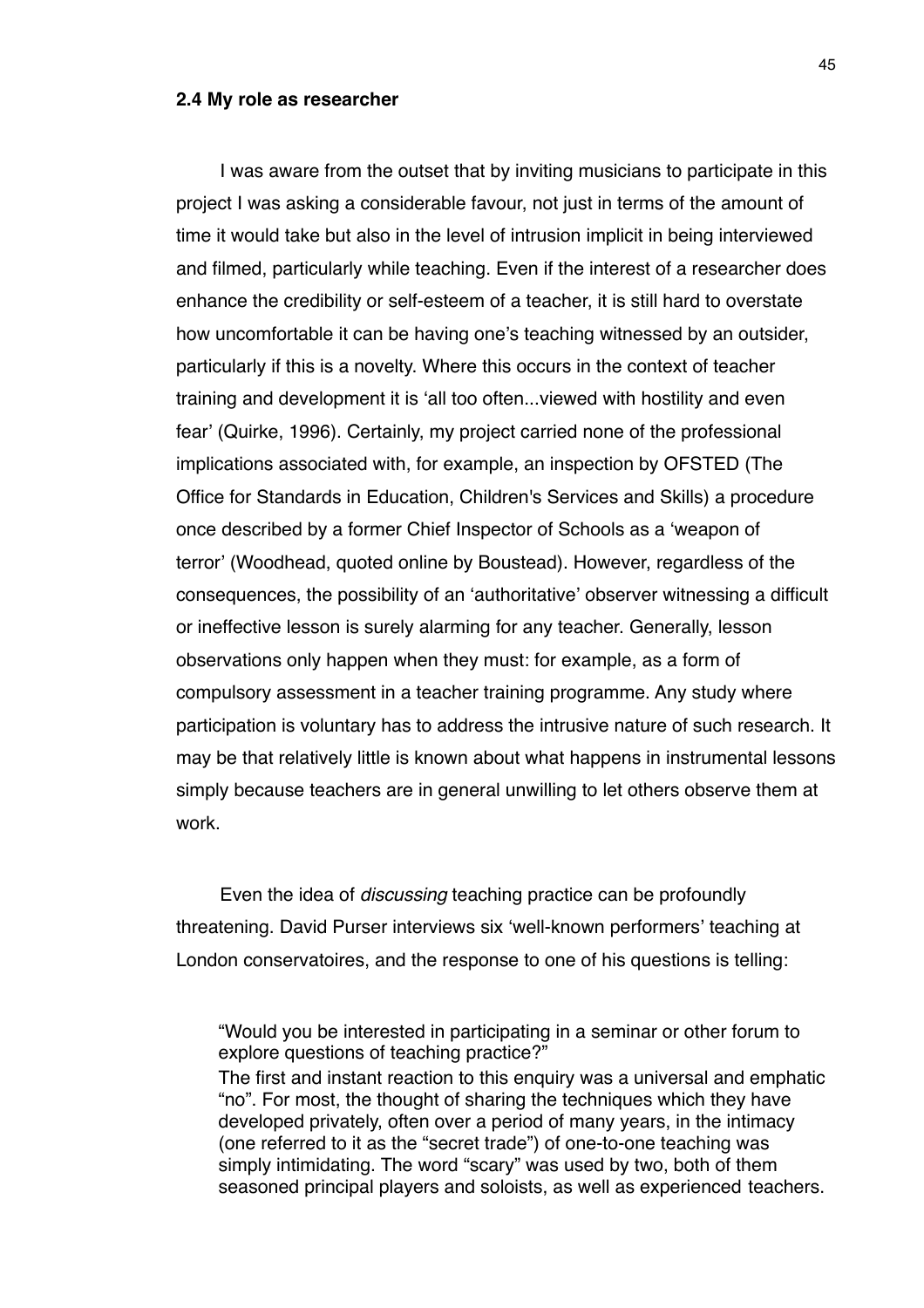Another teacher felt that the fear of humiliation would deter prospective participants. (Purser, 2005: 296)

These are prestigious teachers at the top of their profession; yet even *their* instinct is to conceal. Several years previously I had myself undertaken a teacher training course, and had had my own teaching observed, filmed and discussed. This experience alerted me to the anxiety generated by having one's private teaching space intruded on in this way, and thus to the extent of the favour I was asking. The lesson observations appeared to me to represent a particularly threatening intrusion, and Billʻs passive refusal might be seen as evidence of this. My reluctance to impose on their teaching practice in this way may have been a contributory factor in the limited number of lesson observations.

It seemed to me therefore that perhaps the central problem of data gathering, quite apart from finding teachers willing to subject themselves to investigation, was how to overcome the defensiveness that they were inevitably going to experience, whether talking or being observed at work; I wanted them to feel secure enough to expose the details of their own ʻsecret trade'. This I attempted to do in a variety of ways.

On a purely practical level, I made sure the camera was always set up across the room and at some distance from the interviewee (and, in the context of lesson observations, from the teacher and student under observation), with the intention of reducing the feeling of being under scrutiny. I was deliberately unfussy about camera positioning and lighting, since it seemed to me more important to be relaxed about the technicalities than try to capture the best image possible; in all cases the resulting audio and video quality was perfectly acceptable. Equally I made a point of continuing to chat informally as the tape began to record, to demonstrate that the recording itself was not sacrosanct.

Meanwhile, the fact that I knew several of these teachers, and came recommended in some way to the others, was obviously an advantage (if not a prerequisite for their recruitment). The Participant Information Sheet reinforced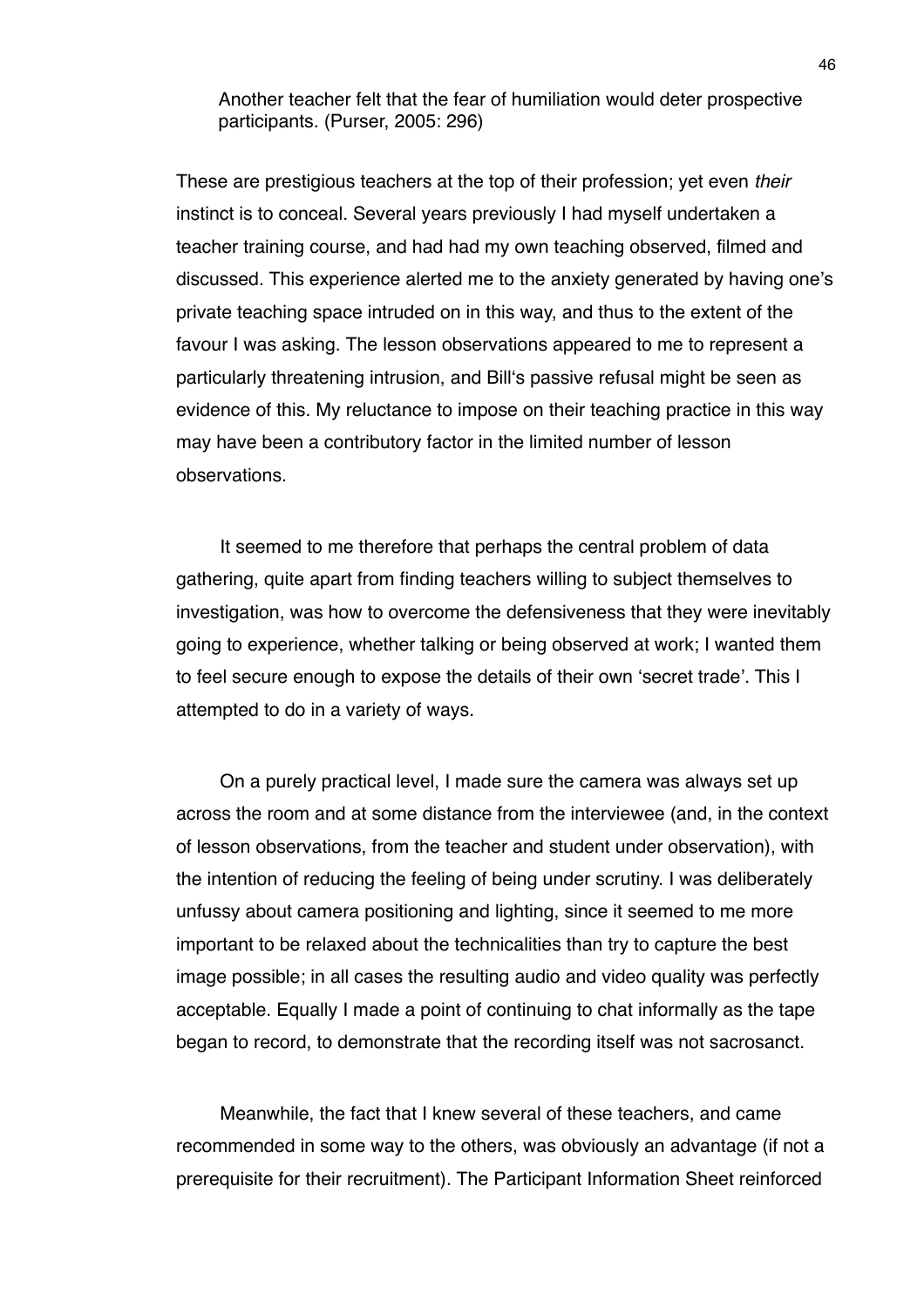that fact that I was looking to interview musicians ʻlike myself'. In both my initial contact with potential volunteers and in the interview itself I was concerned to present myself as a ʻfellow-musician' and ʻfellow-teacher'; my role as a performer was known to most of them in some way, and if they had not heard me play, they all at least knew that I *did* play. There was a suggestion from Frank that he was impressed by my performing activities (ʻI want to go and work with bands of the calibre that you're working with') but in general my status as a performer was seen, I think, as on a par with that of the interviewees. I generally did or had done the same kinds of gigs that they did, and in some cases had performed alongside them; like them, I knew what it was like trying to piece a career together out of a range of musical activities. Equally they all knew that I was an instrumental teacher working on terms, and in situations, similar to themselves. As such I believed that my identity, or what they knew of it, as someone they could empathise with might help them feel relatively secure.

Nonetheless, merely claiming at the outset to be ʻlike them' was not enough to generate the kind of rapport and confidence that the situation required. No matter what I did, my interviewees were not going to be completely relaxed, open and honest in a conversation with a sympathetic peer. Tom Barone (2001: 168) points out that an informant, being asked to reminisce about their own past, will inevitably adopt a ʻdiscursive costume' suited to the context of the interview, and is in some sense engaged in an act of ʻselfreconstruction'. Central to this process is the persona of the researcher and the perceived power relations between interviewer and interviewee.

The relationship between interviewer and interviewee is inevitably ʻasymmetrical' (Barz and Cooley, 1997: 7); I was there to take information and the respondents were there to give it. However, power is not necessarily in the hands of the interviewer alone; an informant can control significant aspects of an interview, for example by withholding information, and choosing how seriously to take the interview, as well as when and where it will take place, and what will be discussed (Limerick *et al.,* 1996).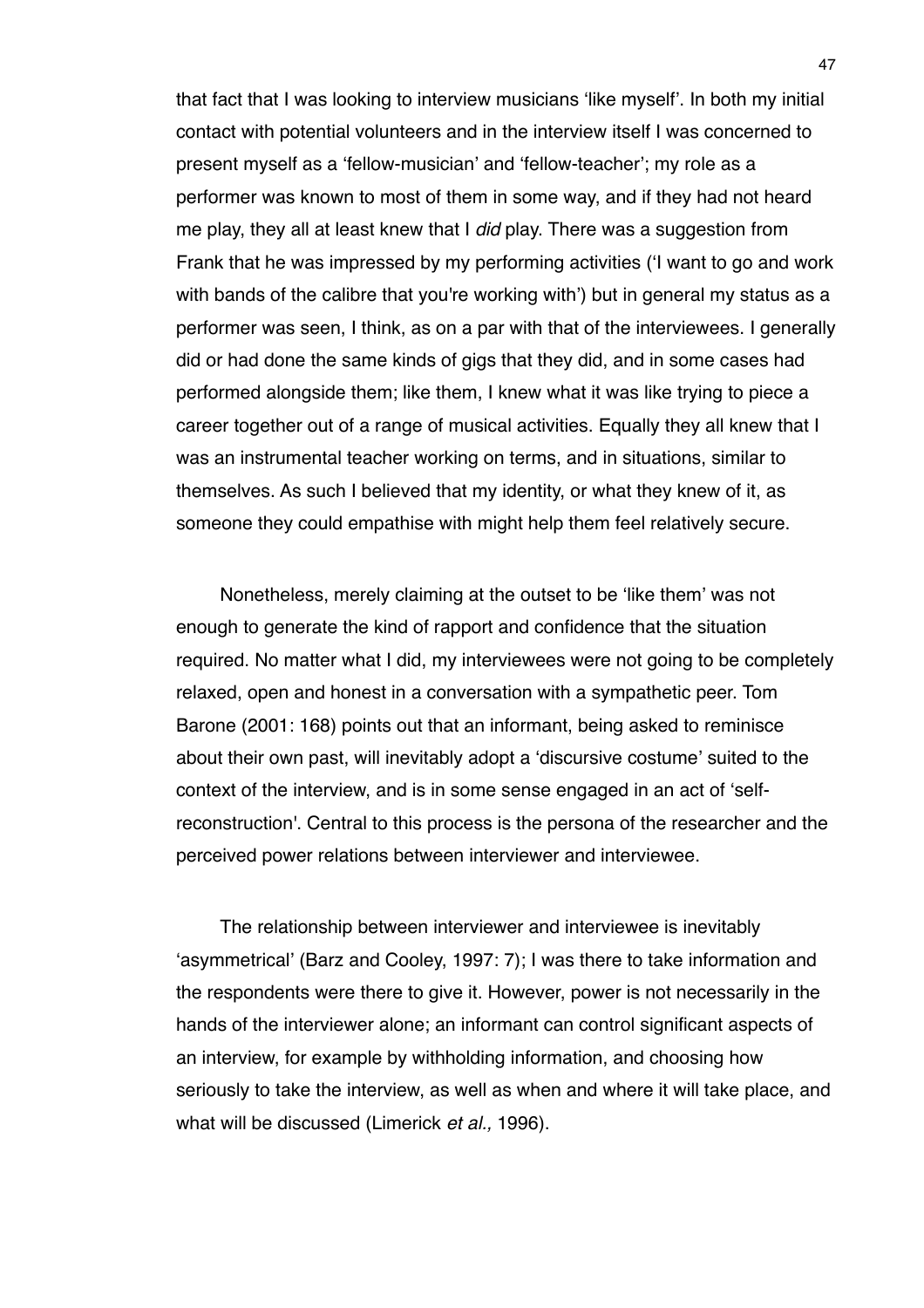While identifying myself as an ʻinsider', in other words a member of the cultural group I was studying (Rice, 1997: 109), I was also acting (at least in principle) as part of a very different world of formal academic research. In presenting myself as someone ʻstudying for a PhD', my perceived role may not have been that of fellow-practitioner doubling as a ʻstudent' (as I might have wished) but rather that of ʻoutsider', an ʻexpert' or (worse) someone masquerading as such. The fact that I was conducting research created a ʻframe' for our interactions which inevitably distanced me from my informants, and involved a scrutiny that was bound to be somewhat uncomfortable.

It may be that there are, in fact, benefits to gathering data as an ʻoutsider', assuming that rapport can first be established, since this position may elicit explanations which would not be thought necessary for those of insider status (Taylor *et al*., 1995: 36). Nevertheless, even if I had wished to, I could not very well pretend to be completely unfamiliar with the world of informal learning. Thus inevitably I had to some extent a dual role; partly fellow-practitioner, partly academic researcher, and this ambivalence suited my purpose. Rather than align myself with any particular viewpoint or vested interests I wanted the interviewees to feel able to tell whatever ʻstory' they wished (Miller and Glassner, 2004: 130). Too close an identification between interviewer and informant might result in a ʻreciprocal return of information' (Hitchcock and Hughes, 1995: 167), consisting simply of each saying what the other wants to hear.

Thus my own persona as an interviewer was crucial. David Silverman points out how easy it is for a researcher to appear judgemental, and cautions against what he calls the ʻdivine orthodoxy', whereby:

the social scientist is transformed into a philosopher-king (or queen) who can always see through people's claims and know better than they do. Of course, this assumption of superiority to others usually guarantees that access will not be obtained or, if obtained, will be unsuccessful. (Silverman, 2000: 199)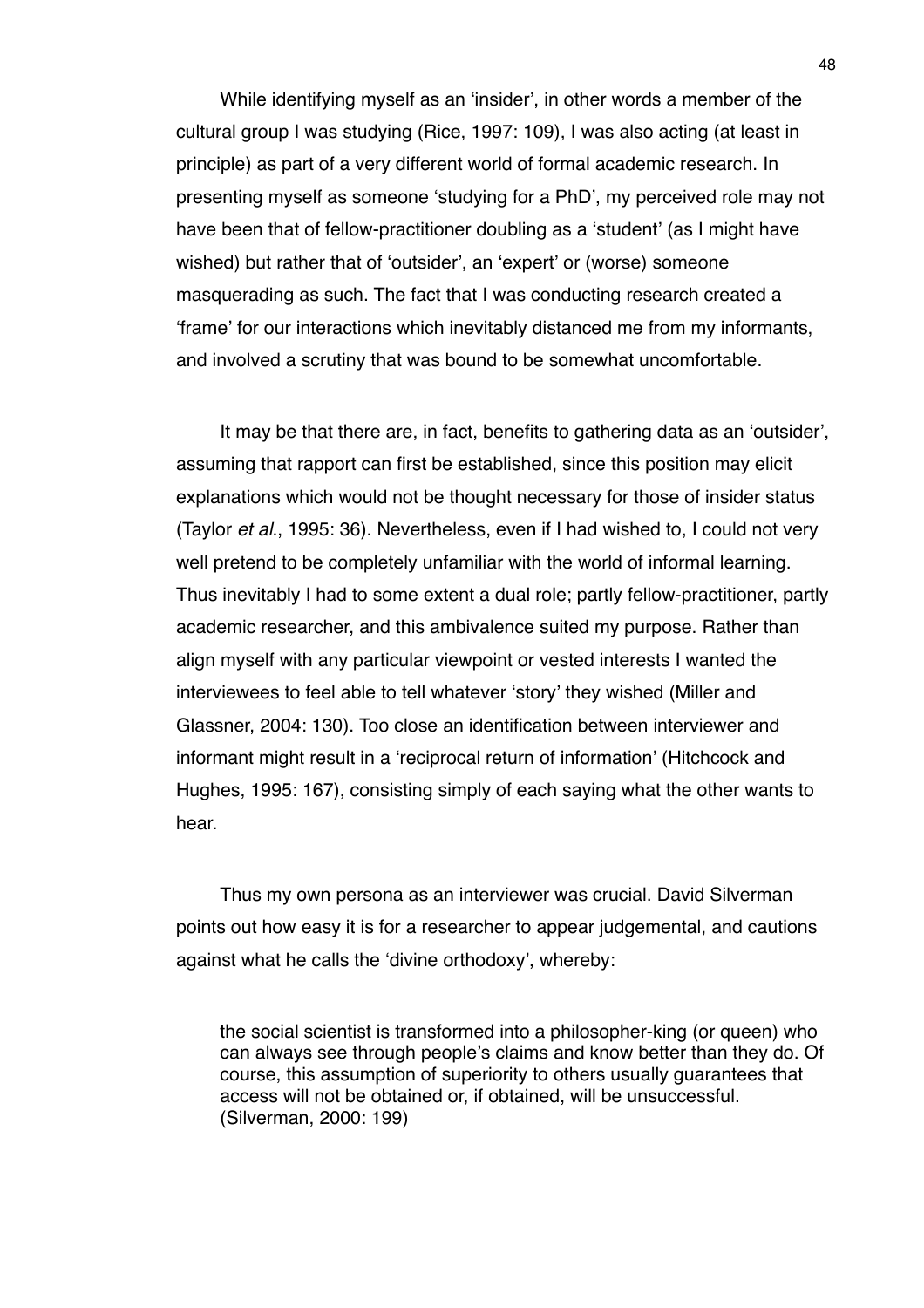I felt that to attempt the role of neutral interviewer who, while trying to be reassuring, avoids ʻappearing to share or welcome' the views of their subjects (Robson, 2002: 275) would be to appear as an outsider surely passing silent judgement on their ideas and practice. Jerry Wellington suggests a wider range of options:

There are various metaphors for the interviewer: a sponge; a sounding board; a prober; a listener; a counsellor; a recorder...; a challenger; a prompter; a sharer...Interviewers will need to reveal something about themselves (and their motives and purposes) but should surely not treat the interview as *their* platform rather than the interviewee's. (Wellington, 2000: 72)

I did not intend to treat the interview as ʻmy' platform, but I could see how being a ʻchallenger' a ʻprompter' and, above all, a ʻsharer' could be useful. In revealing something about myself, I could encourage a similar frankness, while in challenging their opinions, perhaps I could also challenge their opinions about me; I was not there as an impartial judge, nor a silent witness, and if I didn't always treat their talk with deference, perhaps they didn't have to be ʻpolite' with me either: ʻwe get to know other people by making *ourselves* known to *them*' (Kisliuk, 1997: 27).

There are various ways of questioning the status of the data which resulted from these interviews. For example, there are passages in the interview transcripts that, with a little editing, would read like friends having a chat, or musicians reminiscing about their life histories, rather than a subject responding to a researcher's questioning. Jeff Titon indeed suggests that there are advantages to completely open discussions as opposed to formal attempts to gather data. He uses as an example a meeting with the blues musician Son House, who at first was happy to reminisce without prompting:

When House stopped telling stories from his life, I steered him through a series of oral history questions, hoping to get more stories; but now I was directing it by the questions I asked, and House no longer felt free to move in his own direction. And so began a long process in which I pondered the different kinds of knowing that arose from the structured interviews that were a part of the old fieldwork, versus those life stories told to sympathetic listeners or friends in a "real life" situation that could not, then,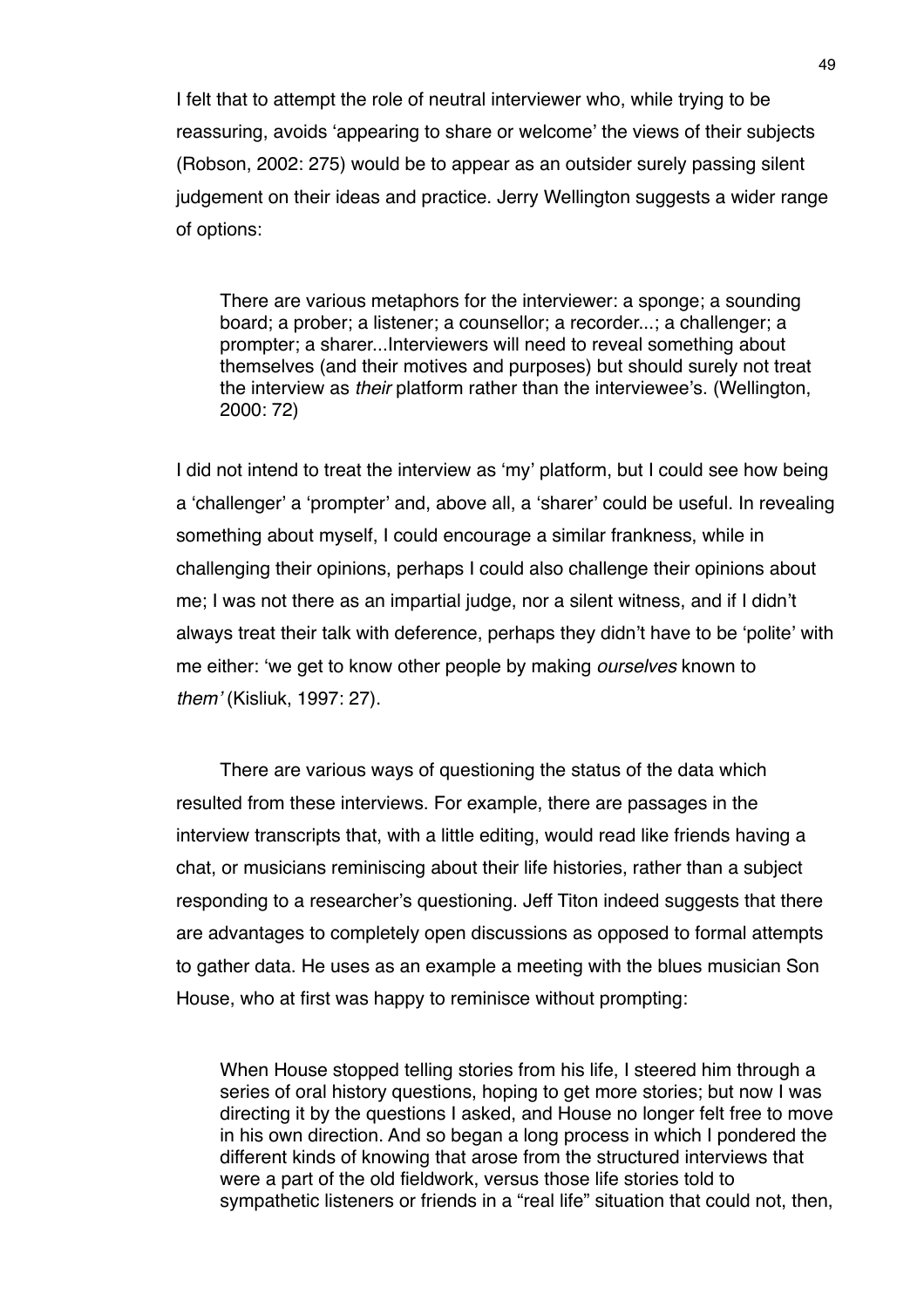be described as fieldwork, but whose resultant texts I maintained ought to be valued, not as a form of data gathering, but as a means toward understanding. (Titon, 1997: 89)

Insofar as I was attempting to present myself as a ʻsympathetic listener' I can identify with this approach, and I would certainly agree that stories told under these circumstances can generate understanding. However, I would argue that, quite apart from anything else, the presence of a camera in my interviews made the situation far from ʻreal-life', and although the subjects had considerable leeway, the fact that the interviews were at least semi-structured meant that, whatever their digressions, they all, at least, answered the same questions. In short, my interviews should indeed be ʻvalued...as a form of data gathering' rather than simply as chatting.

There are further methodological issues that require acknowledgement at this point. It should be said that relying on interviews in which people give accounts of what happened to them at various stages of their lives is ʻnot an optimal research technique, since human memory is notoriously unreliable' (Davidson, 2004: 59). In these interviews I was often asking about events of many years previously, and indeed the interviewees themselves confessed to lapses of memory (ʻis that right, am I getting this in the right order?' [Bill]). On the other hand, the very act of trying to remember brought up buried memories of details which had been forgotten (ʻso I had some kind of, a little bit of knowledge, I'd forgotten about that, yeah' [Frank]).

While they may well have forgotten or distorted some details of their past, I would argue that they were unlikely to have deliberately invented factual claims. Clearly, the assumptions that research subjects make about the researcher can affect what they say:

In educational contexts the incoming researcher may be assumed to be a "teacher", with the result that pupils try to give the "right" answer, or, more mischievously, impose their own agenda. [One] student admitted that he had himself some years earlier been a research subject in an investigation into talented young musicians at a specialist music school. Neither he nor his classmates had taken the research project seriously, he claimed, and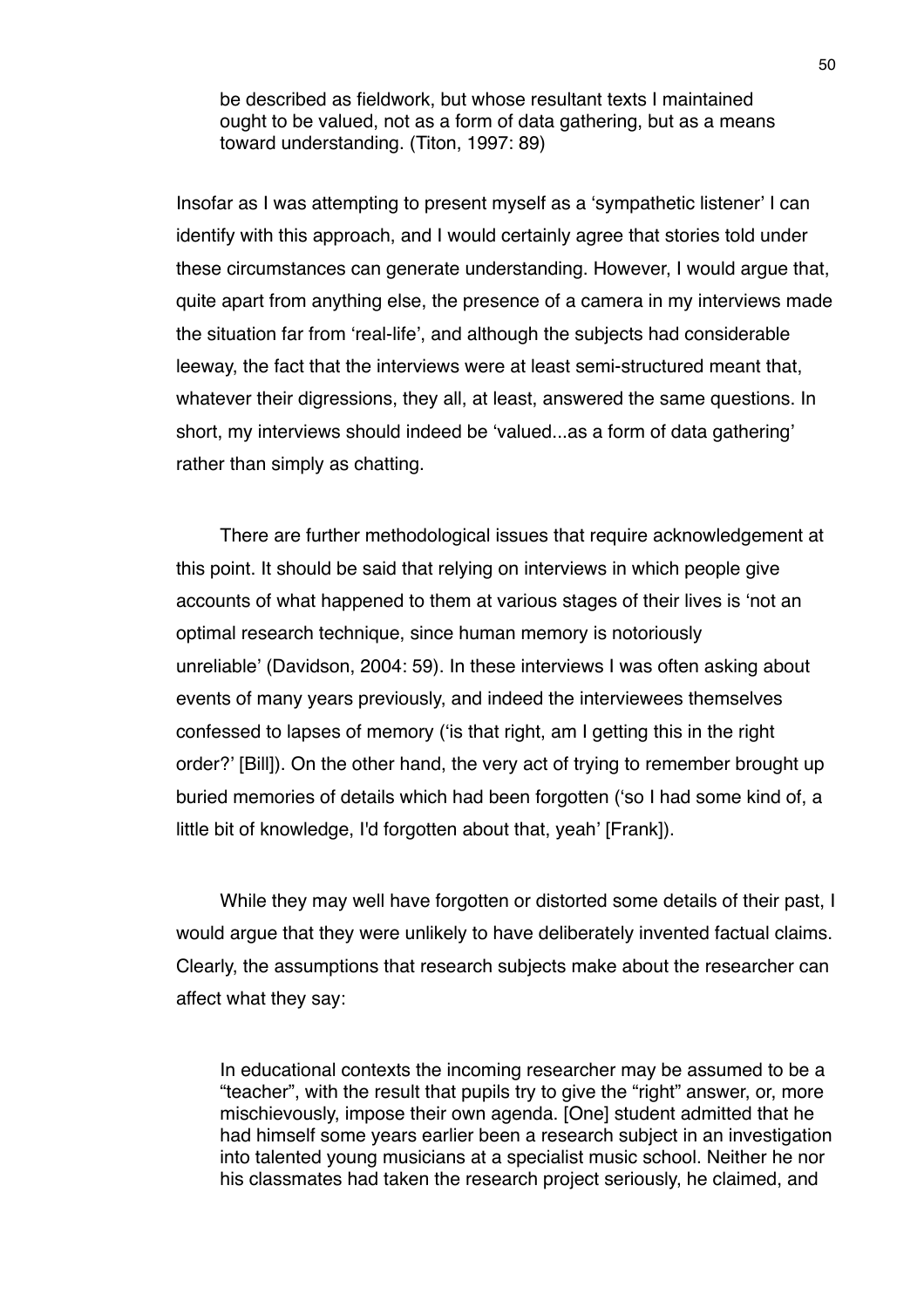they had vied with one another in faking data about the amount of practice time they had put in. (Stock, 2004: 22)

However, I was talking to adults, recruited on a basis of mutual trust, and they were well aware of who I was; I was friends with some, acquaintances with others, and had taken some trouble, as already mentioned, to present myself as being ʻlike them'. Consequently, I had some basis for supposing that they would not deliberately mislead me. If for example one of them said that, as a child, they had lessons on the violin, I would believe them. Any fabrication would surely be more subtle, and generally inadvertent. If the same musician described how they *felt* about those violin lessons, I was certainly at least willing to believe them; however, I had to be aware that they might have expressed themselves differently had they been talking to, say, a classically-trained orchestral violinist rather than a self-taught drummer (like myself). Equally I can imagine that instrumental teachers might give different accounts of their work, depending on whether they were addressing a prominent music professor or a fellow musician considering teaching as a career. This is not misrepresentation, just an inescapable aspect of social interaction, and part of the process by which ʻour shared versions of knowledge are constructed' (Burr, 2003: 4).

Thus while I was largely prepared to trust them as informants, there remains the question of whether they could trust me as a researcher. Eliciting personal histories of other people's lives creates something of an ethical dilemma for the researcher, in deciding how to use the data:

If a researcher has developed a warm rapport with a teacher who is prepared to communicate a life-history, it is difficult, and perhaps morally indefensible, to go "public" with an interpretation which is other than celebratory. (Thomas,1995a: 171)

This dilemma is perhaps even more pronounced when, as in the present study, several of the informants were known personally by the researcher. Nevertheless Thomas argues that, in analysing such personal accounts, ʻthere has to be room for scepticism as well as celebration' (*ibid*: 171). Limerick *et al.*  suggest a helpful metaphor for the researcher to keep in mind: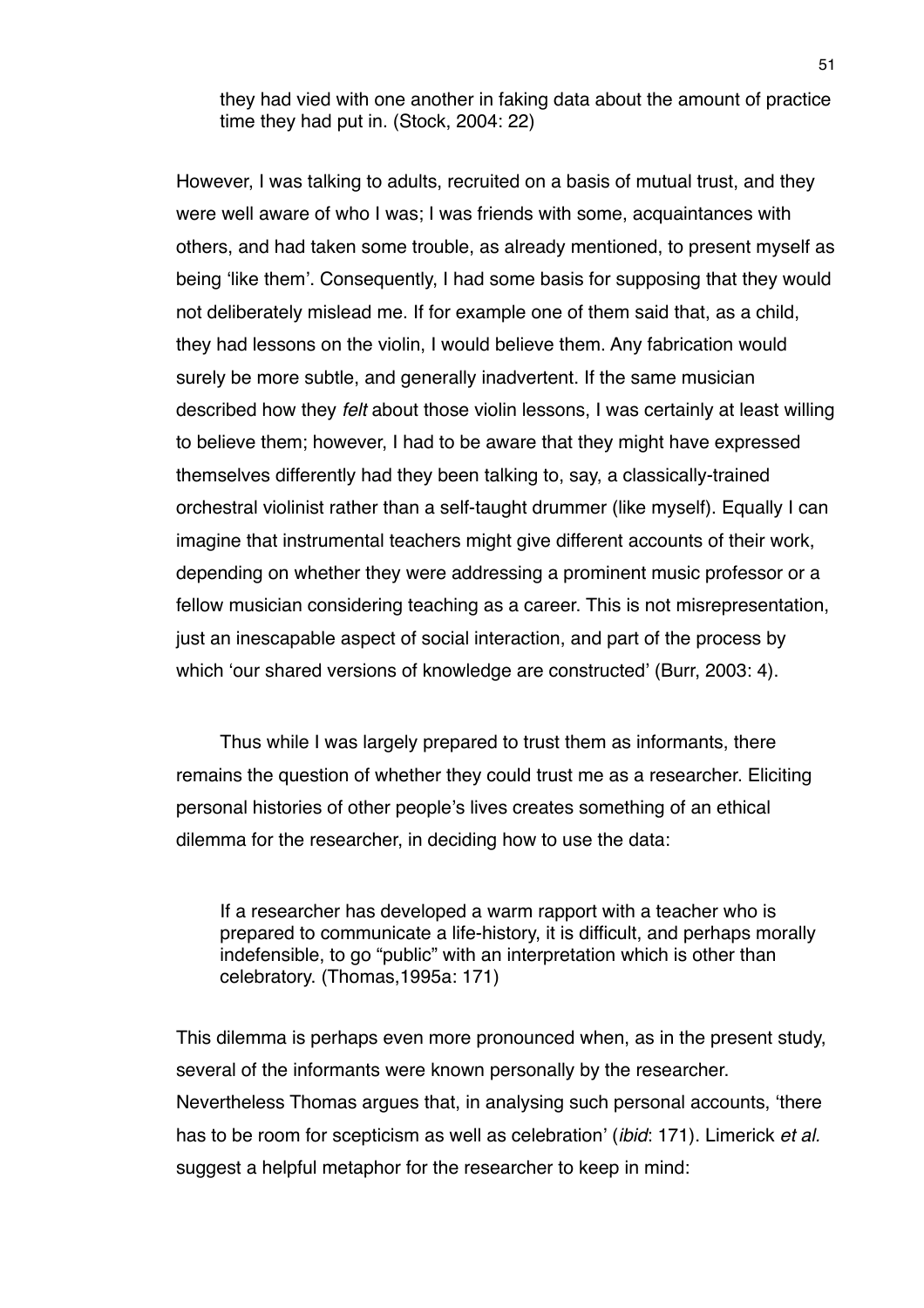It is useful to conceptualize the interview as a *gift* of time, of text and of understanding, that the interviewee gives to the interviewer...this gift is being entrusted to the care of the researcher as there is an ingredient of trust, on the part of the interviewees, that the researcher will not betray them, abuse their power, or misuse their words. Adopting the metaphor of a gift compels the researcher to treat data with a degree of respect and to be continually sensitive to the giver. (Limerick *et al.*, 1996: 458)

As such, in attempting to show myself as open and honest as an interviewer, I was trying to establish not just rapport but trust, and to make the participants feel their stories were ʻsafe' with me.

I will give one verbatim excerpt taken from Dave's account which I hope will illustrate the kind of talk that went on and the nature of my persona in the interviews. Here Dave had just been asked about creativity and experimentation in the context of instrumental teaching. In response he described some very talented young pianists he had encountered, suggesting that learning pieces ʻoff by heart' rather than looking at ʻa sheet of music' is part of the way they developed so fast, this being a strategy he used with his own pupils:

- 1 Q: So it's working from ear rather than working from eye?
- 2 Dave: Yeah.
- 3 Q: Is the key to -
- 4 Dave: Well yeah, but when you say, say they miss staccato, or they miss
- 5 rests, they play through a tied note or whatever, you then show them how
- 6 it goes, and say that's what you got wrong, can you get that right; and then
- 7 you show it on the music and say, looks that's that, and that's a rest, you
- 8 should be doing there's a gap there look, and then go back to the music,
- 9 when they have more understanding.
- 10 Q: But that sense of playfulness, of experimentation, is kept alive in your 11 view by working by ear rather than looking at dots?
- 12 Dave: Oh definitely, but I assume they are going to do that anyway.
- 13 Q: That they are going to fool around?
- 14 Dave: Yeah, I assume that.
- 15 Q: Like to believe it, wouldn't you; I wonder how many of them actually do.
- 16 Dave: Oh I think a lot of them, 'specially the younger ones.
- 17 Q: Yeah.
- 18 Dave: I think the older, you know once they get into their teens I think
- 19 they're more likely to stick to the prescribed lessons unfortunately, it's
- 20 drummed out of them by then, they've lost it by then.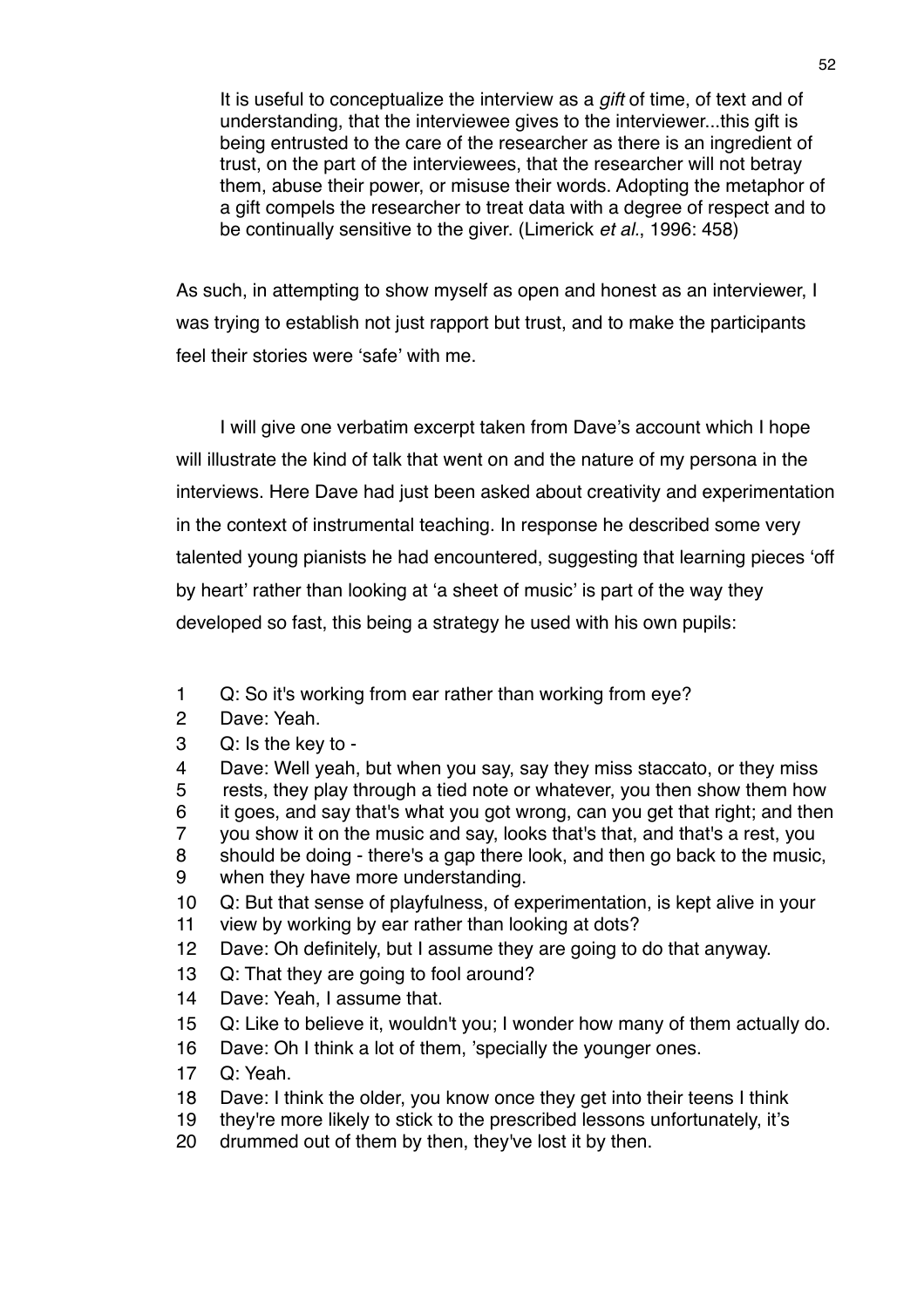To look in some detail at this extract, we could say that, at line 1, Q tries to sum up Dave's answer for him, which Dave at first seems to agree to (line 2). However he interrupts at line 4 to make a rather different point (lines 4-9), namely that having a written reference can be helpful. Q reiterates the point he is trying to establish at line 10. Dave agrees at line 12, but in a way that rather dismisses the question; the answer is, he implies, both taken for granted and beside the point. Q openly challenges his assumption at line 15, but Dave stands his ground, while qualifying his statement in a way supported by Q at 17. At 18, Dave does partly concede to Q's challenge, but begins to make what turns out to be an interesting (and unexpected) point about the institutionalising effects of school as a context for instrumental lessons (which is quoted more fully in section 5.4.4).

There are different ways of viewing this kind of exchange. For example, one could say that I was trying to put words in his mouth at line 10 by trying to make him agree to the point which I thought he himself had made; on the other hand I could claim I was also trying to keep the discussion ʻon track' and establish his opinion clearly. I should say that, of all the interviewees, I probably knew Dave best on a personal level, and I feel this long acquaintance is evident in my somewhat confrontational approach. Something this extract certainly shows is that Dave was not submissive as an informant, any more than I was as an interviewer; neither is afraid to question (or indeed support) each others' statements. There was conversational give and take as the discussion was negotiated, but Dave did not seem awed by the presence of the ʻexpert' interviewer; rather, he had his own experiences and opinions which he was not afraid to offer, regardless of how well they addressed the question supposedly at issue. This pattern is repeated consistently throughout the interviews: Q challenging, prompting and attempting to establish ʻanswers'; the informants conceding, resisting and frequently launching into rich veins of digression. In this way I felt the interviews were conducted in a candid atmosphere where disagreements, confessions and diversions were encouraged. This would, I hoped, go some way towards counteracting the tension inherent in the situation. One way of judging ʻrapport' is the extent to which the interviewee feels confident and competent enough to interrupt, label particular issues irrelevant,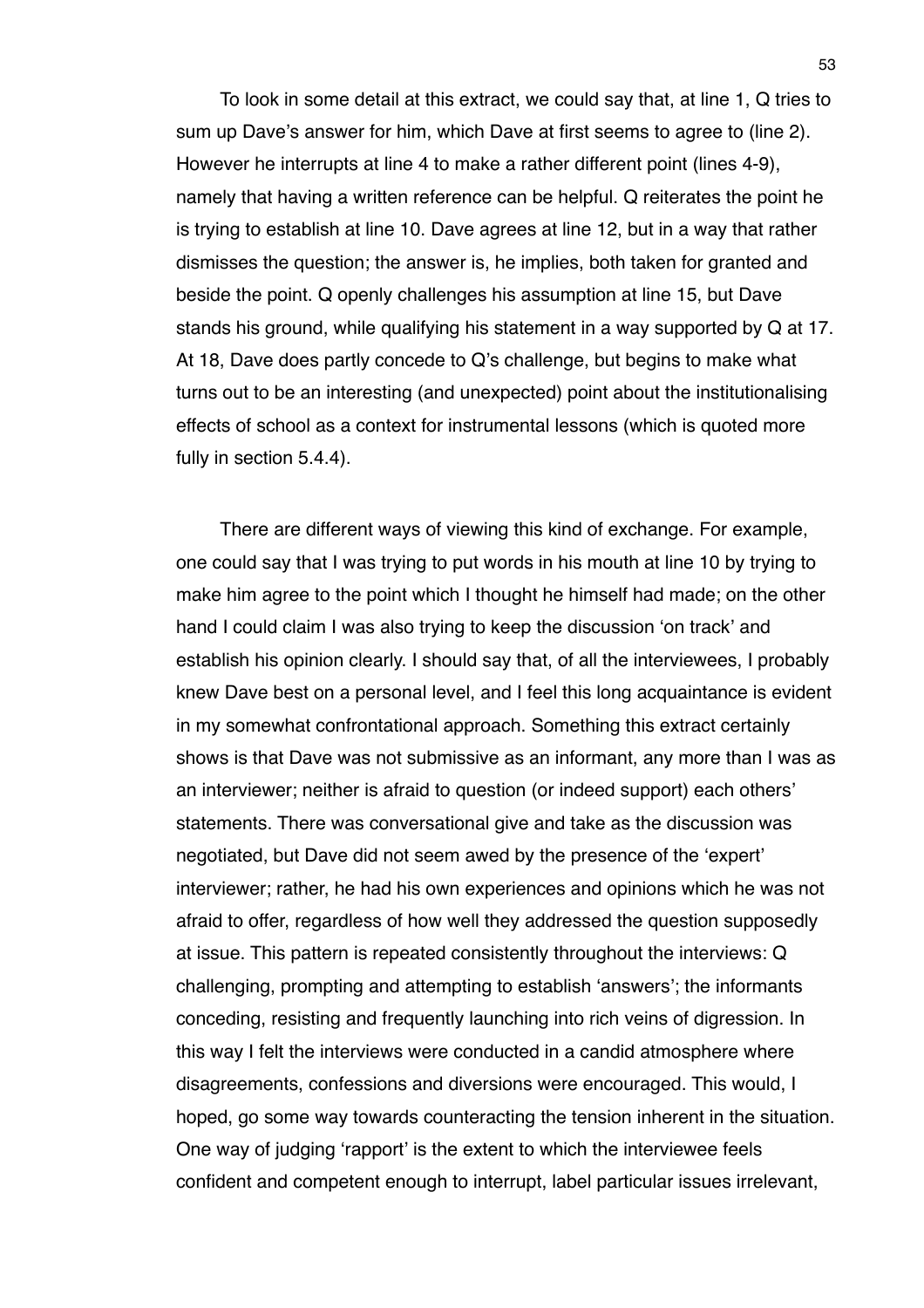and correct the interviewer (Miller and Glassner, 2004: 134). The interviews show abundant evidence of this.

There is also some evidence in the interviews that I was more deferential with the subjects I knew less well, and that they were more reserved and polite in return. Ed was particularly reticent, and gave almost the shortest interview. However, I felt much of this was down to the individual. I was no better acquainted with Graham, yet he clearly felt at ease to talk at some length: he produced an interview three times as long as Ed's, even after editing out lengthy personal anecdotes and digressions of no possible interest to the project. As he said himself when considering the length of his interview transcript: ʻDon't I go on!' [Graham].

Colin Robson considers it the interviewer's responsibility to conclude the interview on schedule but does acknowledge that the researcher may come across an interviewee ʻso glad to have a willing ear to bend that you can't escape' (Robson, 2002: 273). However, he continues:

Just as you are hoping to get something out of the interview, it is not unreasonable for the interviewee to get something from you. (*ibid*: 273)

In general therefore, where the interviewees were inclined to talk, I was inclined to give them the opportunity, indeed to encourage them; a great deal of valuable data resulted from this approach. The length of interview did not necessarily relate to how well I knew the subject, nor to where the interview took place or the order in which they occurred; however, the two shortest interviews were with the two youngest teachers, while the two longest were to be found among the three oldest teachers. This might suggest, not unreasonably, that those with the most experience had the most to say.

My intention was thus to give these teachers the confidence, and the opportunity, to ʻopen up' about their pasts and, particularly, about their current teaching practice. My efforts must have been at least partly successful, to judge by the quantity of data that resulted; all of them spoke at some length, and often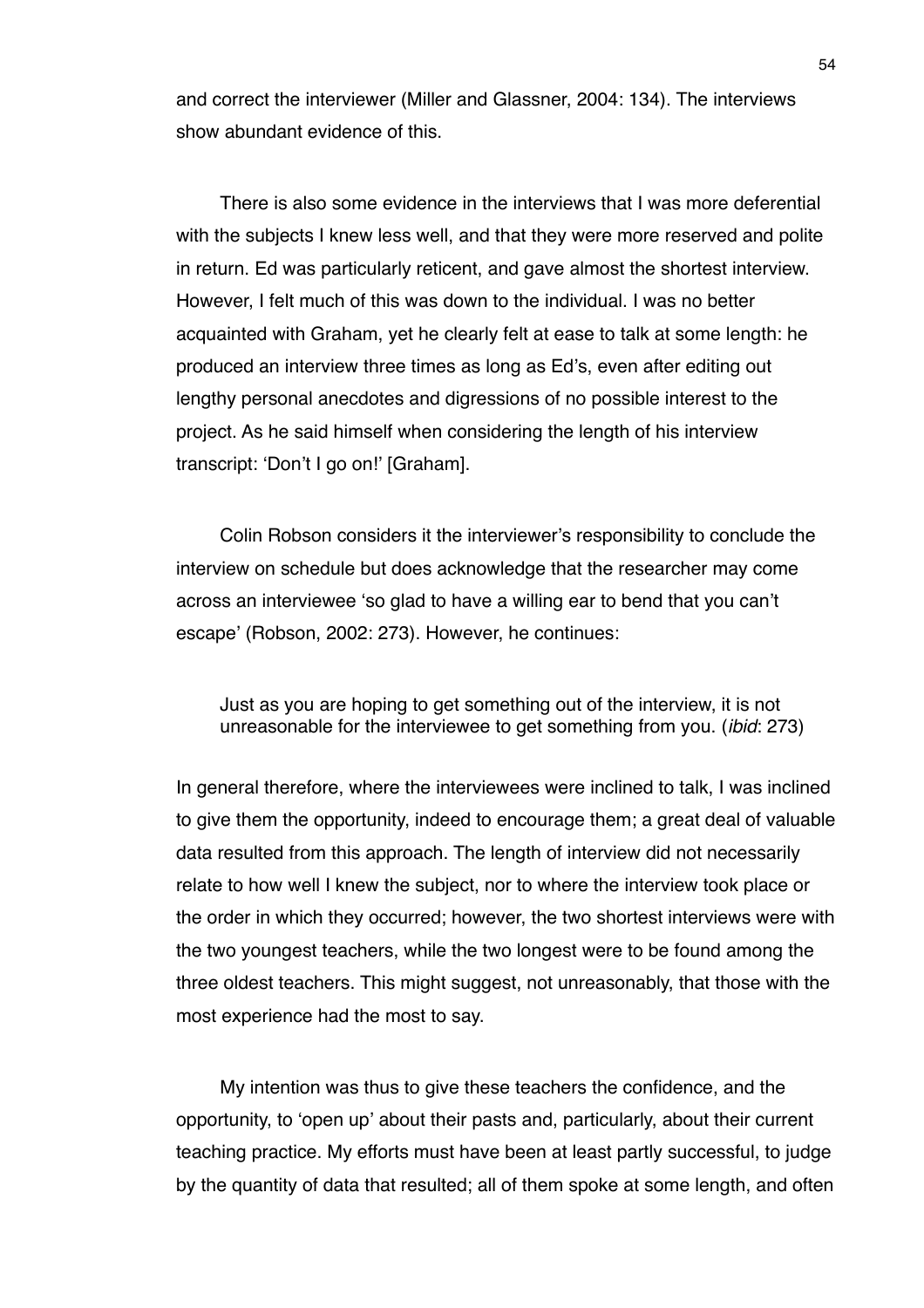in great detail, about their teaching. Moreover I asked some quite personal questions about, for example, disasters or regrets in their pasts which invited the revelation of potentially embarrassing experiences; these were generally addressed with considerable candour. There were several disclosures involving feelings of inadequacy or failure that were unprompted:

I'm a fraud! I don't know what the notes are called! They're going to see through me! [Helen]

I panicked, I thought oh I can't do this. [Andy]

There are also examples in the interviews where I made it clear that I have been in similar situations, and empathised with them which, I hoped, helped foster a feeling of security:

Dave: I admit I was probably one of these fools - Q: Same. Dave: That thought they could teach [laughter] and got thrown into it.

I felt that this mutual frankness largely resulted from me treating the interviewees as far as possible as people rather than ʻsubjects' who I was conducting my research ʻ*among* rather than *on*' (Wolcott, 1990: 19). In other words: ʻhuman relationships rather than methodology determined the quality and quantity of the information gathered' (Beaudry 1997: 68).

Despite my best efforts at reassurance however, the fear of humiliation was nevertheless evident in the interviews:

I'm nervous about the filming to be honest...I'm thinking god, you know, I've started observing myself now, thinking what if that was being filmed? [Dave]

Such comments suggest that taking part in research may well prompt critical self-awareness among the participants; research may also provide examples of teaching for others to benefit from through ʻcritical analysis of teaching and the sharing of reflections' (Young *et al.*, 2003: 151). Quite apart from the sensitive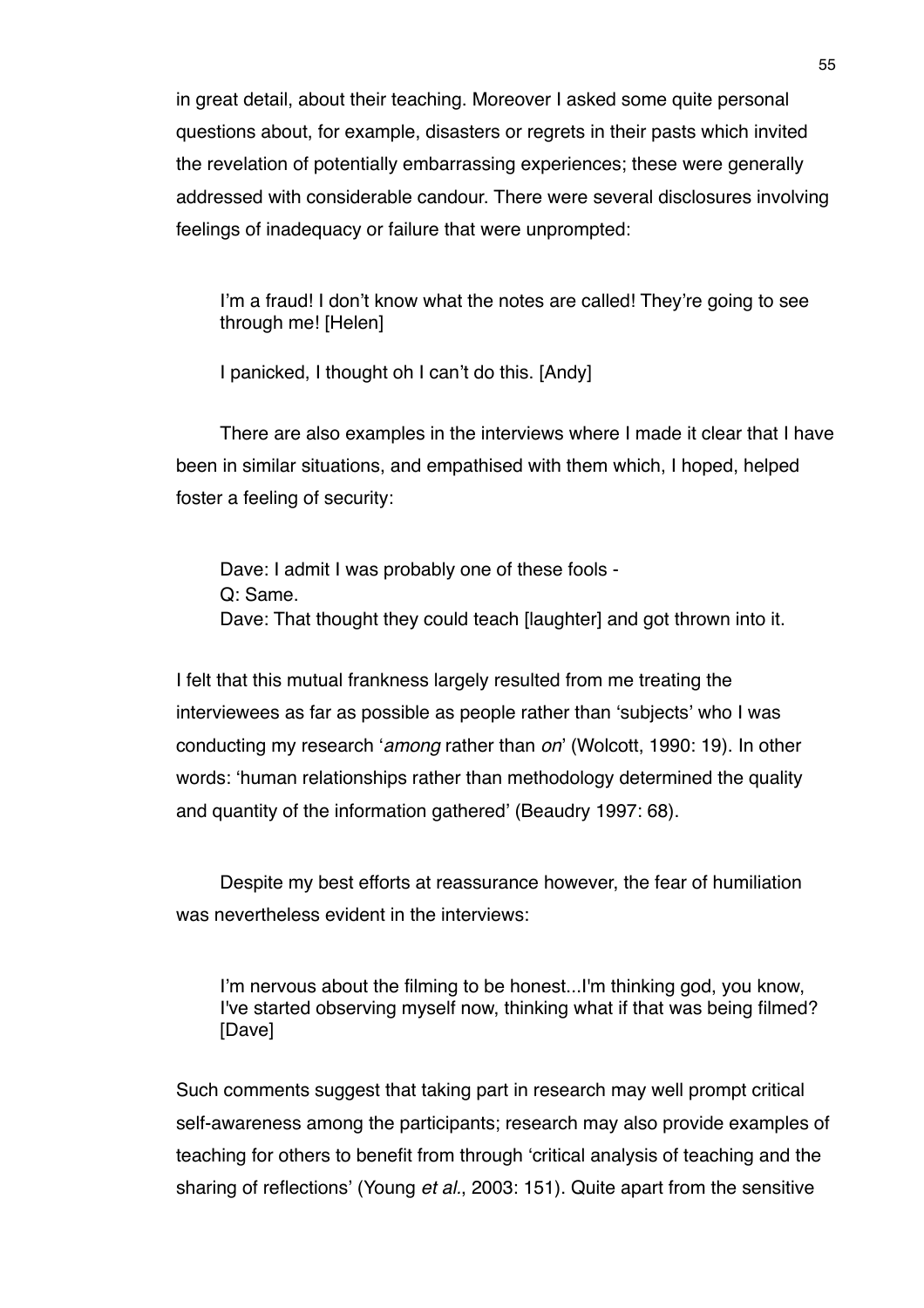nature of the subject, the simple fact of being interviewed, particularly on film, was recognised as being a contrived and potentially nerve-wracking situation. At one point in his interview Carl pointed to the camera and said: ʻI've never been so nervous talking to you, it's that thing!'

It is worth noting that the teachers who confessed to being nervous (namely Carl and Dave) were those perhaps best known to me on a personal level. This suggests that a certain level of trust is required even to admit to being intimidated. Helen remarked on the novelty of being invited to talk about herself:

It feels really weird talking that much d'you know what I mean, someone asking you loads of questions about yourself, it's a bit strange but no it's been great, good old natter. [Helen]

However this was her last remark on camera, made only after the talk was safely concluded.

Equally, the artificiality of the situation was acknowledged by some of the participants. Andy concluded his interview by referring directly to the camera:

Could you turn that off - and I'll tell you the truth [laughter]. [Andy]

Similarly, Dave ended his interview with an apparently throwaway remark (ʻAnything I didn't answer correctly?'), which acknowledged the fact that an interview is to some extent an act performed with and for the interviewer.

Thus inevitably these interviews were not simply conversations, but were staged events for the purpose of gathering data, and as the researcher I am ʻin' the data that results. Another researcher, in a similar situation asking the same questions, would no doubt have provoked other responses. Attempting to account for the differences that a researcher's identity *may* have made in any given situation is always, to some extent, speculation: ʻeven in hindsight we can't always tell' (Babiracki ,1997: 121).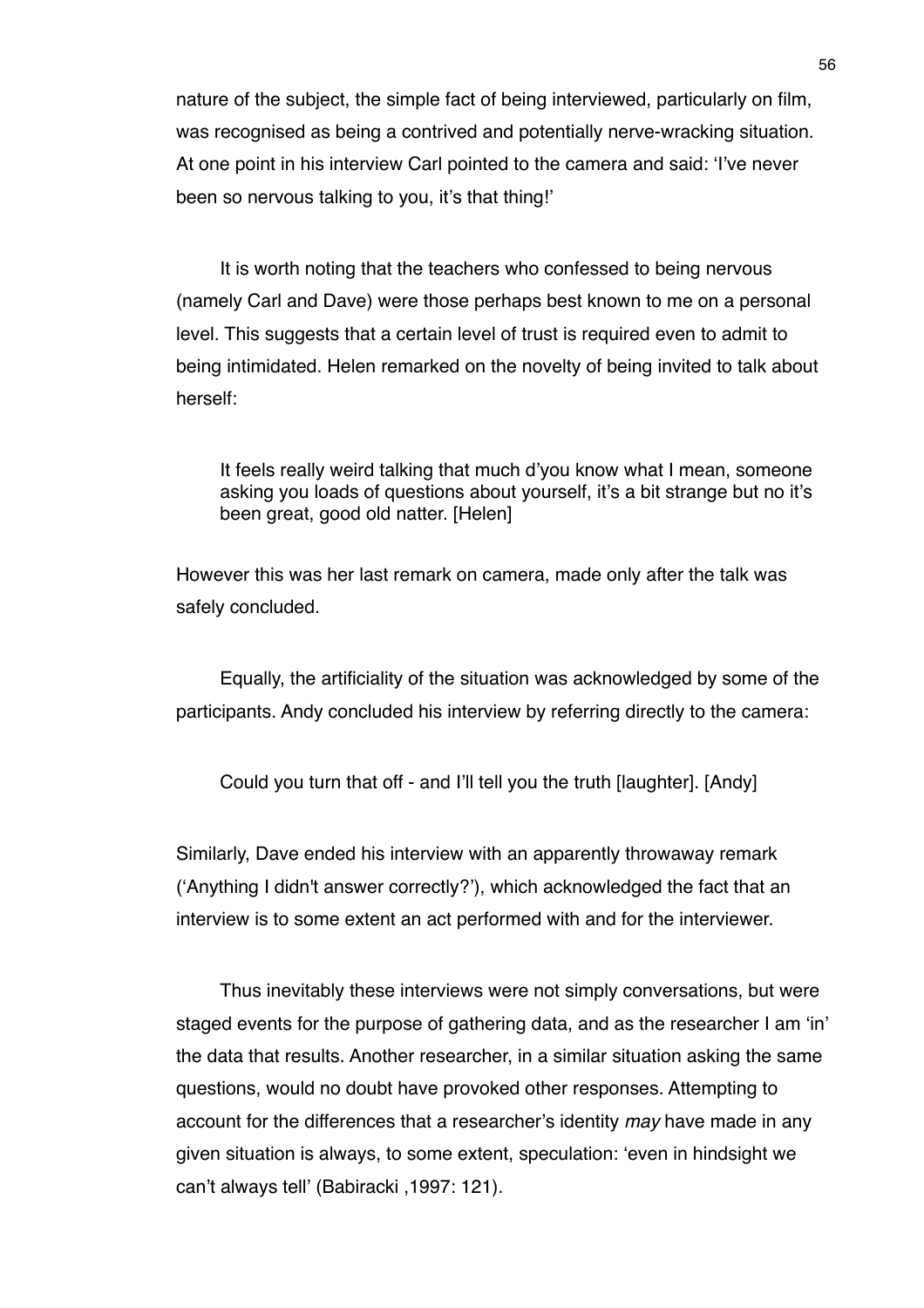## **2.5 Analysis**

## **2.5.1 Interviews**

Clearly there are different ways of viewing the same data, depending on one's interpretive ʻstance'. For example, the ʻnaive realism' of early ethnography believed that:

The phenomena studied were independent of the researcher, who could make direct contact with them and provide knowledge of unquestionable validity. (Robson, 2002: 189)

There are still abundant examples of this kind of ʻrealist' approach to be found in recent published research. For example, Randall Allsup investigates the process of composing and the collaborative nature of learning among an afterschool group of young musicians in upstate New York. He reports that:

As a researcher, I was placed within a particular social order experiencing events as a temporary member - all the while chronicling observations, taking field notes, and recording personal reflections. (Allsup, 2003: 29)

He goes on: ʻthe findings - firsthand accounts - presented moments of authenticity, of what Maxine Greene (1988, 2001) calls "lived life"' (*ibid*: 29). He implicitly asks us to accept that simply by being present he is an ʻinsider', although he is an adult and a teacher among schoolchildren; he was there to document what he saw, yet apparently this did not affect the behaviour of those around him. Moreover, since the accounts he produced were ʻfirst-hand', evidently we should not question their status as ʻauthentic'.

However, at the opposite extreme, there are those who would say that the kind of interaction found, for example, in an interview can have no concrete relationship with ʻreal life':

Radical social constructionists suggest that no knowledge about a reality that is "out there" in the social world can be obtained from the interview, because the interview is obviously and exclusively an interaction between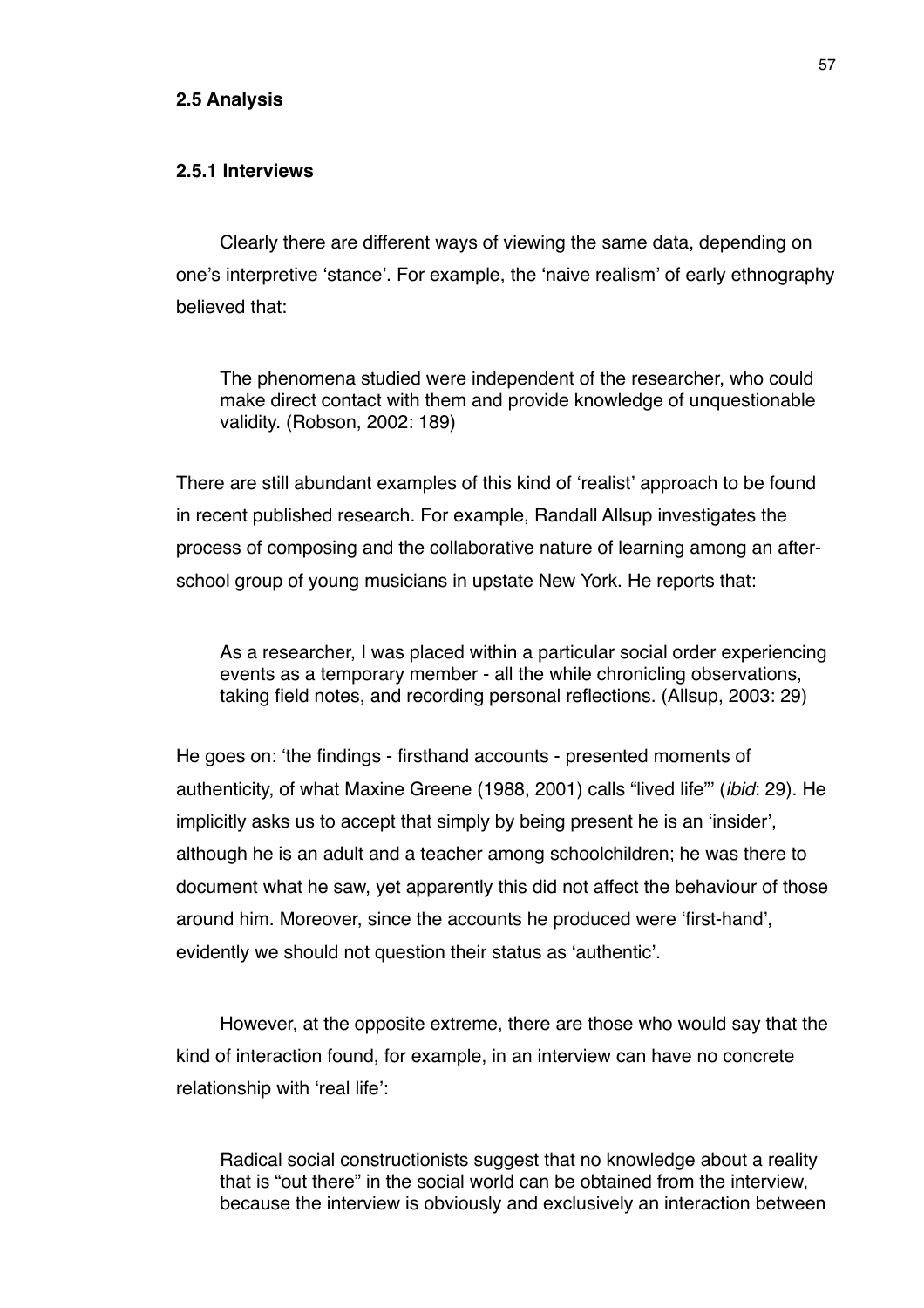the interviewer and interview subject in which both participants create and construct narrative versions of the social world. The problem with looking at these narratives as representative of some "truth" in the world, according to these scholars, is that they are context specific, invented, if you will, to fit the demands of the interactive context of the interview, and representative of nothing more or less. (Miller and Glassner, 2004: 125)

If we accept this stance, then there may be advantages in adopting an analytical approach such as, for example, Discourse Analysis, a procedure which focuses on language itself as a social performance rather than as a way of discovering ʻknowledge'; thus:

when people state a belief or express an opinion, they are taking part in a conversation which has a purpose and in which all participants have a stake. In other words, in order to make sense of what people say, we need to take into account the social context within which they speak. (Willig, 2003:161)

Silverman (1984) considers a series of consultations between patients and doctors in both the NHS and private clinics. However, rather than view these interactions in terms of, say, how accurate or helpful the doctors' advice is, instead he focuses on how doctor and patient present themselves to each other and the different ways they uphold the ʻceremonial order' of the clinic. By studying, for example, ʻinteraction rights' and ʻterritorial control', he highlights the social context of these consultations and demonstrates both advantages and disadvantages to buying private health care.

An interview is therefore a social interaction, and there are profoundly different ways of regarding such talk and the transcripts that result. At one extreme, an interview may represent verifiable ʻfacts' about the outside world; at the other, it may be locally-organised talk, contingent and context specific. However, some suggest one may not necessarily have to choose either one or the other exclusively:

Between these two positions, one may consider that what the respondents say does have some significance and "reality" for them beyond the bounds of this particular occasion...the talk will probably also have some relationship to a world outside. (Smith, 1995: 9-10)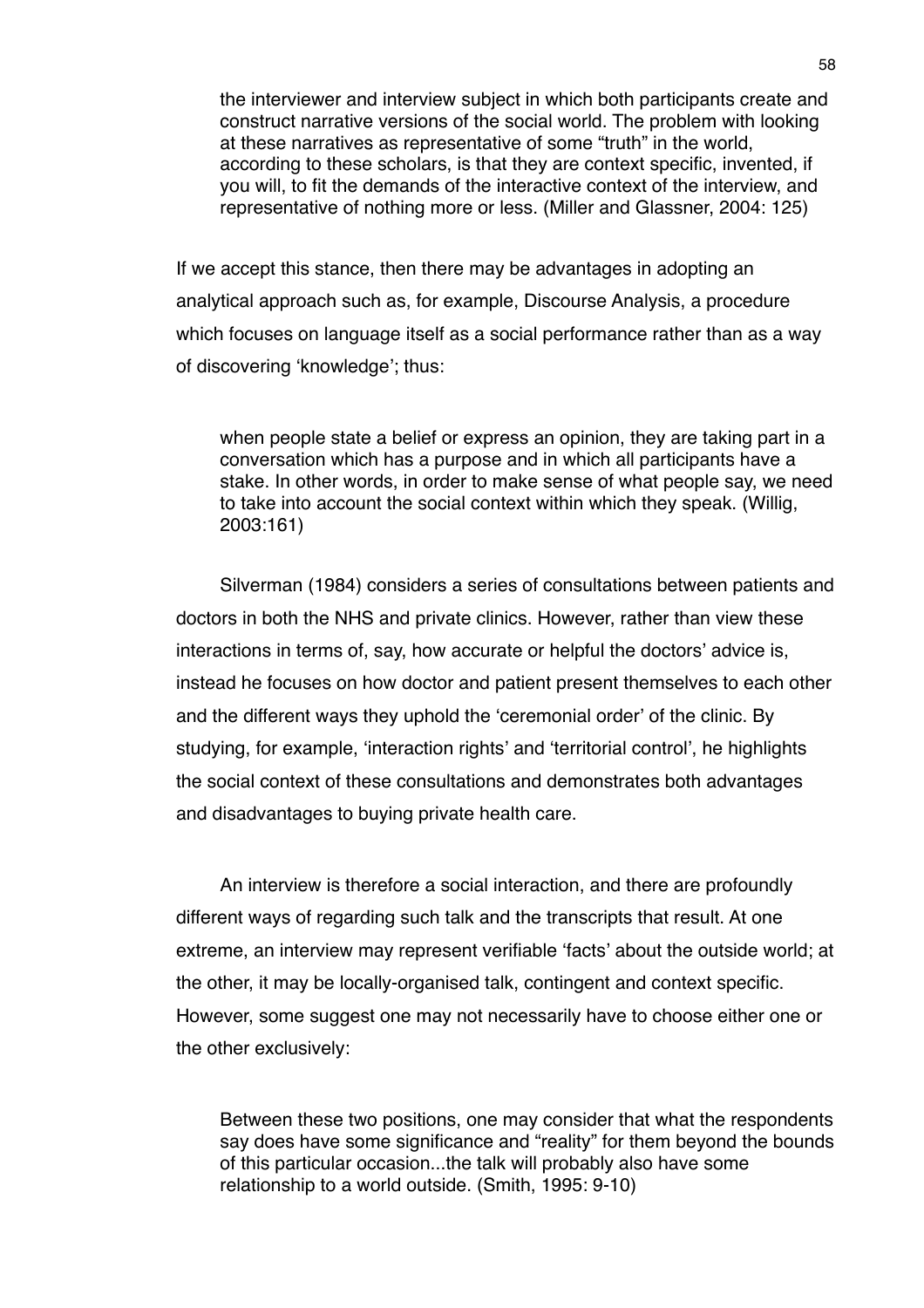There are various ways of demonstrating that knowledge may not be entirely dependent on context. For example, Herbert Blumer argues that:

the empirical world can "talk back" to our pictures of it or assertions about it - talk back in the sense of challenging and resisting, or not bending to, our images or conceptions of it. This resistance gives the empirical world an obdurate character that is the mark of reality. (Blumer 1969: 22)

The responses of an interviewee are not directly comparable with, for example, the unexpected results of a scientific experiment. Nevertheless the fact that interviewees can literally ʻtalk back', and resist the assumptions and expectations of both the society around them and the interviewer in front of them, may be at least suggestive of a world outside the context of the interview.

Miller and Glassner (2004: 138) also argue against the ʻdualistic imperative' to classify interview data as either wholly ʻauthentic' or entirely local and context-specific; rather they maintain that ʻrealities' can indeed be found in interview data. As an example they report a study involving in-depth interviews of young women who claim membership of local youth gangs, and describe how these women deliberately seek to ʻtalk back' and refute widely held stereotypes about gangs. However, they go on to show that sensitive reading of the data can reveal incongruities and contradictions within these ʻcollective stories' which undermine the credibility of the accounts, and which may in turn suggest useful, unexpected directions for analysis, and a path out of the confines of the interview and into the ʻrealities' of these womens' lives. The various ways interview subjects may be seen to resist or accept ʻcultural narratives' (and the beliefs or assumptions of the interviewer) is an idea I return to in section 5.3.3.

However we choose to address it, the status of interview talk is therefore not to be taken for granted, and there are certainly parts of my interviewees' accounts where the language used draws attention to itself and away from what it supposedly ʻmeans'. In an oblique way the interviewees themselves were aware of the questionable ʻreality' of what they were saying (ʻturn that off- and I'll tell you the truth' [Andy]).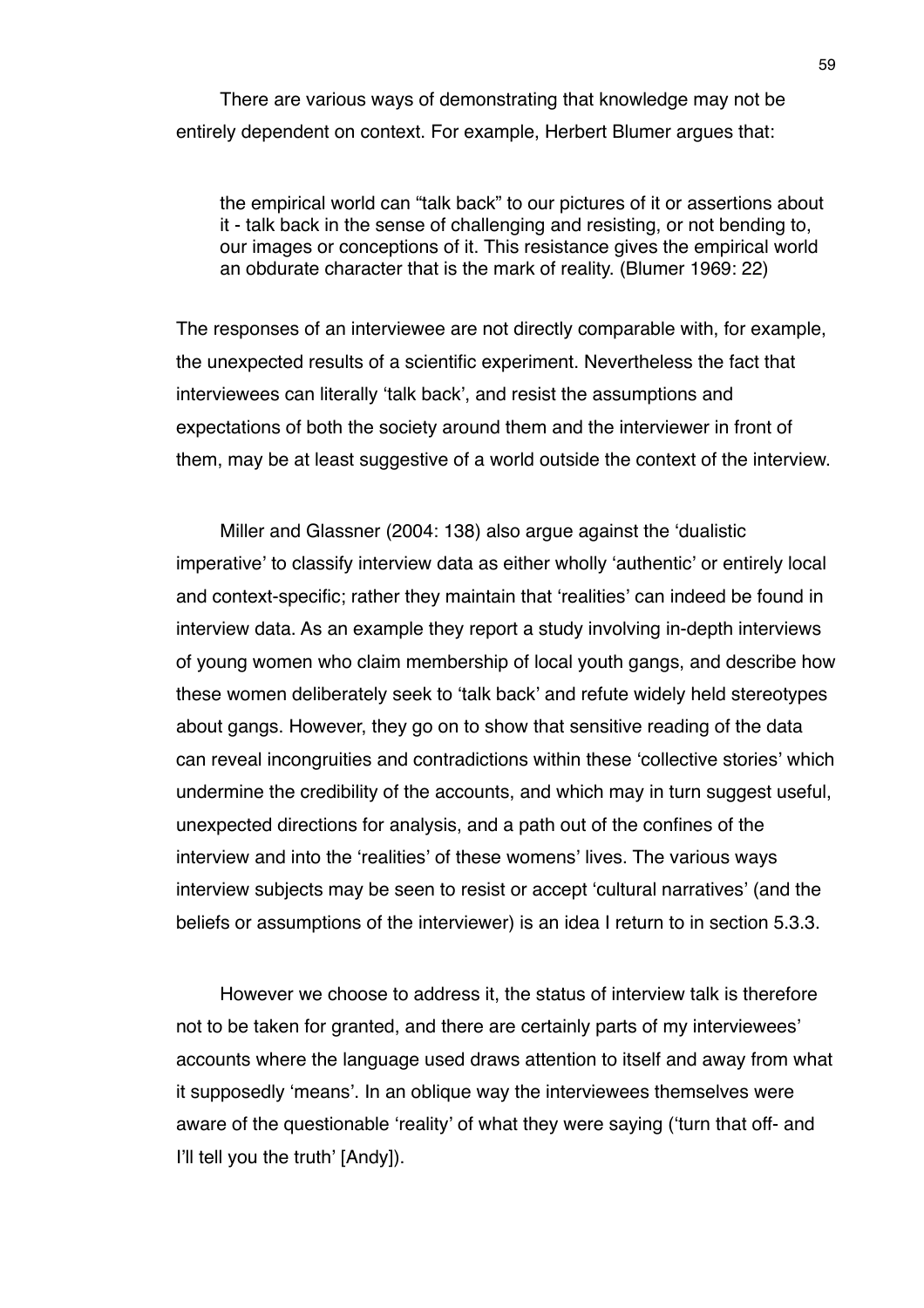However, I felt that to focus solely on ʻlanguage and its productive potential' (Willig, 2003: 160) would be to overlook the ʻworld outside'; however careful we may need to be about their talk, these people *were* musicians and teachers, and I did want to know about their ideas and practices. Given some awareness of the context of the interview, how I presented myself, and the situation the participants were in, I will cautiously be treating these accounts as the subjects' best efforts at reliable reports, which do indeed have ʻsome relationship to a world outside'.

As such I felt that an analytic stance drawn more from relatively pragmatic approaches such as ʻgrounded theory' (see, for example, Strauss and Corbin, 1990) would be more appropriate for examining these accounts. In particular, aspects of Interpretative Phenomenological Analysis (henceforth IPA), a specific form of grounded theory, offered the chance both to examine in detail the accounts at ʻface value' and also to adopt some critical ʻdistance':

IPA is concerned with trying to understand what it is like, from the point of view of the participants, to take their side. At the same time, a detailed IPA analysis can also involve asking critical questions of the texts from participants, such as the following: What is the person trying to achieve here? Is something leaking out here that wasn't intended? Do I have a sense of something going on here that maybe the participants themselves are less aware of? (Smith and Osborn, 2003: 51)

This approach offers a good deal of latitude in interviews, since the aim is to allow the subject the chance to influence the direction of the interview or introduce ʻnovel avenues':

The respondents can be perceived as the experiential expert on the subject and should therefore be allowed maximum opportunity to tell their own story. (Smith and Osborn, 2003: 57)

However, having been told that story, the researcher is not looking to test or measure an idea or hypothesis against it; rather, close study of the text itself suggests possible interpretations: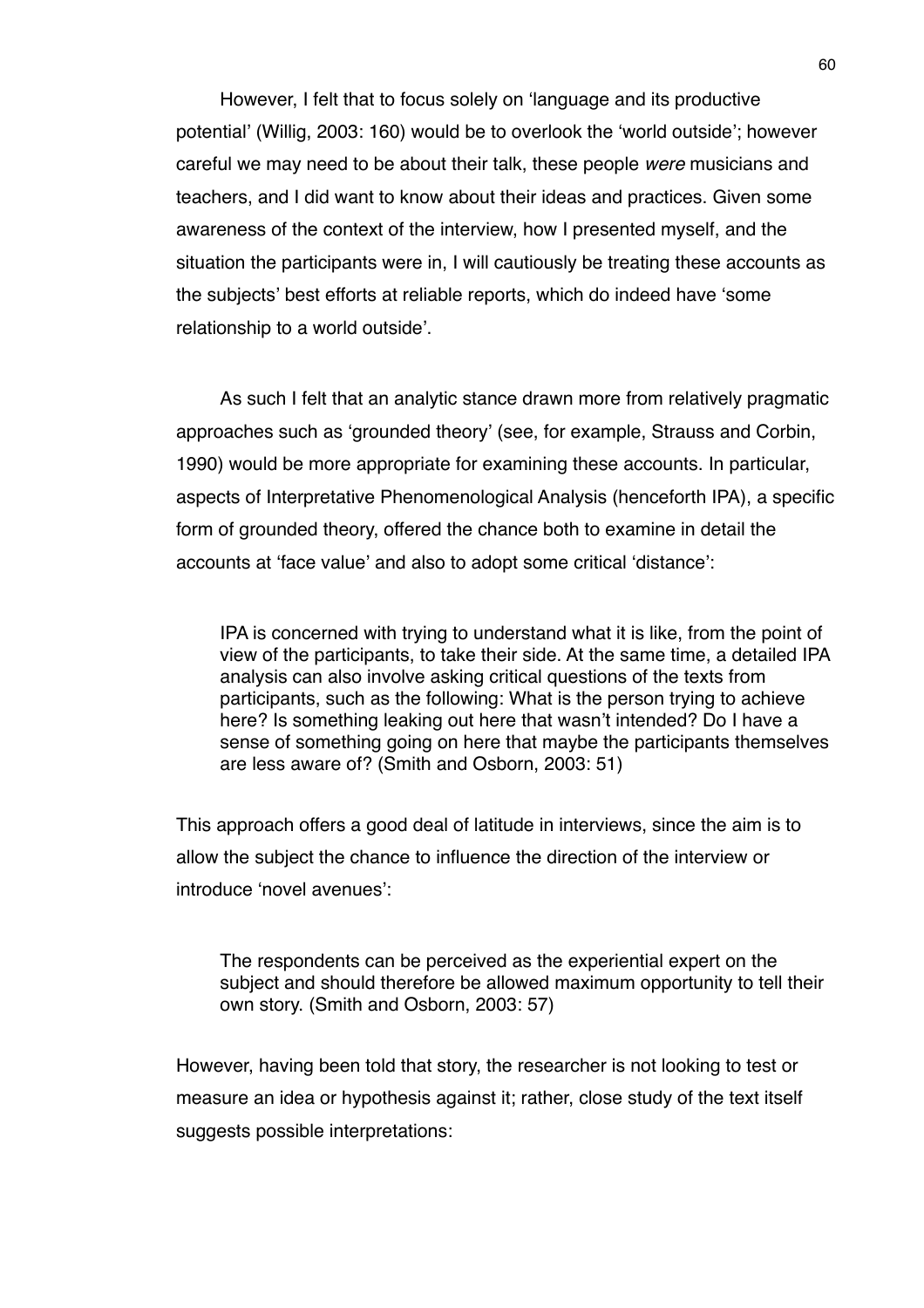The procedure involves examining transcripts and other forms of data for themes. The researcher does this pragmatically, making summaries of interviews, lists of associations and potential connections between them. Main themes and subthemes are created and discussed, the aim being to produce a "grounded analysis" - that is, an analysis based in and emerging from the data. (Davidson, 2004: 65)

I will give an example of the kind of coding which took place, and the ways that themes began to emerge from the data. The following are two short verbatim extracts from Ed's interview, each with my initial coding in italics. In the first extract, Ed is recalling his experiences of learning the cello at school and rehearsing in an orchestra:

I suppose I must have learned quite a lot of stuff from it, but I didn't remember particularly enjoying it, in fact I do remember actually [laughter] just not going to my lesson and going off [Ed]. [*Reluctant, learning by default, formal lessons associated with lack of enjoyment, avoiding formal tuition*]

In the second extract, Ed was asked about the relationship between his cello lessons and his earlier memories of being ʻtouched by music':

I couldn't link the two things together, that was the weird thing, I didn't link that enthusiasm I had for music, which I was actually getting probably when I was about 13, 14, I started listening to a lot more music, but I didn't join the two things together [Ed]. [*Being taught doesn*'*t relate to teenage enthusiasm, formal learning and playing distinct from informal spontaneous enjoyment, separate musical worlds*]

Through repeated readings of all the interview texts it became apparent that many similar ʻsubthemes' could be grouped together, collectively addressing broader themes of the participants' experiences of formal tuition, and the ways that being taught might overlap or conflict with a more informal, enjoyable and spontaneous urge to make music. At a higher level of abstraction, these particular themes can be considered, together with many others, as aspects of the ways these musicians experienced learning to play their instruments. Through this process of coding, a considerable number of such themes emerged, which have largely determined how the data is presented and analysed. These themes have ultimately been grouped into three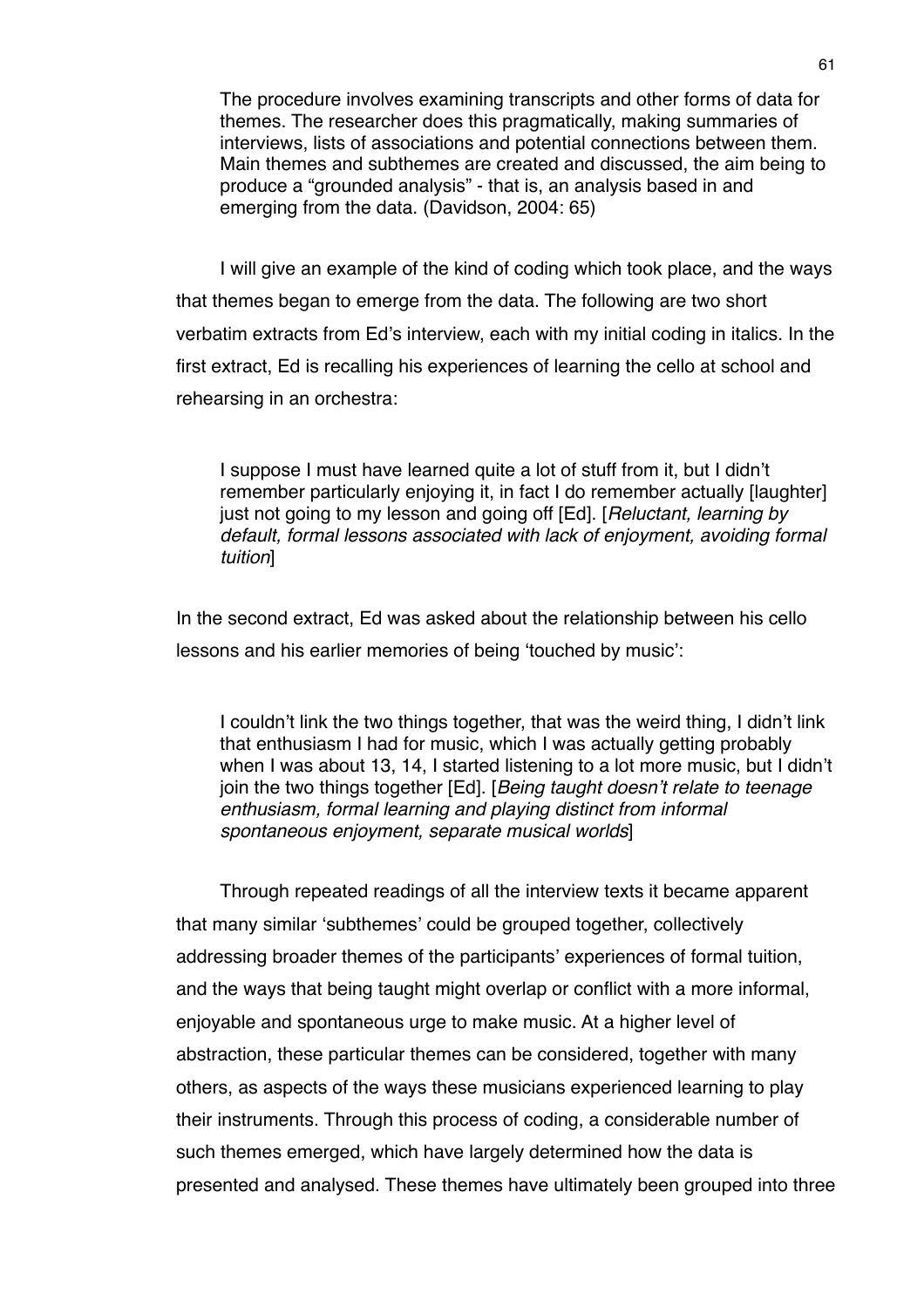ʻsuper-ordinate' themes; firstly, as already mentioned, how these musicians learned to play, secondly how they teach, and thirdly their role as teachers and the attitudes and beliefs that this entails. These are presented as chapters 3, 4 and 5 respectively.

Thus the themes that structure this writing were not established before the research began. What I take to be the ʻmeanings' of their talk was suggested by the participants themselves, and emerged from the data ʻthrough a sustained engagement with the text and a process of interpretation' (Smith and Osborn, 2003: 64).

## **2.5.2 Lesson Observations**

As well as interview transcripts, I also had around seven hours of lesson observations to consider. Many of the issues surrounding the audio recording of interviews also apply to video evidence, albeit in somewhat modified form: for example, how the sample was selected, what effect my self-presentation might have had on proceedings, and the extent to which the resulting data is a local ʻperformance' or truly representative of the ʻreality' of their teaching.

It could be said that, since I didn't personally know any of the students, and barely met most of them (two of Dave's students I didn't meet at all), I am therefore scarcely present in the lesson observations and cannot have significantly affected the interactions between teacher and student. However, I would offer two qualifications to this notion.

Firstly, although I was not present in the room while the lesson was going on, my camera certainly was, and it is impossible to tell what difference this might have made. There is clearly a logical problem here: ʻhow do we know what the behaviour would have been like if it hadn't been observed? (Robson, 2002: 311). Both teacher and student would inevitably have felt some pressure to ʻperform' while being so obviously under observation.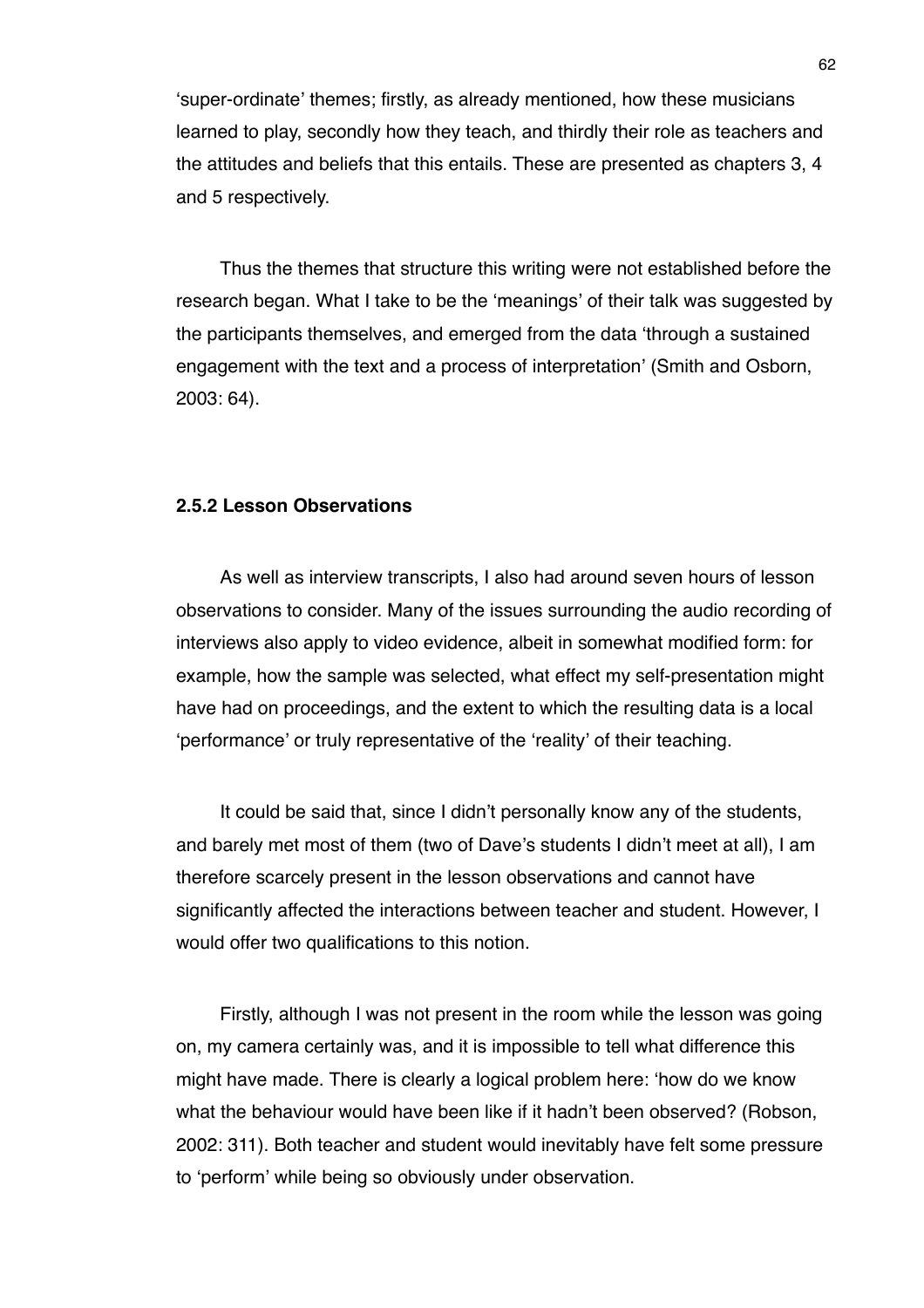Secondly, while I asked to see ʻordinary lessons', I cannot know what they took that to mean. As already mentioned, I left the choice of students up to the teachers themselves. Inevitably all the participants will have thought carefully about who to show me and what they wanted me to see; they were surely unlikely, for example, to have chosen their least able or interested pupils for observation. When I thought about who I would select from among my own students for observation in a similar project, I realised that I would want to choose pupils that I liked, and who I could be fairly sure would ʻbehave', pay attention, make reasonable attempts to do what I asked them, and so on. On the other hand, if I were invited to take part in a project explicitly investigating, for example, the problems and frustrations of instrumental teaching, I would pick different students to display. Indeed, several teachers remarked on their choice of students for the observation in terms that made it clear they were consciously choosing exceptional or unusual lessons to show me (see section 4.6). Moreover, given that an instrumental teacher's work involves personal interaction with a variety of students with different abilities and ambitions, there can surely be no such thing as a typical lesson. A single hour of teaching is obviously a limited example, but it would take a longitudinal study beyond the reaches of the present project to observe anything like every aspect of someone's teaching practice. Inevitably I was viewing a very brief glimpse of a much bigger picture.

The fact that video evidence includes non-verbal cues presents added complexity, and early attempts at analysis showed that it was certainly possible to code or categorise the films in different ways. For example, it would be possible to analyse the video tapes in terms of, say, the physical interaction and body language of teacher and pupil. However, while such issues are certainly relevant to teaching practice, it seemed to me that to focus on such ʻlocal' interactions would be to distract from issues both more mundane and more farreaching: for example, how much time they and their pupils spent practising scales, picking out parts by listening, or using notation. This information is to some extent interesting in its own right, since so little is known about the specific teaching practices of popular musicians. Moreover, the participants may have talked about a particular teaching practice in the interview: now we can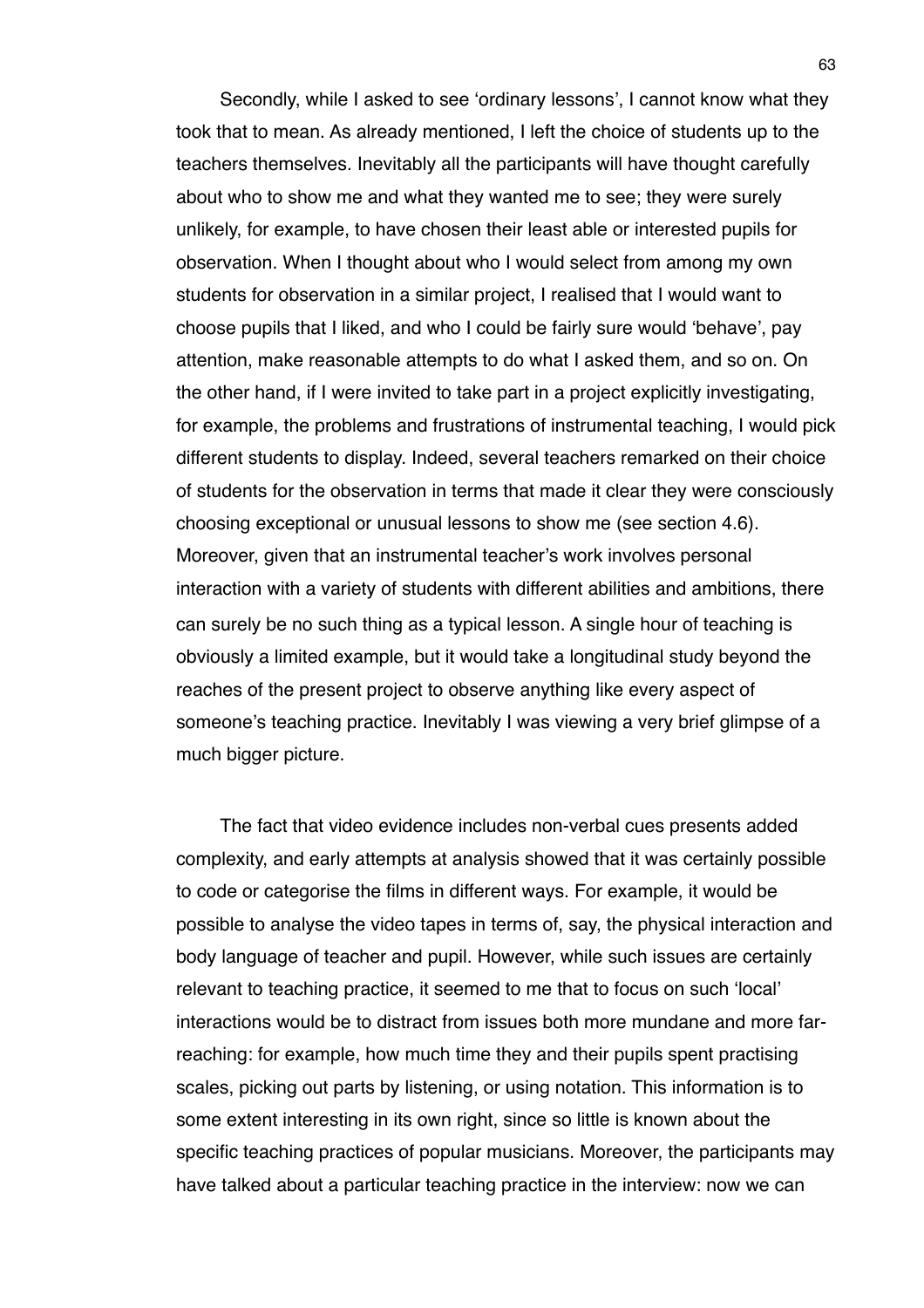see them actually do it. Certainly, to map such activities and the extent to which they occurred directly onto the interview data would be to afford undue weight to a single example of teaching practice. Nevertheless, the ʻfit' between interview and lesson observation demands at least some attention.

Equally, the manner in which these teachers go about their work - for example, how demanding they are, how they deal with mistakes, or how they offer advice - may be data which cannot be gleaned from the interviews, and should also not be overlooked. Thus some of the problems in dealing with my interview data apply equally to the video data; am I witnessing an ʻauthentic' example of what they really do as teachers, or rather a context-specific performance enacted for my benefit? I would argue that, just as in the interviews, the research ʻframe' around the data collection cannot and should not be ignored; nevertheless, the films do record instrumental lessons, and there is undeniably some teaching, learning and playing going on. Moreover, every social interaction has some kind of frame around it; a ʻlesson' is always to some extent a performance, even if the audience is usually just the teacher and student themselves. Certainly a single one hour film cannot completely represent a teacher's working practice, and must be to some extent ʻstaged' for the purposes of observation, but this does not mean it should be disregarded.

Each video was initially transcribed as a timeline, a form of event coding (Robson, 2002: 334) which outlined the durations of the various activities on display. These activities were coded thematically in a very similar way to the interview transcriptions, and in many cases using the same themes that had emerged from the interviews. For example, the films offer examples of the way notation and recordings were used, and some indications as to whether the teacher or student was in control of the learning agenda. Thus direct comparisons can be made between the videos and the interviews. Themes also emerged from the lesson observations which had not arisen in the interviews; for example, the pacing of lessons, or the standards of playing (or effort) expected by the teachers, and these are considered as data in their own right. Since the activities on film took place within the confines of lessons, the video data are considered as teaching practice and are discussed in section 4.6.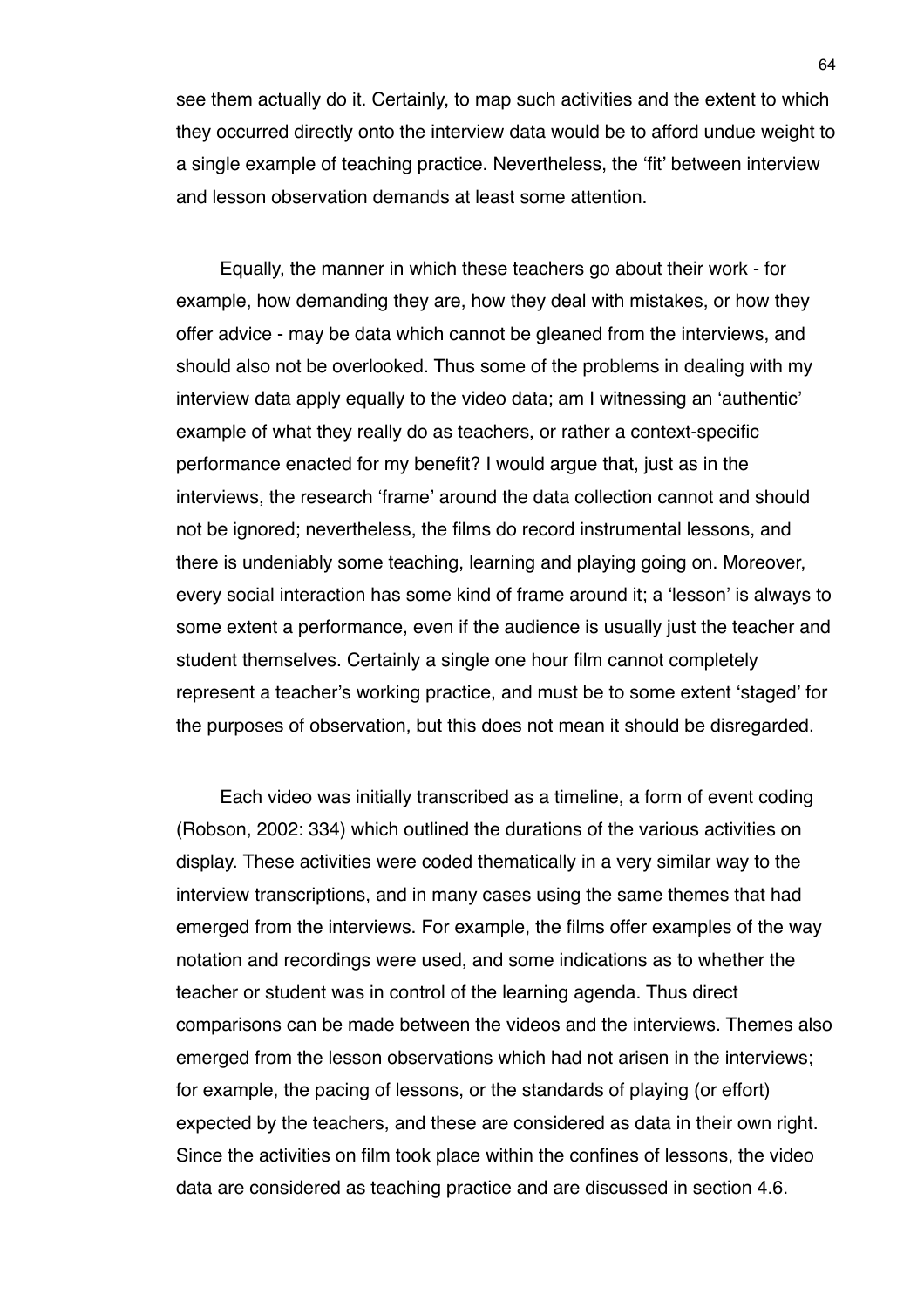#### **2.6 Methodology: conclusion**

This study has limitations which should be acknowledged. For example, the sample is small: only eight musicians took part. It would surely be inappropriate to generalise too widely about the learning and teaching practices of popular musicians from such a small group. As I suggested in earlier (2.2), this study can only describe directly how *some* popular musicians teach.

The study was based in the relatively affluent South-west of England around Bristol and Bath, and those taking part were mainly white and indigenous to the UK. Those from different socio-economic groups or ethnic backgrounds may have provided different data. All but one of the teachers taking part were male. Female musicians and teachers may well have different experiences and opinions from their male counterparts but again, this study involves such a small sample it would be inappropriate to generalise about gendered behaviour and beliefs from these data.

Although the research focus was on the teaching practices of these musicians, their pupils are largely absent from the study, except in a relatively passive role as seen in the lesson observations, or as described by their teachers in the interviews. There was also no formal attempt to gather feedback from the teachers about their interviews or lesson observations. My offer to send them the finished thesis was only taken up by three of them, and prompted no remarks as to its content. As we have seen (2.4), several participants remarked on the experience of being filmed and interviewed during the interview itself, but asking for their subsequent reflections some time later might have been helpful.

The way I presented myself will have prompted certain kinds of responses rather than others. The participants were mostly friends or at least acquaintances who might have responded differently to a stranger. I also could have asked different questions which might have produced useful data. For example, the literature on teachers' life histories suggests that all manner of formative experiences may influence subsequent beliefs and behaviour as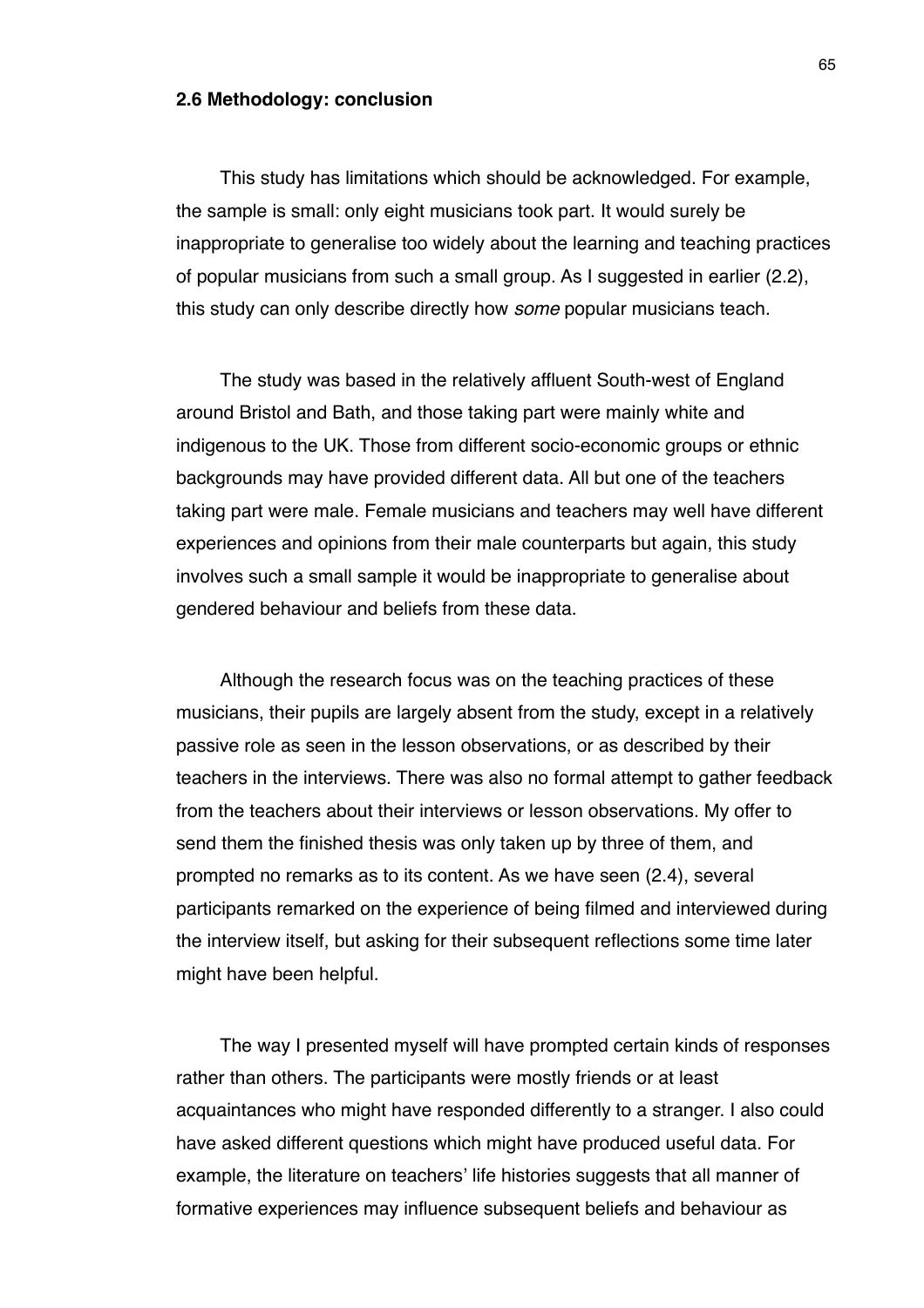teachers (see, for example, Thomas, 1995b, or Goodson, 1992b). Thus in asking only about musical experiences and interests I may have cast my net rather narrowly. Equally I only saw a very limited example of their teaching (one chosen by the teachers concerned). Many more lesson observations with different pupils over a considerable length of time would be required before I could say with any confidence that I had seen a fair representation of how these musicians teach.

The project might also have benefited from a more focused sample. Initially I was slightly concerned that I would not be able to find enough teachers to take part; by using such broad criteria (ʻpopular musicians' who had ʻlearned under their own steam') I was attempting to include as many potential participants as I could. The teachers who volunteered had, as we shall see, a great deal in common; however, they not only taught several different instruments, but were also of varying ages and, perhaps most significantly, at very different stages of their careers. While this certainly provided a wide range of data, more telling conclusions might have been possible from studying a more homogenous group.

I have considered here the methods by which verbal, and visual, data were gathered. Chapter 3 presents an account of the ways these musicians described their own experiences of learning, and relates this to existing research literature on the subject of informal, or popular music learning.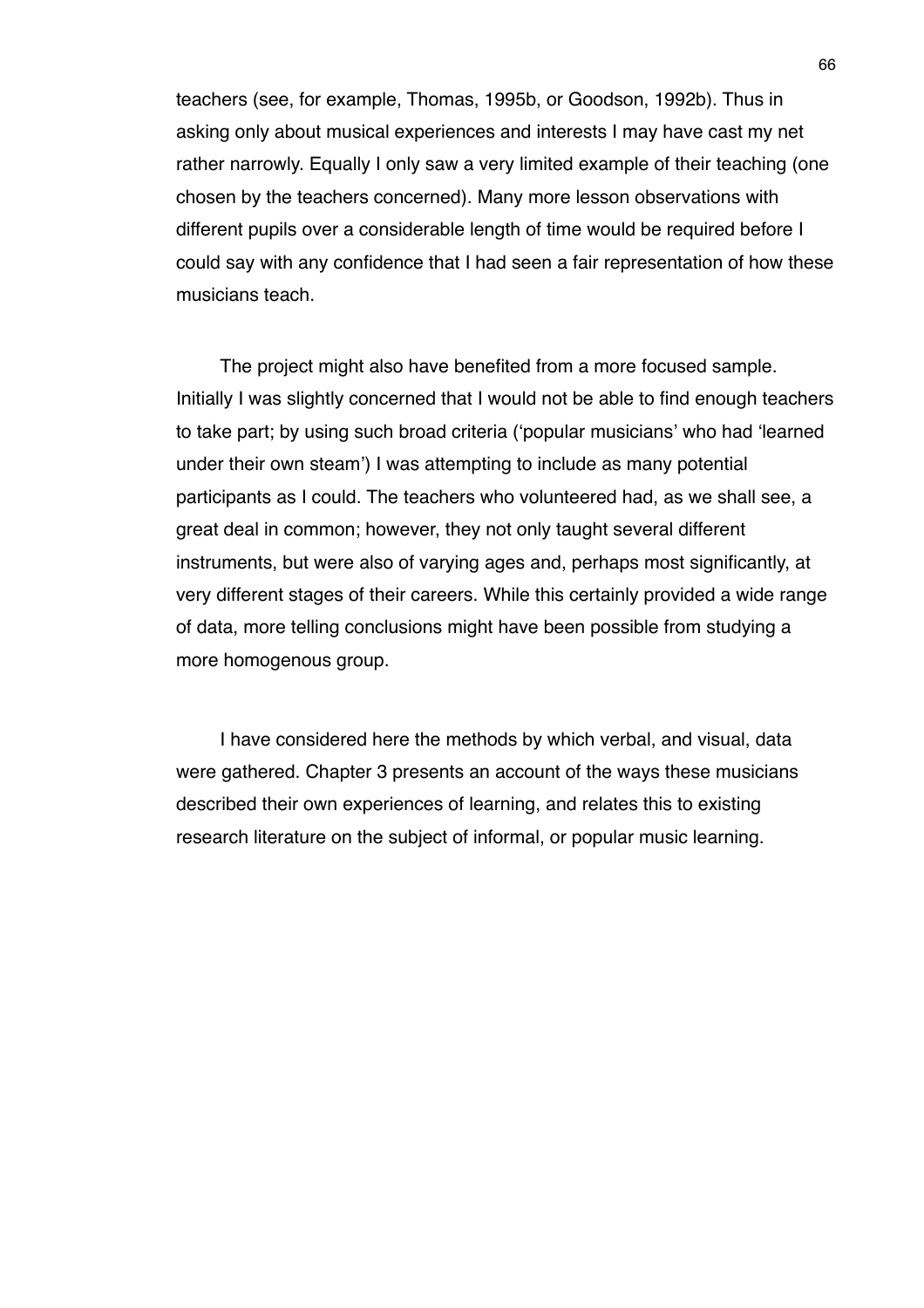# **CHAPTER 3: LEARNING**

## **3.1 Introduction**

The world of classical music has tended to dominate music education research; interest in the ʻmore informal, collective and "open"' (Bjornberg, 1993: 76) kinds of musical learning found, for example, in rock and pop music is relatively new. As recently as 2004, Hallam and Lamont wrote:

Whilst much attention has focused on learning in music in the past 30 years, there are still areas about which we know little. Generally, the research has been undertaken in relation to the development of skills within a classical music tradition. There has been relatively little research into the development of generative skills in world or popular music. (Hallam and Lamont, 2004: 251)

Such activities typically happen away from the world of traditional academic interests fostered in schools and universities (Lilliestam, 1996; Stålhammer, 2003) and while anecdotal evidence suggests that informal instrumental learning through self-tuition occurs in almost all forms of music, by their very nature such practices inevitably remain ʻundocumented in any systematic way' (Cope, 2002: 95). It may be that, to outsiders, the activities of popular musicians do not appear to constitute a coherent system of learning and are not worthy of study. Roger Scruton famously claimed that while expertise in classical music required ʻdisciplined study...expertise in pop, on the other hand, can be acquired by osmosis' (Scruton, 1996). In recent years a limited body of literature has accumulated, most notably Green's *How Popular Musicians Learn* (2002), which has generated widespread awareness of informal learning practices.

Obviously, any piece of research into how people behave draws our attention towards certain activities and away from others. To label as ʻinformal' one set of music learning practices is to imply a ʻformal' equivalent. In this context, formal music learning is generally taken to mean the conventions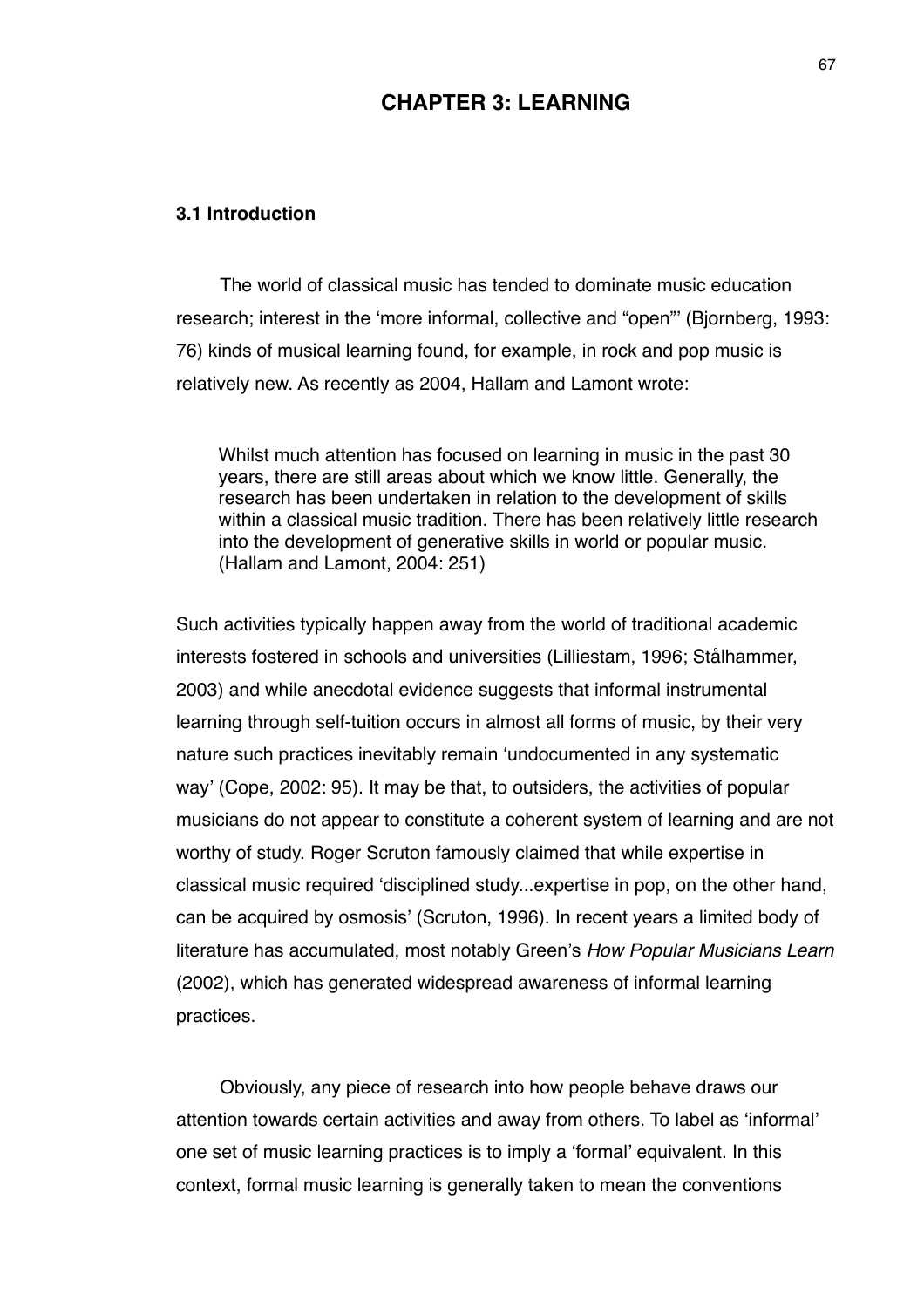associated with the instrumental study of Western classical music: that is, the widely known tradition based on specialised instrumental teaching, notated music, graded exams and so on. ʻInformal' learning is then a contrasting tradition, wherein:

young musicians largely teach themselves or "pick up" skills and knowledge, usually with the help or encouragement of their family and peers, by watching and imitating musicians around them and by making reference to recordings or performances and other live events involving their chosen music. (Green, 2002: 5)

This chapter is concerned with the learning practices of my sample. Initially I consider the literature on ʻpopular' or ʻinformal' learning, both in terms of activities which seem to be typically informal and those which appear to be from the formal world. I consider the accounts of the musicians I interviewed and how they compare with the existing research on the subject; much (though not all) of the data in these accounts supports published findings on the subject. I go on to argue that research findings are specific, and often only relevant, to the cultural context that produce them, and therefore what applies to groups of learners studying classical music at prestigious institutions may not apply to self-directed informal learners. Finally I discuss the problems of trying to find satisfactory terms to describe different musical activities.

# **3.2 Informal learning**

One of the first and most influential researchers to study contemporary informal music learning was Stith Bennett. *On becoming a rock musician* (1980) is more sociological than pedagogical in approach, and he is obviously writing specifically about ʻrock' music rather than other popular forms. Nevertheless in many ways his analysis established how popular music learning would be portrayed in subsequent research.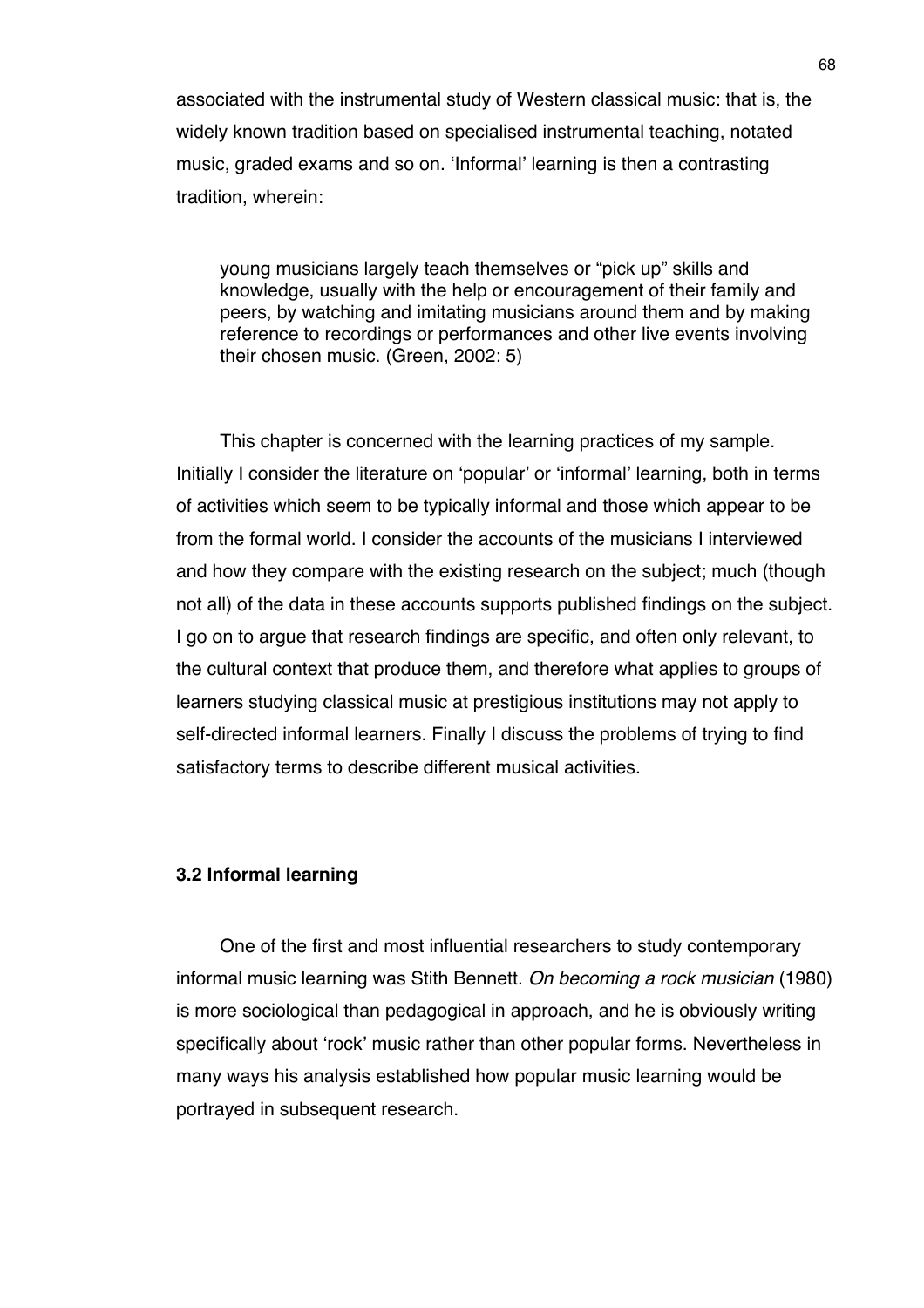Bennett interviewed and spent time with a number of American rock bands in the mid-1970s. To invoke the identity of a rock musician, he says, is an act of self-invention, since such musicians do not follow established paths:

The way in which rock musicians are made does not correspond to the traditional institutional careers which are typical of other kinds of musicians. Rock music is exemplified by the processes of *self-recruitment* and *learning without pedagogy.* (Bennett, 1980: 18)

His ideas of ʻself-recruitment' and ʻlearning without pedagogy' suggest a helpful framework for discussion, and I will consider these ideas both in relation to the work of other researchers, and in relation to the interviewees in the present study, before turning to other aspects of popular music learning.

## **3.2.1 Self-recruitment**

Many music education researchers have noted the fact that children often become passionately interested in music that they themselves have chosen, while remaining a good deal less interested in what formal music education has to offer (see, for example, Stålhammer, 2003; Lamont *et al.,* 2003; Campbell, 1998). This enthusiasm may be limited to singing in the playground, listening to music or going to concerts, but may also extend to instrumental learning. Young people frequently choose to engage in musical learning of their own volition, and often dedicate enormous amounts of energy and enthusiasm to it. It is perhaps not surprising that researchers such as Sheri Jaffurs (2004) are interested in informal learning; the musicians she sees rehearsing demonstrate just the kind of engagement and commitment to music learning that she is trying to generate in her classroom.

The voluntary nature of this interest is a defining feature of the literature on popular music learning; the desire to take up an instrument is self-initiated, rather than at the suggestion of parents or teachers. Green (2002: 26-28) gives several examples of this kind of ʻself-recruitment', combined with very high levels of motivation, among the popular musicians she studies. It is common in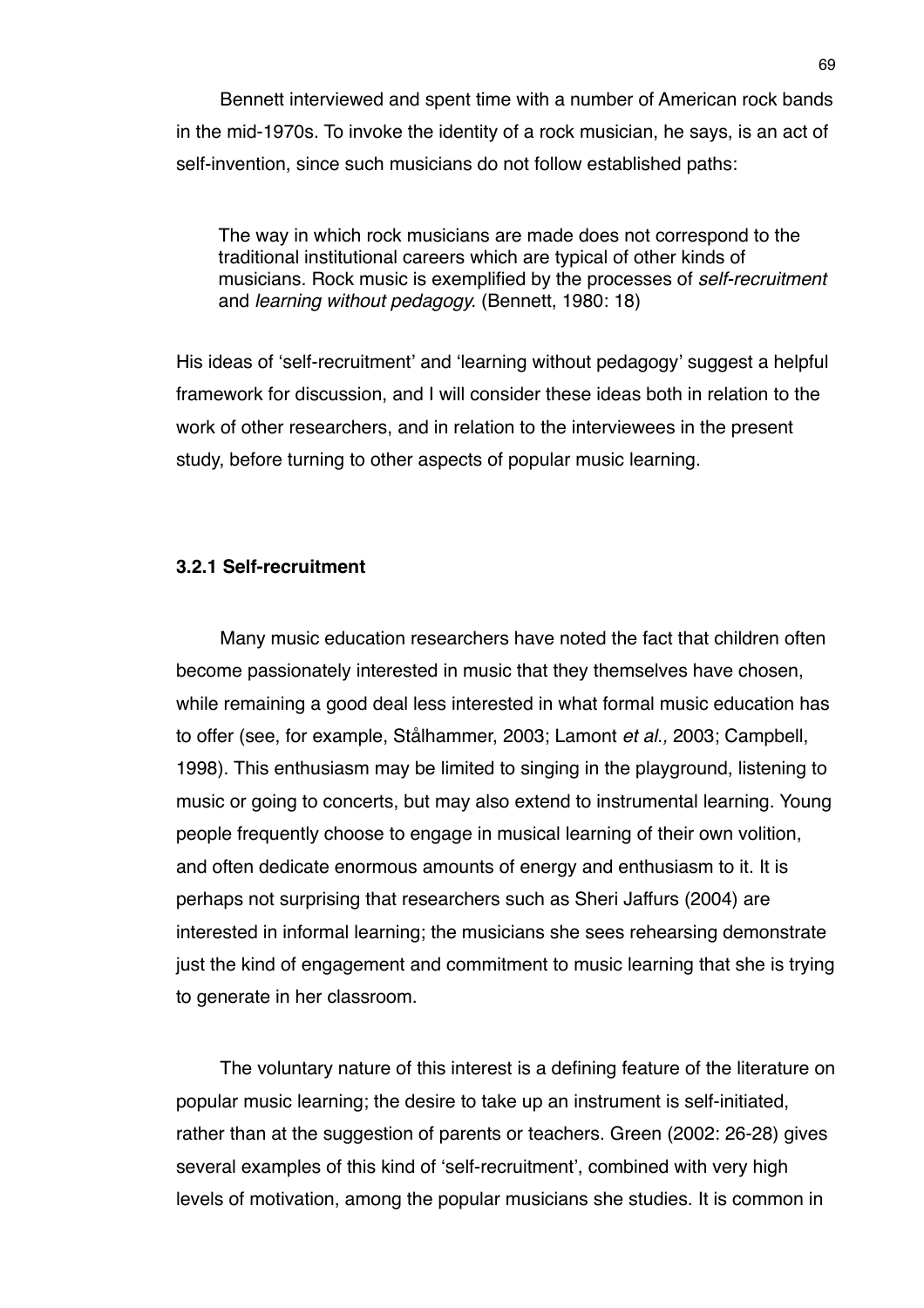the literature to find reports of high levels of motivation among popular music learners, resulting in long hours of dedicated practice, occasionally bordering on the obsessive and anti-social (Walser, 1993: 99).

Similarly, the group I interviewed recruited themselves to the world of popular music learning, most feeling compelled to learn, regardless of the consequences. Some of them recalled a situation, even a certain moment when, due to a chance, informal encounter, they were spontaneously ʻseized' by the sound of an instrument, even though at the time there was no apparent explanation for this interest:

I saw some people busking in Bath, and it just - looking back on it I can't imagine what must have been going through my head at the time but it grabbed me...; it drove me to go and buy a banjo immediately. [Carl]

The desire to play and to learn was frequently attributed to a certain *sound*, a word which kept appearing in the interviews. Carl described himself ʻlistening to music, getting fired up about the sound I was hearing and just becoming fanatical about achieving that'. Bill was already learning the electric bass when he heard the distinctive sound of the band Level 42:

I just put this on, and I thought - how on earth is he doing that on the bass, I want to do that, I've got to to find out how to do that; it took ages, every day I used to come home from school and get my bass out and try and do it, you know, and before I went to school I'd like get 20 minutes in, you know, ah, man! [laughter] [Bill]

At ʻ16 or 17', Carl had left it relatively late to start learning in comparison with most musicians, while Ed was 20 before he started singing in bands; he didn't take up the guitar in earnest until even after that (see table 1 for biographical details).

The youngest was Andy whose attempts to copy his favourite record were among his earliest memories, and the start of his musical learning: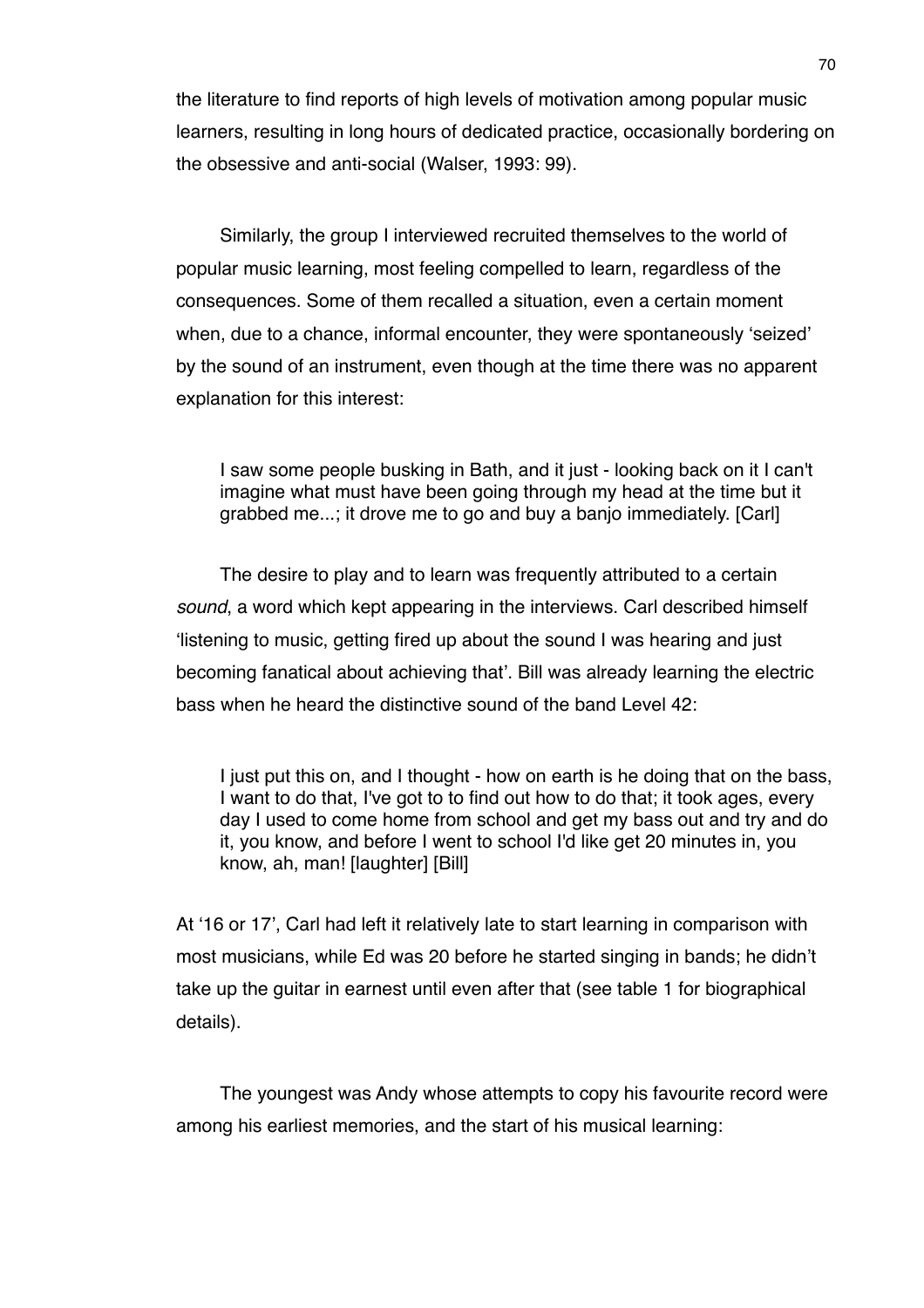My little treble voice at the age of two or three or four by this time could copy it and I just thought this was wonderful, that I could sound like something that I looked up to and adored. [Andy]

The sounds they reported hearing which made them so ʻfired up' seemed to engage them in some cases on a profound, even sensual level: ʻooh, I want to be able to do that, ah, that's such a nice sound, gorgeous' [Bill]. The appeal could also be partly visual; Graham moved on from flute to saxophone partly ʻbecause it was noisier', but also recalled going to a concert: ʻI just remember seeing the saxophone *glowing* on stage'.

Levels of application clearly varied among the group and thus learning outcomes, and perhaps intentions, varied. For example, Ed's decision to commit to music in a serious way seemed conscious and deliberate rather than compulsive and inevitable, as it had been for the rest of the group. He avoided using words like ʻfascinated' and ʻwonderful', and made it clear that he never became obsessive about practising the guitar:

I think I learned pretty quickly, and easily as well, I didn't particularly - I wouldn't say I slogged for hours and stuff, I haven't done that you know. [Ed]

He also didn't claim to be a technically brilliant guitarist; his commitment to making music was as a singer and songwriter, and playing the guitar was about performing songs rather than being a dazzling instrumentalist. On the other hand Carl was perhaps more typical in his determination to master the technical aspects of his instrument, and he was prepared - in fact, ʻdriven' - to put the time in to achieve this: ʻI was spending most of my waking moments questioning every aspect of my playing and everyone else's playing'. This intensive practice continued for several years and he is now widely regarded as an outstanding player in the world of traditional acoustic music. Even though their levels of commitment to instrumental practice clearly differed, the passion for music expressed by all the group proved strong enough to fuel years of engagement and, ultimately, a career.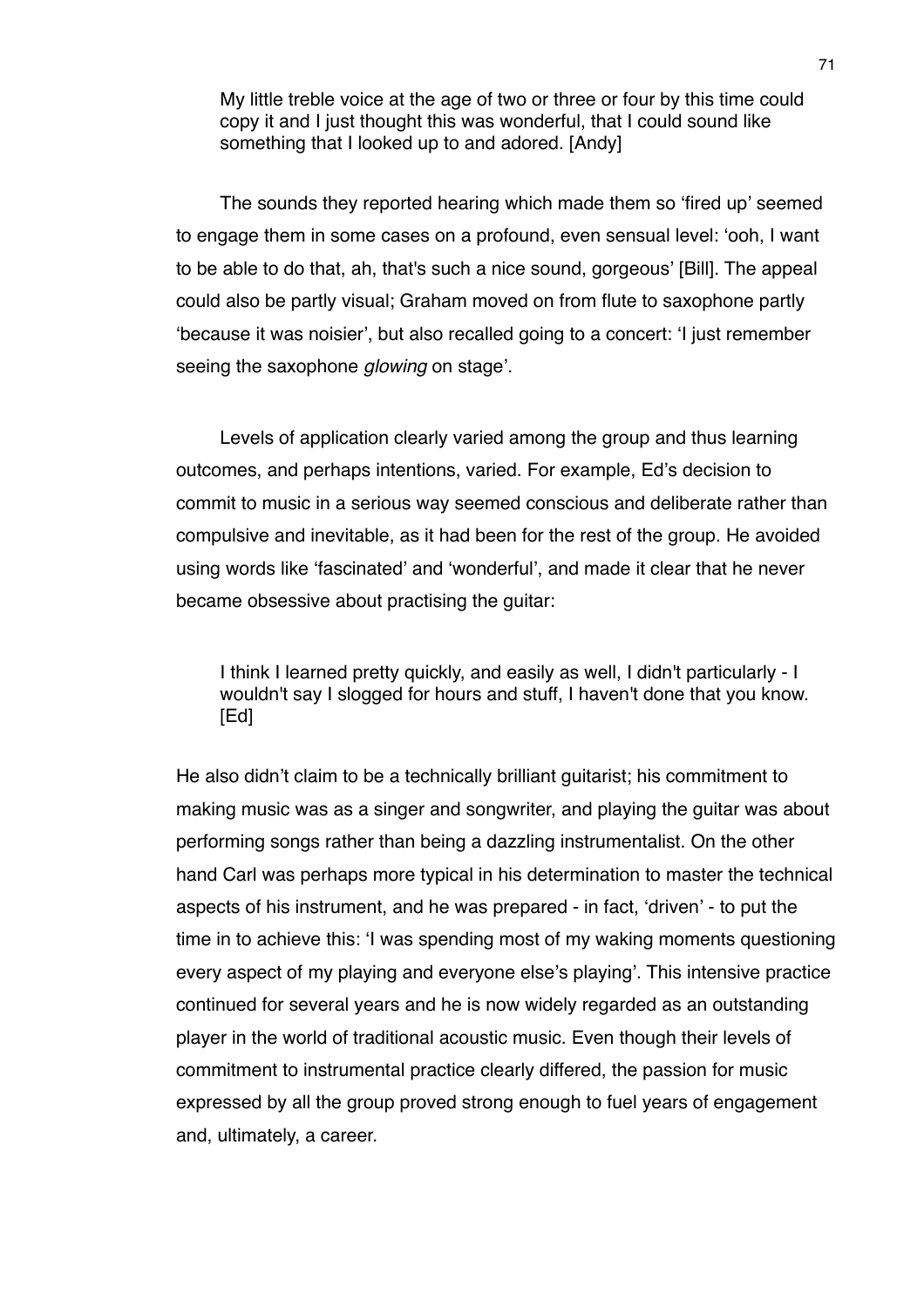Except for Ed, they all reported a period of concentrated practising which seemed to take over their lives, and in several accounts there was a degree of ambivalence towards this obsessive behaviour. Words like ʻdriven', ʻfanatical' or ʻaddict' suggested they were in the grip of something too powerful to resist, and which was not necessarily healthy. For example, Dave said, perhaps only halfjoking:

I was determined if I heard something I wanted to play it, I wouldn't sleep until it was done you know [laughter], with my arms were aching and my fingers were bleeding, you know, I'd get there in the end. [Dave]

On the whole, the group I interviewed spoke with some pride of their determination and commitment to practising and learning, feelings so strong they could only submit and accept the consequences. Yet they were not entirely positive about their careers as musicians and teachers. The only ʻpart-timer' was Helen, who professed to want a career as a musician but couldn't understand how one could make a living. Indeed, there were frequent references in the interviews to how insecure and badly paid their working lives were (ʻI wouldn't recommend it to anybody' [Dave]), as well as how the desire to just play was so often compromised by the need to earn money doing other things (especially teaching); this is discussed further in section 5.3.1. However, the misgivings or reservations they expressed were much more to do with the *results* of their obsession - in other words the careers they had subsequently ended up with - rather than with the initial desire to become musicians, and the process of doing so. The reservations and regrets they expressed could be seen as validating the strength of their motivation to learn.

As I have suggested, the high levels of motivation often shown by musicians who have themselves chosen to learn is obviously of interest to music education and music psychology researchers. Much research in the world of classical music learning also seeks to discover what influences might be at work among persistent and successful learners. For example, a study of five distinct groups of young learners by Davidson *et al.* (1997) suggests a number of key influences which might affect musical learning. For instance, starting with a warm, supportive instrumental teacher can encourage children to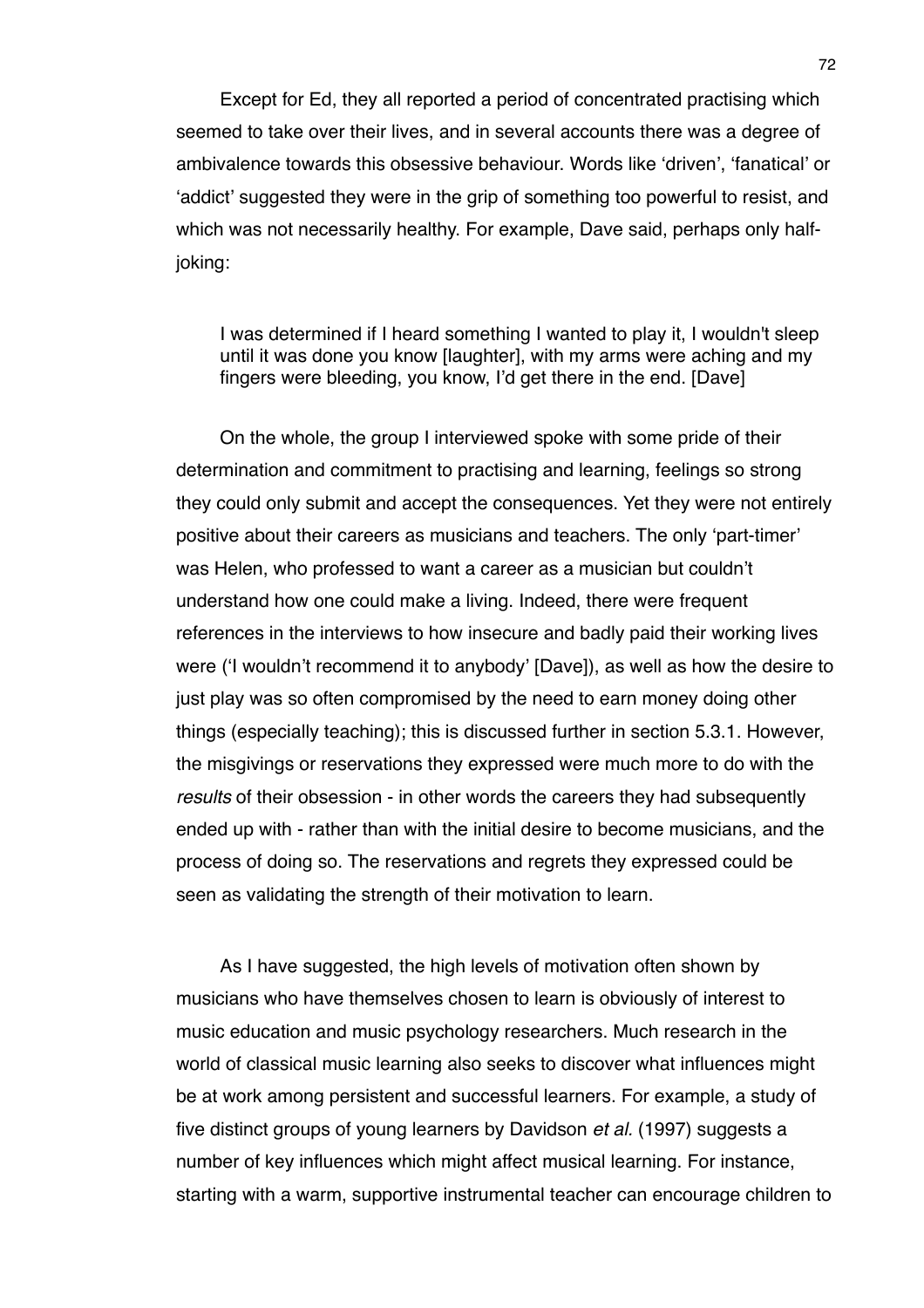progress to a more able and challenging teacher. Their study also indicates that parents have a ʻcrucial influence' on progress in musical learning: ʻthe most successful children had parents who were most involved in their lessons' (Davidson *et al.*, 1997: 198). Howe and Sloboda (1991) report that, out of 42 highly talented youngsters at a specialist music school:

only 14% of the children appeared to be entirely self-motivated, requiring no parental pressure to practise, and over half the children required considerable parental encouragement to maintain a regular practice schedule. (Howe and Sloboda, 1991: 57)

Green also gives examples of the positive influence that teachers (instrumental teachers in particular) can have on informal learners, and repeats the idea that ʻthe likelihood is that parents play a prominent role in the formation of popular musicians' (Green, 2002: 24). Similarly, David Baker studies young instrumental teachers whose own interest in music seemed typically to have ʻresulted naturally from conditions at home. Music-making was an ingredient of family life. It was a matter of being born into a family setting of musical pastimes' (Baker, 2006: 40). They believed that parents played a role ʻof cardinal importance' (*ibid*: 41) in encouraging consistent practice. O'Neill and McPherson (2002) do accept that, while environmental factors are relevant, a child must be interested in learning in order to persevere:

There is little doubt that motivation to continue instrumental training is inextricably linked to the social and cultural environment, and so it is also important to consider how motivation for playing an instrument might be influenced by external factors such as parents and teachers. Important as these factors may be, no amount of parental support is likely to make a child without some intrinsic interest engage in the long-term effort required to succeed at even modest levels of musical competence. (O'Neill and McPherson, 2002: 43)

None of the musicians in the present study mentioned being inspired or encouraged by teachers at school, and where instrumental teachers were discussed it was generally in negative terms (as we shall see in section 3.3.1). Several members of the group speculated about what might have led them to the kind of instant attraction to a certain sound or instrument which they almost all reported, and how this could translate into years of commitment and hard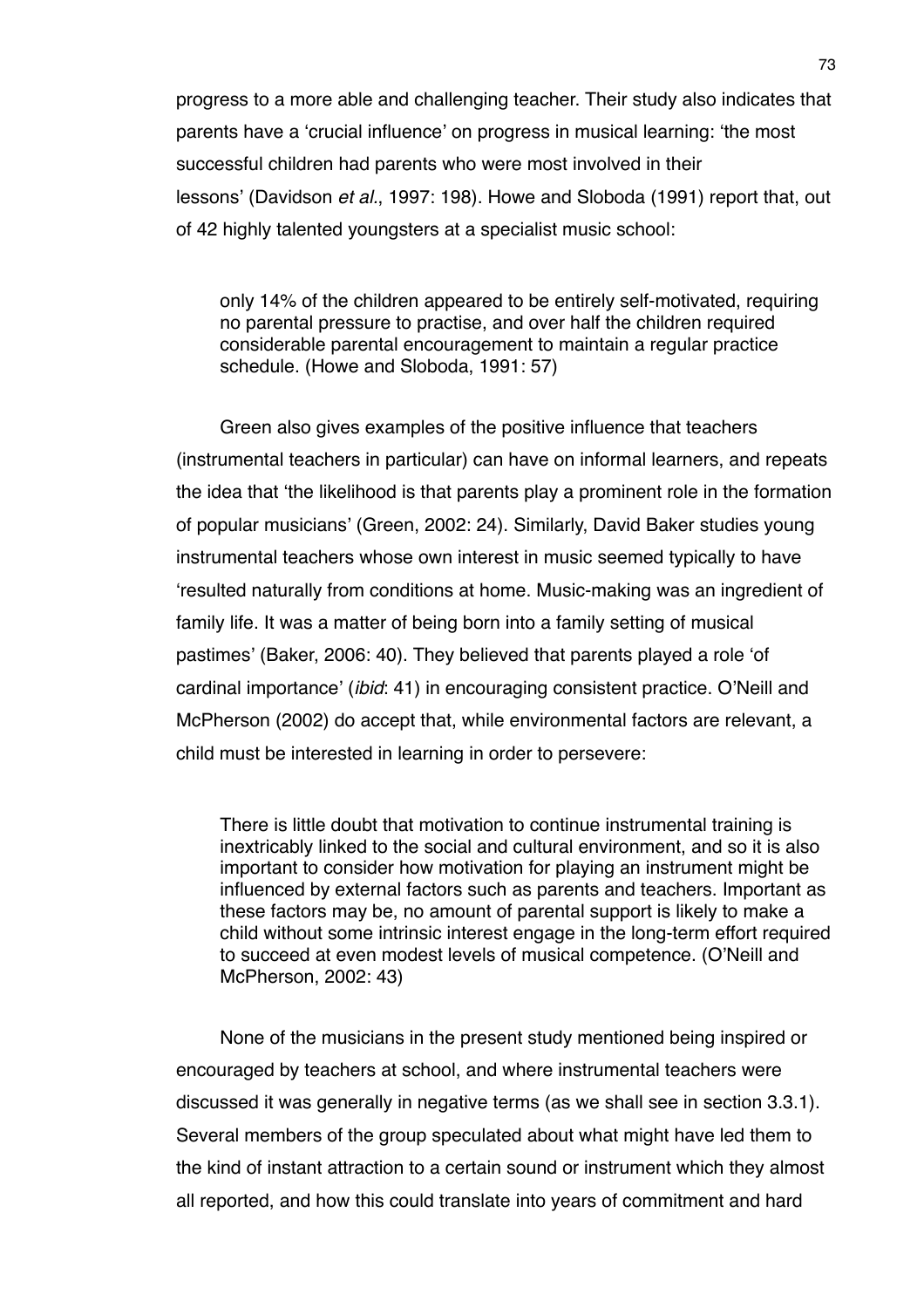work. Bill spoke at some length about different kinds of musicians, some of whom were evidently devotees who would be ʻdoing it anyway' regardless of rewards since it fulfilled a ʻbasic need' in themselves, whereas others had:

no imagination about music, they don't, it doesn't fulfil any kind of fundamental need in them I don't think, playing...; I've met people who are like that who are brilliant players, technically speaking but, you know, ain't got the blues, man! You know what I mean? [Laughter] [Bill]

He denied that this was genetic in origin, but was rather to do with one's ʻpsychological makeup, to do with your development, you know, the way you grew up, things like that really' [Bill]. However, he gives no account of the way his own background might have generated this ʻfundamental need' in himself, nor even how he became interested in music at all:

Q: Were there other people in your family who were playing or singing? Bill: No.

Q: Was there music around you in any way? Bill: Not really, no, we used to listen to the radio, had a radio in our house, didn't have a record player, until later, didn't have a telly either, so. Q: Looking back, do you know where that interest came from, do you know why you stuck your hand up? [to volunteer for cello] Bill: [5 second pause] Not really, no. Just curiosity I think.

As with Carl, his initial motivation to become involved in music learning is a mystery. Andy and Frank reported very similar backgrounds, without either parents or siblings actively involved in music, and with no particular emphasis on music in their home lives.

All the others had either parents or siblings or both who played or sang (if only round the house). For example, Ed had parents who both played and listened to music at home, and encouraged him to go for lessons on the cello, though he subsequently gave this up. Dave's entire family (mother, father and two brothers) all played the piano; this was the source of a limited amount of advice and help and presumably inspiration, though the musical path he took was very much his own. Helen grew up listening to music, and had a supportive musical father: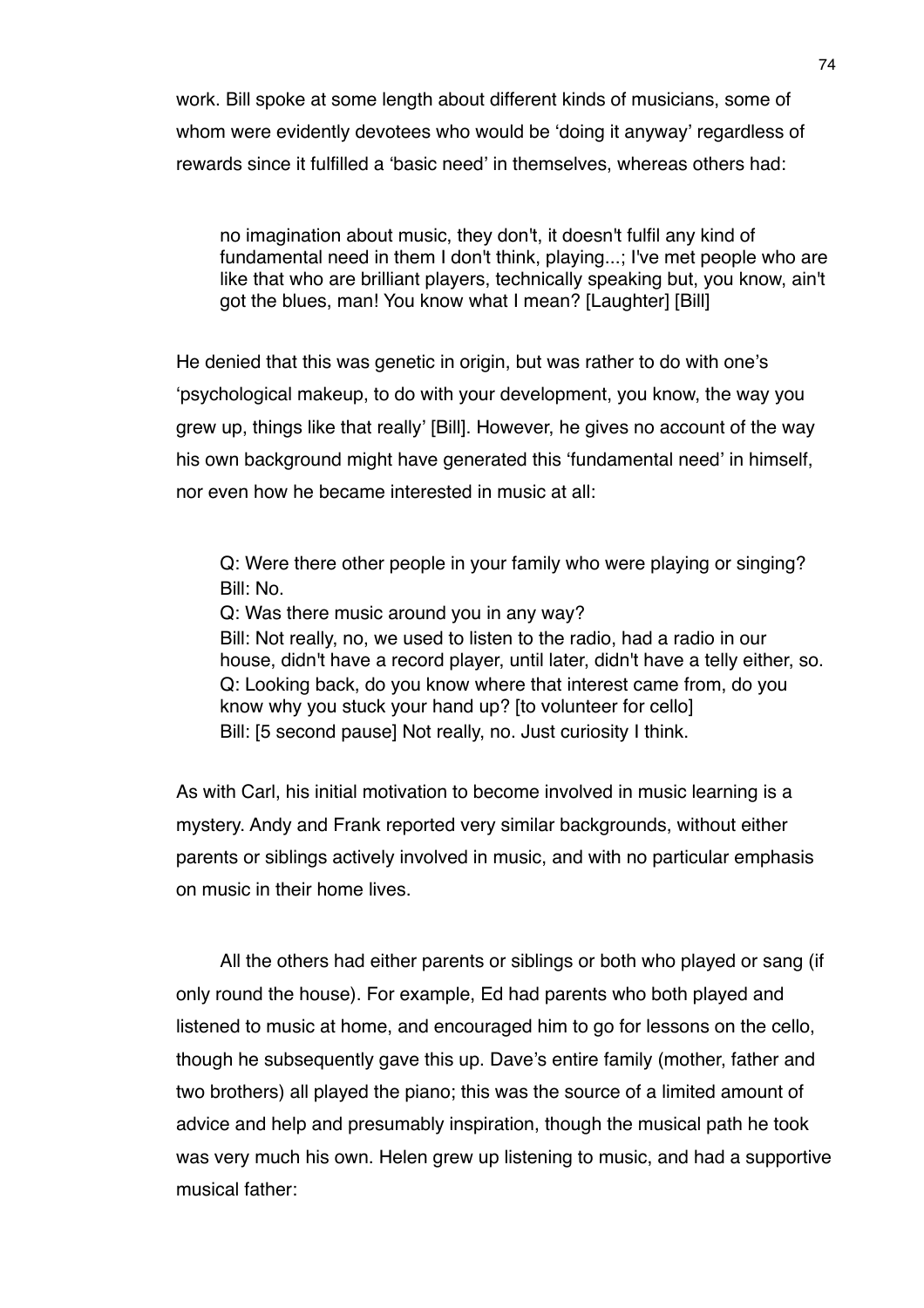Q: Could you say something about how you first started getting interested in music?

Helen: I was very young, I think it was a mixture of being offered a recorder at infants' school and just listening to music around the house, my dad played the clarinet and sax.

Helen's father offered her his old clarinet and practised with her occasionally. Yet even from her earliest memories as an instrumental learner, her enthusiasm and energy is tangibly her own. She ʻbadgered' her mother even to get a recorder, which she ʻgot really into', and by the time she wanted a saxophone, she remembered ʻbadgering and badgering and badgering' her parents to get one, and ʻbeing a right pain in the arse' in her insistence. This does not sound like someone relying directly on their parents for support and motivation. Obviously, these musicians have mostly gone on to a full-time career in music, and thus one might expect to find unusually high levels of motivation in their early years.

In contrast to Bill, Carl suggested that there might indeed be a genetic basis to becoming a musician; his parents were both jazz players but he was adamant that this did not mean there was music round him as he was growing up, merely that ʻI had lots of baby sitters cos my parents were going out doing lots of gigs'. In general any attempts to explain their levels of motivation were half-hearted at best. More typical was Graham, at a loss to account for his solitary devotion:

Q: So how come you sorted all this stuff out? I mean, huge amounts of learning? Graham: I don't know, I mean I really seriously don't know.

There is then some evidence here to support the idea that parental influence may have played a part in fostering musical learning, if only passively. In the event, not one of them sought to give credit to their parents for actively promoting their instrumental learning, although of course this does not necessarily mean that family background was irrelevant. Teachers, parents and students all have vested interests in the ways parental involvement in children's education is reported, and the attribution of responsibility may depend upon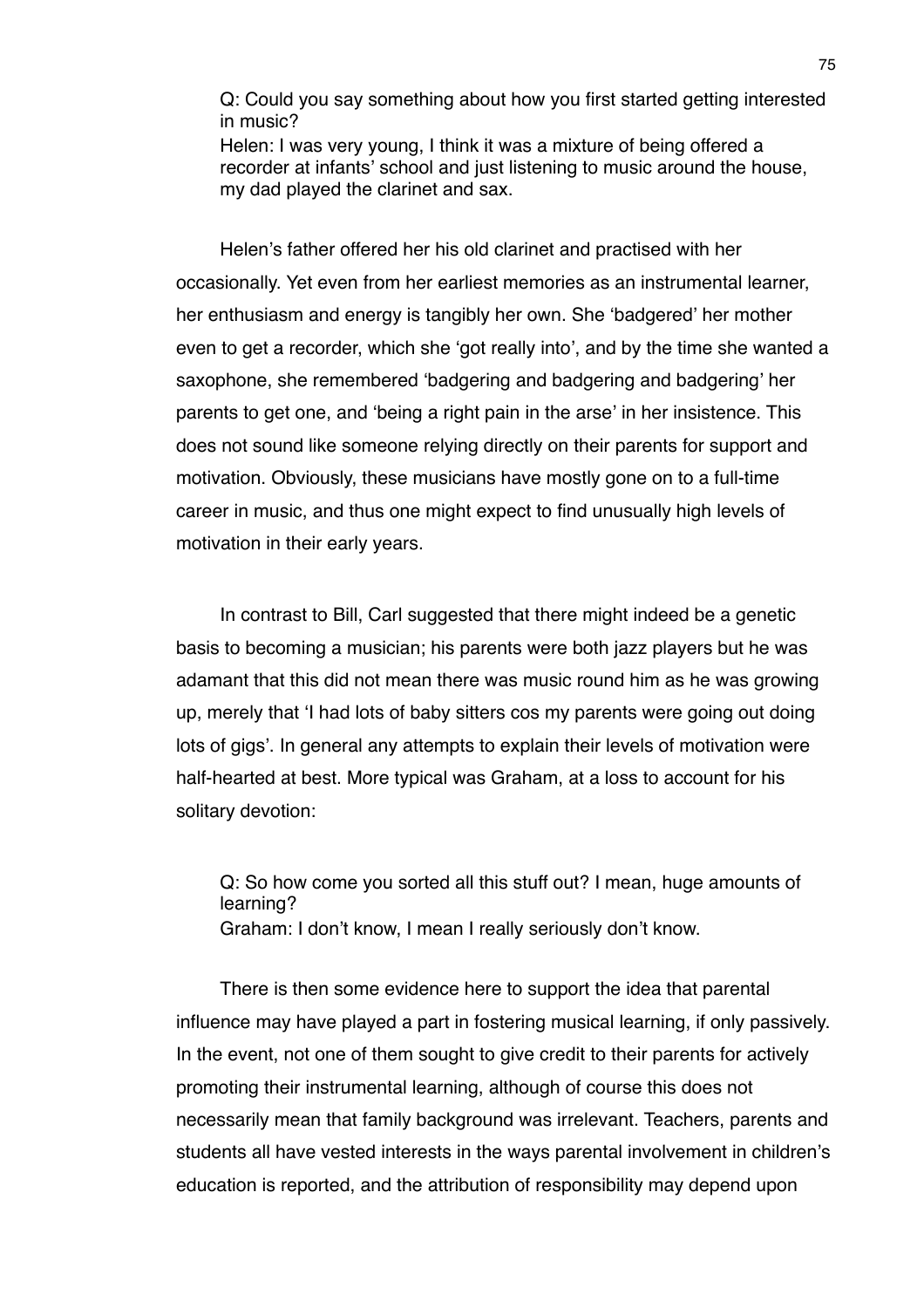outcomes; for example, children who drop out of school may well blame their behaviour on a lack of involvement from their parents (Baker and Soden 1997: 14). Instruments and lessons were presumably paid for by parents, although in several cases these musicians only took up their chosen instruments in earnest in their late teens and even early twenties, when they were more independent of their parents than a school-age learner would have been. Equally, there may have been a tendency here to underplay the influence of others and to claim the responsibility for successful learning themselves. This claim of sole ownership also reflects beliefs, widely held by and about musicians, concerning the ʻauthenticity' of talent and motivation which appears to spring, perfectly formed, from nowhere (see, for example, Lilliestam 1996**:** 201).

It is perhaps remarkable that hardly any of these musicians attributed *any* significant part of their achievements to encouragement by their parents or to any obvious influence in their backgrounds. However, the role of ʻfamily background' is complex. Baker and Soden (1997) review a wide range of research concerning parental involvement in children's education, and highlight the difficulty of separating the effects of parental action from that of other adults. They also show that parents can influence their children's education in many different ways. For example, parent aspirations or expectations for success, help with homework or attending parent-teacher meetings, parenting style or patterns of family interaction have all been studied as possible factors in the educational outcomes of children.

Henry Kingsbury argues that:

The nature-nurture question with regard to talent and musicality is poorly dealt with when the "nurture" side of the issue is conceived in terms of such issues as the presence or absence of stereo equipment or musical instruments in the home, or the performance skills and musical tastes of the parents. (Kingsbury, 1988: 72)

Kingsbury goes on to suggest that instrumental learners, and children in particular, are largely at the mercy of others when it comes to creating and sustaining ideas about how ʻmusical' they are: ʻboth the manifesting and the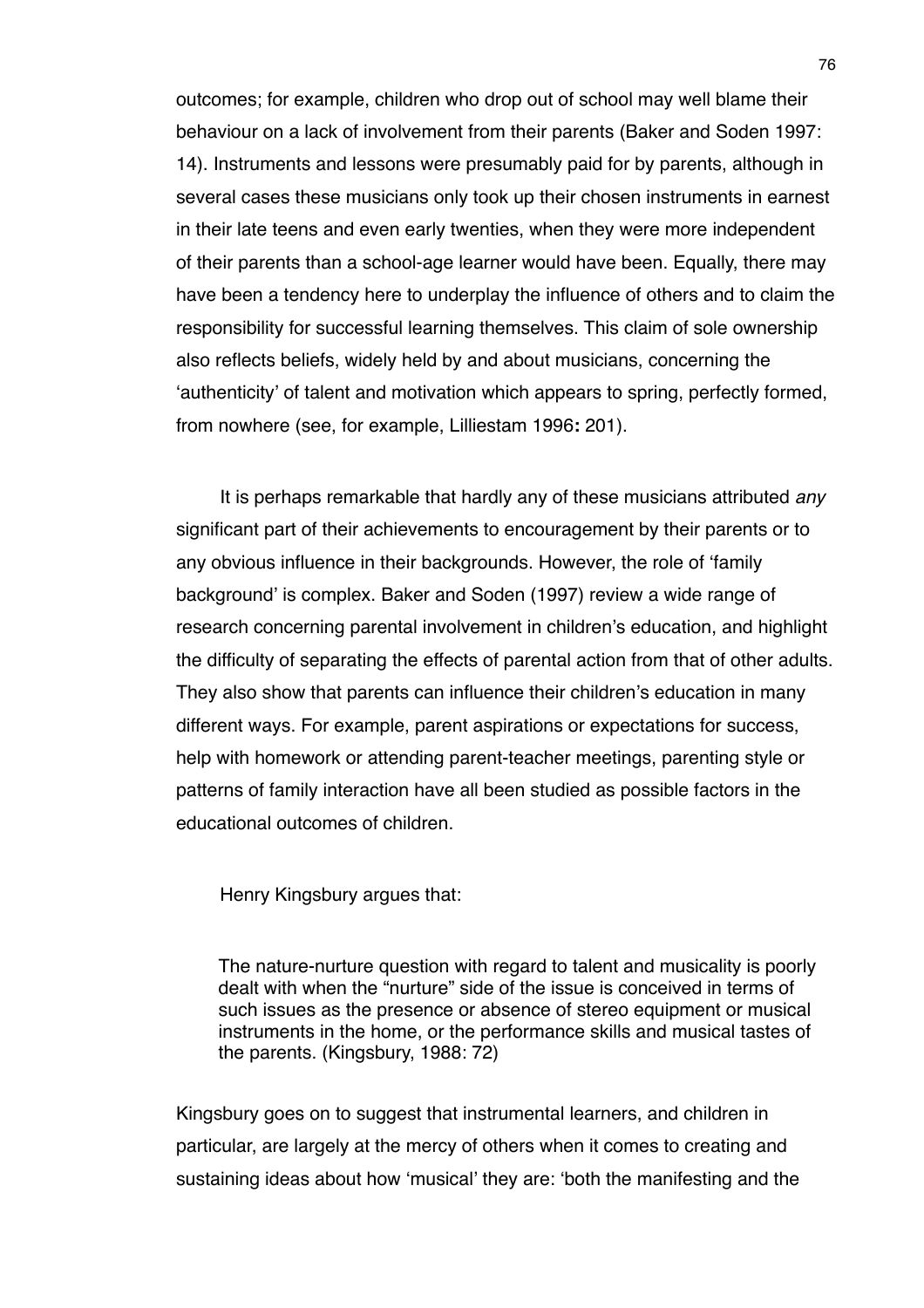assessing of musical talent are to a great extent matters of social power and authority (*ibid*: 77).

In such matters children are at an ʻinsuperable disadvantage'. Most pertinent to the development of talent is the ʻemotional vulnerability' of the potential learner, and the level of support and encouragement they receive, since:

when musical performances result in rejection or ridicule, one response will be a strategic avoidance of comparable performances in the future. (*ibid*: 74)

Thus ʻparental involvement' takes various forms, and may include ʻparental pressure to practise' (Howe and Sloboda, 1991: 57), paying for lessons, or simply not criticising a child's attempts to make music. If the development of musicality is indeed dependent on a complex brew of social power relations and sensitive parenting skills then any serious attempt to account for musical ʻtalent' or motivation would require a considerably more intimate and prolonged research project than this.

By contrast, there were suggestions from some of the group that *disapproval* from parents (and teachers) may have been a motivating factor in learning, at least at certain stages of their interest in music. At school, Bill appeared to be a ʻsuccessful learner', playing in the orchestra and taking grade exams. However he subsequently abandoned the cello and took up the electric bass instead in order to play punk rock, music he was ʻexcited' by:

When I started playing bass guitar, one of the things that I secretly liked about it was the fact that none of the older people that I knew liked the kind of music that I was listening to. My mother was dead against it, my music teacher...was really crusty, and he described it as a "racket", and it "wasn't music", you know...I didn't care, you know it was like - great! [laughter] It sounded good to me! [Bill]

Roger Horrocks makes a relevant point: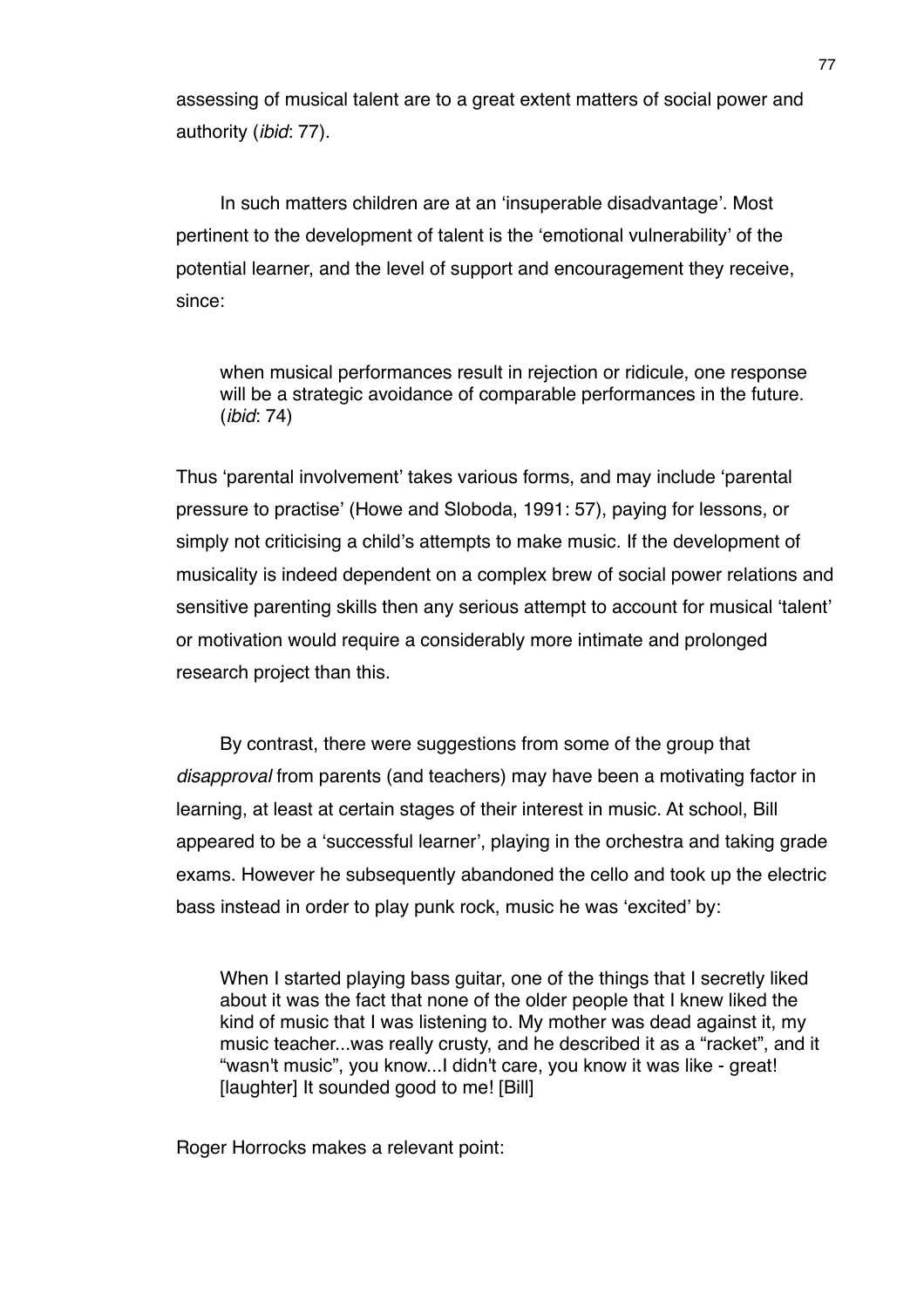Many popular cultural forms seem associated with the pleasures of the taboo...the songs ʻyour mother wouldn't like' are exciting because she wouldn't like them. (Horrocks, 1995: 23)

Most of these teachers belonged to a certain generation that was growing up in the late 1970s when punk rock was in its heyday, and several (in particular Bill, Carl and Dave) identified to varying degrees with its ʻDIY' ethic and ʻresistive' stance, as well as having been (and continuing to be) fans of the music.

There were several references from the group to the appeal of exciting adult disapproval through music; Andy referred with some glee to the ʻhellish noises' he used to make in his first band, while Frank remembered:

All the musicians in the school used to get together in a room and all play our instruments very loudly all at the same time, that was really cool, I liked that a lot...maybe just making a noise is cool, making a loud noise is a good thing to do. [Frank]

Helen instinctively avoided mainstream formal tuition as a way of defending her musical independence; she described herself as ʻa bolshy little teenager' who was ʻabsolutely convinced that no, it's fine thank you', she didn't need music theory, or even to know to the names of the notes she was playing:

I think my attitude was - no, I don't know what the letters are called and I don't want to know, and I've been told I can do it by ear well enough so I want to do that. [Helen]

At the time she believed that having to study music theory and notation ʻwould kill it for me'.

The ability of music to embody the feelings and frustrations of adolescence is well documented; see for example Tarrant *et al.* (2002), Huq (2006), Bennett (1999), or Williams (2007). There is evidence in this study that the teenage instinct to find a musical identity away from adults allows instrumental ability to develop alongside a sense of autonomy. The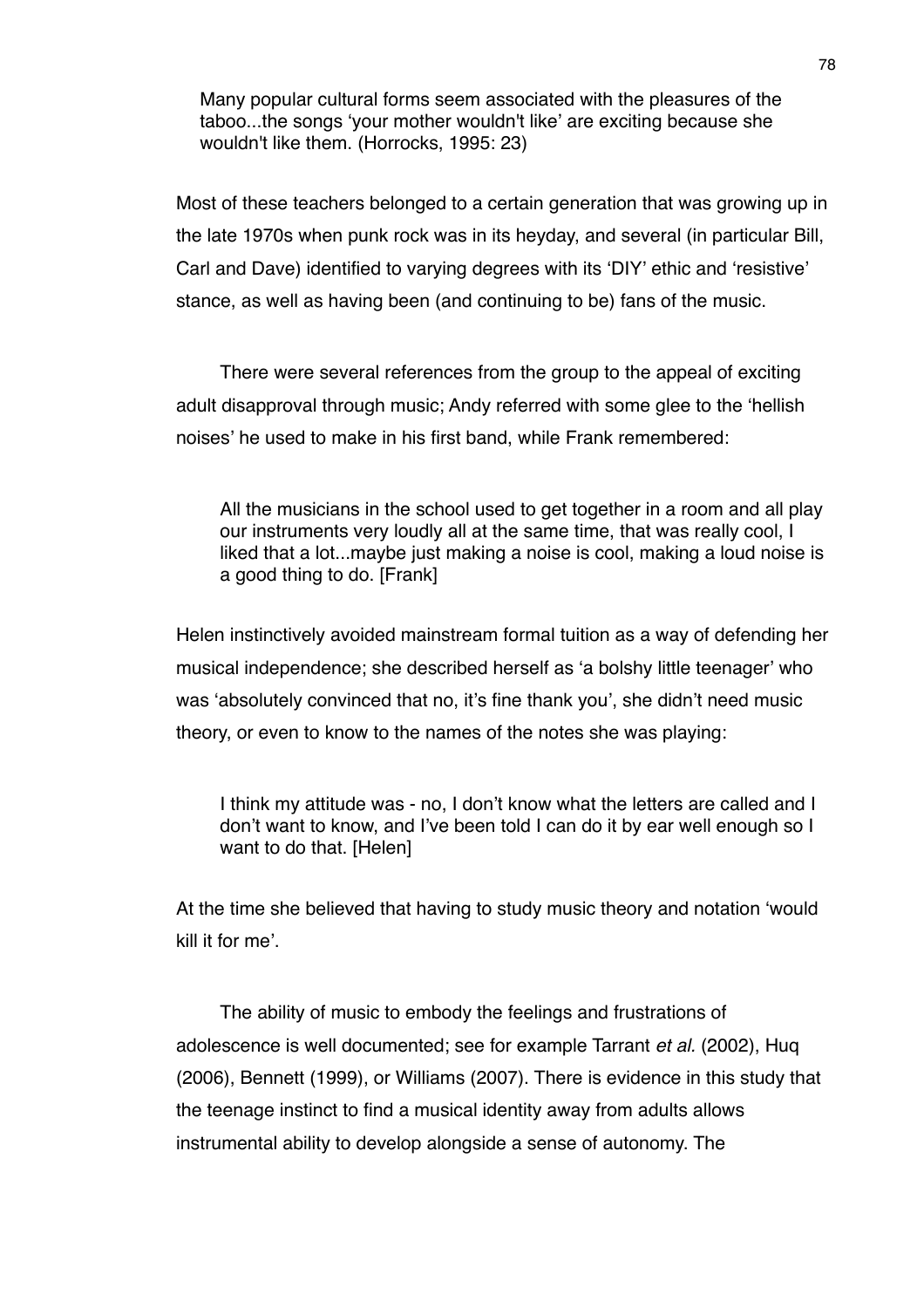ʻoppositional' potential of music, and the way this interacts with music education, is a subject we will return to in chapter 5 (5.5).

Thus we may conclude that the musicians in the present study did indeed recruit themselves to the world of informal learning, often with an enthusiasm which at times bordered on obsession. They themselves could not explain this enthusiasm, and did little to credit their parents, siblings or teachers with encouraging them.

## **3.2.2 Learning without pedagogy**

The second idea of Bennett's (1980) that I wish to consider in the context of informal learning is that rock musicians learn ʻwithout pedagogy'. Instead of a formal system of education, he identifies two learning practices as crucial to becoming a rock musician, namely the use of recordings, and the kinds of interactions which take place in band rehearsals.

## **3.2.2.1 Use of recordings**

Firstly, Bennett stresses the importance of recorded music as a resource, in particular the ability to play parts of a recording ʻover and over again', thus allowing specific segments of a song to be identified and copied aurally. This concentrated listening tends to happen in private, and thus at a pace that suits the learner: ʻIt is the conjunction of naive determination and the controllable repetition of recordings which makes an individual's song-getting skills possible (Bennett, 1980: 134-5). He argues that commercial recordings serve as ʻformal notation systems', texts which have shaped the way contemporary popular musicians listen and play.

Others researchers take a similar stance. For example, in her study of teenage garage bands, Patricia Shehan Campbell (1995) points out that initial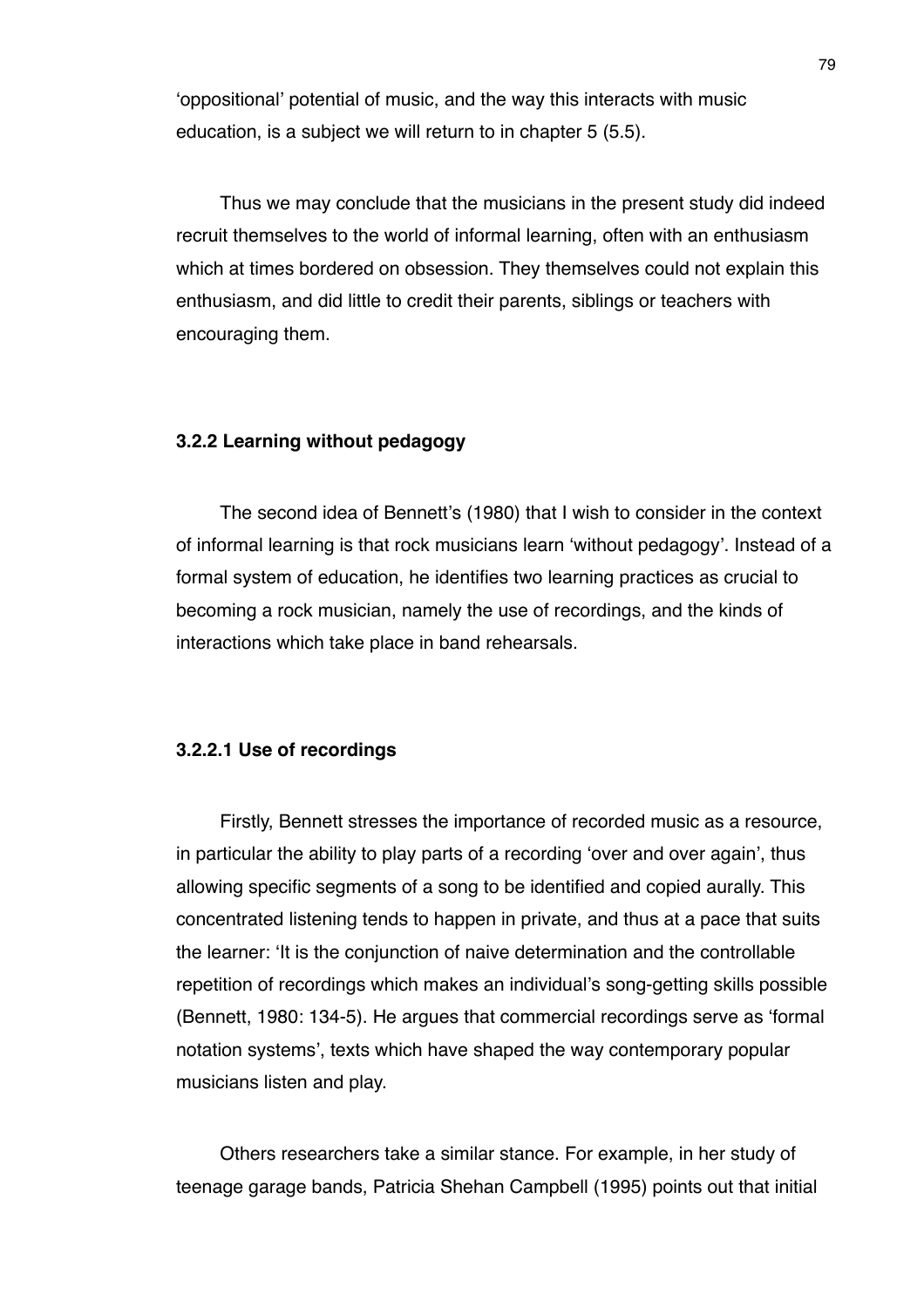ʻsong-getting' from a recording is a private interaction with music one likes and is familiar with. Lars Lilliestam is not studying rock music specifically, but rather making music ʻby ear'. He too identifies recordings as a key source of songs and, more generally, of musical ʻbuilding blocks' - ʻriffs, solo phrases, chord sequences and rhythms' (Lilliestam, 1996: 204) - that can be used in a variety of contexts. Green draws on her own interviews of 14 ʻpopular' musicians and acknowledges that copying recordings by ear is ʻby far the overriding learning practice for the beginner popular musician, as is already well known (Green, 2002: 60). Like Lilliestam, she sees this practice as generating, not just basic technical facility, but also ʻfundamental building-blocks in compositional skills' (*ibid*: 75). However, she also emphasises the importance of different kinds of listening in the making of a popular musician. In several cases the musicians she studied, while deliberately listening to and copying recordings:

Also emphasized a less conscious approach...which has more to do with enculturation into and enjoyment of music than with any disciplined or systematic learning practice. (*ibid*: 67)

She points out too that musicians have always learned by listening and copying; the solitary use of recordings has become commonplace as widespread communal music-making has disappeared as a social context for learning.

In line with existing research, the idea of copying recordings was evident among the musicians I interviewed. Recordings played a crucial role in the learning histories of these musicians, in the specific sense of being a ʻtext' or ʻscore' that they could use as a source of musical material to copy and play along with, and also as a way of hearing music and finding styles and songs that appealed.

Some of their enculturation occurred simply through hearing music during their childhoods. Ed grew up ʻhearing Beatles songs' around the house: ʻmy dad...used to listen to a lot of music, and still does listen, my mum does as well'. Andy was more active in seeking out music to listen to: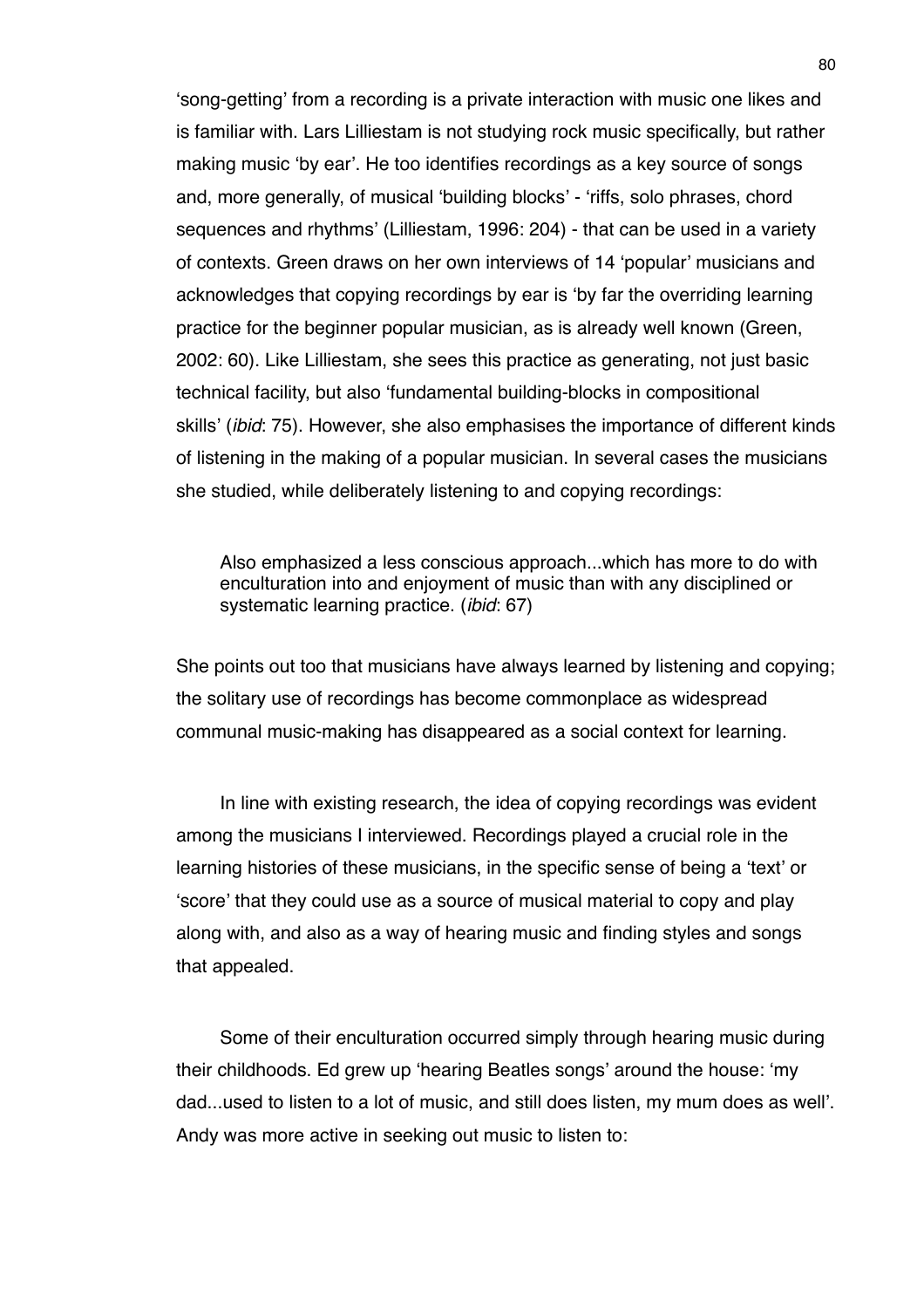Mum and dad had a record player, a radiogram, huge old thing and a number of records, and I was absolutely fascinated by it, and my dad was good enough, or trusted me enough, even as a kid of two, he taught me how to use the record player, and I just loved it. [Andy]

Two years old seems very young to be using a record player, but clearly this is among Andy's earliest memories. This again is an example of a strong early engagement with music and autonomy as a learner, as well as an instance of a parent being at least a facilitator in this interest. Hearing music as they were growing up may well have given these musicians a taste for listening, but the styles they were hearing at the time did not seem to be reflected in the music they subsequently became passionate about; only Dave, Andy and, to a lesser extent Ed and Graham, became involved with the kind of music they heard around them at home. As I have already suggested, the fact that some kinds of music were explicitly not approved of by parents or teachers was in some cases part of that music's appeal.

Often the specific listening that they engaged in when they were old enough to choose was guided by a sound or a style which was completely new to them, or which had been half-heard but not consciously identified, and thus their subsequent listening served as research as much as enjoyment. For Frank as an adult, exploring the history of blues harmonica is what convinced him that he must learn himself. Having heard some examples almost by chance, he started investigating the sources of this style:

I could see that they did this song by Willie Mabon, so okay, I went to the second-hand record store, oh there's a Willie Mabon I'll take that, find out, so just researching some of the origins, and then I found all these old guys, Sonny Boy Williamson and Sonny Terry and all those guys, and I just thought "I have to get a harmonica". [Frank]

Carl did things the other way round. He bought a banjo first at the age of ʻ16 or 17', purely on the basis of seeing some buskers performing in a style which he only later discovered was called bluegrass. In retrospect, the ʻvery cool musical scene' in films like ʻBonnie and Clyde' and ʻDeliverance' apparently may have had an effect: ʻI think it was kind of lurking there and then I saw it on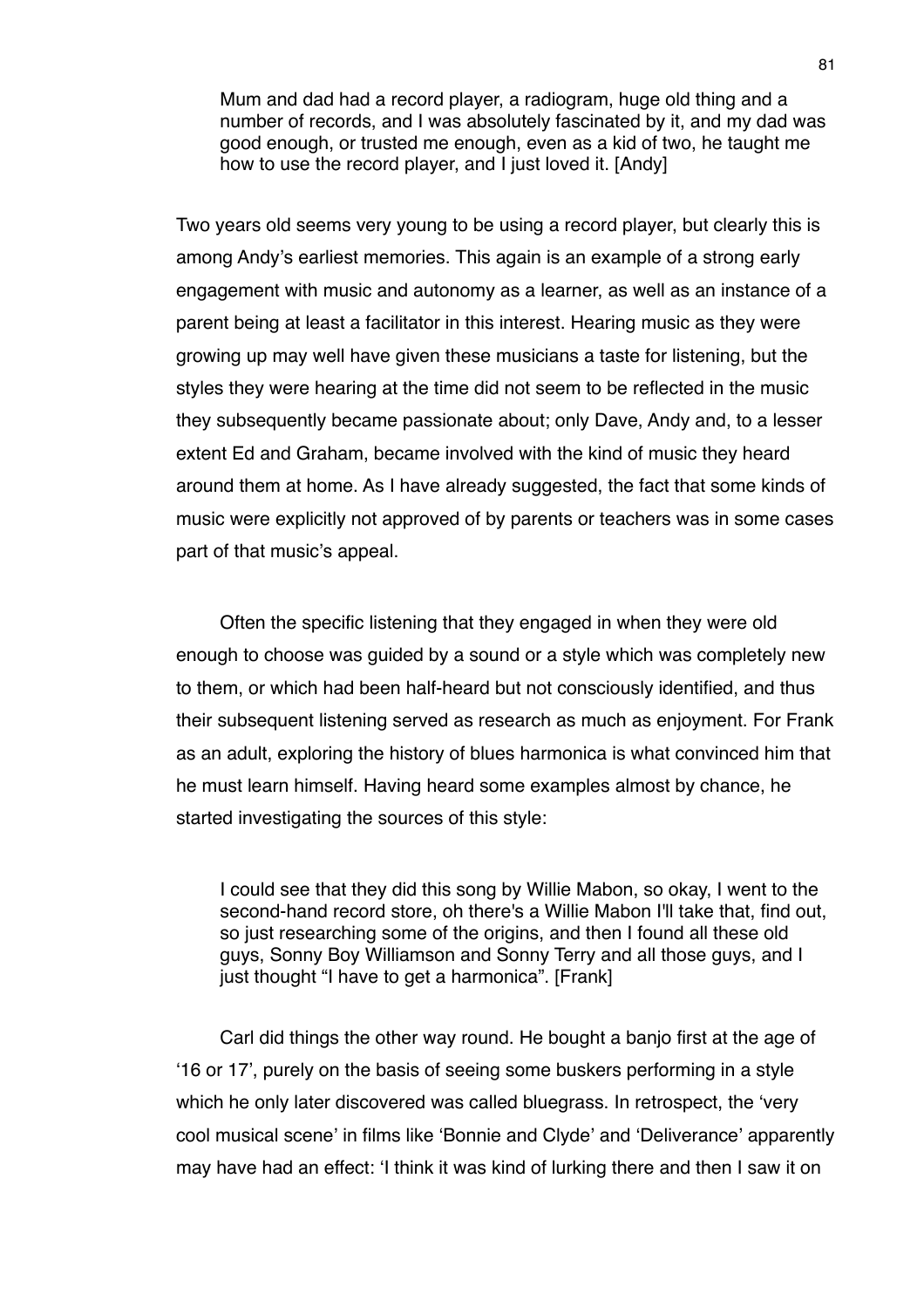the street and it triggered something' [Carl]. To begin with, his listening was more about developing an awareness of a style of music than learning to play it:

I bought some records, and made a little bit more - not kind of, what would be the word, not definite kind of things, but you know I got more of a feel for what I was trying to do rather than actually how to do it. [Carl]

Even when he did find someone - his first teacher - to help him get to grips with the instrument, the most useful aspect of that help was not so much teaching him how to play, but in showing him what the music was about:

The best thing he did for me really was he gave me lots of tapes, he'd record tapes for me of players, so I got a real strong feeling of who was playing what, you know what kind of banjo, cos it's like anything else, you get into five-string banjo and you realise it's not just bluegrass banjo, there's lots and lots of different types of bluegrass banjo, there's eras and there's kind of - so I got a real feel for that and I developed my own kind of opinions as to the kind of player that I wanted to be, just from listening to music. [Carl]

There is a sense here that, to begin with at least, being able to play what you are listening to is less important than absorbing it, to use as a reference point or a goal. Bill spoke in similar terms; after initially playing punk rock, his tastes began to change:

I was getting into like, a lot of Level 42, you know, Mark King and that sort of thing, so it was more, we were listening to Tower of Power, proper ʻmuso' music, it was way, way beyond, you know what I mean don't you [laughter]...; way beyond what we could accomplish, but it didn't put us off, you know. [Bill]

Recorded music then served as a source of inspiration and an aural guide to the kinds of musicians they wanted to be.

Copying and playing along to records is often seen as the archetypal informal learning activity, and certainly several of this group (though by no means all of them) mentioned it as an important part of their learning. Ed conceded that playing along to records was ʻquite helpful', while Bill primarily learned the electric bass by just such a method: ʻI just used to listen to records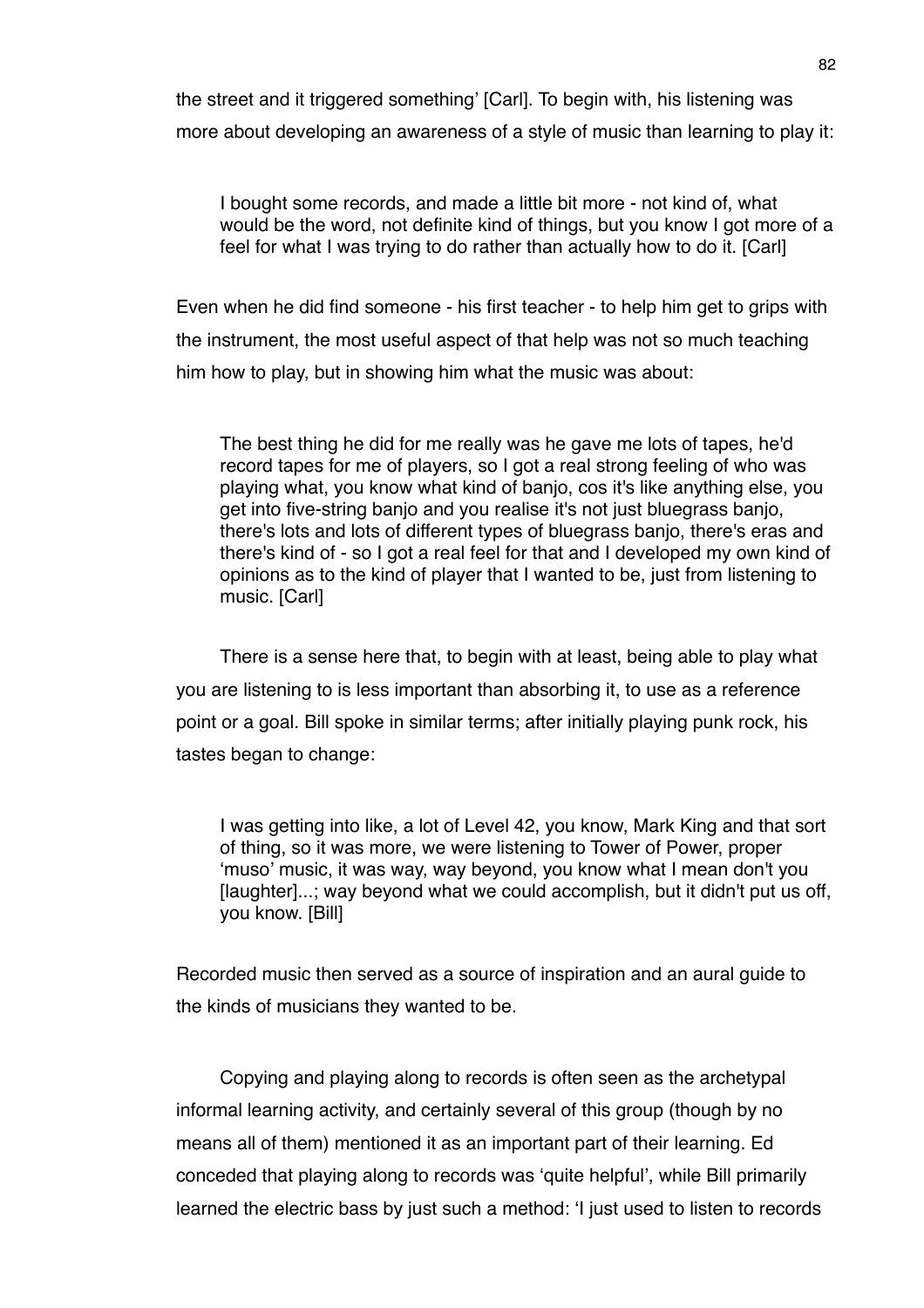and play along, pick the bass line out, and play along with it'. Dave began ʻplaying by ear' and using a variety of recorded music as a resource; as another fan of punk music he attempted to copy the keyboard parts from The Stranglers, although at the time this was ʻa bit out of reach'. He also ʻgot interested' in blues and boogie-woogie and ʻdeveloped a lot of, you know, doing boogie-woogie bass lines', picking them out from records by ear. Helen recalled:

Playing along with my mum's records, like - really embarrassingly...Nic Kershaw and stuff like that [laughter]. Just playing little, you know working out harmony lines to it, and always just being allowed to play this recorder, is what I was doing. [Helen]

However, while they all stressed that learning by ear was fundamental to how they became musicians, I was slightly surprised at how little emphasis they placed specifically on copying and playing along with records. This could be because at the time this was so natural and obvious as to not, now, be worth mentioning; as Green (2002: 60-61) points out, young people seem to have spontaneously adopted this approach to learning world-wide without anyone suggesting it to them. Moreover, for most of them it was a long time ago; they may have been overlooking an early stage of their musical learning that they now take for granted. Yet copying recordings may be only one aspect of developing the ability to play by ear; using recordings as ʻtexts' surely does develop a musician's aural acuity, but one needs to have a certain level of aural discernment in the first place to be able to take advantage of recordings in this way. If this was indeed the participants' ʻoverriding learning practice' (*ibid*: 60) they did not emphasise the fact.

### **3.2.2.2 Peer-group learning**

Bennett identifies the second aspect of ʻlearning without pedagogy' as being the way members of rock bands interact with each other in rehearsal. He describes group practice as ʻa uniquely constructed system of discovering, demonstrating, and talking about music', involving trial and error, critique and repetition: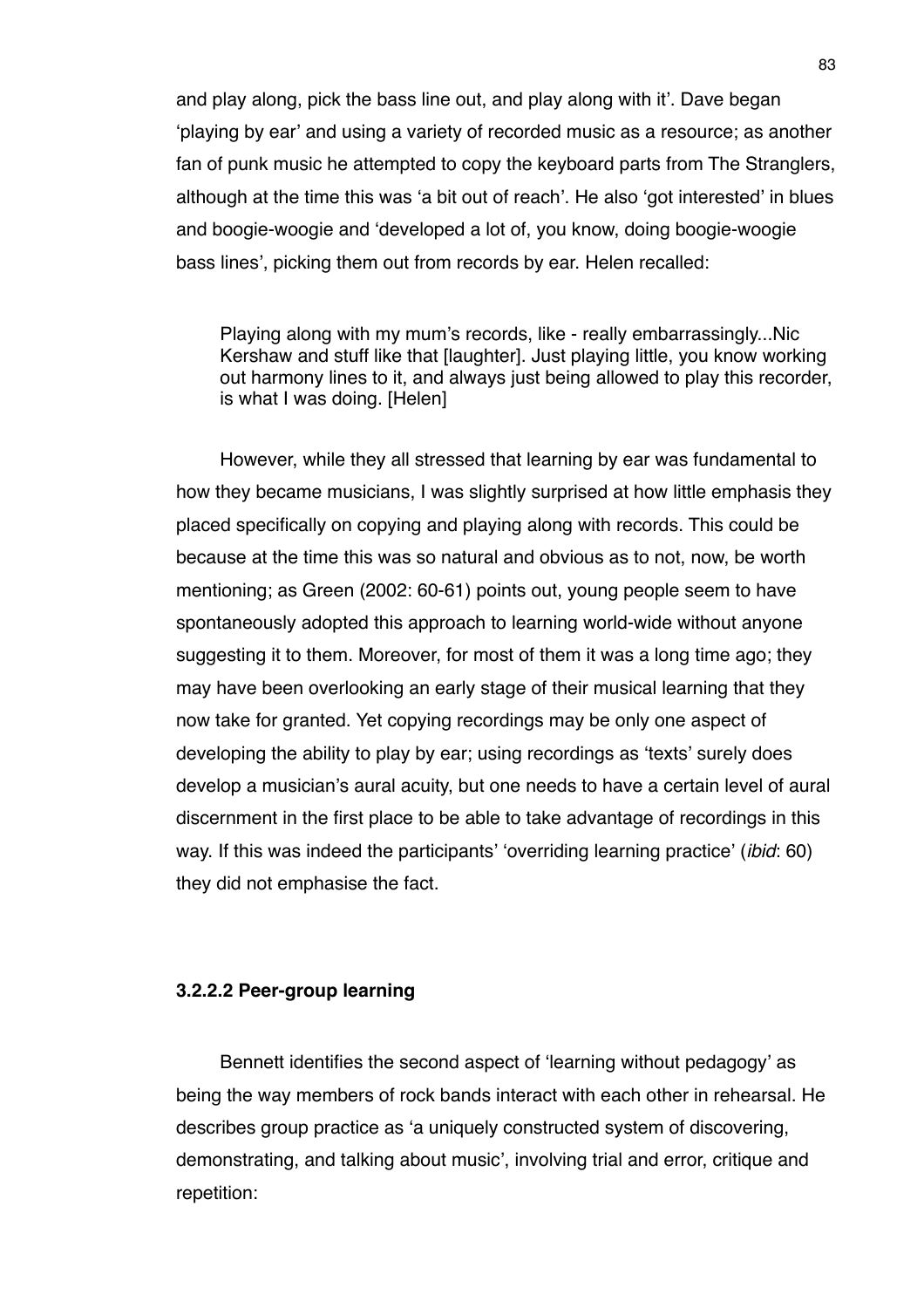Given the insight that there is no formal or informal training institution, and therefore no paradigm of rock practice, the practice site becomes the focus for the experience which replaces pedagogy. Musically, local rock band practice is a case of the blind leading the blind. (Bennett, 1980: 70)

A rock musician's most important source of skills is then the group interaction involved in learning to play together. This idea has become one of the central tenets of the literature on informal music learning.

Campbell states that band rehearsals are crucial for developing individual and collective skills. She also suggests however that rehearsals may be influenced by a musical ʻleader' - not exactly a teacher, rather a guide ʻwho appears to draw the others toward greater musical accuracy' (Campbell, 1995: 18) a finding replicated by Jaffurs (2004). Sara Cohen (1991) gives detailed accounts of the ways musicians in rock bands discuss and experiment with ideas for songs during rehearsals. Lilliestam stresses the importance of group learning, not just as a way of developing individual skills but also as a site for ʻcollective composing' (Lilliestam, 1996: 209) arising out of band improvisation. Allsup focuses on the way members of a rock band cooperate democratically in rehearsal and finds that those taking part ʻdiscovered more thanks to the input of their peers' (Allsup, 2003: 33).

Green also gives examples of how musicians can learn from others (often peers or siblings), not just by being told or shown things they don't know, but also by simply watching more accomplished players. Like many other researchers, she sees the group rehearsal as a key site where knowledge is exchanged and skills developed through jamming together and learning songs:

Performance, composition and improvisational abilities are thus acquired not only as individuals, but, crucially, as members of a group, usually from very early stages. (Green, 2002: 82)

Several musicians in the study gave examples of this kinds of autonomous interaction. Some recalled how they had learned informally from others with whom they were not in bands; for example, Bill remembered learning simply by ʻwatching other people play', while Dave said: ʻmy brother showed me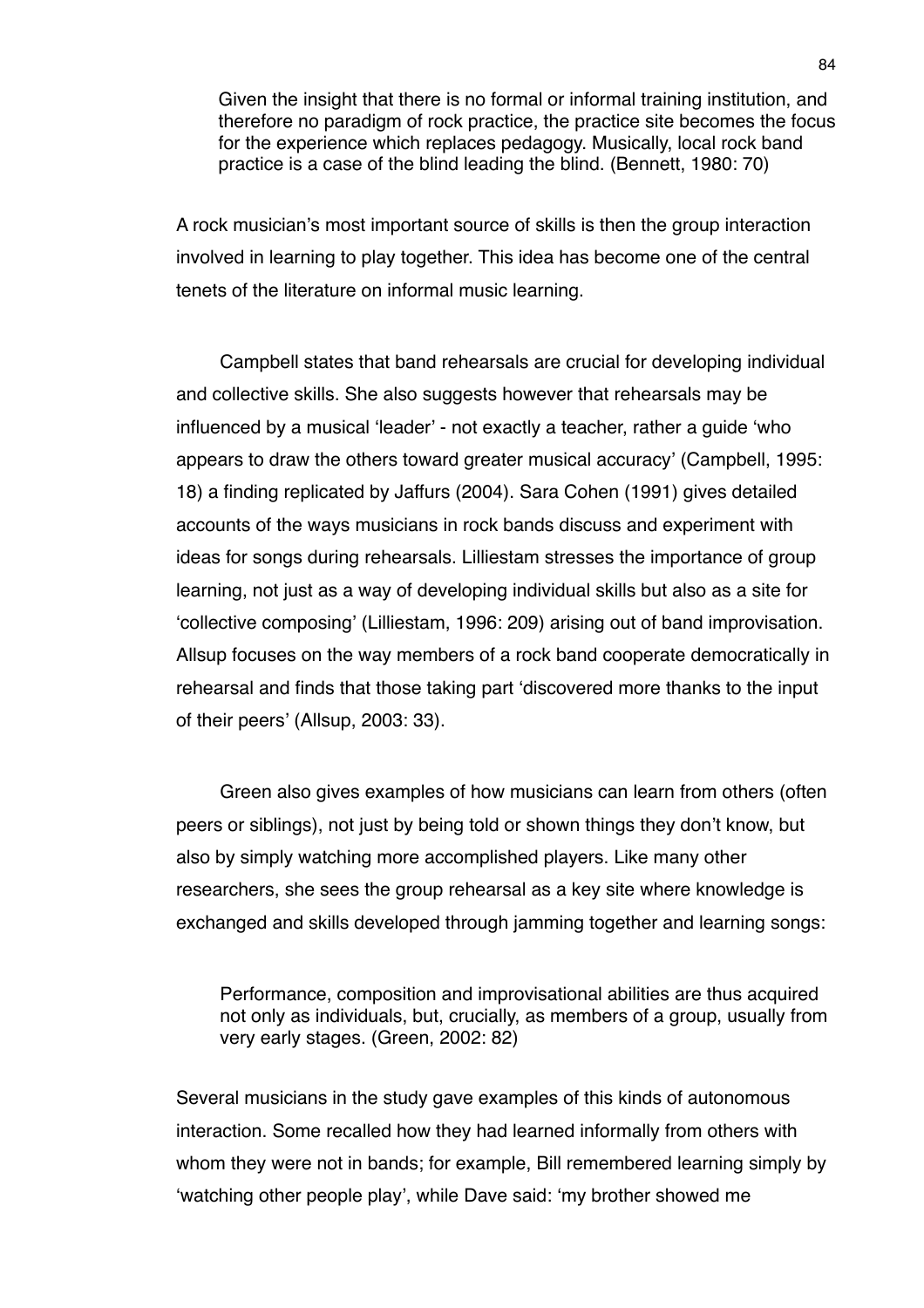something to play, I'd play it'. Carl had been helped enormously by meeting people who had been ʻvery free with information'.

The experience of being in bands was described in overwhelmingly positive terms, such as ʻfantastic' or ʻbrilliant'. However, there was not a single mention of band rehearsals, nor of more experienced band members helping less experienced ones, nor of how skills developed individually and as a group through collective improvisation. This is not to say that such activities did not go on, and it seems reasonable to assume, in most cases, that they did. All of them had been in bands at some point, several playing in covers bands, and often original bands as well; Bill, for example, said the ʻexciting thing' about being in your own band was that ʻyou just made it up didn't you, you write your own songs'. The literature may be right to focus on how much musicians develop through learning covers, jamming and writing songs together. There is every reason to think that the musicians in the present study too had benefited from such activities. However, they did not specifically recall them as being especially educational.

Rather than emphasising the importance of rehearsals, my sample generally had rather more to say about how much they learned through performing live with (and in front of) other people. Within a year of starting to play harmonica Frank was in a band, and going out gigging meant he was ʻforced to learn'. For Helen the ʻbest experience ever' was being in a band playing jazz with a group of teachers from her school: ʻthat was- "come on then, we're out", and you're out gigging'. Andy said his piano playing ʻdid really well' while performing regularly in a band, though he attributed this to simply playing a lot rather than learning from others. Performing for Carl was to become a spur to improve; he recalled how he would occasionally return home after a gig and set about practising there and then to correct aspects of his performance that he was dissatisfied with. However Carl's earliest experience of performing live was rooted in the kind of ʻsession culture' described by Cope (2002):

Carl: The great thing about traditional music and acoustic music is there's a culture of sitting around and just playing, and there was always a session that I used to go to, to watch, and at the time I was living at home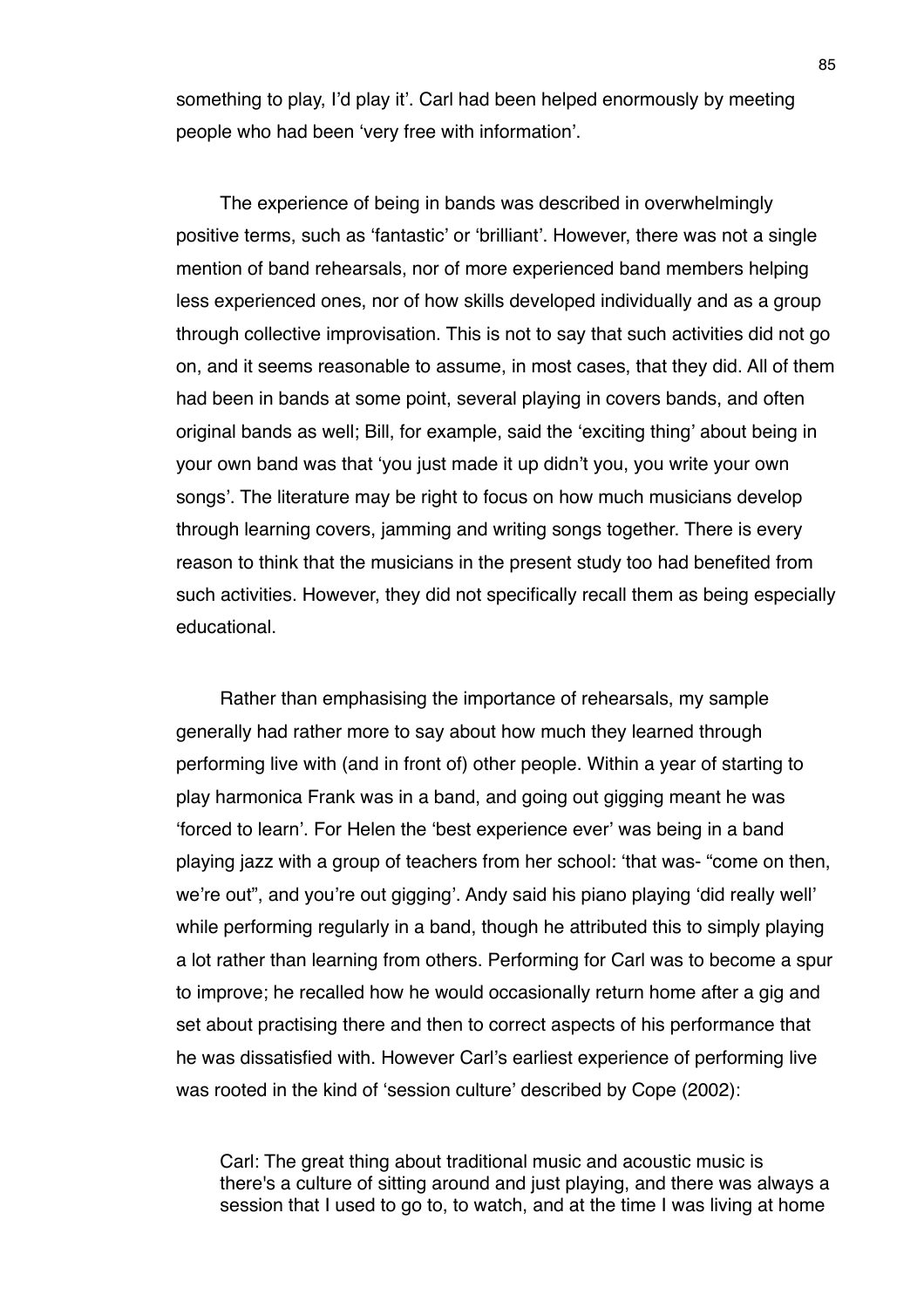with my parents, and they forced me after I was playing for about a year to go to the session with the banjo.

Q: And actually sit in.

Carl: Yeah, and I sat in back and just joined in with what I could and sat there looking gormless with the bits that I couldn't.

Q: Yeah, so that's a big influence, gets you into performing live? Carl: Looking back on it that was almost certainly the single biggest part of my development as a player.

Similarly, Berliner (1994: 45-55) refers to the experiences of jazz musicians ʻsitting in' on a live session as both alarming and inspiring. Although Carlʻs learning history has much in common with both the literature on informal music learning generally and the other members of the group, this particular communal, participatory aspect of it appears to belong more to a folk or jazz tradition, rather than to rock and pop genres. Sitting in on a session is perhaps not directly comparable with the ʻpeer-group learning' of budding rock bands, though John O'Flynn argues that there are nevertheless many similarities ʻbetween traditional music and other musical styles when it comes to modes of production and other socio-musical contexts' (O'Flynn, 2006: 142). Frank described regularly taking part in a jazz workshop group (albeit not on his main instrument) where he developed his improvisational skills; it is doubtful however if this was the same *kind* of collective improvisation, or indeed the same kind of group, as those referred to by, say, Bennett (1980). The problem of how to categorise musical activities is one we shall return to (see section 3.6).

Overall my participants reported a range of learning experiences which took place as part of a group. While they tended to stress the significance of performing rather than ʻgroup-learning' in rehearsals, it could be argued that performing is an integral part of being in a band, and generally the result of individual and collective practice; without the rehearsal there may be nothing to perform. Nevertheless, the kinds of interaction and communal learning which feature in, for example, Cohen (1991), Bennett (1980), and Jaffurs (2004) are not evident. This is not to say that the musicians I spoke to denied the importance of these activities; they simply didn't mention them in response to general questions about their learning histories. Meanwhile, much existing research does acknowledge that performing plays a part in the development of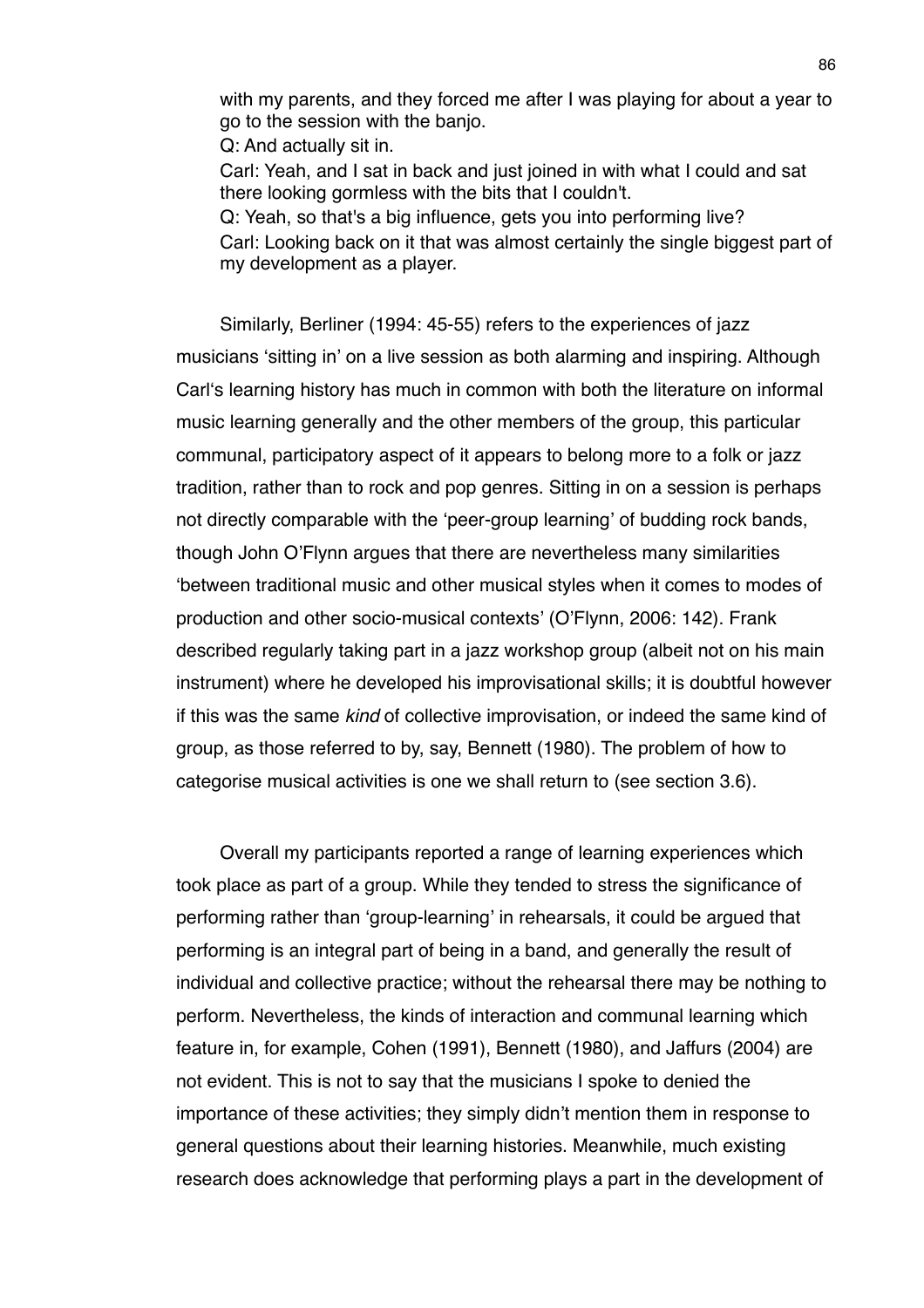popular musicians, but does not emphasise this to the extent that the musicians in the present study did.

## **3.3 Formal learning**

It might appear from what has been said that informal learning is a discrete system, characterised by self-selected and highly motivated learners, who play entirely by ear and whose musical education is made up solely of activities which would be extremely unusual in traditional classical learning: namely, the copying of recordings by ear, and the kinds of peer-group interaction which take place in band rehearsals. In reality of course popular musicians and their informal learning practices have all kinds of connections with their more formal counterparts, and this is acknowledged in different ways, though perhaps to different extents, in the literature.

Finnegan (1989: 141) points out that musicians can belong to more than one musical tradition. She gives examples of brass band players who also performed in operatic productions, as well as in classical or jazz concerts (and occasionally, rock gigs too). She finds musicians who began learning in the classical tradition but who later switched to rock, jazz or folk, and vice-versa, and sees considerable interplay and exchange of both musicians and ideas.

The same is true of learning practices. While Bennett (1980) claims that rock music is exemplified by lack of pedagogy, in most of the literature there is considerable evidence of activities which in principle belong to the ʻopposing' classical system, such as instrumental tuition, using notation, and acquiring formal technique and knowledge of music theory. Bennett himself (1980: 5) points out that rock musicians frequently have instrumental lessons from private teachers, and that they may well acquire some knowledge of ʻformal art music' at school. He does not attempt to assess how much of an impression these activities make. Campbell however suggests that classroom music lessons may support informal learning: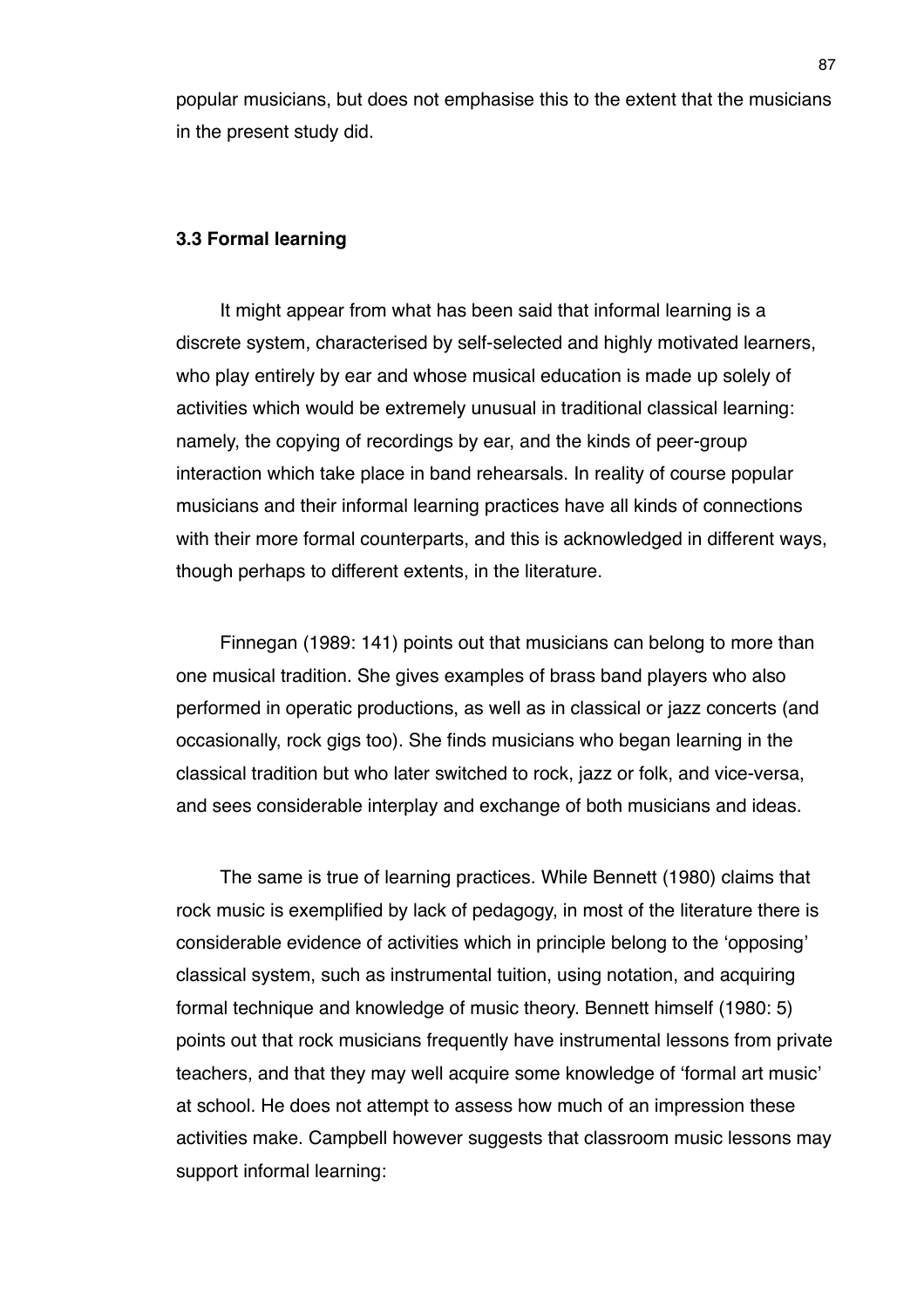Contrary to what it may seem, there may well be a considerable relationship between aural skills honed in school and those utilized on copying a song. (Campbell, 1995: 20)

Robert Walser goes further, and draws explicit links between two apparently discrete musical traditions by focusing on the ʻintersection of heavy metal and classical music' (Walser, 1993: xv). He sees the rehearsal spaces where heavy metal guitarists practise as being akin to the practice rooms of a conservatory:

The decor is different, but the people are similar: musicians in their late teens and early twenties, assembled for long hours of rigorous practice. There is a parallel sense of isolation for the sake of musical craft and creativity, a kindred pursuit of technical development and group precision. And like conservatory students, many of these heavy metal musicians take private lessons, study music theory, and practice scales and exercises for hours every day (*ibid*: ix).

Green also acknowledges that the boundaries between musical worlds are in fact fluid. She states that ʻformal music education' and ʻinformal music learning' are not mutually exclusive; rather, they can be conceived ʻas extremes existing at two ends of a single pole' (Green, 2002: 6). Indeed the musicians she studies regularly move between these extremes. As well as developing their skills informally, all but one of Green's subjects had had instrumental lessons at some point, some for several years. Some of this was traditional classical tuition on instruments that were subsequently dropped, but most of them had also actively sought formal tuition on their chosen instruments, acquiring technique, notation skills and theoretical knowledge in the process. Green distinguishes between ʻclassical' and ʻpopular' instrumental lessons, though she accepts that the pedagogy involved may not have been particularly different. If the musicians generally spoke more highly of their ʻpopular' lessons it was because they identified more closely with the kinds of music being studied.

Green finds that popular musicians who do seek out formal tuition tend to do so only *after* they have chosen to learn a specific instrument and already spent some considerable time and effort trying to do so. In this way, formal tuition is seen to build on aural skills which are already in place (for a discussion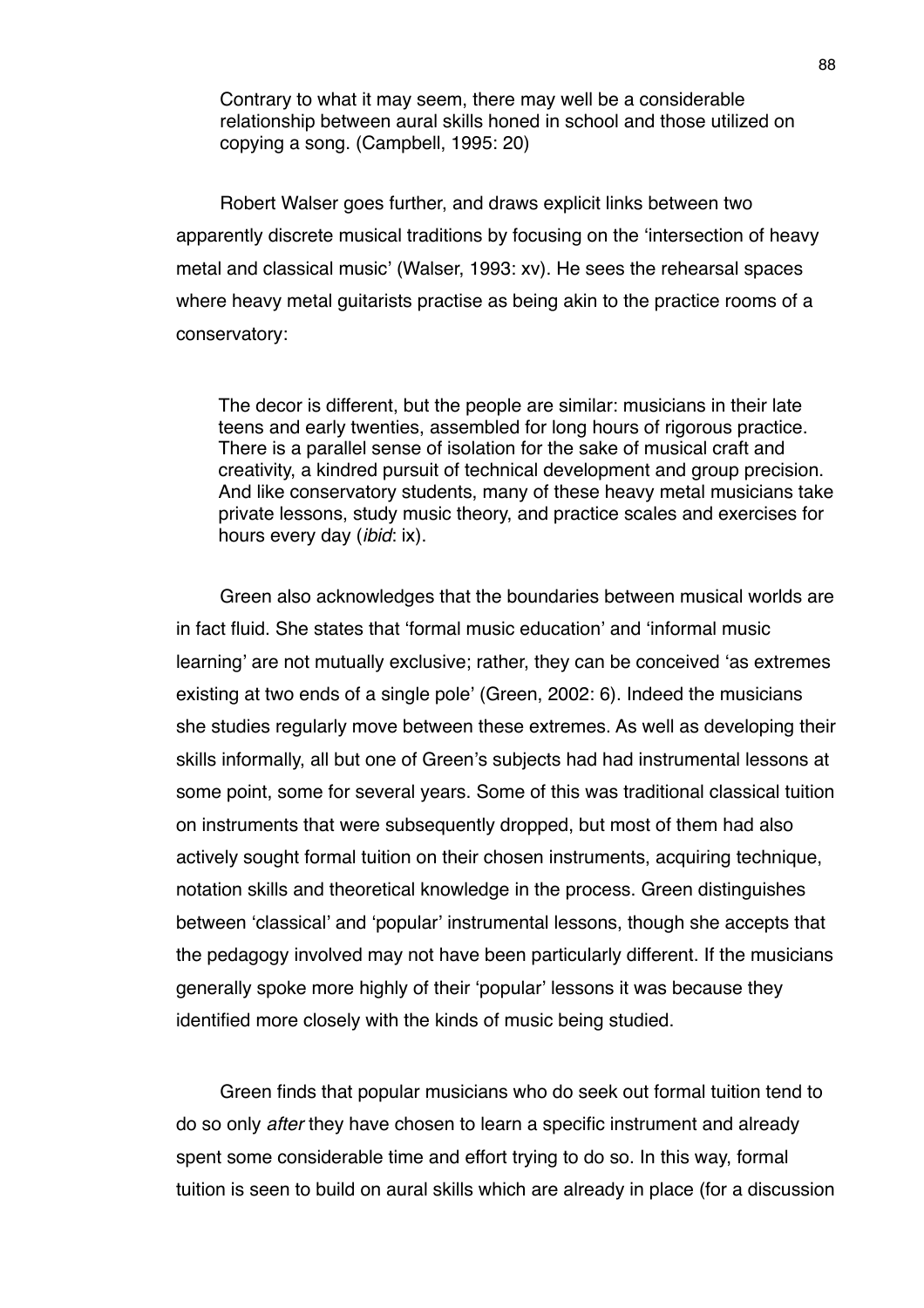of the early acquisition of aural skills, see McPherson and Gabrielsson, 2002). However, it did not always prove easy or obvious to transfer knowledge and skills gained in instrumental lessons (particularly classical lessons) into the popular realm of music her sample wanted to play. The younger musicians in her study seemed to find it easier to make these connections between the formal and informal, as well as finding classroom music more relevant and enjoyable than their older counterparts. This seemed to be largely due to changes in curriculum and teaching strategy which allowed for a much greater inclusion of popular styles in the classroom, and which encouraged active performance and composition. Nevertheless, even the younger musicians continued their informal learning independently of the various kinds of teaching they received.

I now consider the more ʻformal' ways that the musicians in the present study learned to play their instruments.

## **3.3.1 Being taught**

All eight participants had at least some tuition, although the extent of this varied widely. For example, Bill had several different teachers on two different instruments over many years, while also learning another instrument without any lessons at all. Graham didn't have any one-to-one lessons on his chosen instrument, though he had attended courses and workshops; meanwhile as a youngster he had had several periods of tuition on a range of different instruments. Table 4 gives an overview of their various learning histories.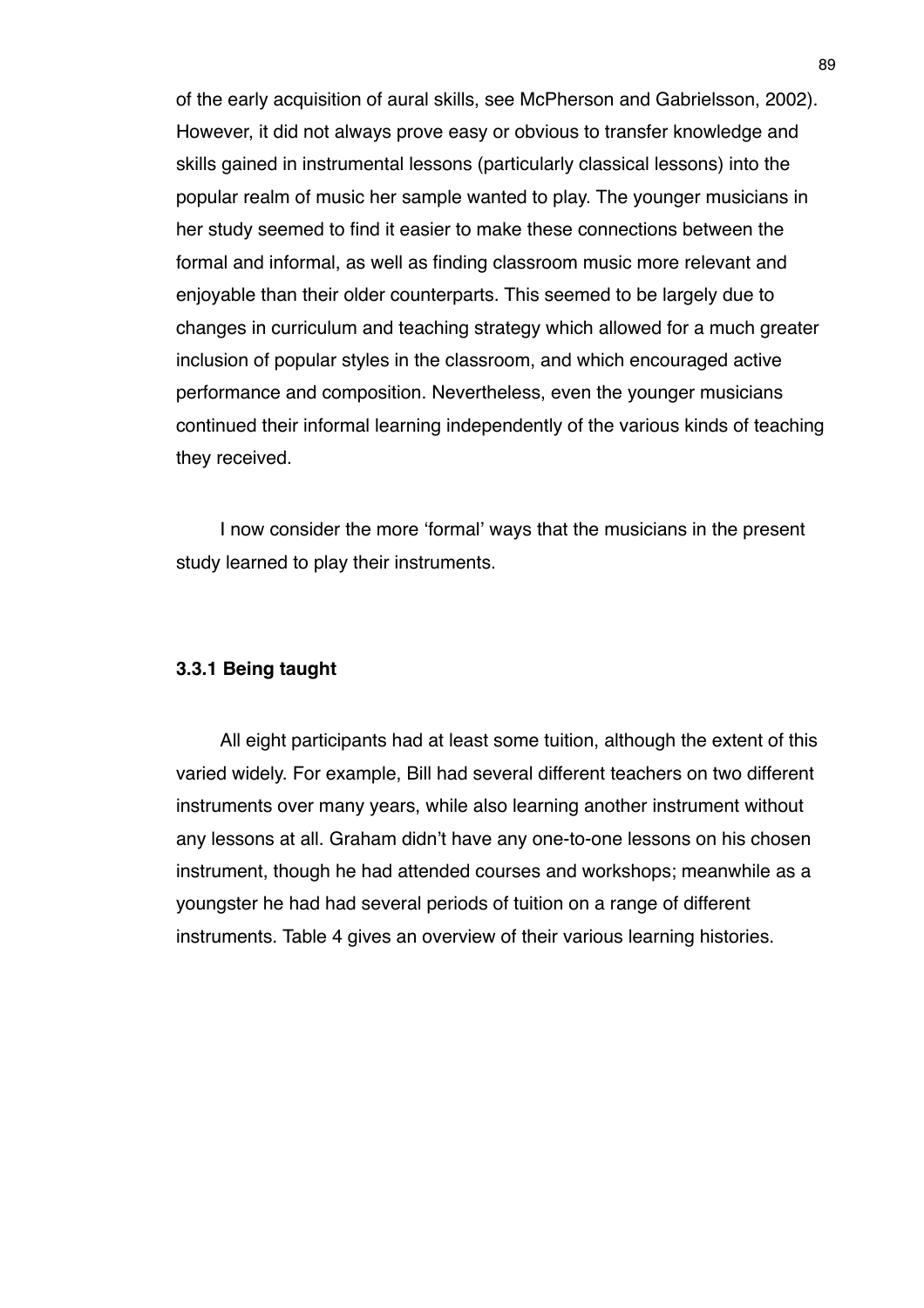| <b>Teacher</b>               | <b>First active</b><br>involvement<br>in making<br>music                 | <b>Tuition on</b><br><b>instruments</b><br>now taught                                                   | <b>Tuition on</b><br><b>instruments</b><br>given up                                | Instru-<br>ments<br>learned<br>with no<br>tuition |
|------------------------------|--------------------------------------------------------------------------|---------------------------------------------------------------------------------------------------------|------------------------------------------------------------------------------------|---------------------------------------------------|
| Andy -<br>Piano              | Singing along<br>with records<br>aged '2 or 3 or<br>4'                   | Piano lessons<br>at school from<br>age 7, passed<br>grade 6                                             | Brief spells on<br>violin & viola;<br>lessons on<br>double bass,<br>passed grade 8 | Guitar                                            |
| Bill -<br>Double<br>bass     | Volunteered<br>for cello aged<br>8                                       | First lessons<br>aged '23 or 24',<br>several<br>teachers,<br>passed grade 8,<br>still having<br>lessons | Cello in school<br>plus private<br>lessons up to<br>grade 5, then<br>abandoned     | Electric<br>bass                                  |
| Carl - 5-<br>string<br>banjo | No serious<br>attempt at<br>playing<br>anything until<br>'16 or 17'      | Several<br>episodes over<br>first few years                                                             | One piano<br>lesson                                                                | None                                              |
| Dave -<br>Piano              | 'Mucking<br>around' as a<br>child, then<br>more seriously<br>from age 16 | <b>Effectively none</b><br>until after grade<br>8, then lessons<br>at University                        | None                                                                               | None                                              |
| Ed -<br>Guitar/<br>singing   | Cello aged 10                                                            | Singing/guitar/<br>piano tuition on<br>Access to<br>Music course                                        | Cello, passed<br>grade 2, then<br>abandoned                                        | None                                              |
| Frank -<br>Harmon-<br>ica    | Experimenting<br>on harmonica<br>aged 5                                  | Series of<br>lessons with 3<br>different<br>teachers                                                    | School trumpet<br>lessons from age<br>9                                            | None                                              |
| Graham -<br>Saxo-<br>phone   | Guitar lessons<br>when 'really<br>young'                                 | Some<br>workshops but<br>no one-to-one<br>tuition                                                       | Guitar, cello,<br>oboe, all at<br>school (in USA)                                  | Harmon-<br>ica, flute                             |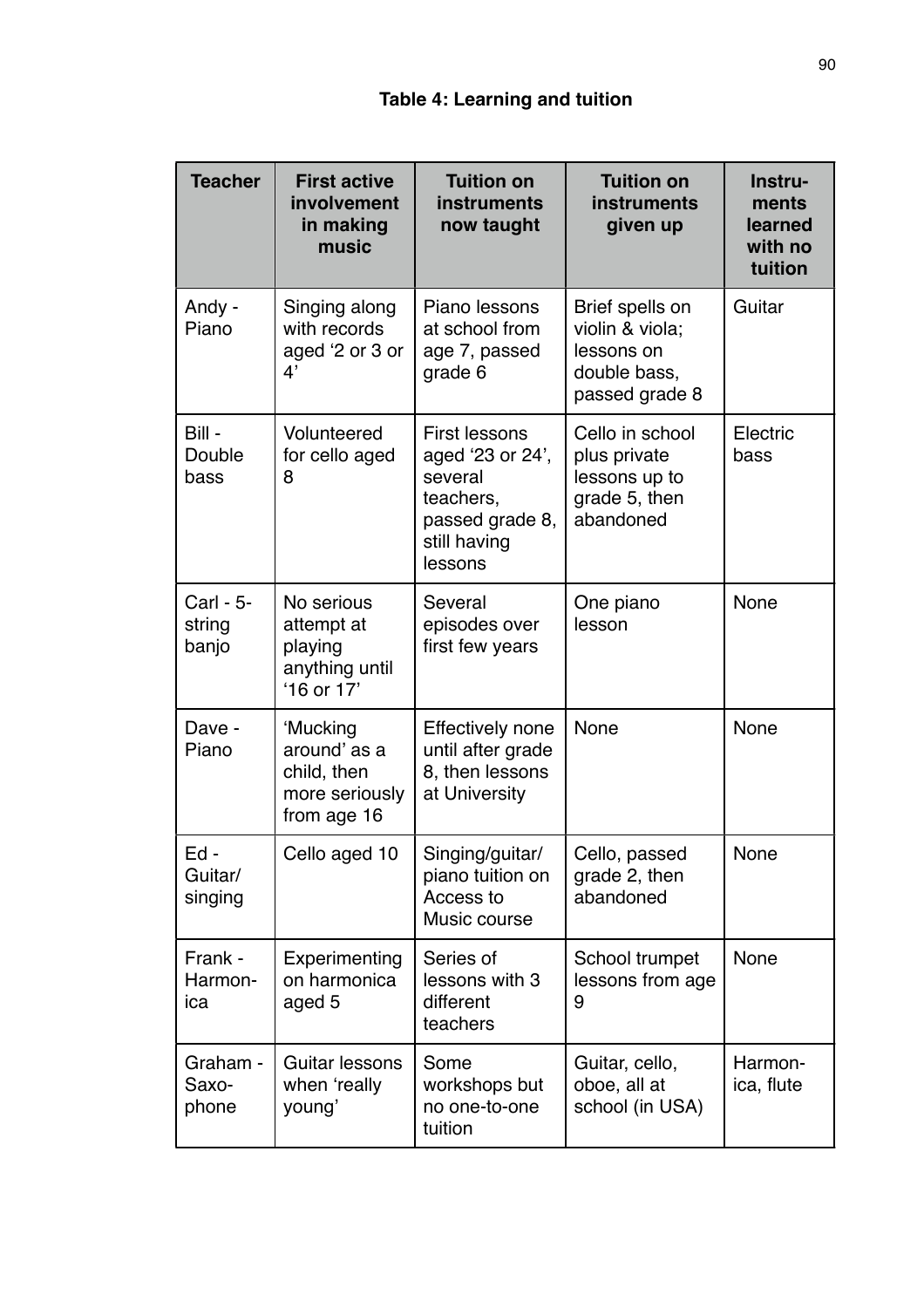| <b>Teacher</b>            | <b>First active</b><br>involvement<br>in making<br>music | <b>Tuition on</b><br>instruments<br>now taught | <b>Tuition on</b><br>instruments<br>given up                                                | Instru-<br>ments<br>learned<br>with no<br>tuition |
|---------------------------|----------------------------------------------------------|------------------------------------------------|---------------------------------------------------------------------------------------------|---------------------------------------------------|
| Helen -<br>Saxo-<br>phone | Recorder at<br>school aged '5<br>or $6'$                 | One episode of<br>lessons as a<br>teenager     | Minimal<br>guidance on<br>recorder, handful<br>of lessons on<br>clarinet, passed<br>grade 5 | <b>None</b>                                       |

Their accounts of having lessons served to highlight the importance of their autonomy rather than the influence of their teachers. To illustrate this I will consider the tuition they received on instruments that were given up as well as on their chosen instruments.

I would distinguish here between instrumental tuition and classroom teaching. The latter certainly results in students being ʻtaught', but not in the same sense: this is seldom instrument-specific, and is compulsory as part of the National Curriculum until Key Stage 4 (in other words, around age 14), when students can choose to drop the subject. However, classroom music lessons may well have an influence on instrumental learners, perhaps in providing exposure to different musical styles, as well as an awareness of musical theory or notation. Classroom lessons too may offer a chance to use one's chosen instrument in a novel context.

Andy went to Wells Cathedral School, a specialist music school, but only recalled lessons on specific instruments, although he enjoyed performing in the school orchestra on double bass (an instrument he later gave up) and singing in the choir. Graham was educated in the USA until he was 16, and benefited from his school's band programme in that it gave him a chance to try several different instruments (though not always the ones that he wanted). This did give him some formal knowledge of theory which he was later able to transfer onto instruments he was learning by ear. Only two of my sample (Helen and Ed) were young enough to have experienced the changes to music education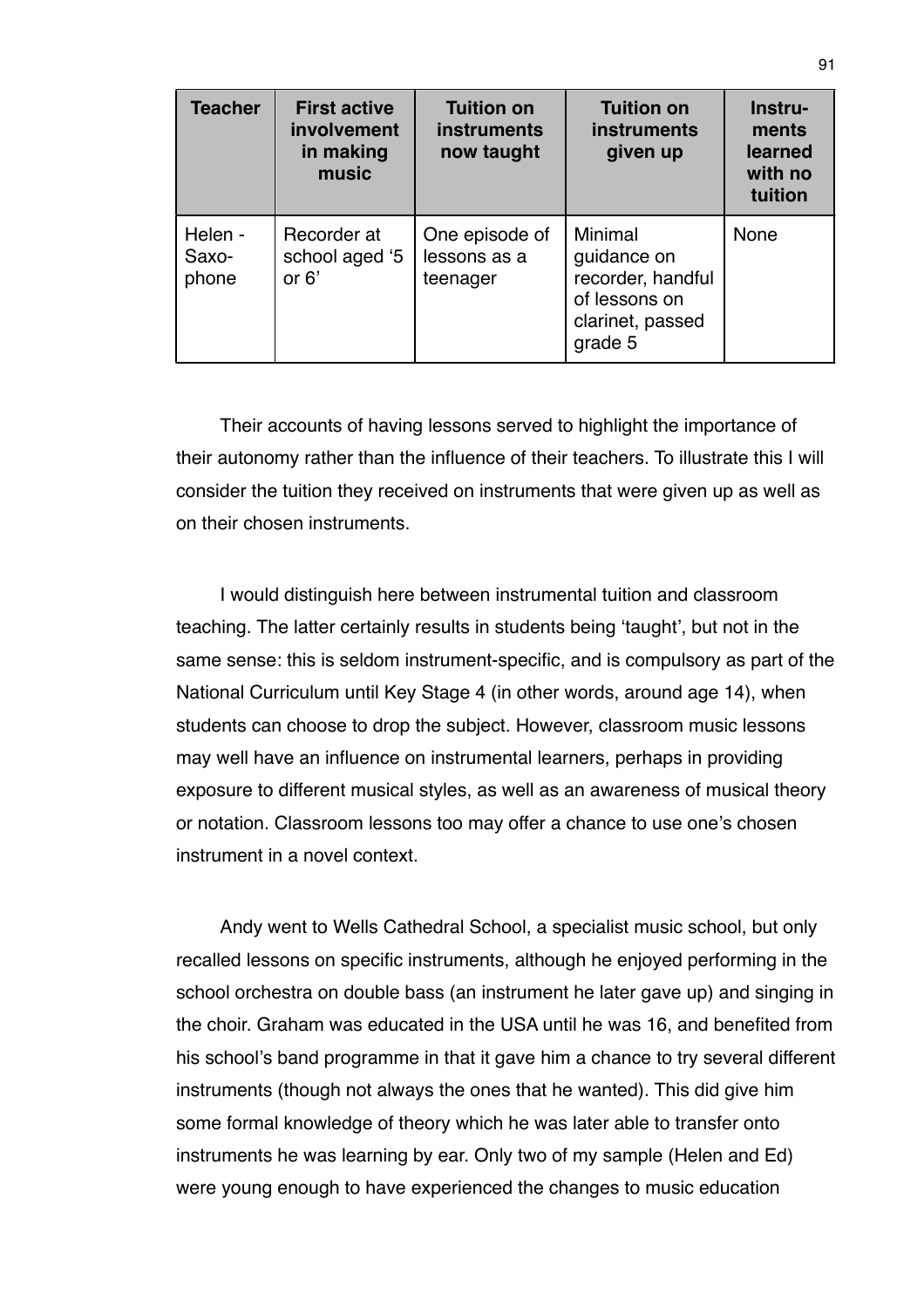brought about by the introduction of the National Curriculum in 1988; like the others, they seemed to regard classroom learning as irrelevant to progress on their chosen instrument. Helen did get the chance to play recorder in her Church of England primary school, albeit with minimal guidance:

I remember having a piece of paper with B A G, I remember the B A G bit, and I'm presuming we then did the F E D as well! We didn't just stop at one hand, but I don't remember - it certainly wasn't something we did weekly, or anything like that, I think most people probably weren't that interested. [Helen]

School assemblies offered her the chance to practice in public, as she was allowed to play recorder rather than sing along with the hymns. However, Helen and Graham were the only ones in the group to describe the effects of music teaching in schools in positive terms. Most didn't mention it at all. At the time of the interview, Carl was working part-time as a technician in a secondary school music department; the classroom teaching he witnessed served merely to make him more grateful that he had learned aurally rather than ʻcoming up through the [tradition of] reading and writing'. These musicians may have forgotten or be downplaying their experience of music in school, but among this group at least classroom teaching was barely mentioned as having an influence on their musical development. Much present-day classroom music teaching may well be rather different from the image presented in these accounts (see 5.5).

## **3.3.1.1 Giving up instruments**

Almost all the group had lessons learning classical music on instruments that were later abandoned. The only ones who didn't were Dave - who had in effect no instrumental lessons at all until university - and Helen, who had only minimal tuition on instruments she had chosen. Several recalled having lessons on an instrument that they didn't really like or that they soon realised was not for them. The reasons for lessons being viewed as unsuccessful appeared to vary widely; in every case though, these lessons were certainly not associated with the passion for sound which drove their practice on their chosen instruments.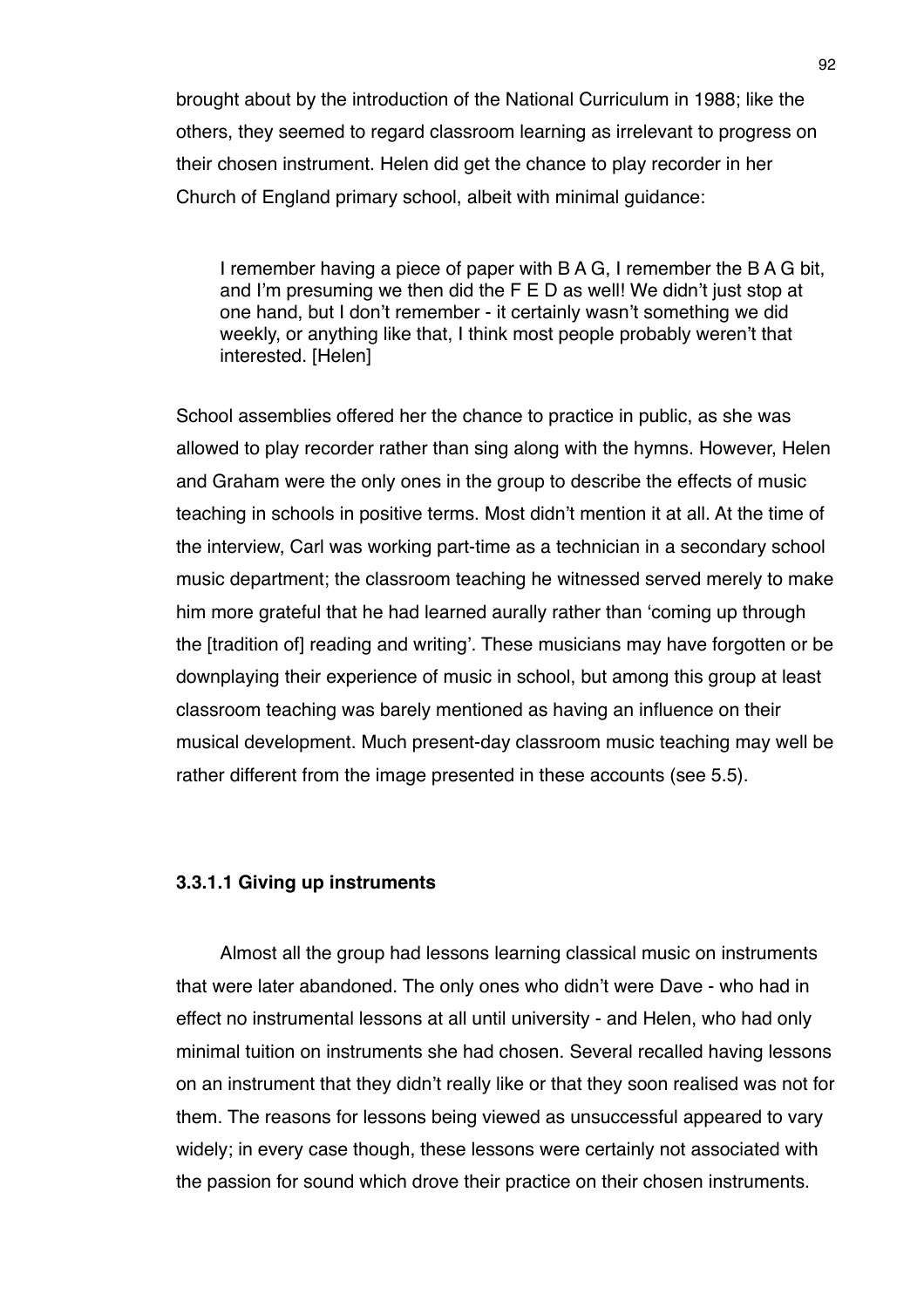For some, the memories of not enjoying music lessons were accompanied by negative remarks about the personal qualities of their teachers. Ed viewed his first teacher as ʻa bit mad really, and she was very, very inflexible'. He didn't really enjoy his cello lessons, avoided them where possible, and gave up the instrument after somewhat reluctantly passing grade 2. He certainly disliked his first teacher on a personal level, but it's difficult to judge how significant this dislike was, since he claimed he ʻwasn't particularly into' playing the cello in the first place.

Similarly, Carl was simply not very interested in learning the piano. Prompted by what appeared to be some interest in playing keyboards, Carl's parents ʻsent' him for one very unsatisfactory piano lesson. He also disliked his teacher (ʻshe was old and horrible') but he accounted for the failure of the lesson by saying that, while he enjoyed experimenting informally on keyboards, there wasn't any ʻfun to be had' in ʻsitting down and making sure my fingers were doing the right things in the right order'. One could say that this ʻtraditional', formal approach might have been off-putting; however, it is worth pointing out that later in the interview he used almost the same words to describe what happened during his first - very successful - banjo lesson: his teacher ʻmade sure I was kind of holding my hand properly and it was all the preliminary stuff and just got my fingers moving'. Thus the approach of his piano teacher was beside the point; he was simply ʻfired up' about playing the banjo and keen to learn everything he could, including the kind of technical formalities that were tedious on an instrument he was only mildly interested in. Davidson *et al.* (1997) emphasise the importance of having a sympathetic, friendly teacher with whom to start learning an instrument; however, while both Carl and Ed clearly did not warm to their first teachers, the reason they gave up lessons appears more musical than personal.

On the other hand Frank certainly *was* interested in the trumpet, and was explicit that the failure of lessons was not due to the personal characteristics but to the teaching style and repertoire of his teachers; in fact, he described his first teacher as a ʻlovely chap but...really in the dark ages about teaching'. He recalled plodding through his trumpet tutor book, which he ʻhated', and was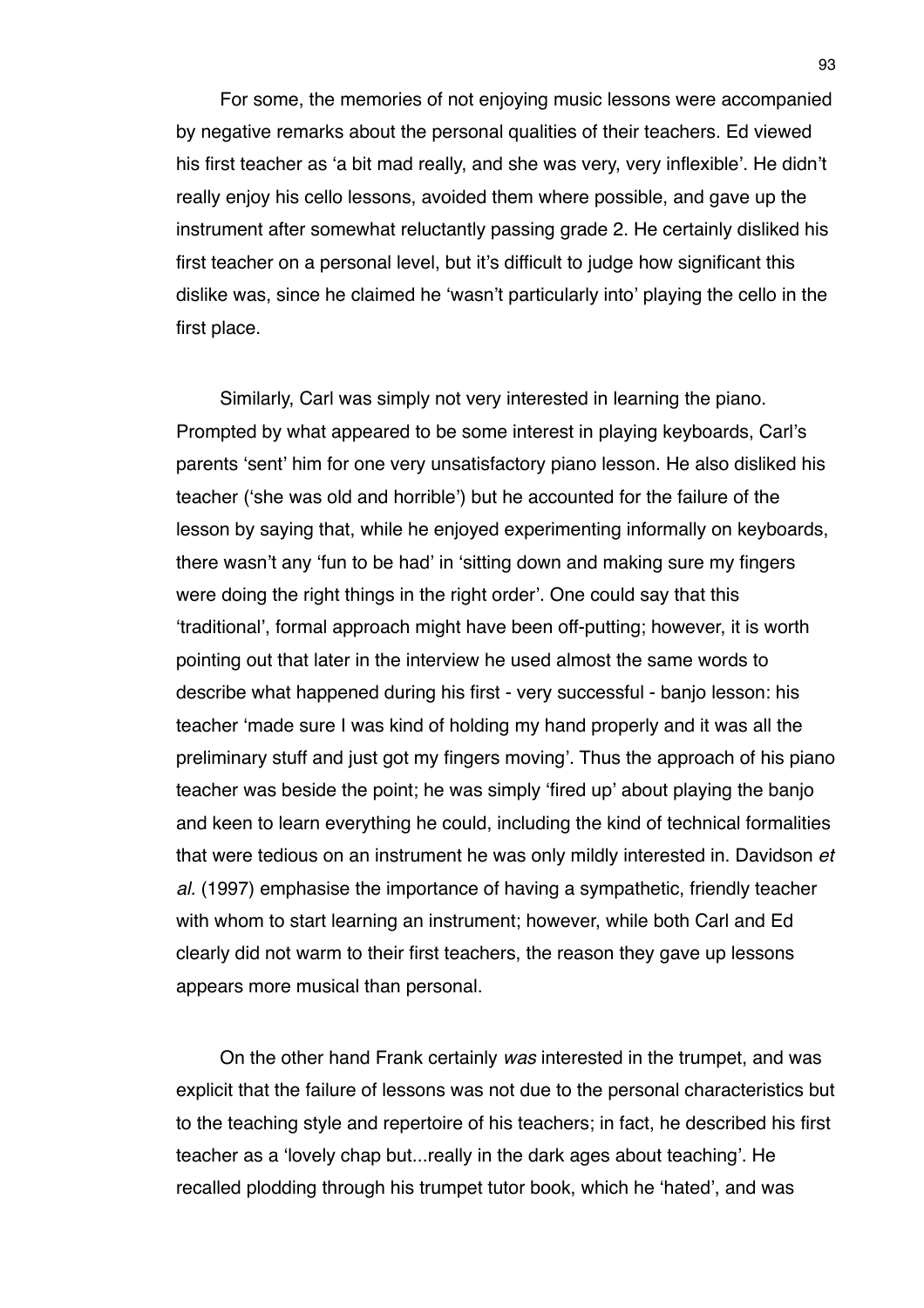clear - at least in retrospect - that he might have continued playing the trumpet if he had had the chance to play the music he already loved:

What I really wanted to do was become Louis Armstrong, really, I didn't really want to play classical music, and I remember sitting at home age ten or eleven wading through Haydn's E flat trumpet concerto, and it just didn't sound like music at all to me. [Frank]

The teaching he experienced at school simply didn't allow him to develop as he would have wished, and he still regretted not finding the opportunities he yearned for at school: ʻit could have happened...I would have loved to have been a jazz trumpeter' [Frank].

Bill also took part in local youth orchestras and, like Andy was positive about the experience (Frank and Ed were rather less so). He recalled taking up the cello on his own initiative - mainly out of ʻcuriosity' - and played for several years at school before abandoning it; much like Frank he couldn't make the music he wanted to on the instrument he was being taught:

Bill: I could see that playing the cello led into an orchestra really, and I did play in several youth orchestras in the area...and that was, you know, that was good, but it wasn't music that I liked listening to, it wasn't music that I was particularly excited by and I wanted to play that music instead. Q: Which was what, at the time? Bill: Punk rock [laughter].

For him, the nature or quality of tuition was not the point; it was equipping him perfectly adequately - to play music that he didn't really want to play. While Frank, at the age of ten or eleven, didn't find the guidance or encouragement he needed to become a jazz player, Bill as a young teenager found he was able independently to learn to play the music that excited him.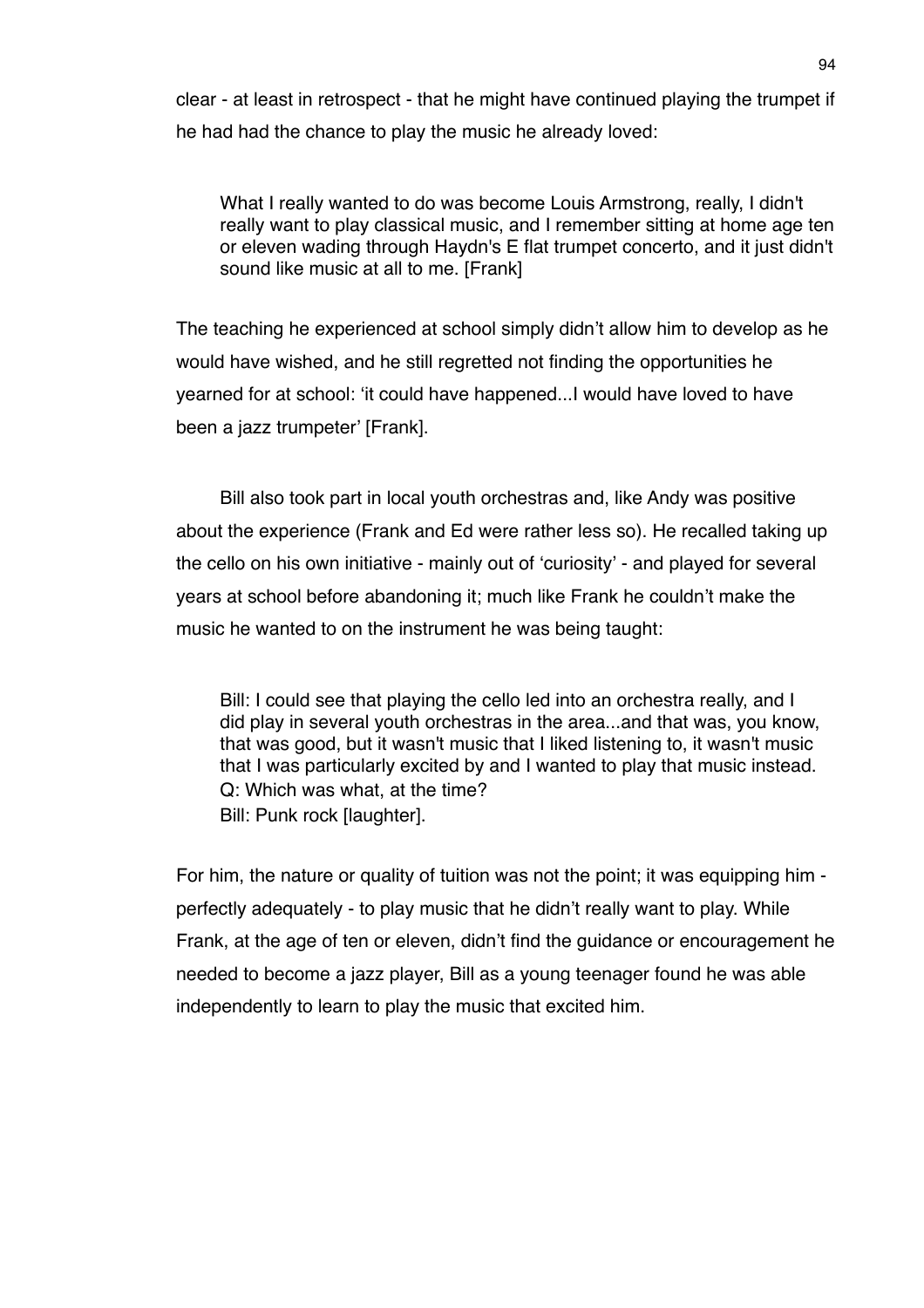#### **3.3.1.2 Giving up lessons**

It is perhaps not surprising that the group had on the whole negative things to say about the tuition they received on instruments that were subsequently given up. However, their accounts are often no more positive when describing tuition on instruments they persisted with and clearly felt passionate about.

Some encountered teaching that was simply inappropriate, and which attempted to make them learn things that they weren't ready or willing to learn. While Ed was still a relative beginner on the guitar, he was well aware that his teacher was aiming much too high: ʻI said to him: "You're teaching me too complex stuff, you need to go simpler" but he wouldn't simplify it...so I didn't learn anything'. He nevertheless continued to learn the guitar, but on his own terms, primarily to accompany himself as a singer.

Andy was unique within the group in that he had lessons on his chosen instrument from an early age, which continued throughout his school career. He recalled his earliest memories of listening to music as a very young child, singing along and ʻimitating' what he heard, as well as experimenting on the piano at home. His ʻear' was sufficiently developed that when formal piano lessons began at the age of seven, there was already a conflict of interest between himself and his piano teacher:

I can remember thinking, discovering for myself that as soon as I knew how the tune went, I was fine, I didn't needed to bother, borrow, bother with this stuff written down on paper any more, thank goodness...But I was always persuaded that I really should know what was going on on the paper. [Andy]

He also, if inadvertently, made a distinction between the enjoyment of performing and entertaining, as opposed to the tasks associated with lessons:

I used to practise in the dining hall where there was a piano, where we used to have our little junior school assemblies, and when I went there straight after school, and there'd be the sort of dinner ladies still clearing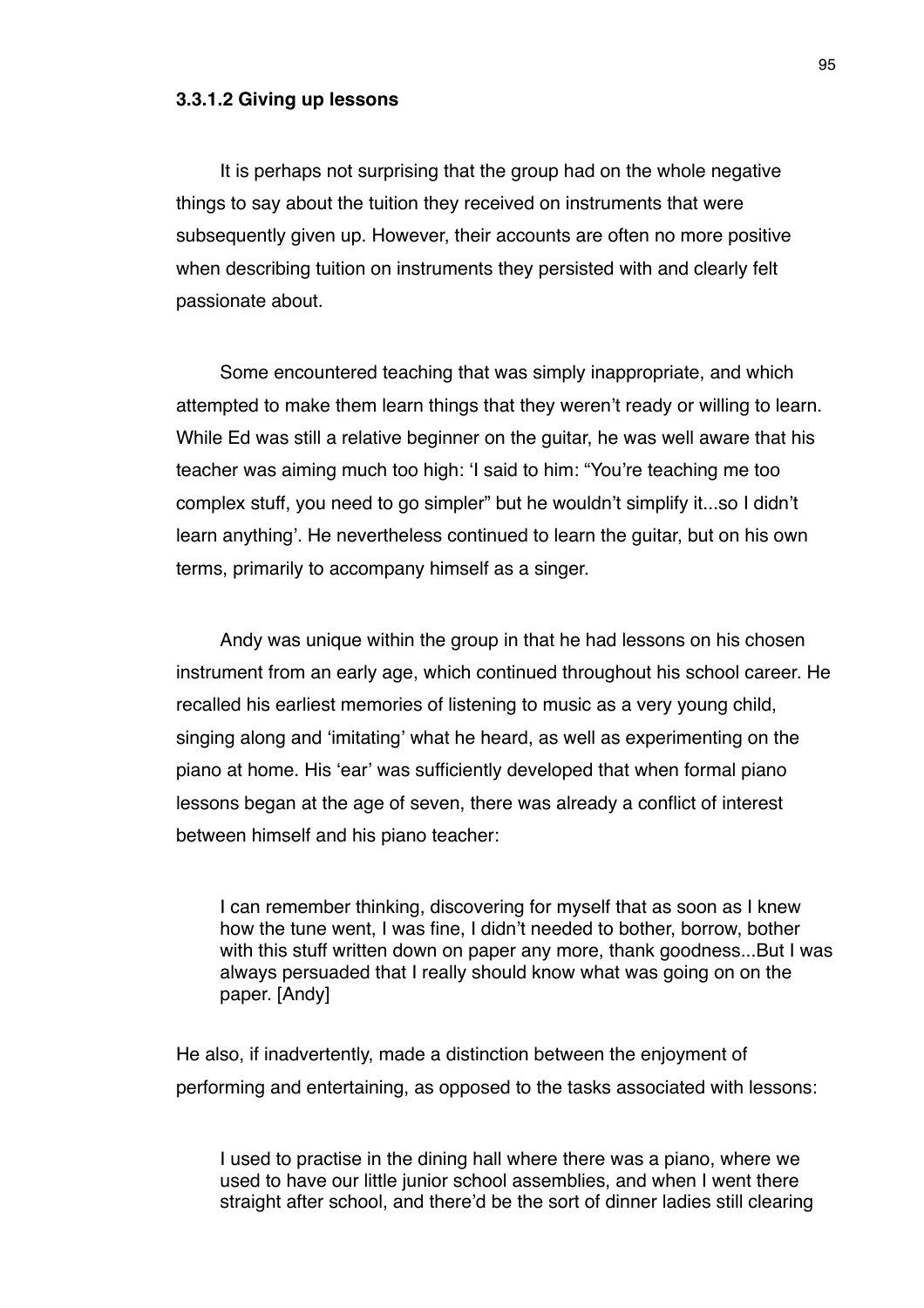up and tidying and cleaning and I used to entertain - I used to do my bit of practice and then I'd entertain them with chopsticks and they thought that was great [laughter]. [Andy]

Neither he nor his teacher regarded piano lessons as particularly successful, though he has subsequently gone on to a career as a pianist and singer, working almost entirely by ear.

Helen, having got to grips with the recorder, progressed onto clarinet when she was around 9 years old:

Helen: My mum took me to a teacher, a private teacher; don't think I went for very long, probably five or six times, just to this guy's house. I would have needed that cos of the difference fingering-wise and all these extra keys, but then I just went for it, just got really into it. Q: So you didn't carry on having lessons after that? Helen: No...I mean, to get the technique for sure, initially I had that little run of lessons, and then I think to be honest I got a bit bored of what there was the Associated Board route, that I really wasn't interested in. I'd sort of learned how you can read music off a stave by this point but wasn't interested in theory in the slightest, and I think I was kind of a bit "anti", if I'm honest, because the way I liked to play things was picking it out by ear...You know, once I knew where all the notes were, and I knew that you're not supposed to puff your cheeks out cos you look like an idiot, and no you don't need a strap for it, once I knew all that then I was happy to go off and do it by ear.

She seemed to have taken what she wanted from lessons to help her learn in a way that suited her rather than her teacher. Her teacher's agenda - ʻthe Associated Board route' - did not appeal at all.

It could appear that these are typical examples of classical teachers trying to force ʻpopular' musicians to abandon learning by listening and imitating, and instead learn in a traditional, ʻformal' way - that is to say, by studying technique, scales and exercises, and pieces from the classical repertoire. This does indeed seem to have been partly the case (Green, 2002: 134-135 gives similar examples). However, the ʻformality' of music lessons was occasionally not the reason why lessons were reported negatively, nor why they were abandoned; indeed, some gave examples of tuition that wasn't, as it were, formal *enough*.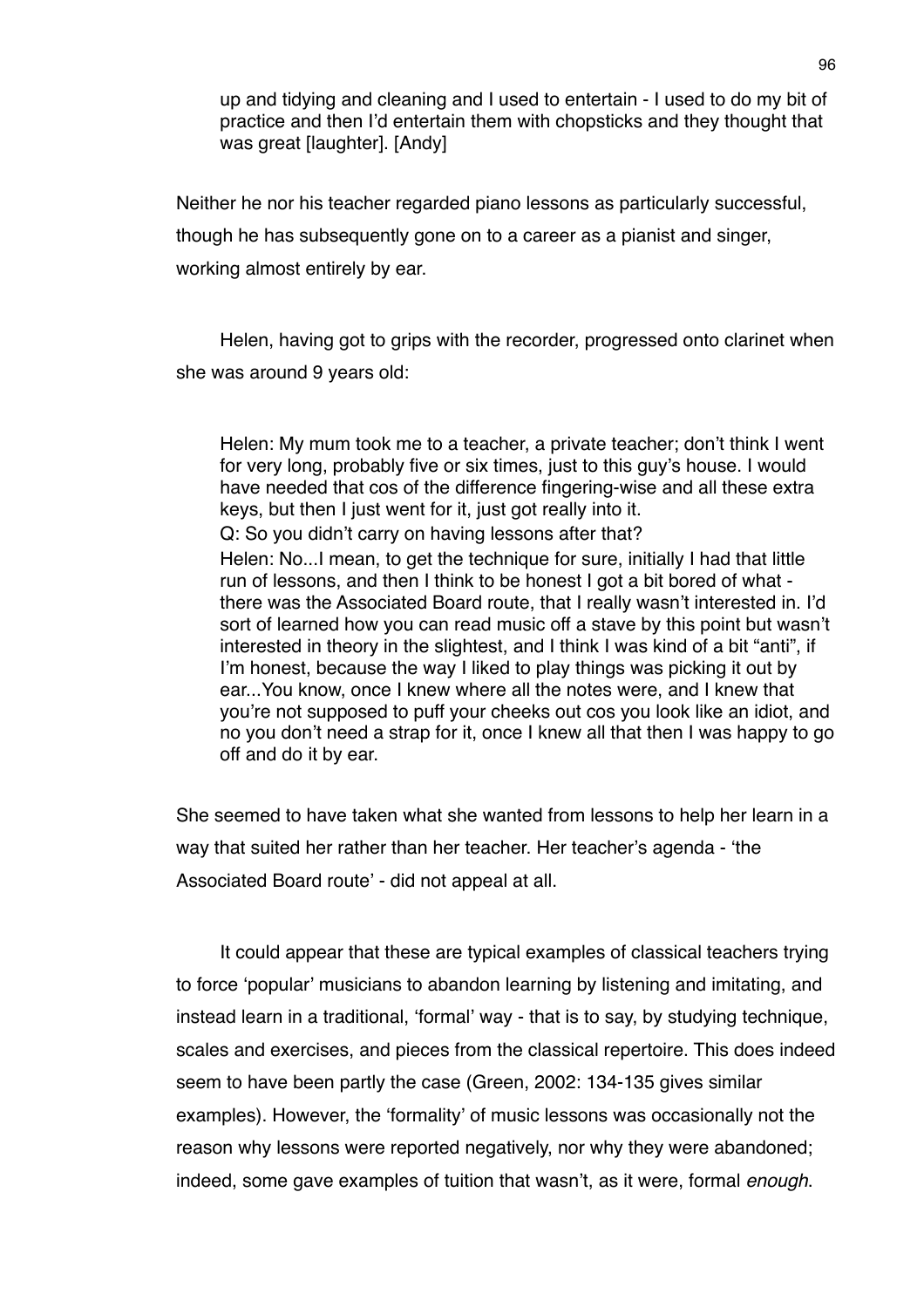Dave and Bill both struggled long and hard with the technical aspects of their instruments (piano and double bass respectively) and both tried repeatedly to find appropriate help. Bill was already a full-time professional double bass player before, at the age of ʻ23 or 24', he first went for lessons. Despite attempts with a series of teachers, no one seemed to be able to give him the advice he needed to improve his sound, and in particular his bowing technique. Eventually he reached a point of despair where he even considered giving up playing altogether: ʻI was having a rotten time playing...didn't know what I was doing wrong'. Bill was the only musician to express any suggestion that they might give up playing for any reason. Only relatively recently had he been able to find an excellent teacher with the expert advice that he was looking for.

Dave also felt adrift; being unable to afford regular lessons he taught himself with occasional help and advice from friends. On the one occasion he went to a recognised piano teacher, she took one look at his home-made technique and said: ʻit's too much work, I can't teach you'. He subsequently passed his grade exams (up to and including grade 8) without ever having had a ʻformal' piano lesson, but:

Even at university no one told me how I should play the piano, there was no technical element to it...No one said, you know, you should flatten your fingers, or round your hands..., had to work it all out yourself. [Dave]

Both Bill and Dave felt they missed out on a solid, technical grounding in their instrument that good formal tuition might have provided.

Frank reported going for lessons with a well-known harmonica player to learn how to play the blues. These lessons were ʻinformal' to the point of comedy, and offer an example of the idea of ʻauthenticity' referred to earlier:

I was pleased to get away from the formal side of things, but it doesn't really help if you go around for a lesson and the chap says: "Right, you want a beer?" [laughter]...And my questions to him were: "That's brilliant, how d'you do it?" And he would just say: "I don't know man, I just do it"; so: "Okay, what shall I - how do I play the blues?" "Well just play what you feel, man, play what you feel". [Frank]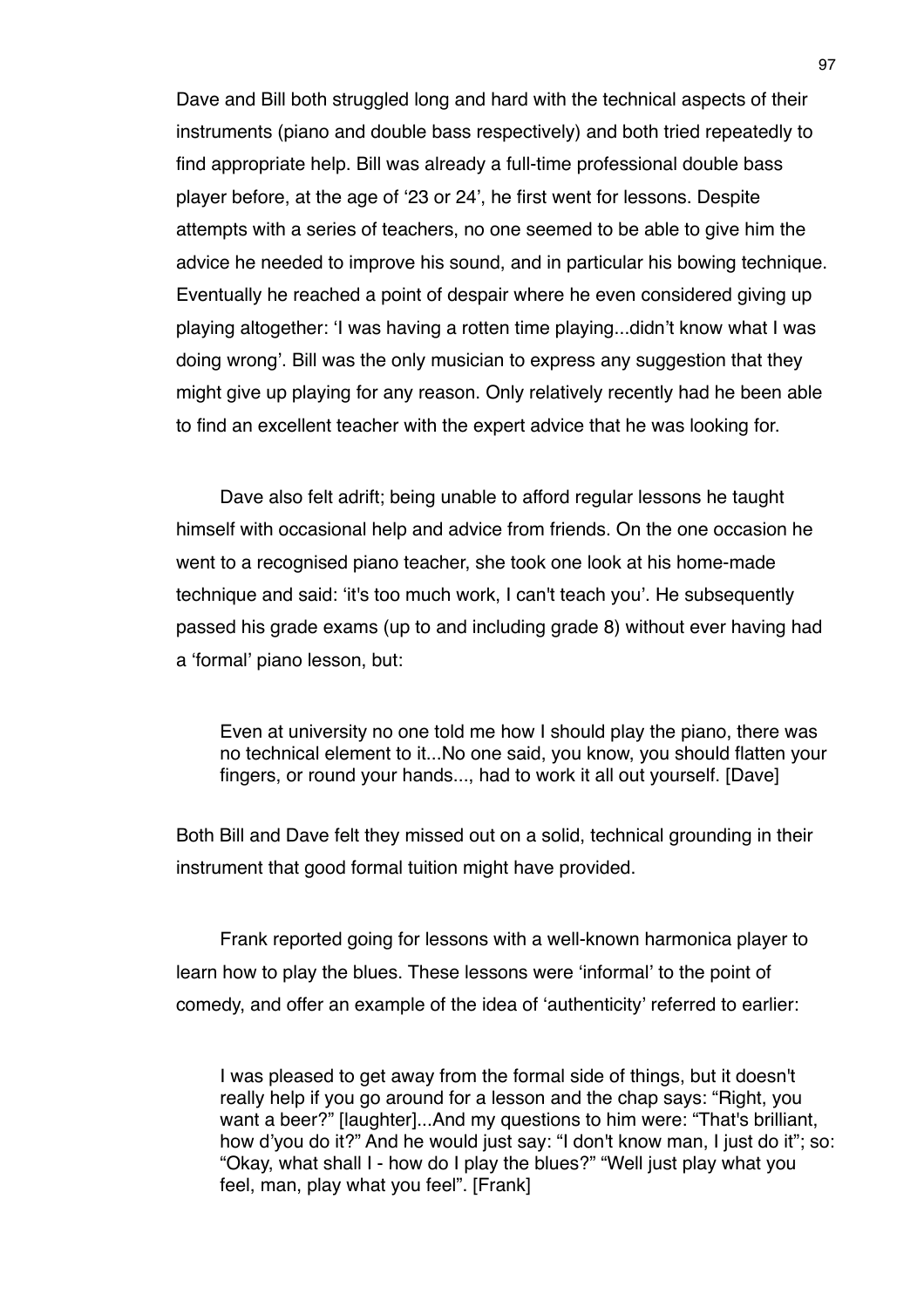This was certainly more entertaining, and perhaps more inspiring, than his ʻformal' trumpet lessons, but was not particularly helpful in practical terms.

There were therefore implications that some teachers might be very good at playing but not very good at teaching. There were also suggestions that teachers might not be equipped to teach everything their pupils needed to know. For example, Bill had vast experience of working with drummers in a rhythm section, whether performing rock, jazz or in musical theatre, playing which required a particular kind of awareness of the nuances of rhythmic ʻfeel'. All the double bass teachers he had been to see were classical, orchestral players and he felt that none had any experience, or even awareness, of this particular kind of listening and playing.

It is also noteworthy how willing these learners were to seek tuition. Some of them increasingly felt the need for expert advice as they developed (and wanted to develop further), but others looked for teachers for help right from the start. Carl described how he initially had no idea what to do with his new banjo, which sat in his bedroom for ʻthree or four months': ʻI didn't know how it was tuned, I didn't even know what the style of music that I was listening to [was called], I didn't know any of that'. Trying to learn from a book was not a success, while listening to records gave him a better 'feel' for what he was 'trying to do' rather than ʻactually how to do it'; it was only through a fortunate meeting with a teacher that he got the ʻkick start' that he needed. Similarly Frank bought a book along with his first harmonica, but went for lessons as soon as he could.

In discussing the group's experiences of being taught, it is important to stress how little tuition, on the whole, they received. Most of them reported occasional, short phases of tuition, interspersed with periods of intense and largely solitary practice. Since I was expressly looking to interview ʻself-taught' players, it is hardly surprising that these musicians had on the whole minimal experience of lessons. On the other hand, since they all agreed to this description of themselves, I was somewhat taken aback to find that they had all had at least some lessons - several had had a significant amount. It could be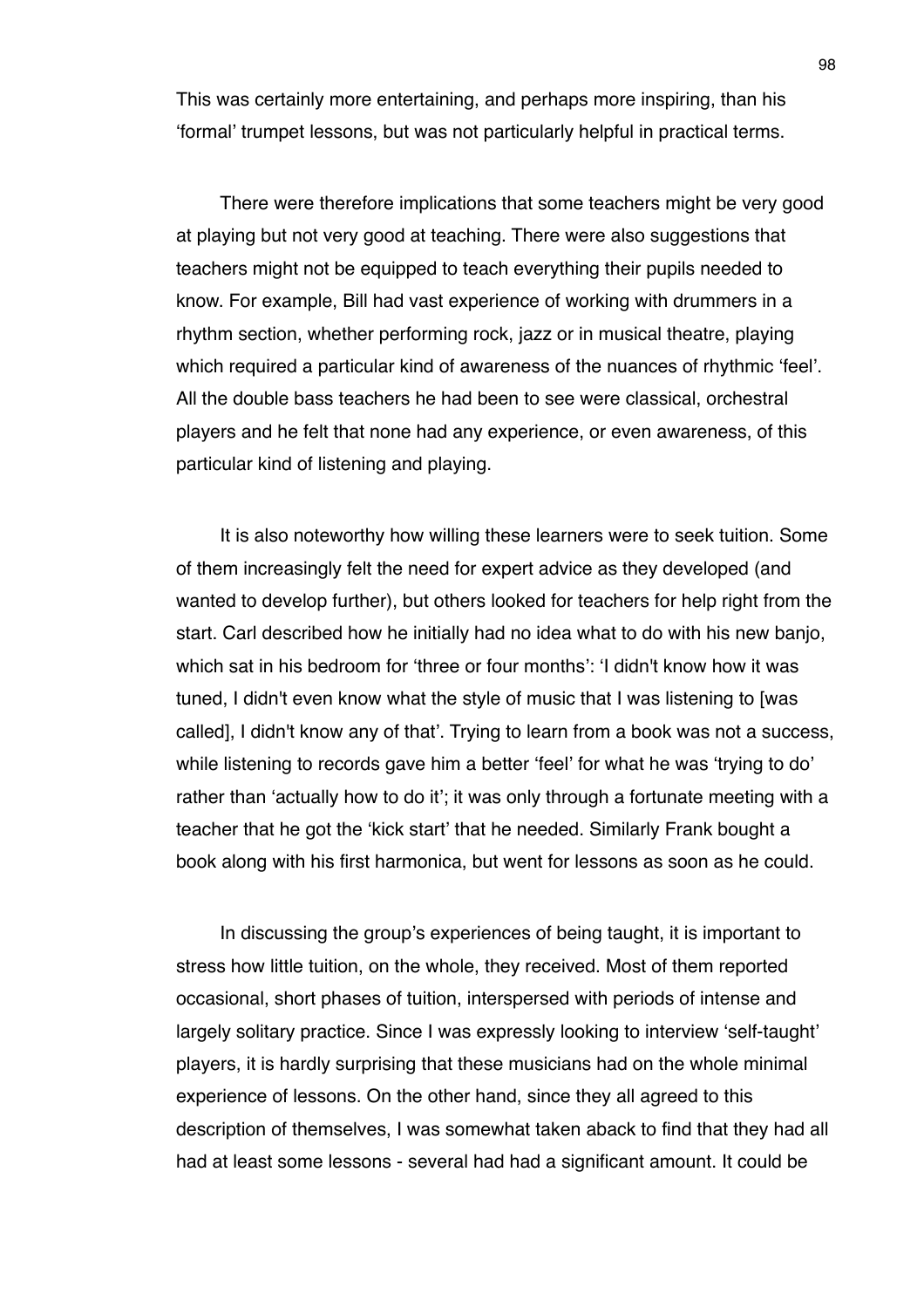suggested that some of them might have misunderstood my invitation to take part in the study.

However, the question of what it means to be ʻself-taught' is a complex one, and members of the group expressed a variety of opinions on the subject, occasionally contradicting themselves in the process. For example, Dave described himself as ʻself-taught' on the piano; however elsewhere in the interview he denied that that he taught himself to play ʻbecause you're constantly watching and getting ideas off other people'. If we agree with this view, then no one is truly self-taught, since we all rely on others for information and inspiration. The group's accounts certainly included talk of learning by watching and listening to other musicians. In contrast, both Ed and Frank explicitly stated that teaching is only to help a process of self-tuition ʻcos a teacher doesn't teach the person, they teach the person to teach themselves when the teacher's not there' [Ed].

Purser (2005: 293) finds similar opinions being expressed by the teachers he interviews. The implication of this idea is that, to a considerable degree, everyone is self-taught. Moreover, as these accounts strongly suggest, simply because one is being *taught* does not necessarily mean that one is learning anything.

It could be argued that the idea of being ʻself-taught' is ambiguous, and was perhaps not the best criterion I could have chosen to select volunteers for this project; nonetheless I think they were all justified in including themselves. They were not self-taught in the sense that they had no tuition whatsoever, but they were certainly in charge of their own learning, and decided themselves what and how to learn. I would suggest that the phrase 'self-directed learners' describes this group better. The tuition they received, whether helpful or not, seemed to be only part of a process which was going to happen anyway.

It is therefore important to distinguish between successful learning and successful teaching. All the musicians in this group could be said to be ʻsuccessful' learners in that their persistence in playing an instrument has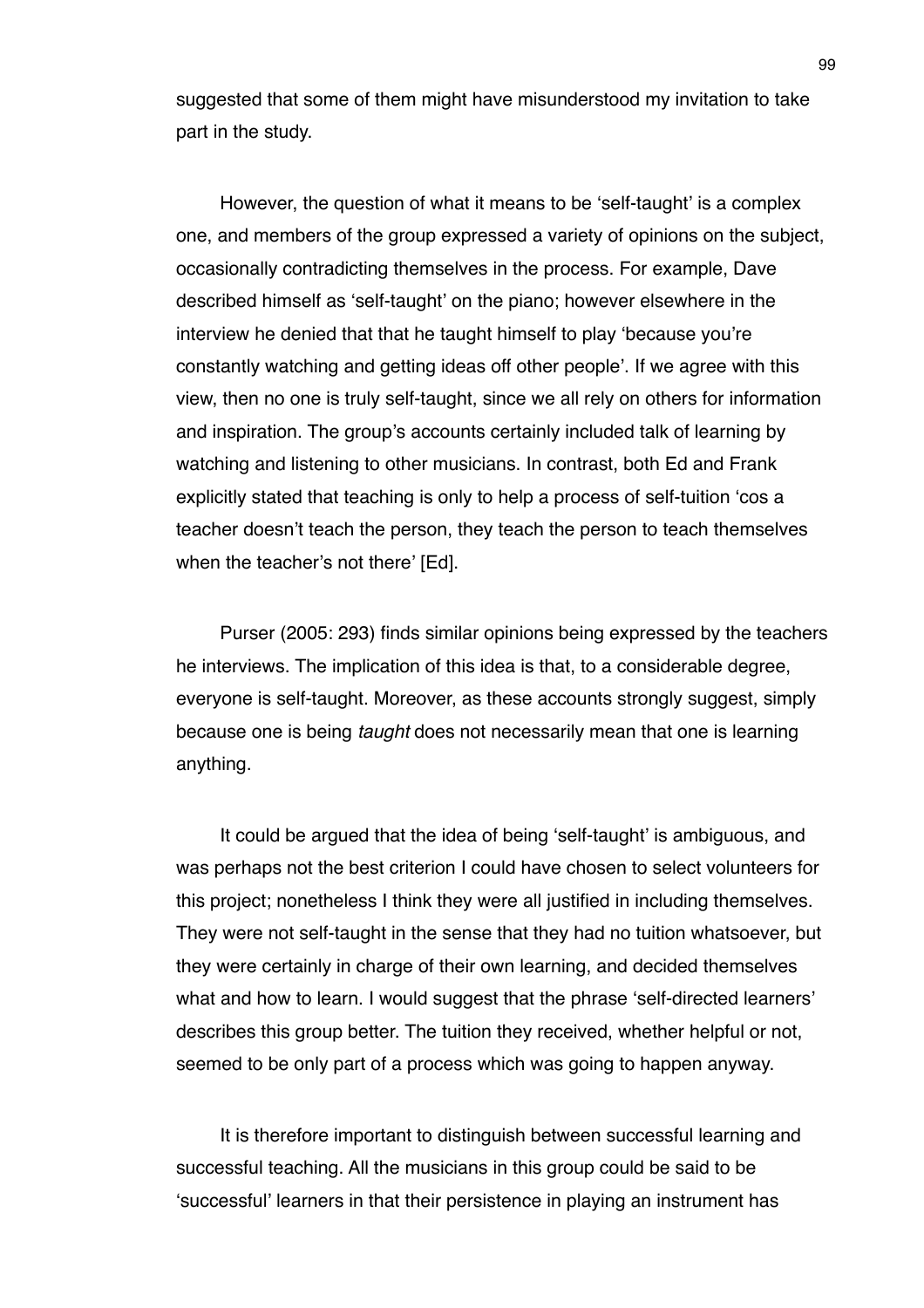resulted in high levels of competence and indeed some form of career. However not all the *teaching* they received - even on their chosen instruments - was reported as successful; far from it. In fact, in some cases it could be said that they persevered with learning their instruments *despite* the tuition they were getting rather than because of it. Where the experience of having lessons was not giving them what they wanted, these learners gave up the lessons rather than the instrument.

The importance of choice is evident in the group's experiences of both learning and being taught. Typically, lessons on instruments that were given up began at an early age, perhaps before they had any particular passion to learn. While none of them reported being forced to go against their will, there was a sense that in many cases the decision to start learning these instruments was not made actively by the learners themselves. Only Bill described making a conscious choice to volunteer for lessons; they generally reported simply having lessons without necessarily accounting for how or why this happened. The implication was that, although presumably willing, they were to some extent ʻsent' by their parents. Moreover, the act of going to a teacher signified the start of learning; on these instruments, learning was from the outset inextricably linked to being taught.

This contrasts sharply with their reports of taking up instruments they persisted with. In almost every case, this was described as a conscious decision, and the expression of a powerful urge to learn. This often happened at a later age, when they were perhaps more able to make such decisions autonomously, and resulted in learning which seemed independent of the tuition they received. Some of this tuition proved very useful, some of it no help at all, but only Bill suggested that lack of good teaching might influence his decision to continue playing his instrument. Moreover, apart from Andy all of them actively sought tuition *after* they had chosen the instrument they wanted to play and had already started to play it, in some cases for many years. If the experience of these learners is typical, being taught an instrument that one has not chosen oneself leads to very low levels of interest and motivation. Conversely, actively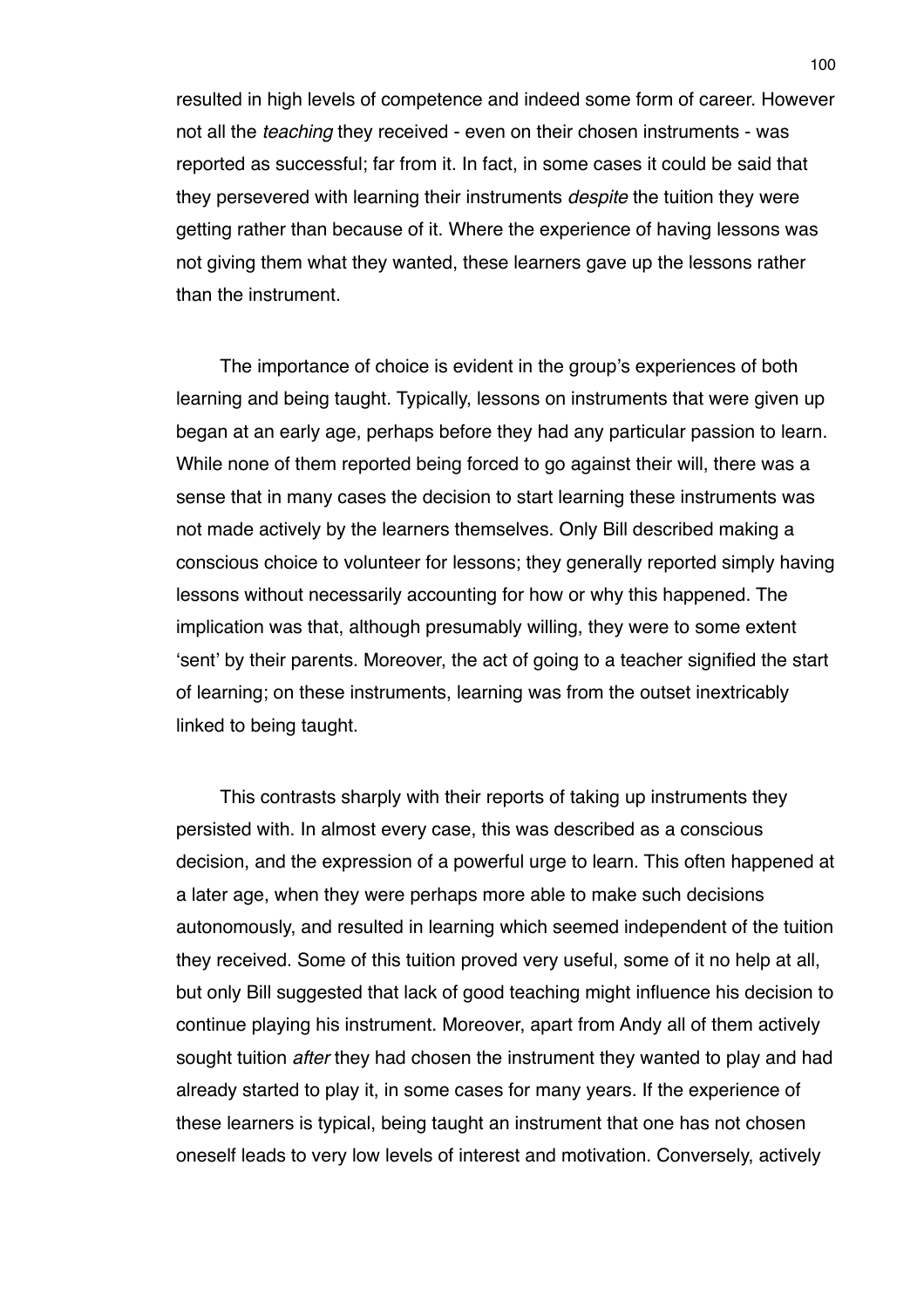choosing to learn, and doing so on one's own terms, is associated with very high levels of enthusiasm and a long-term commitment to music making.

### **3.3.2 Using notation**

As I have tried to suggest, the literature makes it clear (if only in passing) that popular musicians, while they may start learning their chosen instruments by ear, often adopt more formal practices as well. This may include learning to read notation, whether it be standard stave notation, chord charts, guitar ʻtab' or other forms of visual guides. This ability may be acquired in classical or popular instrumental lessons, classroom lessons, or be self-taught. Green stresses more than once that, in terms of her interviewees' learning careers, reading notation was ʻsecondary' to copying by listening, and goes on:

For all of them, printed materials were used as learning resources in the early stages only and in all cases any form of written resource appeared to have been dropped during the first months or first couple of years of learning. (Green, 2002: 73)

Those that did not read felt this as ʻa lack', though ʻthey all valued the eartraining which their lack of reading ability had forced on them (*ibid*: 71).

However, this view is not unanimous among researchers. Other writers suggest that, while starting to learn by ear is crucial, many musicians in, for example, the fields of rock music (Walser, 1993) and jazz (Berliner, 1994) go on to acquire reading skills. The use of notation varied considerably among the musicians I spoke to. For many learners, their first instinct when acquiring a new instrument may be to buy an instruction book. As I have already mentioned, this was the case for both Carl and Frank. Frank had had several years of classical trumpet lessons, working through a tutor book, so reaching for notation to learn the harmonica is understandable; he makes no mention of actually using it though, and found a teacher who worked by ear instead. Carl compared starting to learn an instrument with exploring a new piece of computer software; he described himself as being ʻrubbish with manuals',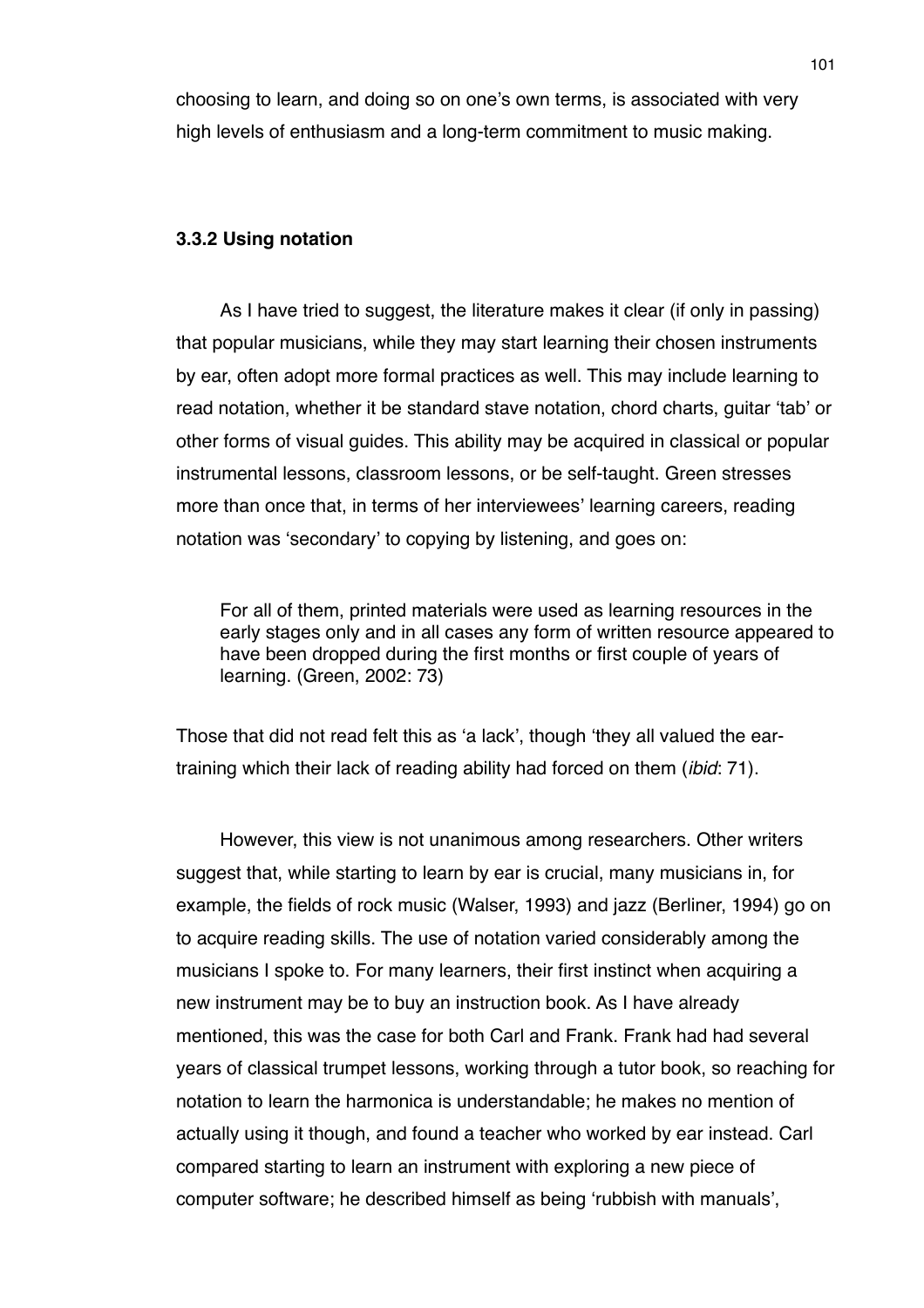preferring to learn through trial and error and through guidance from a teacher rather than from written instructions.

Andy was introduced to notation right from the start of his learning career on the piano. The constant emphasis on notation in lessons seemed to run counter to his musical strengths: ʻI found things so easy to play by ear I had little motivation to be bothered with all the stuff that was written down'. He may have passed grade 6 before his piano lessons were abandoned but he clearly valued his ability to play by ear considerably more than his ability to read.

Ed was the least interested in using notation. He had learned the cello up to grade 2 at school, but there seemed to be no connection between these lessons and the enthusiasm for other forms of music which he developed as a teenager: ʻI couldn't link the two things together'. As such he initially learned to play the guitar and sing entirely by ear through trial and error. His aversion to notation led to a revealing misunderstanding when discussing positive influences on his progress:

Ed: What else has been helpful - reading as well. Q: Learning to read? Ed: No, reading biographies [laughter]. Q: Oh, right, not reading music? Ed: No, not at all. I'm not really concerned about the small details, it's the, I dunno, it's just some things people said in some biographies about how they approach music.

As an example of the irrelevance of notation he cited Bob Dylan's approach to songwriting:

I think he's quite similar in the way that he learned the guitar to me, actually...his kind of approach is that he'll just create the vessel which he needs...for its purpose, and that's exactly what I do as well. [Ed]

Thus the learning agenda is defined by the music one is trying to play, and tunes become the vehicle for acquiring technique. However, while notation might have been a ʻsmall detail' for Ed it was central to the way Dave learned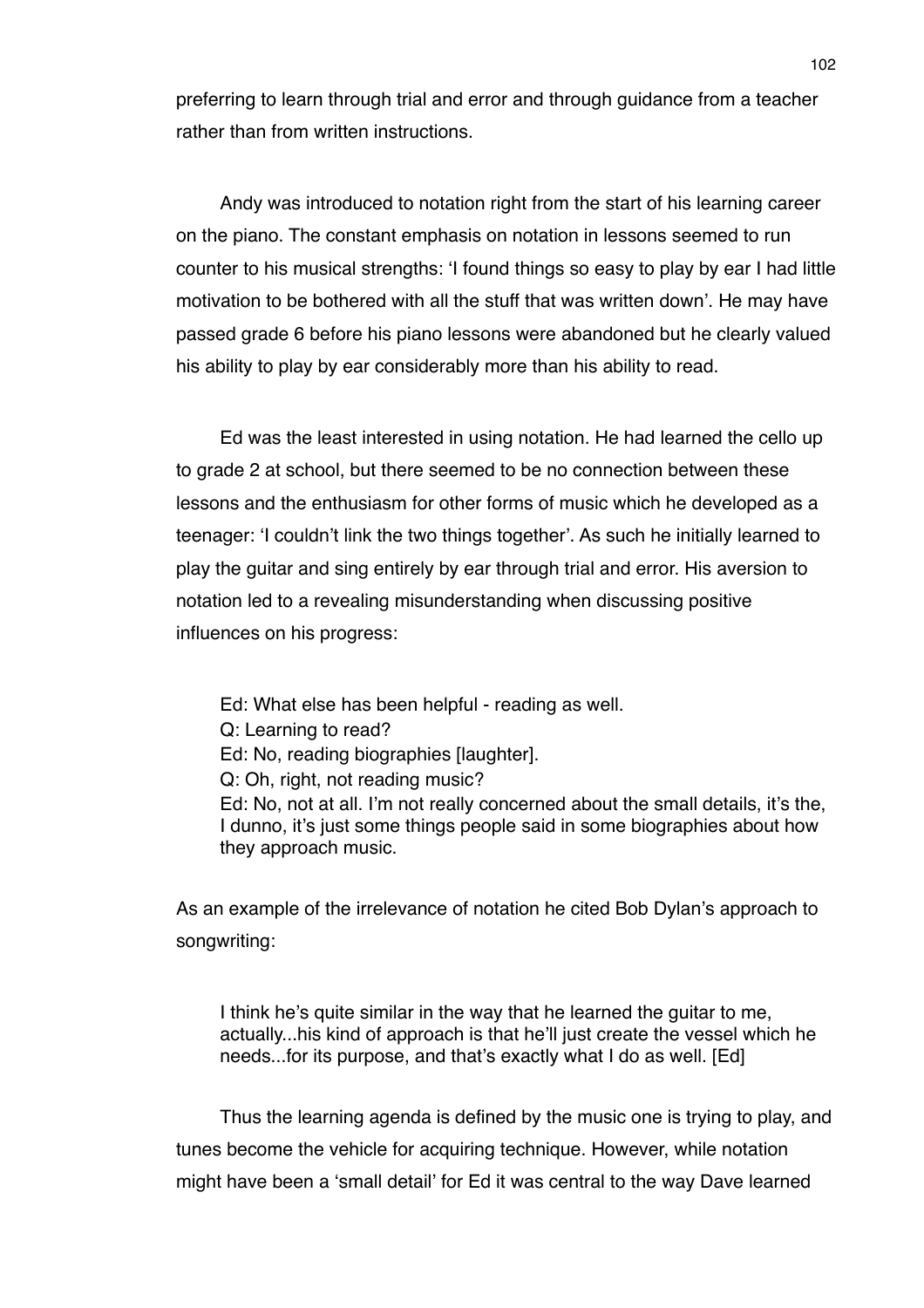the piano. After his brother had showed him the chords for some Beatles songs, his next project was Bach's Toccata and Fugue in D minor:

Dave: I got the full score, the organ score out of the library, and sat down and learned it note by note, every single part of it. Q: How old were you? Dave: About 16 or 17, I think.

He used recordings and notation in tandem, each explicating the other:

I think my mum told me "E(very) G(ood) B(oy) D(eserves) F(ootball)", how to work out the notes, didn't know much about timing, so I just figured that out from records, and if there was a classical piece I wanted that I didn't know how it went, I'd get the record out of the library and just listen to it, and work out how it went. [Dave]

Listening to jazz, rock and blues were all major influences on his playing, and he while was learning riffs and songs from records and performing in bands, much of his facility on the piano was acquired in the process of passing Associated Board exams on his way to grade 8 and, subsequently, university. This was a goal he set himself when still a teenager at a time when lessons were not available: ʻI didn't have any lessons...I just got the books and learned the pieces from the books' [Dave]. While his technique may have suffered from a lack of guidance, notation was a crucial resource throughout his learning career and one which he adopted on his own initiative.

In fact notation was seen as an important learning resource by several members of the group. Graham had tried several instruments and learned some basic notation skills before getting a saxophone. His playing mainly developed through ʻa lot of just jamming', playing live with others and learning ʻto fill really well and play behind people'. However, much of his proficiency was also acquired through dedicated study of written material: ʻI remember being on the dole for a year and that was eight hours a day of practising, that was my thing'. At the time he was working through the Charlie Parker ʻOmnibook' (which consists mainly of transcriptions of Parker's solos) as well as a book by Otto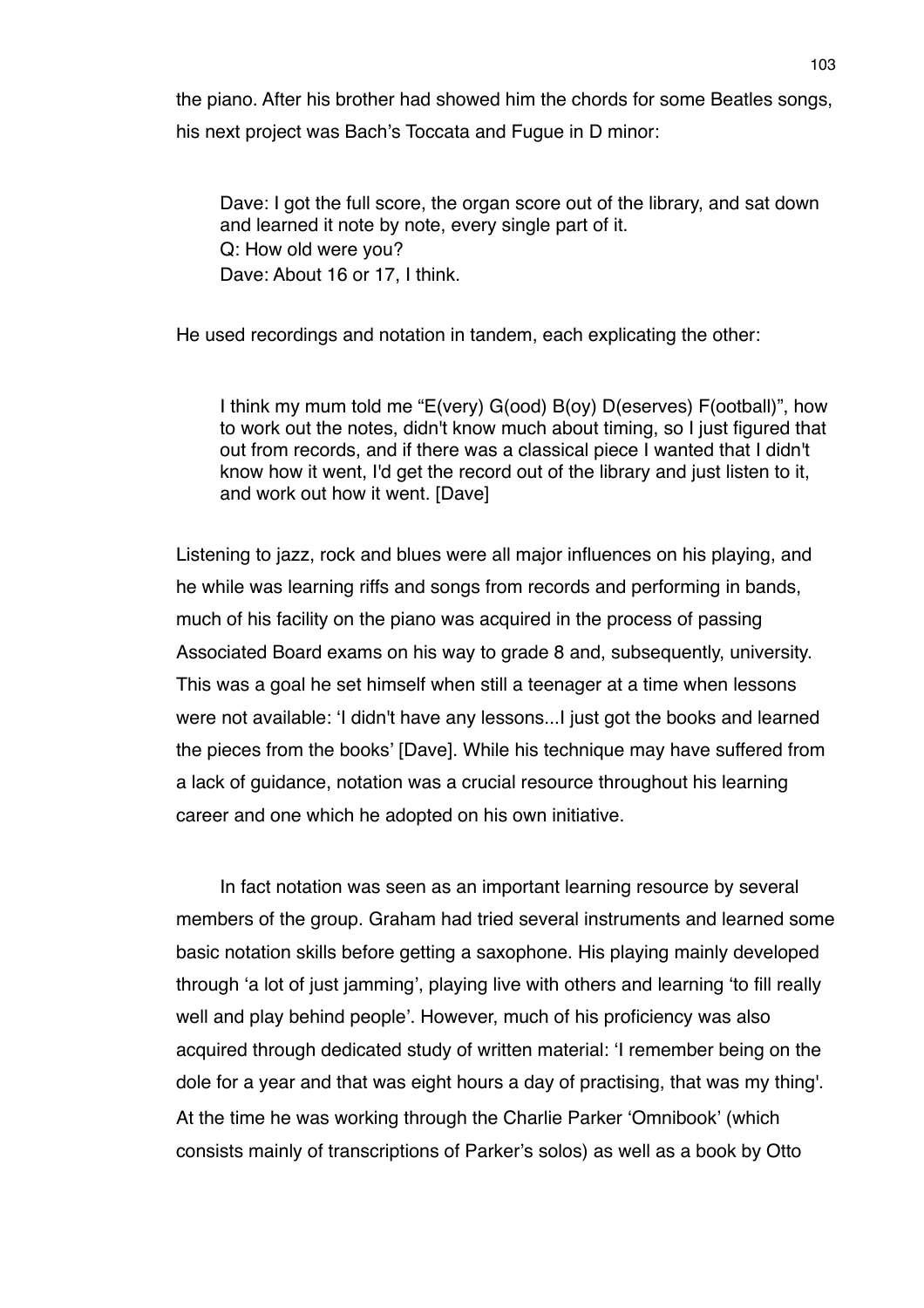Langey: ʻold-fashioned manual, something with fingering charts and exercises' [Graham].

Helen also mentioned the Charlie Parker ʻOmnibook' as a key resource; though certainly not for beginners, it seems to be a seminal text for budding jazz saxophonists. This was introduced to her by a teacher, just as she progressed onto the saxophone after many years of playing the clarinet largely by ear:

She was like well you've been playing clarinet for years, and I was like yeah, and she was like well, come on then, and just plonked in front of me the Charlie Parker "Omnibook", and I was like earghh [whimpering noise] but she was like no, no, no, come on. And I just dived straight into it, and just started, that's when I really focused on reading as well, was nailing his solos, learning them off by heart, for muscle memory as well, just cos it's so handy to have all that stuff. [Helen]

She is thus suggesting that notation can be an aid to playing by ear, in that it can develop ʻmuscle memory' and the ability to learn pieces ʻoff by heart'.

Bill however took a different view. He learned notation while playing the cello at school, and was the only one of the group (with, to some extent, Graham) to deliberately transfer his reading skills from formal tuition directly onto an instrument he was learning by ear (the electric bass). This was not to help him learn however; he was invited to perform in a play (for which he would be paid) and thus consciously ʻworked out where the notes were' on the bass. Being able to read notation played an important part in his subsequent learning career on double bass, as it allowed him to draw on the well-established pedagogical material available, and this skill was in any case essential for his professional career. However, he suggested that reading may not in fact be an aid to memorisation:

I find it difficult now, I mean if I hear something and learn it by ear first of all then it's there pretty much permanently, normally, keep refreshing it occasionally, if I read something in a piece of music I don't learn it, I can look at it 100 times and I still won't learn it. It's very odd. I don't know why that is. [Bill]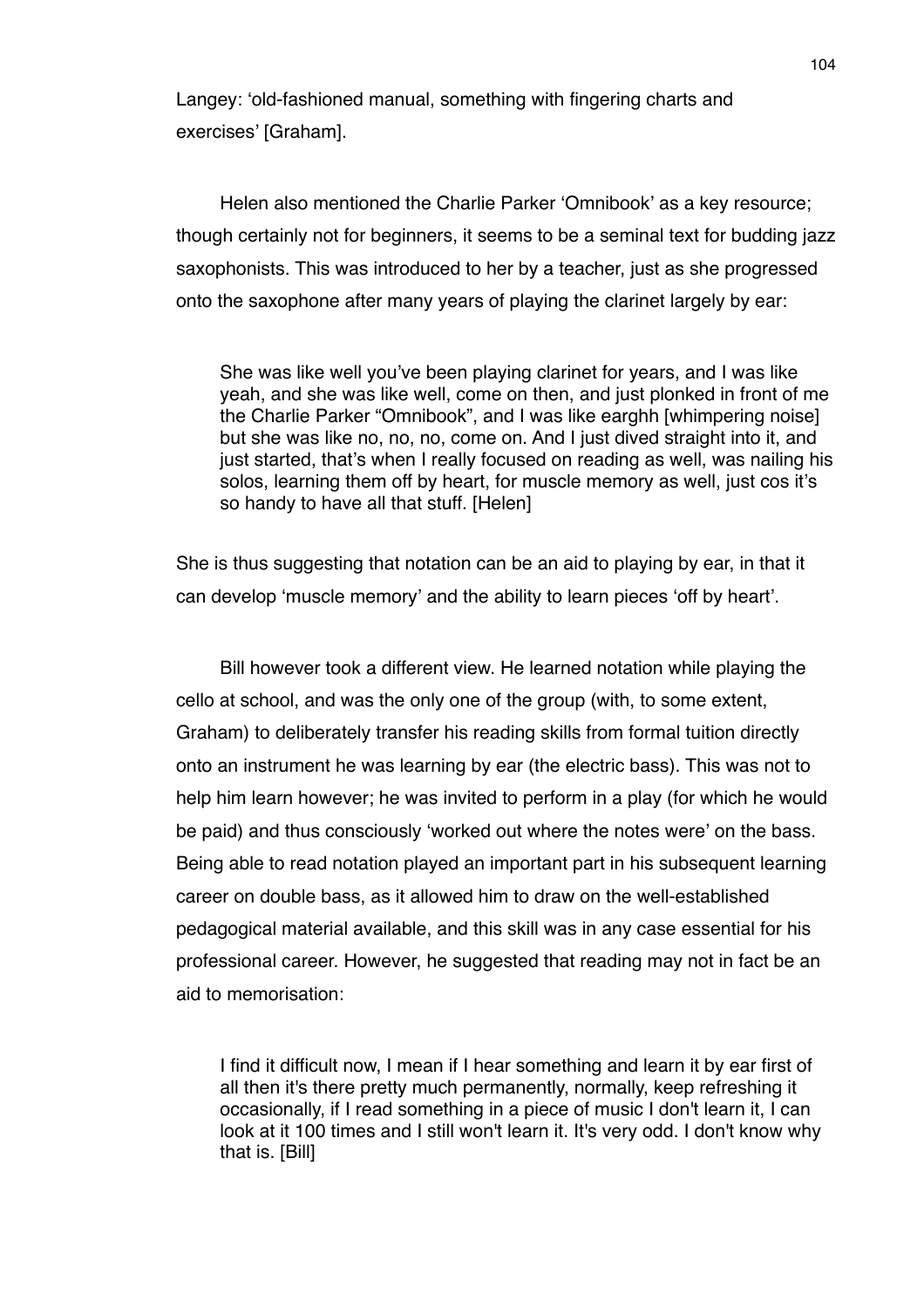Graham suggested a complex relationship between improvising, memorising and using notation. If he was working out a part from a record, he might use notation ʻas a crutch' specifically so he didn't have to memorise it; this would also keep his natural tendencies in check, since he was liable to ʻget lazy half way through working out something by ear, and start jamming again'. However, different skills could influence and offset each other: ʻI think because I read well I don't memorise as readily as I should, and because I jam quite well I don't read as well as I should' [Graham].

Thus opinions differed as to how useful notation was. However, one thing on which they all agreed was the value of being able to play by ear rather than being dependent on notation:

I've got no problem with notation, my problem lies with the order in which it's done, you know, I'd love to be able to read music now...I think it'd be a very valuable tool - it's the tail wagging the dog thing, you know, I'm glad that I learned to become a musician without reading it. [Carl]

Several examples were offered of musicians that they had met or played with who were unable to function without notation, and these were viewed with a mixture of sympathy, respect and scorn. Helen had relatives who ʻwent to Cheetham's and...did everything incredibly "by the book"':

I used to try to play with them sometimes and just think: "you can't do that without the music can you?", and like, literally: "go on, play Happy Birthday! [laughter] Go on, you know the tune, no, don't look at it". [Helen]

Andy referred, somewhat disparagingly, to ʻthe sort of people that if they're going to go and buy a piano they've got to take a sheet of music to read to play on it when they get there'.

While several of the group had learned primarily by ear and gone on to acquire formal skills ʻretrospectively' as it were, there was a sense that when one starts by learning from notation, the effects may be irreversible: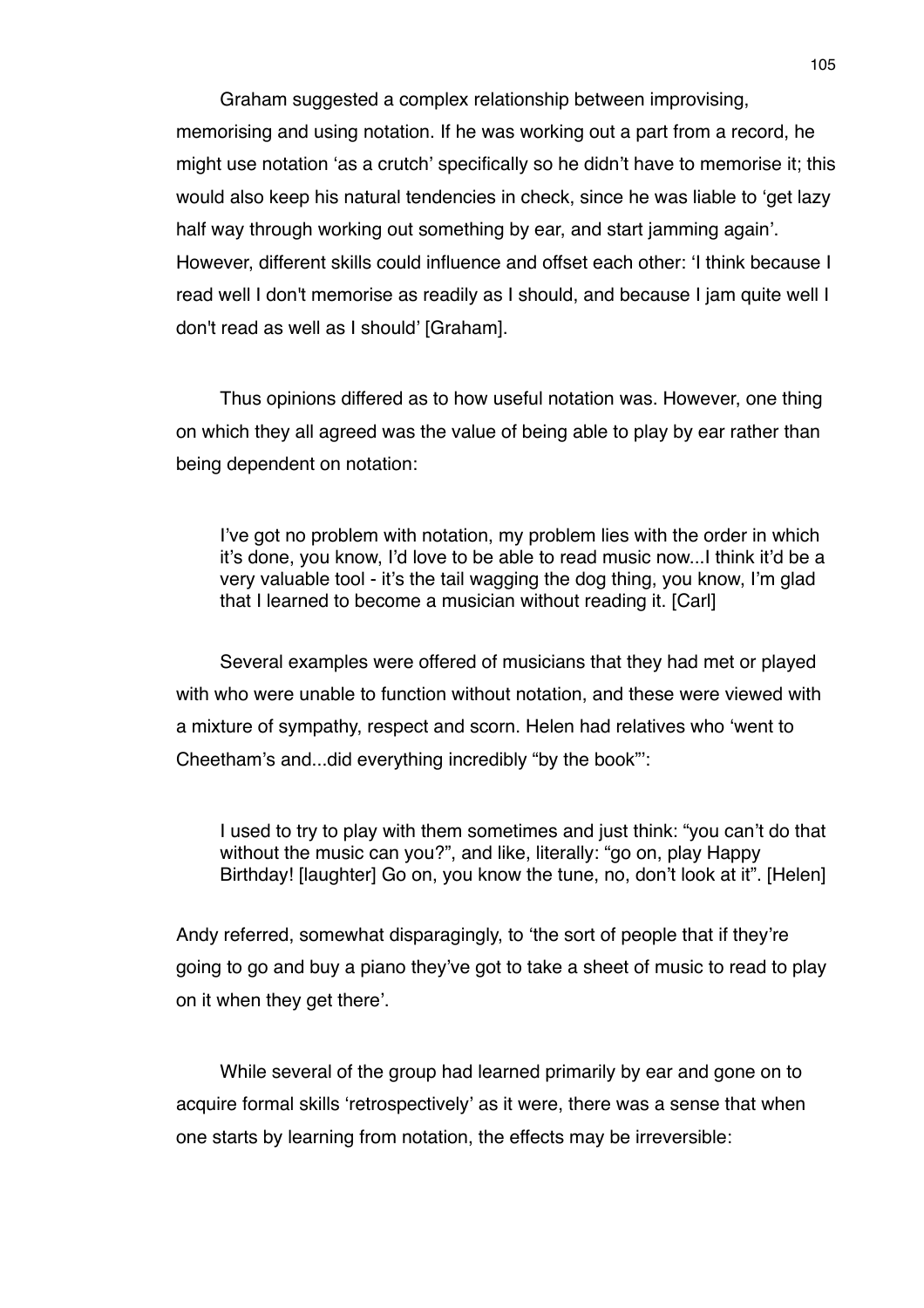I think it's easier to come from our way and then fill in the gaps than it is to learn things mathematically, rely on theory, reading, and then try and pick up an ear at the end of it, I don't think that you can really do that, do you? [Helen]

Berliner offers an example to support this familiar idea. He cites the situation of a would-be jazz player who gradually realises the importance of listening to recordings as a method of ear training:

One older jazz student, upon recognizing the importance of this skill, realized that his early training in Western classical music had emphasized the supremacy of reading skills. It had never occurred to him, and certainly had never been pointed out, that a recording could serve as a viable alternative to a written score. It was not until he was immersed in his jazz training that he discovered that his exclusive dependence on written music had, in fact, undermined the development of his aural skills. As a result, his retention of material learned from recordings greatly lagged behind that of musicians who had grown up in the jazz tradition. It required years of experience with the jazz community's methods for him to close the gap. (Berliner, 1994: 111-112)

Both Carl and Frank were scathing about the attempts of classicallytrained ʻstars' such as Yehudi Menhuin and Nigel Kennedy to attempt popular styles, though Carl suggested that musicians might move more successfully in the opposite direction; Bela Fleck for instance was primarily known as a bluegrass player, but had recently won a classical Grammy award. On a more personal level, Frank contrasted his own abilities as an improviser with the abilities of a fiddle player on a forthcoming gig:

She will play every single note as it appears on the page, and will never deviate at all from that, and you can absolutely guarantee 100 percent that she will catch all the repeat signs and all the things and it will be exactly in the right pitch...Now she will not improvise at all, it is completely outside her ability levels, is to improvise, if it's not written down, if she's not reading it she cannot conceive of what to do at all...I'm going to be all over the place, scrabbling around trying to keep up with the tunes, swapping harmonicas and, you know [laughter] it's going to be a lot of fun...She's very rigid and I'm very open, and I will struggle to do what she's doing, and I'll give it my best shot, and she would not want to *consider* doing what I'm doing. [Frank]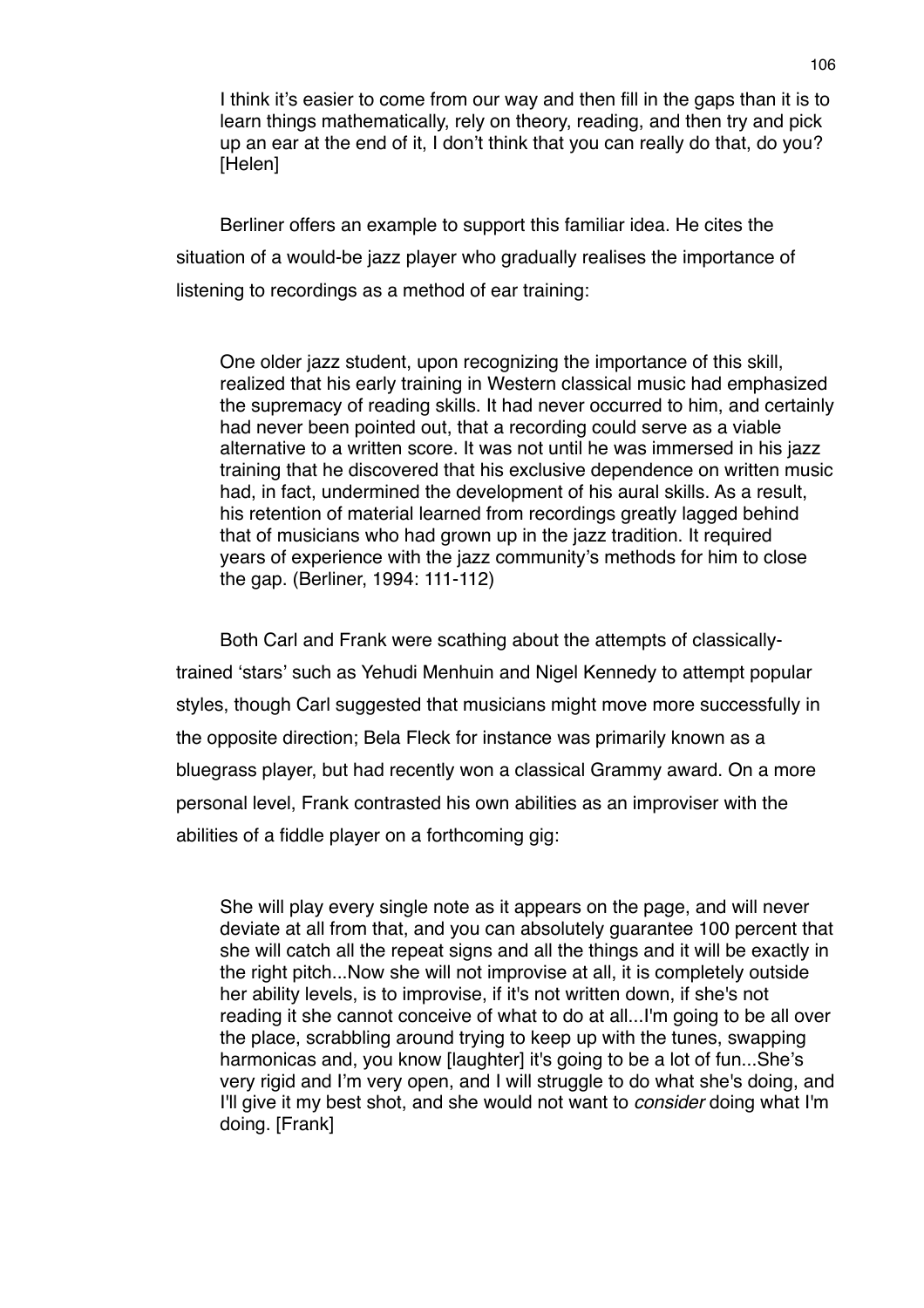Andy and Carl both recapitulated another familiar idea, in likening the relationship between playing and learning to read music to that between talking and learning to read (see, for example, Odam, 1995: 35-46); thus learning from notation the works of ʻgreat' composers from an early age was akin to reciting works of literature without knowing what the words meant. For Carl, music ʻat its sort of root level' was about communicating. He was full of admiration for highly skilled classical sight-readers, but said ʻI think it's more important to have a nice little chat, musically, than to be able to recite Shakespeare'.

This group of musicians then, like the ones in Green's study, were unanimous as to the value of being able to play by ear. By contrast, they certainly did not stop using written resources ʻduring the first months or first couple of years of learning' (Green, 2002: 73); far from it. If anything, they tended to turn to notated material after they had been playing for some time, in a bid to develop further perhaps than their ear alone could take them. Some of them certainly did their best to avoid notation altogether, while others wished their reading was better than it was. However over half the sample spoke of written notation as an important and valued resource throughout their learning careers.

For this group, the experience of taking grade exams seems to have had little effect on their own estimation of their ability to read. Bill took grade 5 on the cello (and the accompanying theory exam), and was quite capable of transferring his reading skills, firstly onto electric bass and, subsequently, double bass, on which he later took grade 8. By then he was already a professional player and was using his notation skills on a daily basis. Dave also took grade 8 (on the piano) but, even after three years at Leeds College of Music, said he ʻwasn't a comfortable reader'. Helen passed grade 5 on clarinet evidently without knowing the names of the notes she was playing:

I was never reading it by letters cos I never learned the letters, I knew the shapes of it, and the intervals...Letters is something I've learned [voice drops to a whisper] in the last couple of years [laughter]. [Helen]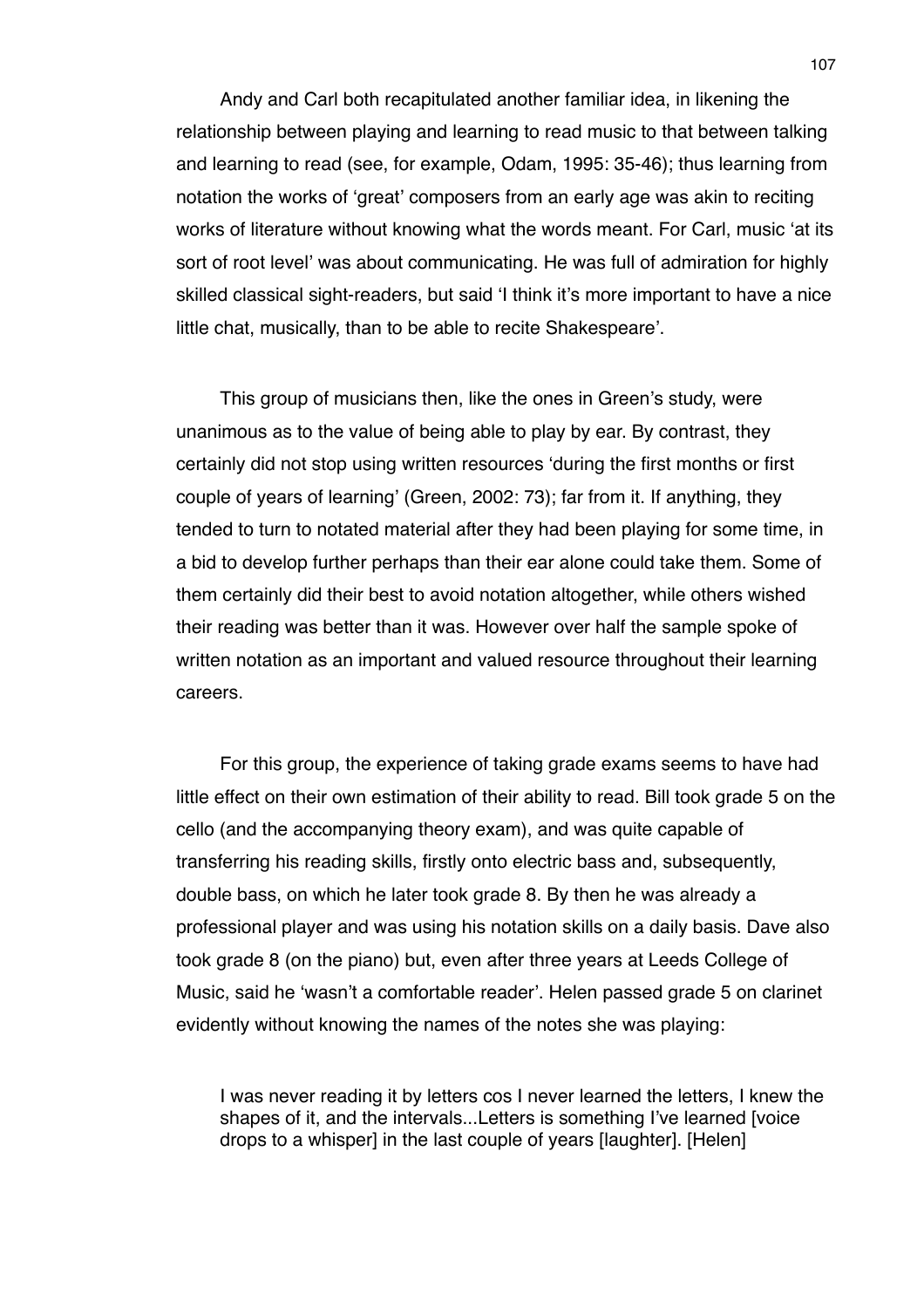Graham saw himself as a good reader without having taken any grade exams at all; rather this skill developed as a result of his obsessive practice regime. Thus strong reading skills seemed to be the result of necessity (Bill) or preference (Graham), rather than the result of formal education; all of them preferred to emphasise playing by ear rather than from notation, and their skills developed accordingly.

However, theoretical knowledge did not seem to be necessarily tied to notation. Ed and Carl had only minimal reading skills, and had learned their instruments almost entirely without notation. Nevertheless, Ed had studied music theory on his Access to Music course, while Carl had expanded his theoretical understanding through teachers he had encountered; both said that studying music theory had been very useful and even enjoyable.

# **3.3.3 Learning through teaching**

One other factor in the learning practices of these musicians should be mentioned here. Almost every member of the group spoke of the effect that teaching itself had had on their learning. Finnegan (1989), Green (2002) and Bennett (1980) all suggest that musicians may form bands very early in their learning careers (in some cases, before actually having an instrument to play); in the same way, several of the musicians I interviewed became teachers quite early in their learning careers, long before even they believed they were competent to do so (this will be considered in more detail in section 5.3.1). As a result, teaching itself became part of the process of developing as a player. Even those who were already very experienced and highly skilled musicians when they started teaching were aware of the effect that teaching had had on their playing.

The effect of teaching on their playing took different forms. Ed's ability to play was not expressly founded on the desire to master a certain sound; instead he spoke of the practicalities of teaching and the need to find a vehicle for his own musical ideas: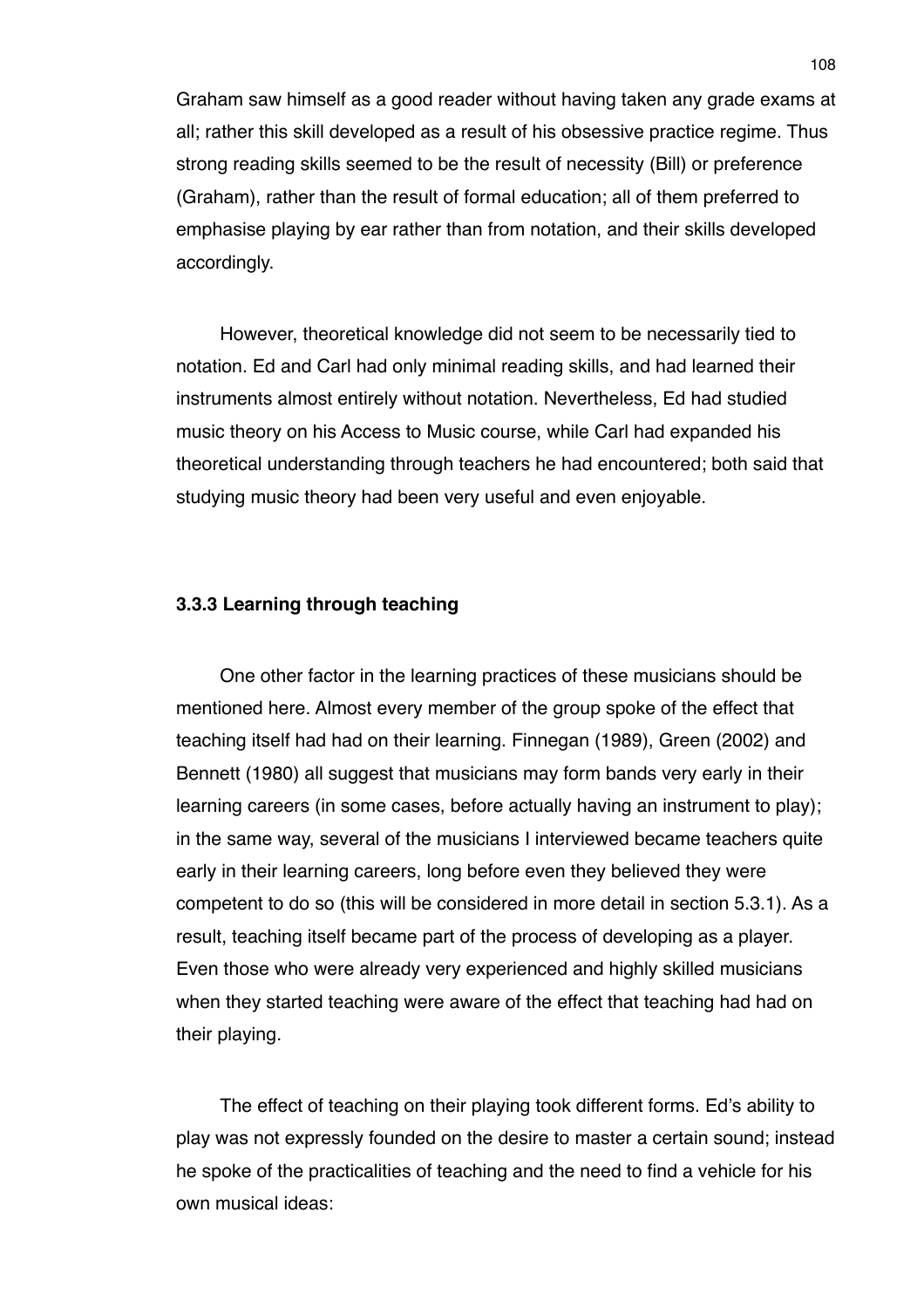Q: Where do you feel like your "prowess", if you like, on guitar, where's that come from? How did you get it?

Ed: Through teaching, and through learning stuff, and sort of inventing stuff to teach people, and through my own songwriting as well.

Teaching in fact served as a substitute for solitary practice:

Ed: Teaching can be classed as practising, so I suppose I do practise quite a lot, but other than that I haven't sat down and like practised a lot - I've done bits here and there and stuff but I don't do that. Q: You haven't locked yourself away in the wood shed for months on end? Ed: No, never done that.

For Bill the benefits were more theoretical:

The teaching is something that is related to me becoming a better player I think, because it forces you to focus on explaining what you're doing, making sure that you know why you're doing what you're doing, so you can tell someone else how to, and that's really good for me, so I'm getting quite a lot out of it actually. [Bill]

Helen made a similar point. Starting to teach had led her to fill in gaps in her own theoretical knowledge, for example by having to be explicit about musical choices she otherwise made instinctively:

It's only now I'm trying to impart information to other people that I'm jesus, yeah but *why* is it like that?! I know it sounds fine but how did I work that out? And that's quite hard to do. [Helen]

Carl gave an example of how working with a pupil who was ʻextremely good' could benefit his own playing:

Carl: He comes to me saying can you play such and such a tune, could you teach me such and such a tune, so I'll either work through it off of a record, which helps me cos it's a good bit of ear training...or he'll come to me with something he's already worked out for himself and he needs to sort of de-bug it if you like...So I spend quite a bit of time with him doing that sort of thing, and then working on variations, which is great fun for me.

Q: So lessons like that are kind of a treat?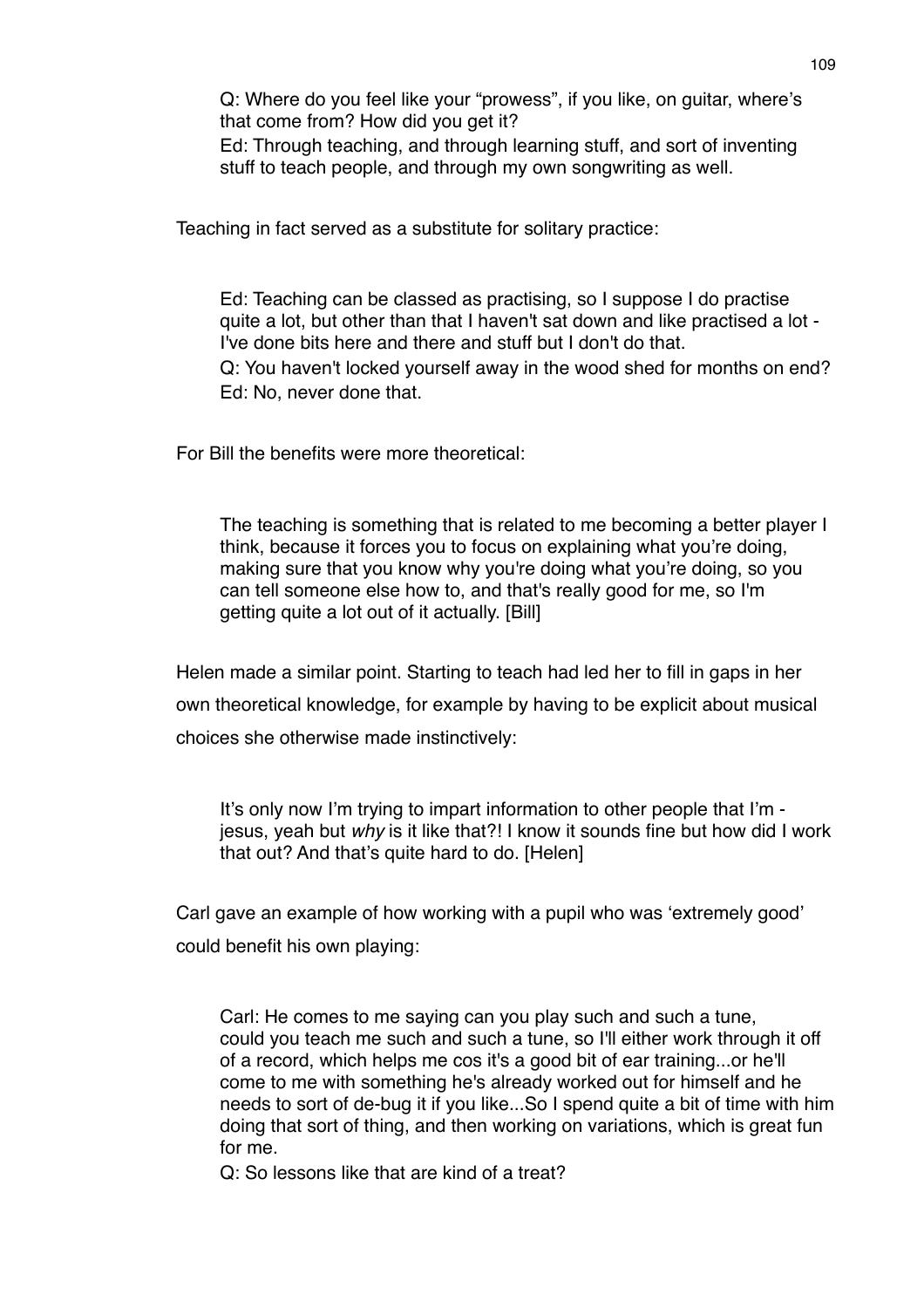Carl: Oh very much so, because I often think I learn as much out of doing those as he does, so that's great for me.

Frank described as ʻreally, really good experience' the process of recording syllabus material for several tuition CDs. This took place under the watchful eye of his demanding musical collaborator, who acted as producer for the recording sessions: ʻI have to do it over and over and over again, and he will not let it go unless it's spot on...; he's really stretched what I can do a lot'.

The effects of teaching on playing ability were not unanimously seen as positive however. Andy admitted ʻI'm far better, far far better at sight reading since I've been teaching than I ever was before'. Yet overall he felt that his ʻmusical skills' had suffered during his time as a teacher ʻbecause I think I've got the balance wrong'; in other words, he had spent too much time teaching and not enough time practising and playing. Graham yearned for the challenge of teaching a ʻreally high level pupil' and felt that with most of his students he spent too much time within his ʻcomfort zone' as a player: ʻI have to remind myself I have a level to maintain even if I'm playing with people who don't'.

The idea that teaching might be, in itself, a learning practice is not one that has attracted much attention in the literature on informal learning, though Walser (1993: 79) does mention that the heavy metal guitarist Randy Rhoads attributed much of his initial prowess on the guitar to teaching. In part this is because informal popular music teaching has attracted so little interest to date, and the number of teachers involved will be small compared to the total population of informal learners, but also perhaps due to cultural assumptions about teaching. The commonplace view is that to become a teacher one must already be an expert, and thus unlikely to learn anything from students less able than oneself. There is also a common fear among teachers (as expressed by Graham, above) that teaching those less able than oneself is likely to have a damaging rather than beneficial effect on one's playing; among the teachers Purser interviews, two express the fear that, through demonstrating in the lessons ʻthe result could be that they would end up sounding like their students rather than the other way round (Purser, 2005: 297).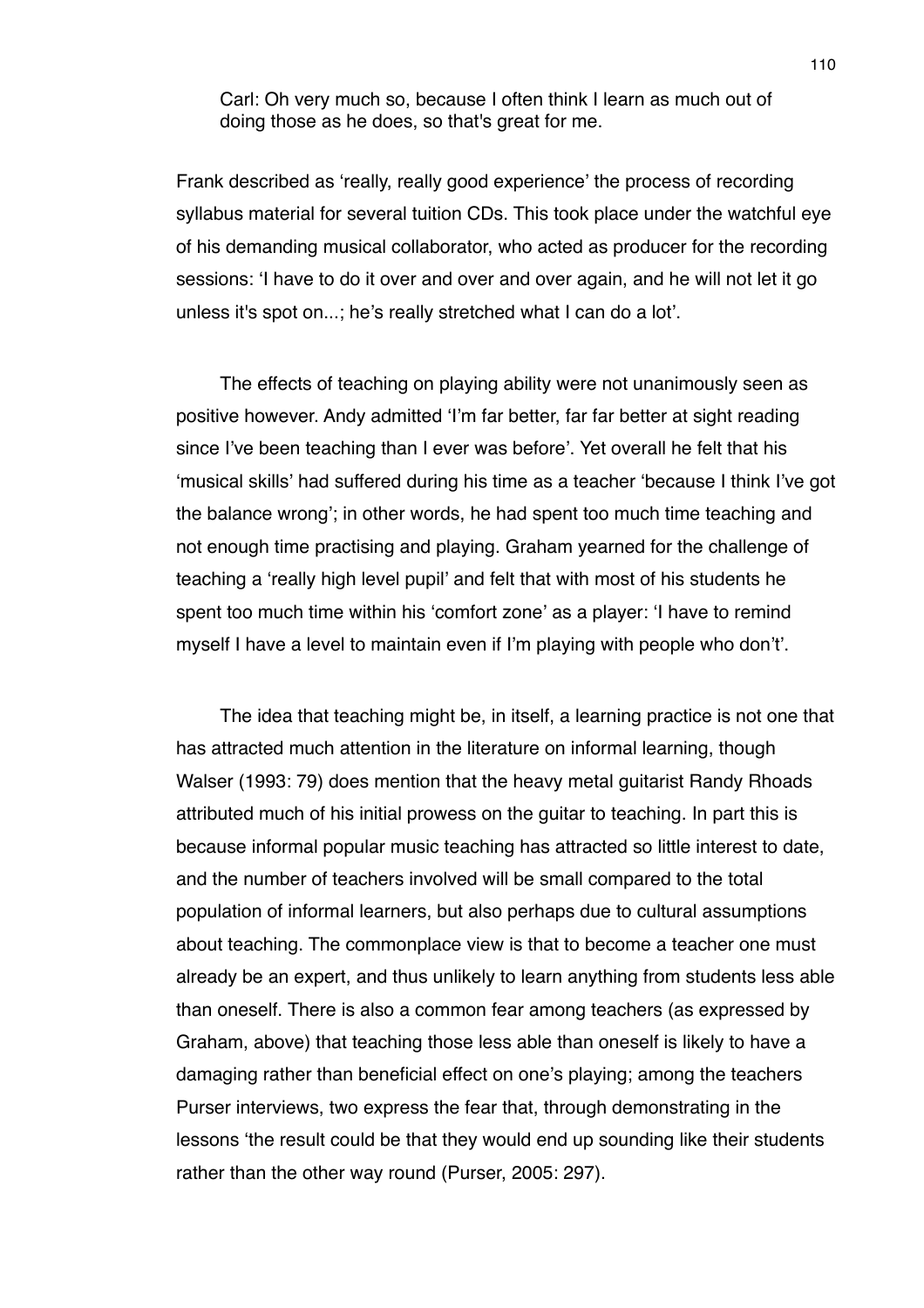There is some anecdotal evidence to suggest that instrumental teachers may be more effective if they are only slightly more skilled than those they are teaching (Barry Green, 1986: 147-148 describes an instance of this). The musicians in this group started teaching at different stages of their development as players, but offered some interesting examples of the ways teaching had benefited their own playing.

### **3.4 Learning practices: summary**

The popular musicians I interviewed were inspired to learn by a passion for sound, in particular for the sound of their chosen instruments. They listened in depth to the styles and techniques they aspired to, they played along with records, joined bands, and sought help and advice from teachers. They used tutor books and notation, developed their skills in performance, and stressed how important it was that they acquired listening skills before reading skills. The conservatoire model of formal tuition - of which they had all had a taste - was not on the whole reported positively by them, and in almost every case the instruments on which they initially had lessons (using notation from the start) were subsequently abandoned. Classroom learning seems to have made little impact on them, although most were too old to have experienced school music lessons since the introduction of the National Curriculum. Whatever their interaction with established pedagogy, these players were highly motivated selfdirected learners, who largely devised their own learning ʻsyllabus', though not always coherent or systematic, by using the musical resources available to them. These musicians were firmly in control of their own learning agenda. These findings are similar to those of other researchers of informal music learning; the musicians in my sample have much in common with those studied by, for example, Green (2002).

The present study would suggest that informal learners come relatively late to instrumental learning, and engage in periods of solitary devotion to their chosen instrument and style of music quite apart from the influence of parents and teachers. Obviously, the way children are brought up will no doubt affect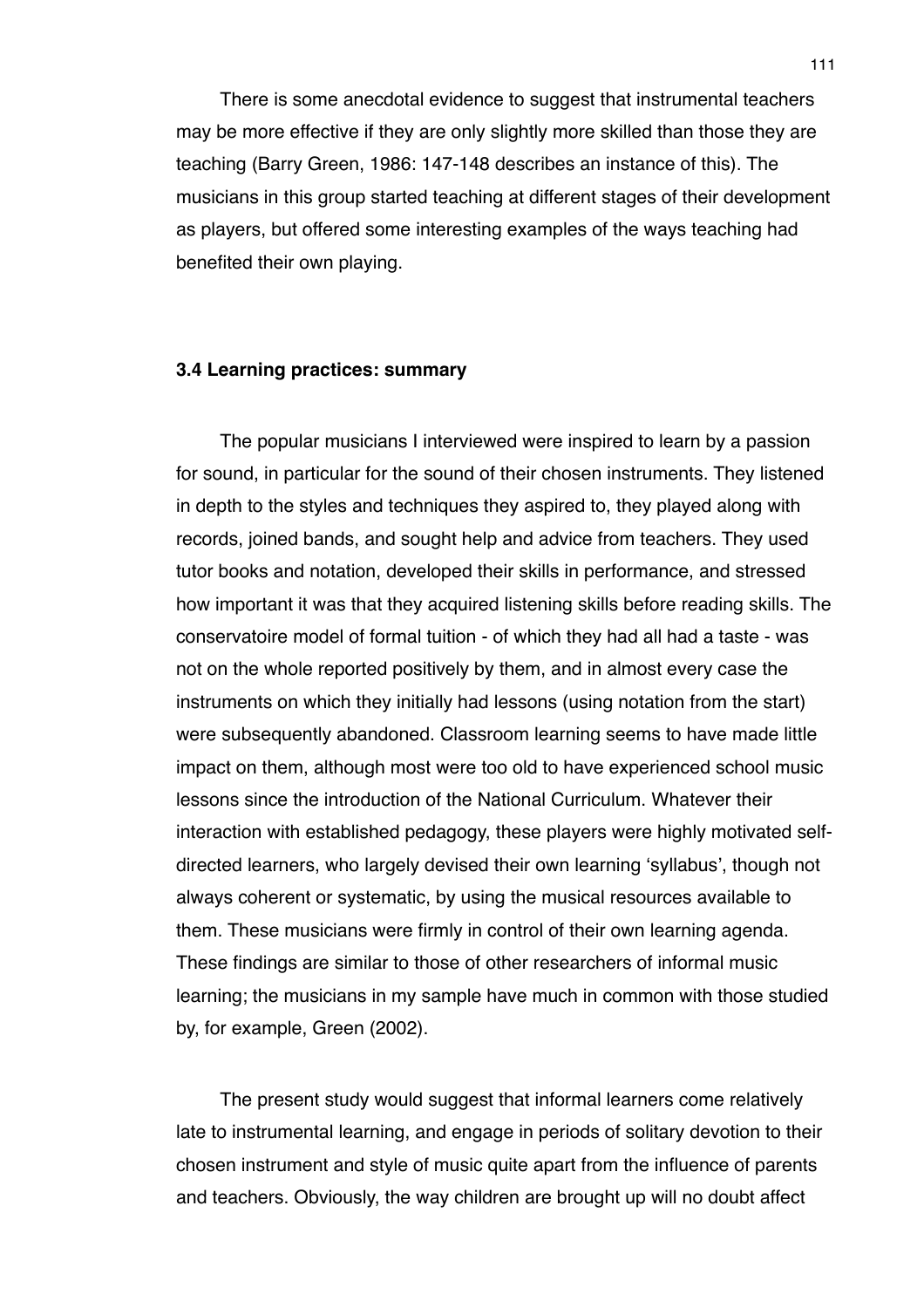their beliefs about themselves and their abilities, but the participants did not seem to need any encouragement, nor to rely directly on parental support at all, other than in practical terms such as paying for instruments or lessons, or providing transportation. Music in fact offered many of them, as teenagers, a private space away from adults.

Most of the group, building on their ear-based learning, had gone on to acquire considerable ʻformal' technical skills and theoretical knowledge. The participants did not on the whole emphasise the importance of playing along with records and rehearsing with bands to the same extent that the research literature does. They tended to stress instead the experience of performing live, and the importance of mastering the technical aspects of playing. It may be that they simply remember most vividly the most enjoyable, or the most challenging, aspects of their learning. However, the musicians in my sample were certainly exceptional learners, in that they went on to become full-time musicians and teachers; such individuals might be expected for example to have performed more, and worked harder on their technique, than those regarding music merely as an enjoyable hobby.

### **3.4 Relevance of music education research**

I have tried to situate this study in relation to the modest body of literature which is concerned directly with informal music learners and the ways they acquire their skills. This is not to dismiss the much greater amount of research into the world of formal music education and classical instrumental pedagogy. Just as musicians may learn in ways which belong to both formal and informal musical worlds, so research on formal, classical music learning may be relevant to informal learners too.

For example, if we consider the idea of self-recruitment, there is a considerable body of research on motivation and choice in music learning; O'Neill and McPherson (2002) offer a helpful overview of recent findings. Informal learners are not alone in being highly motivated; Elizabeth Haddon for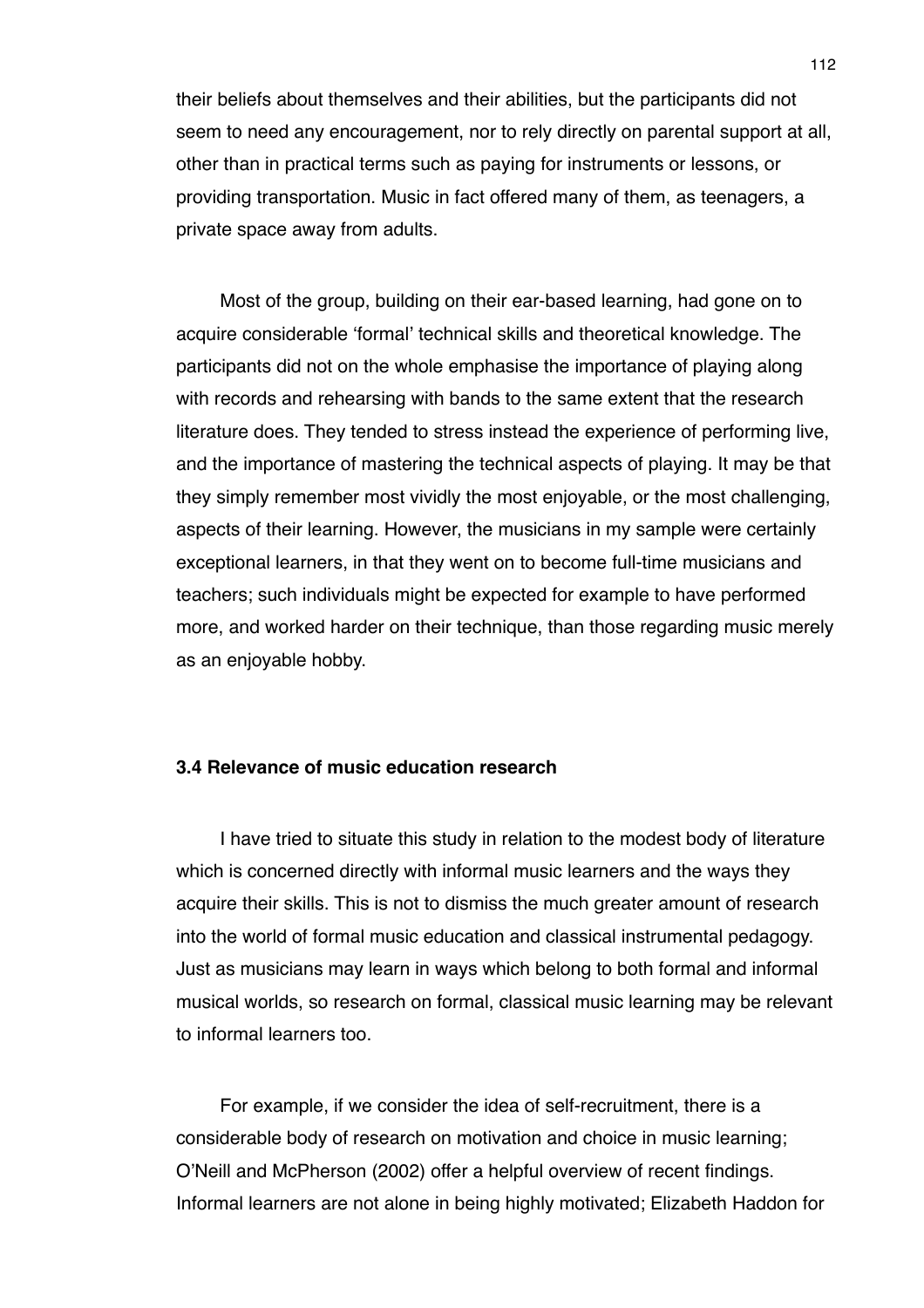instance interviews a wide range of working musicians and finds that ʻsomehow, often as a result of a particular experience, music becomes a passion, even an obsession' (Haddon, 2006: 3). David Corkhill quotes a brass player who went on to teach in a conservatoire: ʻlike all musicians...when I was 17, 18, 19, I just had to do it' (Corkhill, 2005: 8). These comments could easily have been made by (and about) the informal learners in the present study. Equally, on the subject of tuition, the informants' experiences find an echo in more general research. Susan O'Neill suggests a disparity between the instruments that many young people want to learn and those that they are taught. Many children in her study who started lessons did not continue: ʻless than 35% of those children who played instruments in Y6 remained playing by the end of Y7 (O'Neill, 2001: 4). According to O'Neill, the children reported that:

the main reasons for giving up were that it became boring, and priorities moved elsewhere. Children also rated practising and lessons which were not enjoyable as strong reasons for giving up (*ibid*: 12).

Again, this sounds very much like the musicians I interviewed.

I have already suggested that being in control of what and how they learned was crucial to the success of my sample, and this is an idea which resonates in much research literature about music education and beyond. In a major recent study involving 21 secondary schools and over 1,500 pupils at Key Stage 3, Green introduced elements of ʻinformal music learning practices' into classroom music lessons, and found strong evidence to suggest that allowing pupils to make significant choices about repertoire and working methods greatly increased their levels of engagement and motivation:

The ʻnormal' approach [to learning] was seen to be both less enjoyable and less pedagogically effective, precisely *because* it involved carrying out instructions given by teachers. In other words, one of the reasons why pupils indicated that they benefited from the project, in relation to both motivation and educational achievement, was that they were granted the autonomy to direct their own learning practices. (Green, 2008: 102)

Admittedly, pupils voluntarily learning instruments in their own time (and on their own terms) are not directly comparable to those who have been ʻgranted'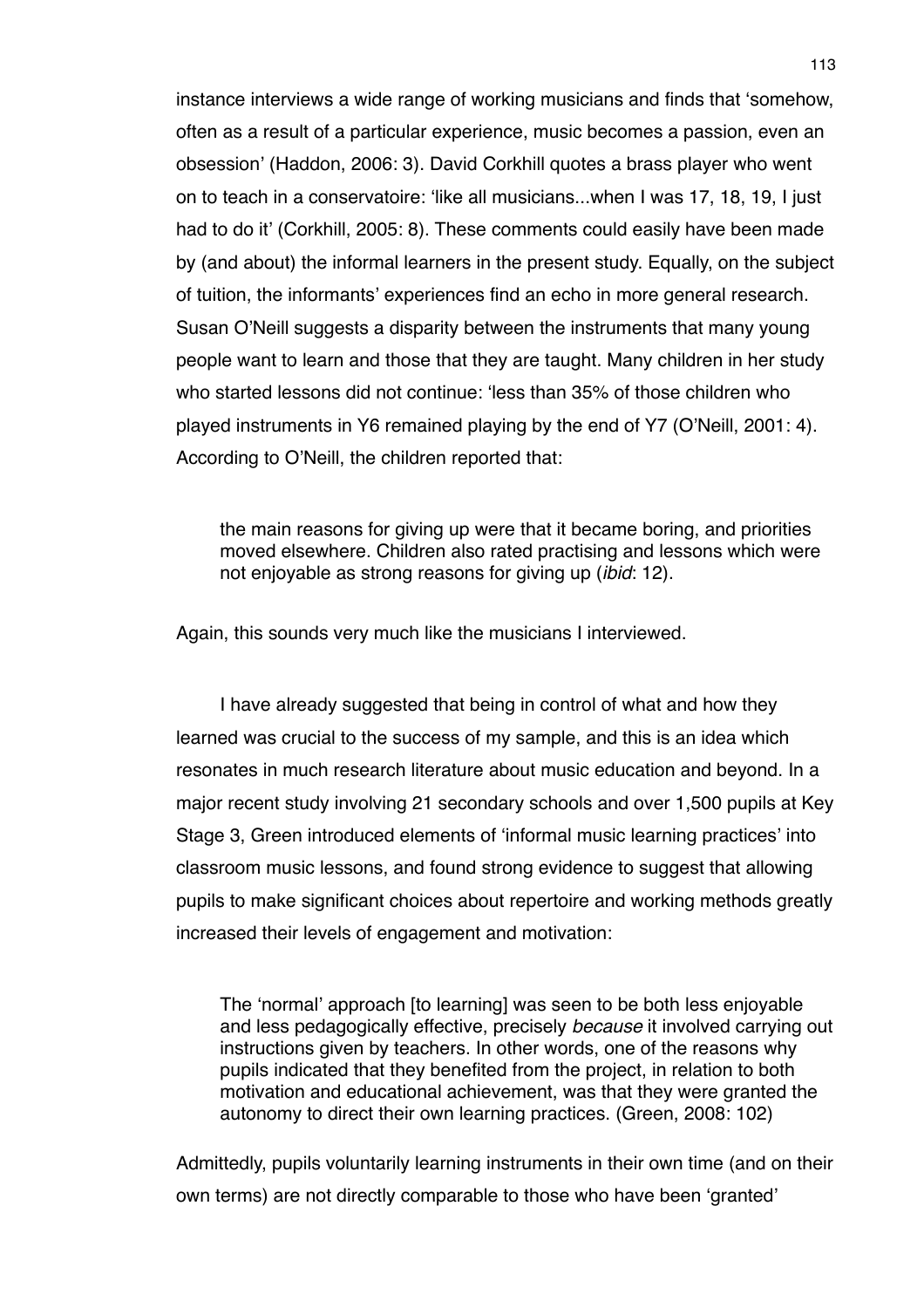autonomy within compulsory school music classes. Nevertheless, Green's study is at least suggestive of the idea that ʻbeing taught' may in itself have a negative effect on motivation.

Other writers suggest a similar relationship between autonomy and motivation (Hallam, 1998; Renwick and McPherson, 2002), and this relationship surely extends beyond the confines of music learning. For example, in what amounts to an intriguing social and educational experiment, the teacher and writer James Herndon recalls his first year as a teacher working at a ʻproblem' school in California in the 1960s. One class in particular, the dreaded 9D, proves simply unteachable, and indeed uncontrollable. He settles instead (contrary to school policy) for letting them amuse themselves within agreed, if modest, boundaries of behaviour. However, after several months of this regime, a substantial number of students become spontaneously seized by a series of fads which, as it happens, involve considerable amounts of reading, writing, and discussion: the very activities Herndon, as their English teacher, was initially trying to encourage. At one point he observes them arranging themselves (in just five chaotic minutes) to read a play together, a feat of classroom organisation which he doubts would have been possible even for ʻan experienced teacher with a machine gun' (Herndon, 1997: 167), and which leads to exactly the kind of ʻeducational' activity he had never been able to force on the class himself. Although Herndon's circumstances are very different to those discussed by Green, his conclusions are similar: telling children what to do is always liable to provoke ʻsome impulse of protest in the tribe' (Opie and Opie, 1969: 11). However, when children feel themselves to be in control, and can actively choose what and how to learn, they can bring considerable energy and enthusiasm to their own education.

Thus there are occasions when research into classical, formal instrumental learning *is* relevant to musicians learning outside this tradition. However this relevance is often by coincidence, rather than by design. Most research does not concern itself with such musicians who are often, in effect, invisible: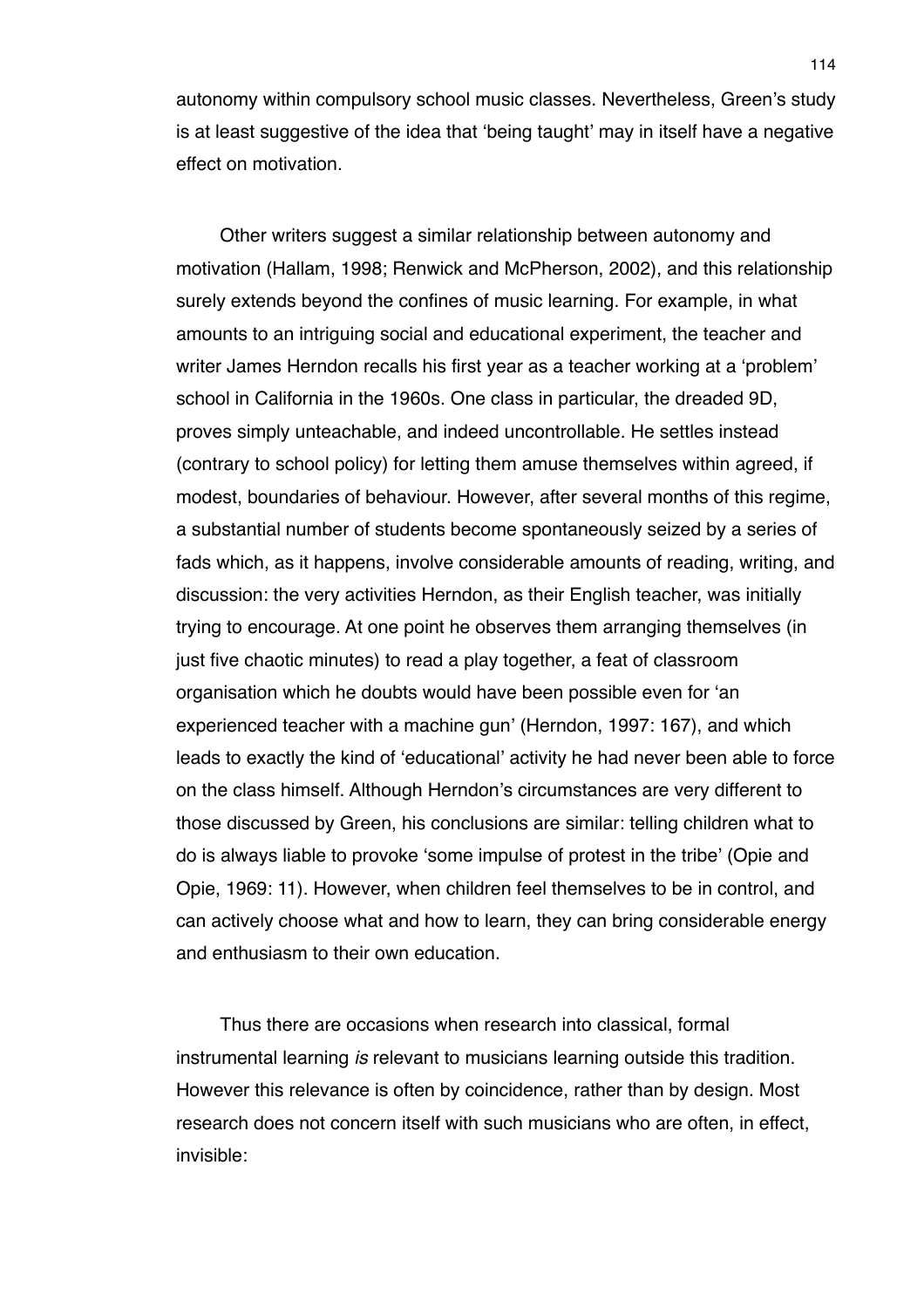One of the most striking features of music, and one which sets it apart from most other educational activities, is the occurrence of informal learning outside the formal system, although it has to be said that one could be forgiven for missing this aspect, if one relied entirely on the research literature. Although there has been significant research interest in factors related to learning musical instruments, the highly selective nature of the samples involved is often unacknowledged...Much of the instrument tuition in the UK is concerned with Western classical music and so almost all research into teaching and learning with musical instruments is located within this cultural domain. Few writers feel the need to acknowledge this constraint and to discuss the factors that such specificity might assume. (Cope, 2002: 93-94)

This selectivity can indeed be misleading if not made explicit. To take one example which has already been referred to, ʻEnvironmental factors in the development of musical performance skill over the life span' by Davidson *et al.* (1997) seems largely preoccupied with highly able students at prestigious institutions. This is not unusual; recent examples would include Reid (2001), Burwell (2005), Purser (2005) and Presland (2005), among many others. In this case, Davidson *et al.* consider five groups of learners, one of which is studying at a ʻspecialist music school', another which is composed of students who had applied to this school but were rejected, while a third include children whose parents had merely enquired about entry to the school. It appears that all the learners they refer to are having lessons; indeed it seems that ʻbeing taught' is implicitly synonymous with being a ʻlearner'. Those who give up lessons are seen as having given up playing altogether. Moreover assessment is entirely through classical examinations:

Objective differences in musical competence between the five groups were confirmed by examining their achievements in Associated Board and Guildhall School of Music Grades. (Davidson *et al.*, 1997: 191)

Thus being a successful learner equates to being taught and passing grade exams. It seems that Davidson *et al.* were looking for (and indeed found) very different kinds of learners from the ones I studied. If we map their criteria for musical success onto my sample, the results are somewhat misleading. Several of my participants did not have regular lessons at the relevant age and thus may well not have registered as musical learners at all; others who stopped having lessons would have been classed as ʻgiven-up instrumentalists' while in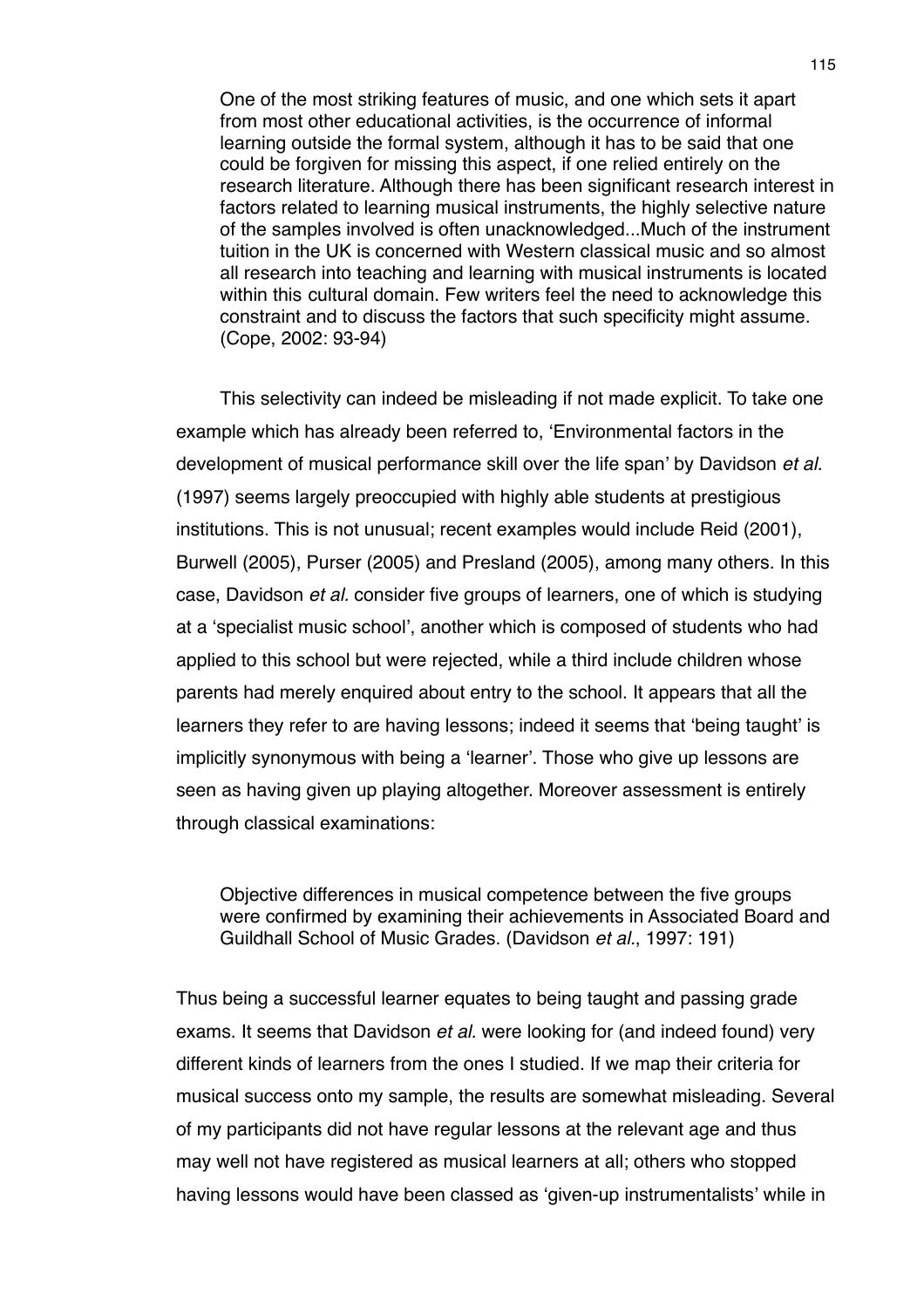fact being highly motivated and successful learners. The group's record of taking grade exams would also have led to conclusions about their ʻmusical competence' that would have been far from ʻobjective'. Such assumptions about what constitutes successful musical learning may well exclude a whole community of aspiring musicians.

Naturally enough, most music education research has tended to focus on dedicated and highly skilled performers, often those grouped together in wellknown schools and universities. This certainly simplifies the problem of gaining access, while focusing on high-profile learners in renowned institutions also adds a certain authority to the research; such gifted musicians surely have more to teach us than only mildly interested learners and mediocre players. Becker conceives a ʻhierarchy of credibility' which leads researchers to talk only to the most highly ranked members of organisations (since they must know ʻmore') and to study the most prestigious institutions (since they must be the ʻbest'). This ʻuninspected credo', Becker argues, held that:

when you studied one of the major social institutions, you studied a really "good" one so that you could see what made it good. That would make it possible for other institutions of that type to adopt the good practices you had detected, and that would raise the standard of that segment of the organizational world. (Becker, 1998: 94)

The rationale for studying unusually gifted learners is not generally made explicit. However, the ʻenvironmental factors', ʻpractice strategies', ʻteacher characteristics' or other influences which seem to have conspired to produce a highly able student at a specialist school, or a professional musician teaching in a conservatoire, may not, unfortunately, have the same effect on everyone.

For example, Davidson *et al.*'s research, amongst other things, emphasises the role of parents in supporting learning and encouraging practising, while suggesting that the personality of a child's first teacher may well be important in motivating the child to continue having lessons. These findings were not replicated in the present study, but may in fact not apply in the same way to all musical learners. Where a learner apparently has both their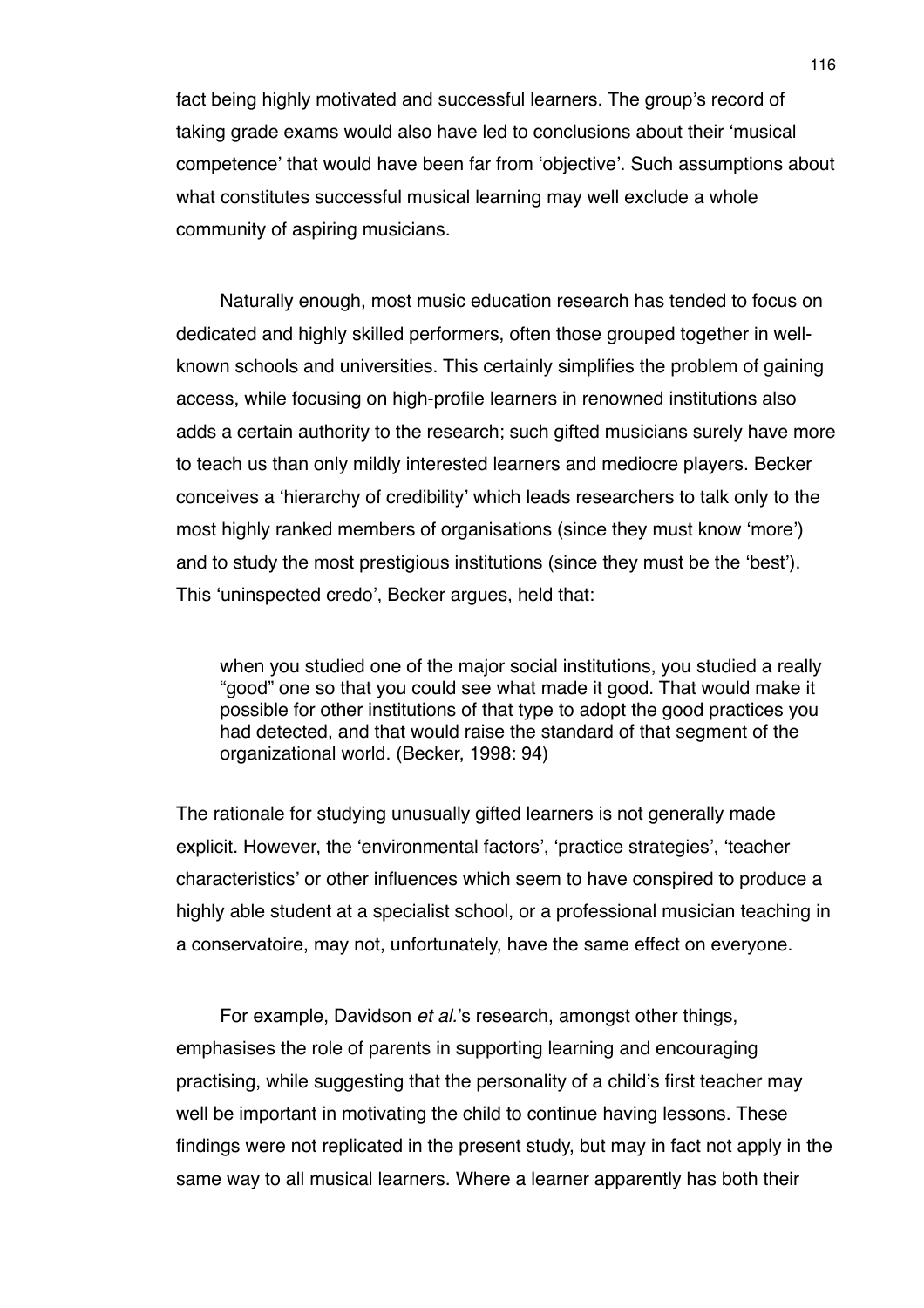instrument and their learning strategy chosen for them, often at a very early age, considerable encouragement and support may be required to persevere. Similarly, Gembris and Davidson give an account of the environmental influences currently thought to be important to the success of instrumental learners. While they also stress that parental support is crucial, teachers too play an important role:

not only because teachers transmit musical abilities but also because they more or less influence musical tastes and values and are role models and hold a key position with regard to motivation - for good or for bad. (Gembris and Davidson, 2002: 23)

Again, the idea that music teachers serve as important role models finds little support in the present study. However, the environmental factors which lead to success in formal, classical instrumental tuition and the passing of grade exams may not necessarily be relevant to autonomous, self-directed learners who choose to study on their own terms.

This kind of unacknowledged specificity can take many different forms. To give another example, Victoria Rowe (2008: 331) suggests that music teaching is generally viewed as a ʻfeminine' profession. Male musicians may well be ʻconfident professional performers, a stereotypically "masculine" role, and yet may choose or need to adopt the feminised role of instrumental teacher'; this, she suggests may account in part for a certain reluctance among men to become teachers. However, I would argue that music teaching only looks like a feminised profession to someone teaching classical music. As mentioned in section 2.2, it certainly seems that the majority of classical instrumental teachers are women, yet the cultural world of learning, playing and teaching pop and rock is overwhelmingly male. There is widespread evidence for this beyond the present study; for example, the Bristol Institute of Modern Music (www.bimm.co.uk/bristol) teaches aspiring performers in contemporary styles to degree level, and its website currently lists 26 instrumental and vocal tutors, of whom only four are female (all of whom teach singing). I would suggest that, among popular musicians, instrumental teaching is in fact a masculine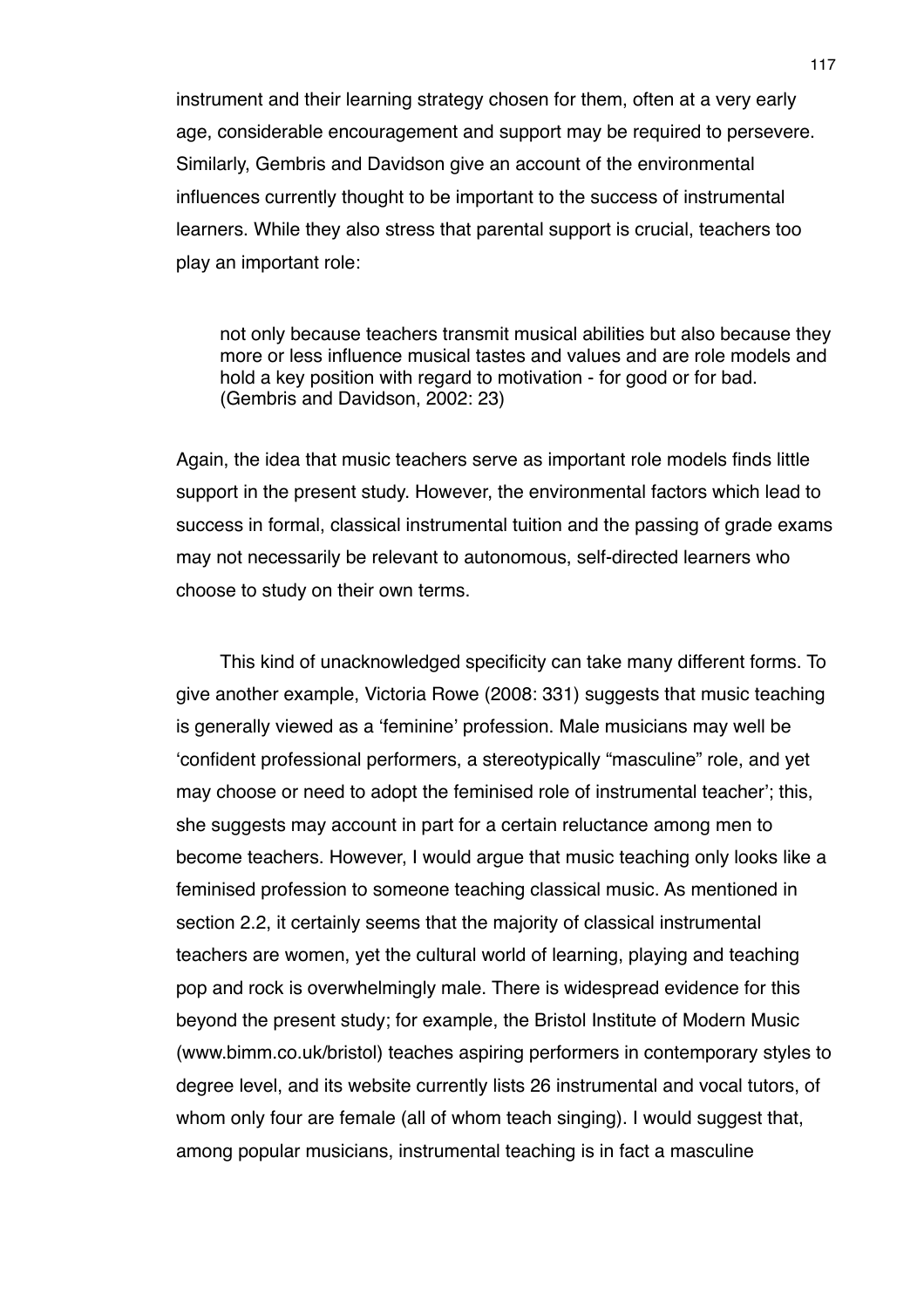profession, and that if anyone is disadvantaged here by their gender it is women rather than men.

Therefore I would suggest that music education research needs to be specific and transparent in acknowledging what kind of learning, what kind of achievement, and what kind of musical world is being studied. Considerable caution is required when trying to extrapolate the results of research from one musical and cultural context to another.

### **3.6 Musical categories**

In her ethnomusicological study of musicians in Milton Keynes, Finnegan (1989) largely accepts the merits of adopting Becker's (1982) concept of different ʻart worlds', established systems that are taken for granted within their own particular social settings (Finnegan, 1989: 180). As an example of different musical worlds, she rehearses the stereotypical view of two evidently opposing systems of musical education that she encountered among local musicians:

The contrasts were indeed quite striking. One the one hand there was the hierarchical and highly literate classical music training, with its externally validated system of grades and progress, entered upon primarily by children and strongly supported by parents, schools and the local network of paid teachers, with the aim of socialising children into the traditions of classical music theory and compositions through instruction in instrumental skills via written forms. Against this was the other mode: embarked on as a self-chosen mission primarily by adults and teenagers; not necessarily approved or encouraged by parents or schoolteachers; lacking external official validation, central bureaucratic organisation or any "career" through progressive grades; resting on individual aspiration and achievement in a group music-making and "oral" context rather than a hierarchically organised examination system; leading to skills of performance and variation by ear rather than the execution of alreadywritten-out works; and finding expression in performance-oriented rather than written forms. (Finnegan, 1989: 140)

Here one method is set ʻagainst' the other and each presented as mutually exclusive. There is surely some truth in this model. In the literature on informal music learning, and in the present study, there is ample evidence of activities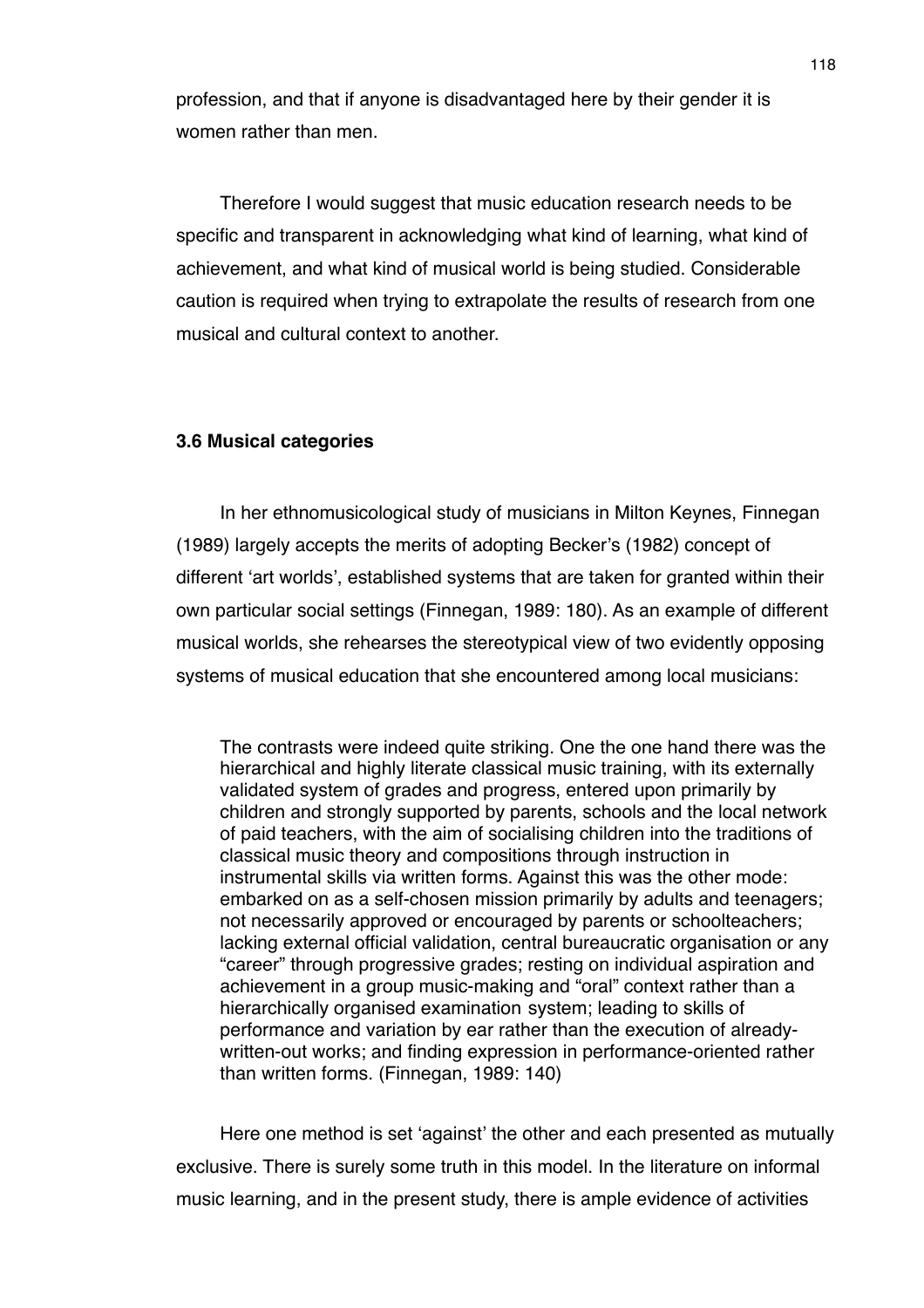which would be extremely unusual in traditional classical music learning and which have until recently been somewhat overlooked by music education research: namely, the copying of recordings by ear and the kinds of peer-group interaction which take place in band rehearsals. Equally, those setting out to write, rehearse and perform their own rock songs do not generally use notation to do so. It can be helpful, then, as a descriptive device, to describe musical learning practices as belonging either to one world or another.

However, Finnegan goes on to qualify this impression. While it may be revealing to focus on musical worlds separately, following Becker she stresses that in reality:

they do *not* have clear boundaries around them, that they vary in their independence, and that people can be members of more than one such ʻworld'. (Finnegan, 1989: 188)

This is true not just of musicians, who may play many different styles of music, but also of learning practices. It is not always possible to maintain a clear distinction between the worlds of traditional classical pedagogy and the ways popular musicians learn to play. As the literature suggests (and as I have found in the present study), informally-trained musicians often do, in fact, adopt practices generally thought to belong to an opposing system of learning and may well, for example, rely heavily on advice from teachers, or use notation extensively in their practice regimes. If classroom music lessons are universal (in Britain at least) and instrumental lessons apparently so commonplace among popular musicians, one might almost suggest that being formally taught should also be seen as a typical learning practice for such musicians.

Clearly, there *are* players who are entirely self-taught, have had no instrumental lessons, nor acquired any conscious knowledge of formal theory, technique or notation, and on whom classroom music made no impression at all. These musicians would indeed form a discrete group, though among more ʻserious' or committed players they may be fairly rare; out of fourteen musicians, Green (2002) interviews only one who might qualify. The present study (albeit of teachers rather than solely musicians) would not include any. Thus aspects of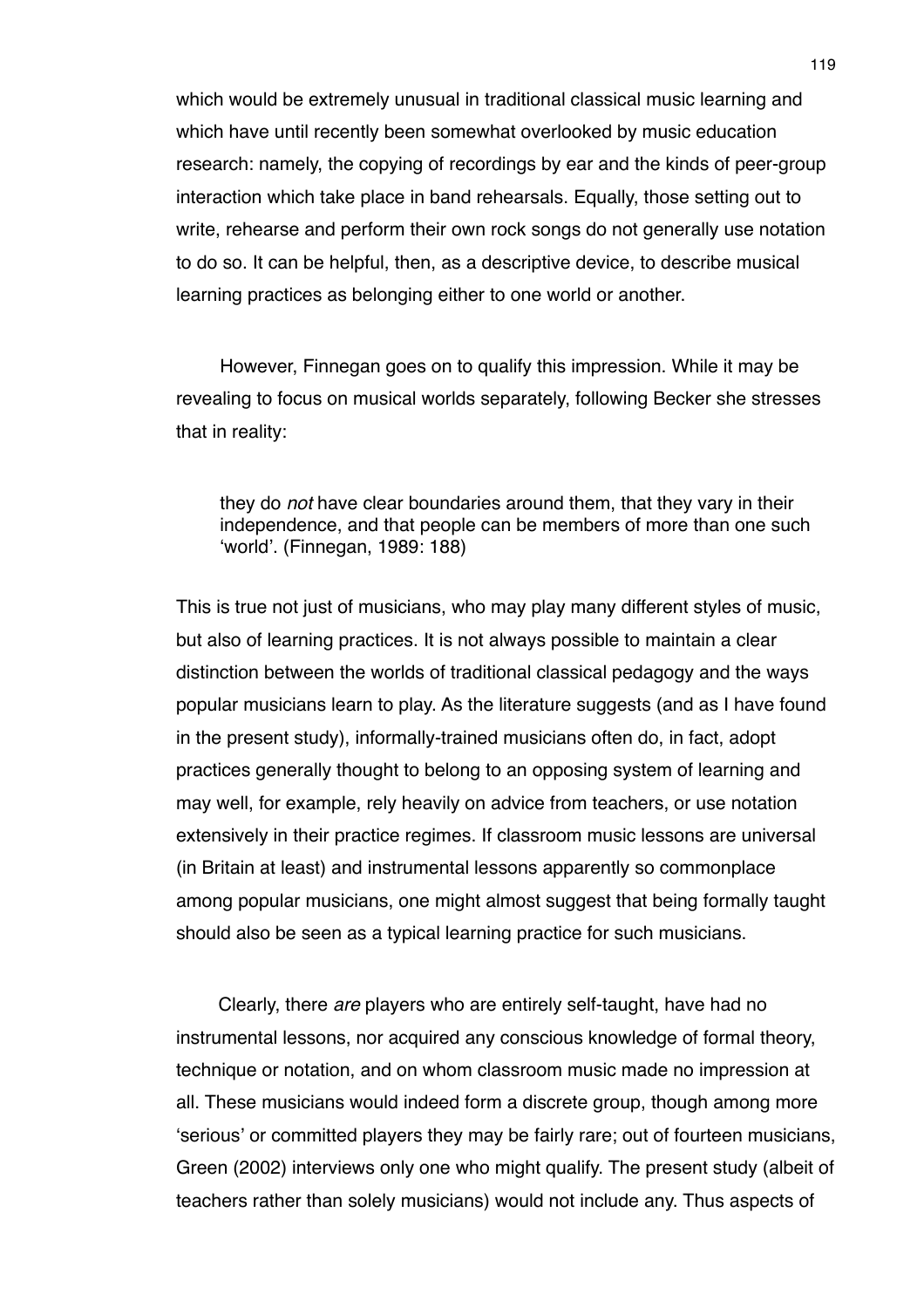ʻformal' learning are often perfectly normal among popular musicians and can have a profound influence on their learning.

Learning practices, then, are not confined to one or another musical world, and this is evident in a range of different settings. Jazz improvisation has been analysed in exhaustive detail (Berliner, 1994) and is now studied at conservatoire level, leading to some debate as to how best to assess formally an essentially spontaneous, communal form (Barratt and Moore, 2005). Indeed, the entry into higher education of forms of music other than classical may represent something of a shift in ʻtraditional' teaching methods. Heloisa Feichas (2010) studies first-year students from various musical backgrounds in a Brazilian university and finds that, while those who have learned informally feel the lack of reading and technical skills, conversely those who were classicallytrained seek to develop their aural ability and individual creativity. She suggests that universities could and should develop an integrated model of learning which draws on both formal and informal approaches. Finney and Philpott (2010) report on a course of teacher training in England which seeks to incorporate informal learning into the pedagogical repertoire of future classroom teachers, of whatever background. Meanwhile, the format of the classical instrumental exam has migrated into the world of popular music. Since 1991, ʻRockschool' has offered a graded exam syllabus, employing contemporary styles of music but using a familiar structure of notated pieces, sight reading, technical exercises and so on. We have to acknowledge the possibility that an over-reliance on this exam syllabus might generate musicians who have learned to play popular styles of music, yet are dependent upon notation and are unable to copy recordings or participate in group improvisation. Whether or not one would describe such a player as a ʻpopular musician' is debatable.

We can accept then that the musical worlds sketched by Finnegan may in practice have flexible and, to some extent, overlapping boundaries. However, while there does seem to be general agreement as to what constitutes traditional, classical instrumental pedagogy, there is as yet no satisfactory way of labelling activities which fall outside this system (Lilliestam, 1996: 195). We have seen that the task of defining of ʻpopular music' in terms of genre is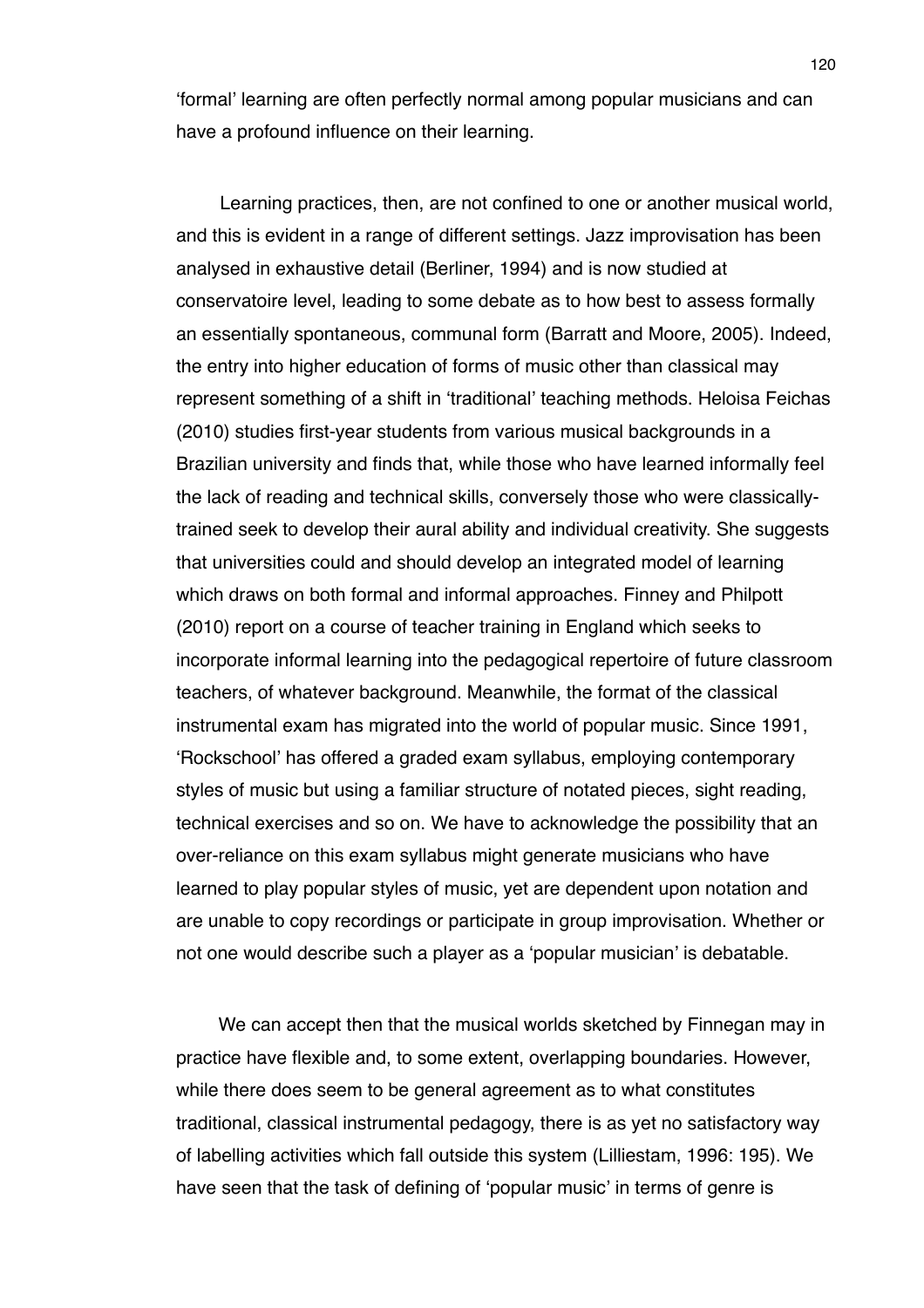problematic (see section 2.2); similarly, the learning practices typically associated with different genres of popular music can vary significantly, and these differences are not always obvious from terms such as ʻpopular music learning', ʻinformal learning', ʻlearning by ear' and so on. In practice, there is often some confusion about what such terms mean.

 For example, Green (2002) refers to how musicians typically learn to play rock and pop with the term ʻinformal learning', yet Cope (2002) uses the same phrase in referring to how traditional Scottish folk musicians acquire their skills. In many ways these practices appear similar, but may have significant differences. Often traditional music is learned within a community of musicians of varying standards of playing and experience (Cope 1999). As Lilliestam (1996: 208) points out, this may result in forms of ʻvertical' learning, with knowledge being passed ʻdown' from a more experienced or accomplished player to a less advanced one. This might not happen in the context of a formal lesson, but in some ways nevertheless resembles the ʻmaster and apprentice' situation (Westerlund, 2006: 120) common in learning, say, classical music. Carl learned within this kind of environment, watching more experienced players, joining in when he could, and taking advice and help where he could find it. In contrast, archetypal rock bands (such as the one Bill was a member of) tend to adopt ʻhorizontal' forms of learning among peers of a similar age and standard who exchange ideas and learn from each other (Allsup 2003). My own sample included jazz, folk and blues players who had learned in a variety of settings; I would argue that the similarities among musicians who learn initially, and primarily, by ear outweigh the differences, but it is certainly possible to discriminate between the ways such musicians learn. Musical learning is not homogeneous simply because it takes place outside a formal lesson.

The term ʻinformal learning' seems to imply more about the tone, or perhaps the *context* of learning rather than the content of what is learned; the phrase suggests a relaxed setting rather than a ceremonial one but says little, in itself, about the activities which take place there. As Goran Folkestad points out, it is: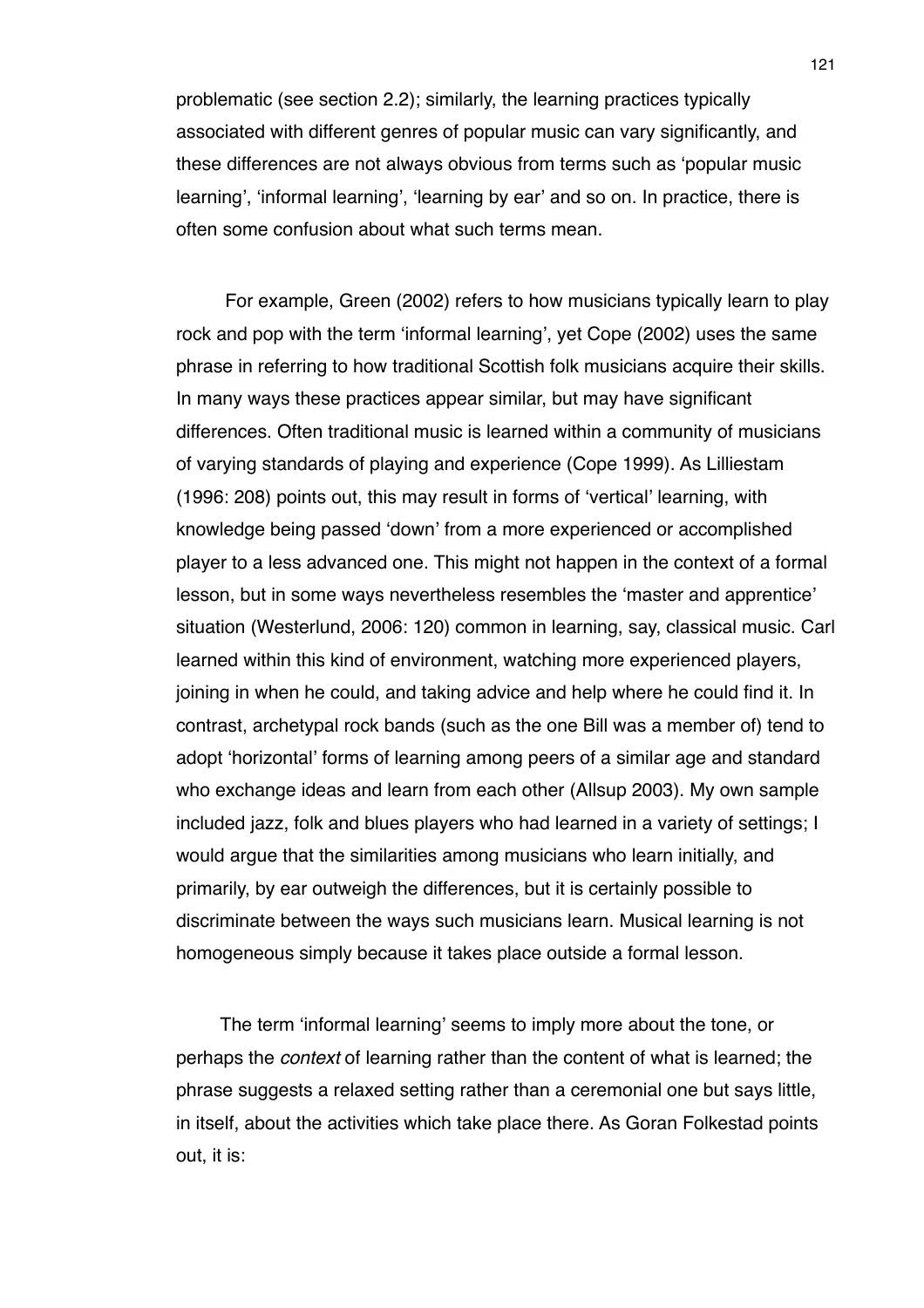a misconception and a prejudice that the content of formal music learning is synonymous with Western classical music learned from sheets of music, and that the content of informal music learning is restricted to popular music transmitted by ear. (Folkestad, 2006: 142)

Moreover, it is not always easy to characterise learning practices as being one or the other. We have seen, for example, that Graham spent many solitary hours at home learning to play written transcriptions from the ʻCharlie Parker Omnibook'; here the setting is ʻinformal' but the material appears ʻformal'. Meanwhile Helen improvised descant parts by ear on the recorder (ʻinformal') in school assembly (ʻformal'). Dave used both recordings *and* the written score to work out how to play specific classical pieces. Thus musical practices may be a mixture of what appear to be ʻformal' and ʻinformal' activities, a subject I return to in the next chapter (4.1).

Other common terms used to categorise musicians and their learning practices present similar problems. As I suggested earlier, to describe a musician as ʻself-taught' is problematic, not least since this rests on assumptions about how people learn, and about the effects that different forms of tuition may have had. Thus we are reduced to saying *largely* or *initially* selftaught, and have to be specific about how important or extensive tuition was in particular cases.

The idea of learning or playing ʻby ear' is equally ambiguous. Philip Priest (1989: 174) defines ʻplaying by ear' as ʻall playing that takes place without notation being used at the time'. However, McPherson and Gabrielsson state that:

Playing by ear is quite distinct from playing music from memory, which involves performing a piece that has been memorized as a result of repeated rehearsal of the notation. (McPherson and Gabrielsson, 2002: 100)

Lilliestam (1996**:** 195) accepts that ʻwe do not even have a generally agreed term for what I call "playing by ear"', which he defines as: ʻto create, perform, remember and teach music without the use of written notation' (*ibid*: 195). Lilliestam's definition certainly delineates a specific kind of musical activity, yet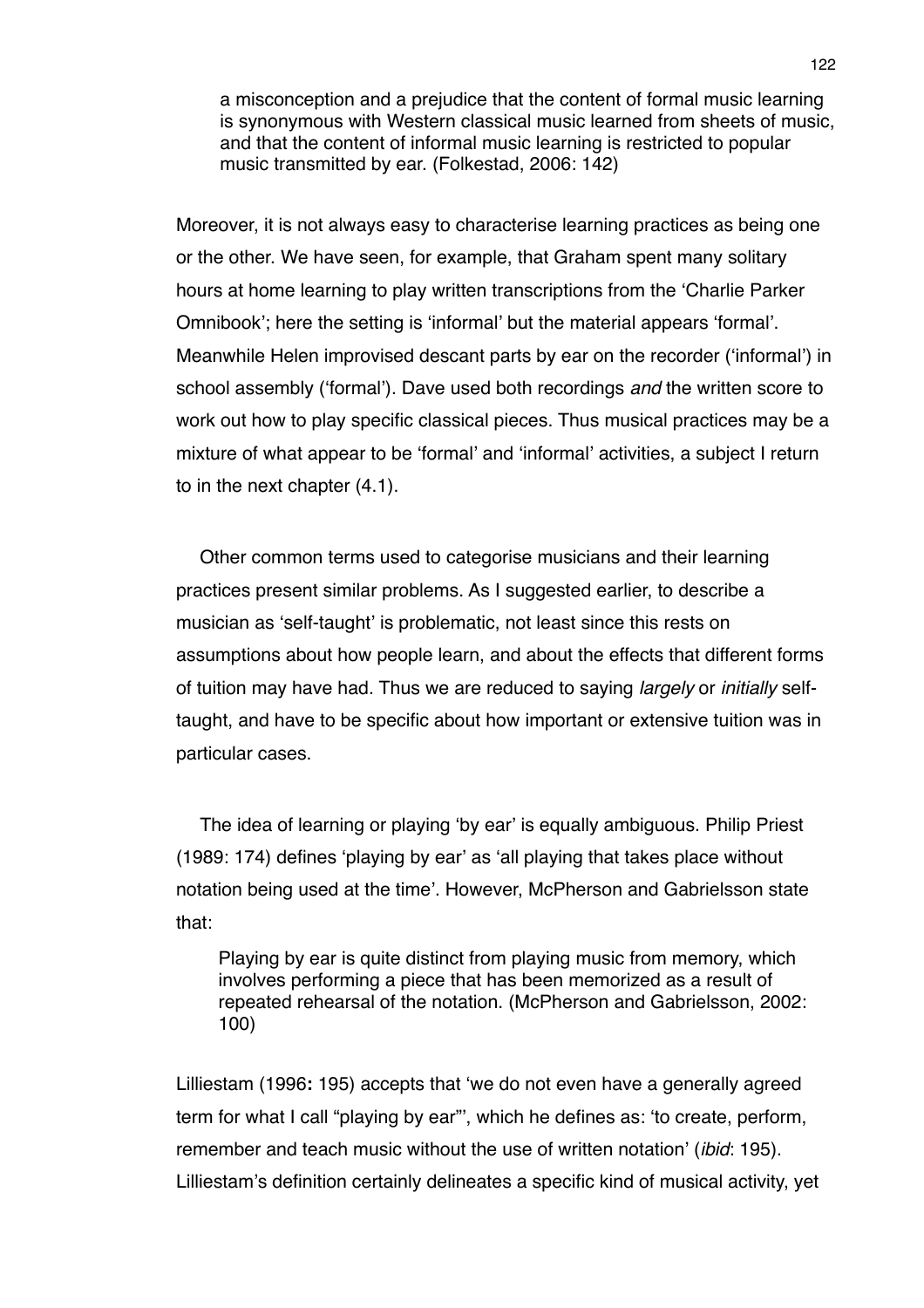even so may be misleading. He points out that people do not stop talking simply because they have discovered how to write; thus we may speak of oral or literate ʻstrategies' as a way of approaching musical communication. Lilliestam goes on:

It is a fact that today's hard practicing and ambitious heavy metal guitarist faces the same problems that the Swedish folk fiddler Hjort-Anders faced a hundred years ago, and that musicians who play by ear always confront: how do you identify and copy what someone else is playing, how do you remember a piece of music and how do you get your fingers to do what you want them to do? (Lilliestam, 1996: 197)

However, as Walser (1993) points out, today's heavy metal guitarists may well confront these problems in different ways, in particular by using explicitly ʻclassical' pedagogy while appropriating and adopting notated classical forms. We know what Lilliestam means when he says: ʻrock music is in its whole character a music that is played by ear' (Lilliestam, 1996: 198); ironically, Walser's guitarists (glancing up from their notated exercises) would probably agree. As I have already suggested, traditional pedagogy may be adopted *after* extensive ear-based learning, and thus will not necessarily limit the ability to play without notation and to improvise. Equally, musicians within the classical tradition may well be encouraged to develop the ability to play by ear, or develop it autonomously alongside formal tuition. ʻPlaying by ear' is then a *strategy* which may be adopted by all kinds of musicians, a phrase which in itself merely describes particular musical activities rather than expresses some defining characteristic of particular musicians.

Even where music *is* made purely ʻby ear', this description may not tell us everything we need to know about it. As Christopher Small points out, some folk singers strive to re-create as precisely as possible the singing style of the person from whom they learned a particular song, thus keeping alive and passing on an ʻauthentic' tradition (Small, 1987: 42); African-American gospel singers on the other hand may use the call-and-response format of singing in church to develop embellishments and improvisations which are different every week (*ibid*: 104). All music that is made ʻby ear' does have something in common, yet may also have profoundly different practices and outcomes.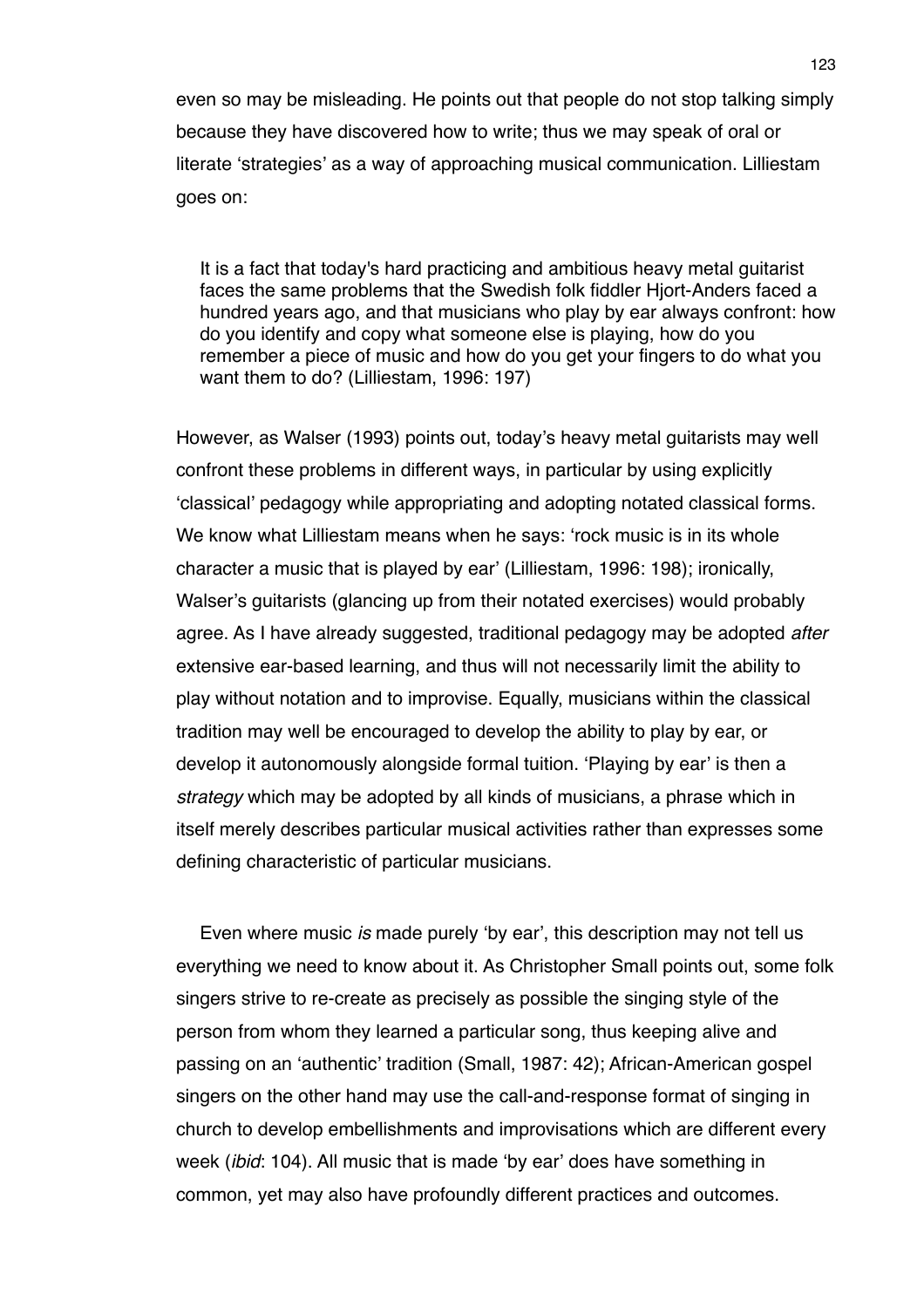O'Flynn (2006), also referring to Small's *Music of the Common Tongue* (1987) suggests the term ʻvernacular' to describe a tradition of aural, informal, often amateur music-making, though he points out the problem of trying to sustain distinctions between ʻclassical', ʻtraditional' and ʻpopular' genres. For example, he accepts that his sense of the word ʻvernacular' could apply to many informal music groups who are often thought to be closer to the classical tradition, such as amateur orchestras, choirs or brass bands.

To complicate matters further, the same musician, viewed at different stages of his or her musical career, may appear in quite different guises. For example, Bill began his musical learning by having lessons on the cello, then started playing the electric bass along to records, consciously transferred his classical reading skills from the cello onto the bass, began learning double bass by ear, went for lessons and took grade exams, played jazz and classical music, and continued to take lessons at the time of the interview, while teaching others himself. He could thus appear under virtually any label we care to devise, depending on what we are looking for, and under what circumstances we encounter him: rock musician, classical musician, jazz musician, formal learner, informal learner, teacher, student. Personal histories may then serve as helpful adjuncts to studies like those by Jaffurs (2004) or Campbell (1995); research focusing solely on certain aspects of learning which appear unique to informal or popular styles (such as the way ʻgarage' bands learn and rehearse songs) may well find useful and interesting data about these specific practices, yet only catch a glimpse of the way many popular musicians develop over time. By studying the often complex biographies of popular musicians we can see learning practices which different musical worlds have in common, as well as those which distinguish them.

## **3.7 Learning: conclusion**

The literature I have been discussing implicitly compares the kinds of players found in, say, rock band rehearsals with the stereotypical ʻclassical' musician, who is unable to function without notation written for them by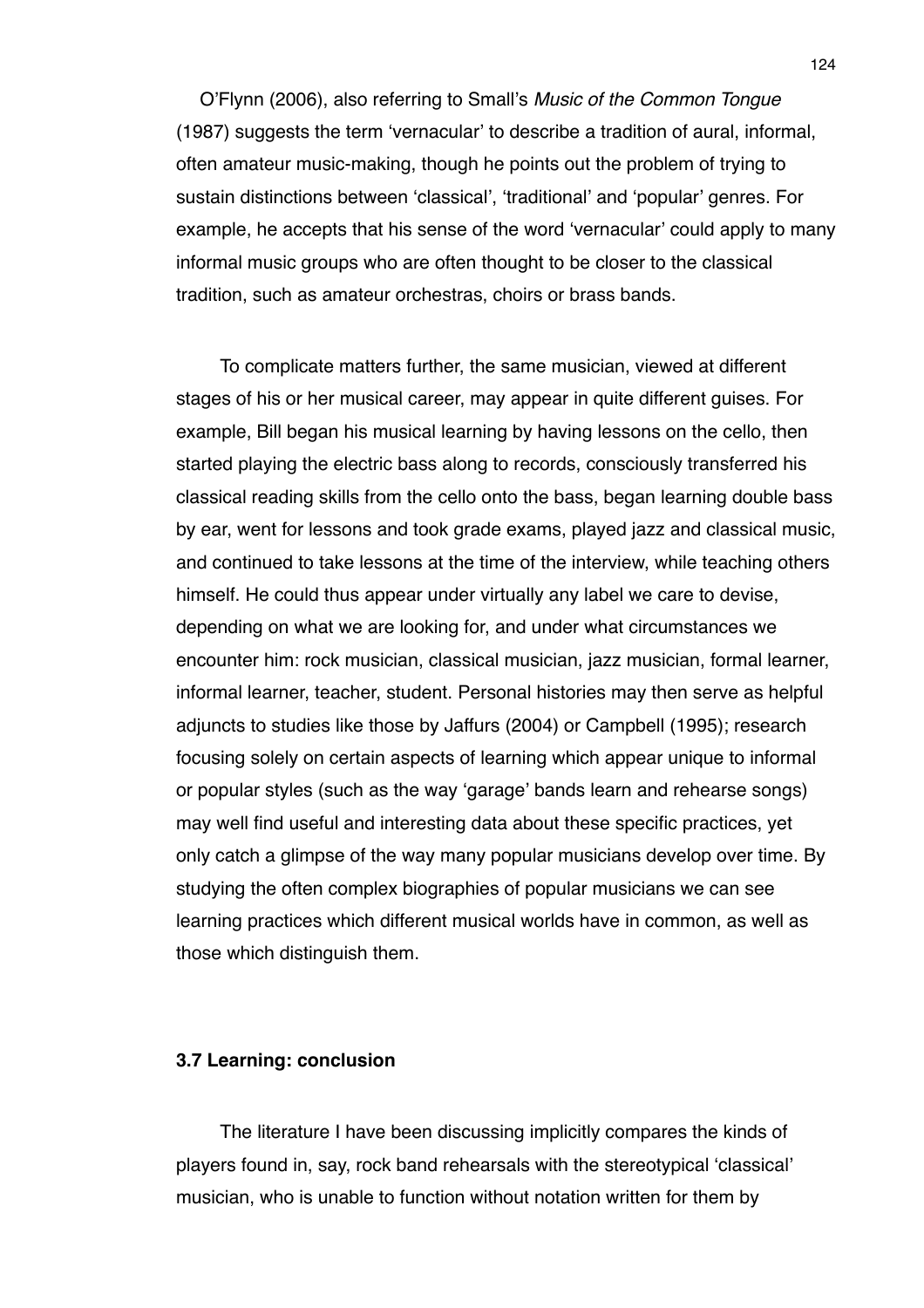someone else. I would acknowledge, of course, that improvisation has a long and honourable history in ʻclassical' music making. Ironically, while much traditional instrumental pedagogy implicitly views improvisation as ʻa frivolous or even a sacrilegious activity' (Bailey, 1992: 67) some branches of classical music have always fostered this activity, while many of the ʻgreat' classical composers were well-known as superb improvisers (Small, 1987: 285). Equally, many classical musicians are perfectly capable of playing by ear. Nevertheless classical pedagogy is rooted in the performance of music which has already been composed elsewhere; Kingsbury likens the nature of a musical score to that of a will: a set of specific instructions to be carried out faithfully after the death of the writer (Kingsbury, 1988: 167). Over-dependence on notation can indeed lead to ʻthe tradition of Pavlovian exactitude found in orchestral playing' (Bailey, 1992: 30).

When considering their own musicianship, the participants in this study particularly emphasised their ability to listen and copy, to make something up, to improvise - in short, to function as musicians without notation; this, they felt, distinguished them most clearly from other musicians (particularly those from a classically-trained background) whom they had met. Certainly, popular musicians are not alone in this ability, but I would argue that any definition of a popular musician must include this criterion.

The musicians in my sample had done most of the things described in the literature on informal learning: they had copied records, joined bands, listened to and performed music they loved. However, they had also had lessons, learned to read, studied technique and theory, and several of them had taken grade exams: activities more usually associated with ʻformal' learning. It may well be perfectly normal for popular musicians (albeit unusually motivated ones) to have such varied learning histories. Given the spread of informal learning into schools and universities, the formal study of jazz and the growing popularity of rock and pop grade exams, it is becoming increasingly difficult to differentiate precisely between musical practices, and between different ʻkinds' of musicians. In part this explains the problem of trying to find a suitable descriptive label for musicians who have not grown up in the stereotypical ʻclassical' tradition.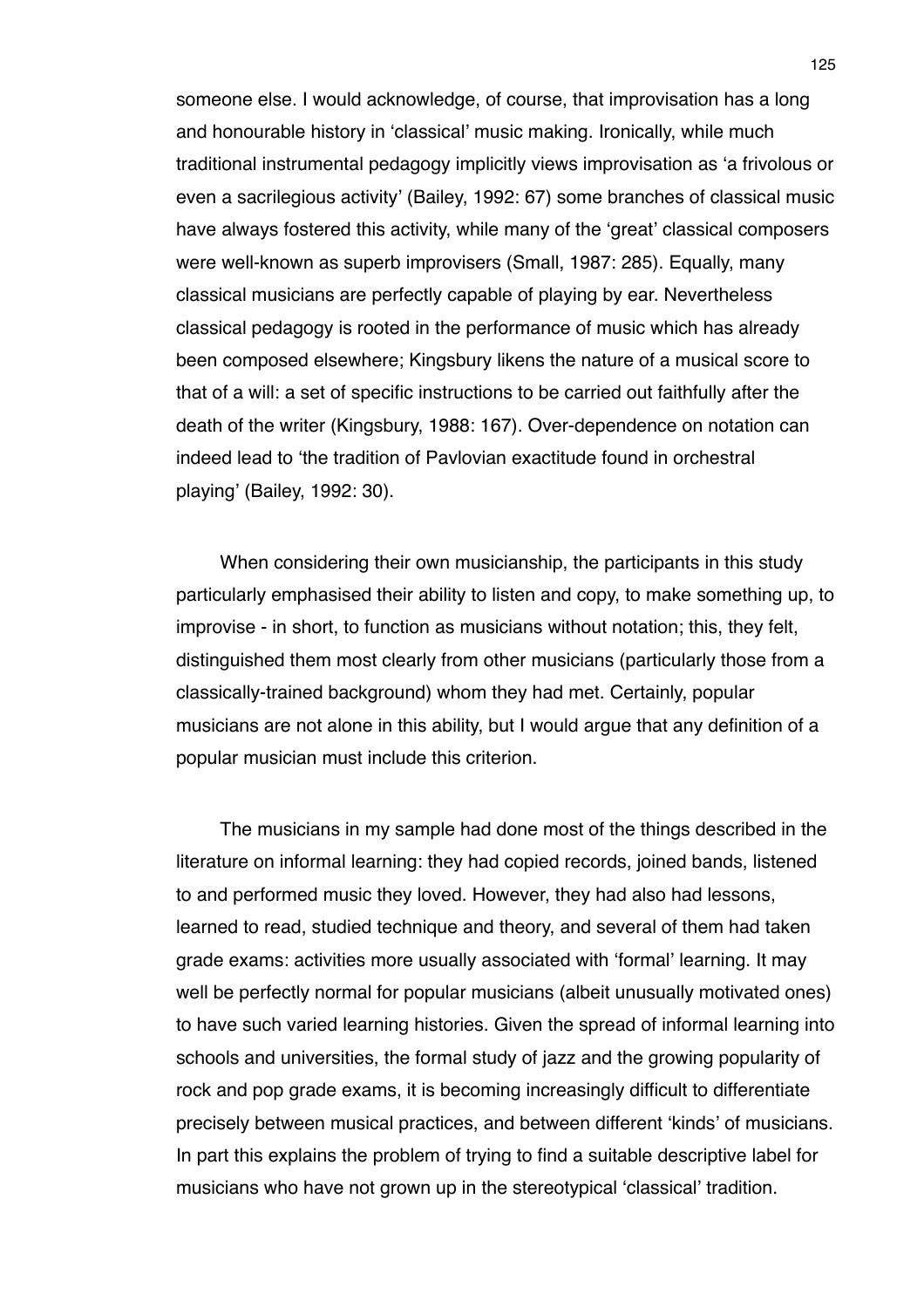Ultimately it may be simpler and more satisfactory to suggest that there is, historically and globally, a tiny minority of musicians who are dependent on notation and unable to improvise; outside this group is everyone else, including those in my sample: a host of musicians who all privilege the ear rather than the eye.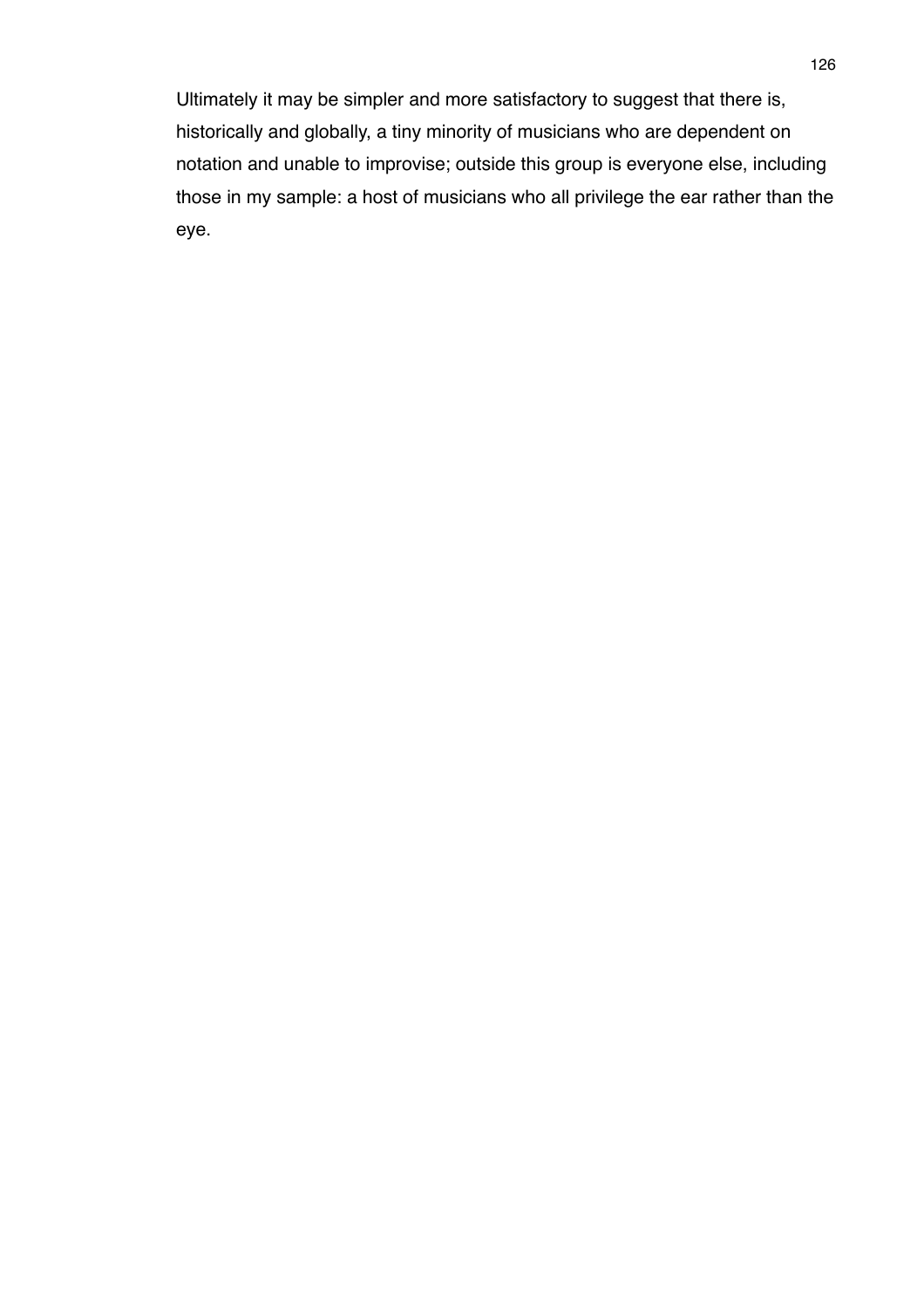# **CHAPTER 4: TEACHING**

### **4.1. Introduction**

This chapter is concerned with the teaching practices of the musicians in my sample, both in terms of how they reported these practices in their interviews, and what was observed in the lesson videos. This is obviously at the heart of my research focus, and since this appears to be the first study of popular musicians at work as instrumental teachers, it offers novel data. I also consider the research literature on instrumental teaching, and the extent to which this is relevant to popular musicians who teach.

We have seen in chapter 3 how the musicians in my sample used elements from both the formal and informal worlds of musical learning to develop as musicians. Here I broadly follow this distinction in considering their teaching practices, and distinguish between activities based, particularly in the early stages of learning, on listening to and playing along with recorded music (and other musicians), and acquiring instrumental facility by watching and copying others, as opposed to activities based on notation, direct instruction on matters of technique and theory, and studying for grade exams. Thus here the term ʻinformal teaching' refers to teaching which embodies or reflects the informal learning practices typical of popular musicians, while ʻformal teaching' refers to the stereotypical image of traditional, classical instrumental teaching. In making this distinction I am in part following Cecilia Hultberg (2002) in her description of two distinct traditions of instrumental teaching. She sketches an older, ʻpractical-empirical' method of instruction, based on learning through doing, which emphasised aural awareness and improvisation before learning to read music, and contrasts this with a more recent ʻinstrumental-technical' approach (dating from around the mid-nineteenth century) which was based on following printed instructions in the form of notation, and emphasised technical skills. Though Hultberg is describing methods of teaching rather than selfdirected learning, the practical-empirical method seems to have much in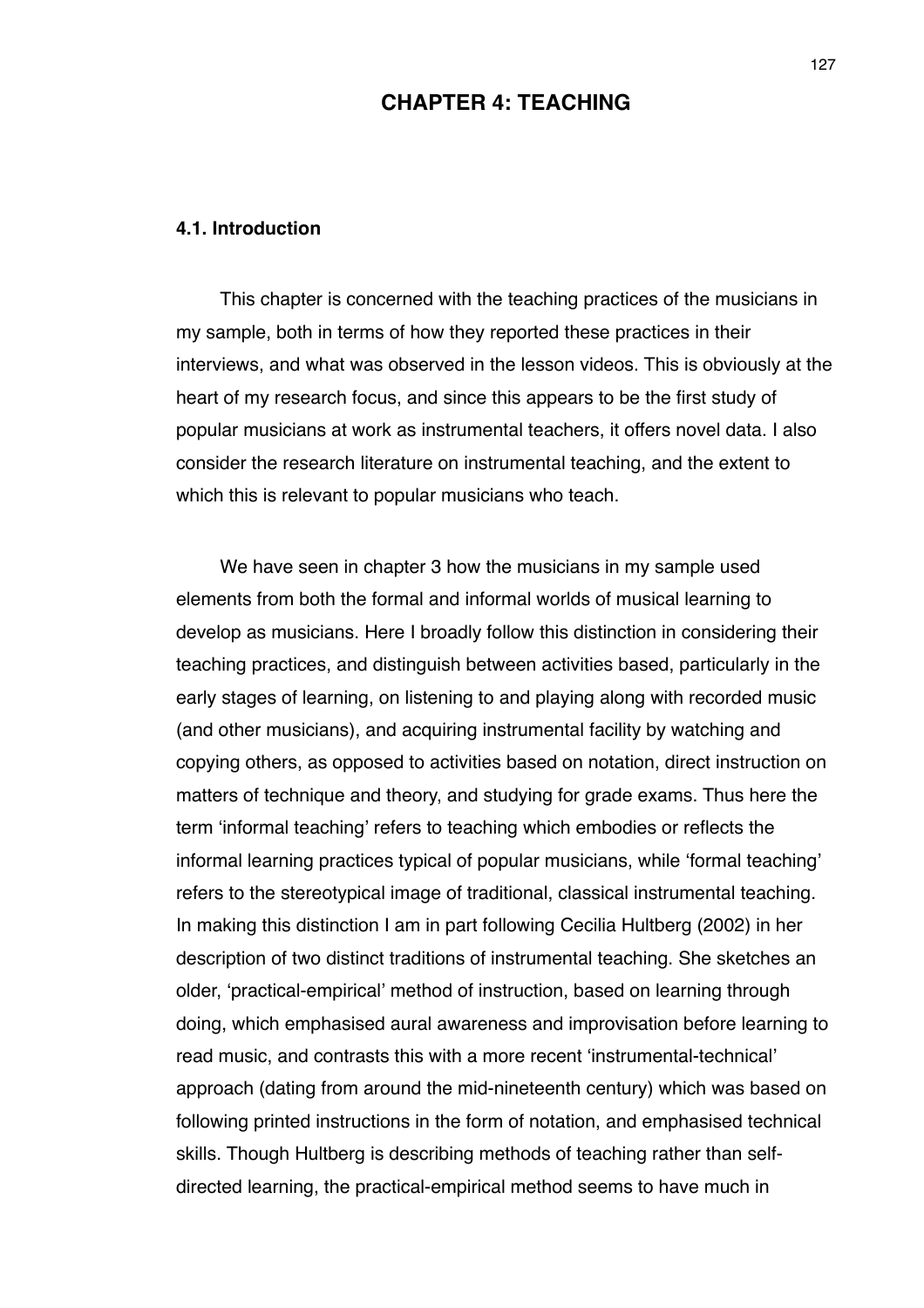common conceptually with how popular musicians learn, while the instrumentaltechnical approach is effectively the commonplace view of orthodox classical instrumental teaching (regardless of how accurate this may currently be).

Inevitably this distinction between ʻformal' and ʻinformal' teaching will occasionally appear arbitrary and not always sustainable. An instrumental teacher may well physically demonstrate *and* refer to notation in teaching the same piece of music; ʻformal' knowledge, such as scales, may be learned ʻinformally', being taught by ear and practised from memory. Nevertheless, there are enough characteristics which distinguish these modes of learning for these definitions to be useful. Equally, it could be seen as a contradiction in terms to describe any act of teaching as ʻinformal', since it is precisely the protocol of the music lesson which makes the situation ʻformal'. However this is to emphasise the *context* of teaching; that is, to describe the circumstances as, say, casual or ceremonial. I wish to focus instead on the *content* of the lesson: what is being taught, and how.

Certainly, no matter what teachers do, lessons can never reproduce exactly the solitary, self-directed practices of informal learners, nor the peergroup learning of the archetypal band rehearsal. The teacher may offer themselves as a ʻmodel' player to emulate, but this is not necessarily the same as the learner seeking out admired performers or experienced friends. Thus the learning experiences of this group cannot be directly mapped onto their teaching practices; we cannot expect them to teach exactly as they *learned*, though there may be links with how they were *taught*. Given their backgrounds, with experience of both formal teaching and self-directed informal learning, it is reasonable to question which elements of their learning histories have found their way into their teaching practices.

## **4.2 Research literature on instrumental teaching**

One may find much advice for all kinds of teachers, but rather less research into what they actually do. Most of the writing concerned with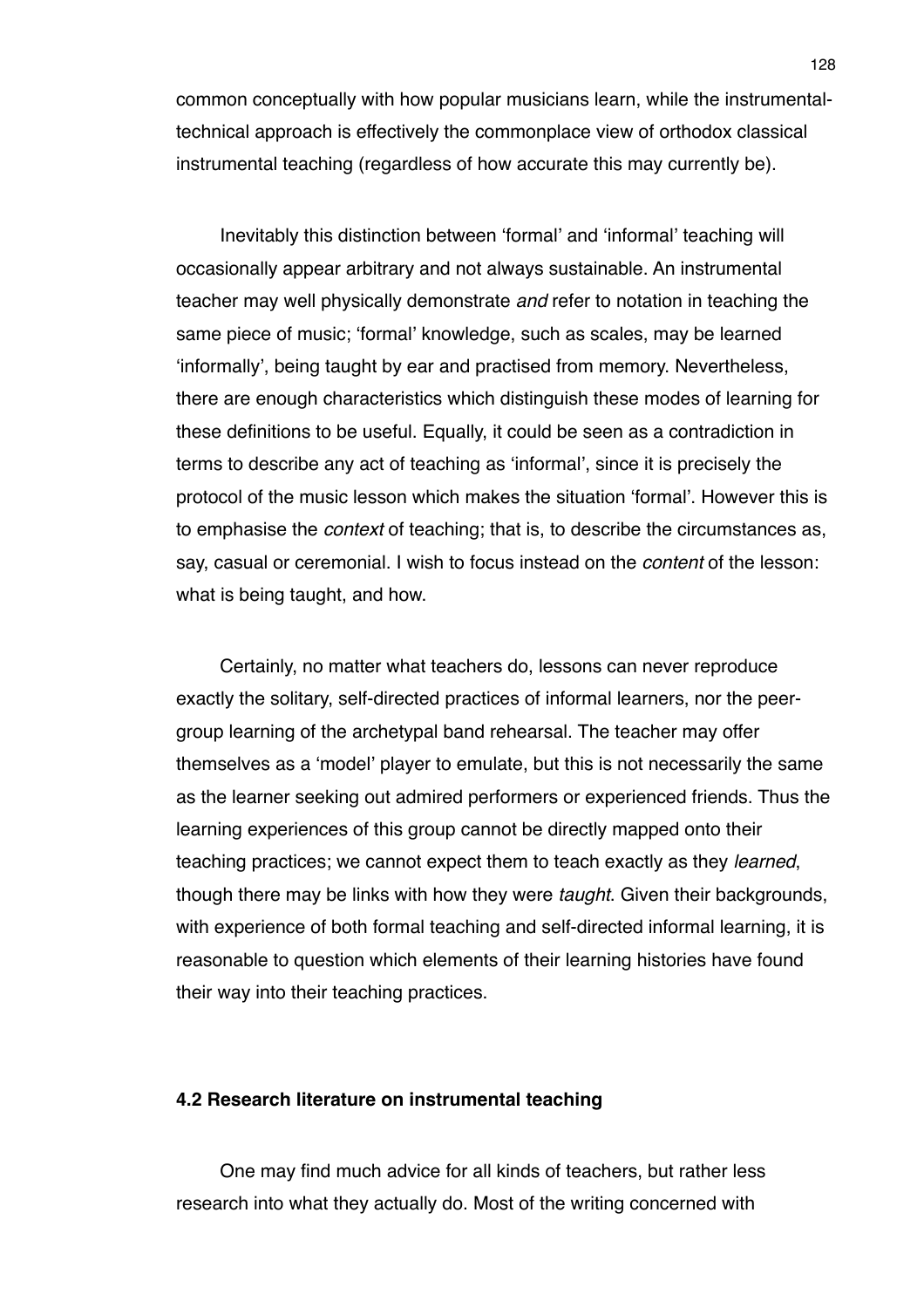instrumental teachers in particular seems to be *for* them rather than *about* them. Research into how popular musicians teach is, to date, virtually non-existent.

ʻPractical guides' for instrumental teachers abound (see, for example, Harris and Crozier, 2000; Mackworth-Young, 2000; Mills, 2007; O'Connor, 1987; Hallam, 1998), generally consisting of well-intentioned advice based on considerable personal experience. *A Common Approach* (Federation of Music Services, 2002) is an attempt by various educational bodies to offer a comprehensive guide to instrumental teaching, though it does so in very broad terms, encouraging the use of diverse musical styles and an approach which balances listening, reading, theory and technique.

The BERA Music Education Review Group (Welch *et al.,* 2004) offers a helpful survey of recent research into music education, albeit mostly concerned with classroom music rather than specifically with instrumental tuition. Some of the contributors to this review suggest that the focus of music education research has generally been on learners and the impact teaching has had on them, rather than on teachers and how they teach:

In searching for evidence of recent research on pedagogy, it was surprising to find little of real substance...the teacher's role is rarely the focus of attention in music education research. (Cox and Hennessy, 2004: 262)

Nevertheless there is a considerable amount of research which seeks to establish ʻbest practice' in instrumental teaching. For example, there has been much interest into the extent to which pupils are ʻteacher-directed', and suggesting that lessons might be more effective if pupils were allowed greater creative input into their own learning (Hepler, 1986; Bryan, 2004; Persson, 1994). Hallam (1998) argues that teachers could profitably spend more time demonstrating (or ʻmodelling') and less time talking. Some studies seek to raise awareness of the significance of teachers in the success or failure of their students (Davidson *et al.*, 1995), their students' early lives (Howe and Sloboda, 1991), and how teachers structure the learning experience in relation to taking exams (Davidson and Scutt, 1999). Rowe (2008) examines how gender can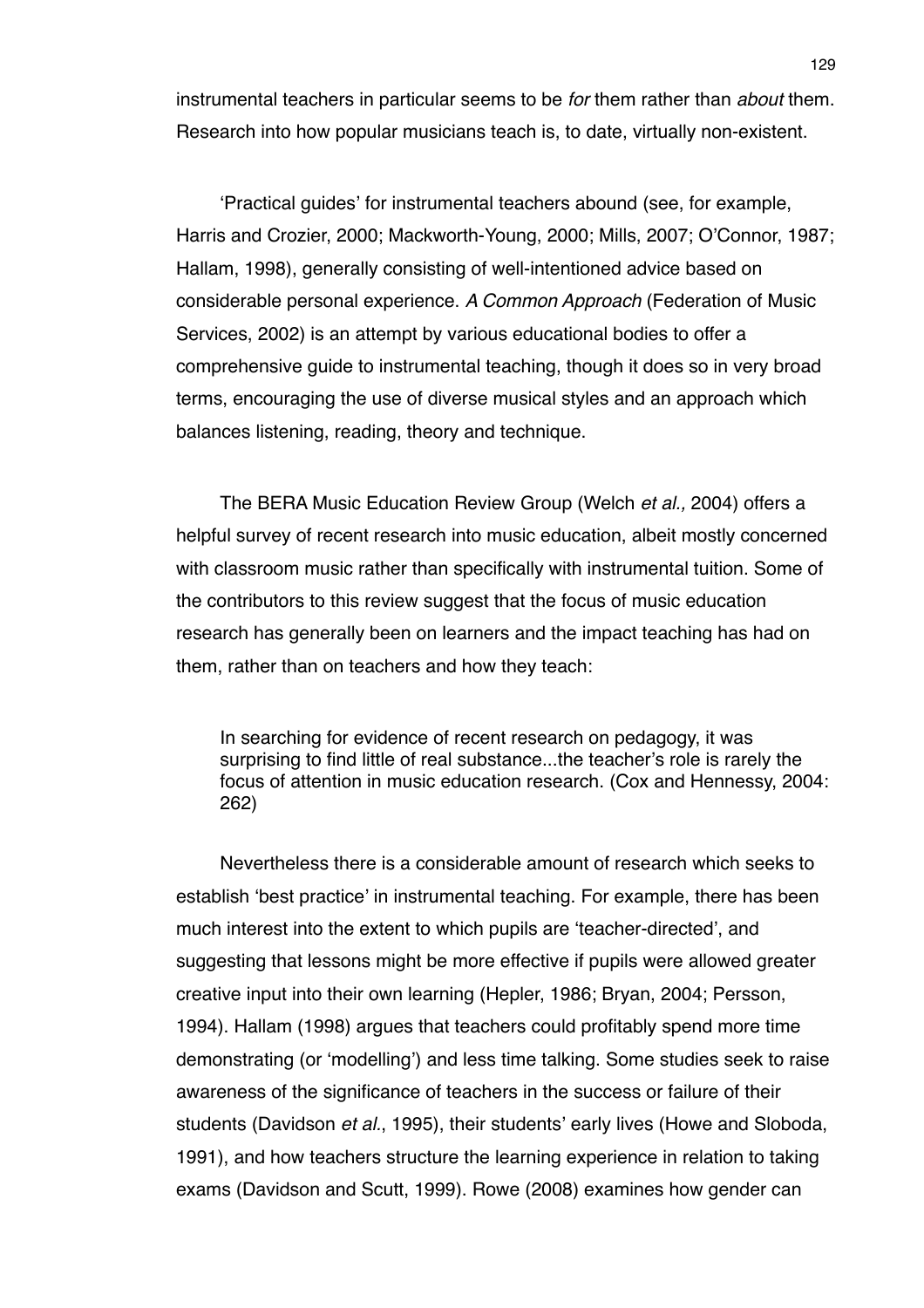affect the process and outcomes of learning, while Burwell (2005) considers the extent to which learners in a UK university college learn ʻindependently' of their teachers. Mills and Smith (2003) investigate the beliefs of instrumental teachers primarily as to what constitutes ʻeffective teaching', finding that for example being ʻenthusiastic' is perceived as most important for a teacher working in a school; conversely, being knowledgeable and focusing on technique were more important for those working in a university. Young *et al.* (2003) observe instrumental teachers at work in a university and argue that the process of observing and discussing the work of experienced practitioners can help student teachers in their own future careers. Madsen *et al.* (1992) find that student instrumental teachers who watch films of themselves teaching - even after training in self-observation - still tend to rate themselves more positively than experienced expert observers.

Some aspects of such research into instrumental learning may well apply to all instrumental teachers regardless of their approach and their background. However, as we saw in chapter 3 (3.4), the implications of research are often specific to the cultural and musical context within which it takes place. Virtually all research into instrumental teaching is concerned primarily with learning orchestral instruments (and particularly the piano) in order to play a classical repertoire, though this is seldom made explicit; rather this becomes apparent through what is *not* said. There is, for example, very little research which addresses the most simple questions one might ask about instrumental lessons: what kind of music is being studied, and why? Where do teachers find the material for their lessons, and how do they use it? Do pupils learn from watching and copying the teacher, from reading notation, from listening to recordings? The fact that such apparently obvious questions are not asked implies that we, as readers of music education research, are being invited to share an unspoken agreement about underlying issues of musical repertoire and teaching strategies; in other words, we all know what is being taught, and how. As a result, the focus of much research is merely to refine or improve the traditional, classical teaching model to which we all supposedly subscribe.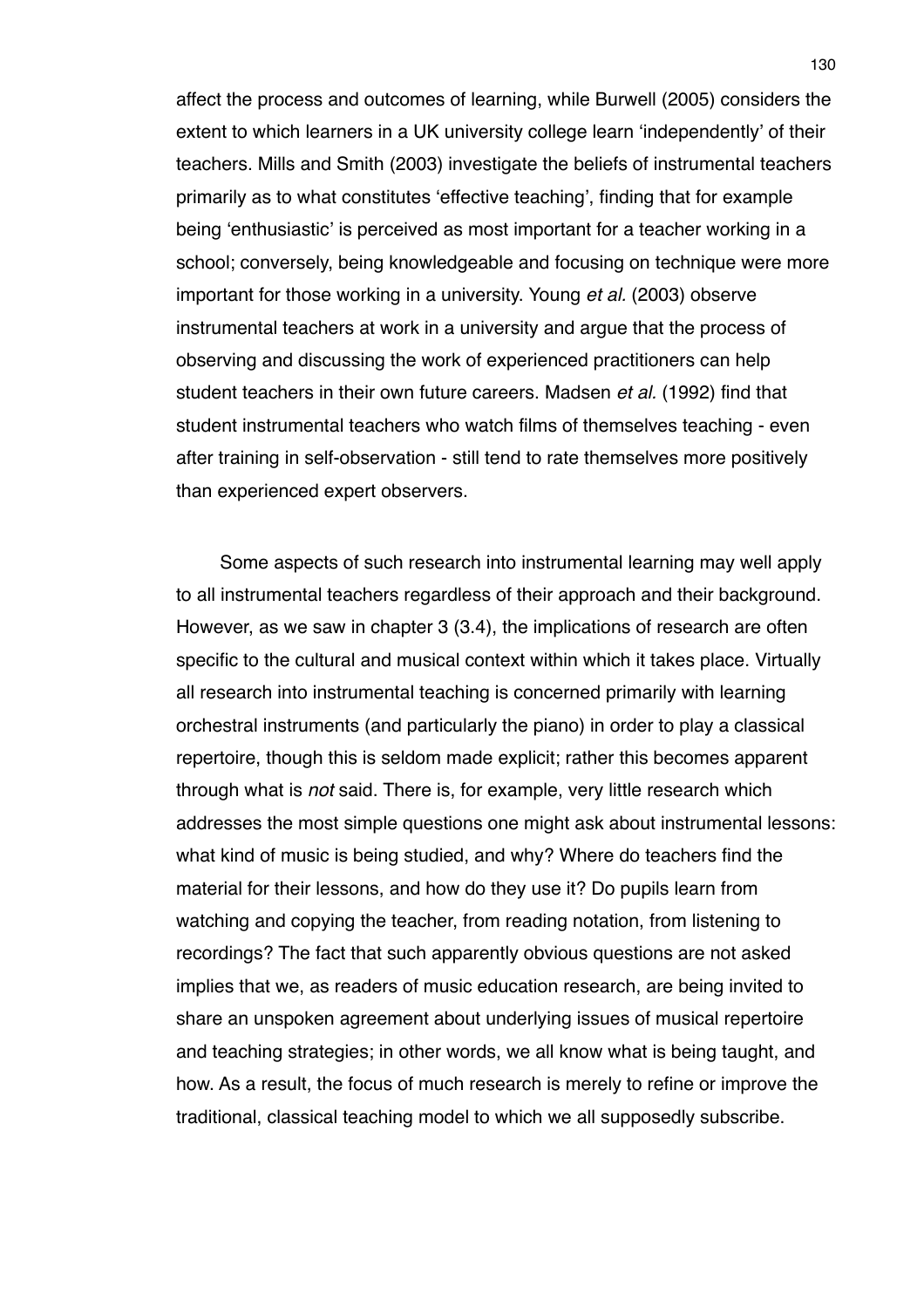Even research which does address basic issues of pedagogy tends to do so from the point of view of the classical world. For example, McPherson and Gabrielsson's ʻFrom Sound to Sign' (2002) reviews the beliefs of many influential musicians and educators, and offers persuasive arguments (and evidence) to support the idea that aural acuity should be encouraged among learners before notation is introduced. Their article rests on the claim that instrumental teachers generally introduce notation from the earliest stages of learning; indeed their advocacy only makes sense if we understand this to be the case. They are not looking to establish what teachers do, since this is apparently common knowledge; rather their role is to advise teachers what they *should* be doing instead. Certainly, it is the commonly held, stereotypical belief that the teaching of classical music is characterised by putting symbol before sound, and there are examples of research which support this view (such as West and Rostvall, 2003), though other studies suggest that classical teachers may adopt a more complex and varied approach (see, for example, Young *et al.*, 2003). Inevitably though, even when this kind of enquiry or discussion does take place, the teaching of classical music is usually the focus of investigation; fundamental questions of what might be happening outside this cultural world are generally not addressed.

Some research, however, does offer brief glimpses of a different musical culture. Green interviews several popular musicians who teach and, although their teaching activities are not central to her study, finds limited evidence to suggest that:

many popular musicians, even those who are by and large informally selftaught, tend to adopt teaching methods quite similar to traditional formal pedagogical conventions when they become teachers. Thus many of the central informal learning practices by which these musicians mainly acquired their own skills and knowledge, including purposive, attentive and distracted listening and copying, unconscious learning, peer-directed and group learning may be overlooked by much popular music instrumental tuition. At the very least, formal popular music instrumental teachers cannot be *assumed* to teach their students in the ways that they themselves learned. (Green, 2002: 180)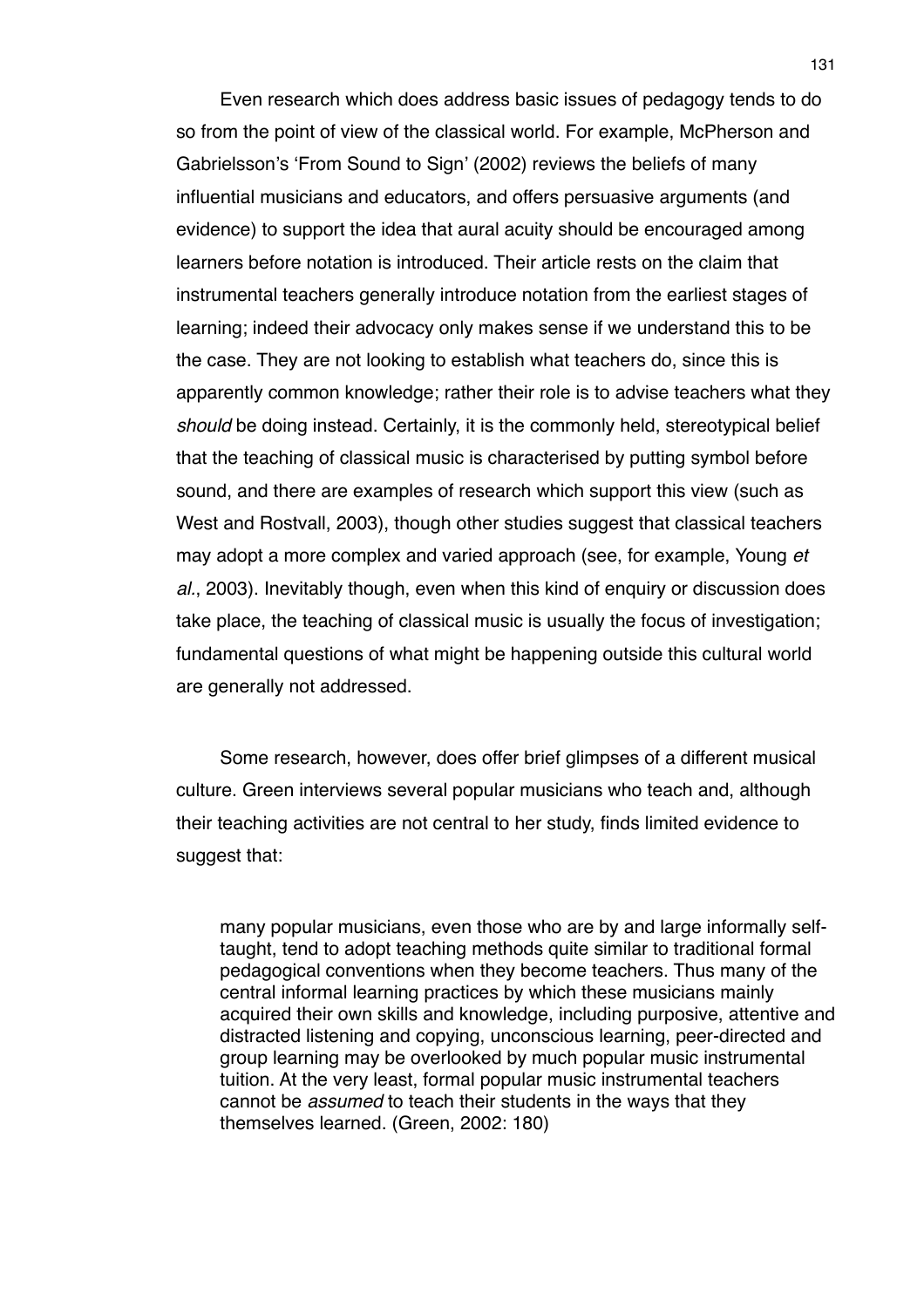Green suggests that this may be partly due to the nature of formal instrumental lessons which places an adult in control of, and responsible for, the progress of learning. Equally, informal learners may not value the ways they acquired their skills as ʻlearning' at all, and thus not seek to replicate these in their teaching. They may also assume that their students are learning ʻinformally' away from lessons anyway. Green mentions briefly that one of her interviewees was responsible for designing a course specifically for popular musicians:

at one of the first dedicated popular music institutions in British higher education, the "Guitar Institute and Bass Tech" in Acton, West London. Here he ensured that versatility was emphasized in the organization of the course. (Green, 2002: 40)

However there is no detail offered as to what the course consisted of, nor of how this related to the musician's own background. As mentioned in section 3.5, there are other more recent studies which suggest that the informal background of popular musicians may be valued within university music courses or some forms of teacher training, though there is apparently no research to date focusing on how such musicians subsequently approach instrumental teaching.

Thus from a reading of the available research into instrumental teaching it is not at all clear how popular musicians teach. Given Green's evidence quoted above, together with anecdotal accounts (such as those in chapter 1), one might theorise a slight probability that many popular musicians will ʻsubscribe to the cultural default' (Finney and Philpott, 2010: 12) of the traditional, classical model of formal teaching.

# **4.3 Formal teaching**

In this section I describe the ʻformal' teaching practices of my participants, including in particular their use of notation, as well as the extent to which they offered direct instruction on matters of technique and music theory. I also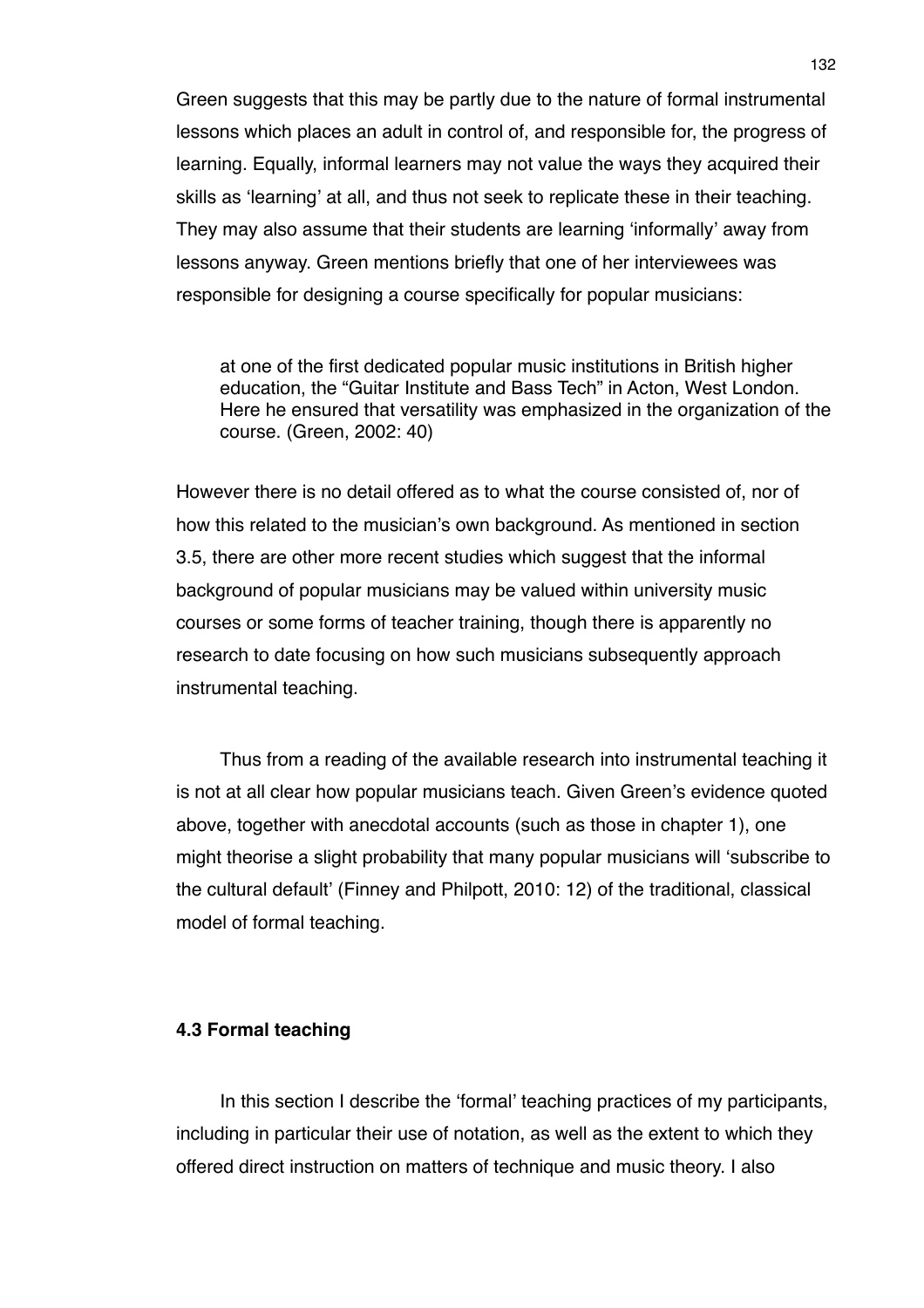present their opinions as to the value of grade exams, and the extent to which their students undertook formal assessment.

# **4.3.1 Notation**

As I have already shown, notation was used voluntarily by several of these musicians in learning their chosen instrument; I also suggested that the stage at which notation is introduced is crucial. For these learners, reading was generally a resource that was adopted *after* their ear-based acuity was already well-developed and, perhaps as a result, none have become dependent on notation. Thus I will consider here not just the extent to which they used notation in their teaching, but also how early they introduced it to their students.

The use of notation differed widely within the group. At one extreme, Bill employed notation at the earliest opportunity; this was not just because he was steering most of his pupils towards classical grade exams, but also because he saw reading as a valuable memory aid and reference point amid the confusion of starting to learn an instrument:

Can they read music? If not, you have to do that as well...They do learn looking at music, because it helps to reinforce, because there's so much to take in at once, I think probably, to start with, to have some of it written down that you can just refer to and to remind you is probably a good thing actually. [Bill]

At the opposite extreme, Ed apparently never used *any* notation in his lessons. He only referred once to the idea of using any form of printed material:

I've got one tutor book which I bought for teaching in school which I didn't need anyway, it's got nice big chord charts in it, but it's just a little bit boring really. [Ed]

The others all used various forms of notation in their lessons, though to different extents. Carl didn't use standard stave notation, but occasionally used banjo tablature to ʻsketch out' a tune for a pupil or when teaching groups in a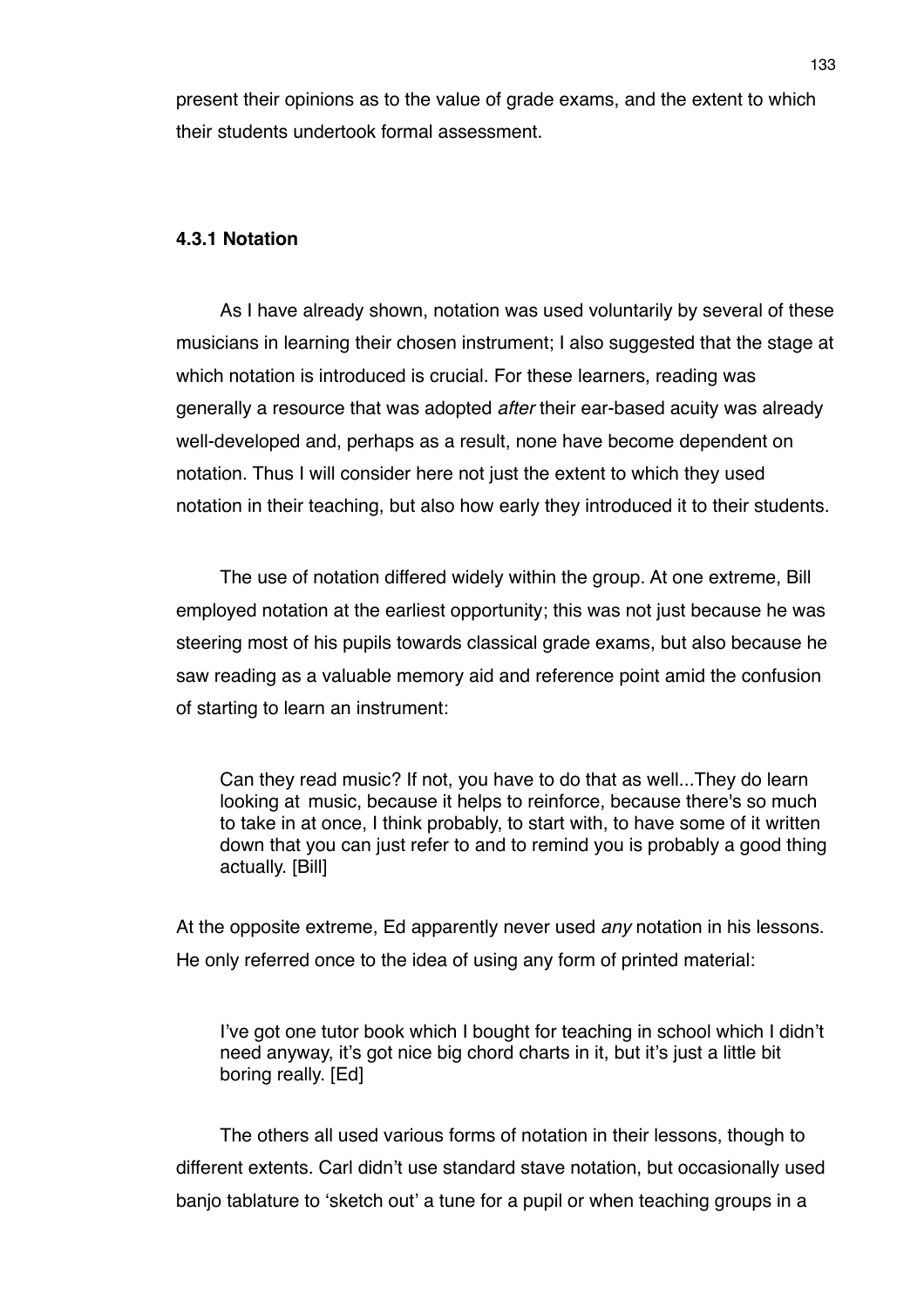workshop, though in the latter case he would generally try to find a ʻsecretary' to write down what they were studying ʻcos I'm not terribly quick writing tab'. A tutor book he had written also consisted of tab as well as a play-along CD. However he was aware of a tendency for notation to establish, and in itself become, a fixed text, and he took steps to resist this. He mostly taught music based on traditional Scottish, Irish and American tunes, and used audio examples on the internet to illustrate to his students that there are no definitive versions:

iTunes is fantastic because you can call up a traditional tune, and you can have five or six versions of the same tune and it's fantastic to be able to play, because what that does is it illustrates just how open to your own kind of interpretation it is, which is really useful I think, especially if you're reading from a book, tablature or something, it's quite easy to see this as kind of: "This is set in stone, that's the way it is". And it just *isn't* the way it is, it's just one person's kind of take on it, with the sort of music that I play anyway. [Carl]

Both saxophone teachers (Graham and Helen) used some form of notation more or less from the start. Though I was not aware of the coincidence before the interviews, both had been influenced by the pedagogy of a local private saxophone ʻschool'. The school's founder (and owner) had recruited a team of saxophone teachers, of whom Helen was one, to teach a method apparently of his own devising. This was largely based on writing letter names in sequence to outline a tune, but without specifying the timing or phrasing; thus, while a knowledge of where to find the notes by name on a saxophone is essential, so is familiarity with the piece being attempted:

Basically what you're giving them is visual aids, but they've got to rely on their ears, which is great cos they'll never get enough information from the symbols they're seeing. [Helen]

Helen was very positive about this system, not least because it allowed her to notate easily tunes that her students wanted to learn:

Often they've got a lot of tunes in mind already and luckily, cos I'm not having to notate every dot, it doesn't take me any time at all to write it out for them, we can usually do it then and there. [Helen]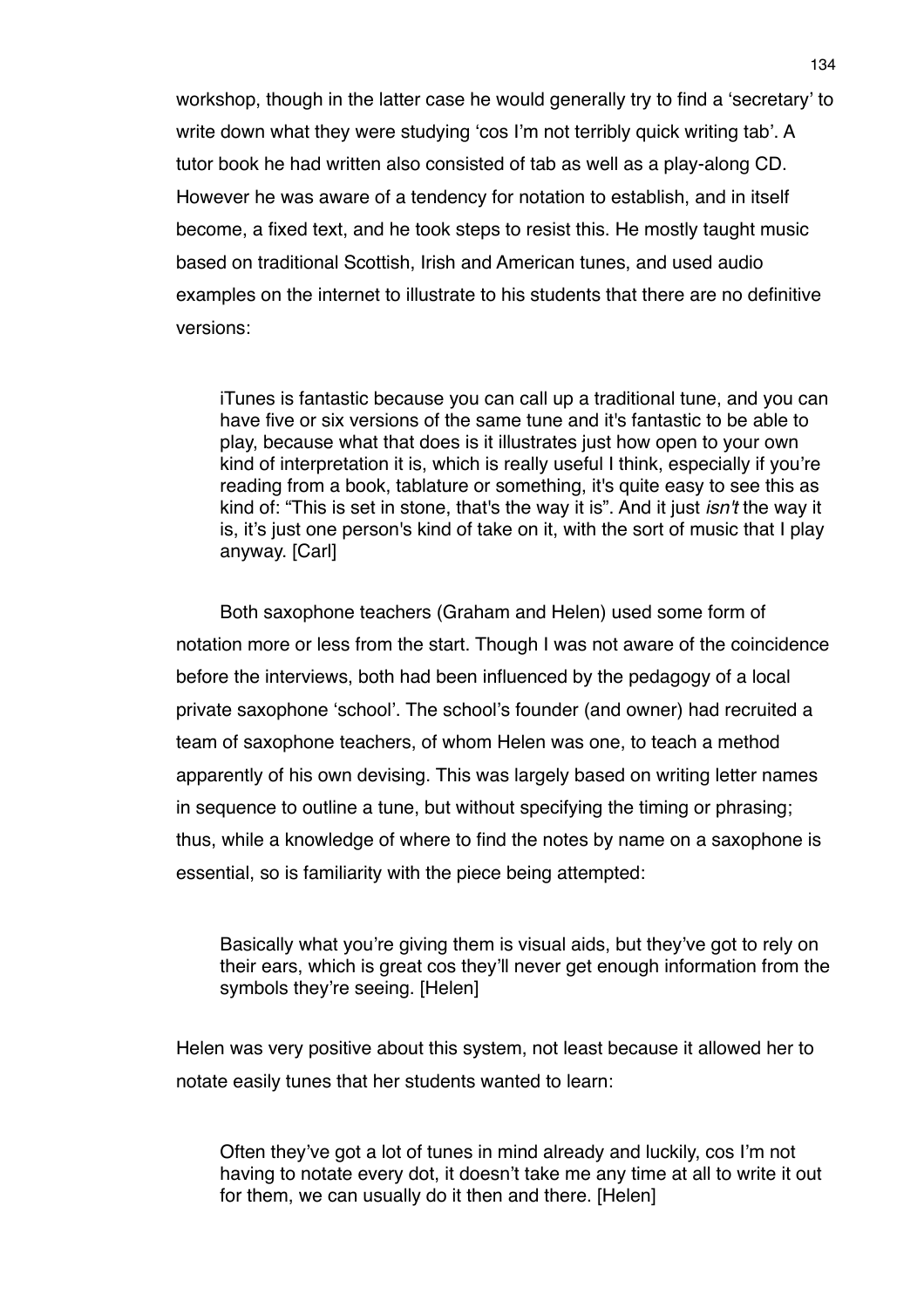Using this approach she was able to recycle some of the material she herself had found effective as a learner:

Students who are technically getting really good I've gone and bought that Charlie Parker Omnibook, and notated it [in letter names] and given them the CD...: "This is the stuff that made me be able to play fast, this is what I used to love doing, have a go at that", and some of them get on with it really well. [Helen]

Thus some form of notation was generally present from the first lesson, and was consistently used to support the learning of new tunes. However she did not express any concerns about her students becoming dependent on notation; perhaps this was partly because the system only worked in conjunction with developing strong listening skills. It also seemed popular with students, promoting high levels of enthusiasm and rapid progress.

Graham did not teach under the auspices of this school, but rather had become familiar with this system of using letter names through teaching pupils who had already encountered it themselves elsewhere. He had mixed feelings about this form of notation; he did accept that pupils learning with this system could quickly become ʻsurprisingly fluent', but felt that not learning standard notation could be a disadvantage in the longer term:

Actually quite often they would get awesomely good, you know they could do Charlie Parker transcriptions and things and wow, this is really good, but I found that if they wanted to read [standard notation] they'd have to go back three steps and undo what they did, and it meant you couldn't put up a piece of music that they didn't know. [Graham]

Over time he had to come accept that, ʻrather than fight it', this system did have merits, and he used it himself, while also teaching from normal stave notation. It was clear though that Graham consistently used one or other form of notation in his teaching from the earliest stages.

Several of these teachers had strong opinions as to when notation should be introduced to learners; Frank, Andy and Dave all spoke explicitly about this without prompting from me. Frank was very clear about the order in which his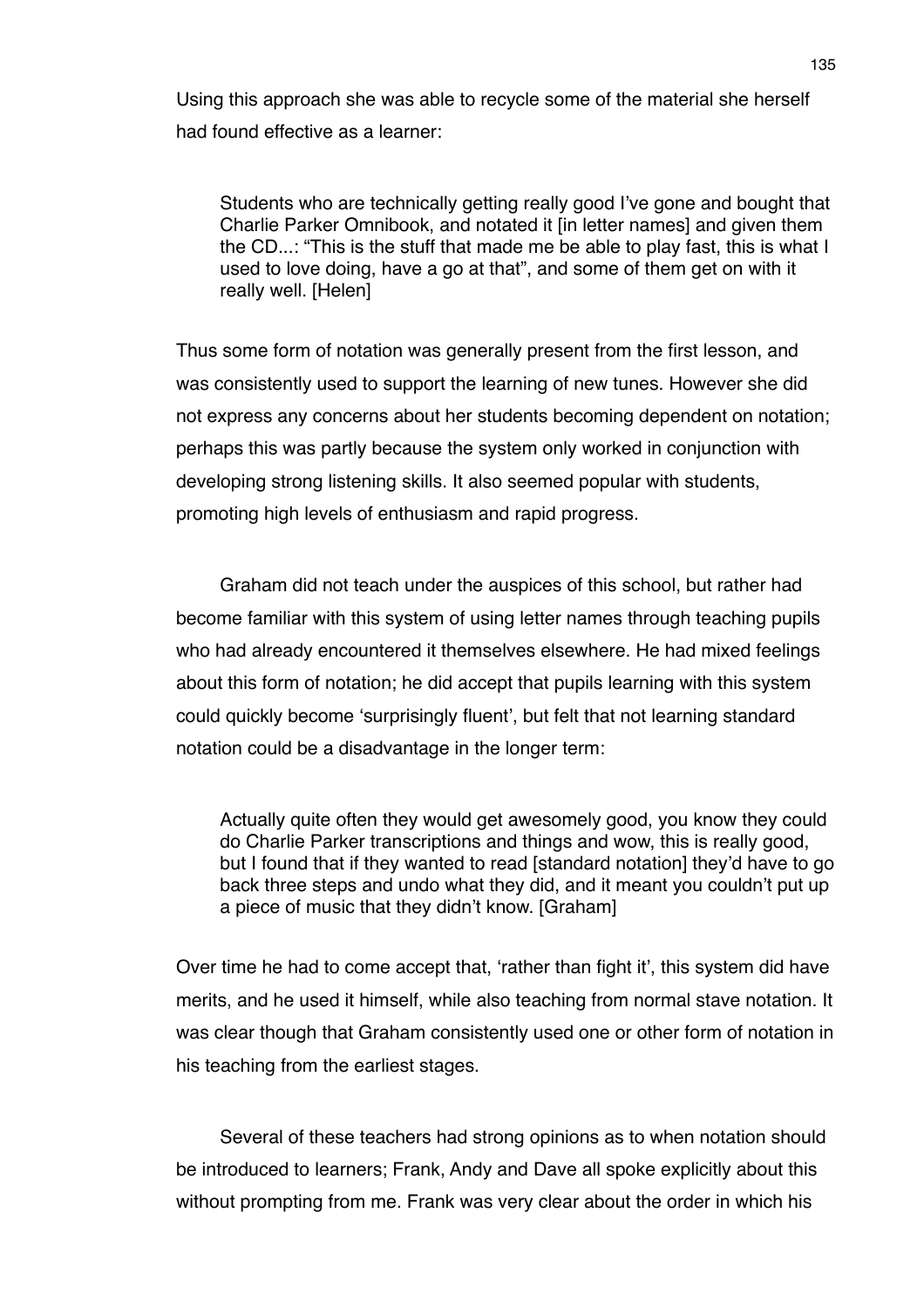lessons progressed, and notation was very much secondary to visual and aural demonstration. He had devised his own system of notation based on numbering the holes on a harmonica and indicating breathing rather than using letter names, and he used this to write down tunes that had already been played in lessons:

They get it written down to take home, and that's got hole one with an upward arrow and that means breathe out, the downward arrow means breathe in. [Frank]

Formal notation did follow, but was only gradually introduced to support learning rather than to lead it, and he encouraged children to produce their own graphic notation as a way of illustrating what they could already play and understand. He stressed that, particularly for younger students, reading was not central to learning to play (ʻthose little guys, they're not really reading very much'), and was always secondary to listening and watching. Ultimately, notation skills were important, though not paramount, for the kind of musicians his teaching was intended to produce. He emphasised the enjoyment of playing by ear, whereas notation was associated with ʻstudy':

I believe that it's really important to learn how to read and write music, and to read off manuscript, play from that kind of thing, and it's equally important, possibly more so, to be able to make it up as you go along, and sound good. For most people that I've come across it's more enjoyable to just close your eyes and blow the back off it, than study the dots. [Frank]

Dave had been thinking about how best to teach piano ʻover the last ten years, which has been a solid block of teaching', and had acquired an extensive repertoire of printed materials:

I've been through loads - Bastion, Alfred, which are piano courses, John Shaw which is a piano course, I've used those, I've written a piano tutor myself with a play-along CD, which I don't tend to use very much either [laughter]. I've used the Associated Board syllabus, I've used the Associated Board jazz syllabus, and I've written out, I've got about 200 pop tunes on the computer that I've written out. [Dave]

However, the way he used notation had changed significantly over time: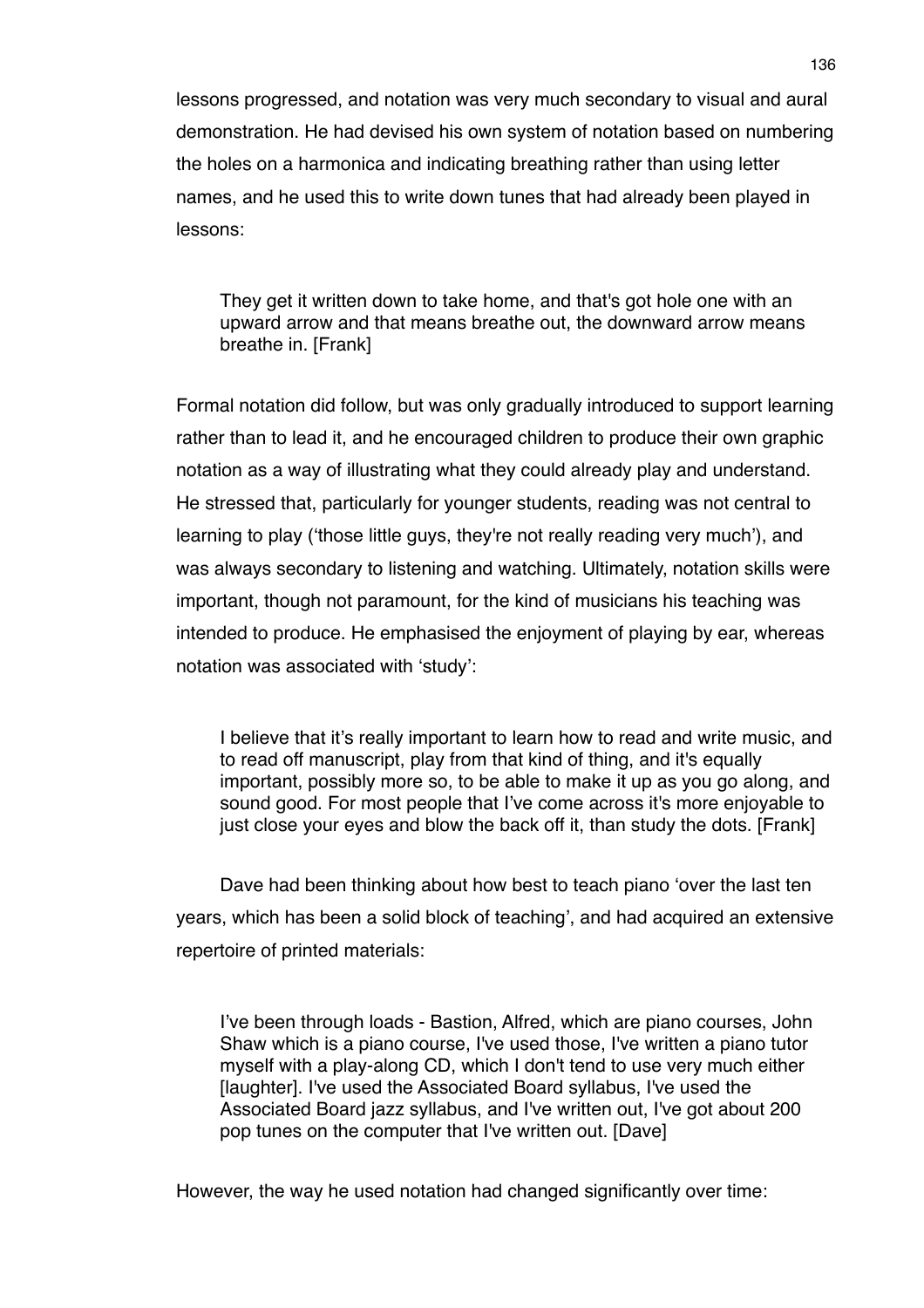Dave: The first thing I don't do which I used to do, is say: "This is a treble clef, this is the right hand, this is number one, off you go", you know. Q: That thing there's called a crotchet. Dave: Yeah, it's like that's what you *don't* do.

Interestingly, he saw this as a form of compensatory behaviour prompted by his own perceived weakness as a player: ʻI wasn't a comfortable reader, and so I thought I just had to teach reading you know, cos it's what I didn't have' [Dave]. Experience, and perhaps increasing confidence in his teaching abilities, had led to a very different attitude to notation, in particular the way in which it was introduced; a beginner would first learn a piece ʻoff by heart' and only later see ʻwhat it looks like written down'. Reading was central to his teaching practice but the point for Dave was that it followed listening rather than led to it.

Andy's first teaching job was not on his main instrument (piano) but rather on guitar (which he had learned entirely by ear), teaching BTEC courses in Popular Music and Jazz, and he commented: ʻof course my interests rather neatly covered those areas, and the fact that I'd learned by ear was wholly appropriate'. Notation did not figure largely in the way these courses were run: ʻthere's plenty of notation kicking around, most of it's on the floor and nobody's taking any notice of it [laughter]' [Andy]. However, he took a very different approach when giving his first ever piano lesson, a ʻreally painful' episode which he recounted somewhat ruefully, though with considerable humour:

Andy: I think one of my worst [teaching experiences] was my very first ever piano pupil.

Q: Share this with me [laughter].

Andy: And I was so proud of what I thought I could teach him...I think he was seven years old, and I tried to teach him the most basic bit of notation, of maybe I think it was three notes [sigh]. I thought I would be able to [laughter] get him, not only to play some little things...I actually thought he'll be able to write it down! And he *was* able to write it down, but he was utterly unimpressed with that...that was not what he was there for...I'm sure it was my naivete at the time thinking that this is great, whereas in actual fact, you have the first few lessons, just - ears! Engage the ears! Clapping, playing!

This served Andy as a vivid illustration of the disastrous effect of putting notation before listening: ʻit was the only ever lesson he came for [laughter] so I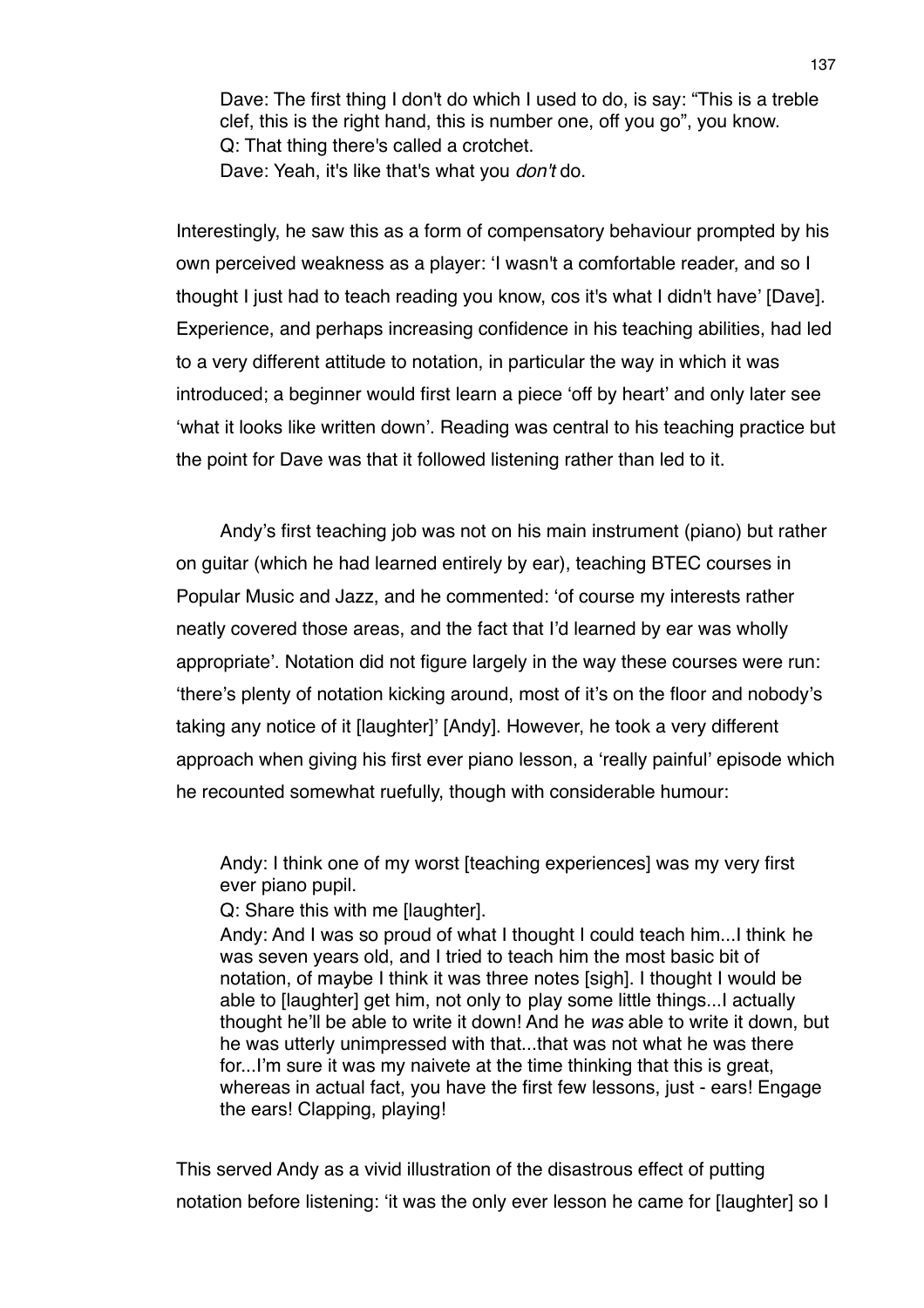can say that I categorically failed!'. He offered no explanation for initially adopting this approach, but one might suggest that his image of piano lessons had been influenced by his own, albeit not very happy, memories of tuition, which also began at the age of seven: ʻwhen I was being taught the piano it was always to try and get me to read something' [Andy]. Like Dave, his teaching had developed over time to the point where he now tended to avoid teaching a piece straight from notation:

None of this staring blankly at a piece of paper trying to find one note: "Oh, there it is", that just seems to me...to be such a lengthy, arduous, desperate process. [Andy]

Instead, also like Dave, notation followed and supported aural knowledge:

You're going to hear all these [pieces] before you play them, so that the listening is always first, almost always first, and then...they'll see how it's notated, and that seems to have been successful because even though they're hearing it first and getting an idea of the tune in their heads they've always got the reminder on the page. [Andy]

He described his approach as ʻtrying to make sure that it's playable before it's readable'.

Thus the ways these teachers used notation differed widely. Some used almost no written material at all, others taught using notation from the first. Different forms of notation were in evidence, including tablature, letter names and custom-made notation. The most common attitude among the group (although not unanimous) was that reading music could be helpful as a reminder or an ʻaid' but that it should follow aural learning rather than precede it.

However, it is not immediately obvious from their learning histories why these different teachers used notation in the ways that they did. One might suggest for example that Bill used notation as a matter of course because he was taught that way himself. Yet Ed also began his musical learning with formal lessons on the cello, but he went on to avoid notation completely in his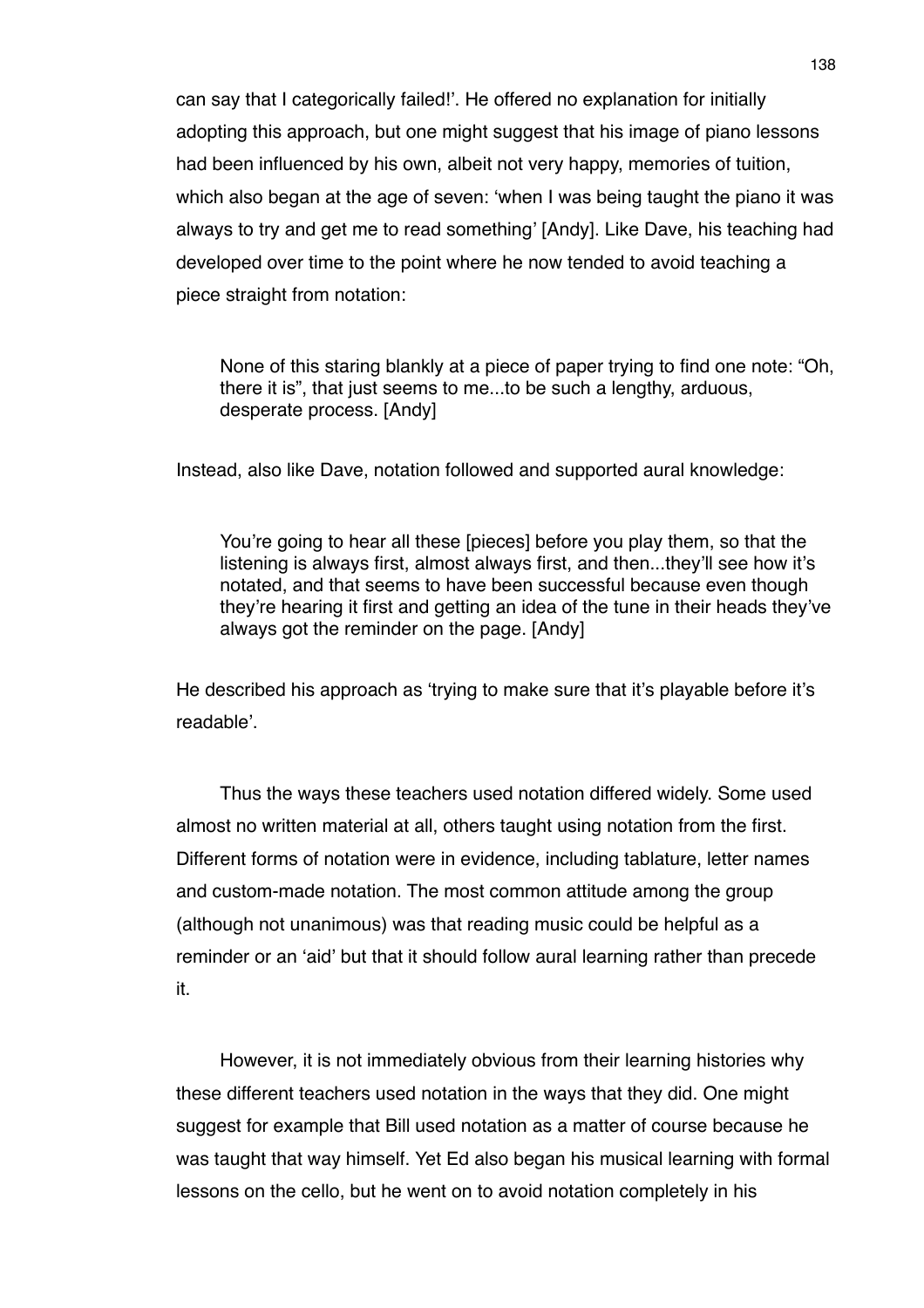teaching. Helen did her best to avoid notation as a learner, yet used at least a modified form of notation as a normal part of her teaching. Both piano teachers reported a similar progression in their teaching, describing their earliest days of working initially from notation, before finding ways of putting listening first. Yet their backgrounds as learners were very different: Andy had regular lessons based (much to his dismay) on notation, while Dave didn't have any lessons at all, and used notation voluntarily to support his self-directed learning. These examples appear contradictory, and do not suggest any obvious link between learning and teaching. However, Dave's remark that he initially taught from notation because it's what he ʻdidn't have', may offer a clue to the ways learning histories may relate to teaching practice, a question which is discussed in section 5.2.

### **4.3.2 Technique, theory and grade exams**

Studying music theory, acquiring ʻcorrect' technique, and taking grade exams are activities at the heart of traditional classical pedagogy. All of these practices were evident to varying degrees in the talk about teaching.

The option was not available for Carl to put his pupils in for grade exams, since at the time of the interview there was no such exam for 5-string banjo. He recalled speculating with a fellow banjo teacher about what a grade exam syllabus might consist of, but had concluded that he probably wouldn't use it even if one existed; a learner would almost inevitably have to study music they didn't like or hadn't chosen, yet have to ʻput all the work in' to pass an exam. He was much more in favour of students learning what they wanted to learn.

Nevertheless, technique and theory played a major part in Carl's lessons, though in different ways. Although some guidance might be required as to how to get around the fretboard in an efficient and effective way, he saw learning good technique as a process largely embedded in the tunes he taught: ʻgenerally I use tunes as vehicles for techniques'. Technical facility therefore was mainly acquired passively, as it were, through playing particular pieces of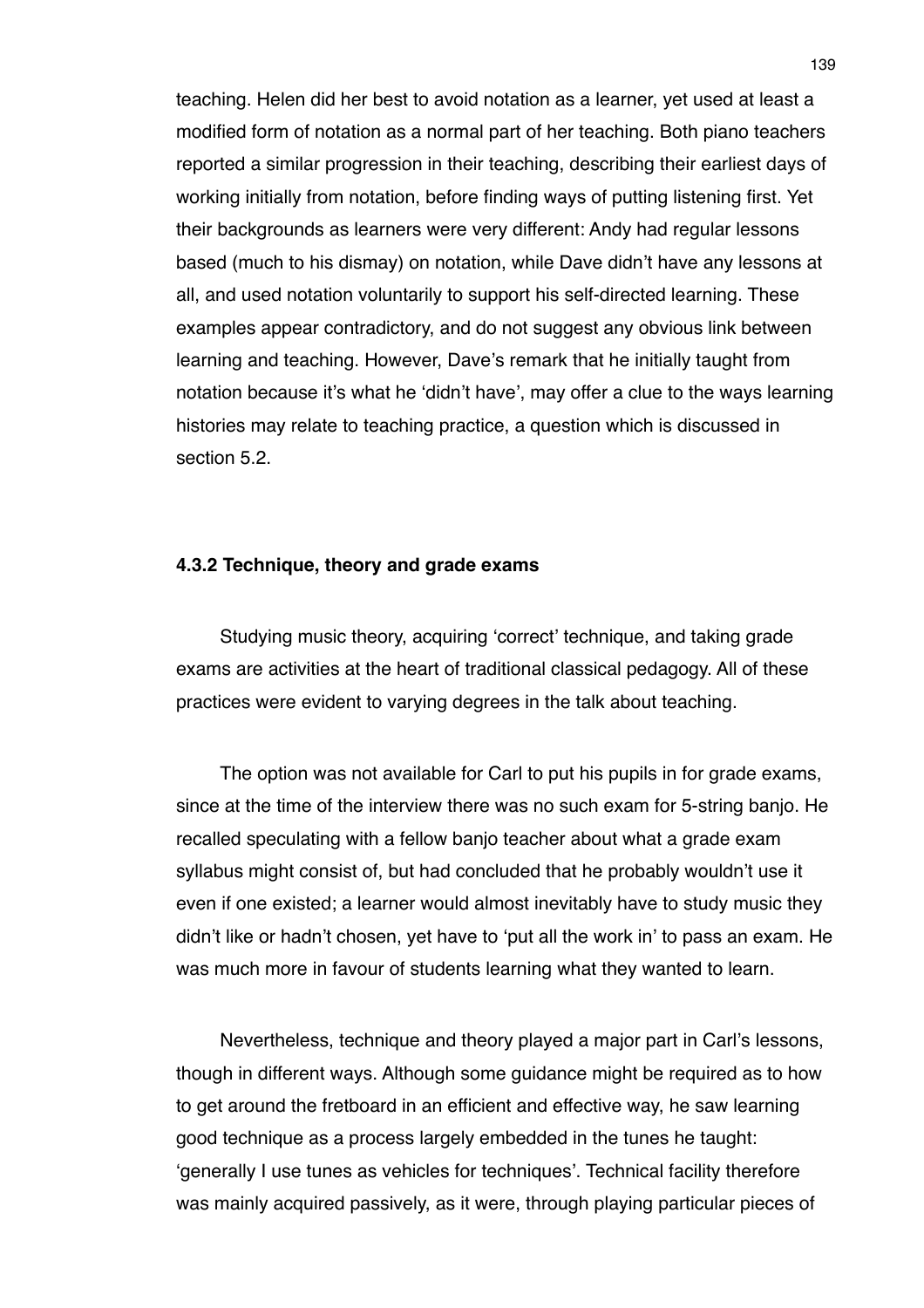music rather than as a result of direct, specific instruction. However, he was more active in teaching theoretical knowledge. Although he found chord and scale theory ʻquite good fun' he was aware that not everyone felt the same way, and deliberately taught this in small doses interleaved with tunes: ʻa lot of people find it a bit heavy going and they sort of glaze over, and it's like ooh music theory'. He was keen to make such theory relevant and usable as soon as possible:

Carl: I do it in very much an 'applied to the banjo' way, it's not kind of a hypothetical thing, it's very much, you know: "If you learn this set of things then it's going to help you play these tunes", I try and apply it as soon as I possibly can, or make it applicable as immediately as I can, so it doesn't seem like your wasting your time learning - Q: Something that's abstract.

Carl: Abstract, that's the word I was looking for.

As an example of teaching ʻapplied' theory, he described in some detail the way he would show a student, even ʻsomeone who hasn't done anything with chords', how to plot three inversions of any major or minor chord onto the fingerboard ʻvery quickly, it's not difficult'. He did this by using a system of visual anchors, mnemonics he had devised, and he demonstrated in the interview the shapes his fingers made as he played these inversions of a G major chord in order:

[First inversion] looks like a bridge, a kind of arch, so that's the way I remember it, this one [second inversion] looks like a ramp, like that, and that one [third inversion]'s a piece of piss, cos it's just a bar across, yeah? So that's the way I remembered it...Beyond that I hang all the extended chords from these, and scales in fact, from these very simple things to remember, so you've got these as a kind of root thing, then you can sort of calculate as far as you like beyond that, but you can always come back to the original thing, so there's very little to remember. [Carl]

He was also keen for the student to make these mnemonics personal to them: ʻI always encourage the person I'm teaching not to take on board mine, but to develop their own'.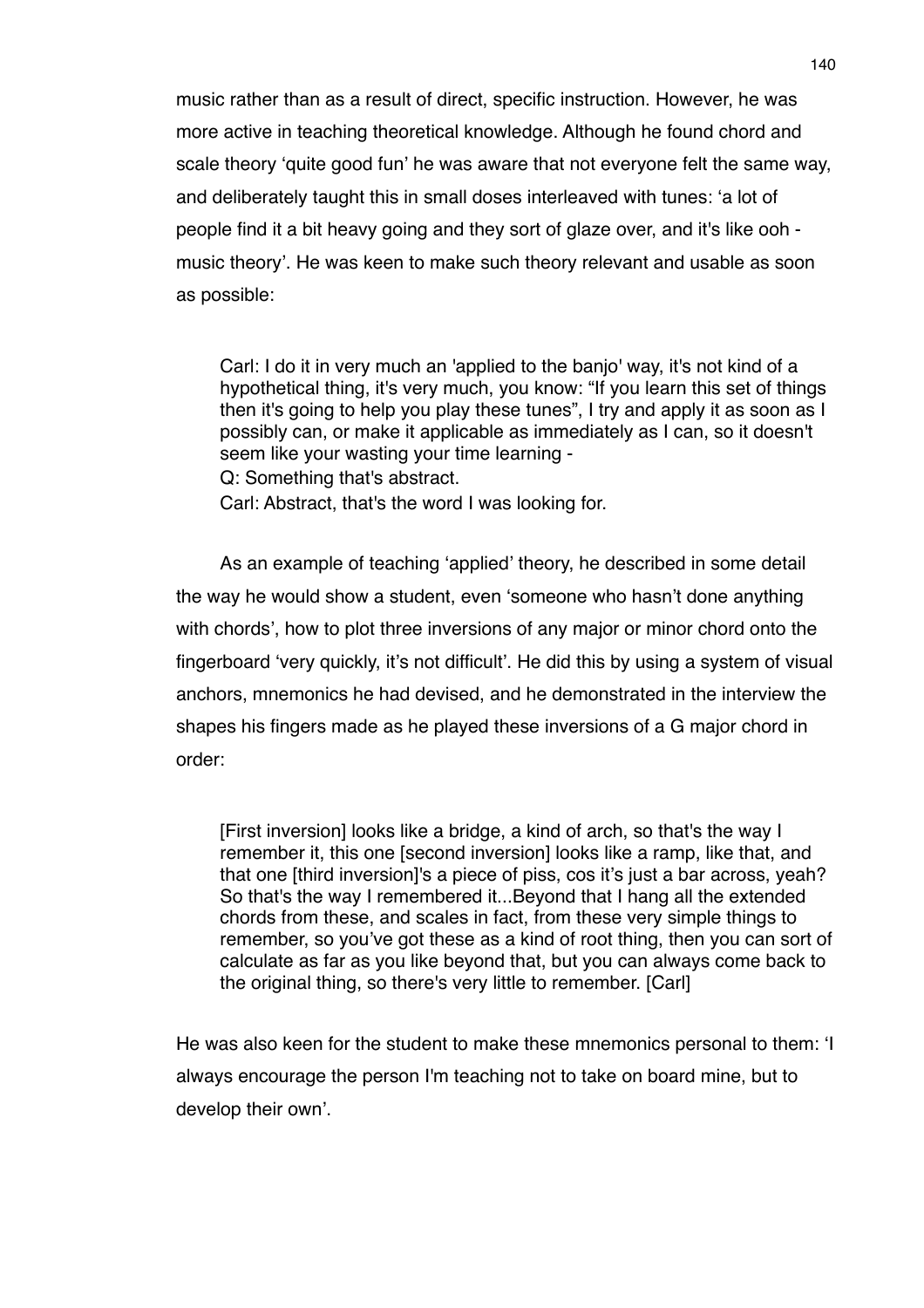Frank also taught an instrument (the harmonica) for which there were no grade exams, and indeed very little syllabus material available. His teaching was consciously based on theoretical knowledge, though without necessarily making this knowledge explicit in lessons, particularly with pupils at primary school. For example, he recalled the impact of discovering the concept of modes:

That was a key moment for teaching because it opened up a whole series of books that I could write on that subject, and that was just a stage with "eureka" moments all the way along, and how it links up with the circle of fifths and how everything just ties up...The harmonica is so simple if you follow these rules, you can't play any wrong notes. [Frank]

However, the way he used this knowledge was applied to the learning of particular tunes; it enabled his students to play, for instance, a blues on a diatonic C harmonica in a series of different keys without having to bend any notes (ʻwhich is a tough thing for kids to be able to do'). Equally, awareness of music theory was demonstrated in practical ways: ʻonce you've played Scarborough Fair a few times then you just *know* how a minor key sounds, or a Dorian key sounds'. He was a great admirer of the Jamie Aebersold play-along CDs (see www.aebersold.com), both as a teaching aid and as a demonstration of the principle that theoretical knowledge could and should be acquired in the process of playing music. Frank saw the role of teacher as a provider of shortcuts, particularly in terms of technique:

For example, let's take the aspect of developing good tone on your instrument. Most people would just say well, you have to play for thirty years, then it comes. Yes, but I have people who come in and if they've been playing for a few months or a year or something and they come in, when I hear the shrill little tone that they make, I give them five quick things to think about, and their tone is doubled in volume instantly. [Frank]

In teaching both singing and guitar, Ed had a choice of exam syllabi available to use, but had decided not to use any of them. He did introduce elements of music theory, although generally only if someone specifically requested it: ʻas soon as you start saying that, "we'll do some theory", a lot of people just kind of get that glazed look in their eyes [laughter]'. His pragmatic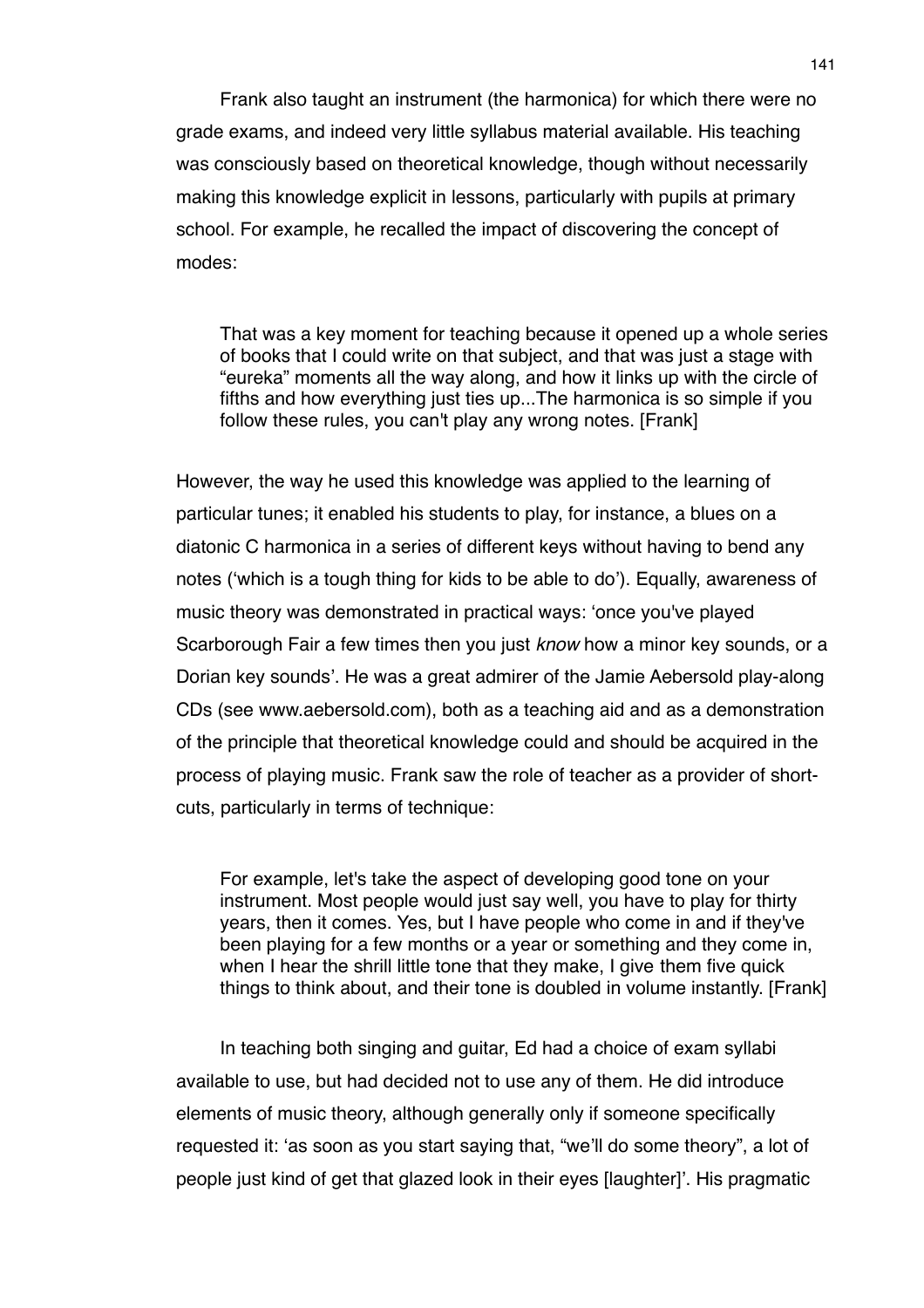approach to theory and technique was certainly partly to do with how he saw himself as a teacher: ʻif they come along and go, "I want to be a guitar legend"...I'll say: "well I'm not that kind of teacher, I'll tell you that now"'. However it was also based on the kinds of pupils he tended to encounter:

I'm not kind of a teacher who'll sit down and teach, you know, I'm going to teach you exactly how Jimi Hendrix played "Hey Joe", cos most students aren't up to that anyway. [Ed]

Indeed, at times he needed to explain theory of the most fundamental kind:

I had one guy in my workshop...he just didn't know that all the notes, he thought that the notes on a guitar were different from the notes on a piano. [Ed]

In contrast, both Dave and Bill shared an overriding concern with technique. In particular Bill made it clear that, to begin with, the choice of repertoire and indeed the musical preferences of anyone learning the double bass, were rather beside the point:

The first things are technical and mechanical really, before there's any question of playing any music you've got to be able to get a note out of the instrument. [Bill]

He used pictures in a tutor book as he himself had done as a beginner:

I've actually photocopied photographs of people playing that, you know, have good technique, just for their, to reinforce what they need to know...There are books just of exercises which are really beneficial but you have to have sufficient technique to be able to do the exercises. [Bill]

However, books alone were not enough, as he knew from his own personal experience; ʻtechnical things' need an expert teacher: ʻyou won't learn it from a book!'. He was adamant that fundamental technical issues, for example: ʻhow do you put your fingers down, you know, how do you hold the bow, what speed do you pull the bow across the strings' require tuition: ʻcan't learn it yourself by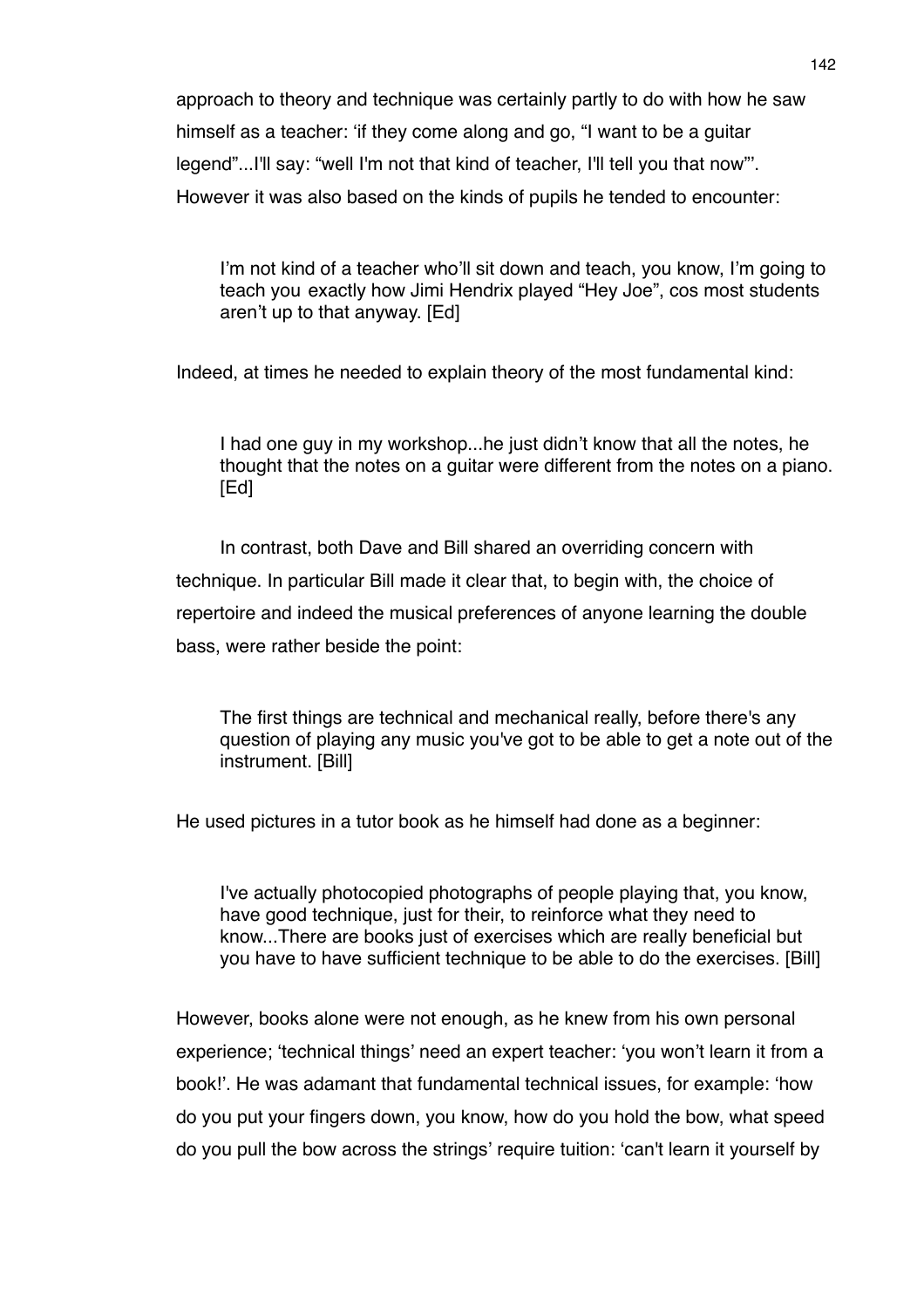listening, you have to be shown'. He saw himself as passing on longestablished technical skills:

There is a right and wrong way of doing it, and people, better people than me have spent hundreds of years figuring out how it should be done, so all I'm doing is I'm reinforcing a tradition really, technically. [Bill]

He felt he had progressed since teaching his first pupils. These initial lessons were evidently not successful, students typically having ʻa couple of lesson and then they'd never come back'. This, he believed, was because the lessons were *too* focused on technique; not that this approach was inappropriate pedagogically, but most people found it too discouraging:

That quite quickly gets quite complicated and hard work, there's a lot of different things to think about at once...I possibly think that they just thought, oh this is too much like hard work, I'll give it a miss, so, I managed to put a few people off I think [laughter]. [Bill]

Since then he had learned to present information and advice in smaller, more manageable helpings: ʻI want them to just focus on one thing at a time, cos there is so much to do, and that's the way to fix things, focus on one thing for five minutes'. In general, with most of his pupils and certainly with beginners, Bill based his teaching on traditional, classical pedagogy and the technical challenges that this presented. He was following traditional pedagogy in several ways; as well as using notation from the start, his pupils generally studied for classical grade exams as a matter of course; he found himself teaching the same ABRSM grade exam pieces that he himself had learned. He had in effect adopted the role of traditional, classical double bass teacher.

Dave also emphasised technique, though as with notation his attitude had changed over time. He said he:

Started off by going through the books, and thinking you have to do every page in the book, and doing scales, and then doing exams, and then [I have] ended up this end thinking it's all about technique and it's how can you play the piano is more important than particularly what you play...If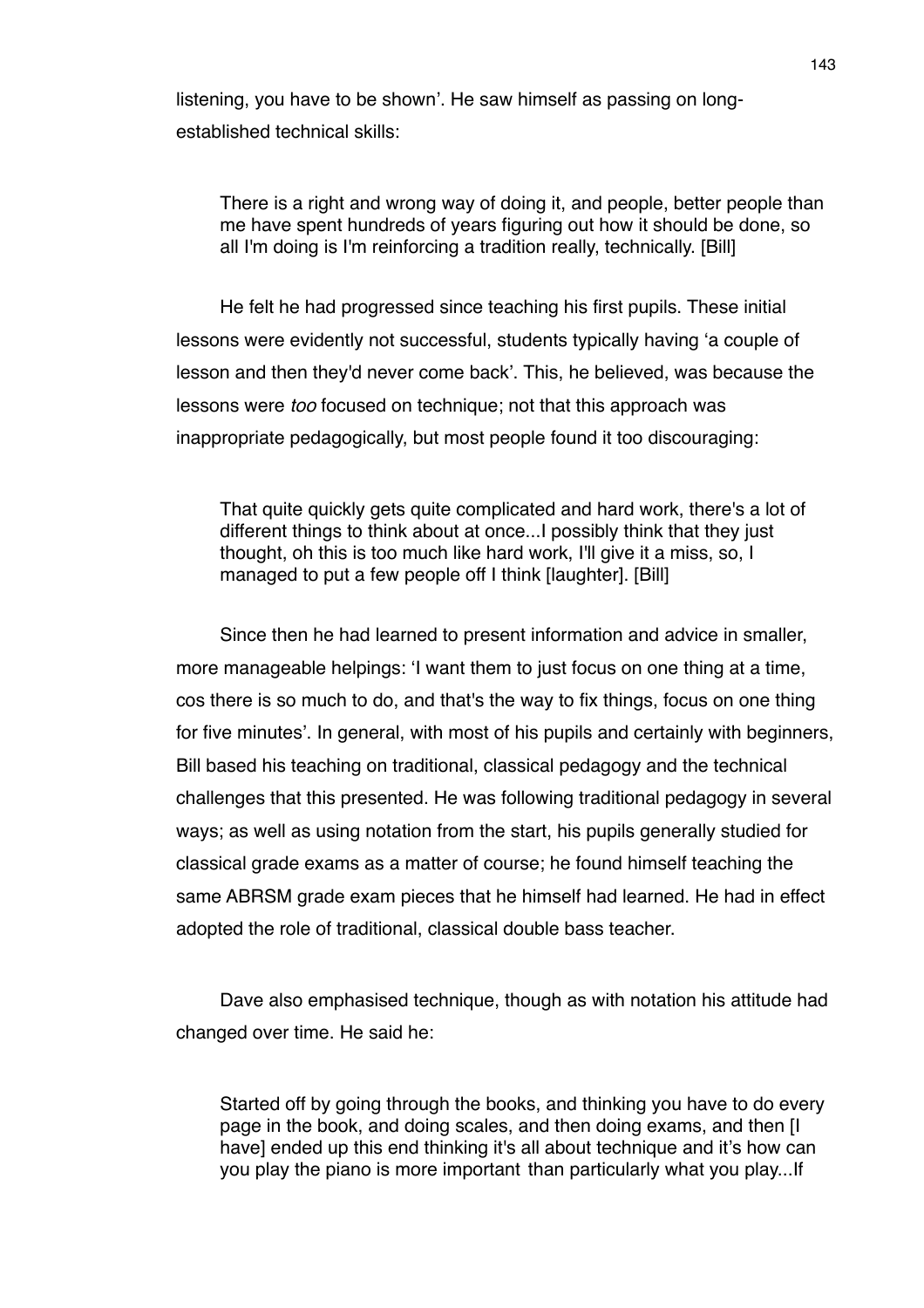you can get the technique right they can suddenly learn a piece which looks pretty difficult, you know, quite quickly. [Dave]

He described in some detail how he would typically begin teaching a new piano student:

The first thing I do is technique and I do that in just simple exercises off by heart, and then scales, and then go through the grade 1 scale syllabus, Associated Board. But then if they look like they're getting technically all right with that, and they're looking quite comfortable, I'd go quite quickly from - I'd skip three levels of the Alfred books and pick on, like, "Ode to Joy", or "Alouette", you know, two-handed, and then from there, if they look like they're comfortable with that, I might put them in for the grade 1 exam; and then once they're in the exam system I'd give them pieces that they want to play or whatever, but stick to the scale syllabus, and then if they look comfortable...with the technique, I'd start putting them through the exams. I mean I start some pupils at grade 2, if they're older, 14 or 15 and they get through the early stuff quite quickly and they can do twohanded scales, I'd start them on the grade 2...Some people you push to grade 2 and they really don't like it, so you just pick on pieces they do like, maybe try the jazz syllabus. [Dave]

Thus Dave was quite prepared to mix the grade exam syllabus with pieces from elsewhere that his pupils liked, and to work from memory as well as notation, but said: ʻI'm using the traditional syllabus, basically, working them up through that, and using that as a sort of guide'. While he did not feel himself necessarily tied to using grade exams he did accept that they followed a ʻprogression' and represented a ʻgood structure' for teaching.

Andy had a similar view, seeing grade exams as a ʻconsolidation, and a checklist of the skills that you've got', and he did broadly follow the structure they provided. He used the scales and exercises from the Associated Board syllabus, and in doing so he was consciously drawing on his own experience of being taught, as he had taken these ʻfrom my own experience of learning, cos that's how it was for me, I've just taken that from how I learned really'. However, pupils were not always steered into taking exams; he said he put ʻprobably three or four out of ten' of his students into exams. He also introduced pieces from elsewhere, and was quite willing to overlook grades altogether: ʻyou'll find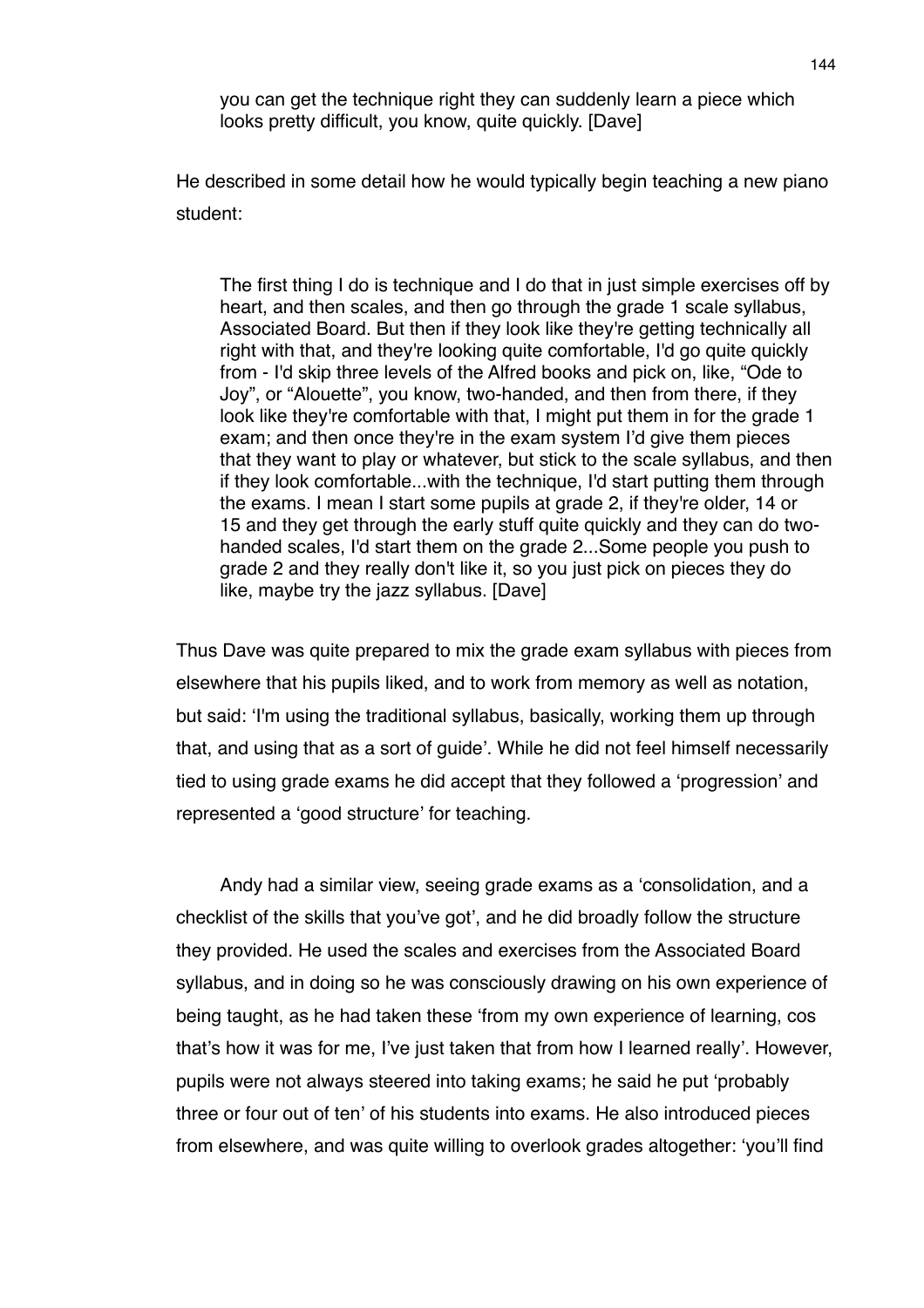that some pupils are very, very pleased to go and take exams, others really don't want to know'.

Andy hardly mentioned technique specifically, though he worked through a tutor book with more or less all beginners, particularly children, since he thought it was ʻreally important to cover the basic rudiments' of technique and theory. However, whereas Dave tended to teach only children in schools, Andy had a much wider range of pupils, with a variety of musical tastes and ambitions. Some were adults who only wanted ʻto get a bit of fun out of the piano' and were ʻreally not bothered about any grades', others were children who had already taken several grade exams and now wanted to try something else. In the previous section (4.3.1) we saw Frank draw a distinction between studying ʻthe dots' and wanting to ʻblow the back off it', and here Andy seemed to take a similar view of the potential conflict between playing purely for pleasure and studying for grade exams:

My sort of aim is to turn people out who will want to play and can carry on playing, not people who wave a piece of paper saying ʻgrade 7' and then never play again. [Andy]

Research opinion varies as to the effectiveness of setting ʻextrinsic' goals such as studying for grade exams. Kemp and Mills warn that:

Inappropriate forms of extrinsic motivation may have the effect of reducing the child's sense of commitment and internal drive. (Kemp and Mills, 2002: 10)

On the other hand, Hallam (1995: 18) suggests that a child who does not enjoy practising ʻscales, exercises and studies' might feel more motivated to do so if entered for an exam, since these are part of the requirements. Davidson and Scutt consider how studying for, and taking, exams affects the interaction between pupil, parent and teacher. They find that the experience is generally reported positively; exams: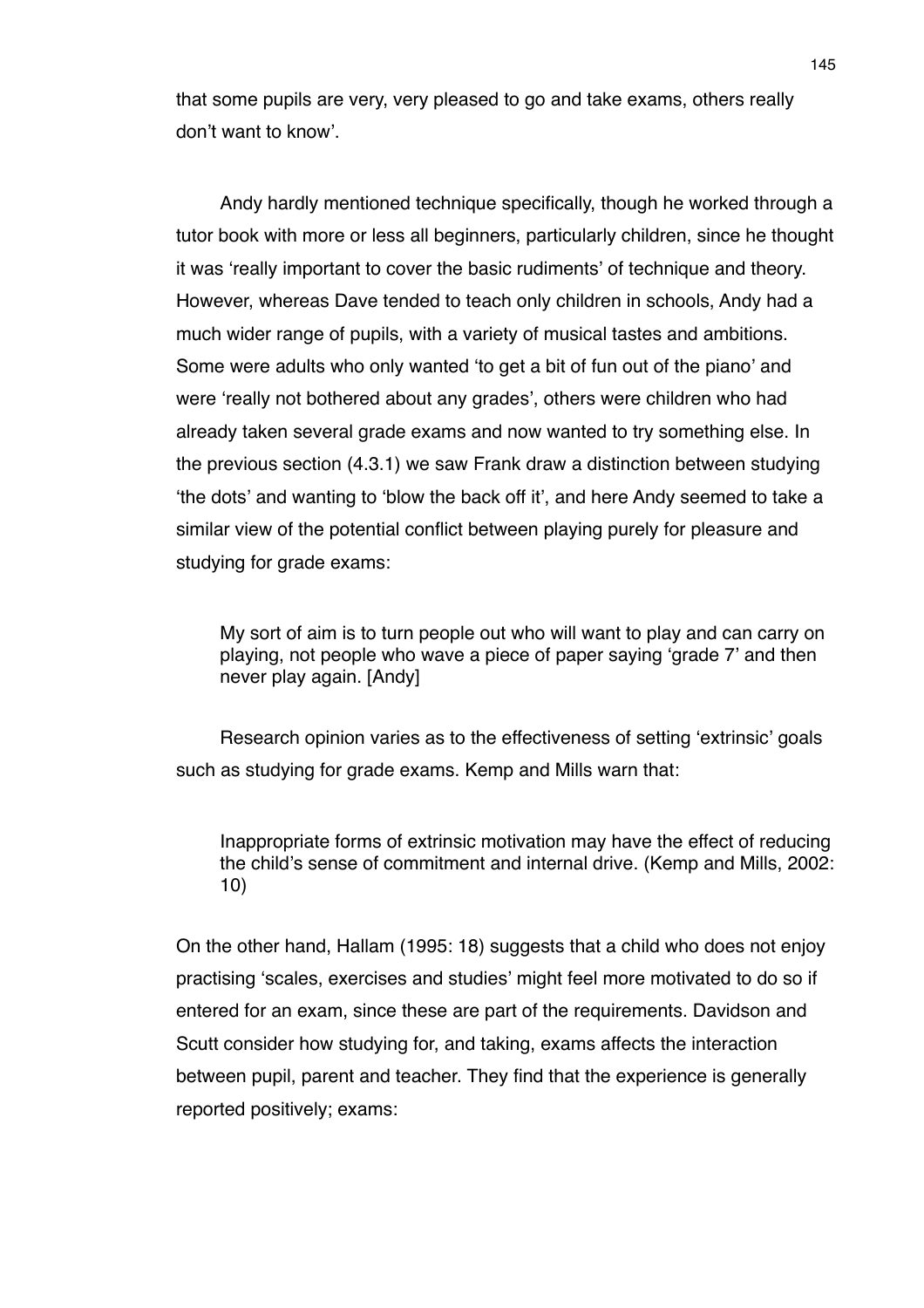Were seen to give feedback, structure and a sense of achievement, assisting teachers in motivating, but not dictating to, students of all abilities. (Davidson and Scutt 1999: 84)

Opinion was similarly divided within the group. Bill was the only teacher who talked of deliberately using an exam to generate motivation; one particular pupil was, he felt, prone to complacency and studying for an exam provided a valid goal for pupil and teacher alike: this was a ʻsort of strategy that I've adopted really, *making* him do an exam'. Graham felt that:

Most people won't work for three months on a piece of music...unless they're doing an exam, unless they have a motivation like a GCSE performance. [Graham]

Graham in general took a similar attitude to Andy; he was willing to steer pupils towards grade exams if he thought they would enjoy and benefit from them, but saw these as an option rather than a requirement. However, he tended to put theoretical knowledge first. Unlike Carl, Graham saw ʻabstract' technique and theory as a prerequisite for learning a piece:

I use techniques to get into playing the tunes more, rather than tunes to show the technique, so if you need to play in B major to play a thing then we'll work on that, if you need to. [Graham]

As an example, he illustrated how he would teach a specific piece:

I would bring in a tune, like ʻOom-pah-pah'...because a lot of schools are doing *Oliver!*, and a lot of kids know the tune...and I would say let's warm up, ok let's do a B major scale and then I might say ok, let's practise these fingerings there, and then they'd do that a little bit and then I'd say ok look at these two bars, what's that note? Oh that's a G flat, what's another name for a G flat? Er no, it's not A flat, yeah ok it's F sharp. Ok let's try, ba ba ba ba ba, see how that goes, then say ok, we've taken this apart a little bit, let's see if we can play it...I try to get them as good as possible on hopefully learning rhythms and fingering combinations and scales. [Graham]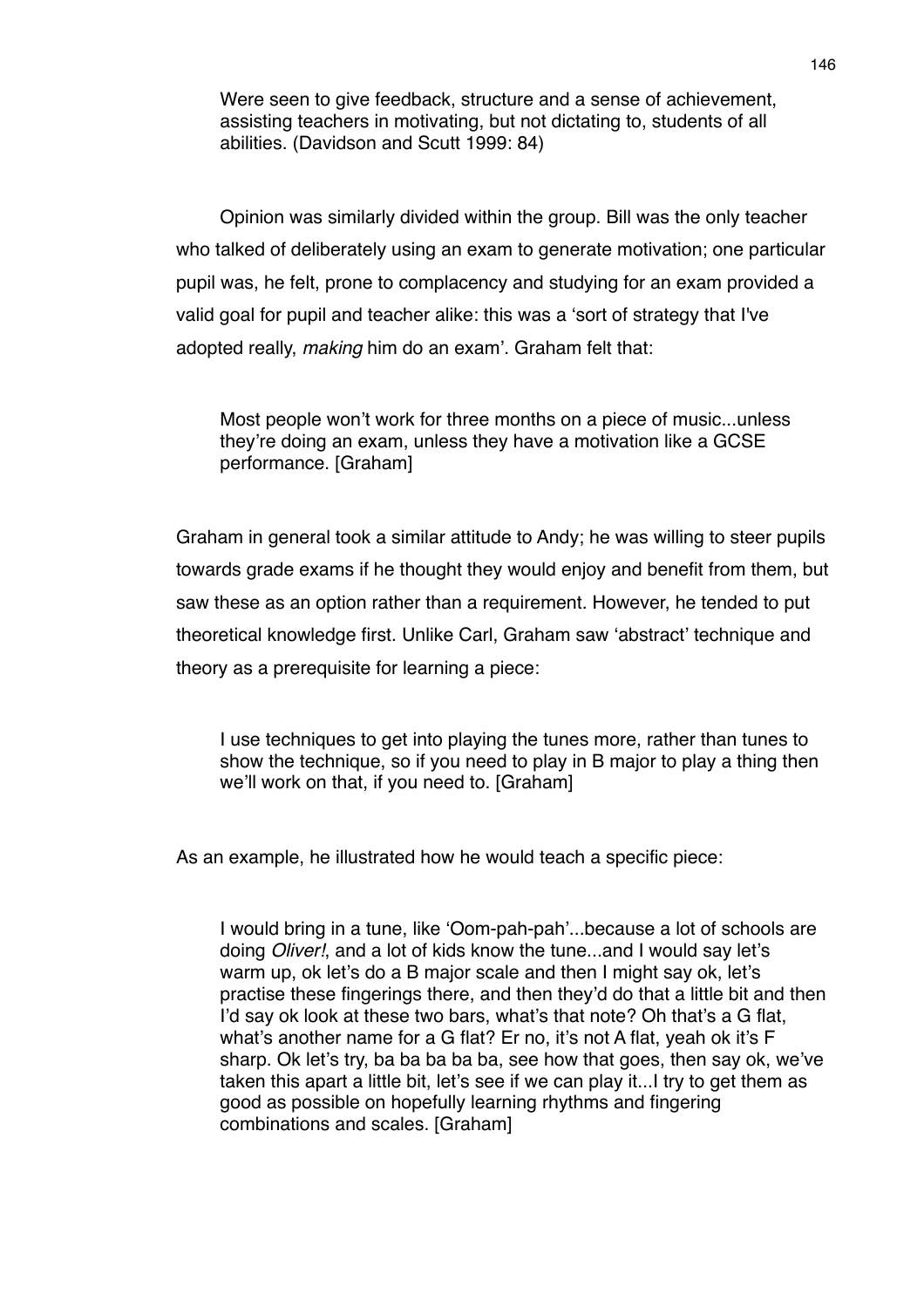Thus he used a combination of demonstration, theoretical knowledge, technical practice and reading notation to play a tune which, ideally, the student already knew.

Helen however did not put theory first, and indeed tended to avoid the subject if possible. She felt her own theoretical knowledge, though improving, was still lacking, and it was only through experience that she felt able to admit this to students asking difficult questions:

Helen: "Actually I haven't got a clue, if you want to know that, that's fine, that's not the way I learned, but we can work it out", and I've definitely gone away and memorised certain things.

Q: Swotted something for next time.

Helen: Yeah, definitely, I mean the one thing I'm still not up on is scales or anything like that, I just can't make it sink in...I know a lot more than I did, theoretically.

She could accept that some people preferred to understand intellectually what they were playing, though this was in contrast to her own intuitive approach:

Some people will always need...more of a crutch as in being able to read, or work it out mathematically, or however they need to work it out, whereas other people have more natural ability just to grasp it, to hear where things are. [Helen]

Thus while she was aware of her own limitations, she also saw the need to rely on reading or theoretical knowledge as a support for those who couldn't manage without. However, she made her attitude to theory very clear, and there is an echo here of her former self as a ʻbolshy teenager': ʻI think teaching that's too rigid, like too theory-based, can totally kill your interest, won't kill your ability but it can kill your interest in something'. Indeed this attitude partly explained her aversion to teaching grades; although there was a jazz syllabus available for saxophone, the idea of using it was alarming: ʻthat's what scared me, because that's going to be the theory, and the letters and the scales, isn't it?'. She had in fact bought the ABRSM jazz grades 1 and 2, and had found them perhaps closer to something she might use than she had expected: ʻit's getting there, but...I don't know, it's just not got any balls, same as all their stuff you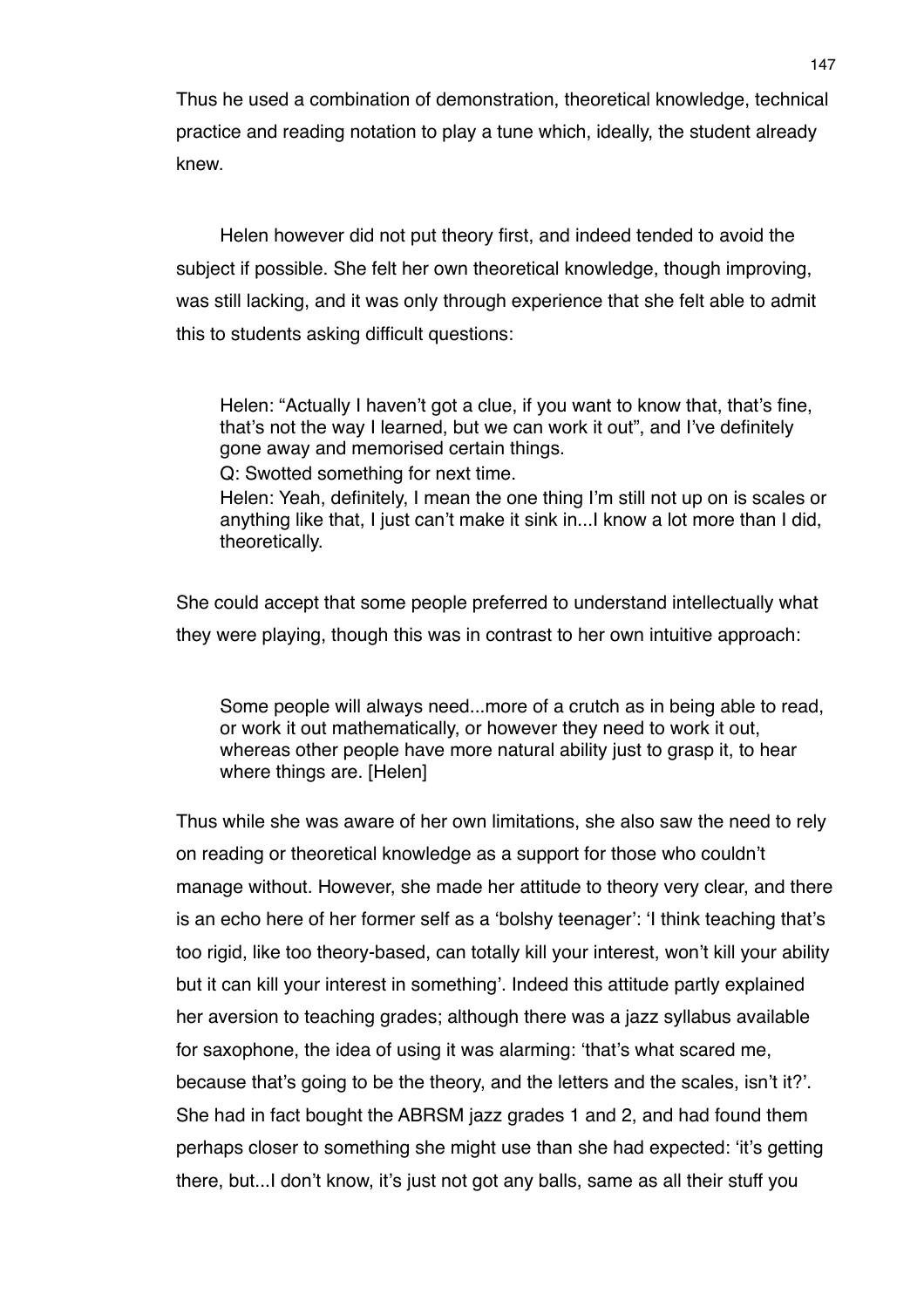know'. Her own experience of taking the ABRSM grade 5 on clarinet (ʻoh I hated it, hated it') perhaps explained her attitude; any reference to the Associated Board ʻputs my back up to be honest'. She was not the only one to refer disparagingly to the ABRSM, but none of these teachers had apparently used any other exam syllabus with their students.

Thus in terms of technique, theory and grade exams we see a wide variety of practice. Grade exams were not an option for Carl and Frank, and only Bill and to some extent Dave expected to put pupils in for grade exams as a matter of course. Andy and Graham were happy to defer to the wishes of their pupils as far as grading was concerned, while Ed and Helen never had, and by the sound of it never would, put their pupils in for an exam.

Opinions were similarly divided on matters of theory and technique. Teaching an understanding of scales and chords was a normal part of lessons for most of them, but Ed evidently did not emphasise this, and Helen tended to avoid it altogether. Bill and Dave both said that good technique was the first thing a beginner should be learning and a prerequisite to playing anything; Frank and Carl concentrated on playing tunes as a way of developing facility. There was a telling difference of opinion between Carl and Graham; Carl said he mainly used ʻtunes as vehicles for techniques', while Graham said exactly the opposite: ʻI use techniques to get into playing the tunes'. They both, in practice, covered similar ground in their lessons. Carl's pupils did primarily learn specific pieces by ear, but also studied hand positions and practised scales and chords that would help them to play the tunes; Graham's pupils might begin learning a tune by practising the theoretical aspects required to play it, but he also gave them CDs to listen to, so they could learn it aurally as well: ideally, the pupils would already know the tune they were to learn. On the issue of theory and technique the difference between these two teachers is not so much what to study, but the order in which to do so.

Thus in terms of the extent to which the participants had adopted a ʻformal' model of teaching, these findings present a most varied picture. One teacher (Bill) had almost exclusively adopted a formal mode, while another (Ed) seemed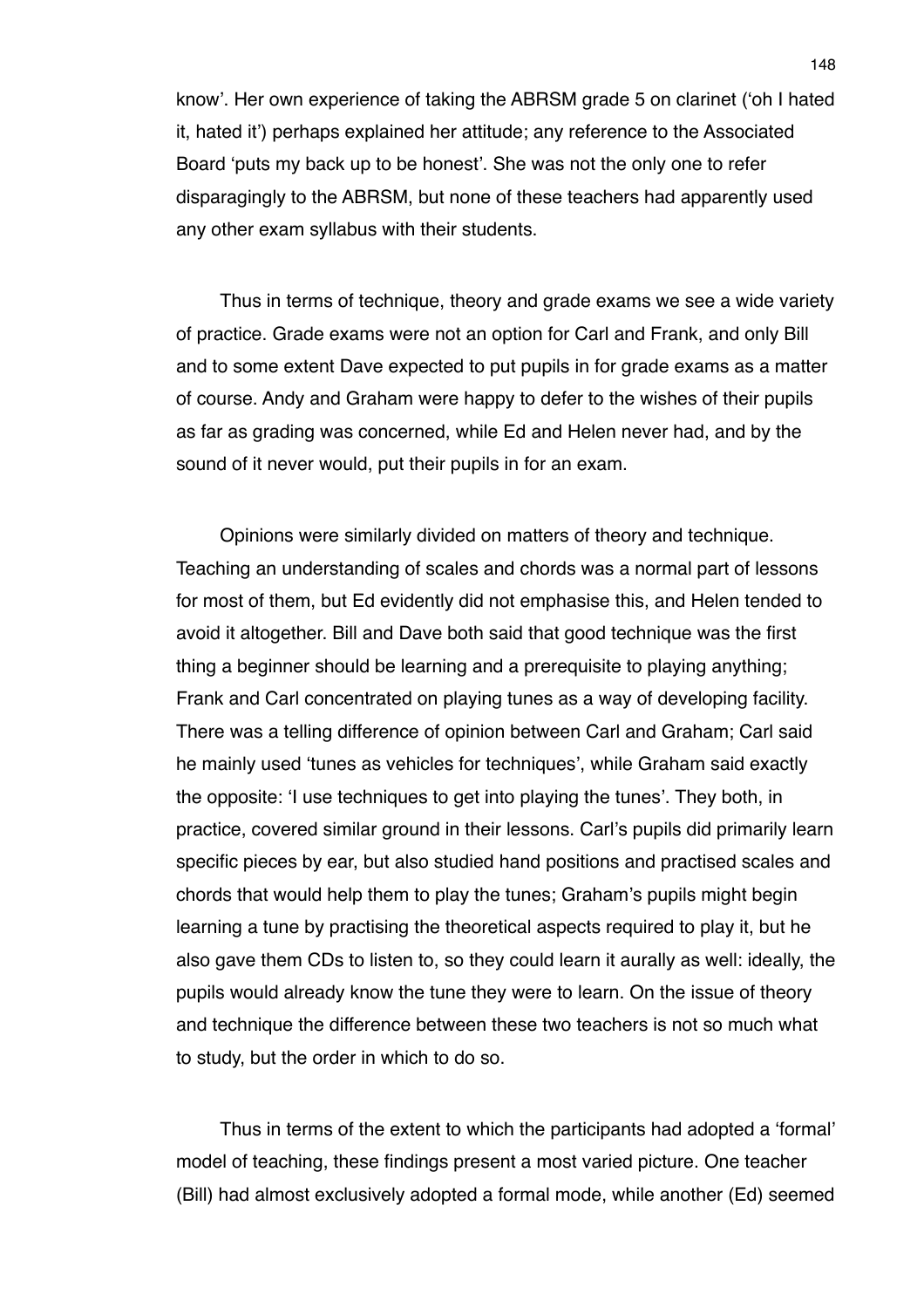consciously to avoid recapitulating any hint of the formal tuition he had received. There is no obvious or immediate explanation for why they drew on aspects of their own pasts in such different ways.

### **4.4 Informal teaching**

In speaking of their own learning histories, these musicians stressed the importance of their 'informal learning practices': for example, listening to records and playing along, or watching and playing with other people. Central to my research focus is the extent to which such activities are evident in their teaching practice. As we saw in the previous section, these teachers chose to draw on various aspects of their experiences of formal tuition in defining their teaching strategies; however, their views on notation in particular would indicate that informal practices would also figure significantly in their lessons, and that these would emphasise in particular learning by ear. Of course, this practice is not confined to informal learning by popular musicians; nevertheless it is perhaps the central learning practice for such players and is almost invariably the first step with which they begin their musical path.

I have already suggested that these teachers see the order in which learning practices are adopted or encountered is crucial , and may have a profound impact on learning outcomes. Therefore I will first consider the ways these teachers report their initial and perhaps definitive teaching strategies, in other words what one might describe as their fundamental approach to teaching a new student, or indeed a new piece.

### **4.4.1 Getting started: looking and listening**

In starting to work for his local music service, Frank was confronted by the problem of how to teach the harmonica to primary school children, some as young as five years old. Initially he was unable to find any suitable material: ʻI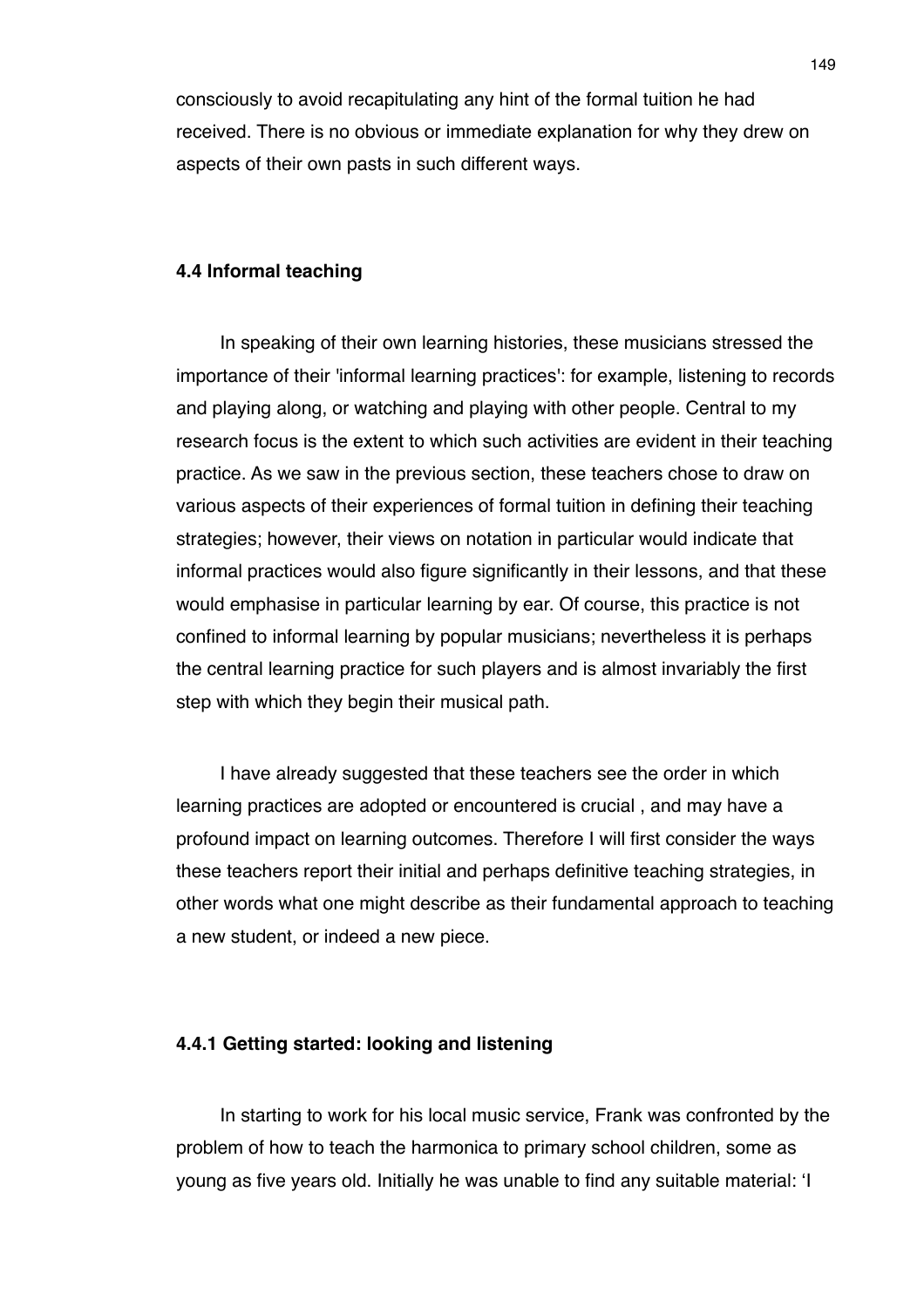looked around for some syllabus I could use, didn't find any'. To some extent he simply didn't like what was on offer:

Frank: Most of the harmonica books, you've got 'Oh Suzannah' and 'When the Saints' and that kind of stuff [winces]. Q: You're pulling a face! Frank: 'Banjo on my Knee', you know, 'She'll be Coming Round the Mountain' and all that shit; really, I didn't want to do that.

However, the problem was more profound than simply one of musical taste; given their physique and level of motor control, such young children ʻcouldn't access single notes, they couldn't play melodies'. He summed up the lack of appropriate syllabus material: ʻI haven't found anything - if it was all done for me I certainly wouldn't bother, but I haven't found it all done, so I've got to do something'. As a result, he had ʻended up writing it'.

His syllabus emerged gradually over several years of trial and error in response to the particular set of circumstances in which he found himself, and was firmly grounded in the practical issues involved, as well as in the desire to have fun and play ʻgames':

Frank: I figured that on that instrument they can't play single notes, to begin with, so melody is out of the question, so we're left with chords and rhythms, so I use a thing called 'chugging', which is teaching them chords and rhythms and articulations, they just say crazy words into the harmonica.

Q: Can you give me some examples?

Frank: 'Choo chacka-choo chacka-choo chacka-choo', breathing out and then breathing in, and this is stuff I got from trumpet actually, you know that 'ta takka-ta takka-ta', that kind of thing; so just rhythms, rhythms and saying these words, you build up - some of it sounds like 'chugga-lugga chugga-lugga', it sounds like trains or whatever you like, so it's playing games with music [Frank].

It is noticeable how aware and explicit he was about where his ideas have come from; his experience of formal learning serves as source material for an aural model based on familiar sounds which are accessible to everyone: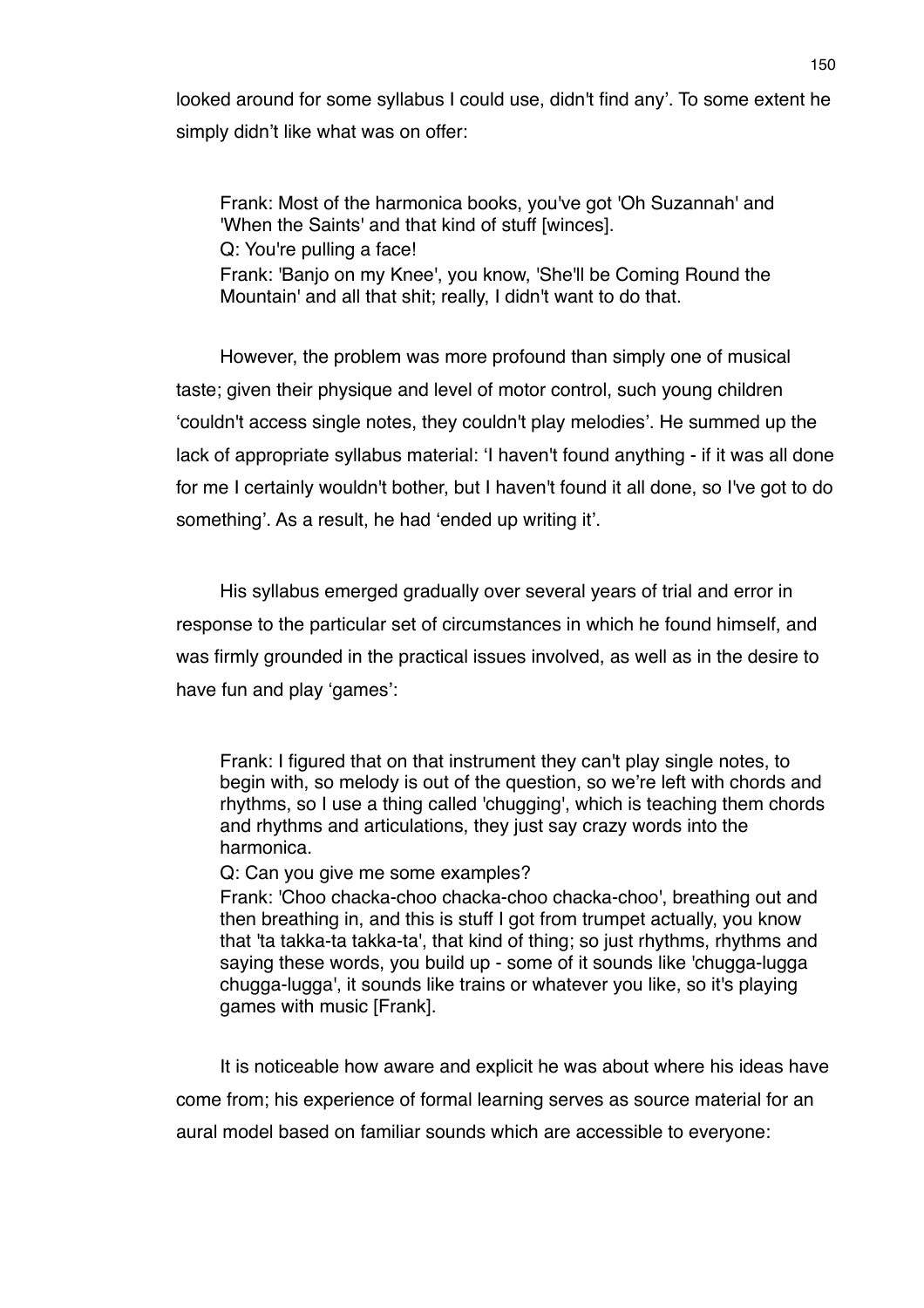Frank: I needed some 'chugging' stuff, so I took the idea from the trumpet and from tabla drumming as well, I'd done a tabla course. Q: Rhythm syllables. Frank: Exactly, I just thought this works really well.

He had also taken ideas from outside music altogether:

The breathing side of things is really important, with the harmonica particularly because you're actively breathing in and actively breathing out, so I've looked at some yoga concepts of breathing. [Frank]

He subsequently found a harmonica with only four (large) holes, ideal for young beginners, and had combined using these with a system of hand signs of his own devising to make simple melodies accessible to virtually anyone:

On the four-hole harmonicas, I get them used to the idea that *that's* hole one breathing out, breathing in [gestures, one finger moving away and towards], hole two, hole three [gestures]...I found that with these harmonicas I can give these to complete beginners of pretty much any age and so long as they know which hole that means [holds up one finger], which they can all understand, and that's [gestures] breathing out and breathing in, once they've understood that, any tune that they already know, they can play. [Frank]

Since this technique was used with familiar tunes it thus served as a way of supporting ear-based learning rather than replacing it. At first this was all done by demonstration ('of course they're all staring at you, cause they've got nothing - there's nothing written down') though as mentioned earlier this system was subsequently backed up with notation (ʻthey get it written down to take home'), and the written aspect gradually increased as they grew older. He neatly summed up the primacy of listening as opposed to looking:

I think that the sound is the most important thing in music, really, it's much more important than the theory, if you can make a sound - I know so many musicians who can make a beautiful sound who have no idea how it's written down, I teach quite a few blind kids, you know, the sound is *it*, isn't it. [Frank]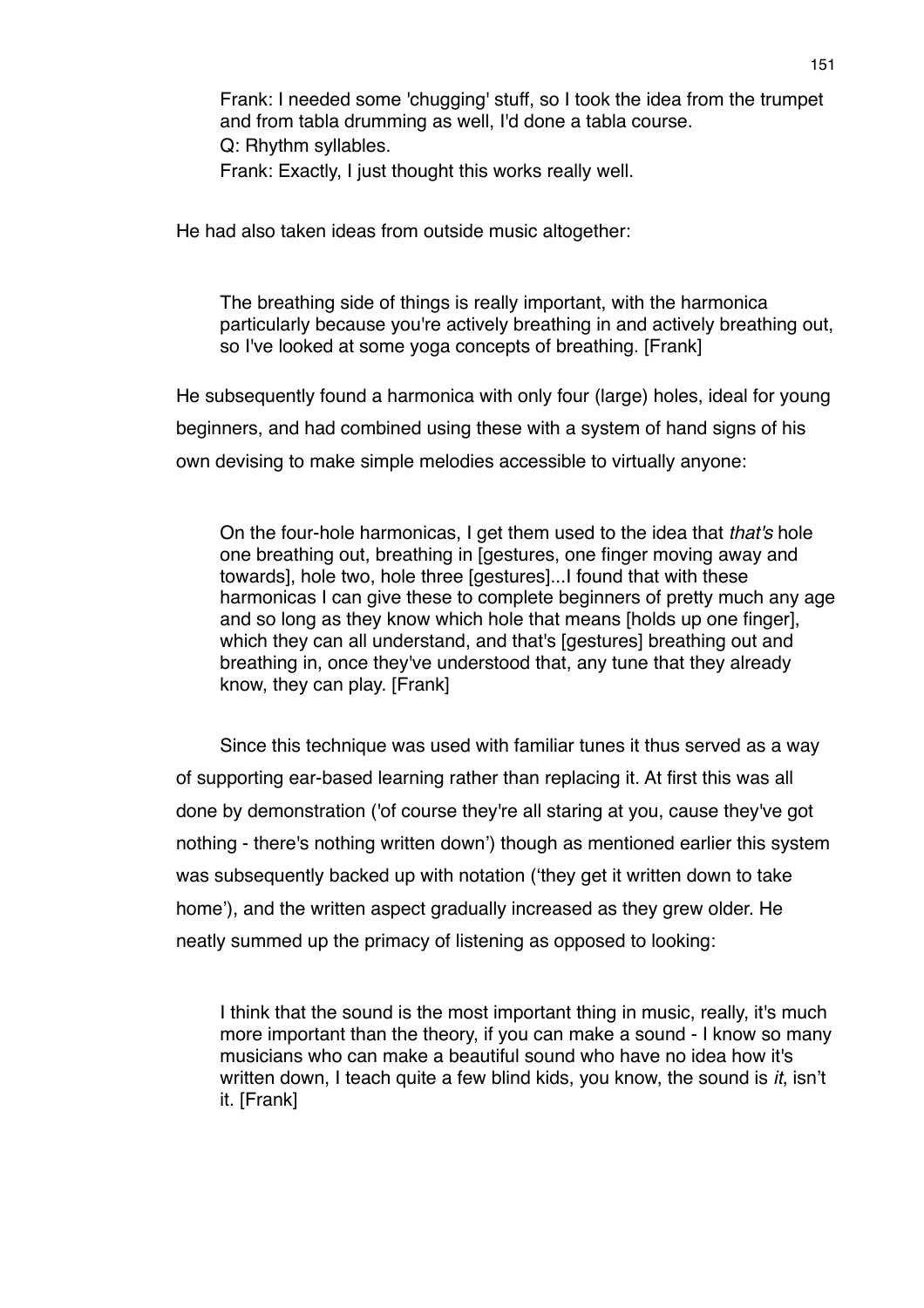He also stressed the need for ʻproduct': immediate, tangible results which could generate enjoyment and motivation. Learning familiar tunes by ear was for him the best way to achieve this, and was where learning should begin:

Frank: Just playing tunes, just get them in the door, give them a bit of a product they can go home - Q: Absolutely, saying: Mum, mum, listen to this! Frank: Look, I can play 'Frere Jacques', extremely fast with no feeling! [laughter] But that's all right, that's a starting point.

As learners progressed they moved up to a ten-hole harmonica, and he had produced a series of increasingly challenging play-along CDs, much of which he had recorded himself. At the time of the interview he was in the process of devising a four-year schedule of work, lesson by lesson, term by term, for primary school children between the ages of six and ten, using a wide range of musical styles spanning ʻblues, jazz, funk, rock...film and cartoon themes'. In establishing his teaching methods he had founded a minor empire in a nearby local authority, with nine teachers (whom he had trained) using this material to teach 500 children in 30 schools. His approach seemed not just pedagogically coherent but also effective and, apparently, instantly gratifying:

On the first lesson the head teacher came in and said: "Ooh, that's very good, how long have you been learning?" And they said: "It's our first lesson!" "What?!! Your first lesson?!!" I said: "Yes, let's play that again". [Frank]

Frank had devised a comprehensive set of teaching strategies aimed, initially, at getting beginners to play familiar tunes as quickly as possible, based on listening and watching, though it is worth pointing out that this was intended primarily for quite young children. In his more limited private tuition with older children and adults he was happy to use more notation and theory, provided their listening skills were already well developed.

Bill however took a very different approach. Whether starting to teach beginners or more experienced players, his attitude was the same: ʻthe only level you can attack on is like technique, how do you actually play the bass'. His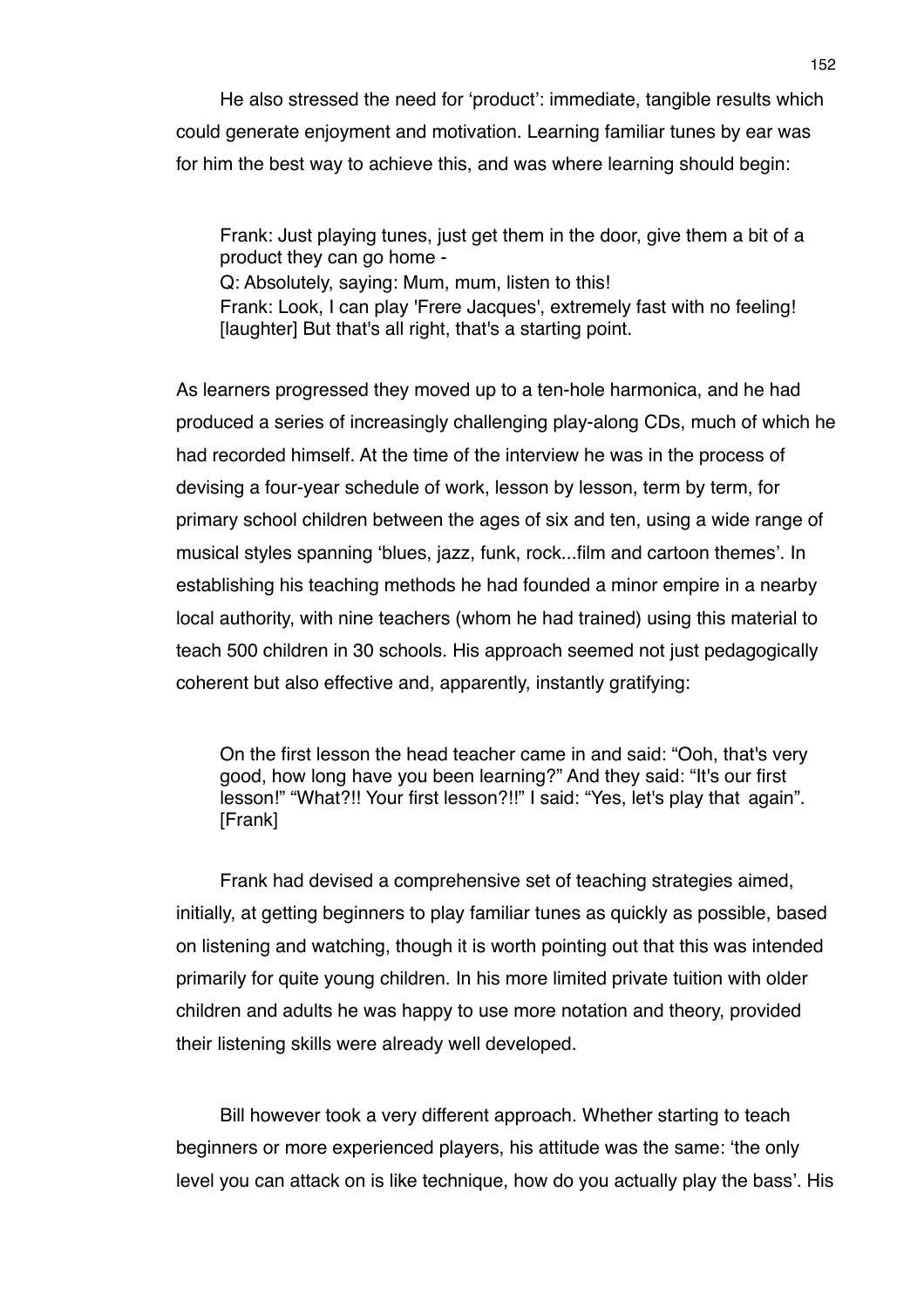lessons began with pupils starting the Associated Board syllabus; since technique came first, the idea of learning a part by ear was only relevant ʻwhen they get to that stage'. The introduction of other styles of music into lessons, while in principle being a teaching aim, was in practice also deferred:

When I get to the stage where we can actually choose what sort of music we're going to play with my pupils I'm going to suggest that we go down this road where we do a kind of hybrid thing where they don't just learn one type of music, one style of music, you know, we're going to learn some different things. [Bill]

While he had a relatively short history of teaching, that stage had evidently not yet been reached with any of his students. He made a point of demonstrating these technical issues, but there was no evidence that learning by ear or using recordings featured at all in his teaching. He certainly had experience of different models of learning in his own past, but had clearly chosen to adopt an approach to teaching that was far removed from his own informal learning, and much more akin to his experience of being taught.

None of the other teachers had devised quite so novel or comprehensive a teaching system as Frank. However, except for Bill, they all explicitly sought to put listening first in their lessons, and at the heart of their teaching. Recorded music was used by all of them as a reference and a guide whether in conjunction with notation or not. Dave seemed to use recordings the least, though he did give tapes of exercises and pieces for pupils to play along to. However, he demonstrated pieces to be learned from memory, subsequently backed up by theoretical understanding. Again, the order in which material is presented seems to be crucial; in teaching beginners, Dave sought to emphasise listening in conjunction with solid technique:

I would teach off by heart quite difficult pieces straight away, and then go back to the reading and say this is what it looks like written down, and bring the theory and the reading up behind the technical playing. [Dave]

Graham and Helen both gave out CDs of material for their pupils to listen to and play along with, usually backed up either with written letter names or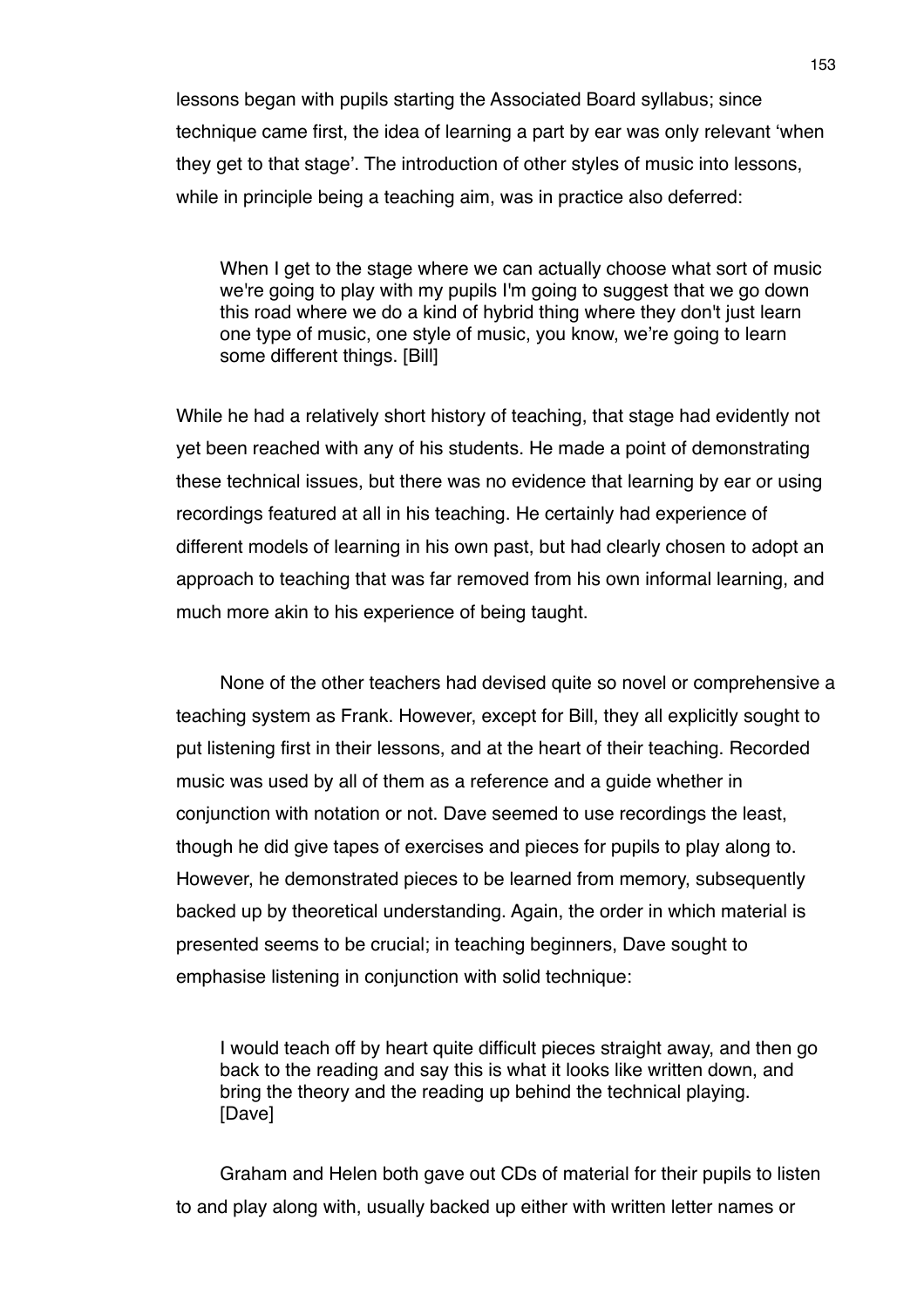perhaps (in the case of Graham) standard notation. Typically these would be tunes they had worked on in the lessons, together with forthcoming tunes that pupils could familiarise themselves with in advance. While Graham described the constant effort of having to find new syllabus material - that is, new tunes - Helen was grateful for the fact that she was largely using an established syllabus, with dozens of tunes already compiled and notated, though she was also more than happy to work on tunes brought in by her students.

Ed used no written material at all, and seemed to work initially, and entirely, from CDs of familiar songs, though he would frequently adapt these, working out arrangements suitable for specific pupils. The process of teaching was also, in itself, a way of generating repertoire. He gave an example from a forthcoming lesson:

Last week we did this arrangement of 'Norwegian Wood' which I came up with, which involved playing chords and then - it's two things in 3/4...it's got strumming, 3/4 strumming, and it's got one bar of notes, of single notes, so it's kind of going from strumming to single notes, and it's about getting that fluid, being able to change from one to the other. I actually find that quite difficult [laughter] but, quite enjoyed that, and...often I come up with things in lessons, which I then...teach to other people. I came up with this...fingerpicking arrangement of 'Light my Fire', so I'm going to teach that to her, unless she says something like, I've got to do *this* for my GCSE, or she really wants to learn *this*, and then I'll say well stick on the CD. [Ed]

Although he did plan lessons, he was also happy for the pupil to take the initiative (ʻI'm quite flexible'), and was ready to ʻmake things up' or ʻdraw things out from memory' as required. Whatever material he was using, he tried to ʻbreak it down' and ʻmake it as simple as possible for people'. Demonstration, copying and playing together were central activities: ʻI constantly play, we play together, I kind of do loops, and repeat things over and over again'. Fellow guitar teacher Joseph O'Connor identifies a tendency for teachers to protect their own image as musicians in front of their students:

To be a learner in the presence of a teacher is a rather daunting prospect...the teacher can take on an almost magical aura of skill. The less you play your guitar to your students, the better player you will be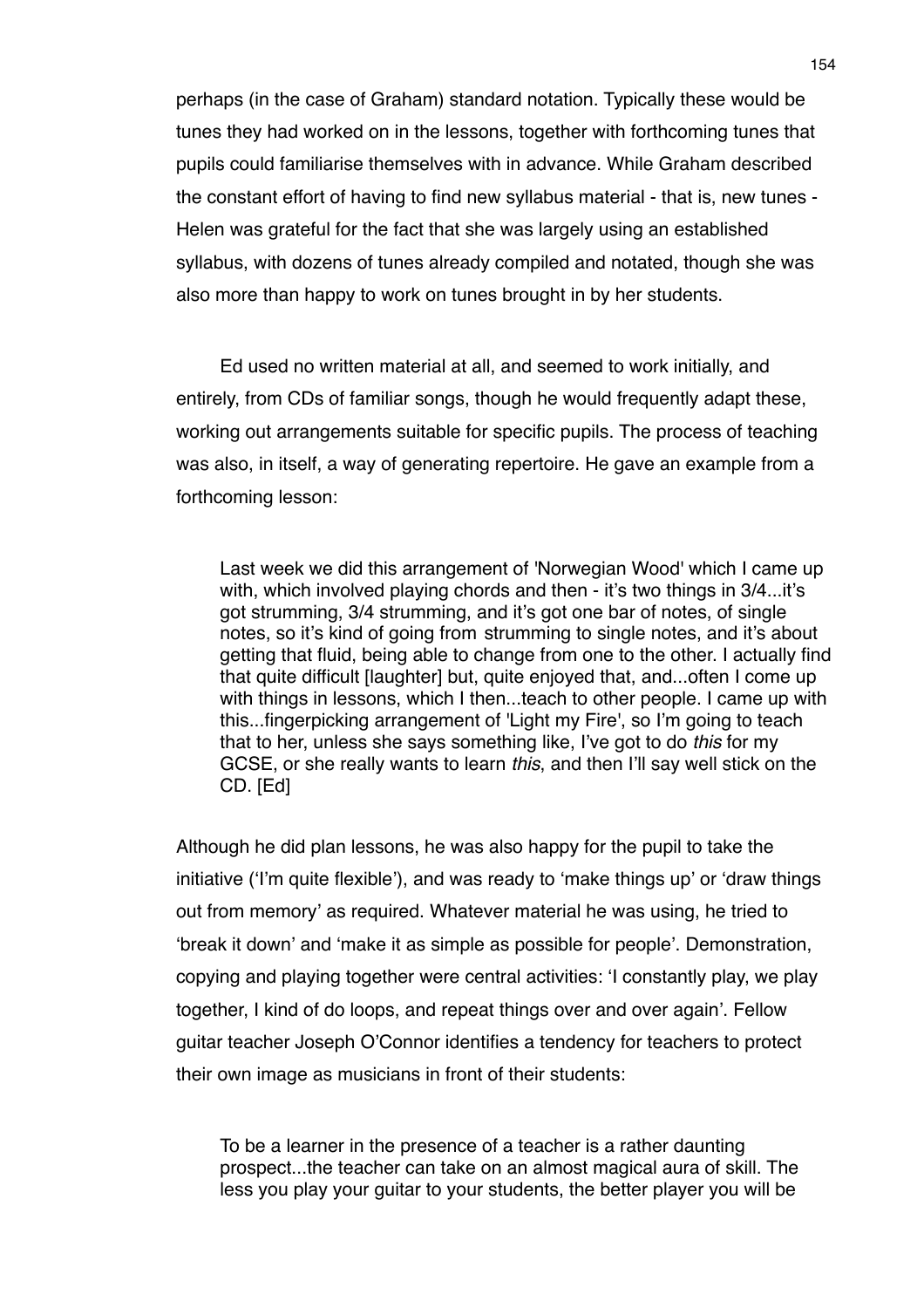thought to be: do not touch the guitar throughout the lesson if you wish to appear a maestro. Most impressive of all is to play the piano instead. (O'Connor, 1987: 158)

Ed seemed to be deliberately disrupting this tendency in how he presented himself to his students. Part of his purpose in teaching was to put learners at their ease, and playing with them was one way of putting himself on their level:

As a teacher, I'm not afraid of not always looking good in front of the pupils, I'm not afraid of making mistakes, you know I don't give a veneer of the perfect musician, I give - I want them to see that I'm a developing musician just the same as they are, and there's nothing inherently amazing about what I've done. [Ed]

Ed saw the purpose of guitar playing as being largely to accompany singing, and thus learning songs was the central focus of his teaching practice:

Basically I'm best at teaching people who play the guitar, and are worried about their voice...or people who can't sing at all, I quite like getting people who literally can't sing a note to start with. [Ed]

Andy had developed an approach to individual teaching based partly on his experience of teaching group keyboard lessons. Looking for some kind of method or strategy which suited him, he approached Yamaha for some training: ʻI have to say I really like their system because it is very much "ears first"'. This system is based on listening and demonstration, building up small excerpts of a piece initially modelled by the teacher into larger sections, and he had transferred this idea from group lessons into individual lessons:

I will generally make sure that the students have heard what it is they're about to learn to play, and not just once, but two or three times, and then I'll try and teach them little bite-sized pieces of it, two bars of music, get them to listen to this and copy...A lot of the lesson is all happening in rhythm...I do a lot of playing at the same time as the student, so we play together. Soon as they've got, say, an eight bar passage, pretty much nailed down with one hand I'll say right you play that, I'll play what the left hand is going to play, so then they're building up a picture of the whole piece, so they're aurally getting to know how this should sound. [Andy]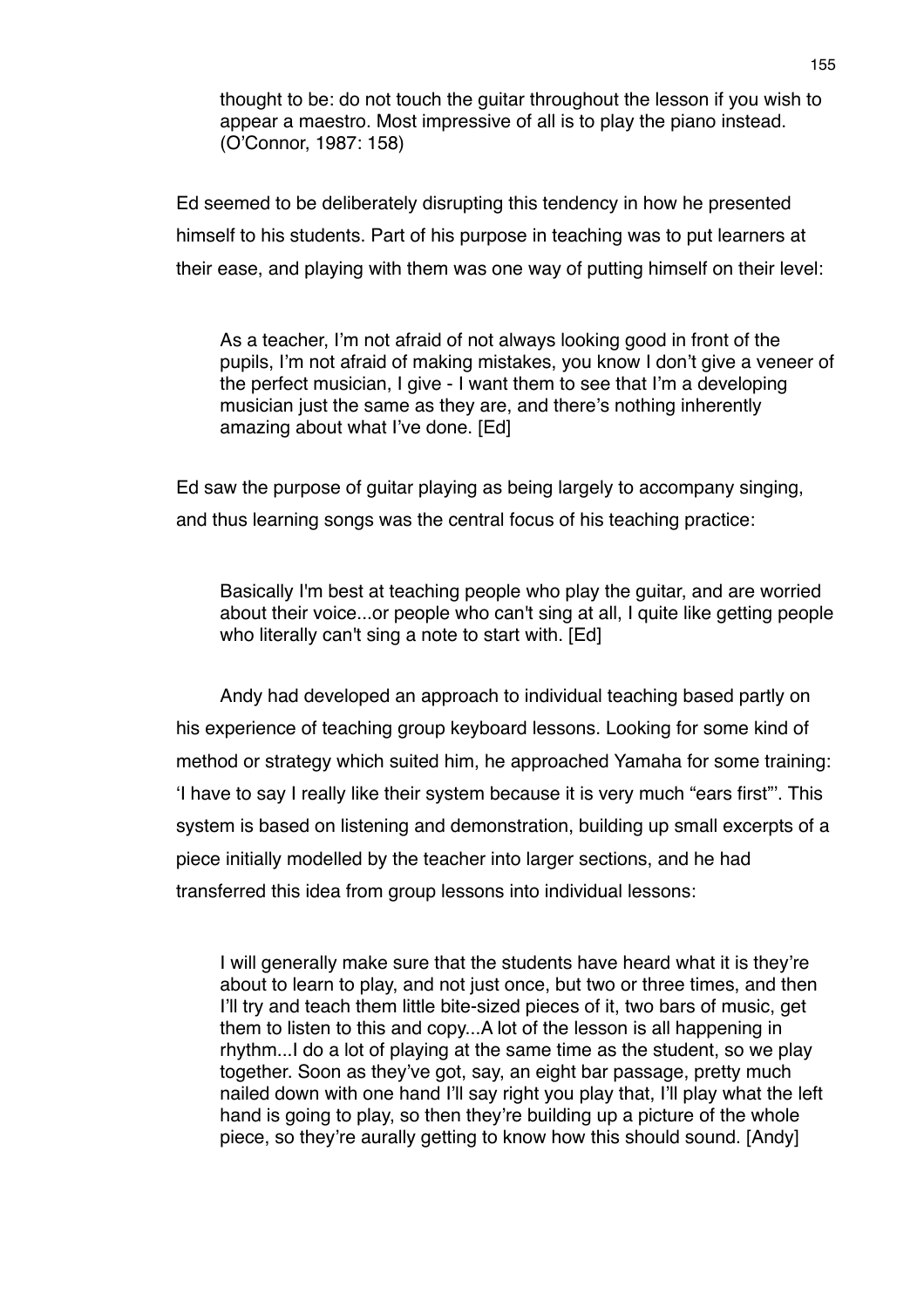This method of listening and copying in rhythm, which initially avoids notation altogether, is in marked contrast to his own experience of learning from notation as a child.

Often Andy would record parts of the lesson on tape as a reminder, or to provide a piece to listen to for future study, while generally the pupil also had notation to refer to in conjunction with a recorded version. Very occasionally he might introduce a piece by sight rather than by ear, but this would be more as an interesting novelty than a normal way to approach learning a piece. Carl also recorded parts of his lessons as a matter of course, aural transmission being the essence of both his teaching and, as he saw it, the acoustic folk music tradition of which he was a part. As such, although pre-recorded versions of traditional tunes were used as a reference, he generally taught tunes that he already knew and played or, in some cases, had written himself. However, his teaching repertoire had been assembled with specific aims in mind:

I've got a set of tunes that work very well, you know, they kind of illustrate you know, they use a particular technique more than most tunes, for whatever reasons...so I pick tunes to teach on that basis. [Carl]

Occasionally pupils would bring in tunes they wanted to learn, which he would then work out; this process was helpful for both teacher and student:

Someone came to me and they said can I play such and such a tune, and the answer was no, I'd never heard it before, but...I found a version of it...and I learned it there and then, which I think was helpful for him to see me, to see the way I'm learning it, from a record. So we did that and as a result of that I had this new tune that I thought other people might enjoy, so I've gone on to teach that to a few different people, and that's a way of me increasing my repertoire as well. [Carl]

In this instance, Carlʻs teaching strategy is prompted spontaneously by the pupil, and is another example of how teaching practice and repertoire is developed in the process of teaching.

These teachers all had practical experience of starting to learn an instrument simply by listening. In this sense their teaching reflected their own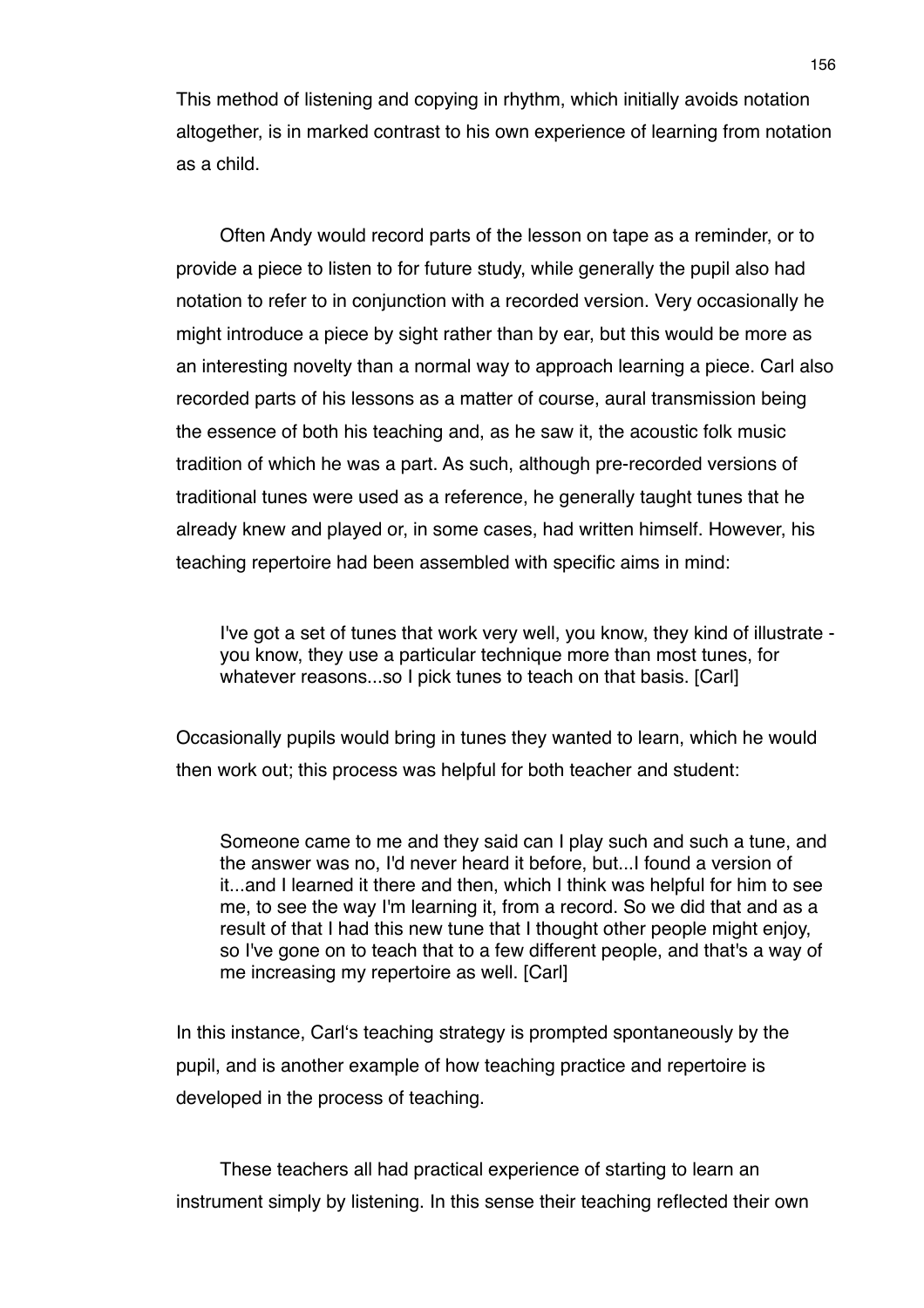ear-based learning rather than the notation-based tuition they had received. There was very little evidence of teachers and students poring over notation in what Andy had experienced as a ʻlengthy, arduous, desperate process' (several examples of which are described in grim detail by West and Rostvall, 2003). ʻSound before symbol' is a well-known principle in music education: with the marked exception of Bill, these teachers had (at least by their own accounts) adapted, adopted or created ways to put this principle into practice. They had largely made it the defining characteristic of their teaching, and the starting point for their approach to learning.

However, although as teachers they emphasised the primacy of listening, they were not necessarily attempting to re-create the ways they had learned themselves. Listening may have been ʻfirst' in their teaching, but they supported aural learning with a variety of other strategies (such as using various forms of notation, mnemonics or knowledge of good technique) which they had not necessarily used themselves, or which they had come to relatively late.

### **4.4.2 Playing with others**

The experience of having lessons cannot replicate rehearsing and performing with a band, as all these teachers had done themselves. Although they all demonstrated and played together with their students as a matter of course, this is hardly informal learning. Certainly a teacher playing his or her instrument represents a model which may be invaluable to a learner, and learning from watching a teacher is in principle no different from watching a fellow band-member or a performer on stage; equally playing with a teacher may not look very different from doing so with a friend. However, the circumstances are significantly different. This cannot, by definition, be ʻpeergroup learning', since teacher and student are not peers; the teacher is in a position of responsibility, accountable for the well-being and progress of his or her students, and being paid for it. However much they seek to respond to the input of their pupils, teachers will, almost inevitably, tend to control the learning agenda, if only in an attempt to justify their perceived role as ʻteacher'. Learning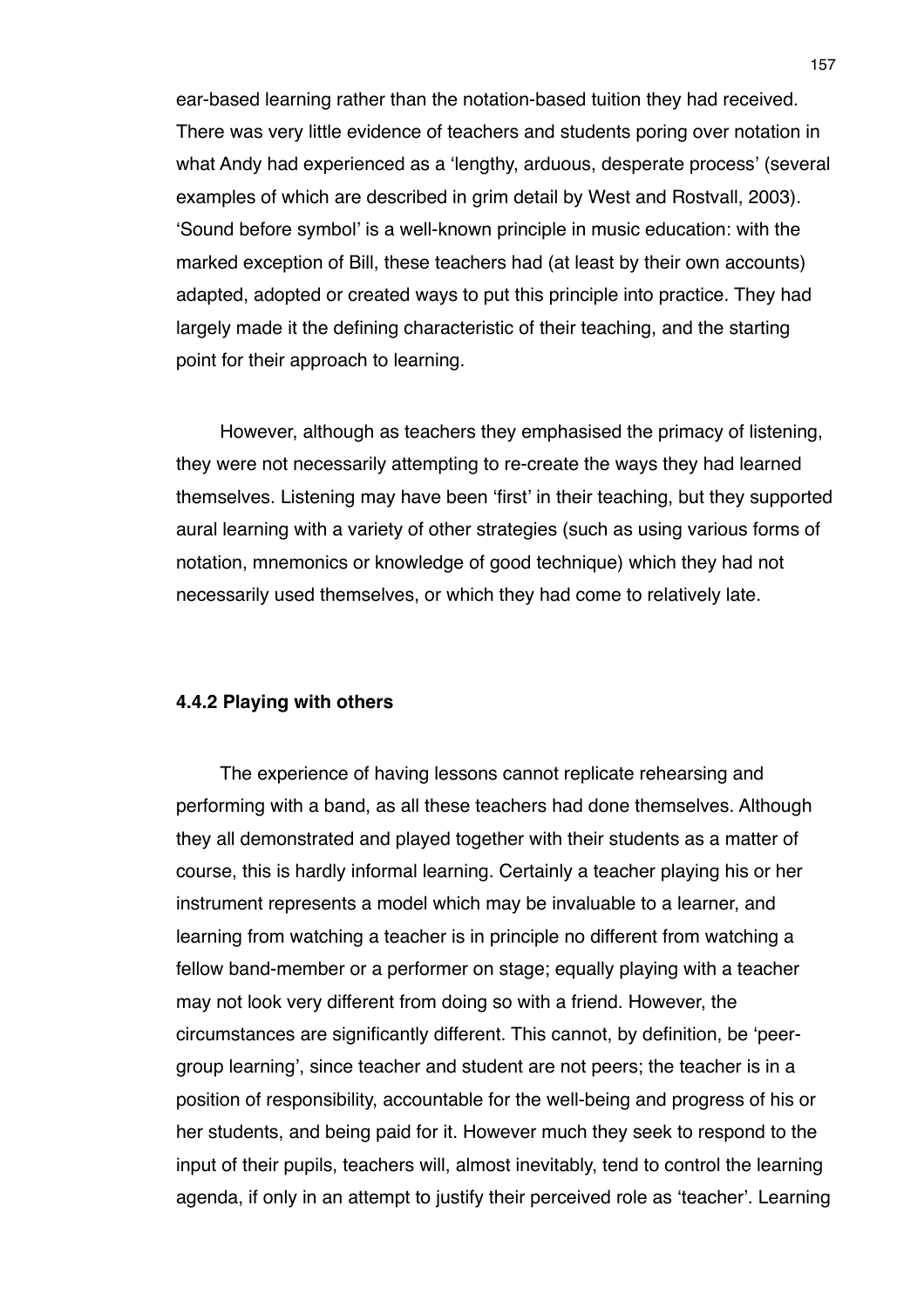is seldom a joint venture, since the teacher will generally be significantly more experienced and accomplished than the student, and even if lessons appear to resemble rehearsals, teacher and student will probably not ultimately perform together on an equal footing.

Several members of the group commented on the importance for their pupils of joining bands and playing with other people (thus, incidentally, confirming the fact that playing with a teacher is no substitute). However, they generally saw this as being outside their remit. Bill for example could not see how he could provide this experience, nor indeed why he should:

You've got to want to do it yourself, I think. You know, I'm kind of hoping that they secretly might do that off their own back sort of thing, I can't arrange it for them, it's too much beyond my, I haven't got time, school wouldn't have it probably; all right, we're going to have our own jamming band and it's going to be after school, I've got to turn up, not get paid, for two hours, you know, they all make a racket, they should be doing that themselves really, if they're interested. [Bill]

He stressed that the double bass was a ʻband instrument':

It's not something that you really want to spend all your time sitting at home playing, you want to be out playing with other people in whatever musical situation you find yourself in. [Bill]

However, while there were ample opportunities for those who were interested, he seemed to see these in terms of the classical repertoire he was teaching rather than the self-directed learning and playing he had initially engaged in himself:

There's a variety of things, there are workshops you could go to outside of school, I'd like to encourage them to do that...Once they can actually play a bit there's lots for them to do at that age, you know there's youth orchestras, there's school bands, they're all crying out for bass players. [Bill]

Though group playing appealed to Helen, it was equally impractical for her to arrange: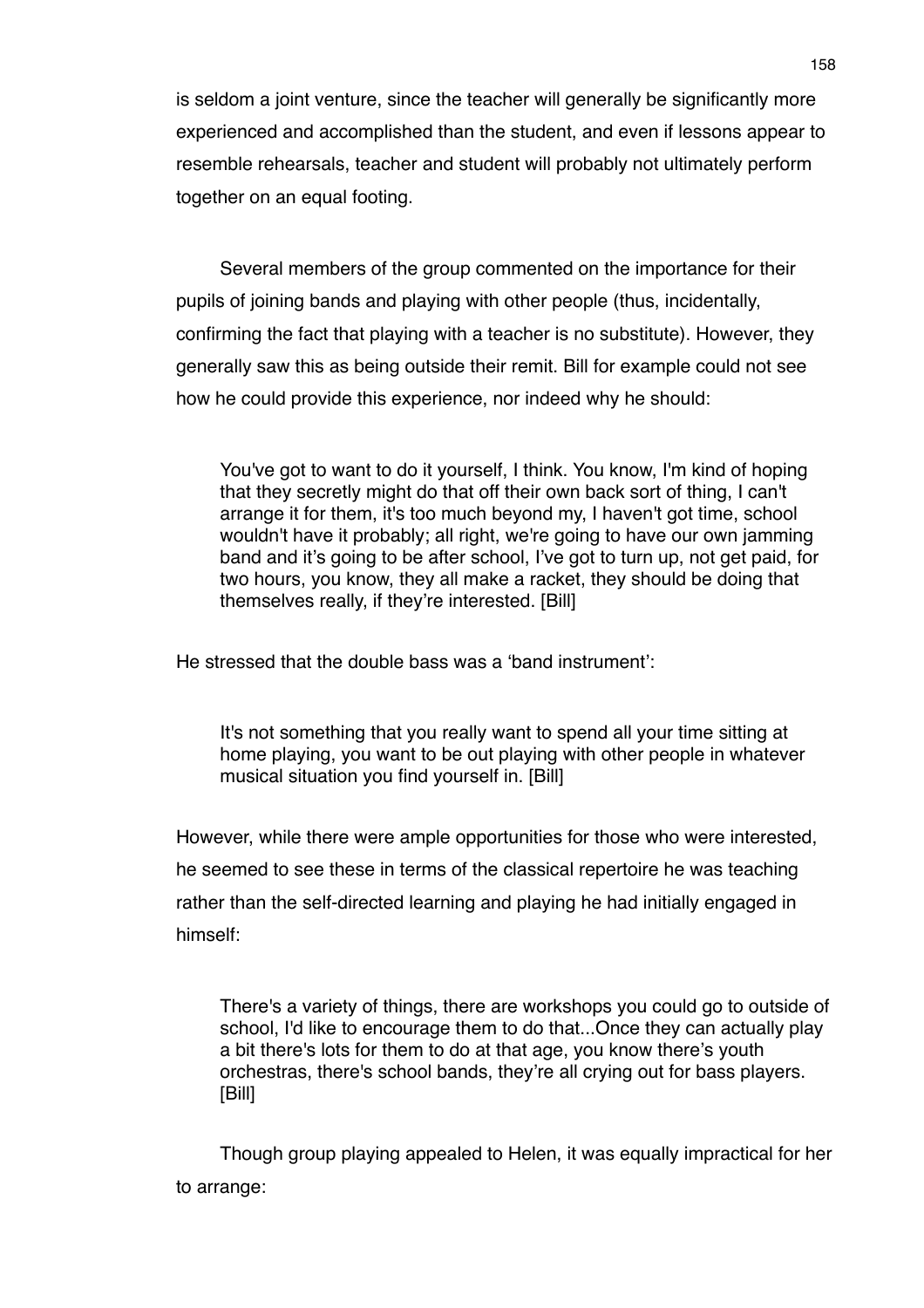That's the one thing I regret that I can't do, at the moment, is I can't facilitate group playing for them, cos that's got to be the most important thing, I think, is playing with other musicians, but then I don't have the time or the premises to do that for them, so all I can really say is - there are these jam nights that go on, there are these workshops that go on, you really should go down and meet these people. [Helen]

In conjunction with other saxophone teachers, she did arrange for her pupils to play in a public concert twice a year with a live band, but was frustrated by how inadequate this was. The only teacher to organise regular band workshops was Andy, for whom group learning and playing was of fundamental importance. He saw the purpose of instrumental lessons as being to:

produce people who know how to have a lot of fun in a group of likeminded people...It's rather like going to learn to be an actor...I see it as mainly equipping people to be able take part in a group activity. [Andy]

Andy ran two groups every week, and staged regular concerts for them. However, while these bands took a familiar form, generally consisting of guitar, bass, drums and keyboards, these were very much ʻtaught' groups; Andy chose the tunes to be learned, largely passed down the knowledge of how to play them, and actively guided the rehearsals. Nevertheless he was positive about the success of these groups. Several of the teenagers who attended these workshops had their own bands as well, and there was some interplay between the different groups, which was welcomed:

These guys seem completely open to discuss what they're doing in their [own] groups...A couple of times I've had people come along and say "we're going to do this number in the group, but could you just check out these chords for us", and that's so nice. [Andy]

However, these links may not always be apparent; Andy was aware of the distinction for many pupils between what happened in their own bands and what happened in individual instrumental lessons: ʻsometimes they don't think there's any connection at all between the piano lessons where we're learning grade 2 and they're playing in a band'. This disjunction could be pronounced, not just in terms of material but also attitude: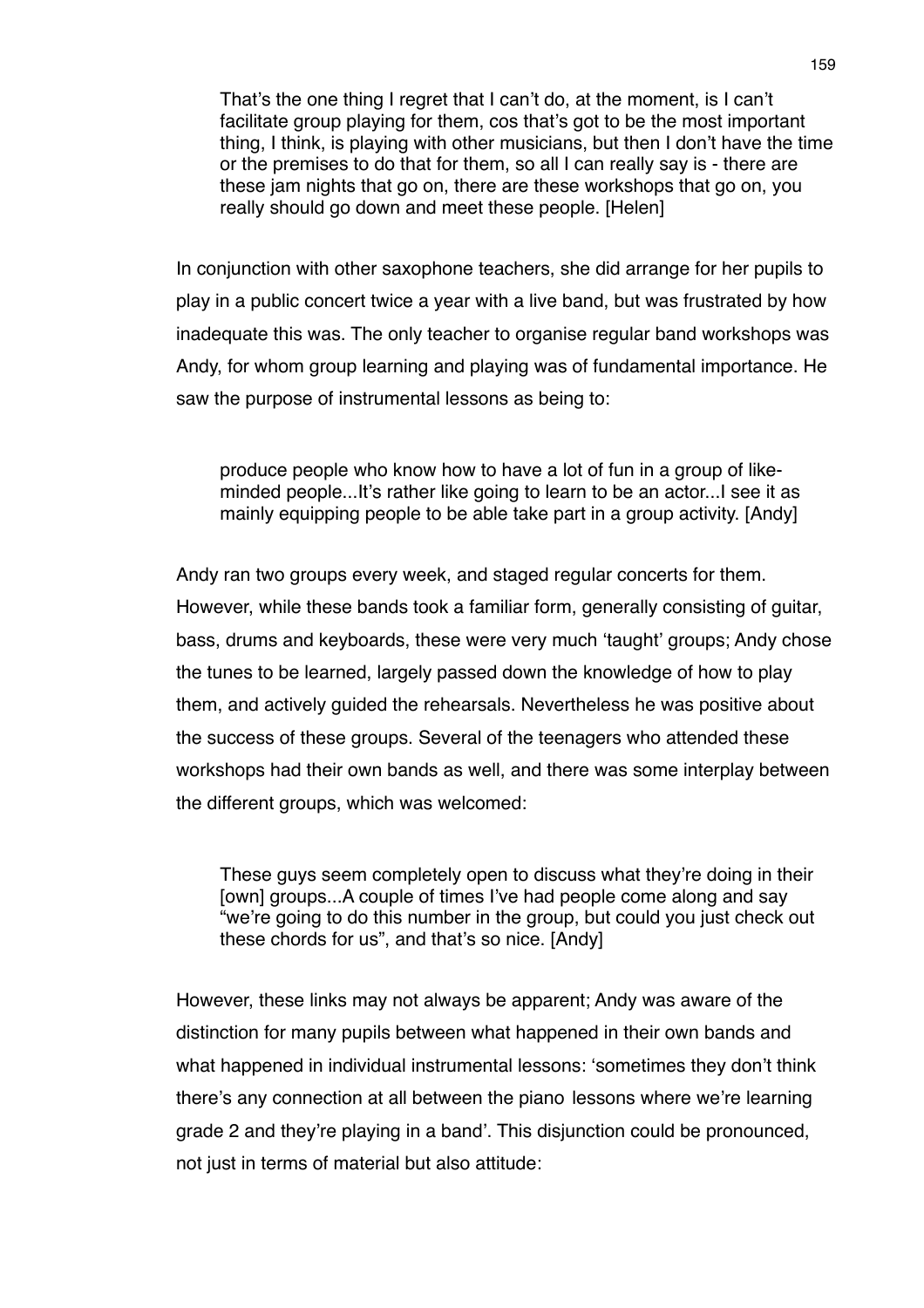I do have a piano pupil who plays in a band, and I get the sense that playing the piano for him has little joy, I just don't think he's really into it at the moment, whereas I'm damn sure he's having a fantastic time with his band. [Andy]

This sounds similar to the accounts of several teachers in the group when they were younger (including Andy), thoroughly enjoying the experience of being in a band while finding lessons uninspiring.

Several of the others had experience of teaching groups of students in various forms. However, none of them offered any specific opinions as to the possible educational benefits for their students of learning alongside others. As teachers they were generally much more concerned with what one might describe as issues of ʻcrowd control'. Carl recalled one of his first experiences of trying to run a group workshop with a roomful of banjo players who kept playing and experimenting when he was trying to make himself heard:

I did the morning [session] and I came out, and the organiser of the day could see me, I was - my eyes were kind of doing this [makes rotating gesture] [laughter] and he gave me a *whistle* [laughter] and I thought no, I can't do this...I was only about 23, 24 years old, and they're all generally, you know, adults, and quite often they're professional people, they're doctors and lawyers and whatever, so for me to walk into a room with 35 of these people and start throwing my weight around, I struggled with, but by the second, afternoon session I was there with my whistle, you know, blowing away, and it worked, so I've got less of a problem with doing that now. [Carl]

Frank also had experience of large adult groups through teaching a blues band workshop; here the problem was rather different: ʻeverybody was really, really loud'. The solution was suggested to him by a fellow workshop-leader, who said:

Frank: "Ah it's very simple, what you do is you take the written music away from the horn section and give it to the guitarists" [laughter] Q: I've heard that gag before! Frank: It's not a gag! And he said do that...and I did it, and the volume went down by half...Absolutely serious...it did work!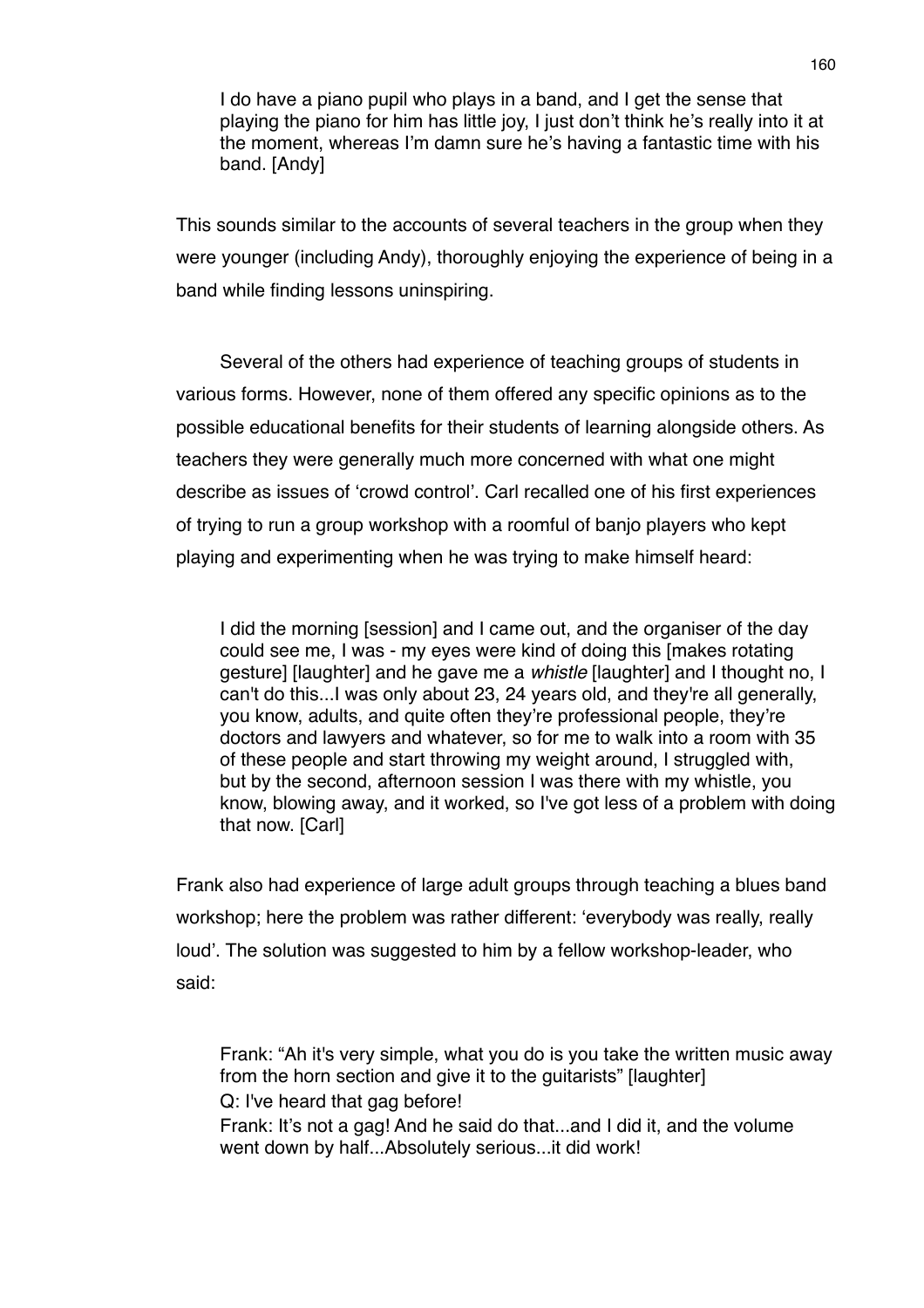However, when teaching boisterous children in schools, Frank had encountered rather different problems, which required different solutions. His skills in managing group lessons had developed over time, to the point where ʻmisbehaviour' was no longer such a problem:

I generally don't find it with my own lessons, I used to, I generally don't find it now, my - I've got various tools for dealing with this, one is humour, and the other main one is catching them off guard, surprise...To keep them interested, I get them standing up, get them sitting down, "right, could you two swap places"...Just to try and spark them up a bit, find something interesting, enjoyable. [Frank]

When pupils appeared to be getting restless or distracted, he had strategies which he knew would work:

I'm much better at handling it, because now I'm confident I'm going to be able to make it work...I've got quite a few set things that I know they love doing, and *they* know they love doing, so I'll bring some of those out. We might put on ʻLove Me Do', they can all play the harmonica part to that and they can lark around and dance, and they can play and they can sing, they have a great time. [Frank]

He emphasised how hard he had to work to create a positive atmosphere:

I'm very enthusiastic, very encouraging, very nice with them, very supportive with them, with all teaching you have to pull them along, that's why it's so exhausting I think. [Frank]

Not everyone had found appropriate tactics for dealing with disruption, nor had the will to do so. Shortly before his interview Ed had made a conscious decision to stop teaching groups in schools. This was due to the behaviour of the children, though this varied considerably; ʻsome of them were nice', but others were ʻvery out of control...it depends on the school'. As a result, he saw these lessons as largely pointless, and echoed Bill's sentiment that ʻyou've got to want to do it yourself':

I pretty much said that to them, you know: "What's the point of me being here, because you're just not doing anything?"...I don't know, maybe you can coerce them into doing it, but I can't be bothered, it's not - I think, I haven't got time to do that. [Ed]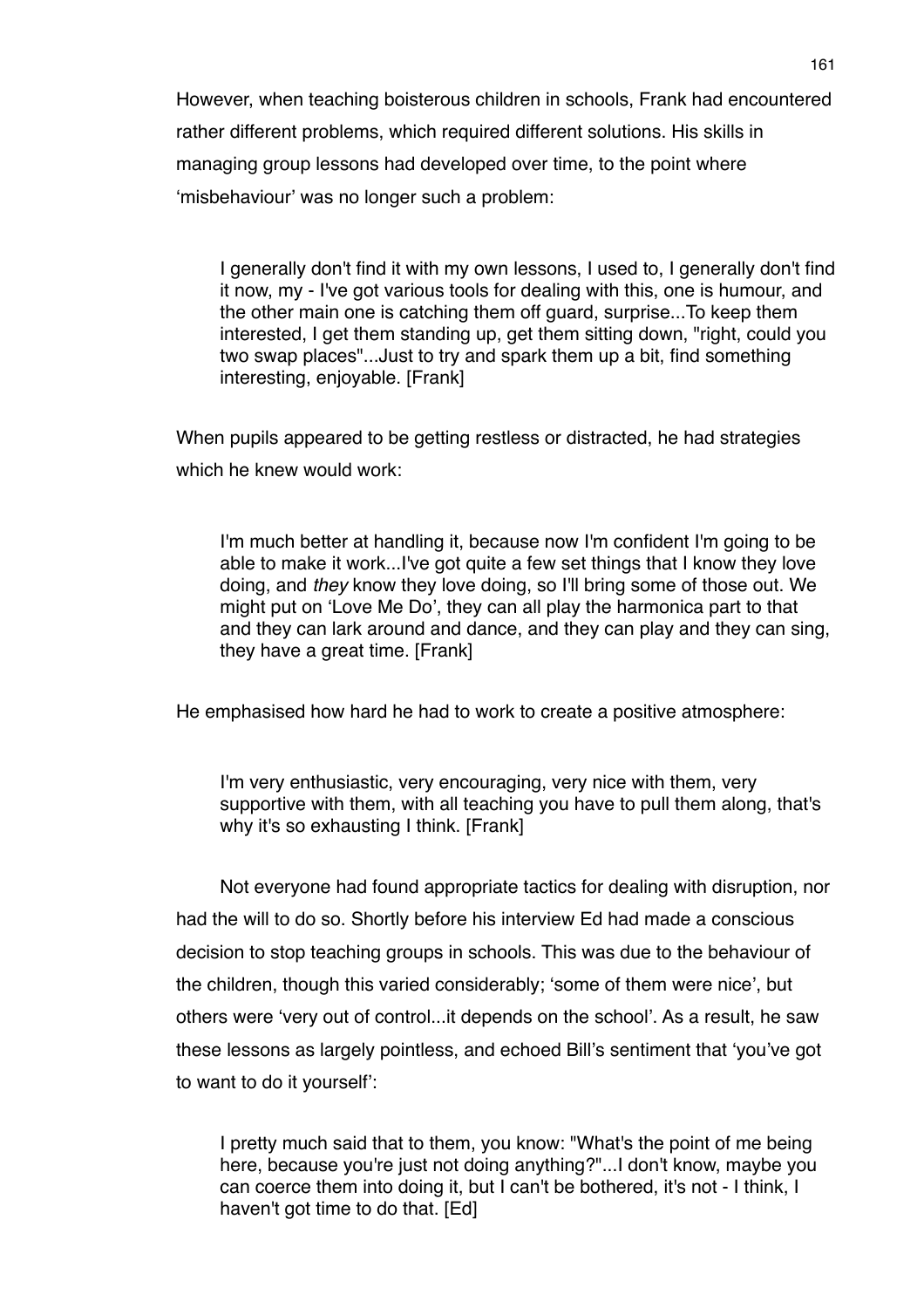He had concluded that the whole idea of group lessons in schools was flawed and needed replacing:

It doesn't work as a system, really, I don't think. It needs to be changed really, and I know finance drives it, but in a way it would be better just to see each kid for ten minutes, five minutes, one-to-one, you get to learn more like that. [Ed]

Problems of behaviour in lessons, and the effectiveness of teaching in schools as opposed to privately, particularly in groups, are questions we shall return to in section 5.4.4.

# **4.4.3 Improvisation**

There is perhaps one other aspect of their own learning histories which we might look for in their teaching practice. All of these musicians could reasonably be described as improvisers. All but one of them had considerable experience of playing jazz, and often other styles too (such as blues or bluegrass) which rely on the ability to play improvised solos. Ed was perhaps not a soloist, but could adapt and arrange tunes spontaneously (as they all could), as well as write his own songs.

The extent to which these teachers encouraged improvisation, and individual creativity in general, seemed to vary. Carl, as already noted, stressed the importance of interpretation, and used specific strategies to encourage the pupils themselves to come up with their own version of a tune or solo:

I always try to keep things as open-ended as possible, and quite a lot of the tunes that I teach, they might be sort of two-part or three-part tunes, and what I'll do is I'll teach a very specific part, and I'll leave one of the other parts as just a chord sequence, and I'll say look, find your way through. [Carl]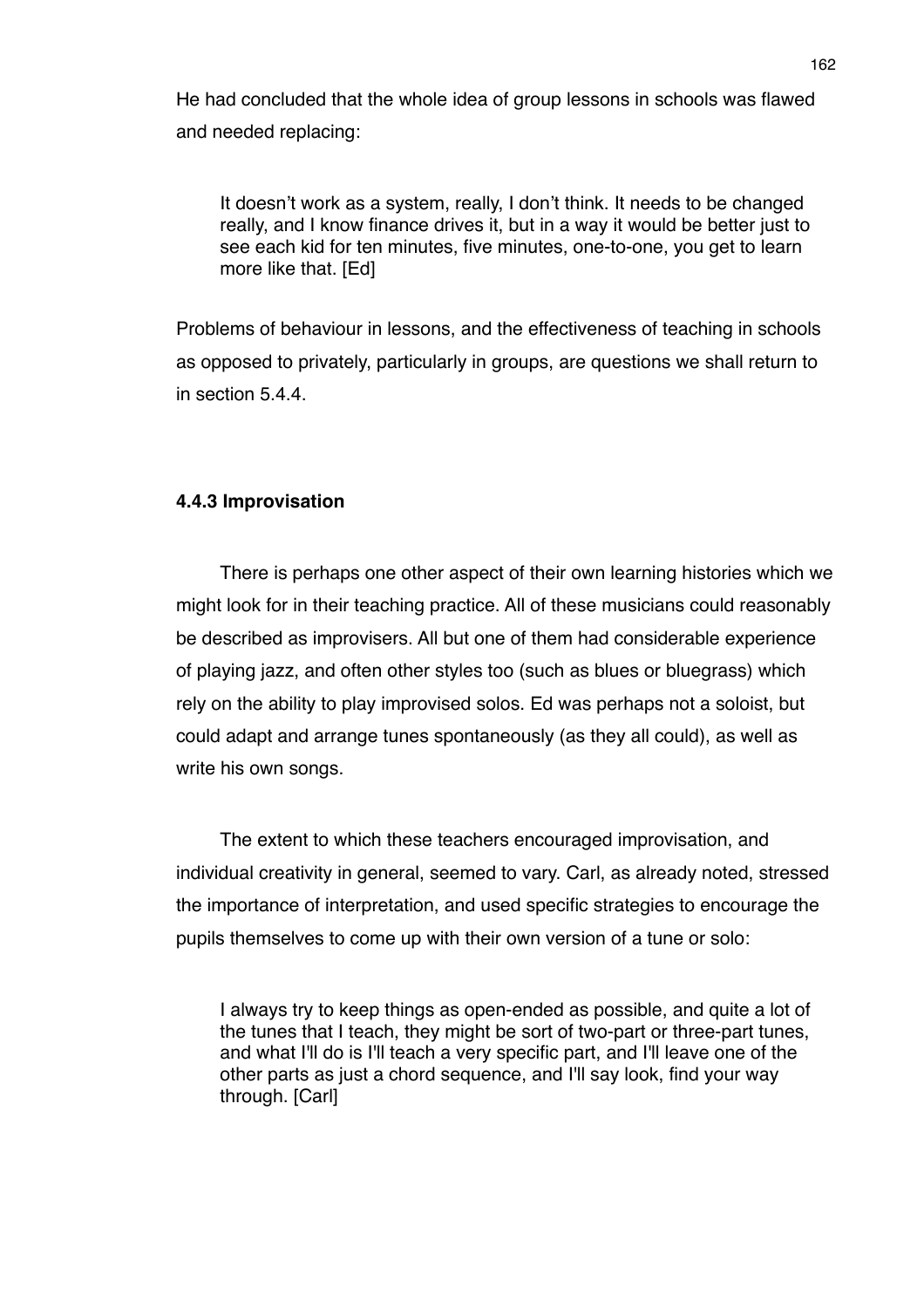This approach rather neatly reflects both the folk and blues traditions which originally combined to form bluegrass as a genre: in part reproducing familiar tunes, while leaving space for creative input.

Frank had made improvisation a standard part of his teaching programme, and saw this as something all pupils should experience, though the lack of demonstrable ʻproduct' could be a problem:

I had one parent complain about improvising, she said: "My kids haven't learned anything, that stuff you were doing the other day - they just make it up as they go along!" [Frank]

Graham disapproved of what he saw as a ʻbig mania' for teaching improvisation, and had mixed feelings about the place of improvisation in lessons: ʻI think you need to teach the skills of improvisation but not how to do it'. He saw his role as to provide material to practice as preparation:

You want to get from there to there over twelve bars or whatever, there's strategies...These scales will help you get through it, these scales and patterns...and rhythms you know, then the more options you have. [Graham]

However, he felt that ʻthe whole purpose of it is as an individual expression', and with too much specific guidance this personal creativity was lost: ʻsomebody takes you by the hand and says this is how you do it...you might as well be reading a notated thing'. However, he was also honest enough to admit the limitations of his own skills and experience:

There is a point that I reach if somebody wants to *really* learn jazz improvisation I have to sort of say well I can't do this, you're going to have to go and I would even suggest get jazz piano lessons or something cos I can't teach you be-bop, I can go through the book and read the phrasing and explain what it means...but I haven't done that. [Graham]

Helen also emphasised the significance of improvisation as a vehicle for personal expression, and harnessed this in her teaching: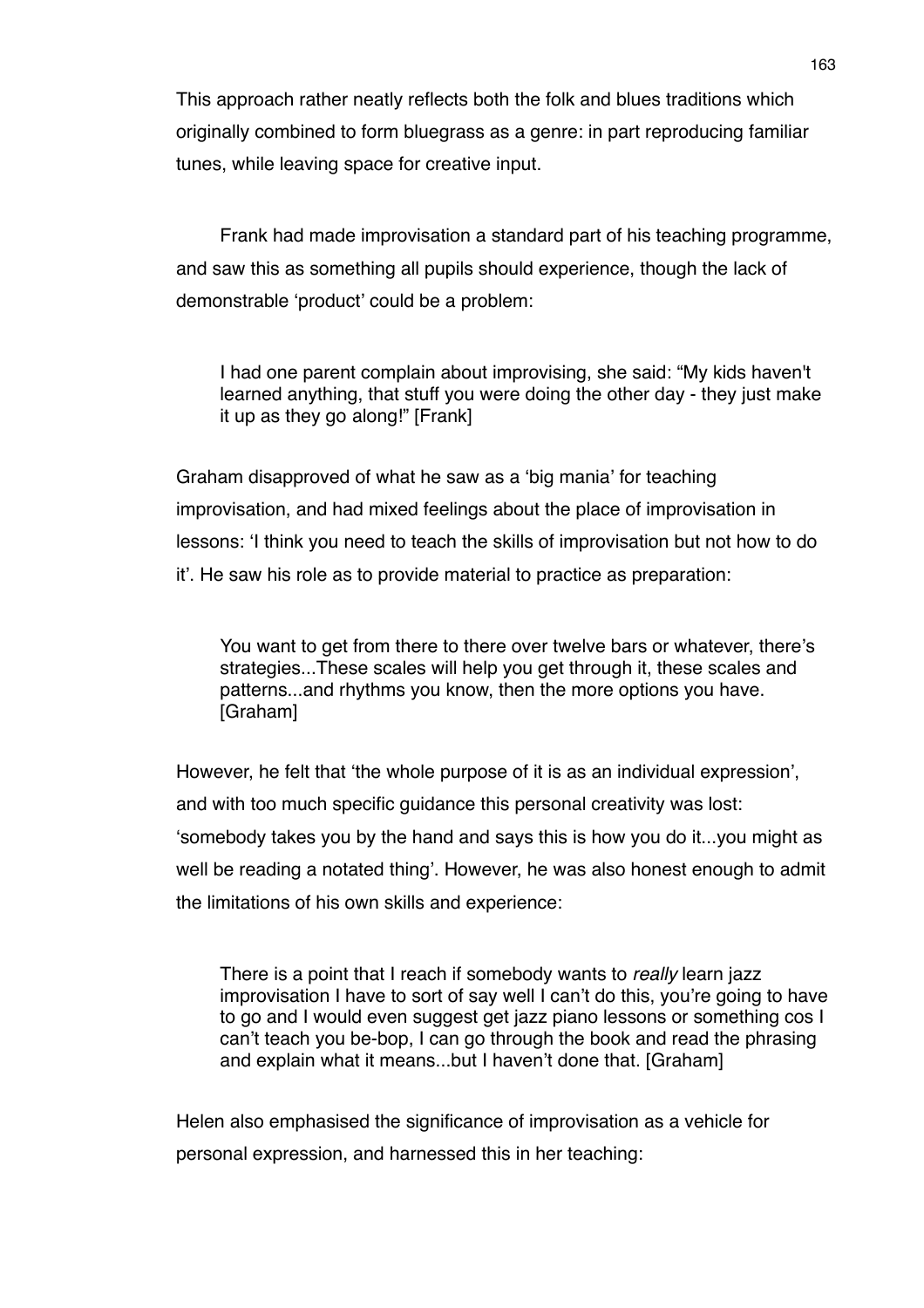Sometimes if someone's come into a lesson and they're feeling hacked off about whatever it's like: "Right, well we'll play something really gnarly then and you can do a solo, get it out of your system", we do that a lot. [Helen]

Dave made little mention of improvisation, although he did occasionally put pupils in for the Associated Board jazz grades (which do involve a certain amount of improvisation as a matter of course). He also suggested that introducing improvisation might be one tactic he would use; a pupil's flagging interest might be revived: ʻif you actually get them to do something different, you know play slightly differently, get a bit of improvisation'. Andy made no specific mention of improvisation or deliberately trying to encourage the individual creativity of his pupils. Bill recalled teaching one relatively advanced pupil who wanted specific help with jazz harmony and form, but in general improvising did not seem to figure in his lessons.

Ed took a slightly different view. Rather than improvisation, he spoke of personal creativity in terms of ʻinnovation', which he tried to encourage in the way he taught. This might take relatively modest forms:

It's not like...I'm going to write 'Imagine' or anything like that, it's just little things. Innovation to me means somebody personalising the learning process for themselves. [Ed]

There is an echo here of his remark that a teacher's job is to help people learn ʻwhen the teacher's not there'. Ed thought it was possible to ʻteach people to innovate' but ʻI think it has to be taught, it's down to the teacher'.

## **4.5 Teaching practices: summary**

All these teachers thought that playing with others was an important part of learning, but most of them saw this as being outside their remit as instrumental teachers. Several took active steps to encourage improvisation and creativity. They drew extensively on the traditional teaching repertoire of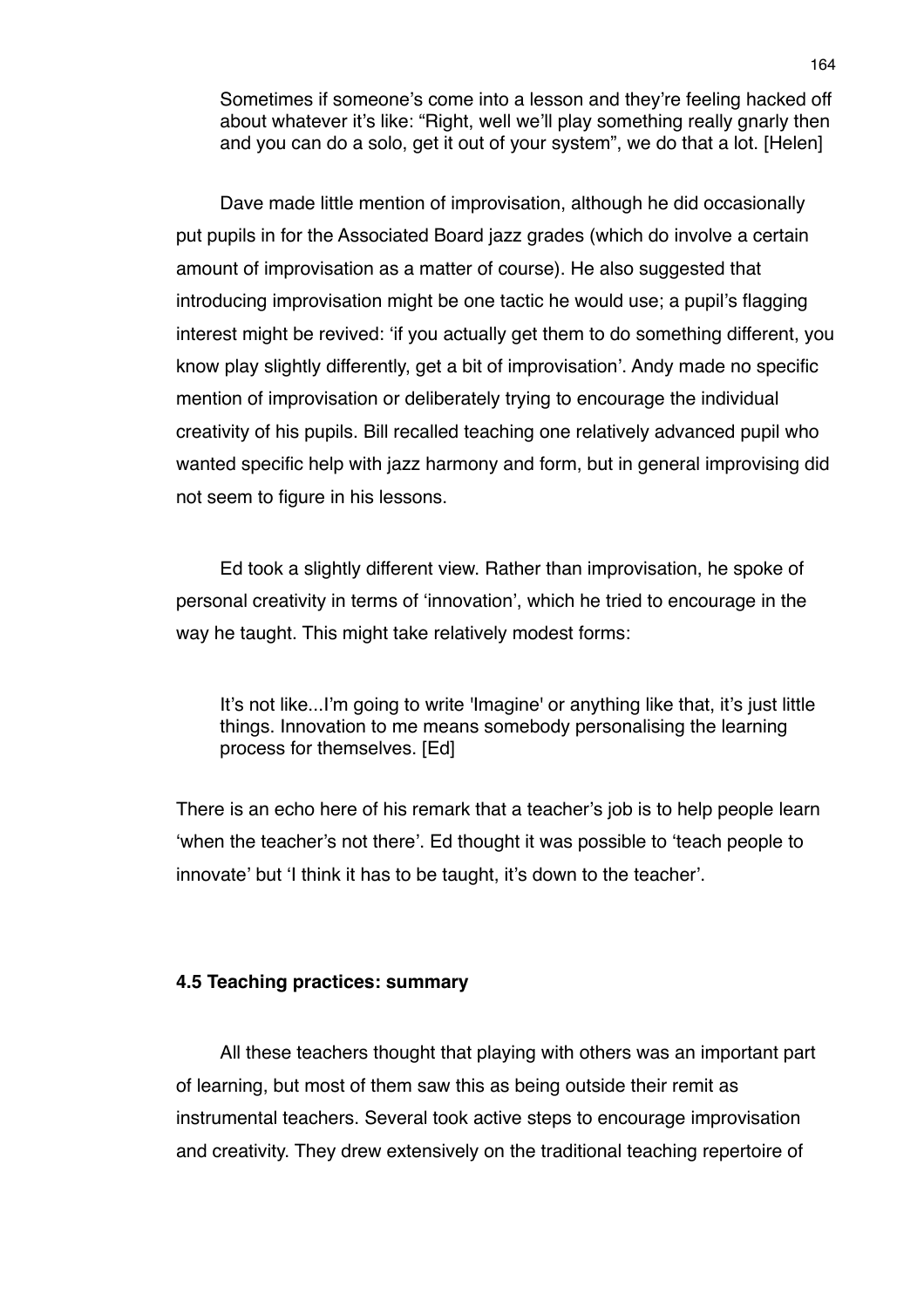notation, technique and music theory, yet had found various, often novel and memorable ways to put listening first in their lessons.

However, there was a remarkably wide range of teaching strategies on display. At one extreme, Bill had evidently adopted an entirely ʻtraditional' approach to instrumental teaching, based on technique, notation, and grade exams, and almost purist in its orthodoxy. By contrast, Ed never used notation or grade exams at all, and taught instead entirely by ear, through demonstration, listening to records and playing along with his students. Frank meanwhile seemed to have single-handedly created an original and comprehensive pedagogy for the harmonica, involving rhythmic games, hand gestures, and custom-made notation. While there was something approaching a consensus on the subject of putting ʻears first' [Andy], they had clearly arrived at a range of different conclusions as to how best to teach others to play.

## **4.6 Lesson Observations**

# **4.6.1 Introduction**

All the evidence of the teaching practices of these musicians has so far been drawn from their interviews. I now consider the audio-visual evidence provided by the films of lesson observations.

As I have already suggested (see section 2.5.2), we should not assume that watching a one-hour lesson will give us a representative picture of what a teacher does. There may be no such thing as a ʻtypical' lesson, quite apart from the impact of a researcher and a camera. Nevertheless, the lesson videos offer valuable, if limited, data; this is, after all, direct evidence of how they teach. It should be noted here however that the video record is incomplete, since (as has been discussed already in section 2.3.2) I did not film Bill at work.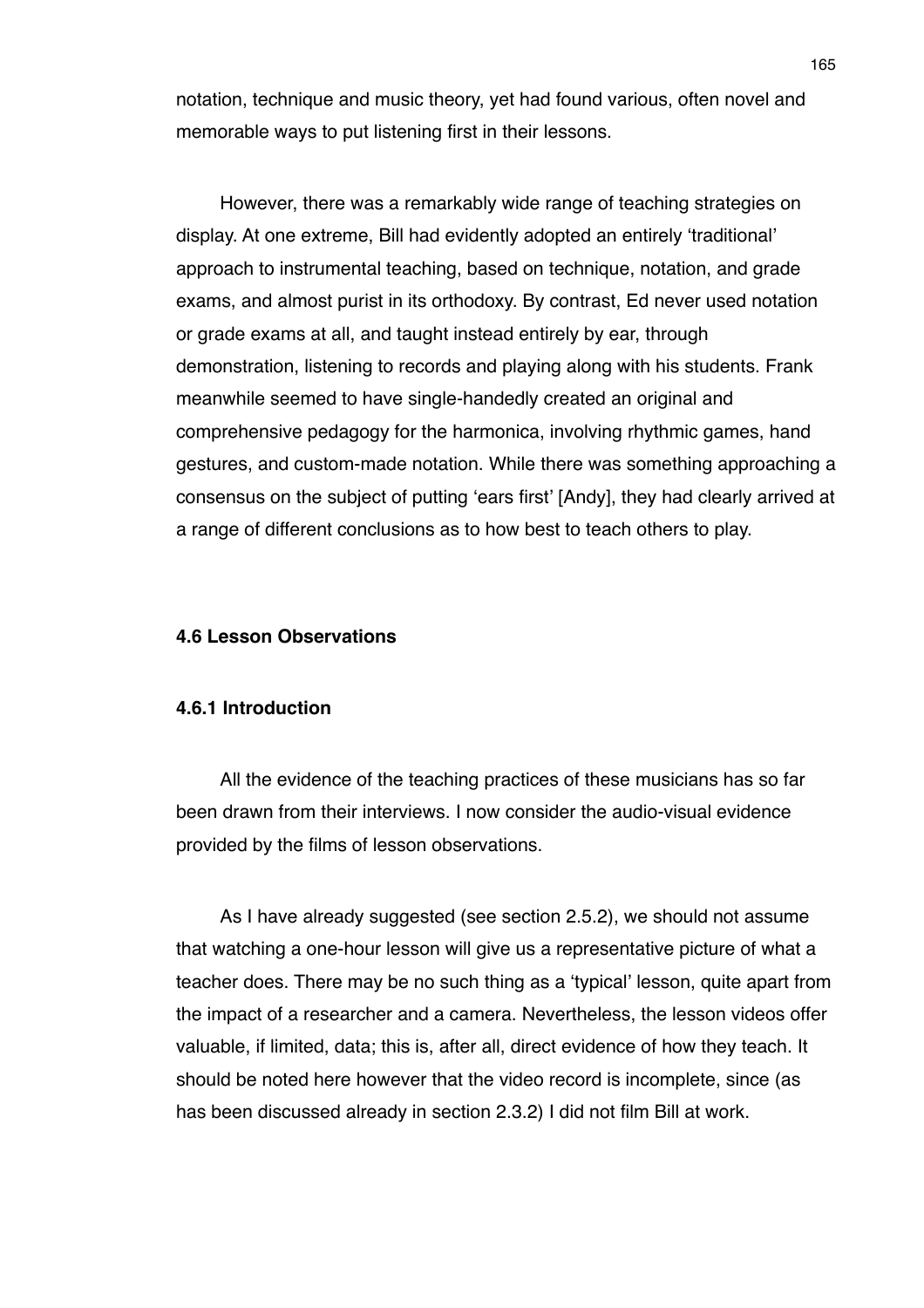I will consider the videos in two different ways. Firstly, I will examine how well the videos ʻfit' with the interviews; that is, whether we see what we have heard about, and whether we also see other things that have not been mentioned. Secondly, I will discuss what the videos seem to reveal about the more intangible aspects of a teacher's work which may not be apparent from their talk. I have called this ʻstyle', by which I mean to refer to the personal manner of these teachers and the way they applied themselves in the lessons; this might include, for example, what they concentrate on, and how closely they focus on it, or what they seem to expect of their pupils.

## **4.6.2 Fit**

The videos repeatedly confirmed many aspects of what these teachers said, with the activities described in the interviews duly in evidence (table 5 offers an overview). Thus, for example, several said they tried to put listening first while also using notation in much of their teaching, and therefore I was not surprised to find them doing so on film. Andy's lesson began with ten minutes of scale practice, all by ear. The pupil performed, in total, three pieces she had been working on, all from notation; Andy then introduced a new piece initially by demonstration, using the ʻbite-sized pieces' he had described in the interview, with the pupil copying by listening and watching. They then looked at the notated version of what they had been hearing, and both played using this. Andy also recorded a version of himself playing a new piece for which the pupil had notation already, so that she could listen to the recording in conjunction with the notation to aid her practice before the next lesson.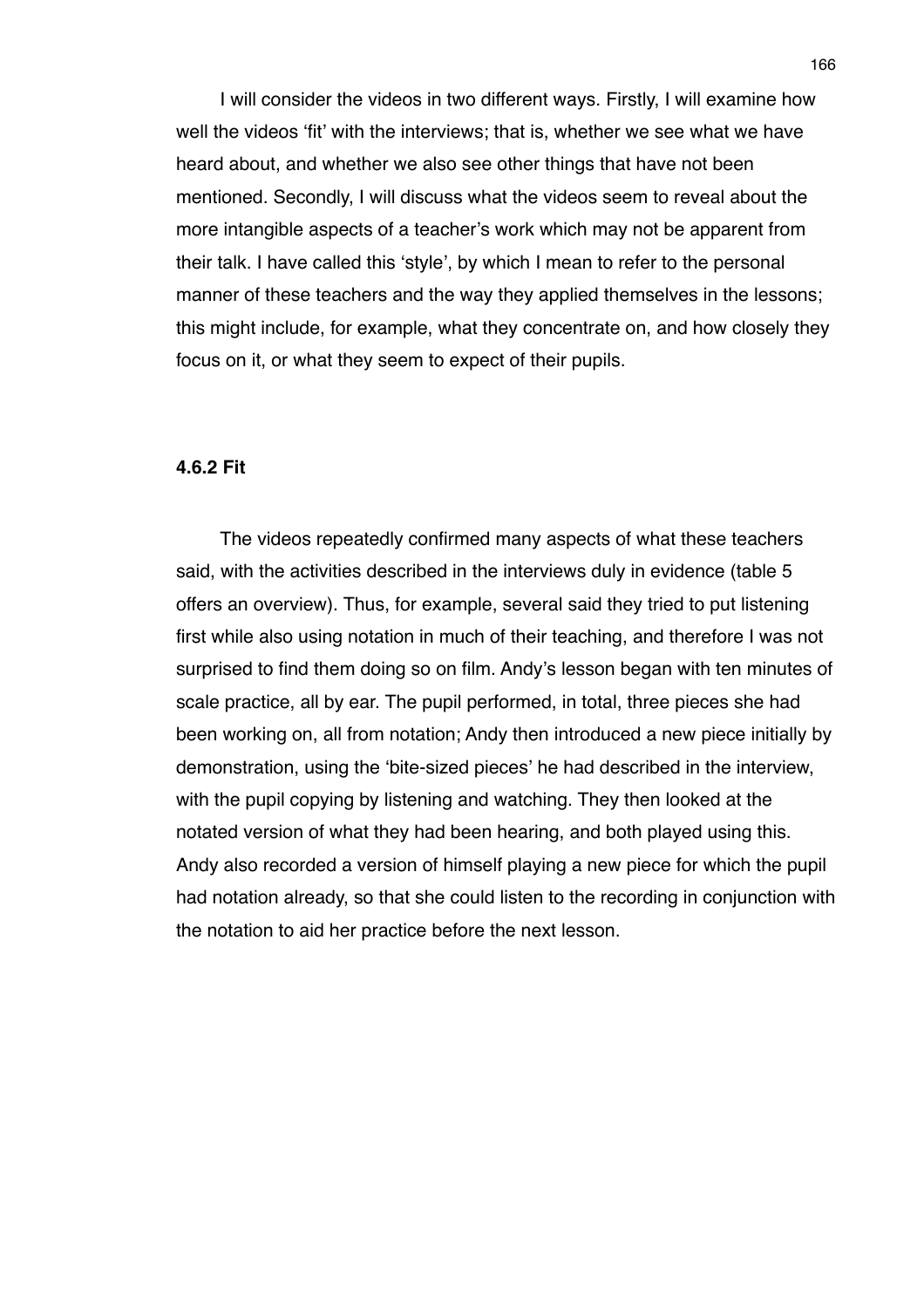| <b>Teacher</b><br>&<br>pupil                                                      | Notation/<br>listening                                                                       | Demon-<br>stration<br>& playing                                                          | Pieces/<br>theory &<br>technique                                                                                       | <b>Recorded</b><br>music                                                                                | <b>Approach</b>                                                                                       |
|-----------------------------------------------------------------------------------|----------------------------------------------------------------------------------------------|------------------------------------------------------------------------------------------|------------------------------------------------------------------------------------------------------------------------|---------------------------------------------------------------------------------------------------------|-------------------------------------------------------------------------------------------------------|
| Andy -<br>piano;<br>pupil is<br>adult<br>female                                   | Scales by<br>ear, also<br>opening<br>of new<br>piece,<br>otherwise<br>notation               | Some<br>demon-<br>stration,<br>some<br>playing<br>together                               | Mixture, 10<br>mins scales,<br>30 mins<br>pieces, hand<br>technique<br>discussed                                       | Teacher<br>records own<br>performance<br>of new piece<br>for<br>reference                               | Willing to<br>linger on<br>phrasing/<br>dynamics<br>rather than<br>correct<br>notes                   |
| Bill - d.<br>bass                                                                 | not<br>available                                                                             |                                                                                          |                                                                                                                        |                                                                                                         |                                                                                                       |
| Carl -<br>banjo;<br>pupil is<br>adult<br>male                                     | <b>No</b><br>notation,<br>all from<br>memory<br>or<br>listening                              | Constant,<br>teacher<br>plays and<br>demon-<br>strates,<br>some<br>playing<br>with pupil | Mixture, one<br>piece, lots of<br>chords/<br>scales (25<br>mins of each)                                               | Pupil has<br>recording of<br>piece from<br>previous<br>lesson<br>(though they<br>don't listen<br>to it) | Focuses on<br>problems<br>and<br>mistakes,<br>lots of<br>theory                                       |
| Dave -<br>piano;<br>pupils<br>are 4<br>children<br>οf<br>primary<br>school<br>age | Some<br>playing<br>from<br>memory<br>(incl.<br>spontan-<br>eous)<br>some<br>from<br>notation | Some<br>demon-<br>stration,<br>some<br>playing<br>together                               | Mixture,<br>some<br>element of<br>theory in all<br>four lessons,<br>scales, ear<br>tests, hand<br>position,<br>posture | One of the<br>four pupils<br>plays along<br>to CD                                                       | Brisk pace,<br>brief looks<br>at several<br>things,<br>specific<br>tasks<br>deferred as<br>'homework' |
| Ed-<br>guitar/<br>singing;<br>pupil is<br>adult<br>male                           | <b>No</b><br>notation<br>(written<br>song<br>lyrics<br>briefly<br>used)                      | Constant,<br>teacher<br>plays and<br>sings<br>through-<br>out                            | Only two<br>short extracts<br>from pieces<br>used                                                                      | None                                                                                                    | <b>Extremely</b><br>detailed,<br>very little<br>material in<br>great depth<br>re: voice<br>production |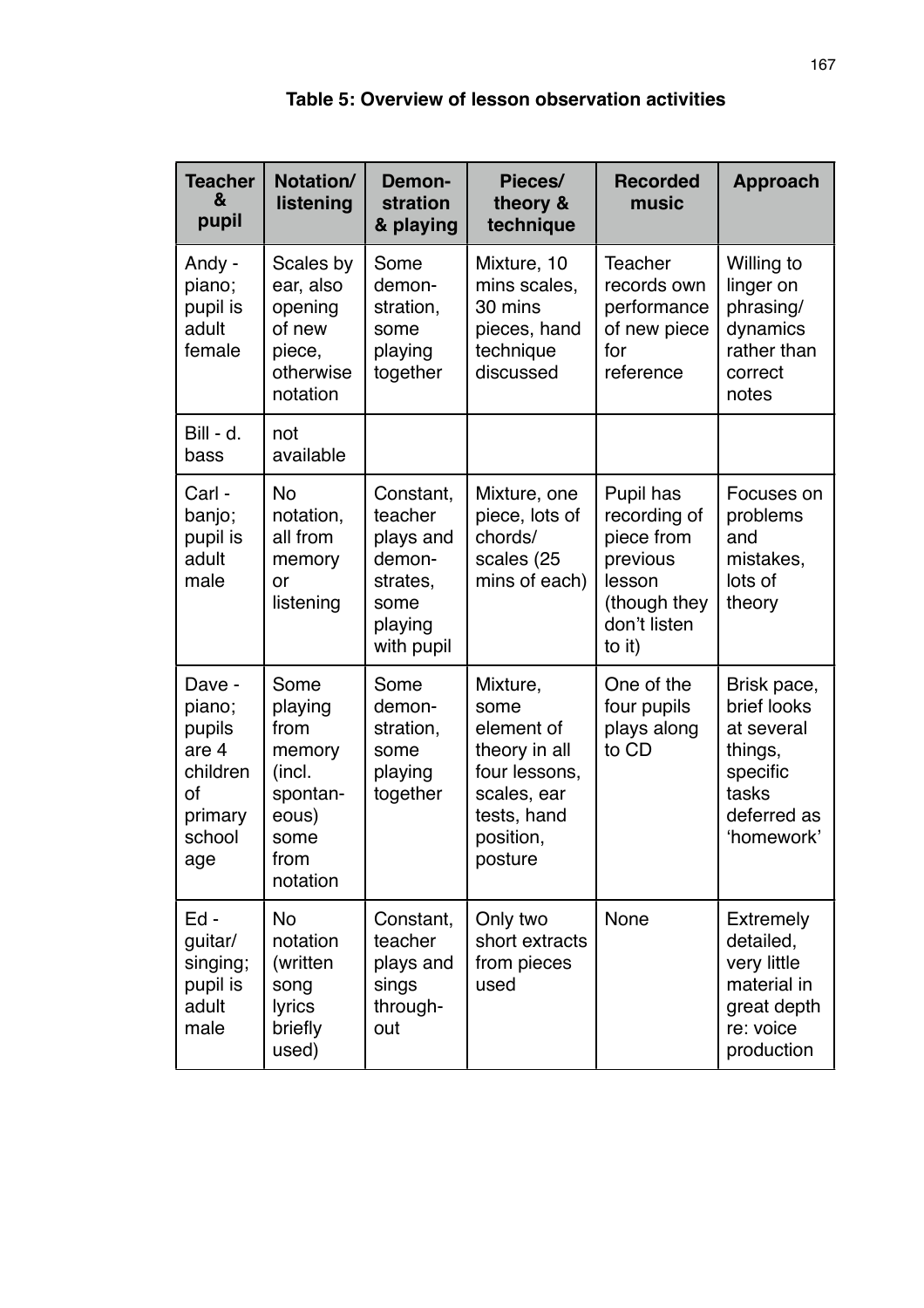| <b>Teacher</b><br>&<br>pupil                               | Notation/<br>listening                                                     | Demon-<br>stration<br>& playing                                                         | Pieces/<br>theory &<br>technique                                                     | <b>Recorded</b><br>music                                                       | <b>Approach</b>                                                                           |
|------------------------------------------------------------|----------------------------------------------------------------------------|-----------------------------------------------------------------------------------------|--------------------------------------------------------------------------------------|--------------------------------------------------------------------------------|-------------------------------------------------------------------------------------------|
| Frank -<br>harm-<br>onica;<br>pupil is<br>teenage<br>boy   | None<br>(pupil is<br>blind),<br>though<br>teacher<br>refers to<br>notation | None-<br>teacher<br>plays<br>piano,<br>doesn't<br>play<br>harmon-<br>ica once           | Almost all<br>theory- brief<br>extracts from<br>pieces only<br>as illustration       | None                                                                           | <b>Extremely</b><br>detailed,<br>whole<br>lesson is<br>about<br>scales/<br>keys/<br>modes |
| Graham<br>- saxo-<br>phone;<br>pupil is<br>adult<br>female | Pieces all<br>from<br>notation,<br>some<br>improvis-<br>ing                | Teacher<br>plays a<br>lot, whole<br>tune/<br>sections<br>of tune,<br>also with<br>pupil | Mixture,<br>some<br>discussion of<br>scales/<br>technique,<br>mostly<br>pieces       | Yes, CD<br>played<br>frequently<br>for<br>reference,<br>and for play-<br>along | They<br>concentrate<br>on getting<br>through<br>tunes<br>playing the<br>right notes       |
| Helen -<br>saxo-<br>phone;<br>pupil is<br>adult<br>female  | Pieces all<br>from<br>(non-<br>standard)<br>notation                       | Teacher<br>plays a lot<br>with pupil,<br>also<br>demon-<br>strates                      | All pieces,<br>only theory is<br>where/how to<br>find/play<br>notes on<br>instrument | Yes, CD<br>played<br>frequently<br>for<br>reference,<br>and for play-<br>along | They<br>concentrate<br>on getting<br>through<br>tunes<br>playing the<br>right notes       |

Similarly, Graham's lesson featured a good deal of notation, as one might have expected from his interview. In this case, the pupil began by reading and playing a piece she had been practising. Graham then put a new piece on the stand, made some remarks about the notation and predicted that as soon as the pupil started playing it, she would recognise it (which she did). Thus although the pupil was initially reading the piece, Graham was well aware that her aural memory of a very well-known tune ('Bare Necessities' from *The Jungle Book*) would come to her assistance. Graham gave her a CD with several different versions of this tune, while the notated version he had given her (which came with a backing track to play along to) did not quite match her memory of the tune from the film. There followed an interesting discussion about this, since in playing the tune the pupil was relying partly on her aural memory, and partly having to override it with notation. Graham was keen to refer to recordings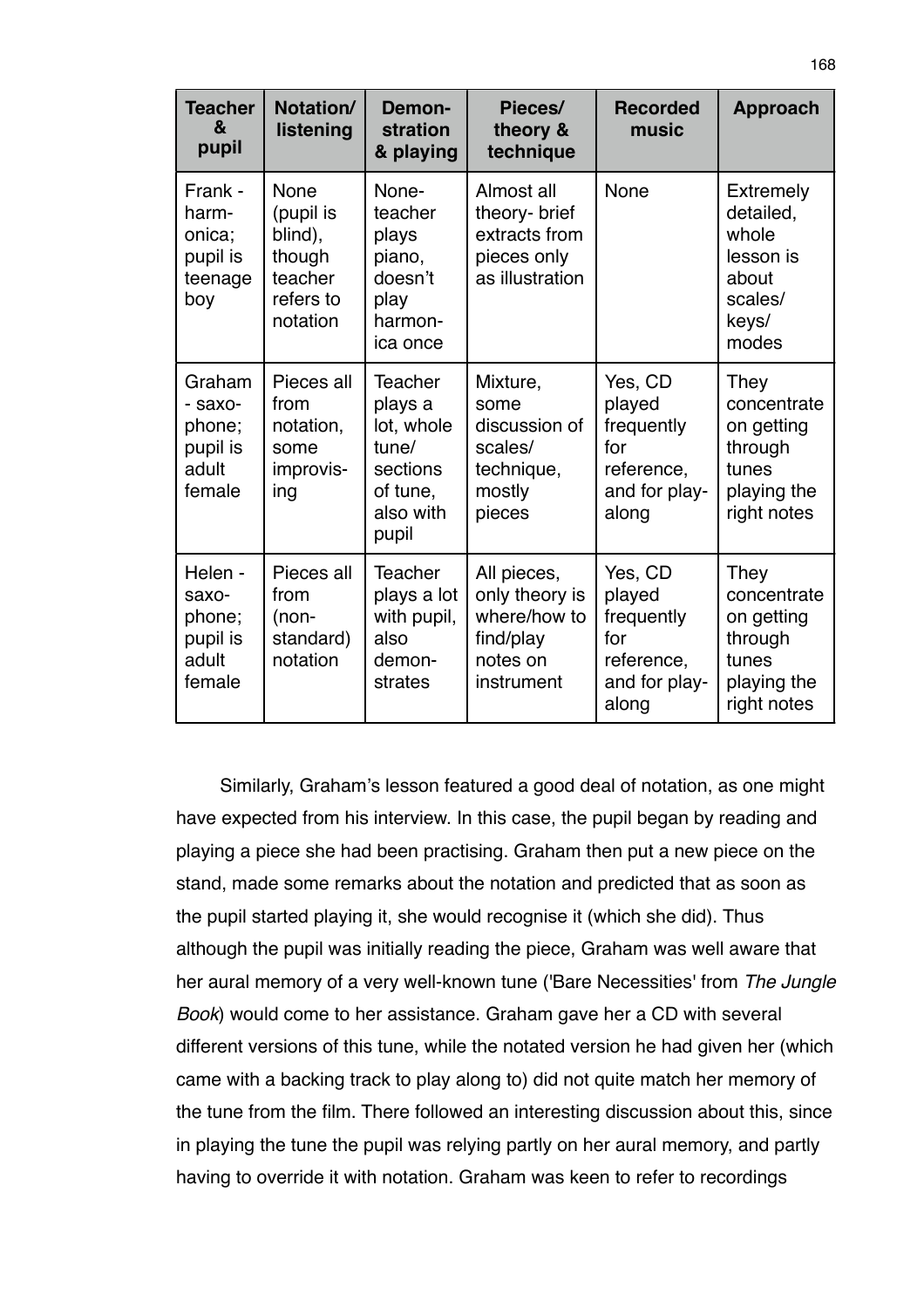throughout the lesson, and CDs were repeatedly played, listened to and discussed.

I filmed Dave giving individual lessons to four primary school children, each lasting around fifteen minutes. Only one of these lessons involved putting on a CD to listen and play along to, while notation was evident throughout, and frequently referred to. However, all the pupils played at least one piece from memory, and learning by listening and copying was clearly routine; Dave frequently played, either to demonstrate or to accompany the pupil. Interestingly, two of Dave's pupils obviously had favourite pieces they had learned in the past off by heart, and found opportunities to slip in a brief phrase or extract when Dave was busy making written notes or was otherwise distracted; thus, in these instances what appeared to be fidgeting or ʻmisbehaving' took the form of playing music from memory.

Helen offered perhaps the closest fit between the interview and the lesson observation. I filmed her second lesson with a novice student and, as she described in her interview, the lesson consisted almost entirely of listening and playing along to recorded music. The pupil had been given a CD of tunes featuring the saxophone, and both teacher and student agreed how helpful it was to know the tunes they were attempting; Helen stressed the importance of listening to the CD at every opportunity. There was some discussion - not surprisingly, given the pupil's inexperience - about embouchure as well as where to find the notes on her saxophone, and Helen's ʻletter-name' notation was always on the stand to refer to.

In another sense, Ed and Carl also showed me lessons which matched their descriptions, in that neither of them used any notation at all. As if to confirm the importance of listening and demonstrating, Carl was playing as the filming began, frequently played solo and with the pupil, and in fact did not put down his instrument for the whole lesson. Carl's pupil had been learning by ear a tune previously recorded by Carl, and working on this took up around half of the lesson, with several attempts by the pupil and several demonstrations by the teacher. However, Carl spent the other half of the lesson on theory,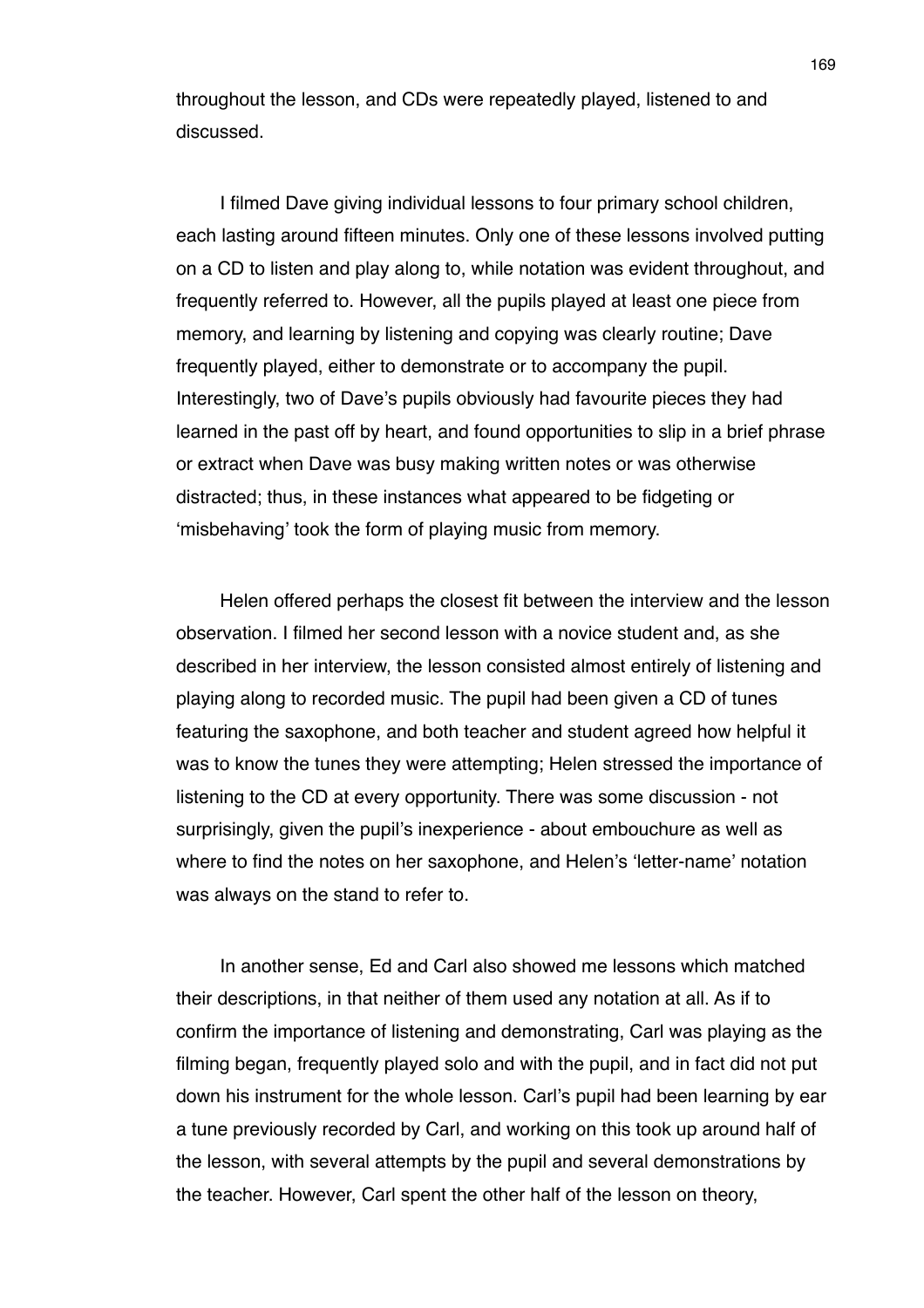explaining and demonstrating various inversions of different chords for the pupil to copy; this was all done by ear, and the pupil came and went without a piece of paper in sight. This was not quite true in the case of Ed, since he did use lyric sheets, and on one occasion drew a diagram of the human body to illustrate aspects of voice production. He also did not use recorded music in the lesson, but frequently played the guitar to accompany both himself and his pupil singing. However, the lesson consisted of working on small excerpts from two Neil Young songs which both teacher and student knew intimately from recordings. Indeed, the precise vocal style and timbre of the original recording was the subject of lengthy discussion and was the focus of much of the lesson (see Chanan, 1995: 10-19, for an account of how recordings have become a vehicle for the transmission of such nuances).

However, there were also discrepancies between what they said in the interviews and what they showed me in the lesson observations. For example, several of them mentioned improvisation as an important part of their teaching, yet only one - Graham - showed me a lesson which involved any. Graham and his pupil spent over ten minutes discussing and attempting some improvisation over a backing track, and this was the only lesson to feature a pupil improvising. It could be seen as quite brave to risk such an unpredictable activity when one is being filmed. However, while it may have been a conscious decision by the other teachers to exclude improvisation from the lesson observations, I could hardly expect them to produce, to order, a lesson which involved every aspect of their teaching; just because I didn't see them or their students improvising didn't mean that it never happened.

Equally, Dave stressed in his interview the importance of technique, yet there was little emphasis on actively teaching it in the videos. However, there were brief references to fingering and hand positions with several of his pupils, so clearly they *had* been taught technique; I simply didn't see it happening on film. By contrast, Andy barely mentioned technique in his interview at all, and yet in the lesson observation spent quite some time discussing and demonstrating hand positions, and the precise movements required to achieve a ʻgentle staccato'. To give another example, several of them said they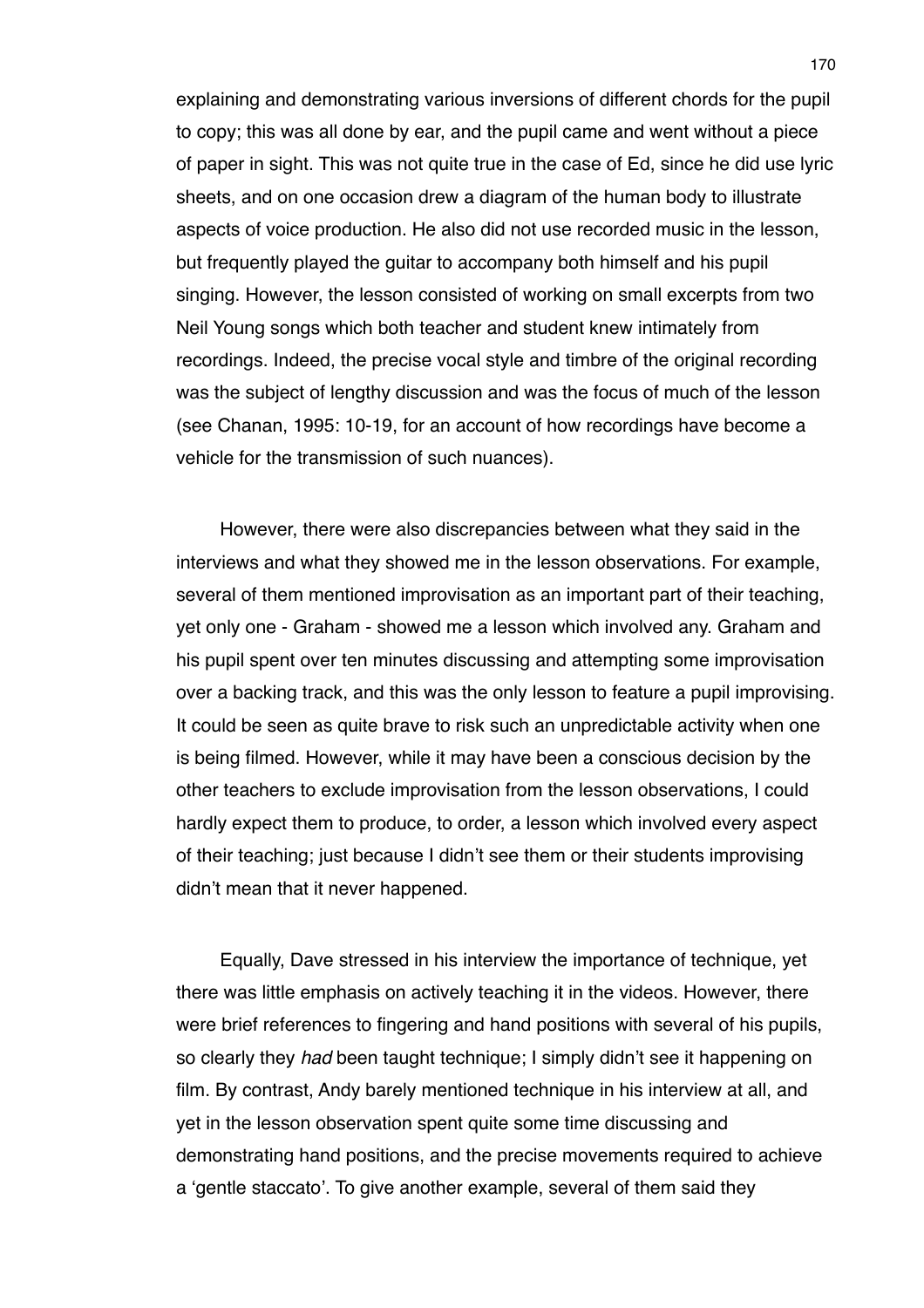welcomed their students expressing particular interests or bringing in tunes they wanted to learn, yet there was no sign of this in the lesson observations; in all cases, the agenda for the lesson seemed to have been set by the teacher. There was also no obvious sign of anyone working on material for a grade exam. Given a limited amount of video evidence, it is not surprising that some aspects of their teaching should be spoken of but not observed; the interviews were also inevitably a partial view, and may not have included every detail of how, in practice, they taught.

However, there were some instances where the disparity between the interviews and the observations were noticeable. Graham for example spoke at length about the problems of teaching recalcitrant teenagers in schools (see section 5.4), yet showed me a lesson with an amenable and enthusiastic adult which took place at the student's home. This would surely have been easier to arrange, but he also told me in advance that he had found a pupil willing to be filmed who was ʻquite tame'. The lesson observation revealed teaching practices very much as he had described in the interview, but Graham chose to be filmed in conditions that were perhaps more pleasant and predictable than his normal working environment.

To give a more extreme example, Frank's teaching in the lesson observation bore very little resemblance to his own account, in terms of both the circumstances and the substance of the lesson; though I asked to see a ʻtypical' lesson, he chose to show me a most uncharacteristic one. In his interview he went into great detail about the materials and methods he had devised for teaching groups of beginners of primary school age, and clearly this had been the essence of his career for several years. He mentioned in passing that he did have private students, but this fact was relegated almost to the status of an afterthought when considered alongside his invention of ʻchugging', his use of hand signs, and his creation of a comprehensive repertoire of tunes in different musical styles which he had recorded, complete with strategies for teaching them.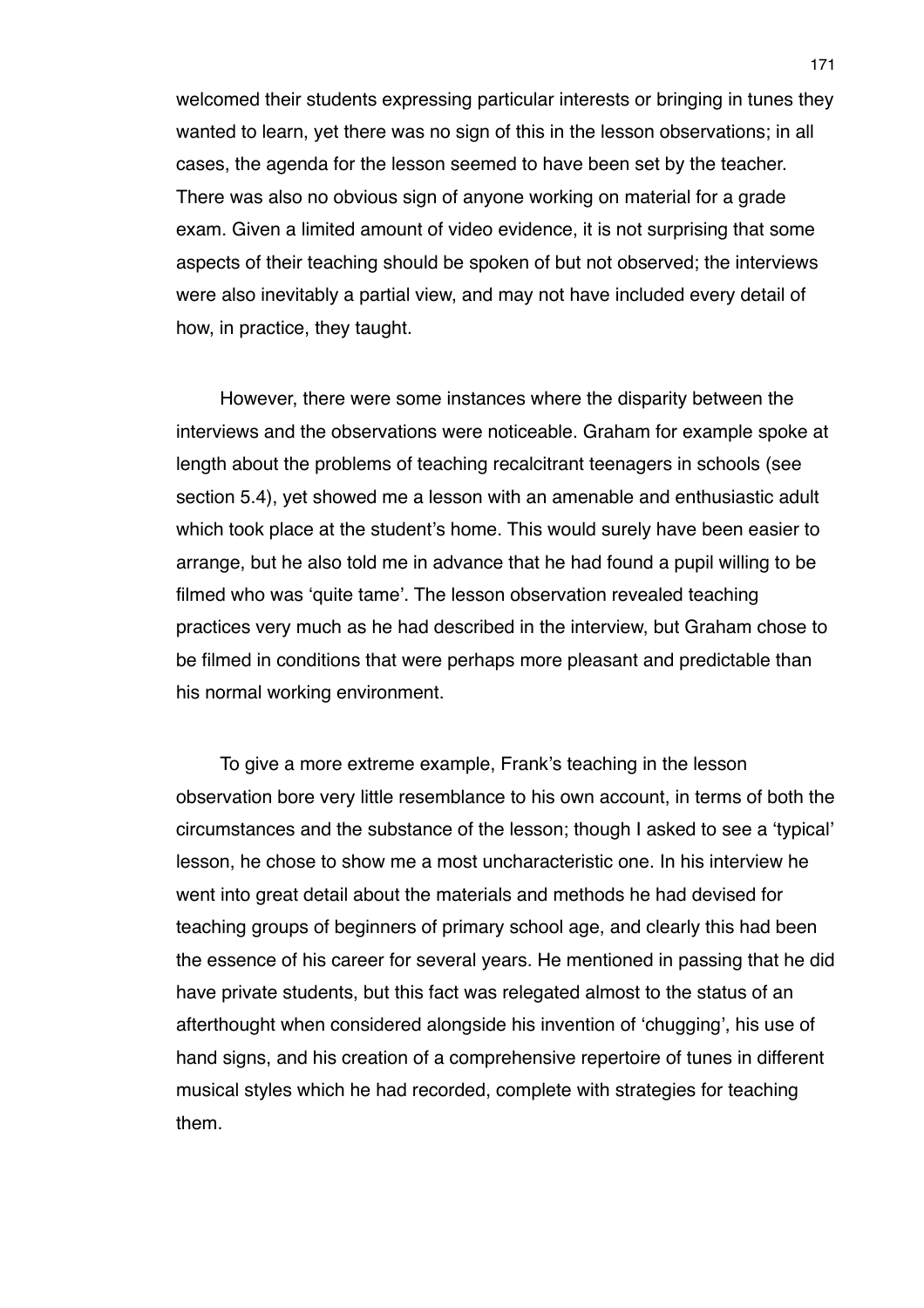In contrast, the lesson observation which he arranged was a one-to-one lesson with a ʻstar' pupil, a blind teenager with perfect pitch and impressive technical facility. The lesson, which lasted an hour and a half, consisted of a series of almost mathematical exercises, such as playing a series of pieces in twelve different keys, or in the same key but different modes, all - remarkably using one diatonic harmonica.

Not only was this lesson utterly unlike anything Frank had talked about in his interview, it was evidently unusual even by the standards of his regular lessons with this pupil. As teacher and pupil chatted at the end of their session, Frank described the lesson as having been ʻquite a lot of bones of music, not much music', and he vowed: ʻNext time we'll get back to the other thing', a comment which suggests that the normal routine of lessons had been temporarily suspended. The lesson observation offered more than just a ʻsafe' choice of pupil or environment; this was a display of talent, staged for my benefit.

There could be several reasons for this. When arranging the lesson observation, Frank remarked that he would show me this particular pupil as he knew I was interested in students who learned ʻby ear'; since the pupil was blind, this would certainly be a good example. He was clearly very proud (and fond) of this student, and said twice during the lesson that he didn't believe there was anyone else in the country who could do what the pupil was doing; to some extent then, Frank simply wanted to show him off while, perhaps, basking in the reflected glory of teaching such a talented pupil.

There may also have been more practical reasons. Having trained nine teachers to work for him in local schools, he was doing very little group teaching at the time of the interview, and issues of access and consent were considerably easier when teaching an individual at home. Obviously, given the substance of the interview, I was expecting (and hoping) to see an example of ʻchugging' in action with a group of boisterous schoolchildren, rather than a masterclass of note-bending and music theory. However, these were aspects of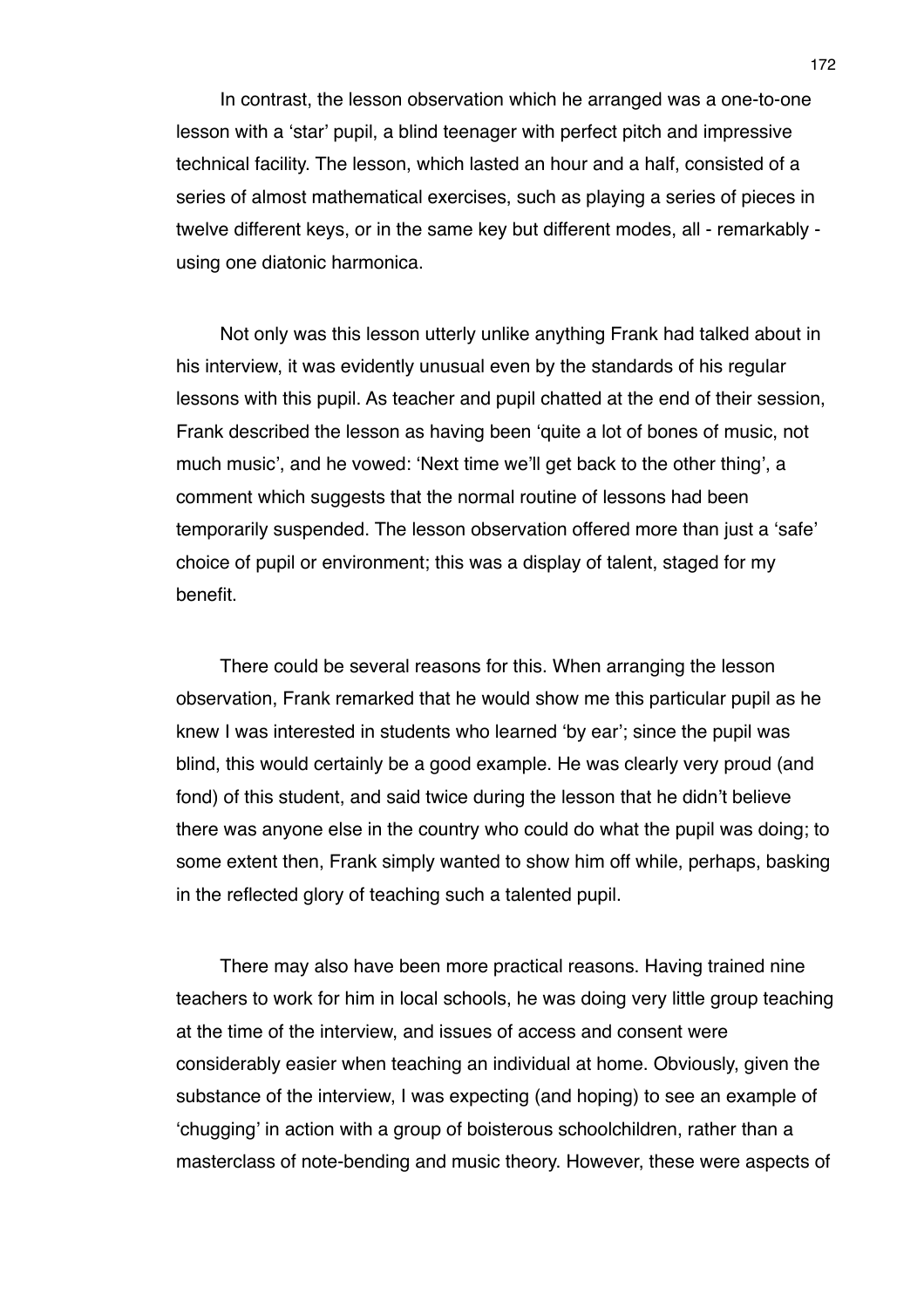his teaching too, and the fact that he did not fulfil my expectations served as a reminder to treat data as partial and provisional.

I suggested in section 2.5.2 that it would be possible to view the video data in terms of the physical interaction between teacher and pupil, and this perhaps deserves some brief attention here. Certainly this issue requires essentially visual data. The only teacher to mention this specifically in his interview was Ed, who remarked that the body language of a teacher could have a profound effect on a pupil. His intention was to ʻset an example' through his own behaviour and ʻshow them that it is actually easy to do', the implication being that if the teacher can play in a relaxed, effortless fashion, this ease and confidence will be conveyed to the pupil. His physical manner was certainly calm, relaxed and positive throughout the lesson observation, and this was in marked contrast to, say, Graham who paced around the pupil's living room, picking up and putting down his saxophone, fiddling with CDs, remote controls and photocopies, and frequently disappearing out of camera shot altogether.

It had not occurred to me before watching the films, but different instruments and teaching environments imply different spatial relationships between teachers and pupils. For example, both saxophone teachers stood up to teach, and played alongside their students; the teachers using stringed instruments (Carl and Ed) sat at right angles to their pupils. Both piano teachers sat down to play, but whereas Andy had two instruments in his teaching room arranged side by side, one for him and one for his pupil, Dave had only one school piano to work on. Andy sat some distance to the right of the student, and was so far away that he needed his own copy of any sheet music they studied; when he demonstrated a particular phrase in the upper register of the keyboard, the pupil was looking sideways at a distance of perhaps two metres. By contrast Dave sat next to, and on the left of, the children he was teaching, frequently reaching over with his right hand to play the keyboard between the pupils' hands or even higher up the keyboard than the pupil. Frank spent much of his lesson at the piano, almost with his back to the pupil. Thus the spatial relationships, and physical interaction, between pupil and teacher varied considerably within the group. However, any particular effects that these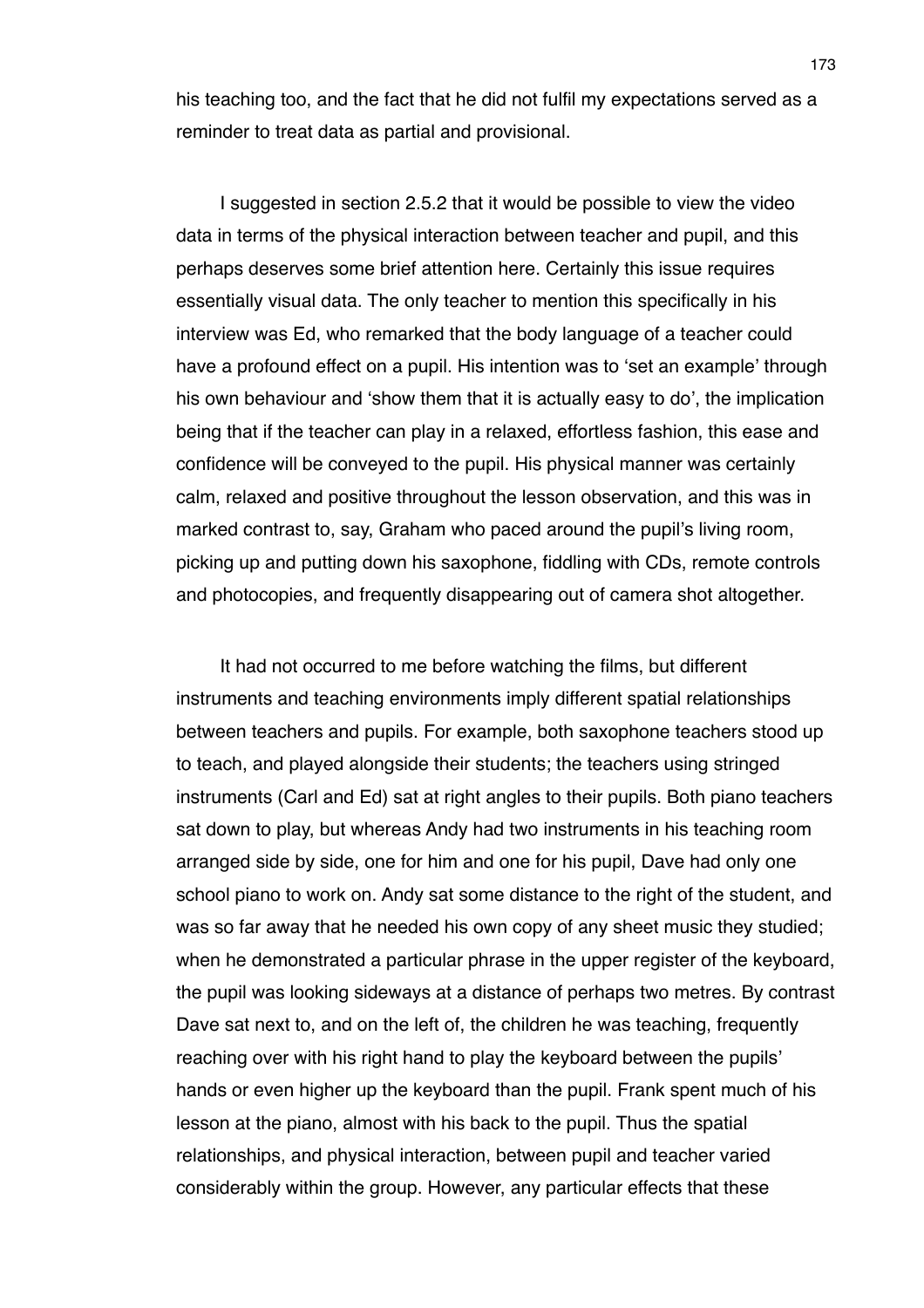variations may have had is unclear, and further research into this subject would be helpful.

## **4.6.3 Style**

For all their talk, interviews cannot really capture the detail of pupil-teacher interaction. The videos offer a glimpse of how these teachers applied the principles they had talked about. They indicate not just the way teachers and pupils related to each other in lessons, but also the extent to which the teachers negotiated or controlled what went on. We see, in ways that an interview could not accurately describe, how these particular lessons unfolded, how much ground was covered and in how much detail.

These teachers were in all cases very clearly in charge of the progress of lessons. If there was no sign of pupils introducing their own agendas, there was also little sign of pupils becoming uneasy or bored, questioning what they were studying, or suggesting alternatives. The pacing of the lessons seemed entirely in the hands of the teachers, and their pupils seemed on the whole compliant.

Carl showed a willingness to focus intensively on particular problems in his lesson observation. During the first half of the lesson, they studied a tune which the pupil had been practising. This was clearly a work in progress, and this part of the lesson was occupied by simply trying to correct mistakes. One phrase in particular caused problems, and Carl offered some advice on technique and fingering, asserting that the pupil needed to re-learn how to play it correctly. Carl then established the goal of playing this phrase correctly five times in succession, and proceeded to count as the pupil attempted this; each mistake meant that he started counting from ʻone' again. This went on for several minutes, the pupil reaching ʻfour' several times but never ʻfive'. Eventually Carl seemed to accept that this was not going to happen there and then, and recommended this goal as part of his pupil's practice regime. In the process he had asserted very clearly the level of determination, and mastery, he expected of his pupil.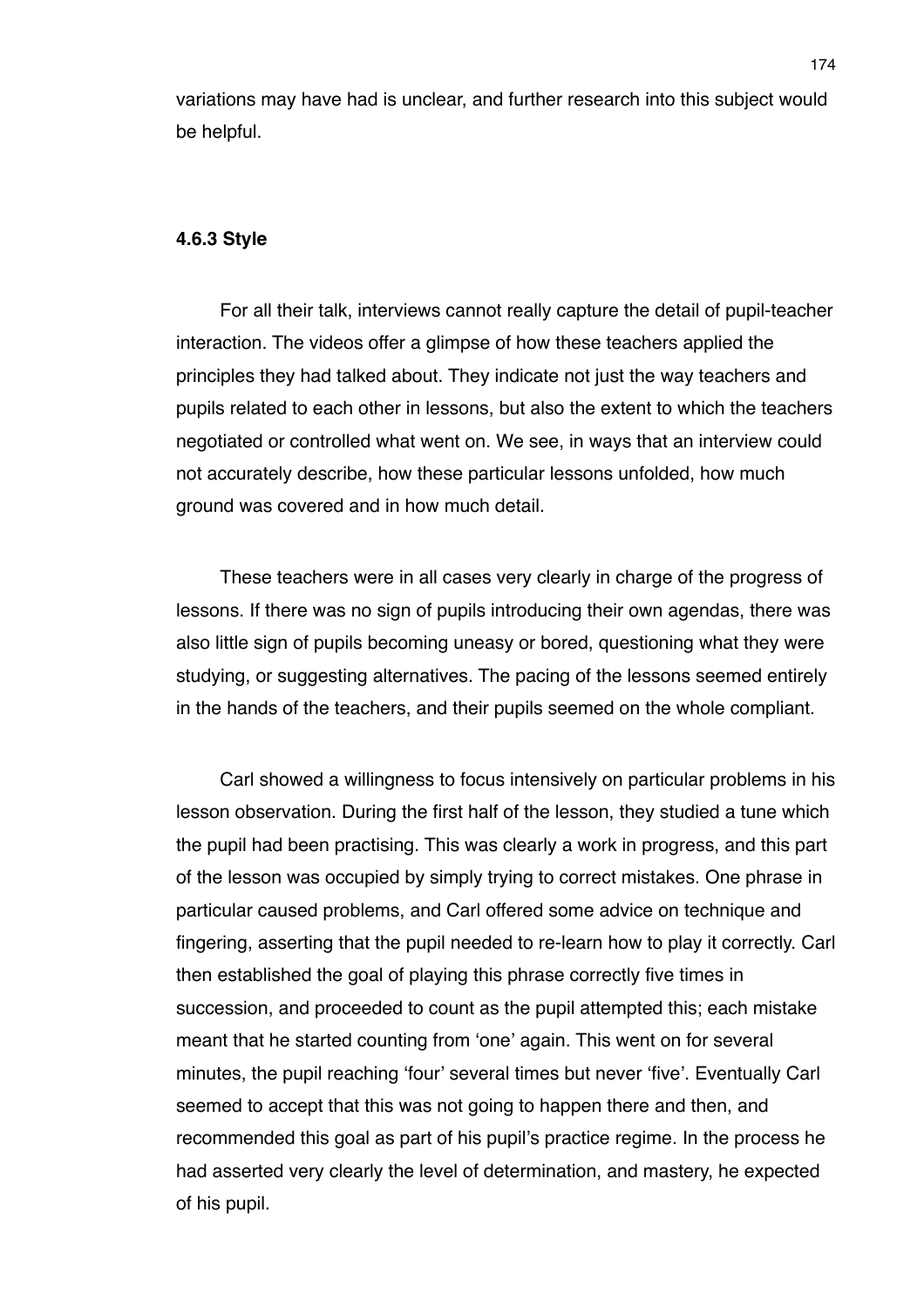Carl did not seem to have planned anything specific, however. At the start of the lesson he waited to be told what the pupil had been working on, and had to be reminded that the previous week he had been playing a harmony line to accompany the pupil (something he had evidently forgotten). Half way through the lesson there was a discussion about what they should work on next; Carl said: ʻDo you want to start something new?'. With no immediate response, Carl then suggested they work on some chord theory, which the pupil responded to more strongly, and volunteered to demonstrate his current level of knowledge. At the end of the lesson he described what the pupil should practise, but kept no record of this. While Carl was very much in charge of the focus and progression of the lesson the pupil was clearly responsible in significant ways for his own learning. It is worth repeating here that Carl stressed in his interview that he belonged to a tradition of acoustic folk music, a tradition which is seen in the literature as separate from, say, rock or pop or jazz in its approach to learning. Certainly part of that tradition - what one might call ʻsession culture' could hardly find its way into an individual instrumental lesson. Nevertheless, the lesson I filmed did not look necessarily different from the others. The musical culture to which Carl belonged might appear very different from, say, that of a rock or jazz musician, and he was clearly teaching ʻfolk' music, but his teaching strategies could just as well have been applied to learn rock or jazz tunes.

The teachers did largely direct the course of the lessons, but there were examples of resistance. Ed used hardly any material; in an hour, teacher and pupil only studied brief extracts from two songs. However, they studied this in great detail; indeed, they spent 35 minutes working on the opening four lines of the song 'Heart of Gold' by Neil Young, and much of that time working on a single line, "It's these expressions I never give", which at one point the pupil repeated seven times in succession, accompanied by Ed on guitar. The focus of the lesson was entirely on voice production, and the ways that posture, breathing, facial control and awareness of the larynx could change the minutest detail of vocal timbre. Ed demonstrated seemingly endless variations of vocal tone and quality, and discussed the physical actions involved, and the pupil made his own attempts to copy. Interspersed with this intensive repetition and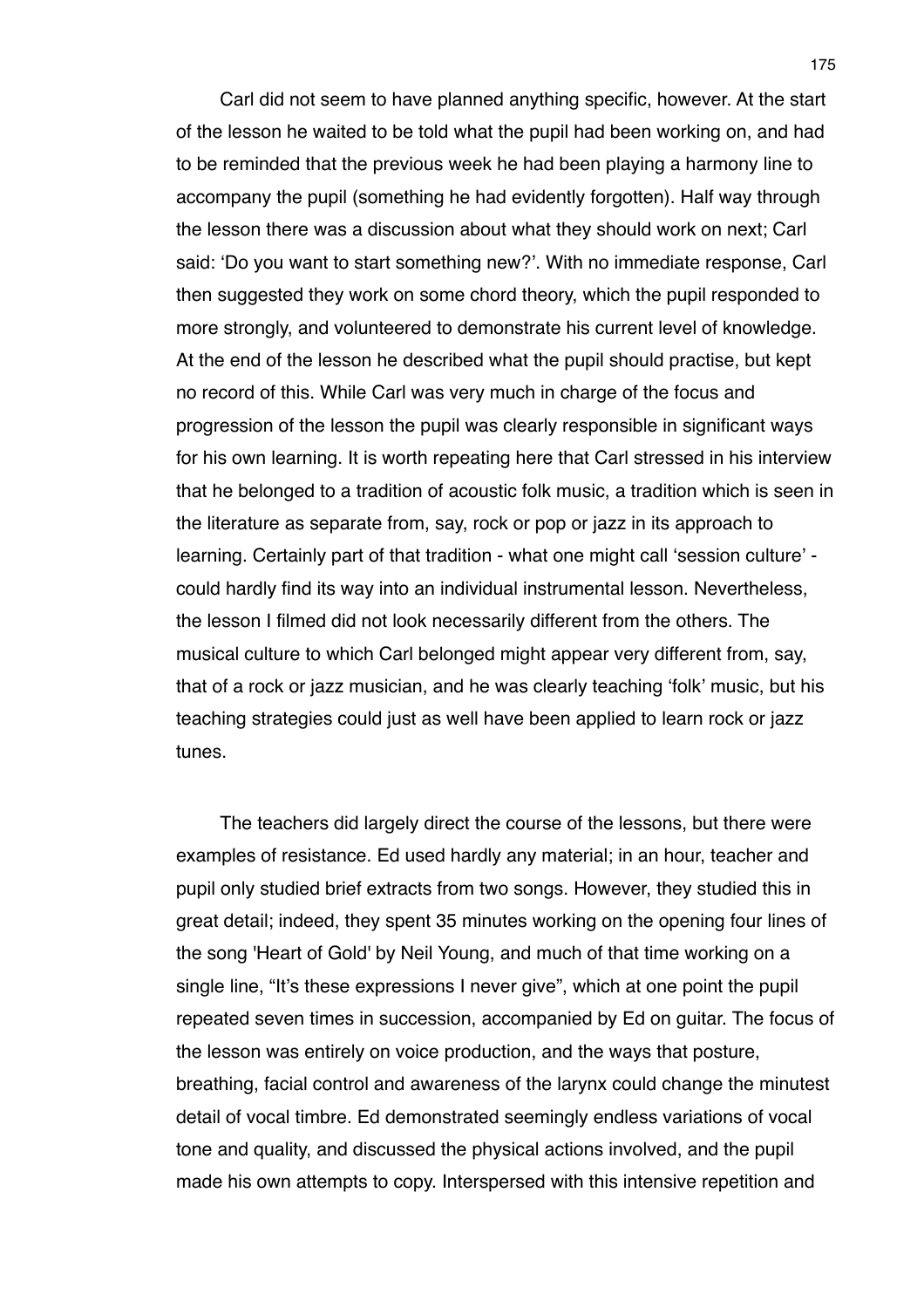concentrated listening, pupil and teacher discussed their favourite singers, and the importance of emotion, self-awareness and experimentation while practising and performing. These discussions were generally concluded by the teacher steering the pupil back to the task in hand.

While the pupil seemed to have great respect for Ed, and was initially willing to follow his guidance, there came a point, after around half an hour spent largely repeating the same line, when the pupil seemed to baulk and suggested that, rather than continue, ʻI really need to go away and work on it'. Ed overruled this suggestion however, and they spent several more minutes working on the same phrase, before moving on.

Ed gave the shortest interview, and despite considerable prompting offered only limited detail about his teaching practices. As a result I had no particular idea what the video was going to show. Nevertheless, his talk suggested a relaxed, easy-going approach; claims that he wanted to make things ʻas simple as possible' for his pupils, and that he particularly enjoyed teaching beginners or those who could barely sing at all, did not lead me to expect the level of concentration, attention to detail and high expectations evident on film. This lesson observation thus served as a good demonstration of how the videos could inform data from the interviews.

Dave's lessons, all four of them with primary school children, were very different. These were brief, brisk episodes which involved a variety of tasks, none of which were lingered over. There was some modest evidence of practice having taken place, and some new work was introduced, but there was also an assumption that ongoing tasks would be touched on lightly and returned to the following week. Much of Dave's teaching consisted of going over familiar ground to effect some improvement, while ʻcompletion' was deferred to some future date. One drawback of keeping these bundles of tasks rolling along was the need to track who was supposed to be doing what, and Dave frequently broke off from active ʻteaching' to write in notebooks or shuffle through paperwork. Thus despite the fast pace and light touch of these lessons, the pupils still found the opportunity to fidget or be distracted. The camcorder set up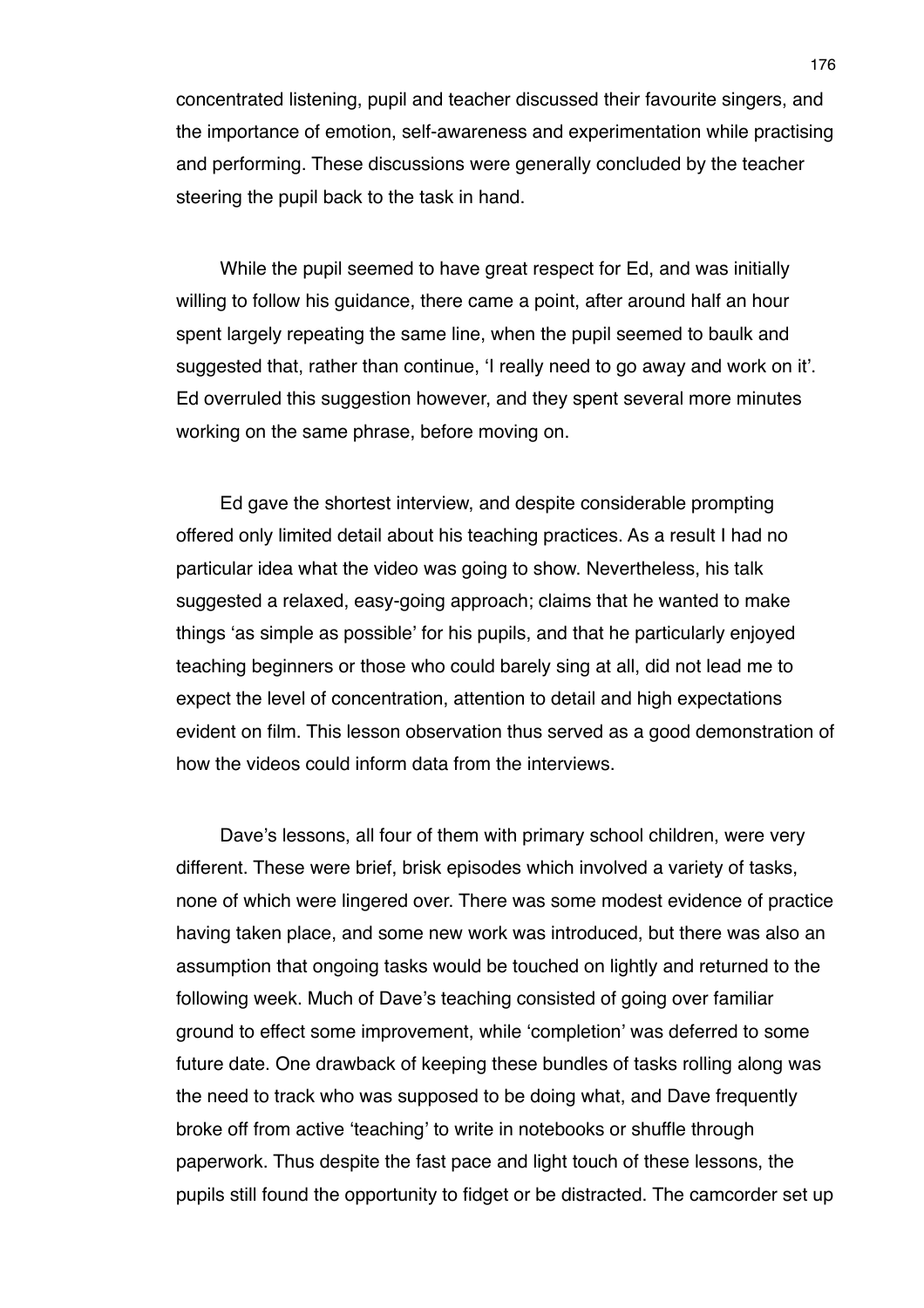next to the piano proved an irresistible attraction. Indeed, while almost all the adults being filmed studiously ignored the camera once the researcher had left the room, all of these children stared directly at it, talked to it and, in two cases, waved goodbye to it as they left. The intrusive nature of a camera is perhaps better represented by such frankness than by adult composure and apparent unconcern.

However, while all of Dave's pupils showed minor symptoms of restlessness, one of the four in particular was keen to find distractions, and on occasions did her best to resist what he was teaching. On attempting the opening of a new piece which she could not immediately play, she announced that it was hard, she couldn't do it and she didn't like it. She was also reluctant to try changing her hand position as the piece required, and as demonstrated by Dave. Nevertheless, Dave to some extent stood his ground by saying: ʻWell, I want you try that one for next week', although he then moved on to something more immediately enjoyable.

These teachers created very different environments for their pupils. Helen's lesson was perhaps the liveliest. A CD was frequently running, she was constantly clapping, counting out loud and playing, and there was a good deal of chat and laughter. She was full of encouragement and praise for how well her pupil was progressing (in only her second lesson), and spent very little time dwelling on mistakes. Her lesson was based almost entirely on learning a series of melody lines for particular tunes, and the only digressions were about how to produce the notes required for the tune at hand. Andy's lesson was altogether a more serious affair, and the pupil spoke very little. It was also much more varied musically, featuring some technique, some theory, some aural copying, and some reading. The pieces were also in a variety of musical styles. Andy was prepared to be quite thorough; though willing to overlook simple mistakes (such as the occasional wrong note) he concentrated on the more expressive aspects of playing, and went into some detail concerning phrasing and dynamics. The lesson had evidently been carefully structured, with scales played by rote at the start, and a new piece, which Andy knew his pupil would enjoy, left till the end.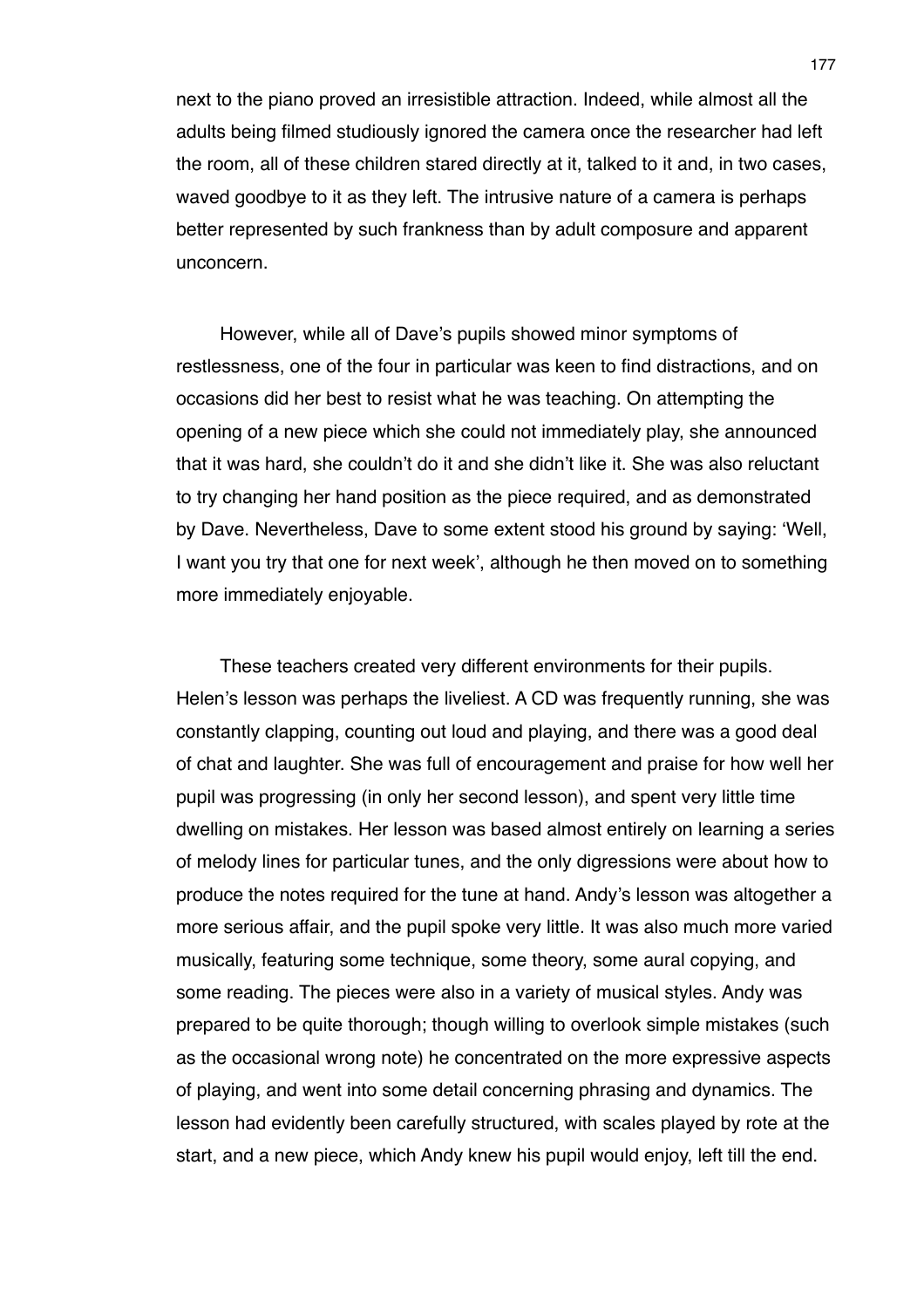#### **4.6.4 Lesson observations: summary**

If the interviews offered a partial, restricted view of teaching practices, so did the videos; on occasions these perspectives overlapped, at other times they diverged, but we should not make too many assumptions from how well the video data fitted with the interviews. During his interview Dave recalled being observed (and assessed) as a teacher some years previously, and gave a simple but telling example of the effect such investigation could have. Though on that occasion too he was able to choose the pupil for observation, the experience was still uncomfortable: ʻI made a mistake in trying to teach him something new! [laughter]'. He argued that teachers under observation would inevitably be cautious and ʻgo over old stuff' for the benefit of the observer, even though that was ʻnot really teaching'. Ironically, during his lesson observations Dave tried some ear tests with one of his pupils (not very successfully), and despite insisting that they had done such tests before, the pupil denied this, claiming: ʻNever done that with me'. Though this example of a teacher trying something unfamiliar appeared inadvertent, Dave's point may still be valid, and there may well have been an element of caution at work in several, if not all, of the lesson observations. The participants chose the circumstances for the filming and no doubt they will, as far as possible, have selected safe ground, in terms of the students, the environment for the observation, and the focus of the lessons. Perhaps partly as a result, the pupils generally seemed receptive, the teachers positive and encouraging, and everyone involved seemed to be enjoying themselves. We surely see these teachers, and their pupils, at their best.

Nevertheless it is still useful to see on film activities we have only heard described, as well as those that had not been mentioned. There was ample evidence of pupils learning by ear and working from memory as well as from notation. There was also a lot of music to be heard; certainly the pupils played a good deal, but so did the teachers, whether in demonstration or accompaniment, and if the teacher did not offer a musical model, then a CD or tape did. The lesson observations offered no more than a brief glimpse of how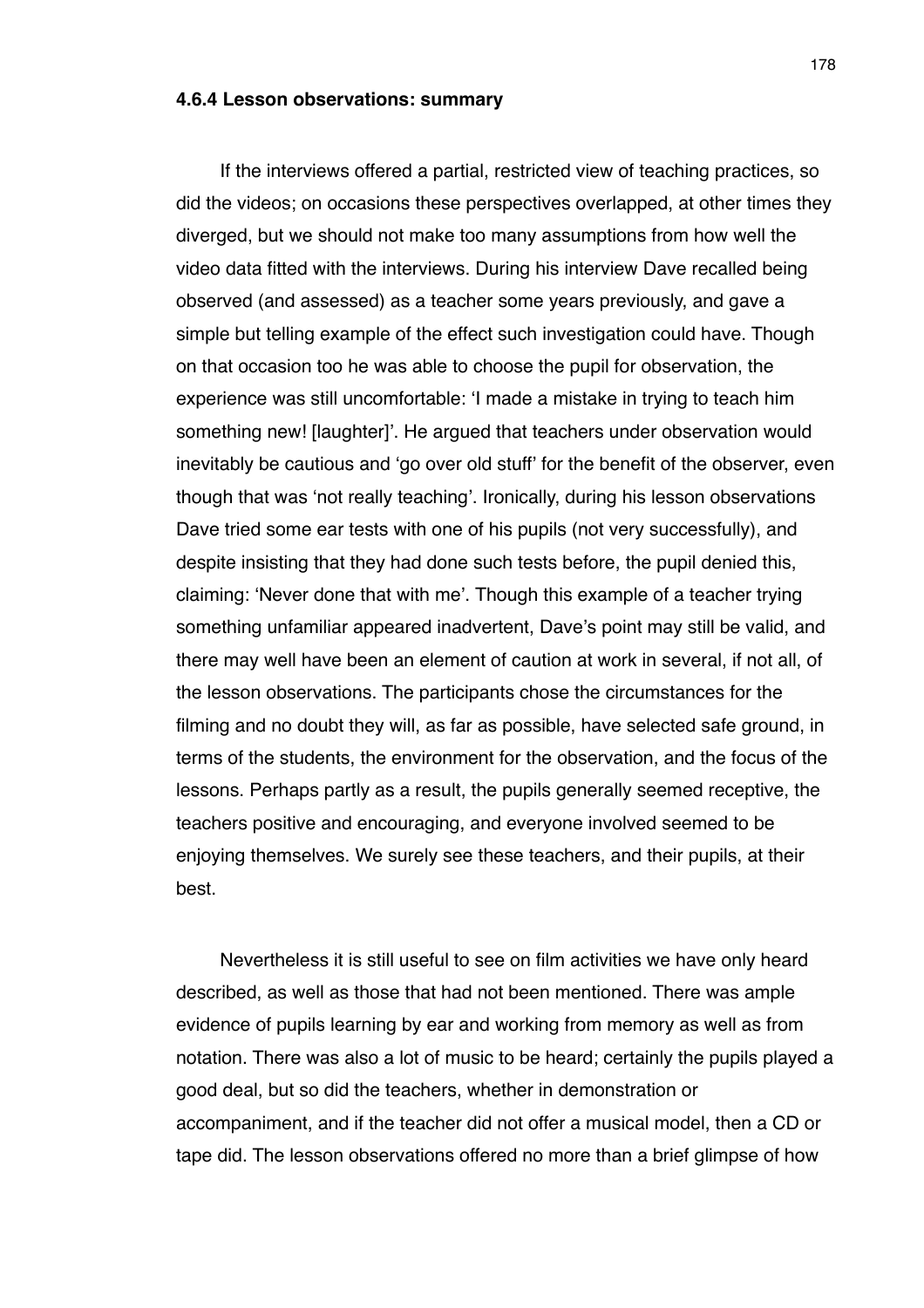these teachers work, yet provided rich data which certainly supplemented and at times contradicted their verbal accounts.

### **4.7 Teaching: conclusion**

At the start of this chapter I suggested, on the basis of no more than anecdote and the admittedly research scant literature available, that one might cautiously expect popular musicians to overlook their own learning practices and adopt traditional, classical pedagogy. Evidence from the present study suggests that this is not generally the case. On the whole these teachers had not attempted to replicate their own experience of being taught, nor had they tried to recreate the circumstances of their informal, self-directed learning. Rather, they had taken elements from how they were taught *and* from how they learned, and combined them with their own imaginative strategies, and with ideas from elsewhere.

There were exceptions to this; Bill did in fact teach very much as he had been taught, and more or less completely disregarded his own informal learning in his approach to teaching, while Ed seemed to have taken virtually nothing from his experience of formal tuition to use in his teaching. All the others drew widely on their own learning histories in the ways they taught. Their selection of teaching materials was often eclectic, and most of them had assembled their own repertoire, consisting primarily of collections of songs or tunes. They were also very flexible, and seemed willing to accommodate specific requests from their students.

Perhaps most significantly, listening was seen almost unanimously as the primary activity in their lessons, the single most important aspect of their teaching and their focus in teaching both a new student and a new piece. Aural learning was not always used in isolation though, and was supported by a variety of memorisation strategies, hand signs, mnemonics and various forms of notation. Recordings were also widely used during the lessons themselves, as an aural guide for learning a new piece or as accompaniment for pupil and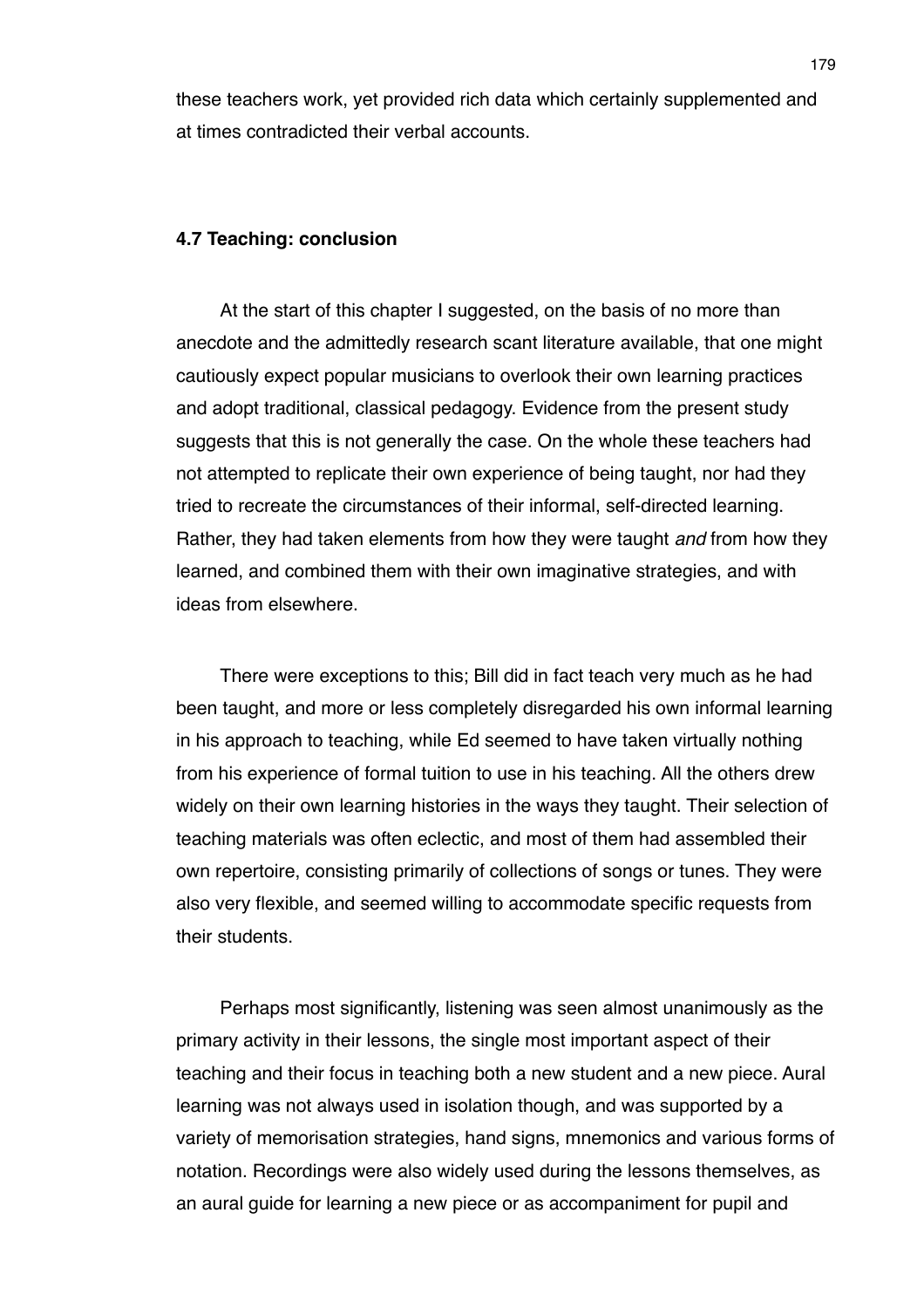teacher, as well as given out for later, solitary learning by a pupil or as a reminder of what had gone on in the lesson. Teachers demonstrated for their pupils to copy, often in novel and memorable ways. Knowledge of music theory was taught as a matter of course by most of them, though not all, and some laid particular emphasis on good technique. Grade exams were an option for several, though most deferred to their pupil's wishes on whether to take them. These teachers were apparently not employing a particularly ʻformal' *or* ʻinformal' approach; rather they each seemed to be integrating elements of both to create their own, unique teaching style.

Evident in the interviews was the sheer variety of strategies employed by these teachers, and this impression was reinforced by the videos. The films demonstrated, even with such a small sample, how differently these teachers approached learning, and what different standards they set: they all seemed to direct the course of the lessons, yet some were meticulous in their attention to detail, while others overlooked mistakes and problems; some were clearly adopting long-term strategies, others aimed for instant gratification. These comparisons are of course only available from looking across a range of data from different teachers; one would not necessarily expect individuals to describe themselves in such terms since, as we have already noted, most teachers work in isolation and have no one to compare themselves to. The videos did not ʻcontradict' the interviews; rather they offered new data which helped to inform the impression given by talk alone.

Despite such a range of teaching strategies, there is also much common ground; many of these musicians reported similar experiences as teachers, and had arrived at similar conclusions. Yet, considering how much these musicians had in common as learners, there remains a series of nagging discrepancies in the data regarding their teaching practices. They are all, in principle, ʻpopular musicians', yet had ended up teaching in very different ways. Carl and Ed seldom, if ever, presented their pupils with notation; Bill and Graham almost always did. Carl saw learning tunes as a way of learning technique; Graham took exactly the opposite view. Bill and Dave, while having very different learning histories, both saw technique as the most important thing they could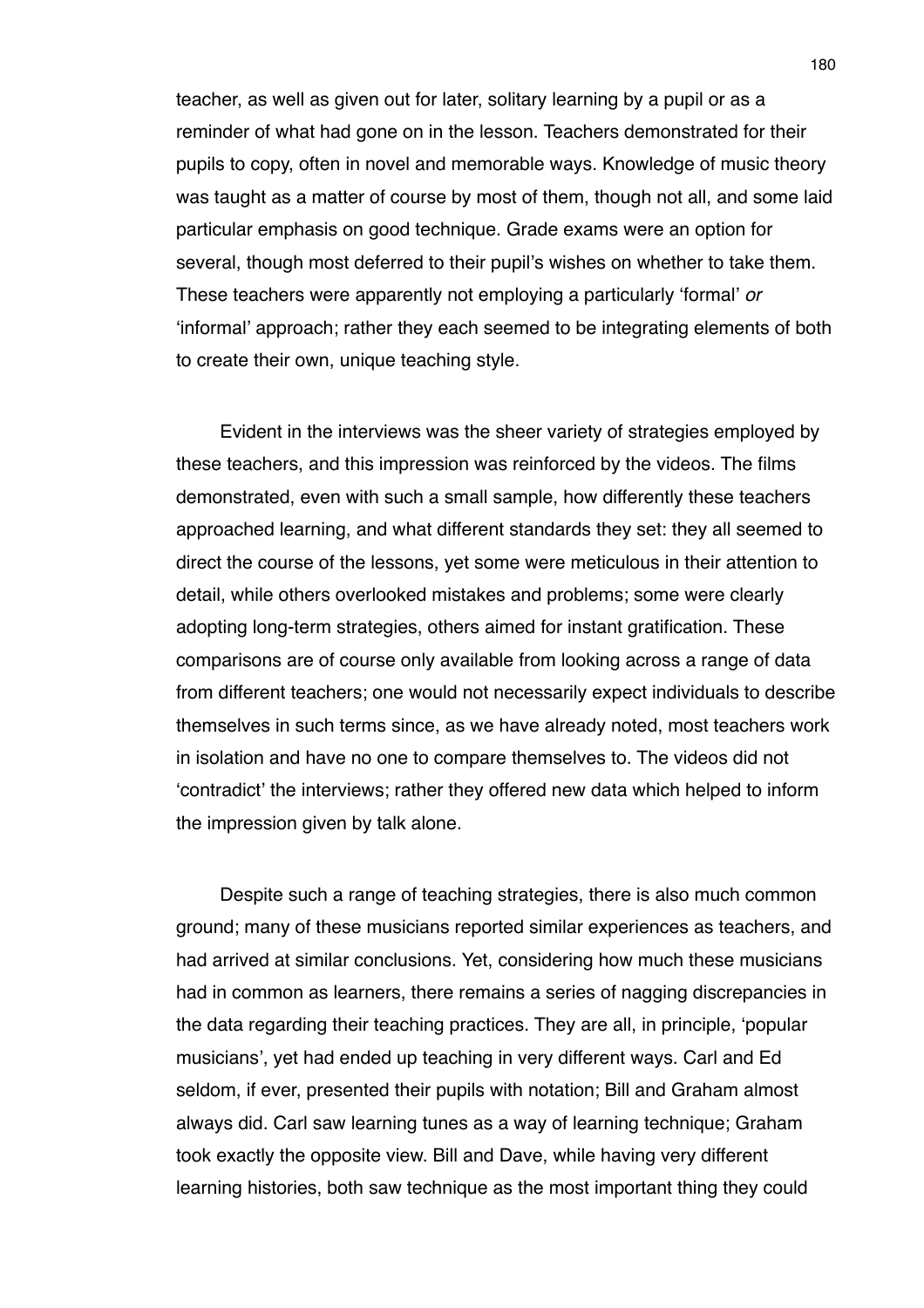teach. Perhaps the most blatant disparity between learning and teaching is the example of Bill, who had been so excited by, and committed to, informal learning as a teenager, yet went on to completely reject any attempt to incorporate such practices into his teaching. This example serves to highlight the fact that this group's teaching practices seem to bear little obvious or direct relation to how they learned. As I suggested earlier in this chapter (4.3.1), it is possible to find many instances where an apparently similar learning history results in very different teaching practices; conversely, very different learning experiences can produce quite similar teachers. Some suggestions why these teachers taught as they did are considered in chapter 5.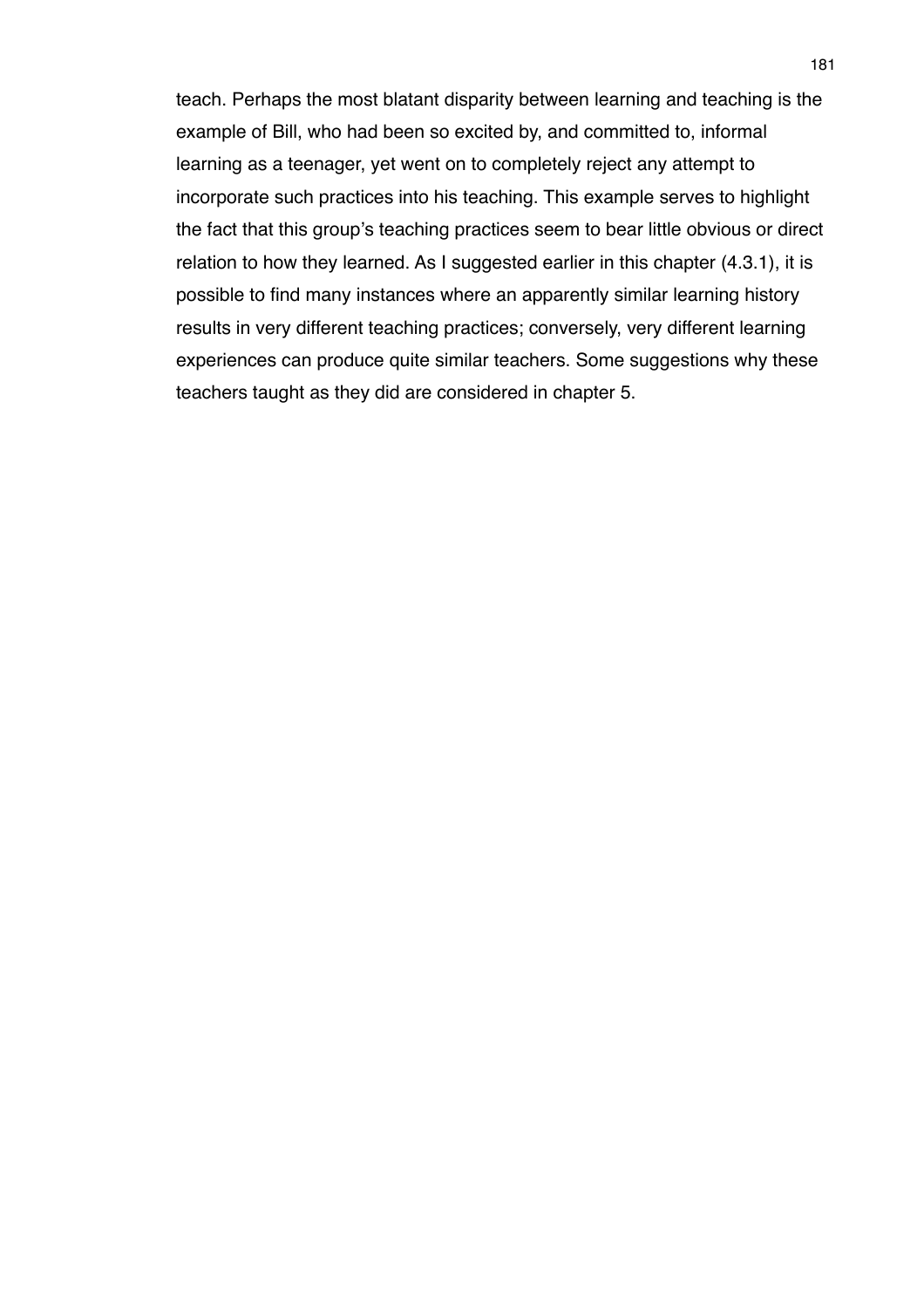# **CHAPTER 5: BELIEFS AND ATTITUDES**

## **5.1 Introduction**

We have seen, in the previous two chapters, that the ways these teachers taught were not necessarily a reflection of how they were taught themselves, nor of how they learned away from lessons. Instead, they seemed to have assembled their own idiosyncratic collections of teaching practices from a range of different sources. In this chapter I consider the beliefs and attitudes of these teachers and I include a range of issues, such as how they see themselves as musicians and teachers, how they see their own pasts as learners, and how they regard their students. In examining these questions I offer some suggestions as to *why* they teach as they do.

## **5.2 Learning histories**

Although the learning practices of these musicians do not relate in a direct or obvious way to their teaching practices, it seems almost inevitable that there must be some relationship here between learning and teaching, if only in the broadest sense. Certainly, there is ample literature to suggest the relevance of personal biography to the working practices of teachers (see, for example, Thomas, 1995b; Goodson, 1992a). Indeed, many researchers question the impact of statutory teacher training on classroom teachers, suggesting rather that personal experience and judgement are more profound influences on teacher behaviour:

Socialization into teaching is largely *self-socialization*; one's personal predispositions are not only relevant but, in fact, stand at the core of becoming a teacher...teachers say that their principal teacher has been experience; they learned to teach through trial and error in the classroom. They portray the process as the acquisition of personally tested practices, not as the refinement and application of generally valid principles of instruction. They insist that influences from others are screened through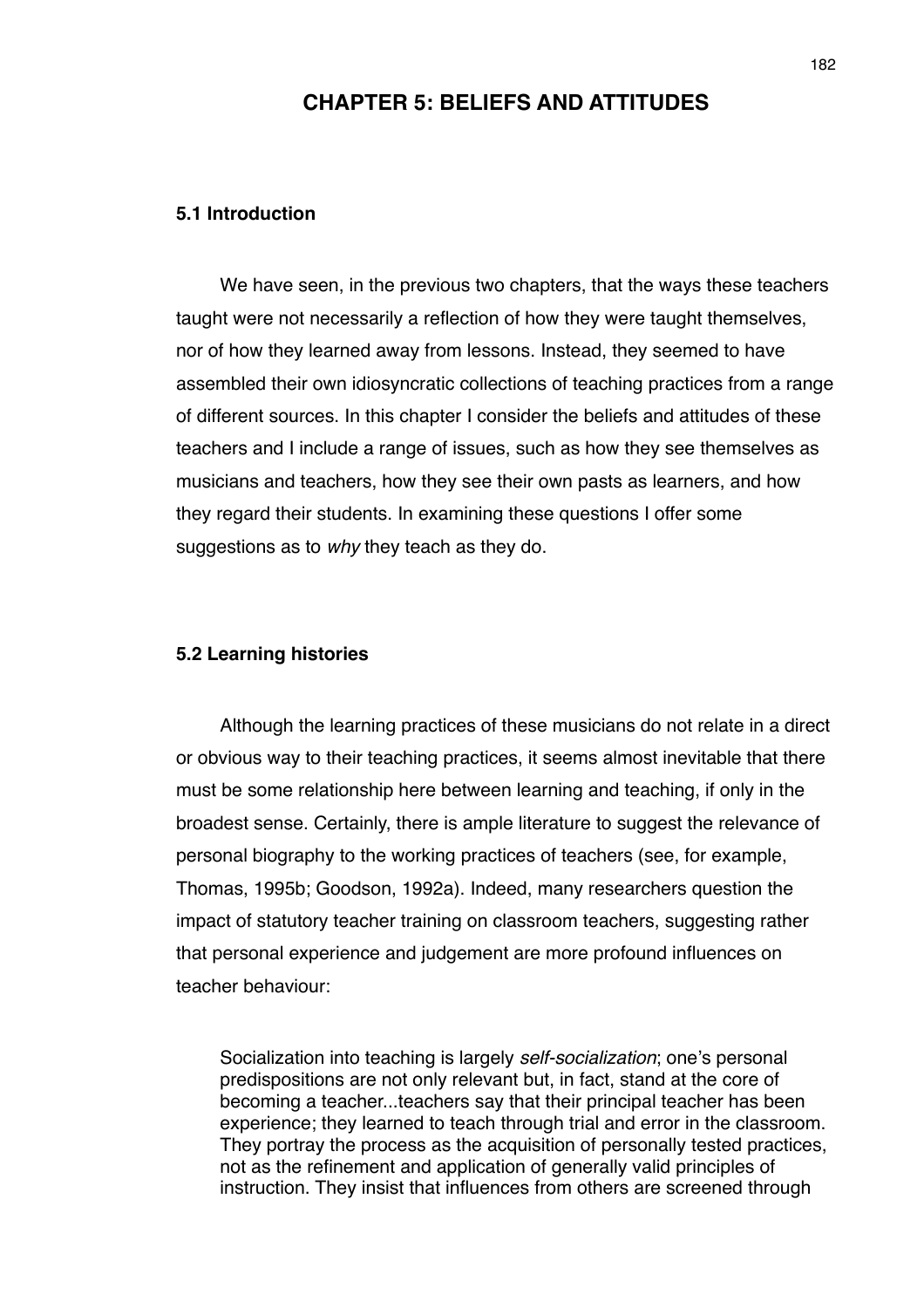personal conceptions and subjected to pragmatic trial. (Lortie, 2002: 79-80)

Lortie (*ibid*: 79) goes on to argue that, where teaching is concerned, there is no body of knowledge which amounts to the ʻstate of the art' and which can be passed on as it is in other professions such as law or medicine; rather, teachers acquire ʻtricks of the trade' (*ibid*: 77) through personal experience. If this is true for classroom teachers who receive training in pedagogy and work under the auspices of an established curriculum, it is likely to be even more relevant for instrumental teachers, who often enter the profession with little or no training in pedagogy (Baker, 2006: 39) and generally have something approaching a free hand when it comes to adopting a syllabus.

Therefore it seems likely that the choices instrumental teachers make about how and what to teach are, in some way, expressions of their own experiences and beliefs about learning. In the present section I consider the link between the learning histories and the teaching practices of the teachers in this study, using what they say about their own pasts as a way of illuminating what they do in the present.

### **5.2.1 Learning: Bill and Frank**

Firstly I focus in some detail on two particular teachers, Bill and Frank. A comparison between the two is helpful for the purposes of illustration since their learning histories are in many ways quite similar, yet their teaching practices very different.

Frank had a long and not particularly successful history of music learning at school, mainly on the trumpet: ʻI had private lessons in school and played in the orchestra and sang in the choir and all that stuff, learned to read music'. He recalled his trumpet lessons as being ʻdry and dusty', and ʻhated' the tutor book he was expected to study; what he was invited to play in the school orchestra ʻdidn't sound like music'. He didn't get the chance at school to be what he really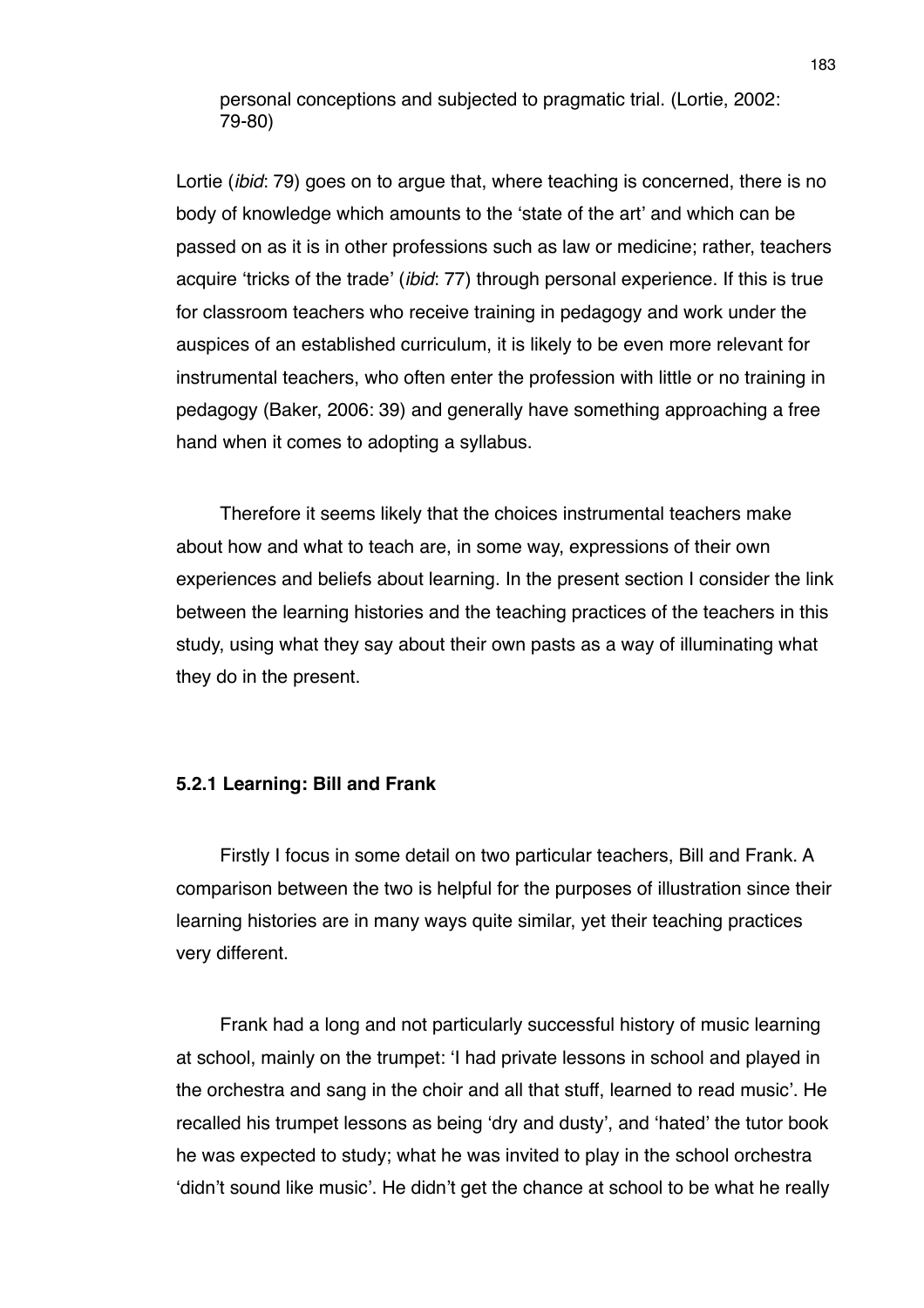wanted to be, namely a jazz trumpeter. It was only several years after leaving school that his interest in playing music again was energised by (repeatedly) seeing the film ʻThe Blues Brothers', and listening to a recording which accompanied the film:

That had lots of harmonica on it, and I just thought: "That is such a sexy sound, I really want to do that", and they were playing this bluesy jazzy stuff that I wanted to do but could never do on trumpet. [Frank]

This led him to investigate ʻwhere the music came from', and he tracked down early recordings of ʻSonny Boy Williamson and Sonny Terry and all those guys'. In doing so, he came to a conclusion: ʻI just thought I have to get a harmonica, it's very simple, the road ahead is now clear**'**.

Meanwhile, Bill volunteered for the cello when he was ʻabout eight or so'; as far as he could remember, this was just out of ʻcuriosity'. He took both shared lessons at school and individual lessons with a private teacher, and studied for grade exams: ʻI think I got up to about grade 5 on that, did the theory exam'. However: ʻI pretty soon figured out that the cello wasn't the instrument for me'. As we have already seen, he was aware that playing the cello ʻled into an orchestra', and while he did play in youth orchestras, he had reservations: ʻthat was, you know, that was good, but it wasn't music that I liked listening to'. He really wanted to be playing punk rock, and as such he abandoned the cello and started playing electric bass:

I think a friend of mine got one, my best friend who lived up the street from me, cos he wanted to play in a band, and I picked it up one day, and decided within about ten minutes that I could play this, this was quite do-able, so [laughter]. [Bill]

He emphasised both learning by ear and the excitement of making up one's own music:

At first...I just used to listen to records and play along, pick the bass line out, and play along with it. I think my friend he bought a tutor book, one of these 'learn to play rock' books, with a flexidisk in the front of it, so I looked at that, but that was in tab, and I wasn't, I just didn't see the point of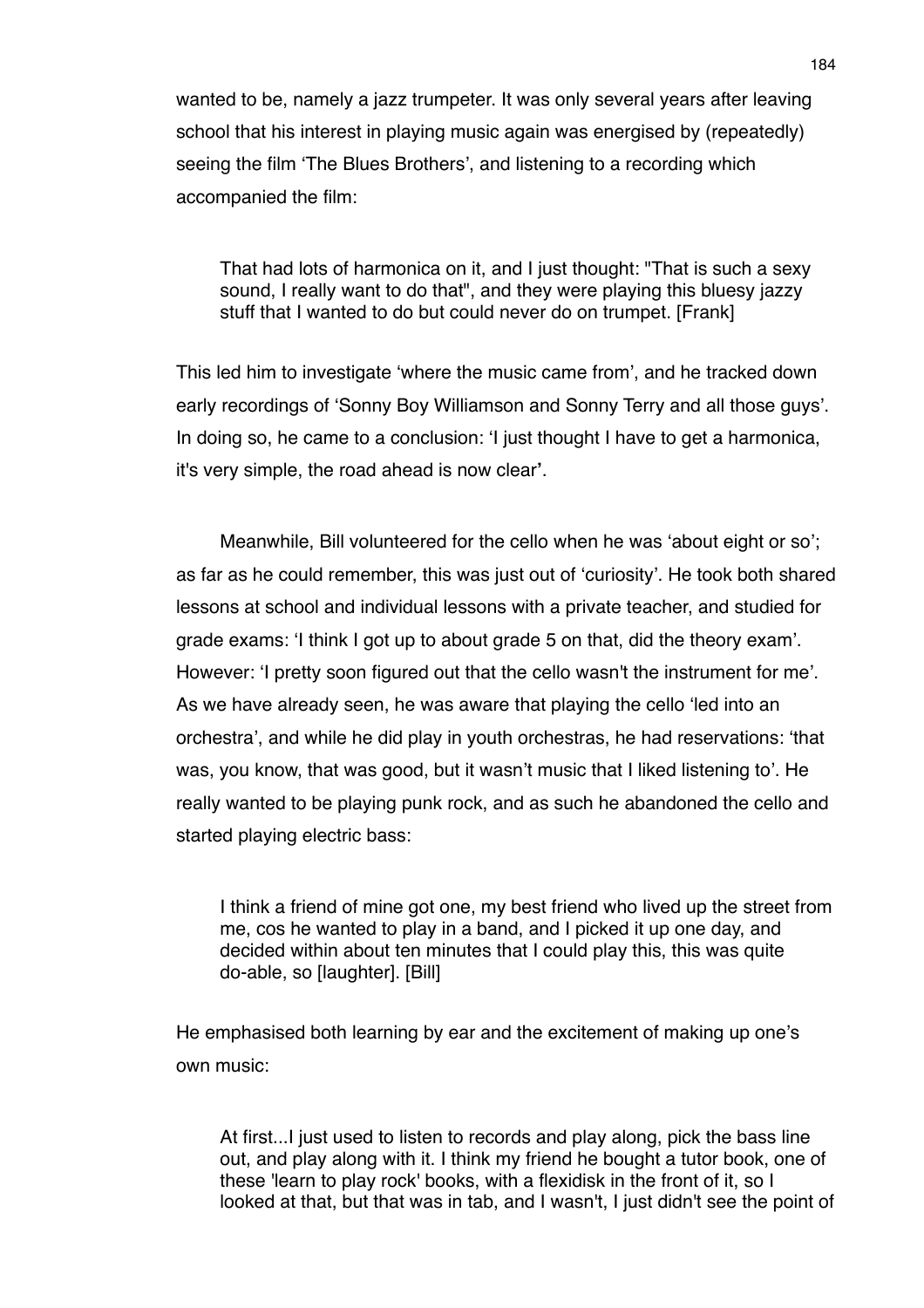learning tab, cos the music the band I played in obviously, you never read any music you just made it up didn't you, you write your own songs, that was the exciting thing about it. So I didn't bother, at first I didn't bother learning to read music on it, for it specifically, I just learned by ear really. [Bill]

Similarly, Frank began ʻtootling around' on the harmonica without having much idea of what to do. He ʻwent to see some bands, getting more into music, and saw some people playing harmonica live, and thought aha, this is interesting'. In the process he saw a well-known blues harmonica player, which was a revelation:

It was a bit like the scene from The Blues Brothers, I see the light! I see the light! I had to go and speak to him, and I booked some lessons with him. [Frank]

While the ʻlessons' were of limited help in practical terms, the experience was ʻvery inspirational': ʻI went out and bought some other harmonicas, I think he lent me a record, so I started playing - and then I just really didn't put it down at all'. Within a year of starting to play he answered an advertisement for a harmonica player, and found himself playing in a band, a situation in which ʻyou're forced to learn'. He described using his ear to pick out suitable blues riffs from recordings and emphasised how motivated he was: ʻI was driven to achieve my aims, and my aim was to be in a band, be on a stage'.

Frank attributed his ability on the instrument to ʻdoing it a lot', and regarded listening, experimenting, having periods of tuition with various teachers and playing in bands as being all ʻparts of the picture, I can't say which is more important'. He described his playing and, subsequently, teaching career as ʻvery eclectic':

I've been having to fit the harmonica into a huge range of different situations, completely different situations, it's been a very wide, a very broad learning. [Frank]

Bill also described a powerful urge to master the electric bass. After his punk band split up, his bass guitar playing continued to develop as a result of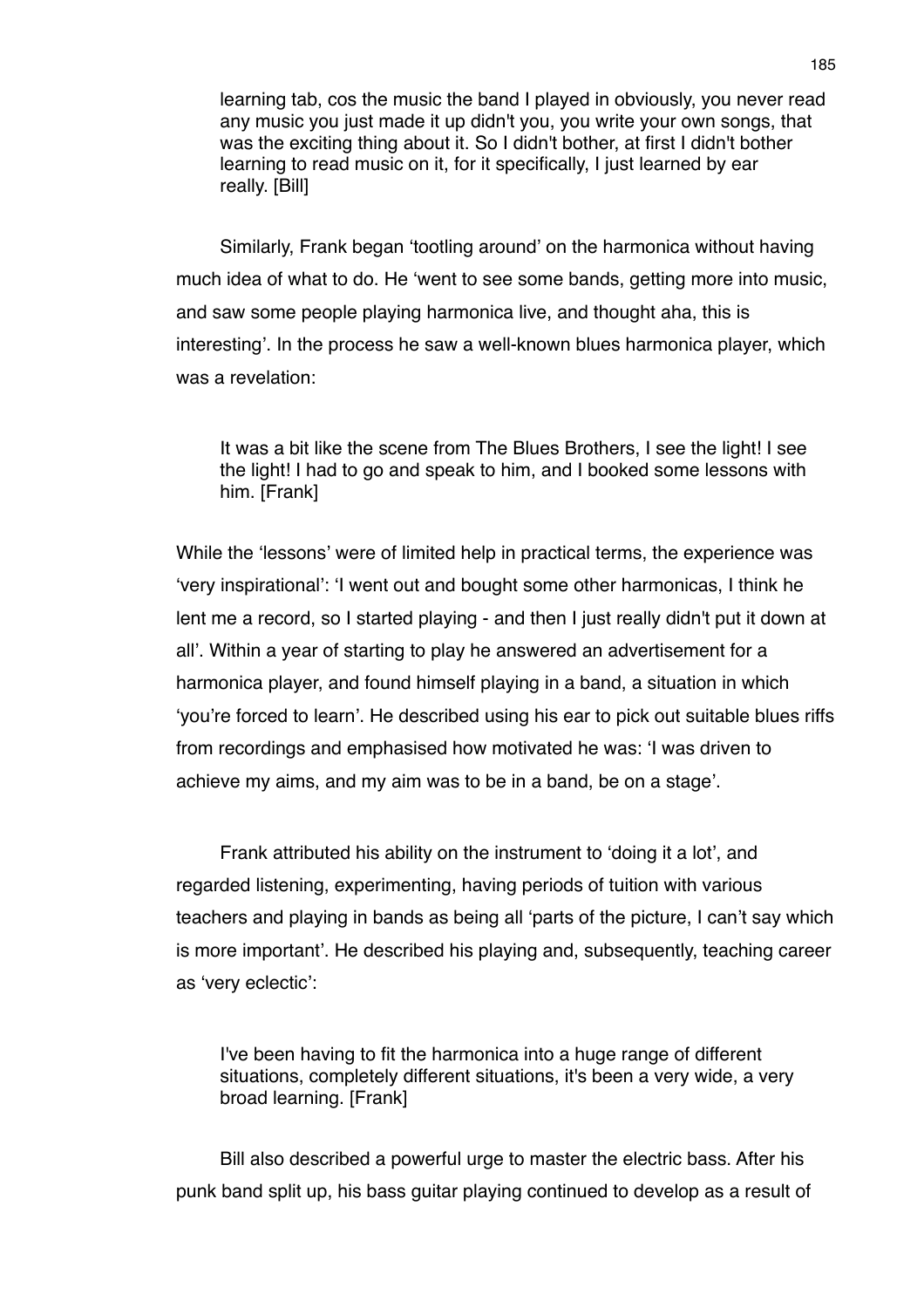determined practice. In particular, the distinctive sound of the bass player Mark King from the band Level 42 was a major inspiration: ʻhow on earth is he doing that on the bass, I want to do that, I've got to find out how to do that'. His new band was heavily influenced by listening to ʻproper "muso" music', and although initially this was far out of reach of their abilities, his musical aspirations - based on learning by ear - clearly drove him on:

Bill: It was way, way beyond - you know what I mean, don't you? [laughter] Q: I know exactly what you mean! Bill: Way beyond what we could accomplish, but it didn't put us off you know, and I spent hours and hours and hours listening to these Level 42 records, getting it off, and I did actually do it.

Although he went on to be a full-time double bass player in musical theatre, he was very aware that the skills he needed for his career could only have developed through learning in different ways:

Right from that first gig in the theatre, I just realised I could do that, there was no problem about it...cos I had experience in the orchestra of watching a conductor, that's quite important, and reading music obviously, you know, I can do that. So it's the two things, but it's having the rhythmic feel for show music, it's not the same as orchestral playing in the rhythmic sense, you've got to be a band player with an orchestral mentality almost, you know, it's a combination of things. [Bill]

The determination to master his instrument transferred from electric to double bass. At around the same time as buying an instrument, he heard a recording of Ludwig Streicher playing solo double bass, which was to prove another major inspiration: ʻagain, it's this thing about, ooh I want to be able to do that, ah, that's such a nice sound, gorgeous'. However, his initial attempts to emulate the sound of Ludwig Streicher were not a success: ʻI got a bow, and I was trying to fiddle about, making a terrible sound'. He adopted the same strategies that had seemed to work for electric bass: ʻwatching other people play', ʻlooking at photographs in a book, and listening to some records'. However, this approach no longer served; double bass proved ʻa lot harder'. He seemed driven by his own dissatisfaction: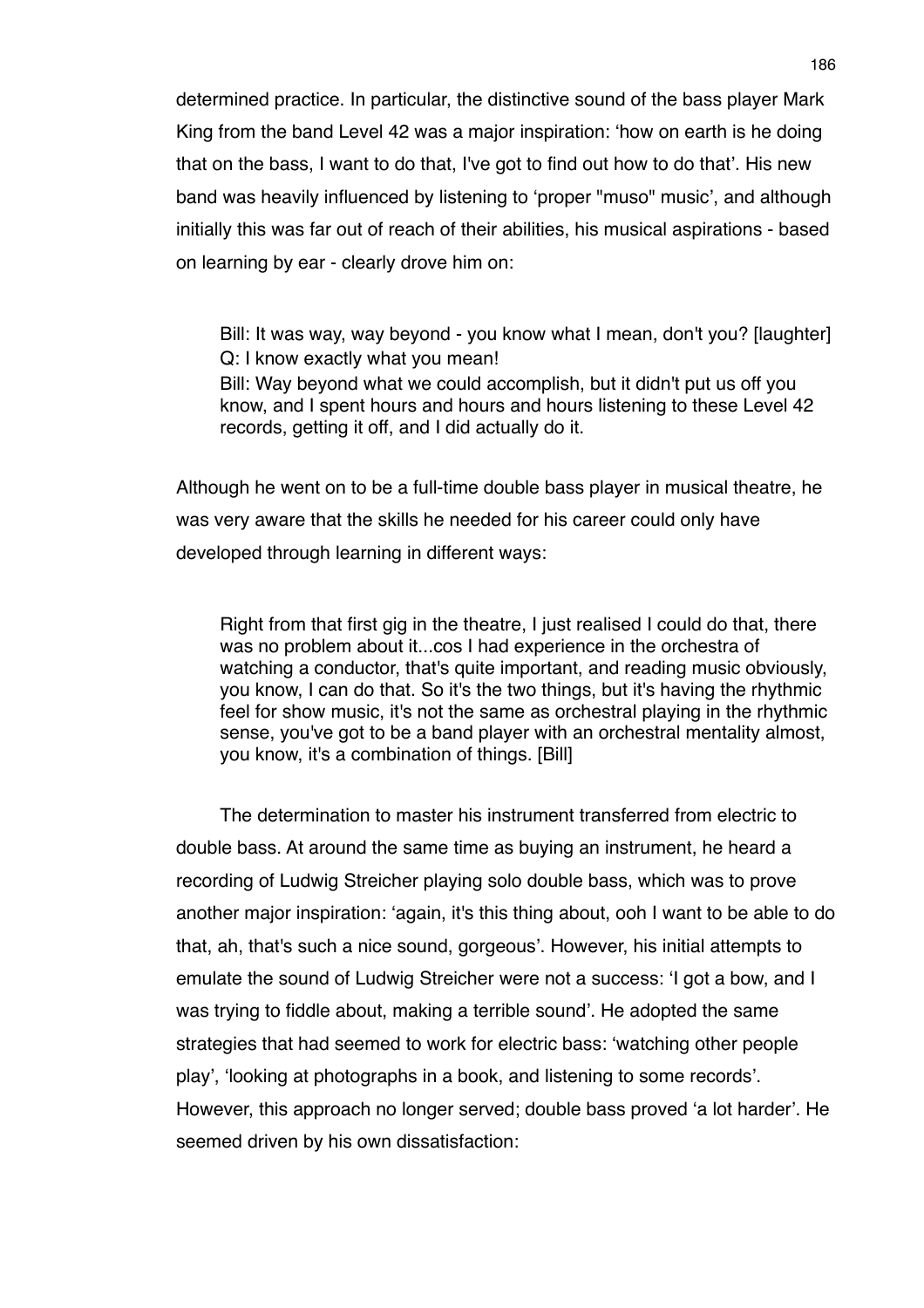Never really been happy with what I could play, I'd just completely stopped bothering about bass guitar at all, I didn't do any practice on it, I wasn't interested in modern styles of bass guitar playing or any of that caper any more, it was just all double bass, really was interested in the sound of it and how could I get better at playing it. [Bill]

As such he had consistently looked for professional help to improve his playing, and after passing Grade 8, had sought out increasingly prestigious teachers.

Thus we can see that the learning histories of Bill and Frank are in many key respects quite similar. They both had a history of formal tuition which involved learning (that is, being taught) instruments and playing music that were not what they wanted at the time, and which were abandoned. Each had moments of revelation when they heard a particular *sound* that engaged them, in the process realising what musical path they should be taking; they pursued their goals with great energy and commitment. They both started learning their chosen instruments by ear from records, but they also sought tuition to help them, and both believed that how they had ended up as musicians was the result of a wide range of influences and experiences. One might imagine, if learning histories do indeed have such an influence on teaching, that these similarities between Bill and Frank might result in broadly similar approaches to teaching.

## **5.2.2 Teaching: Bill and Frank**

Frankʻs teaching career began when a teacher with whom he was having lessons persuaded him to take over the running of a series of evening classes on the harmonica. He was explicit about how unprepared he was: ʻI really didn't know what I was doing at all'. Nevertheless, he taught the class for six months before he received some helpful advice from a sibling on the subject: ʻMy sister said: "Don't you think you ought to go to college before someone finds out? [laughter] That you don't know shit?"'. He was almost unique among the group in that, while being aware of his own ignorance, he undertook training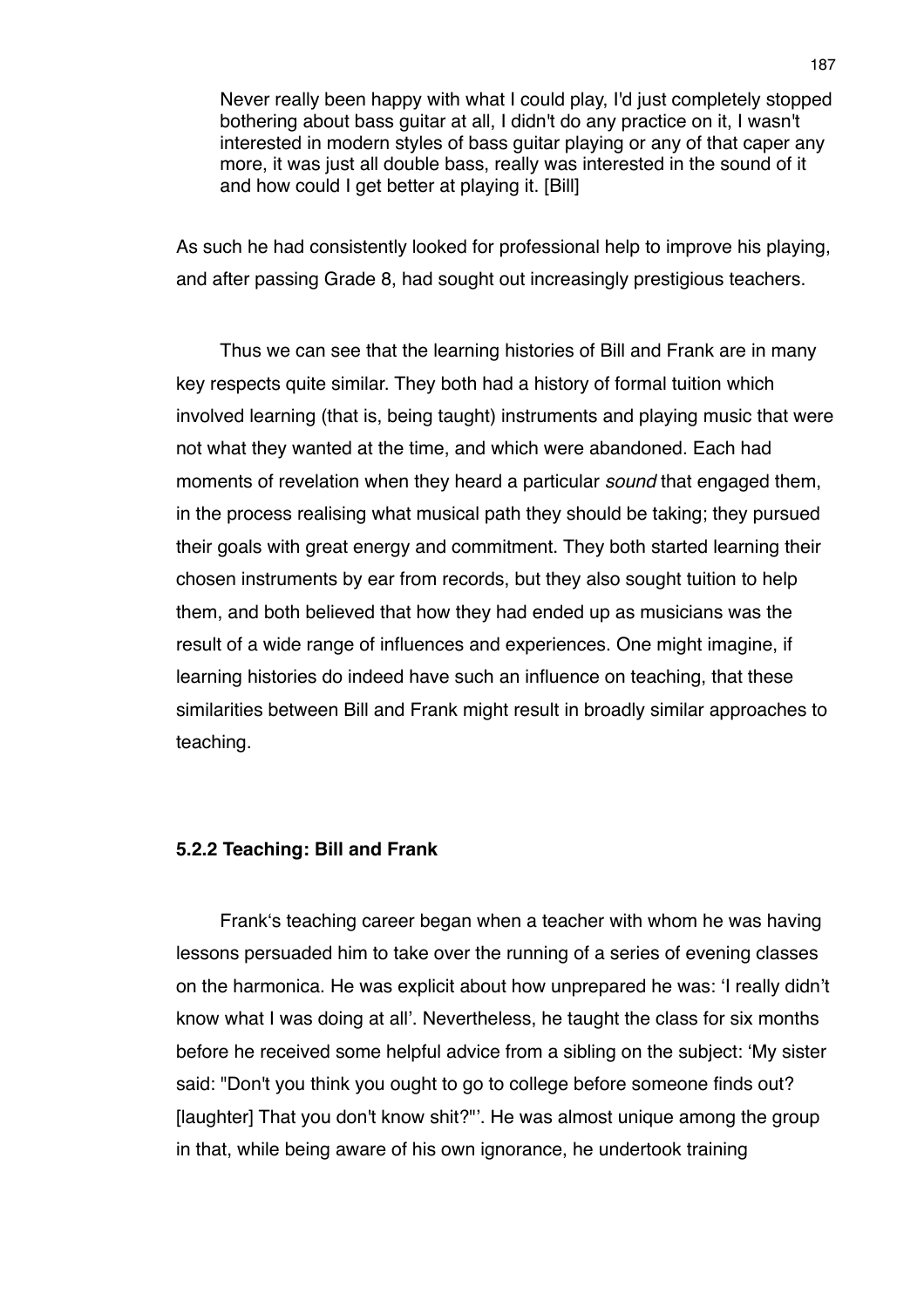specifically in how to teach: he enrolled on ʻa two-year course in how to run music workshops' at Goldsmith's College in London:

I realised I needed to do that, so during that course, which was absolutely brilliant...we were given all these different games, and warm-up games and stuff, and things to try out, projects and placements and assessments and all that, and I steered it all towards the harmonica. [Frank]

This was to prove invaluable to his teaching. He subsequently took the ABRSM Certificate of Teaching, among a variety of other training courses, before returning to Bristol and embarking on what was to become his creation of a complete teaching syllabus. As I have already described, this consisted of a system of hand signs, rhythmic vocalising he termed ʻchugging', and a series of personally recorded CDs (see section 4.4.1).

I would argue that, throughout the account of his teaching, Frank's own skills and experiences as a learner were apparent. The initial emphasis in his teaching was on listening and performing from the start and his approach was built, not just on the physical realities of what his pupils could do, but also on the psychological realities of what they would enjoy. A wide range of musical styles were on offer. Although in later life this emphasis on listening, performing, variety and, above all, enjoyment was exactly his approach to musical learning, it was very different from his own initial experiences of tuition.

However, not all of Frank's teaching was drawn from his later, more successful learning; the notation and theory which first figured in his trumpet lessons re-appeared in his harmonica teaching albeit in a more flexible form, and now preceded by ear-based learning. He also found a constructive role for the tonguing and breathing patterns he learned on the trumpet, as these were re-imagined as ʻchugging' and combined with ʻdifferent games' and ʻthings to try out' - ideas he brought from his course in workshop skills.

Frank himself was very much aware that his own past had had a profound influence on the way he taught. Although the different worlds of classical, notation-based learning and that of learning and playing by ear are often seen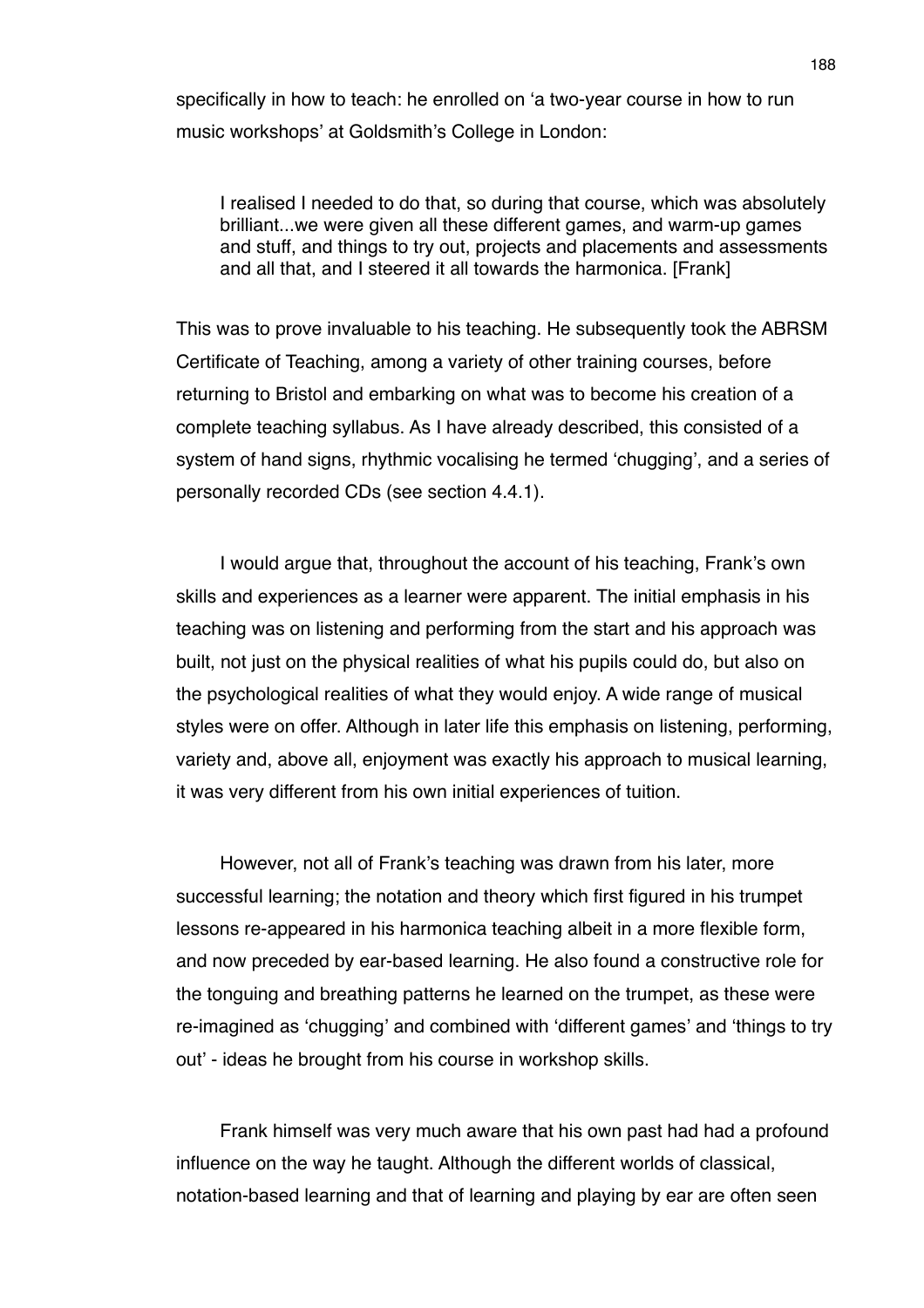as conflicting and mutually exclusive, he was conscious of having a foot in both camps: ʻnow I believe that both are essential...I think the two forms of my own learning have given me that'. Frank seemed to have been able to resolve different elements in his own ʻbroad' learning experiences and incorporate them into a holistic approach to teaching in a satisfying, enjoyable and successful way. In the process of describing them in his interview he provided a comprehensive example of a teacher drawing on their musical background to create their own pedagogy.

Meanwhile, although he had occasionally taught more advanced pupils, Bill had mostly taught beginners, and it may be useful to quote at some length (although edited) his answer to the question: ʻCan you give me some idea of how you teach?':

It really is a case of getting a note out of the bass, getting the hand to hold the bow in one hand and the finger to press down hard enough to get some notes, and that is hard work to start with, if you're only little, even with a scaled-down instrument they still find it hard to press the strings down hard enough to get the note, you know to sound pure...I start by saying that they're going to use the bow to start with, I don't start by pizzicato which would actually be easier I think...but with "pizz" you don't actually hear the notes so well, the intonation...and that's very important when you're learning, you need to learn where to put your, your hand down to get the right, get it in tune sort of thing. So I start with the bow...it's all, start with your hand-shape really on the neck, how is it, cos if it's wrong, you won't be able to move your hand up and down the neck in an efficient way and you won't be able to play the things that you want to play. So where, yeah, how, what, what, you know, how to press the notes down, where the notes are; I'm assuming that these, you know, can they read music? If not, you have to do that as well. [Bill]

Bill seemed somewhat overwhelmed himself with how much there was to do for a novice double bass player, and his account does not reflect his own first attempts with the electric bass: ʻI picked it up one day, and decided within about ten minutes that I could play this'.

His approach to teaching may have had more to do with his memories of taking up the double bass (ʻit's a lot harder') but may also, perhaps, be a reflection of how he was taught the cello. He himself would have preferred to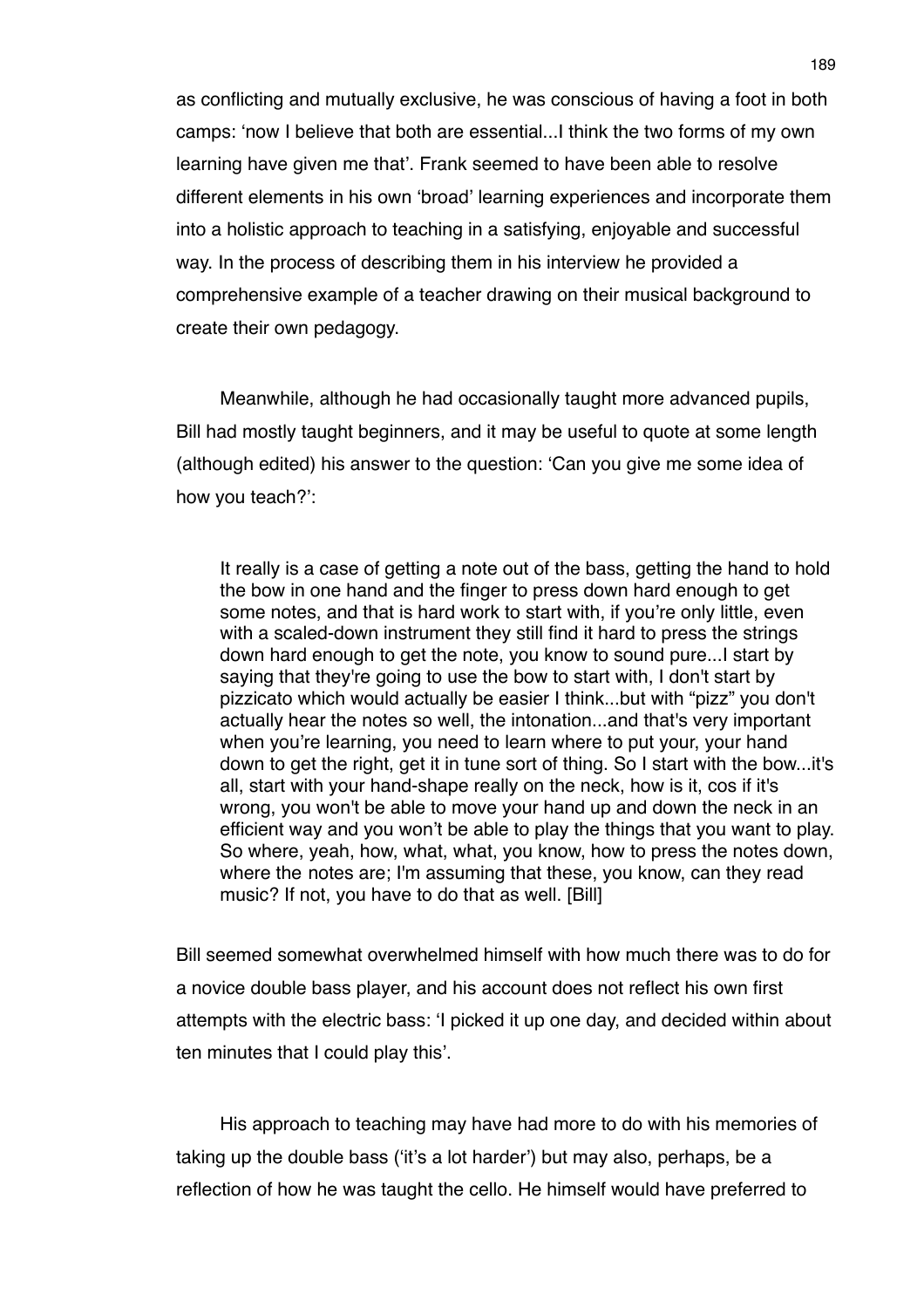teach the Trinity examination syllabus which he said was ʻa lot more interesting for double bass', but due to the close links with the Associated Board in the schools where he taught he - somewhat reluctantly - used their syllabus, and steered his pupils towards their grade exams. Ironically, he found himself teaching the same pieces he himself studied 15 years earlier:

I did Associated Board when I was studying, and...the syllabus isn't very good I don't think, it's all, it's pretty dry to be honest, there's not much choice, and I looked at the Associated Board again and it's the same pieces [laughter]. [Bill]

There are marked similarities between his experience of tuition and how he went on to teach. This was his description of what his cello lessons were like when he was a boy:

Lessons at school, half an hour a week...and a teacher who always demonstrated, she had a cello and she used to play along with us or demonstrate how things ought to sound, and I imagine it was, I think we were probably studying for one of the grade exams. [Bill]

By the sound of it, this is very similar to the lessons he subsequently gave.

It seems then that significant parts of Bill's history as a learner did not figure in his approach to teaching. When explicitly asked if he thought it was important for his pupils to be, for example, ʻlearning things by ear, by listening, by picking out the bass line in a piece', he replied: ʻer, yeah, when they get to that stage'. He spoke of himself listening to music that was ʻway beyond' what he or his band could accomplish, but at the time this did not put him off: ʻwe couldn't begin to get near it, but you just carry on don't you and do your best'. In fact, Bill acquired considerable technique on the electric bass, and subsequently on the double bass, by persistently trying to copy music that, at the time, was initially unplayable. For himself as a learner, on both double and electric bass, technique was (at least initially) acquired through the practice of trying to play real music; for his pupils however, technique had to come first, ʻbefore there's any question of playing any music'. Thus Bill's approach to teaching appears to be based on an idea of sequential learning, whereby the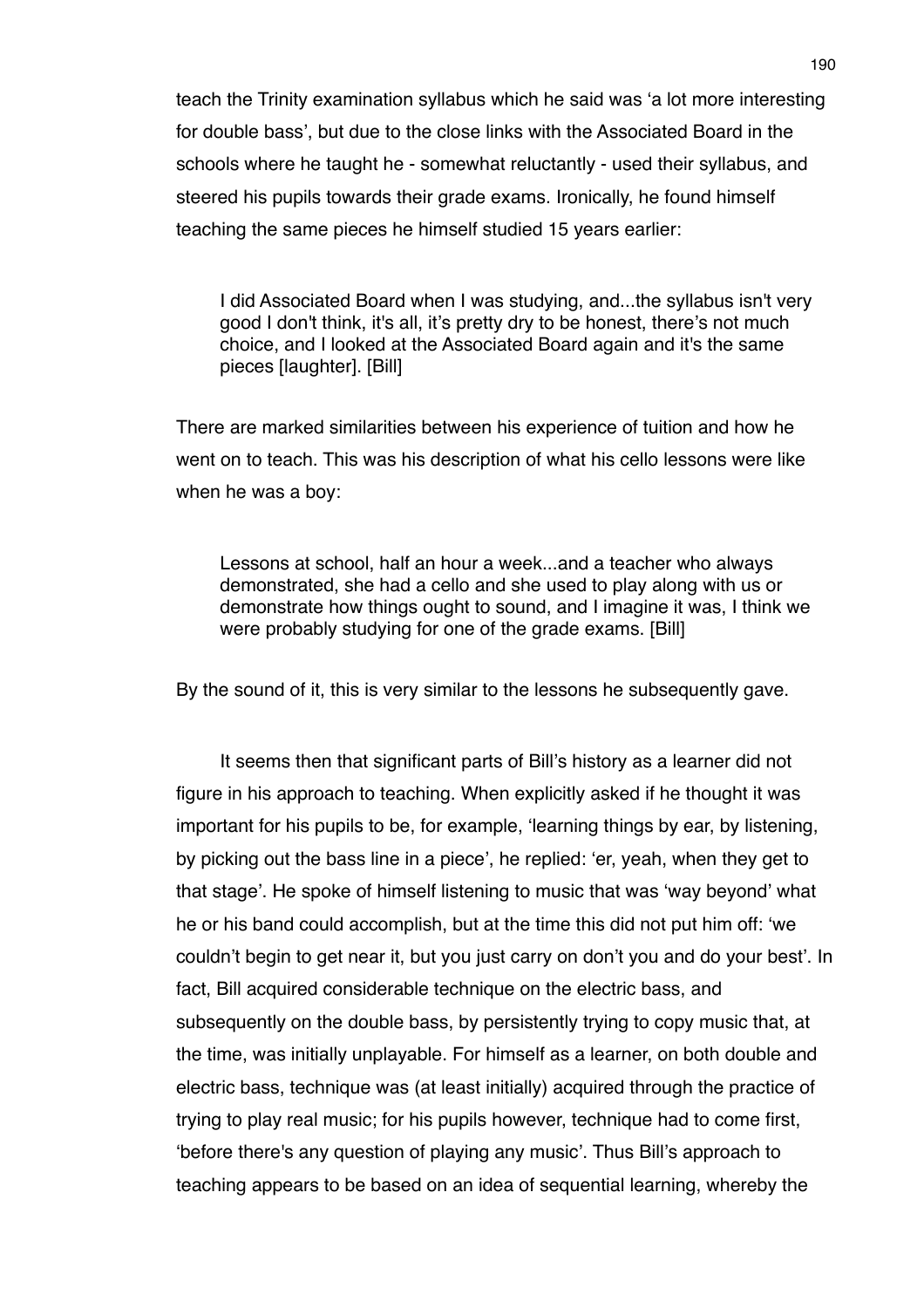ʻcorrectʻ way to play comes first, and selected musical tasks, graded for ʻdifficulty', follow. Technique is abstracted from music, and becomes almost a symbolic activity ʻdetached from any meaningful context' (Resnick, 1987: 15). Even when music did appear in his teaching, it was in notated form and seemed to be based on the same classical repertoire which he had abandoned as not exciting or relevant while learning the cello. He was no more than lukewarm about studying for grade exams as a learner, yet he adopted the same exam syllabus to use as a teacher.

His own background as someone who began learning music that excited him by playing along to records, joining bands and playing in public as soon as possible was simply irrelevant:

Bill: Whichever way you slice it they are going to have to go through the same hoops that you did when you were learning I think, you know. Q: So do you feel like you're putting your pupils through the same hoops that you went through? Bill: No I don't, cos I learned - a lot of what I learned about music I learned on the job, as it were, you know, playing in bands and things, and they're all, they are too young to do that, really, yet, so.

Bill seemed to have done exactly what Green (2002) predicted such musicians might do; he had overlooked all his own ʻinformal' learning practices and adopted a traditional, classical model of teaching, albeit one that was familiar to him from his own experience of being taught. Frank however took elements from throughout his learning history, although his teaching was firmly based on listening and playing first.

The learning histories of Bill and Frank do not run perfectly in parallel; for example, while Frank learned the harmonica through a wide variety of methods, Bill learned the electric bass more or less solely by listening, copying and performing, and subsequently relied much more on tuition to develop on the double bass. It also seems from Frank's account that a major influence on his ability to create original pedagogy was the course in workshop skills he attended; if this did not directly encourage him to draw on his own past as a source of ideas it certainly facilitated the process. Nevertheless, it would appear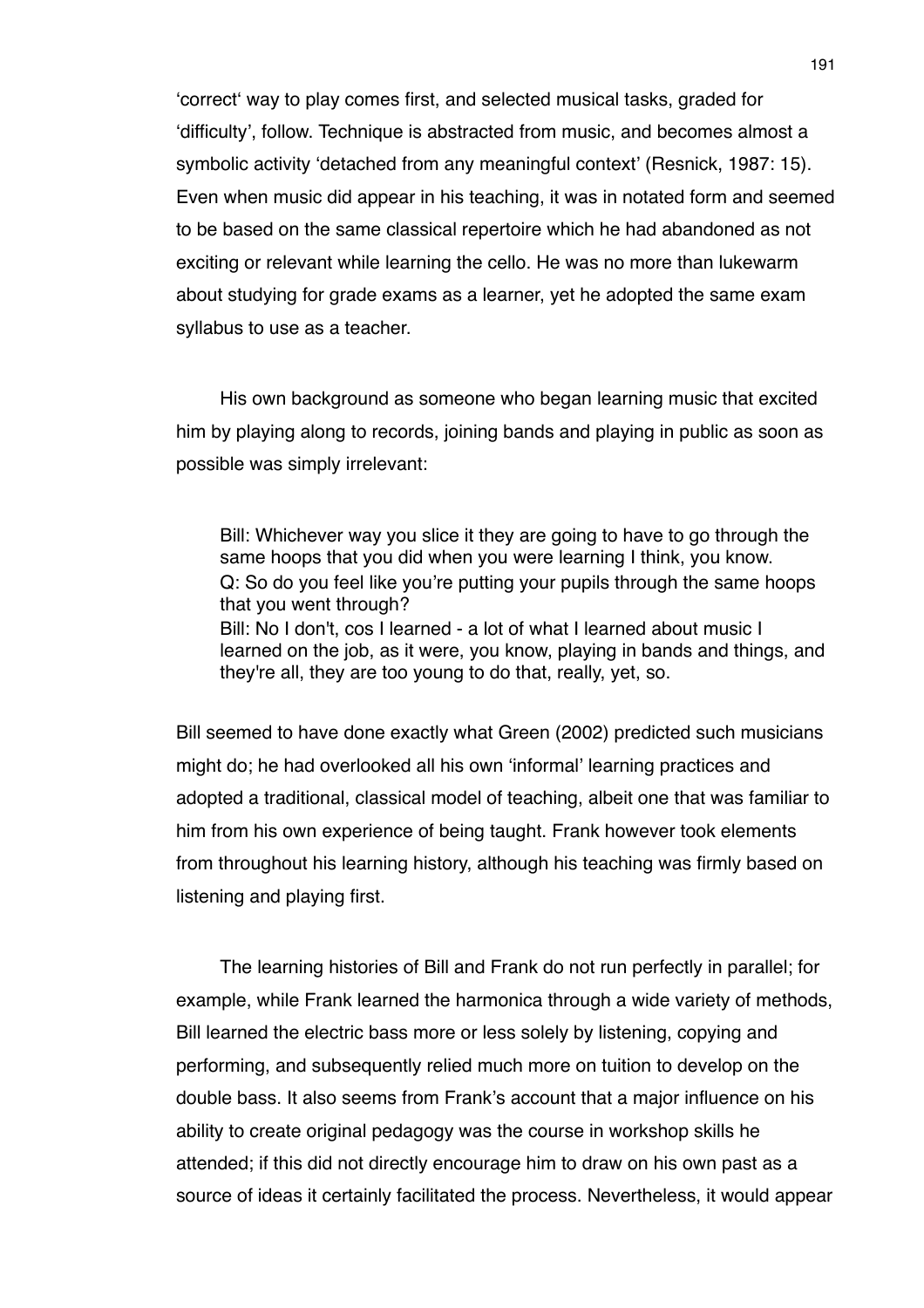that they had a great deal more in common as learners than they did as teachers. How might we explain the very different relationships between their learning histories and their teaching practices? How can such similar histories produce such different teachers?

There is a sense of dislocation in Bill's account between his past as a learner and his present as a teacher. Bill had a much shorter history of teaching than Frank, and far less experience; at the time of the interview he had only a handful of pupils, and had taught for only a few years, as and when his playing schedule allowed. Therefore it is perhaps tempting to suggest that, given more experience and time for self-reflection, he will start to incorporate more of ʻhimself' (complete with ʻinformal' past) into his teaching. However, this rather implies that by adopting classical pedagogy he must be ʻdoing it wrong' and that his teaching will inevitably be strengthened by including other elements from his own learning history. This may not necessarily be the case; if he has found a way to teach that suits himself and his pupils, perhaps he need look no further. Nevertheless, Bill's initial stance as a teacher may well be subject to fundamental change, as it had been for Andy and Dave; further research into the ways teachers develop over time would be welcome.

The kind of pupils which a teacher encounters can obviously have a profound effect on teaching strategy; one would not necessarily expect the same approach towards a six year-old and a teenager. One might also argue that the relative lack of syllabus material (and perhaps the absence of grade exams) for the harmonica left the way open for Frank to create a pedagogy to suit his situation, while the weight of established pedagogy for double bass is imposing for any player or teacher. There may well be some truth in this. Perhaps it is understandable that technical issues should initially govern Bill's lessons; it would appear easier in the first instance to produce musical sounds on a harmonica than on a double bass. However, Frank also encountered fundamental problems of technique in teaching very young children who were unable to access single notes, yet he did not respond by insisting that they keep trying until they could play as the existing syllabus (and traditional pedagogy) demanded. In fact, just the opposite: he wrote a complete syllabus to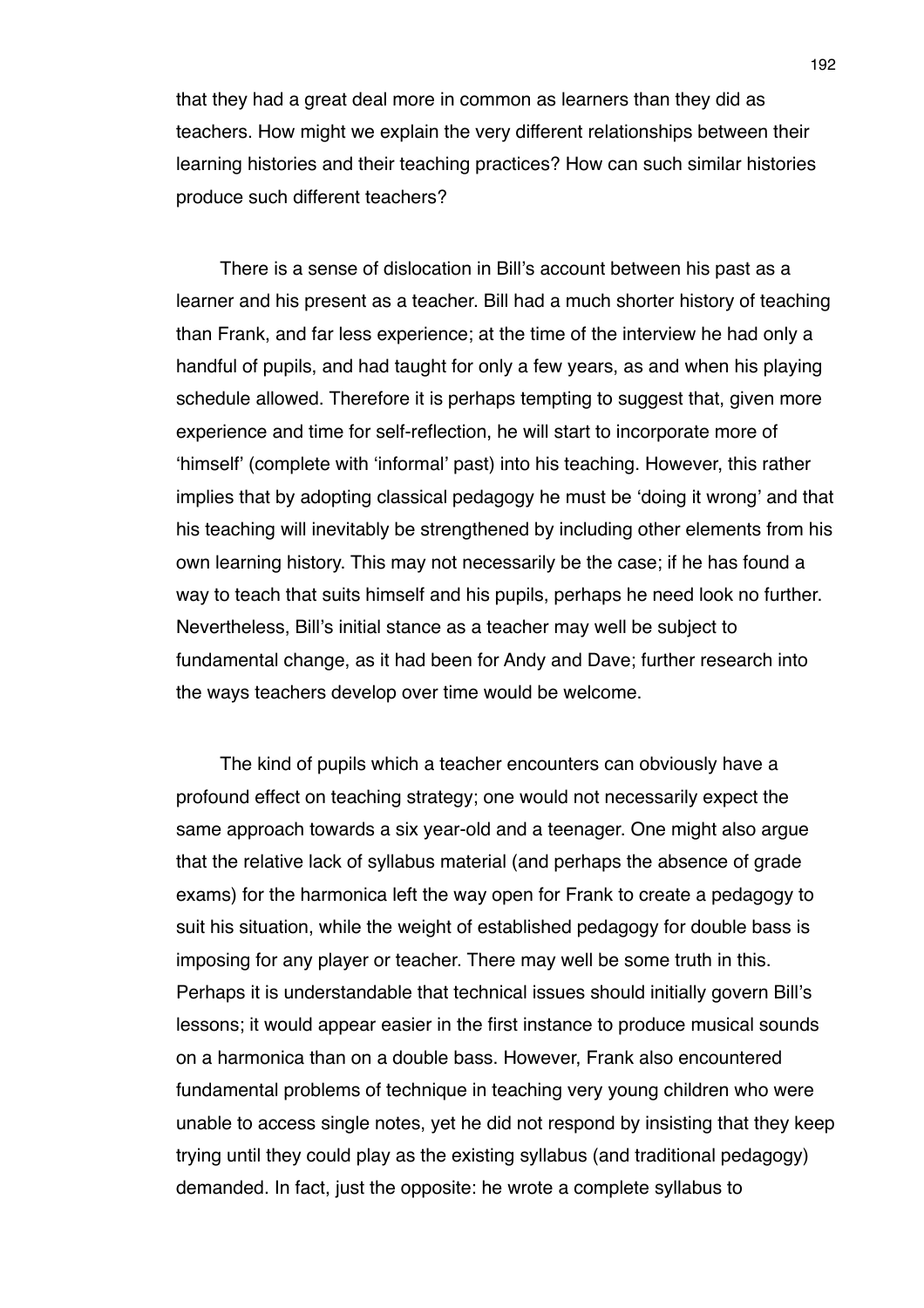accommodate what they *could* do easily and enjoyably.

Moreover, it is clearly possible to learn the same instrument in different ways. Finnegan observes that:

Organs, pianos and electronic keyboard instruments could be played and learnt in various ways, and the same applied to the many other instruments which appeared in both "classical" and "popular" contexts, like brass, clarinets, flutes, and the voice. It seemed to be social convention and vested interest rather than technical instrumental requirements that led to the specific learning and performance modes attached to particular instruments. (Finnegan, 1989: 141-142)

I would argue then that these two teachers were not just responding to the circumstances they found themselves in: they each made an active personal choice to teach in the way that they did. I would also argue that even Bill was not ʻteaching as he was taught'. The *format* of the lessons which he had received, and subsequently given, sounded very familiar, yet there is a crucial difference; throughout years of tuition with a series of teachers, he never felt that he found the technical advice that he really needed. He had gone on to emphasise in his teaching precisely what he *didn*'*t* get from tuition, and what he couldn't learn on his own. This may give us a clue as to the kinds of teachers these two have become.

One question I asked in the interviews is particularly relevant here. When asked whether they had any regrets about the way they learned, I received very different answers, which I quote at some length:

Bill: It's taken years, years longer than it should have done really, if only x and y had happened. Q: Yeah, one question I meant to ask along the way and I forgot, was: do you have any regrets about the way you learned? Bill: Oh god, yeah. Q: Do you? Bill: Yeah. Q: What are they? What do you wish you'd done? Bill: I wish had started on double bass, first of all, somebody had come into the room and said do you want to learn the double bass when I was eight years old, and I would've said yes, you know...I think if I had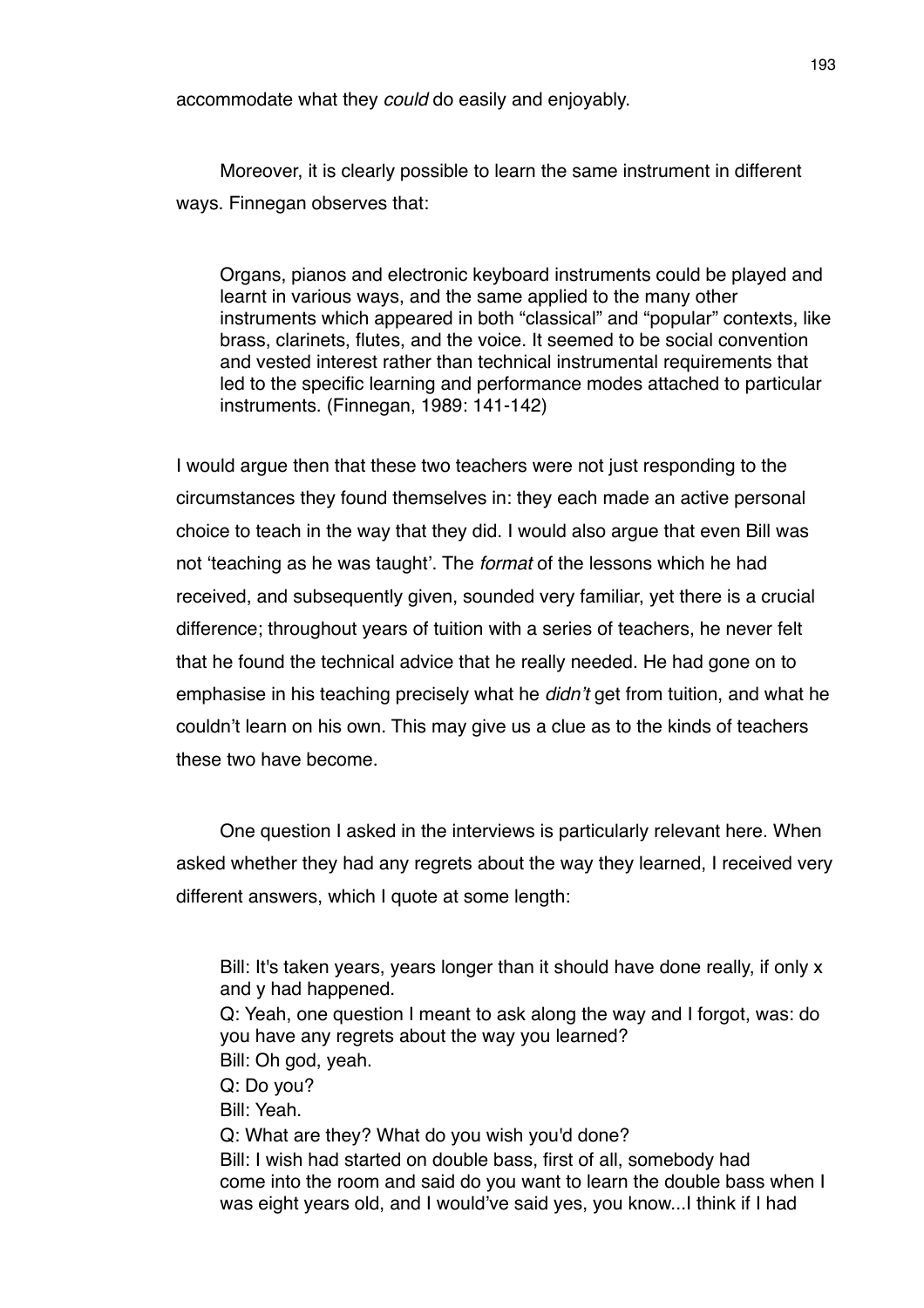started on the double bass at that age at school I wouldn't have given it up, because the two things are completely complementary, electric bass and double bass, and it would have been pretty obvious to me that I could have carried them both on.

He subsequently made a related point:

Bill: I've wasted a hell of a lot of time, yeah, yeah, no, it's true [laughter]. I mean there is still stuff that I just don't know, actually, that I would have learned if I'd gone through more conventional music training. Q: Do you wish you'd had a more conventional music training?

Bill: From that point of view yeah, definitely, cos I haven't got the time now to go back to go into all this stuff that I kind of skipped over or didn't learn in the first place.

When Frank was asked the same question, his response was rather different:

Frank: [7 second pause] If it had been done - I would much prefer to have just learned jazz from the start, which could have happened, it could have happened, it had been around for 70 or 80 years at that point, when I started playing, if I'd been living in America that might well have happened, here it didn't happen. I don't particularly regret that it didn't happen because I've come to it later, and that's the way it goes, so I don't exactly have any regrets; er, okay if I'd - good teaching is just a short-cut, you'll get there in the end if you live long enough, to the same place probably. Q: Do think that's true?

Frank: Well, all right, say for example, let's take the aspect of developing good tone on your instrument, most people would just say well you have to play for thirty years, then it comes, yes, but I have people who come in and if they've been playing for a few months or a year or something and they come in, when I hear the shrill little tone that they make, I give them five quick things to think about, and their tone is doubled in volume instantly, so if I'd have had as good a teacher as I think I am at that point I can short-cut - I would have benefited from having a great harmonica teacher.

Seven seconds is a long time to think about a question, particularly when compared to Bill's instant ʻOh god, yeah'. Frank, reflective and measured, was clearly more positive about his own past. Though he might have wished for the ʻshort-cut' that teaching can offer, as well as the chance to play jazz, he stated twice that he had no real regrets: ʻthat's just the way it goes'. Bill on the other hand seemed to wish he had had a fundamentally different learning history,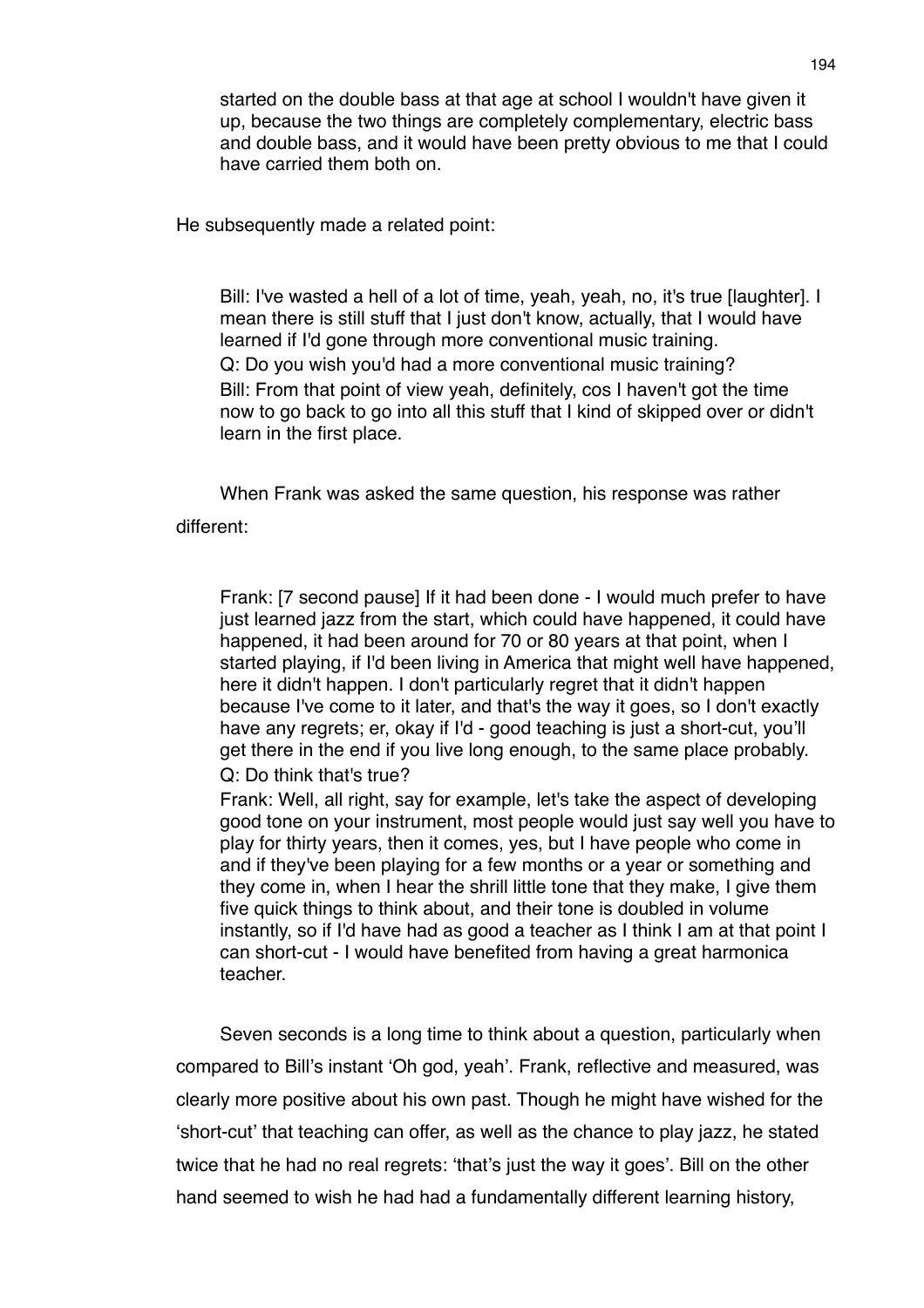though whether he would, in fact, have carried on playing the double bass alongside the electric bass as he imagined is surely a moot point.

I believe the ways in which they ʻvalued' their learning histories is central to how these musicians approached teaching, and can help explain the differences between them. Bill did give at least some credit to his informal past; he described ʻplaying in bands and rhythm sections early on' as being ʻabsolutely invaluable', but saw neither the possibility, nor the necessity, of incorporating any such elements into his teaching. He was also dismissive of his informal achievements:

[Electric] bass guitar playing is just a doddle really, it really is, on a basic meat and potatoes level, any one can do it really that's got a bit of an ear. I'm really convinced about that, [laughter] no special talent needed, you know [laughter]. [Bill]

Similarly, he was most reluctant to acknowledge the results of his ʻinformal' approach on double bass. After lessons with a series of teachers he still felt he had not found the expert technical help he sought. Despite a career of over a decade performing classical music, jazz and musical theatre, he said he had only ʻfigured out enough to get by on'; and had to be prompted to admit just how far he got:

Q: Well, you got to be a professional double bass player pretty much under your own steam. Bill: Yeah, I did, I never really, I didn't really; [pause] that's true I suppose.

Yet while Bill was miserable ʻmaking a terrible sound', and even contemplating giving up his instrument, Frank was celebrating the results of his learning experiences which - at last - allowed him to make the music he wanted: ʻI could play all these minor thirds, and I could do all the stuff that I really wanted to do...and it sounded great!'. No wonder, given this feeling of satisfaction, that he was keen to include as much of his own experience as possible in his teaching practice. Bill dwelled on the most significant fact of his learning experiences his inability to correct his technique without expert help. If Bill viewed his informal learning as inconsequential and inadequate, it is surely entirely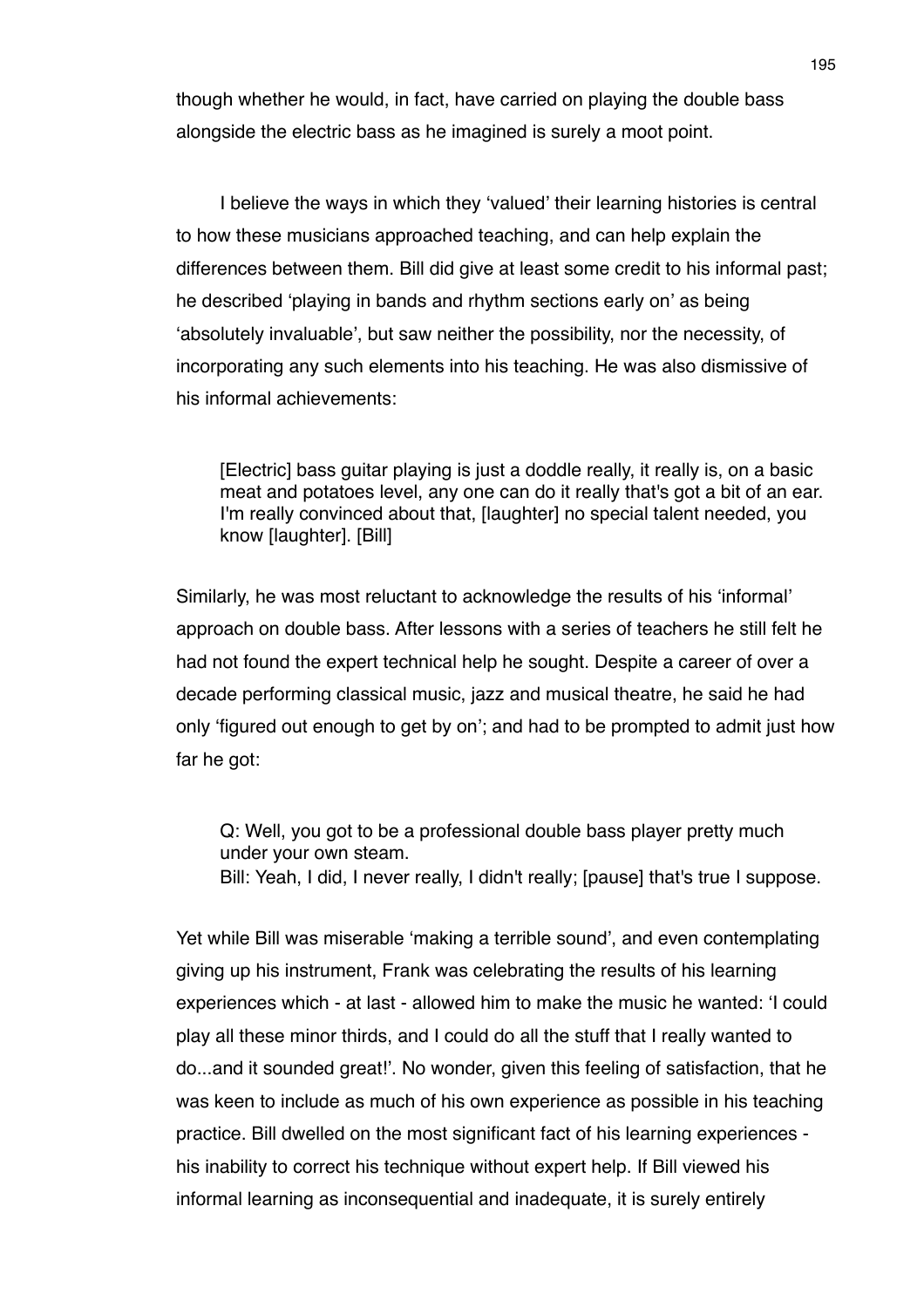reasonable that he would *not* wish to reflect this in his teaching. One could say he was trying to give his pupils what he didn't have himself: expert technical help from the very start.

Thus Bill's teaching strategy represents what he might have wished for himself as a learner. The same can be said for Frank; while satisfied with where he has ended up, he still wished he might have found good advice to get there sooner, and had the chance to study different kinds of music: exactly what he now offers as a teacher. He was clear that he would have benefited from studying with ʻas good a teacher as I think I am'. In short, these musicians have ended up teaching, not as they were taught, but as they *wish* they had been taught.

There is no correlation here with how apparently ʻsuccessful' they were. Frank never came anywhere near to being a full-time player, yet thought his playing sounded ʻgreat'; Bill had a flourishing career yet thought his playing sounded ʻterrible'. This sense of themselves is not based on validation from the outside world, but is about their own sense of value and personal satisfaction.

## **5.2.3 Learning histories and teaching strategies: the other participants**

The influence of personal biography can be seen in these accounts in various ways. To some extent, the ways Bill and Frank taught was indeed firmly based on their own experiences as learners, in the sense that their teaching may be seen as compensatory behaviour, making up in the present for what they had lacked in the past, as well as an affirmation of the learning practices they had employed which were effective and successful.

The accounts of Bill and Frank offer perhaps the clearest examples of teachers integrating or rejecting their learning experiences in their approach to teaching; nonetheless a comparison between the two suggests a more general principle at work: namely, that how musicians recall and value their learning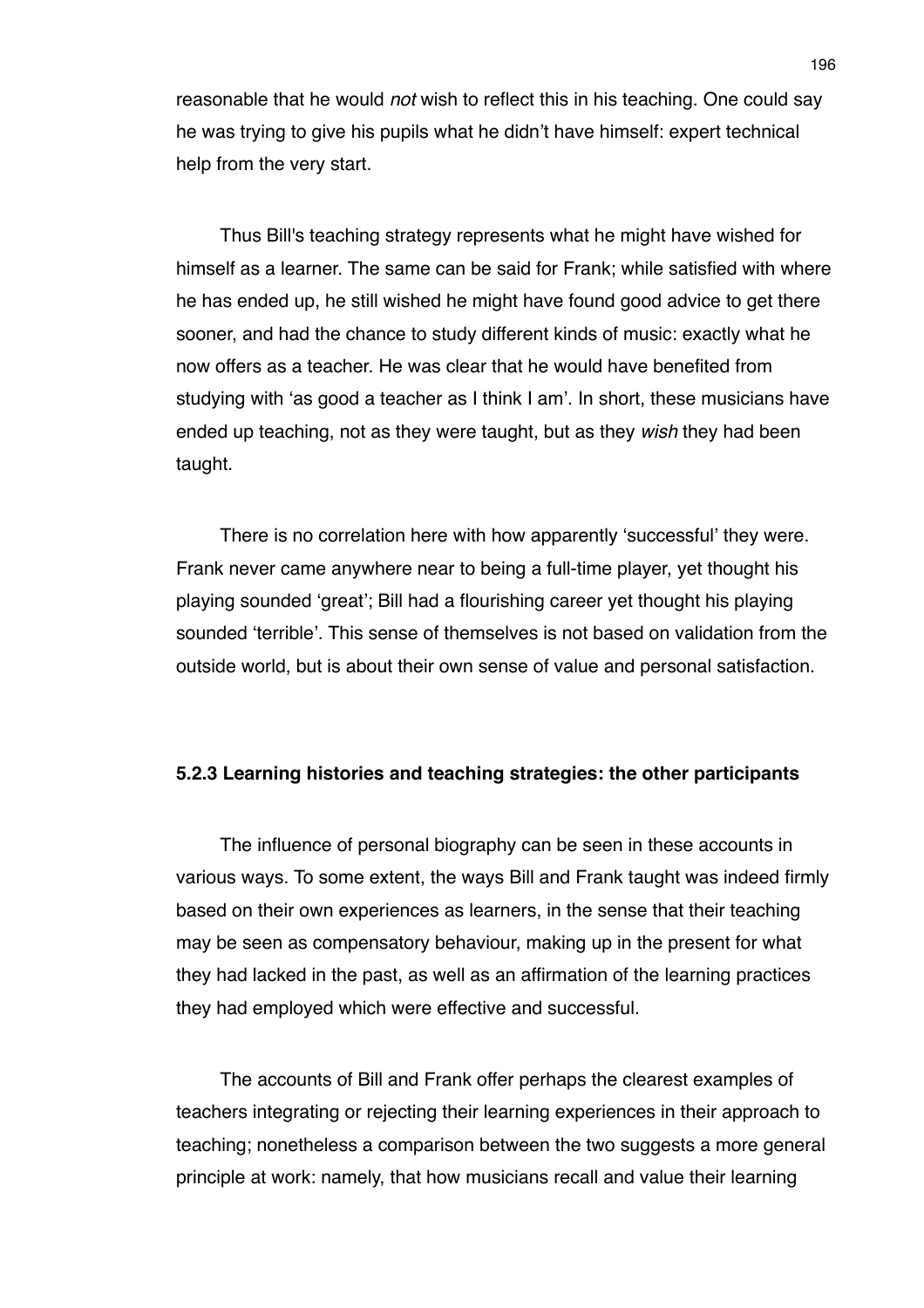histories may predict how far they seek to recreate these learning practices in their own teaching. Using the idea of regrets as a guide, a similar relationship between learning histories and teaching practices is evident among the rest of the group (see table 6).

# **Table 6: Regrets about learning**

| <b>Teacher</b> | Do you have any regrets about how you learned to play?                                                                                                                                                                                                |
|----------------|-------------------------------------------------------------------------------------------------------------------------------------------------------------------------------------------------------------------------------------------------------|
| Andy           | NoI don't think I've got any regrets because if I'd spent lots of<br>time doing great swathes of technical exercises and having the<br>fastest fingers in the world my ears probably wouldn't work, so<br>what would be the use of it?                |
| Bill           | Oh god yeah I wish I'd started on double bass I've wasted a hell<br>of a lot of time.                                                                                                                                                                 |
| Carl           | No, not at all, no, I wish I'd learned <i>more</i> [laughter] but I don't wish<br>- no, absolutely not.                                                                                                                                               |
| Dave           | Sometimes yeahif I'd had proper teachersI could probably be a<br>better musician now.                                                                                                                                                                 |
| Ed             | No, noas far as I can see, I've played with a lot of people who've<br>played a lot longer, and I'm a lot more fluid than they are, and my<br>timing's ten times better than they areI don't know everything but<br>what I do know I know really well. |
| Frank          | I would much prefer to have just learned jazz from the startI don't<br>particularly regret that it didn't happen because I've come to it later,<br>and that's the way it goesI would have benefited from having a<br>great harmonica teacher.         |
| Graham         | I do, but like regrets is a weird thing cos if I could have done it<br>differently I would haveI probably could have saved five years<br>having a good teacher.                                                                                       |
| Helen          | Yeah, I do, in a wayI think really I just lost out onmaking things<br>easier for myself, if I had learned you know what's in a chord, or<br>what's in a particular scalebut at the same time I'm quite glad I<br>could do it without.                 |

How they each responded to the idea of regret appears to indicate the extent to which they sought to re-create their own learning practices in their teaching - or at least, what they saw as the key elements of it that were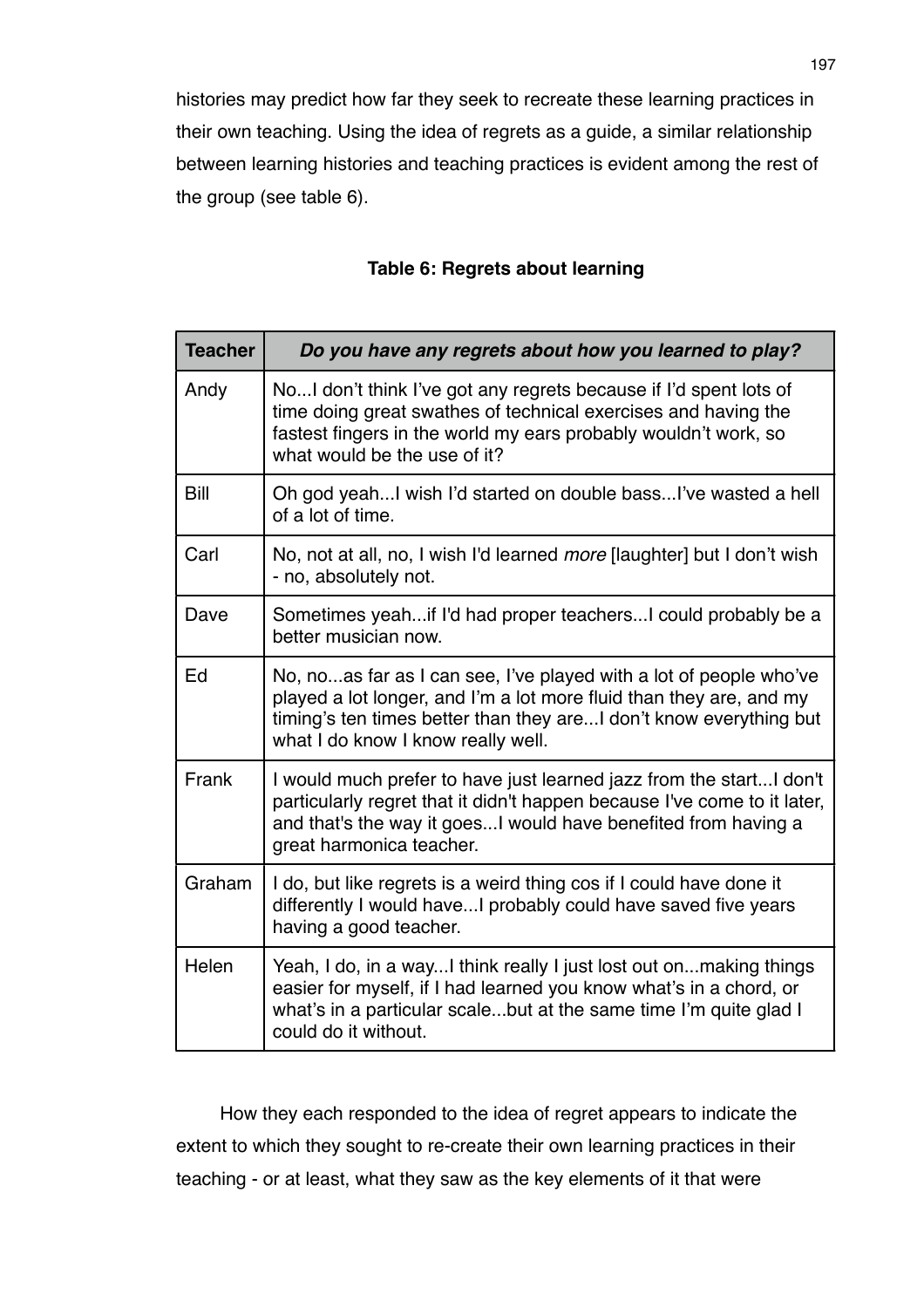successful, and those which it was feasible to emulate in a lesson. Andy saw a kind of trade-off between technical mastery and listening skills, suggesting that to focus entirely on trying to get ʻthe fastest fingers in the world' he would inevitably have had to neglect his aural ability. He did concede that he had never reached ʻa very, very high standard of technical ability', but by concentrating on learning and playing by ear he felt he was on the right side of the bargain. He seemed perfectly at ease with his own learning career and with the musician he had become. As such he included in his teaching substantial elements of his formal learning history, yet presented in a way that reflected his informal past.

Carl saw his basic approach as sound, but did accept that his own learning practices, including the tuition he had received, had not covered all the ground that it might have:

All the chord construction and the relationship between scales and chords, although I've got it now, it never came easily; I had to put in an awful lot of work, to connect the mathematics and the music. [Carl]

Thus his teaching combined using ʻtunes as vehicles for techniques', as he had done himself, while including the music theory - the ʻmathematics' - he felt he had missed out on.

Ed's experience of formal tuition seemed to make no positive impact whatsoever on his own informal learning, and it is hard to see even a trace of it in his teaching. Given the fact that he talked of the tuition he had received in terms of boredom or exasperation, it is perhaps not surprising that he rejected the pedagogy he encountered; in other words, the rigid, notation-based learning of his cello lessons, guitar lessons which were too complex, and singing lessons which did not develop his voice. These experiences of formal tuition did serve as a guide to teaching, but in a negative way: ʻI learned more what *not* to do from them [laughter] than what to do'. Instead he was flexible, creative and responsive to people's needs; above all he wanted make learning as simple and as easy as possible. He had become a musician through learning to play and sing songs, and this is how he approached teaching. Equally he felt his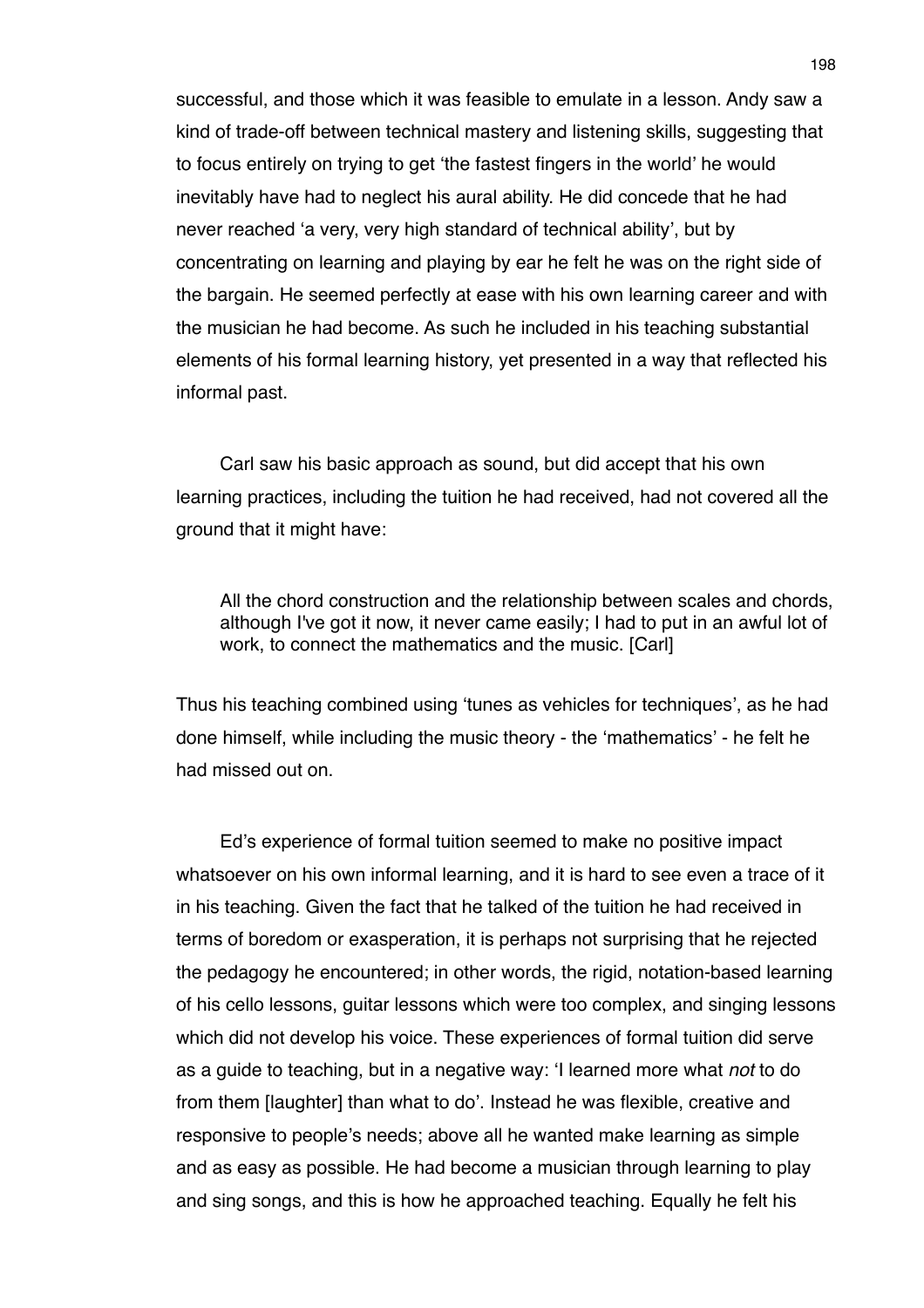own learning to have been relatively effortless and successful: ʻI think I learned pretty quickly, and easily as well'; thus it is no surprise that he would want to include in his teaching as many aspects of his informal, self-directed learning possible. In fact, Ed was aware of using his own successful learning as a guide for how to teach others: ʻI think to some degree if something kind of works for me I think it'll work for other people as well'.

Helen reflected her ambivalence towards ʻformal' knowledge in feeling that her lack of theory had generated both problems and advantages. While she had consciously avoided learning letter names as a ʻbolshy teenager' (and subsequently rather regretted it) this was an element of ʻformal' learning which, happily, was built in to the system she had adopted. Thus, like the other teachers, she taught in a way that reflected the successful aspects of her own learning, while compensating for what she felt she had lacked.

The related question "Do you think the way you teach is better than the way you learned" also produced some helpful answers, in that it pinpointed in several cases what these musicians thought was wrong about their own learning - and, by implication, what they were trying to put right in their teaching (see table 7).

| Table 7: Do you think the way you teach is better than the way you |
|--------------------------------------------------------------------|
| learned?                                                           |

| <b>Teacher</b> | Do you think the way you teach is better than the way you<br>learned?                                                                                                                                                                                                                                                                   |
|----------------|-----------------------------------------------------------------------------------------------------------------------------------------------------------------------------------------------------------------------------------------------------------------------------------------------------------------------------------------|
| Andy           | Oh, definitely, certainly this early part, because when I was being<br>taught the piano it was always to try and get me to read<br>something, and I think that music learning can be looked at as very<br>closely represented by learning to speak, and learning to read,<br>andwe don't learn to read things before we learn to speak. |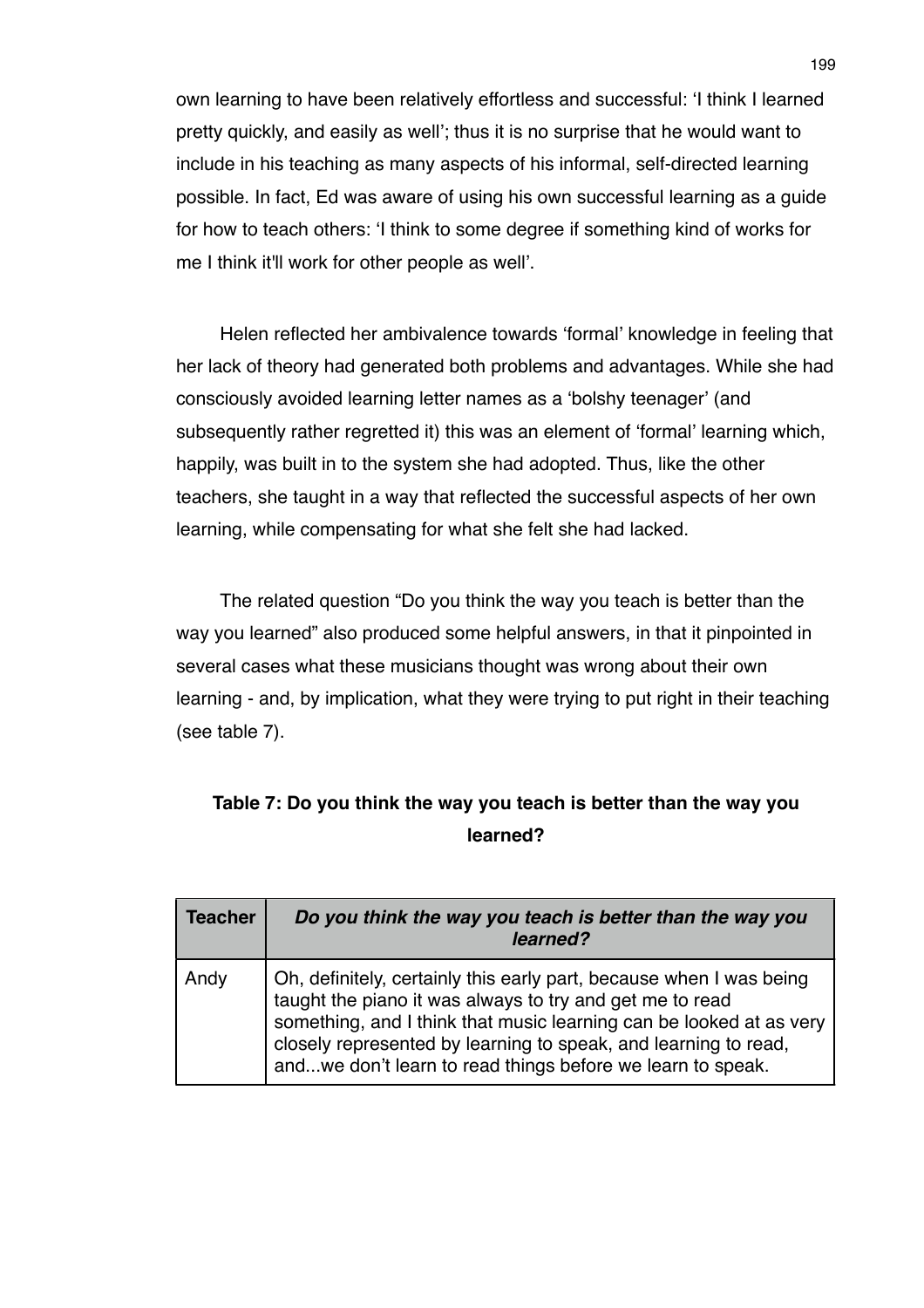| <b>Teacher</b> | Do you think the way you teach is better than the way you<br>learned?                                                                                                                                                                                                                                                                                                                                                                               |
|----------------|-----------------------------------------------------------------------------------------------------------------------------------------------------------------------------------------------------------------------------------------------------------------------------------------------------------------------------------------------------------------------------------------------------------------------------------------------------|
| Bill           | In the sense that I do teach at all, yeah, I don't have to, I make<br>money playing professionally, so I could just say oh well I'm not<br>bothered with that you know, but yes, I do think that actually, I think<br>if somebody wants to learn to play the double bass, it's a hard<br>instrument to learn anyway, you know, and not everybody wants to<br>do it, so you have to cultivate these people don't you, make sure<br>that they get on. |
| Carl           | Oh definitely yeah, or, it would be to me If I could have had me<br>teaching me 20 years ago I'd have thoroughly responded to that.                                                                                                                                                                                                                                                                                                                 |
| Dave           | I don't know if I'd like me as a teacher, but I certainly would have<br>appreciated someone who was interested in my learningAs a<br>child, I don't think I would have liked someone saying if you want<br>to learn to play the piano you're going to have to do it exactly like<br>this.                                                                                                                                                           |
| Ed             | Yeah, I mean I've refined it, I want to make it as simple as possible<br>for people, and so that people will pick up on the things which are<br>the most important.                                                                                                                                                                                                                                                                                 |
| Frank          | Oh yeah, absolutely, I'm hugely improving on it I think It was very<br>dry and dusty.                                                                                                                                                                                                                                                                                                                                                               |
| Graham         | I've read a couple of other people's things that having a good<br>teacher had saved them about five years of pissing around Every<br>once in a while I think oh I wish I'd had me as a teacher, because<br>they would have opened up lots of things and saved me some<br>time.                                                                                                                                                                      |
| Helen          | [3 sec pause] I don't know, I think that there are so many ways that<br>you're learning all the time that an instrumental lesson isn't - I<br>mean, it's a big part of it, but there should be other things<br>simultaneously going on that are teaching you.                                                                                                                                                                                       |

Andy's answer suggests that his most significant memory of tuition was the struggle to make him read rather than let his aural vocabulary develop. Dave implies a certain ambivalence towards teaching itself; while feeling that he had missed out on key aspects of learning, he was also proud of his own independence as a learner: ʻI think that's probably why I went into teaching, cos I still wanted to prove - look what I can do, look what I know, I've had to do this all myself'. As I suggested in section 4.3.1, as a teacher Dave initially emphasised reading as it was what he ʻdidn't have' as a learner. However, this need to compensate, as it were, for what he had lacked led him to adopt a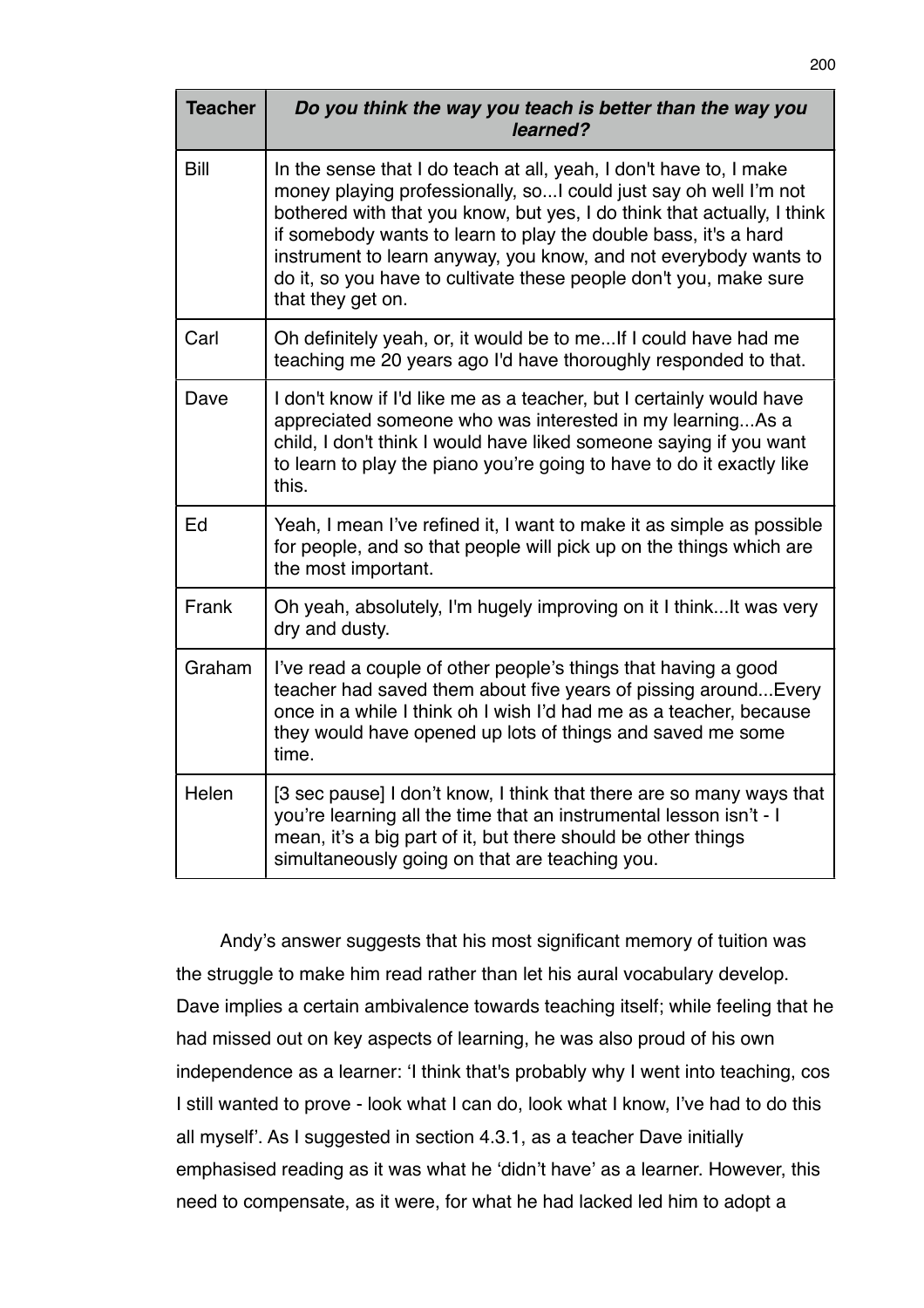teaching strategy that in practice suited neither him nor his pupils. He had concluded that beginning with notation is ʻwhat you *don*'*t* do'. Experience had shown him how best to balance the strengths and weaknesses of his own learning history.

Dave may have become the teacher he had needed, but ironically he was aware that his younger self might not have enjoyed meeting him. He had occasionally met pupils in whom he recognised himself, self-motivated learners who were ʻlooking for answers' but instinctively resisted being told what to do. Typically, pupils like this would briefly see what the teacher had to offer, but before long ʻthey're off again'. It may be that, at certain stages of their musical development, some people gain more than they lose from completely independent, self-directed learning; having control over one's learning, and the sense of pride in one's achievements that results from this, may be more valuable than sound professional advice. Dave's teaching strategies did reflect how he valued his learning, yet he was still aware that learners may not always benefit from being taught.

Bill suggested here that he was almost trying to correct history simply by being available as a teacher. He recalled how hard it was to find the expert advice he needed; double bass players needed all the help they could get. Now, as a teacher, he could show them how to play with good technique, and the niceties of different teaching and learning strategies were almost beside the point. Helen made the modest but telling point (as did Dave) that being taught may not be all that important in the overall development of a musician; it hadn't been for her. Similarly, Timothy Rice suggests that being taught is often not central to the development of cultural forms, and is only a part of how knowledge and skills are acquired:

All of us who grow up in culture and acquire its traditions do so only partly as a result of direct, pedagogical intervention of the sort commonly associated with scolding by parents, teaching by teachers, or informing by informants; culture and its traditions are also acquired by observing, mimicking, and embodying shared practices. (Rice, 1997: 108)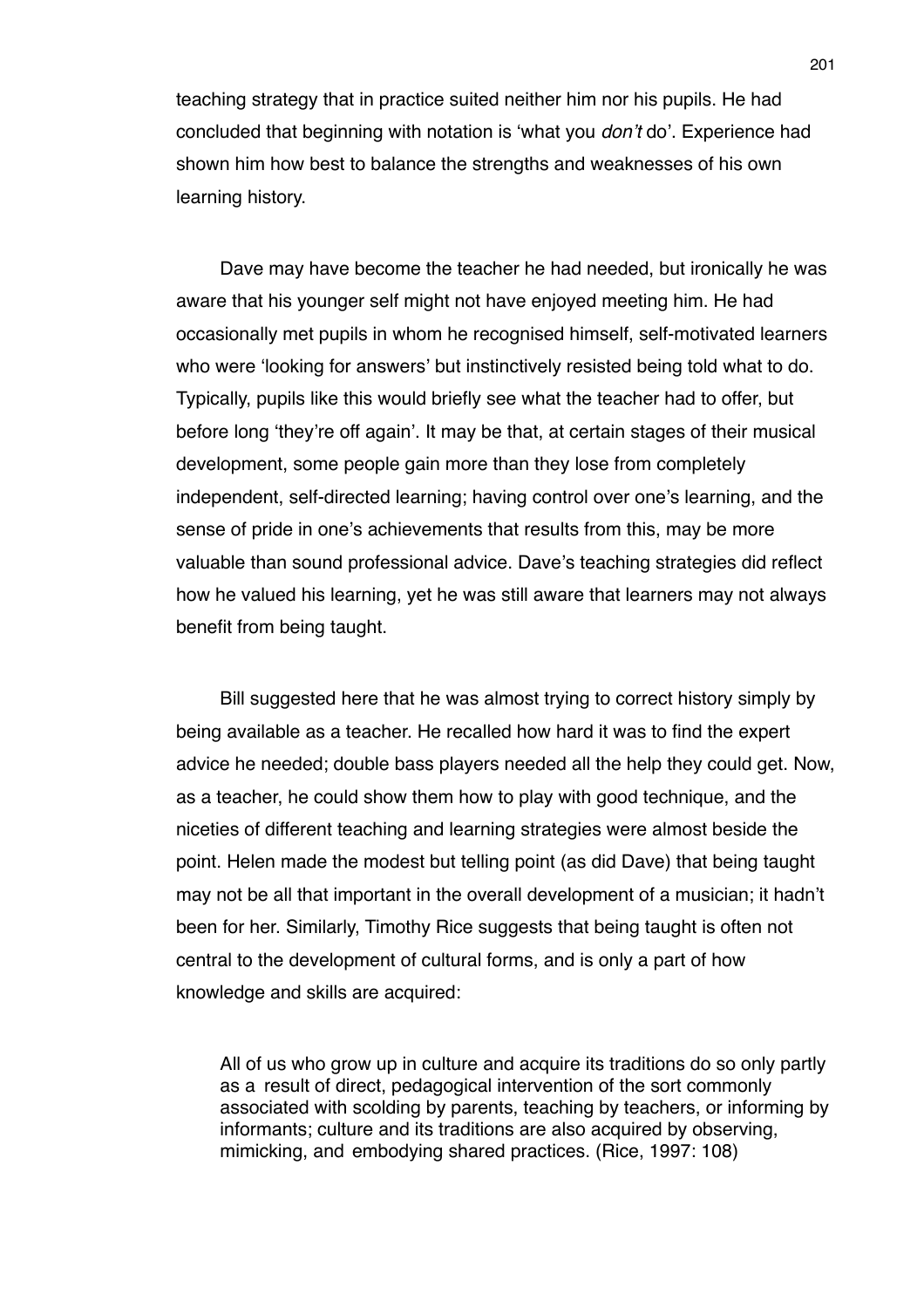Graham repeated the gist of his answer to my question about regrets; he didn't seem to think that there was anything wrong with how he had learned or what his learning had led to; he merely wished he could have had some good advice to get there sooner. However his emphasis on using notation as a teacher - by the sound of it, rather more than he had himself as a learner might be seen as a counterbalance to his natural, almost irresistible, tendency to stray from what he had intended to play and instead ʻstart jamming'. While he was proud of his abilities as an improviser, he used notation to help himself adhere to specific parts; thus he encouraged improvisation in his students, while also using notation to remind them of the tunes they were trying to play.

## **5.2.4 Learning histories: summary**

Learning histories are then central to how these musicians approached their teaching. Seven out of eight of these teachers set out to include in their lessons crucial aspects of their own informal learning. Bill did not, and serves as the ʻdeviant case' which alerts us to the fact that these teachers were not necessarily teaching as they were taught, nor as they had learned. Instead they had each tried to become the teachers they would have wanted for their younger selves. The extent to which they valued different aspects of their own learning can be seen as a predictor of their approach to teaching: their aim was to make up for what they felt they missed, while including strategies which had been successful.

More research would be required to discover whether all instrumental teachers think they are creating an environment for learning better than the one in which they grew up; the teachers in the present study seemed to think that is what they were doing. In practice, of course, the students themselves also played a part in how these strategies were applied while, as Helen and Dave suggested, instrumental tuition is only a part of any musician's development.

All the teachers in the present study felt that the tuition they had received was at best seriously flawed. However, there may well exist a body of musicians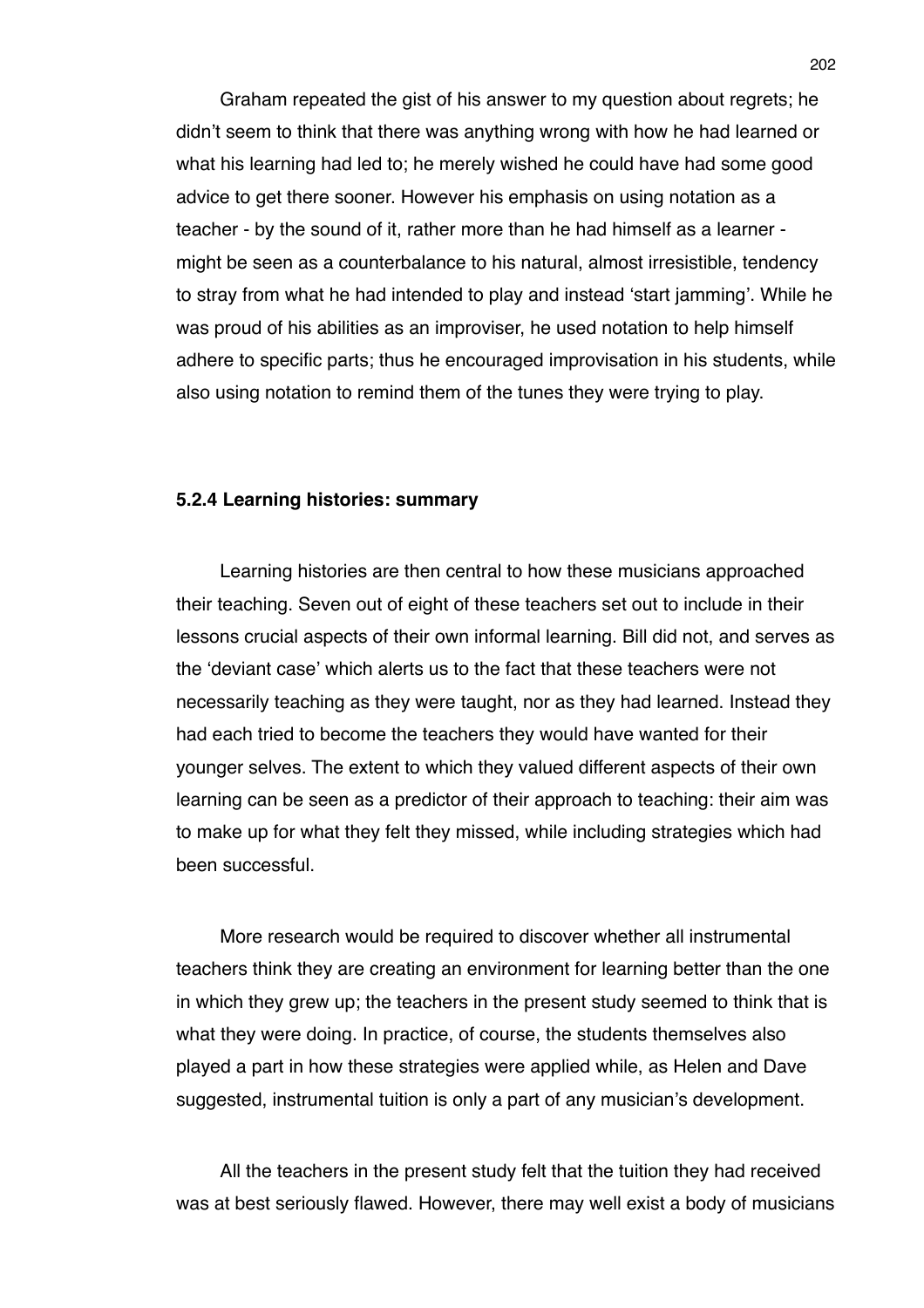who are entirely happy with the way they were taught. As such, if the idea of ʻvalue' universally operates as I have suggested, it would be reasonable to assume that such musicians would do their best to replicate exactly the lessons they received. Again, further research would be needed to confirm this.

It should also be noted that the evidence here suggests that, where instrumental teacher training is undertaken, it can have a significant impact on pedagogy. Both Andy and Frank, the only members of the group to receive training specifically for instrumental teaching, spoke highly of the influence this had had, and each gave specific examples of how ideas from their training had been applied directly to their teaching practice, to profound effect. Learning histories are certainly crucial as an influence on teaching strategies, but these two teachers in particular were also quite willing to introduce other people's ideas alongside their own experience. However, Graham had also had some training in running music workshops, as a prelude to undertaking a PGCE in classroom music teaching (which he failed). Despite this, he claimed ʻI just don't know what to do in workshops', and he seemed to have taken little from his experience of classroom teaching which was any help in instrumental teaching. This suggests that high-quality training needs to be specifically aimed at instrumental teachers to be effective.

### **5.3 Identity**

In this section I argue that conflicting cultural narratives about musicians and teachers lead the participants to justify or explain their identities as teachers. On the whole they seem to have little relish for teaching, but they are in their own eyes variously compelled, persuaded or obliged to become teachers.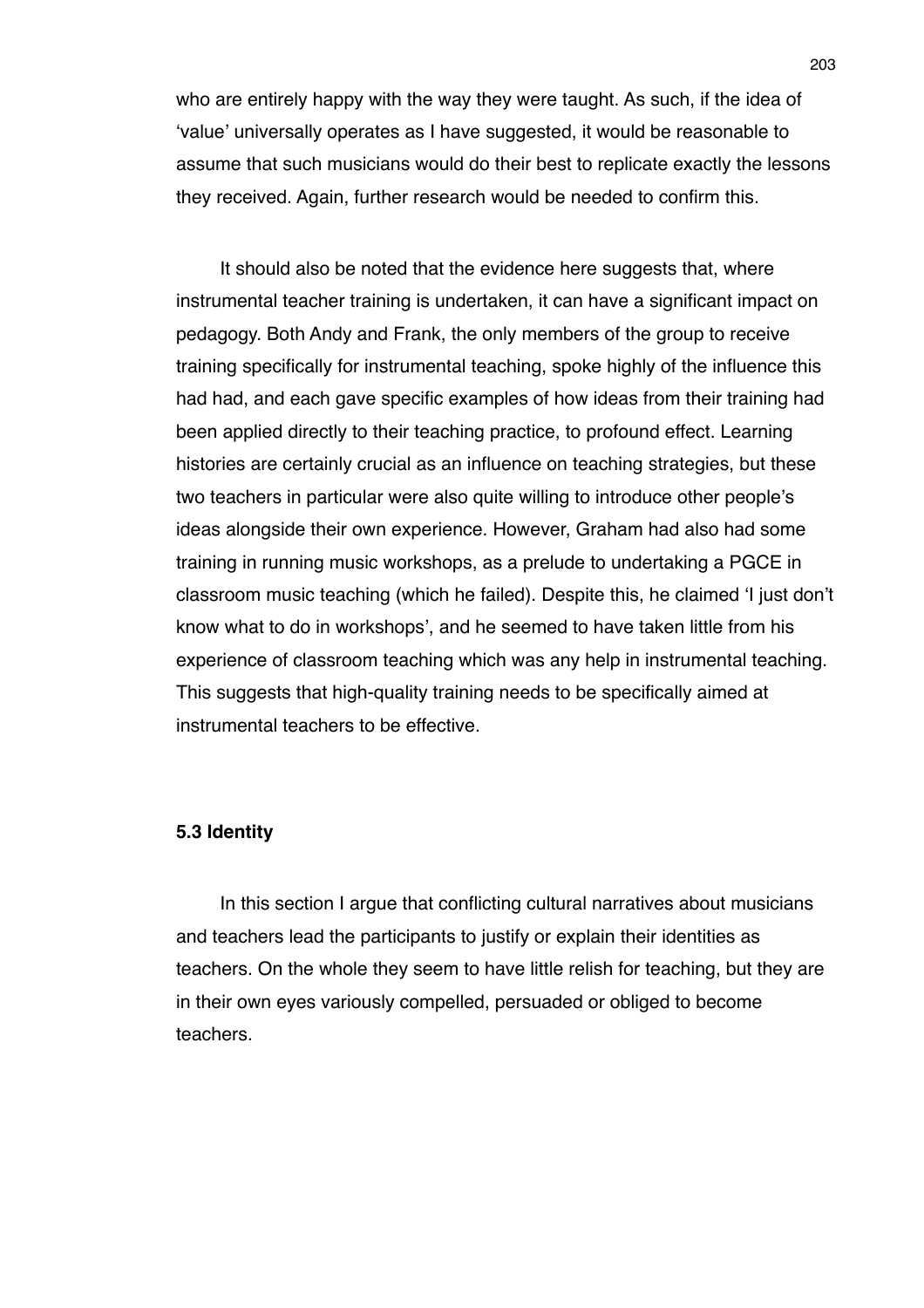#### **5.3.1 Becoming teachers**

We have seen in section 3.2.1 that the musicians in this group tended to describe themselves as ʻdriven' or ʻfanatical' about learning their instruments. These accounts therefore form part of a widely held discourse about how dedicated and obsessive musicians are (and how irresponsible and anti-social their occupation tends to be as a result). However, this kind of ʻinvoluntary commitment' is not confined to music; there are similar narratives to be found in sport, visual arts and other activities which are essentially optional but which require considerable effort to master. These accounts suggest too that there maybe a price to pay for following one's obsessions. The writer C.L.R. James gives a vivid portrayal of his childhood determination to play sport in the face of considerable opposition, moreover ʻnot merely to play but to live the life, and nothing could stop me' (James, 2005: 36). Like the musicians in the present study, he was at a loss to account for the stubbornness of his younger self: ʻI could not explain it...for I did not understand it myself. I look back at that little boy with amazement (*ibid*: 30). Despite endless upset and confrontation at the time, both at school and at home, he describes feeling enormous ʻgratitude' towards his younger self for propelling him towards a much more fulfilling career than he might otherwise have had. Robert Stebbins (2004) describes as ʻoccupational devotees' those who have gone on to make a career in activities they feel compelled to pursue but which are, for most people, no more than hobbies. These devotees may thus find profound job satisfaction, although the financial rewards may be meagre. Whether the undertaking and outcomes of ʻoccupational devotion' are positive or not, those involved see themselves as almost powerless to resist the urge to do what they do.

However, there is little sign of any such enthusiasm in the group for their identity as teachers. None of these musicians revealed any particular ambition to teach, and none of them seemed to have planned or prepared for it. Frank had ʻnever thought of' teaching until he was asked, and in fact his earliest experiences of teaching consisted of free, informal guidance for friends, as it did for Helen. Generally these teachers ʻended up' teaching in response to circumstances: the opportunity presented itself and they took it, albeit mostly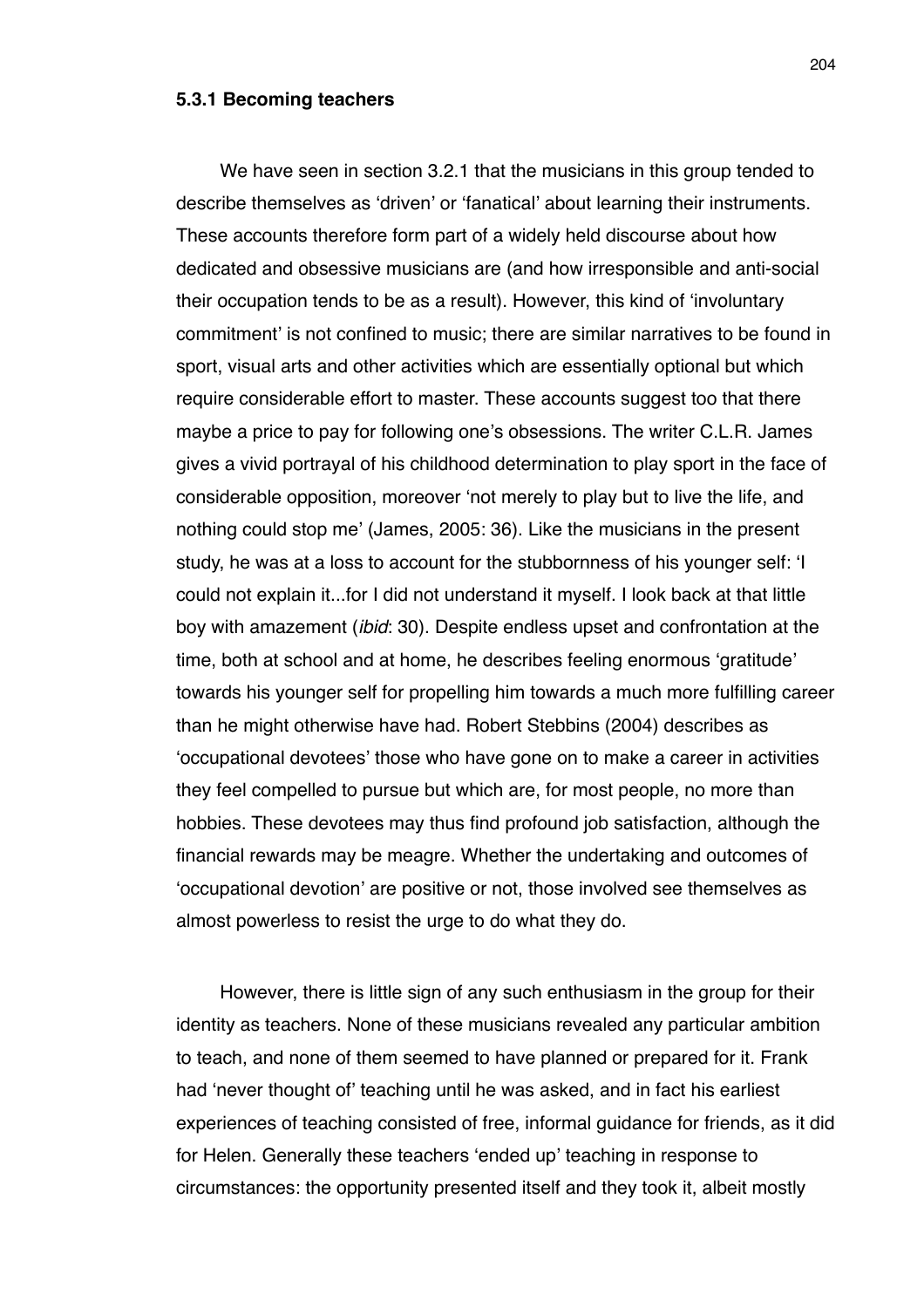with misgivings. Graham was typical: ʻbasically the teaching thing has just kind of developed from being offered it'. Dave felt he had been ʻthrown into it'. We saw several examples of these players being prepared to put themselves - as learners - into uncomfortable situations where they simply had to play, however alarming the circumstances, and this apparent recklessness is also evident as they became teachers.

Ed recalled his hesitation about responding to an advertisement he had seen for a singing teacher. The extent of his vocal experience at this point was doing some gigs as a singer with a band, and six months of a part-time music course which included receiving some singing tuition:

Ed: I remember almost just not ringing the number, I remember just thinking, you know. Q: I can't do this. Ed: Yeah, I remember just thinking, this is insane! [laughter] [Ed]

He did in fact make the call, and started giving lessons:

I remember feeling very overwhelmed [laughter] and I remember thinking I don't know what I'm going to do next week, so one lesson a week at that time was more than enough [laughter]. [Ed]

Dave used practically the same words as Frank to describe his first efforts at teaching (ʻI didn't know what I was doing' [Dave]) and with hindsight did not view these attempts with satisfaction: ʻI've been doing it ten years since then, and realise that the early days were probably pretty shockingly bad actually'. Andy, like the others, began with ʻno formal training to teach at all', and when he was offered work at a 6th form college his reaction was predictable: ʻI panicked, I thought oh, I can't do this...I didn't think I had anything like enough skills to go and be a teacher'. He admitted that at the time he was not ʻeven particularly aware' of what teaching skills might consist of.

Despite these understandable feelings of inadequacy, they all started teaching regardless, and since only Frank and Andy (and to a lesser extent, Graham) had any instrumental teacher training, their proficiency had generally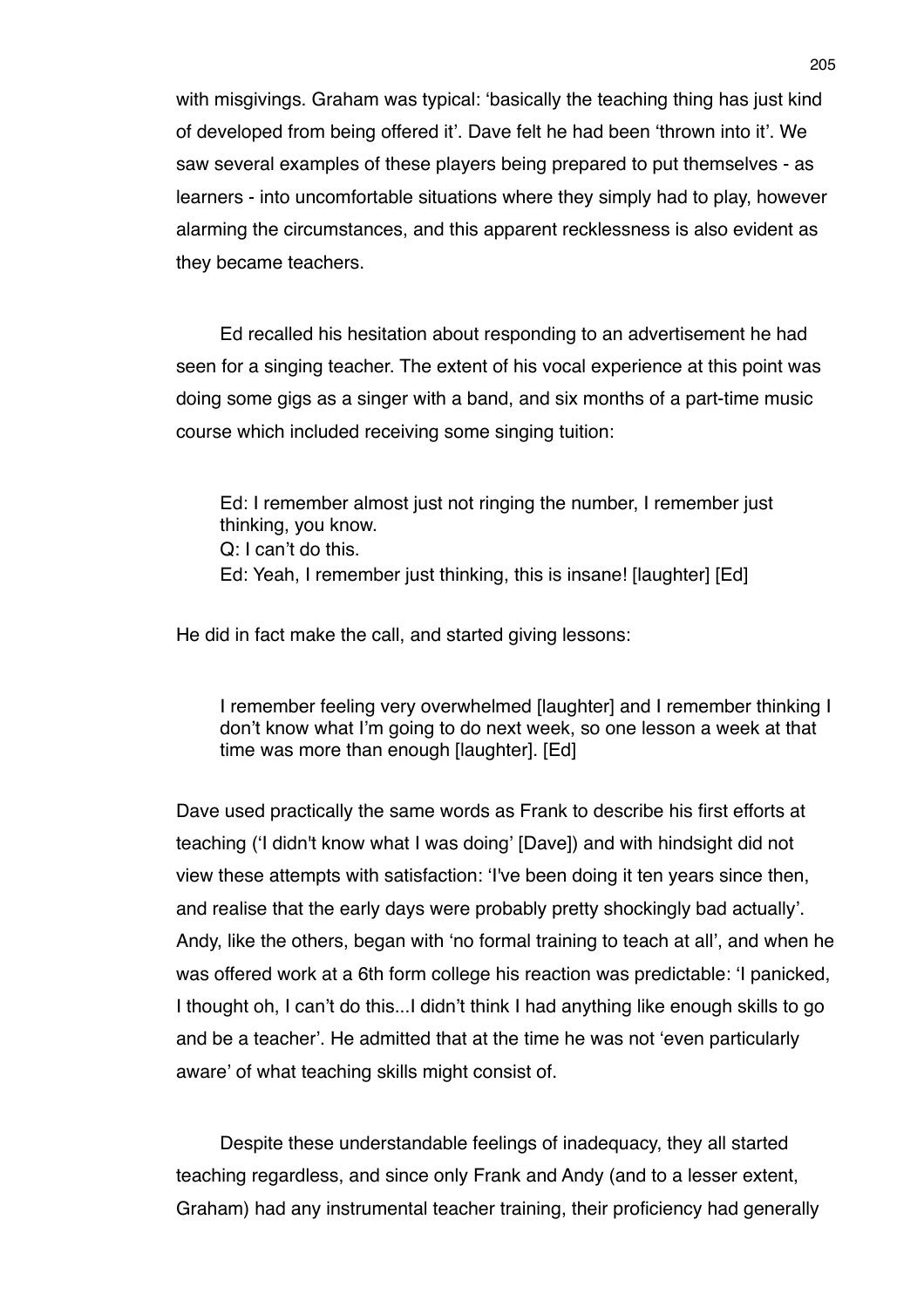been acquired ʻon the job'. But here there is something of a contrast between playing and teaching: Andy may have had lessons thrust upon him as a youngster, but all the others actively sought tuition on their instruments to get better at playing. Seeking expert help seems a reasonable response to feelings of inadequacy or a desire to improve, but in fact only two of them sought training specifically to improve their teaching.

This lack of training might be a result of the fragmented nature of courses and qualifications available, and ignorance about the choices on offer, which would in any case have been much narrower when most of these musicians were starting to teach - in several cases, many years ago. Financial constraints may have limited their opportunities for training, which generally costs money and involves taking time off work (Dave cited lack of funding as a reason for not having sought training). Also significant may be the fact that instrumental teaching is often viewed disparagingly, particularly among musicians themselves, as a poor substitute for performing; as such it is perhaps not worthy of the effort and commitment that formal study would represent. Baker (2006) found that young instrumental teachers felt their undergraduate training was aimed at producing performers, however unrealistic this might be as a career, and did not equip them to be teachers; Mills (2006) reports similar findings. The role of training in the careers of instrumental teachers is surely one which deserves more research; even after a wealth of training and experience, Frank still felt unsure about his approach to teaching: ʻit's just at the beginning stages really, we've been winging it'.

If they all felt under-prepared for their role as teachers, they did not, on the whole, warm to the task. In talking about their work as teachers there was generally very little sense of the passion and engagement which they felt for learning or for playing. Dave was ambivalent about his career as a peripatetic. He did say that ʻit's what I enjoy doing'; however he also said his career as a full-time teacher was ʻa bit depressing I suppose...I've considered giving it up altogether'; this was mainly due to the poor financial rewards and high workload. Frank described his early experiences as a peripatetic in terms of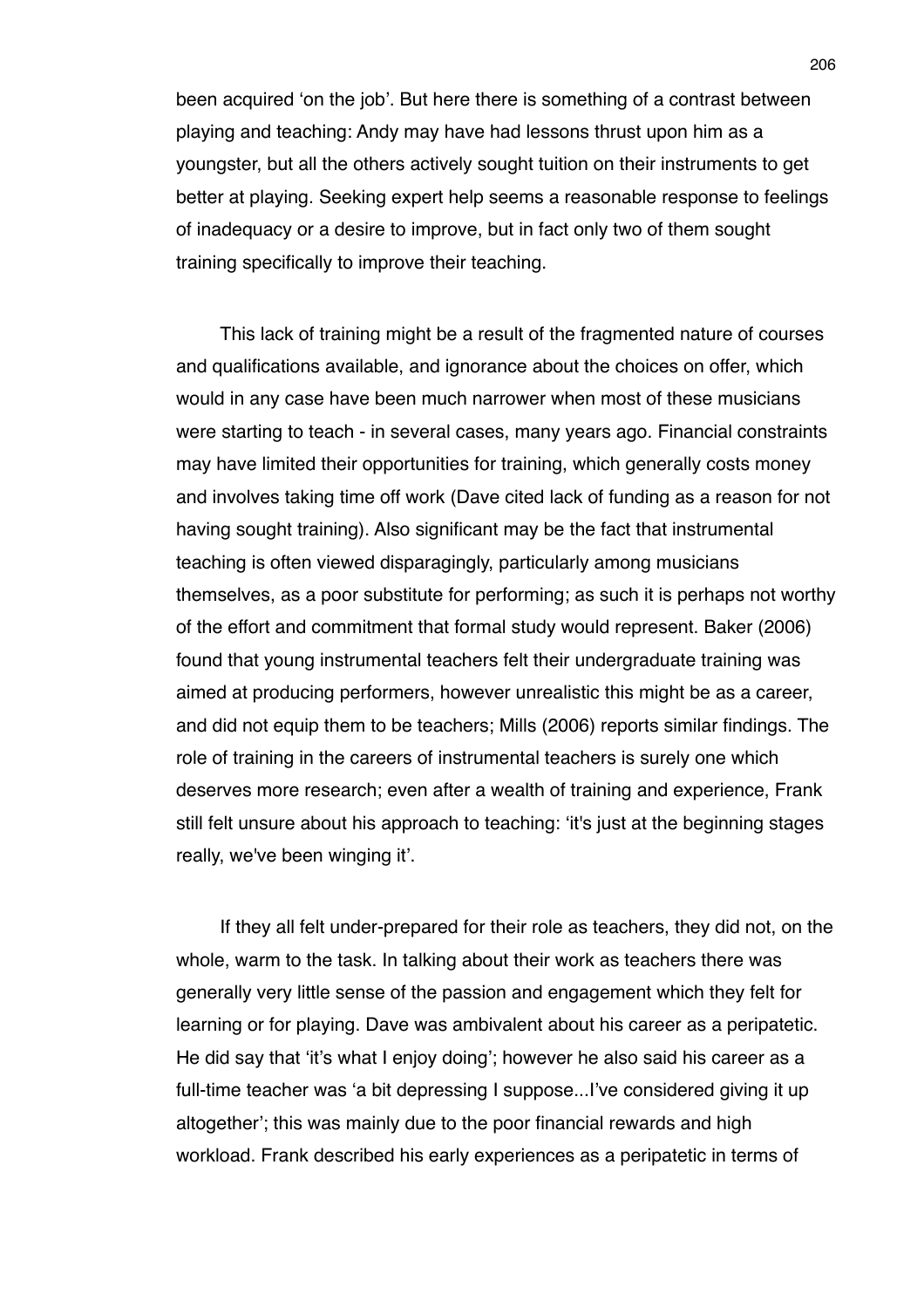growing panic, wherein an impossible workload combined with high levels of stress:

I'm rather trapped by this job...I'm doing all the days in the week, I'm doing all the hours in the day, I'm doing all the weeks in the year that are available, and two things are happening: one is I can't make a living, and the other is I'm overworked, I'm going bonkers with it...I'm up to here [slaps the top of his head] with the ceiling and the water's rising. [Frank]

When invited to consider their future as teachers and musicians they all said they wanted to do more playing; *not one* said they wanted to do more teaching. Carl put it bluntly: ʻI'd definitely like to be doing less'. There was no such ambivalence about being players:

Really I would prefer to just be performing...push out all this other bloody nonsense, all this writing and hard bloody work, and just play! [Frank]

I want to perform a lot more, I want to...record and promote CDs and do that kind of thing a lot more...I don't know if I'll teach - it depends how things turn out I suppose. [Ed]

The only one who said they might consider taking on more teaching willingly was Bill, but said he would only do this if he felt it would benefit his own playing; at the time of the interview he was not convinced this would be the case.

The degree to which these musicians were reliant on teaching financially seemed to affect how they felt about it. In most cases, the more teaching they had to do to survive, the less they enjoyed it, while the more positive attitudes were displayed by those who were also able to earn money in other ways, in particular by performing. Helen's ambition was to take up some kind of career in music full-time, although she would not abandon teaching altogether in favour of playing:

I absolutely desperately want a mixture of the two to pay my bills, basically, I would love to be just playing, just going out and playing and touring and working with bands...But actually now I've started teaching - at first I saw it as a compromise, [now] I really enjoy it and I would want to keep that going as well. [Helen]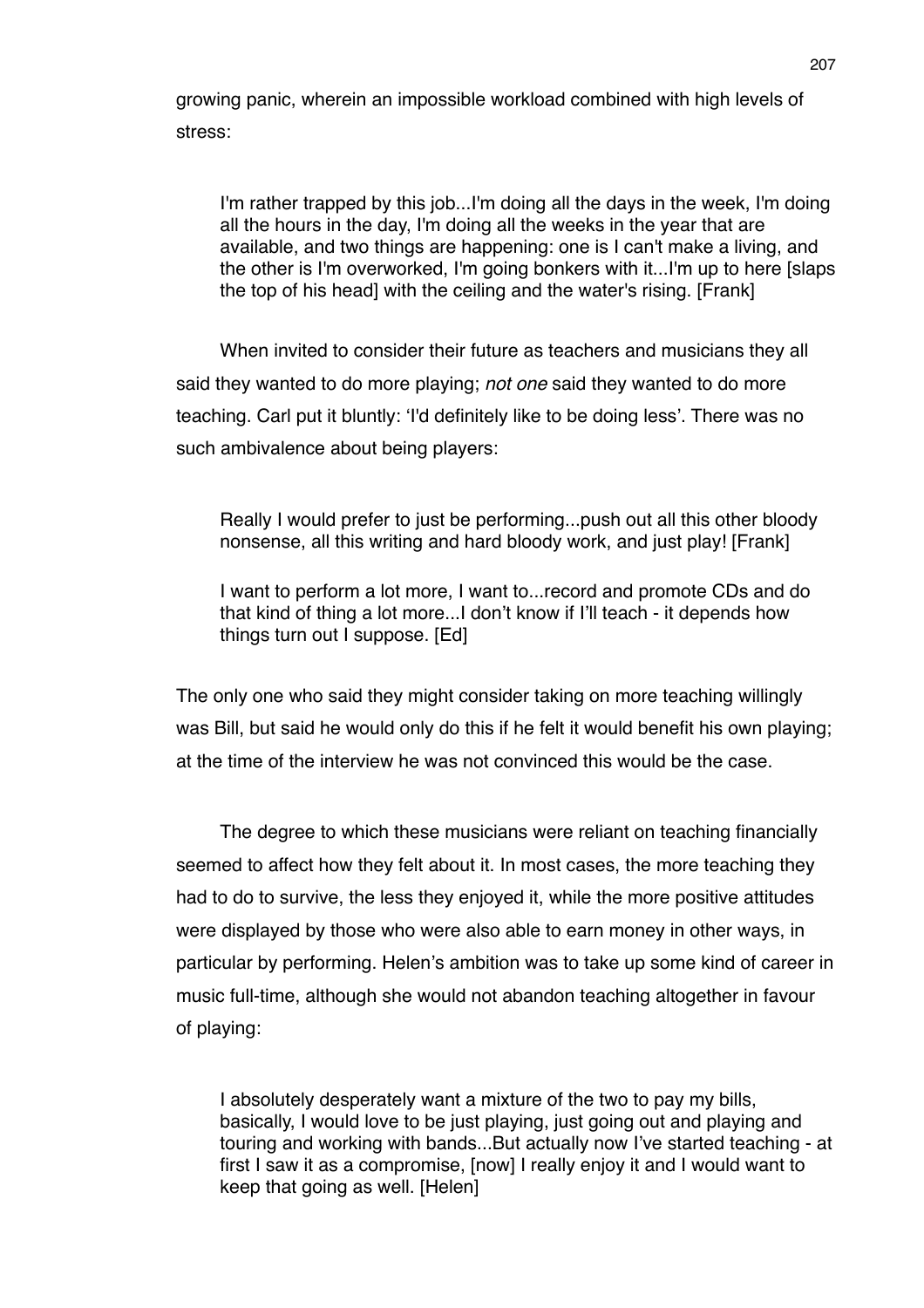Nevertheless, she could not imagine how she would survive financially, a wariness endorsed by the others' accounts. She was by far the most enthusiastic about teaching; it is at least suggestive that she was also the least dependent on teaching for her livelihood.

## **5.3.2 Identity work**

There is then a disparity between the participants' identities as musicians and as teachers: on the one hand passionate and committed about becoming musicians, and unanimous about wanting to do more playing and performing; on the other hand, largely ambivalent about teaching and keen to do less, while aware of serious limitations as to the viability of instrumental teaching as a career. The group therefore had to undertake a certain amount of ʻidentity work' (Fornas *et al.*, 1995: 210) to sustain these contradictory narratives. There were several ways this was addressed.

Firstly, and perhaps most importantly, the reason given for teaching was, in almost every case, economic. Rather than actively seeking teaching work as a career choice, most of them accepted invitations to start giving lessons due to financial pressure to survive *as musicians.* There was little suggestion of any evident ability or desire to teach for its own sake:

Someone approached me at a gig saying do you give lessons, and I thought yeah because I haven't got any money, and that was how it started. [Carl]

Graham said ʻI got into teaching when I was really broke', while Dave said he started ʻjust as a way of earning money'. As musicians, their sources of income were limited, and as Graham put it, ʻI can't do anything else' (a remark echoed by an instrumental teacher in Baker, 2005: 147). For Dave, the only alternative to teaching was to get a ʻdesk jobʻ which he didn't want to do. Even though teaching was not as highly valued as performing, it nevertheless allowed them to sustain their identities as musicians; it is well-known and widely (if reluctantly) accepted that many players have to ʻresort' to giving lessons in order to survive.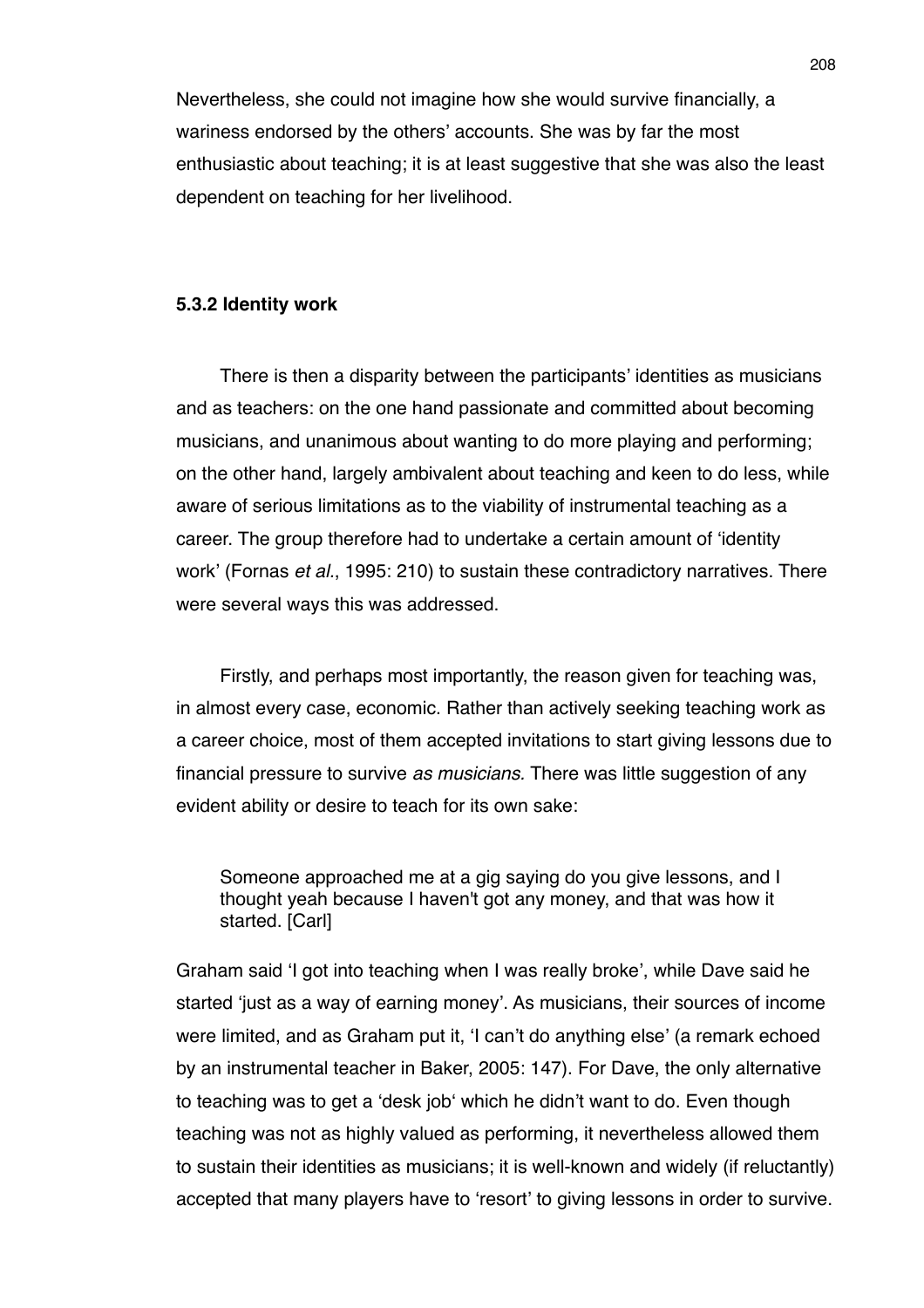The teachers in Baker's study seemed to view teaching for a music service as a temporary ʻsafety-net' (Baker, 2006: 45), even though the prospects for a fulltime musical career as a performer were slim. For the teachers in this study, financial need acted as an unassailable argument whereby they became, as musicians, almost forced into teaching. Thus there was a sense of ʻholding off' the responsibility for becoming teachers; rather than being an active choice, teaching seemed to have been foisted upon them by circumstances, and they resented it accordingly.

Secondly, there were attempts to look at teaching positively, despite the evident drawbacks. As mentioned above, Helen was enthusiastic about teaching, though she could only comment on this as a part-time job. Dave spoke at length about how unsatisfactory his teaching career was, but did find some sense of personal pride in what this represented:

There wasn't a music teacher at school either, I didn't have any music at school, which probably made me hungry for it, you know...I think that's probably why I went into teaching, ʻcos I still wanted to prove - look what I can do, look what I know, I've had to do this all myself. [Dave]

Teaching thus served to demonstrate his achievements as a self-directed learner. Graham was more modest in finding job satisfaction, and appeared more relaxed than Dave and Frank:

I have been content with the fact that I don't particularly enjoy anything I'm doing but none of it kills me, and most people get killed by what they do, and so therefore if I can break even on it...that's a bonus, I have almost no stress. [Graham]

Bill suggested that he himself might get something out of teaching through having to explain to others aspects of playing that he may not have consciously articulated. These examples represented teachers seeming to say, as it were: ʻperhaps it's not so bad after all', though it has to be said that their attempts to do so were mainly lukewarm.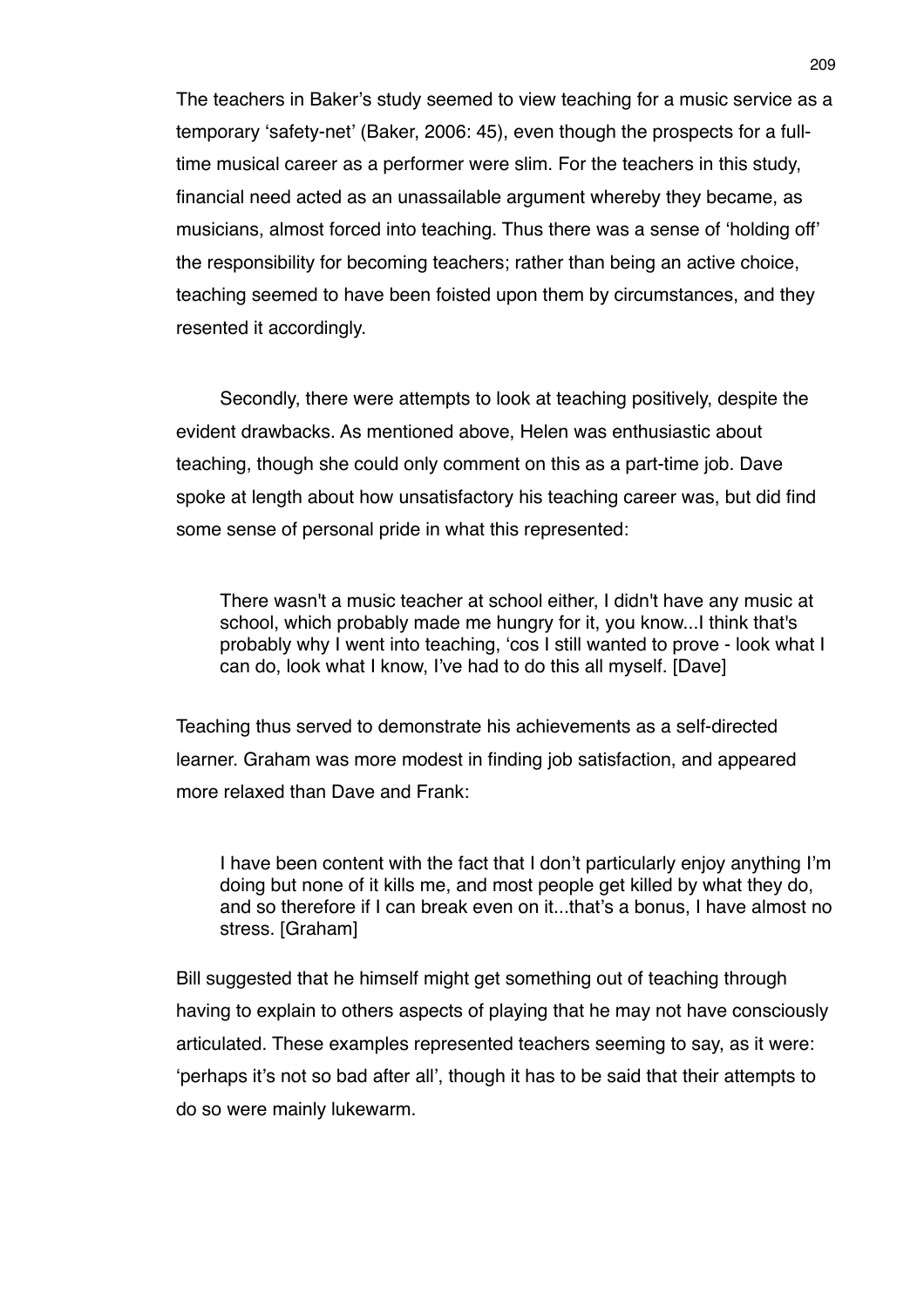Thirdly, I would suggest that a specific function is served in the interviews by humour - particularly that directed against themselves - on the subject of their identities as musicians. For example, when Carl took up his instrument he was training as a plumber, a future career which ʻcompletely went by the wayside'. Instead, from the age of ʻmaybe 17 to 25' he was so obsessed with practising he said he was: ʻno use to anybody for those years I would say'. After a moment's pause he followed this up with the punchline: ʻsome people would argue I'm no use to anybody now [laughter]'. I suspect that Graham was only half-joking when invited to consider his decision to pursue music full-time:

Q: What do you make of your younger self now, when you look back at that decision, do you think - well, what *do* you think? Graham: How stupid is that?! [laughter]

Bill also looked back somewhat ruefully at the fact he had ended up as a musician:

I quite often ask myself, why - especially when I haven't got any work [laughter] - why did I ever pick this to do, why didn't I do something sensible you know, why didn't I learn to be an accountant or...I don't know...and the fact is the only thing that I was interested in when I was at an age where you can make those decisions, was playing music so, there you go [laughter]. [Bill]

Bill was repeating here the idea that, such was his obsession, he had little real choice of future career, despite the disadvantages. All the interviewees chose to laugh about this, presenting the consequences of their ʻoccupational devotion' (whether this be unemployment or having to teach) as comedy rather than tragedy. This kind of self-deprecating humour may be required to laugh off the sometimes painful or absurd realities of life as a musician, although it did not completely conceal the rueful tone evident in the interviews.

Fourthly, several of these teachers seemed to resolve the contradictions between their identities as musicians and as teachers by sounding a note of altruism. Bill for example was doing only a very limited amount of teaching (not enough ʻto make any kind of living out of') but felt he almost had ʻa duty' to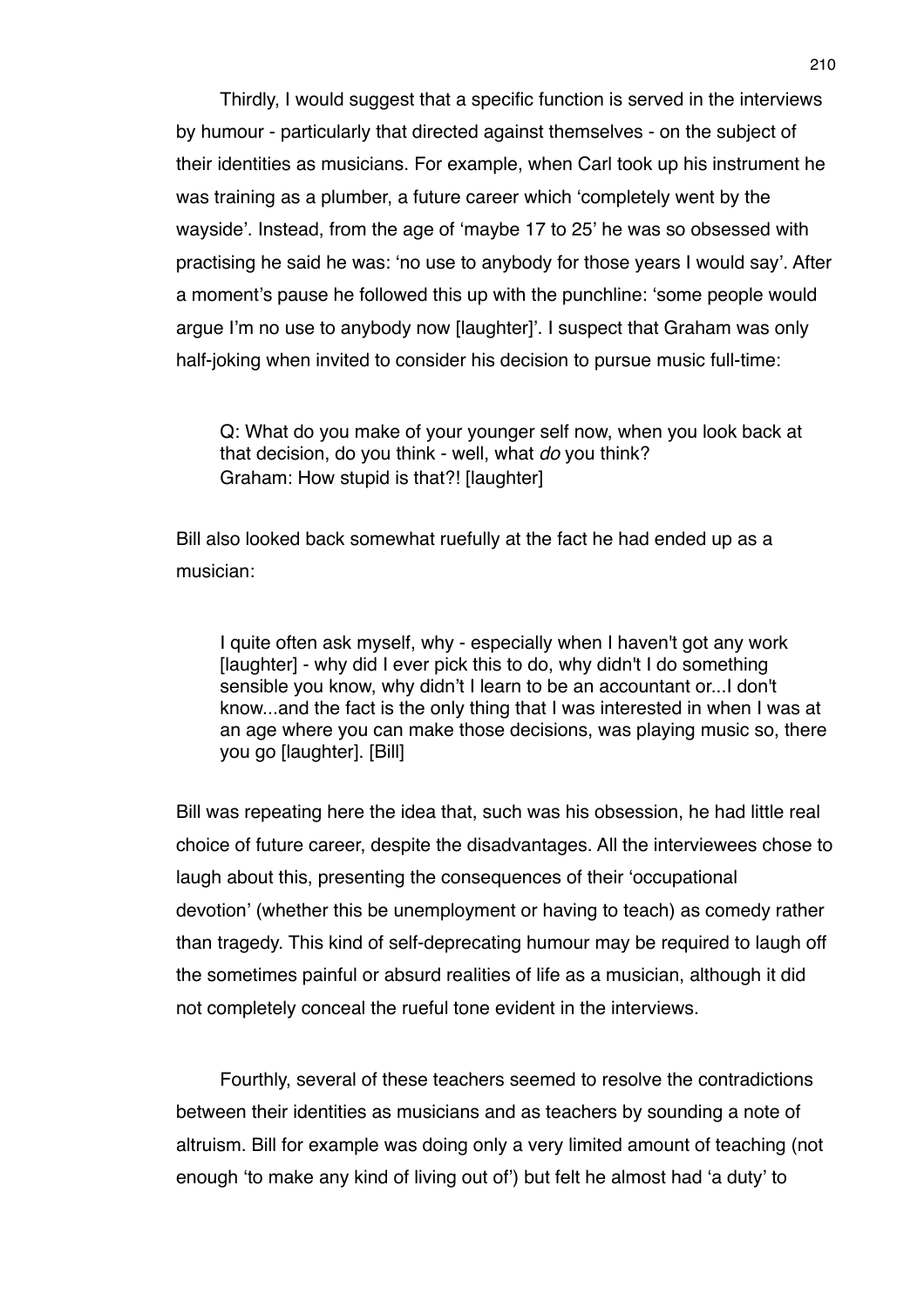ʻcultivate' the few people who wanted to learn double bass, as it's ʻa hard instrument...and not everyone wants to do it'. This was partly based on his own experience of trying to learn:

I remember how hard it was when I was learning to find a teacher, it was really incredibly difficult and so if I've got the time, and I can make a small commitment...and there are people who want to learn, then I think really, I feel almost obliged to provide them with some sort of help. [Bill]

Frank also saw his teaching as in part reflecting his own experience of receiving some very poor tuition: ʻI want to try and redress the balance a bit, it's not right that people should struggle on', and there is a similar suggestion of teaching as a selfless cause: ʻthe books that I'm writing...some of those are really not very sale-able, but I am on a crusade'.

Graham felt that, for some of his pupils, lessons were a pointless exercise since they were not motivated to improve; he persevered with these pupils as he needed the money: ʻI'm actually not brave enough to tell kids who shouldn't be there that they shouldn't be there, cos that's my income also'. Nevertheless he maintained an image of himself as a conscientious teacher who tried his best regardless: ʻI'm not ripping them off, they're doing it'.

Several of the group, in particular the ones who didn't do anything else, referred to what hard work teaching was (ʻit's so exhausting' [Frank]). There were also implicitly favourable comparisons between themselves and other teachers working in schools that they had seen or heard about:

Schools buy from music services because of the perception of high and guaranteed quality; well it's a perception, but it's a facade, it's not there at all. [Frank]

I was thinking my god! What kind of people are the music service employing? [Ed]

By appealing to notions of altruism - expressed sincerely - they seemed to be constructing an image of themselves as selfless, conscientious, and dutiful. This calls to mind the idea of ʻmoral accounts' described by Silverman. He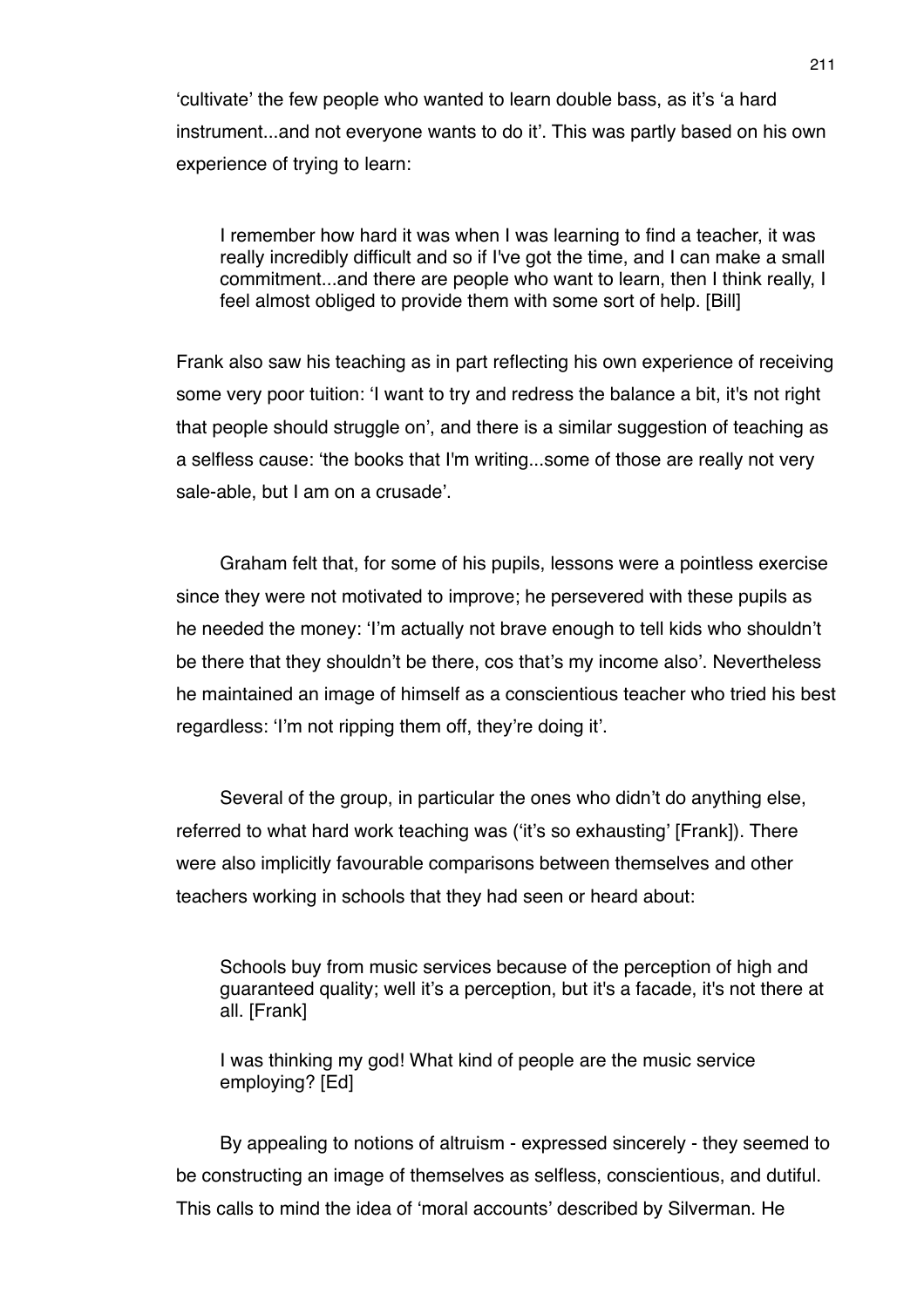considers a series of interviews with parents, and suggests that they can more usefully be seen as ʻmoral tales' rather than factual accounts, ʻlocal accomplishments' which ʻdisplay vividly cultural particulars about the moral accountability of parenthood' (Silverman, 2001: 105). In the same way, the teachers in the present study can be seen to reflect the cultural obligations implicit in the term ʻteacher' in the way they spoke of duty and hard work; in a sense, these obligations served as another justification for the lack of relish they expressed towards their role. The idea of moral accounts is one we shall return to in a later section (5.5.1), since it provides an interesting way to view the ʻhelping language' (Edelman, 1974) which is often used to describe teaching.

### **5.3.3 Identity: summary**

The group I interviewed saw themselves primarily as musicians, and their commitment to this identity seemed to absolve them of the responsibility for what followed, even though in most cases this was a career which did not entirely suit them. As players, the participants reported several instances of being ʻthrown in at the deep end' (Priest, 1989: 179), and similar feelings were evident at the start of their teaching careers. If they saw themselves as passionate about becoming (and being) musicians, they were initially illprepared and remained largely reluctant teachers who would rather have been doing less teaching and more playing. In order to reconcile themselves to their situation they had adopted a variety of strategies; for example, telling themselves that while they didn't want to teach, financial necessity meant they *had* to. They also tried to find positive aspects to teaching, along the lines of: ʻit's all right really'. They told jokes about themselves, invoking laughter rather than despair, and drew on notions of duty as if to say that they didn't really want to teach, but felt they should.

Laurel Richardson (1990: 25) suggests that interview accounts may be viewed to some extent as the telling of familiar ʻcultural stories' largely based on stereotypes and shared narratives about what it means to be a member of a certain social group. However, there may be considerable contradictions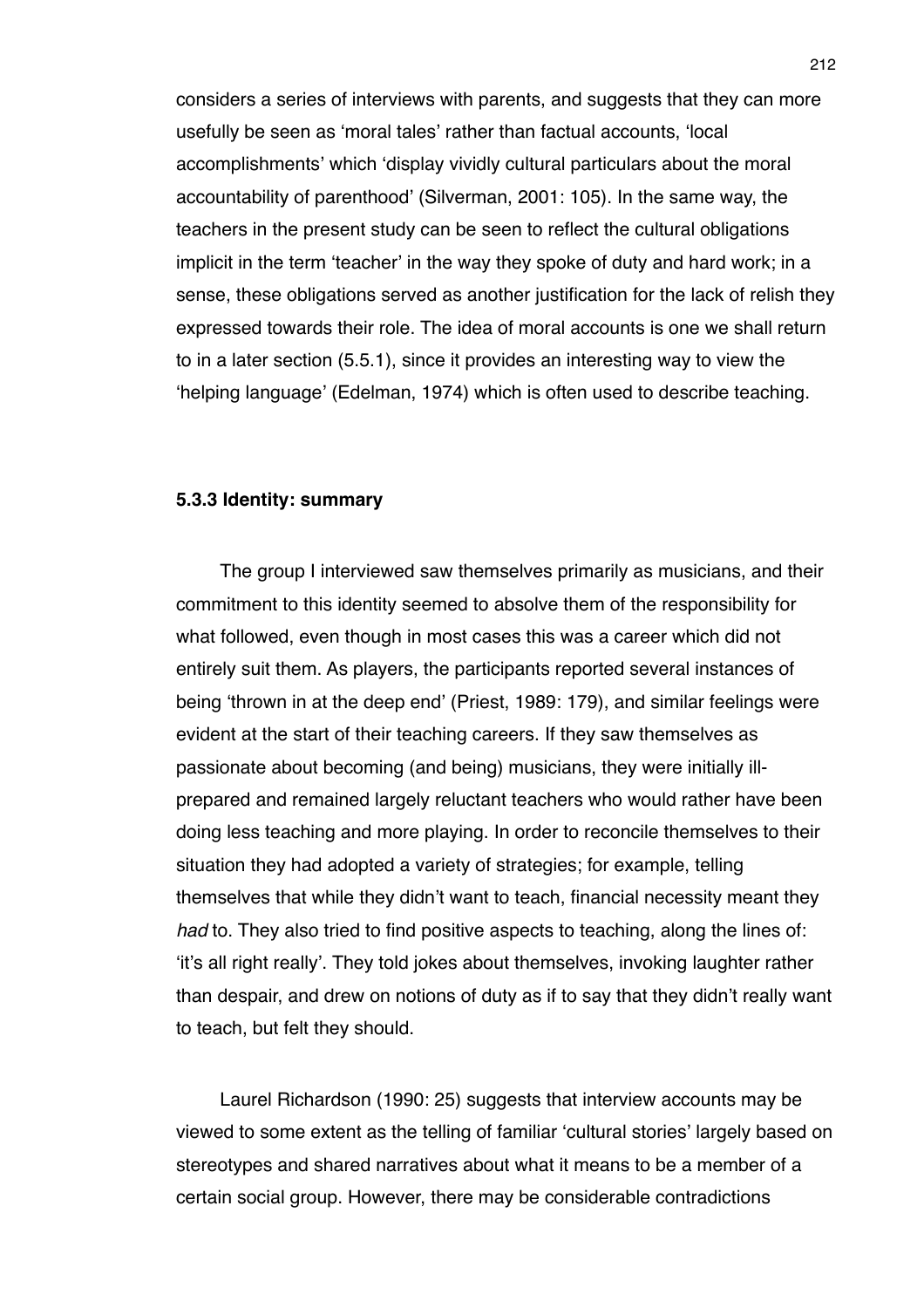inherent in a career which involves being both a musician and teacher. The cultural assumptions about teachers rest on notions of responsibility, integrity and selflessness. Teaching may be seen as something of a ʻhigher calling', not necessarily rewarding financially, but enriched by the satisfactions of watching others (young people in particular) develop under ones' guidance. Being a musician, on the other hand, implies anything from single-minded devotion (if not obsession) to selfishness, irresponsibility, and wild living, as well as a tendency to be anxious, if not neurotic (Kemp, 1996). Thus a certain amount of juggling is evident in the participants' accounts to balance these contradictory narratives.

Richardson goes on to suggest that interviewees may, collectively, generate accounts which challenge common stereotypes, ʻresist the cultural narratives about groups of people and tell alternative stories' (*ibid*, 1990: 25). I would argue that these ʻcollective stories' are also apparent in the present study. Certainly these teachers presented themselves as hardworking and conscientious, and put considerable amounts of imagination and energy into their work; however, this may be simply because they needed to succeed as teachers to survive as musicians. Overall there was little sense of teaching as a noble cause, or satisfying in its own right. Indeed, they had an overwhelmingly negative view of their of their own identity as teachers. This may in part reflect their opinions of their students (as is discussed in the next section). Only one of the group had a viable career solely as a performer - teaching, in fact, was for most of them the only way to sustain their identity as musicians, and they were prepared to make the necessary compromises to do so.

## **5.4 Role**

I now consider the role of these teachers; in other words, what they found themselves doing, or having to do, in order to survive as teachers (and thus as musicians). I argue that in many ways, their role was defined not only by particular beliefs they had, but also in response to their students. For several of the group, the attitude and ambitions of the people they taught were crucial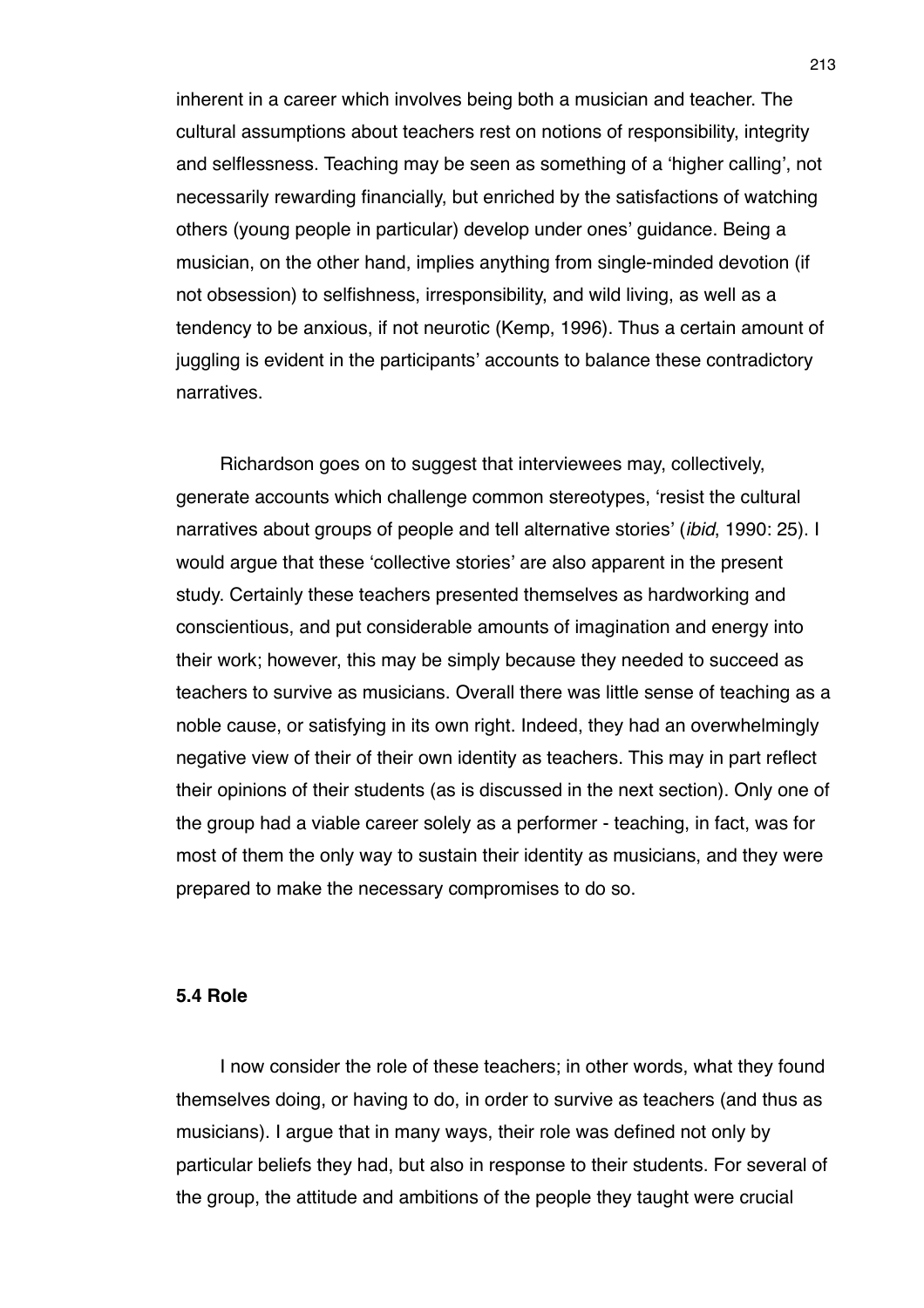factors in their approach to teaching, and there was much talk in the interviews about the nature of their students.

#### **5.4.1 Flexibility as teachers**

Whatever specific teaching practices these teachers adopted, their ideas were in general the result of years of experience, and it may be tempting to assume that they would teach accordingly, imposing their hard-won beliefs on their students regardless. Anecdotal evidence and personal accounts suggest that there are many instrumental teachers who insist their students learn only, and exactly, as instructed (see for example Booth, 1999: 87-89, or Holt, 1991: 209-217). In practice however, the participants were far from dogmatic, welcoming suggestions from their students and expressing a sense of flexibility and a willingness to please.

There was generally an assumption within the group that their teaching should be based on what their pupils wanted to learn and the kinds of music they liked; moreover that this was central to the success of lessons. Several were quite prepared to hand over control to their pupils, or were ready to improvise according to circumstances:

I don't come in with an agenda for every lesson...I'm happy to just pick up on something. [Andy]

I'm not averse to them taking the initiative...I'm quite flexible. [Ed]

Some pupils did indeed come to lessons with an explicit agenda, and in all cases this was welcomed and encouraged; for example, some wanted to learn particular pieces of music and brought these into the lessons. While some pupils wanted to play certain kinds of music, others had discrete, limited goals. For example, Bill was approached by someone who already played electric bass, but ʻhis band wanted him to play a double bass':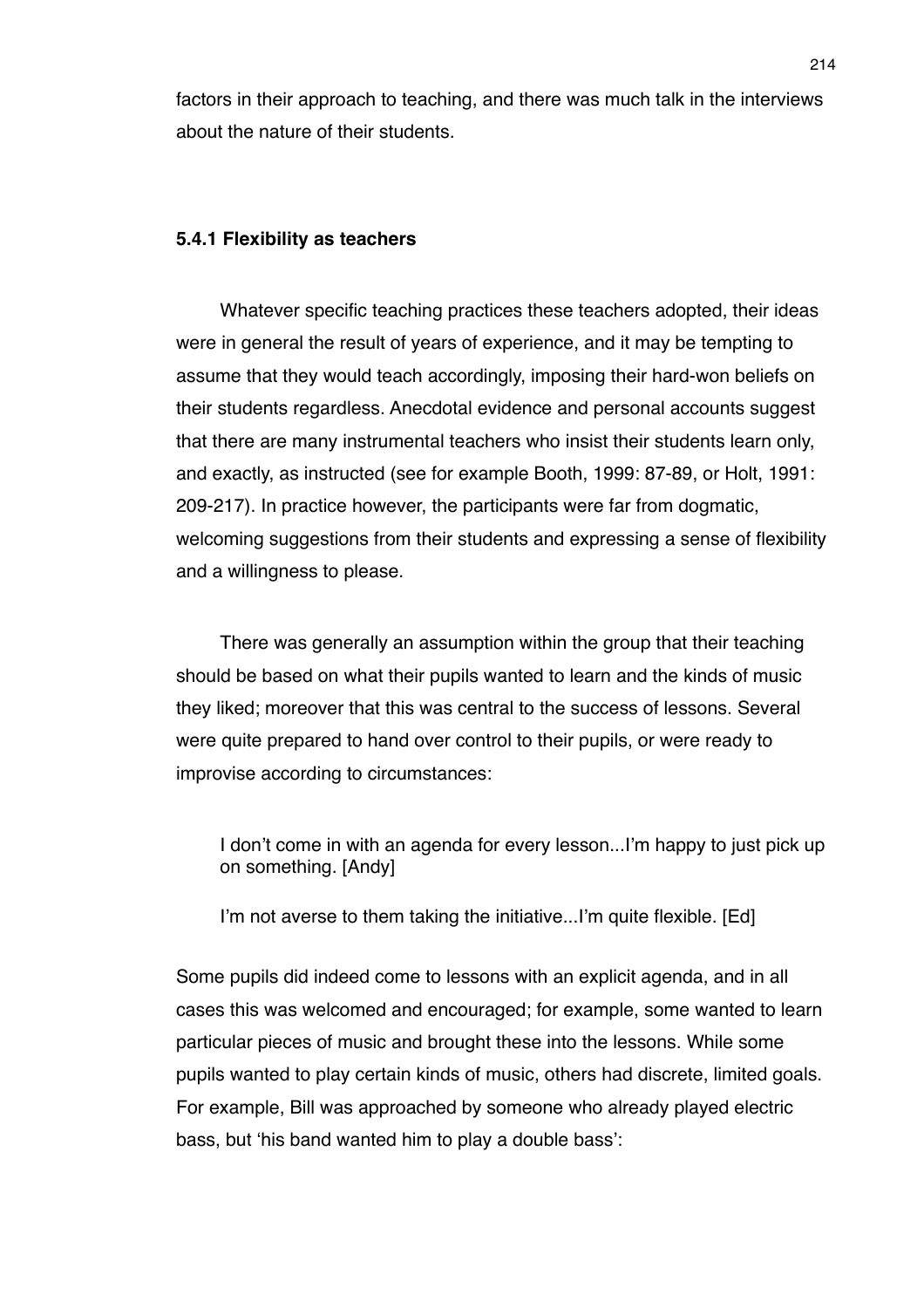I showed him enough to sort of get by on, so he could learn this set of tunes he had to play and that's all he was interested in doing, so once he'd got that he was off. [Bill]

Carl stressed the need to ʻtemper' lessons according to what the pupil wanted; learning an instrument may be no more than ʻlight relief' from an otherwise hectic lifestyle. Equally Andy was perfectly well aware - and quite happy - that many of his pupils only wanted to 'get a bit of fun out of the piano', to ʻsit down now and again and play a bit of boogie-woogie' or to ʻhave a singalong at home with some friends'. If this was the case ʻit's very important to realise that, cos they're not actually interested in playing a Handel gavotte'. I suggested in section 1.2 that for many learners, playing an instrument was essentially a leisure activity, and this emphasis on enjoyment was evident in the way these teachers aimed to accommodate their pupils' wishes.

Thus, while they may have arrived at firm convictions as to how best to teach and learn music, they were also prepared to set these aside. I would argue that this element of modesty in their role as teachers, almost to the point of self-effacement, has three main causes.

Firstly, their pupils were not a captive population; rather they were customers paying for a service. We may describe instrumental teaching in the same language as classroom teaching, but while the terminology of lessons and pupils sounds the same, the politics are very different. Students are not compelled by law to learn an instrument, and if they are not enjoying the process they can simply stop; this may be somewhat influenced by parental pressure, though there was little evidence of this in the present study.

There seems to be a widespread assumption in the writing about instrumental tuition that teachers have to somehow persuade or coerce their pupils into practising things they don't like but which are ʻessential' to learning. Harris and Crozier describe scales and arpeggios as: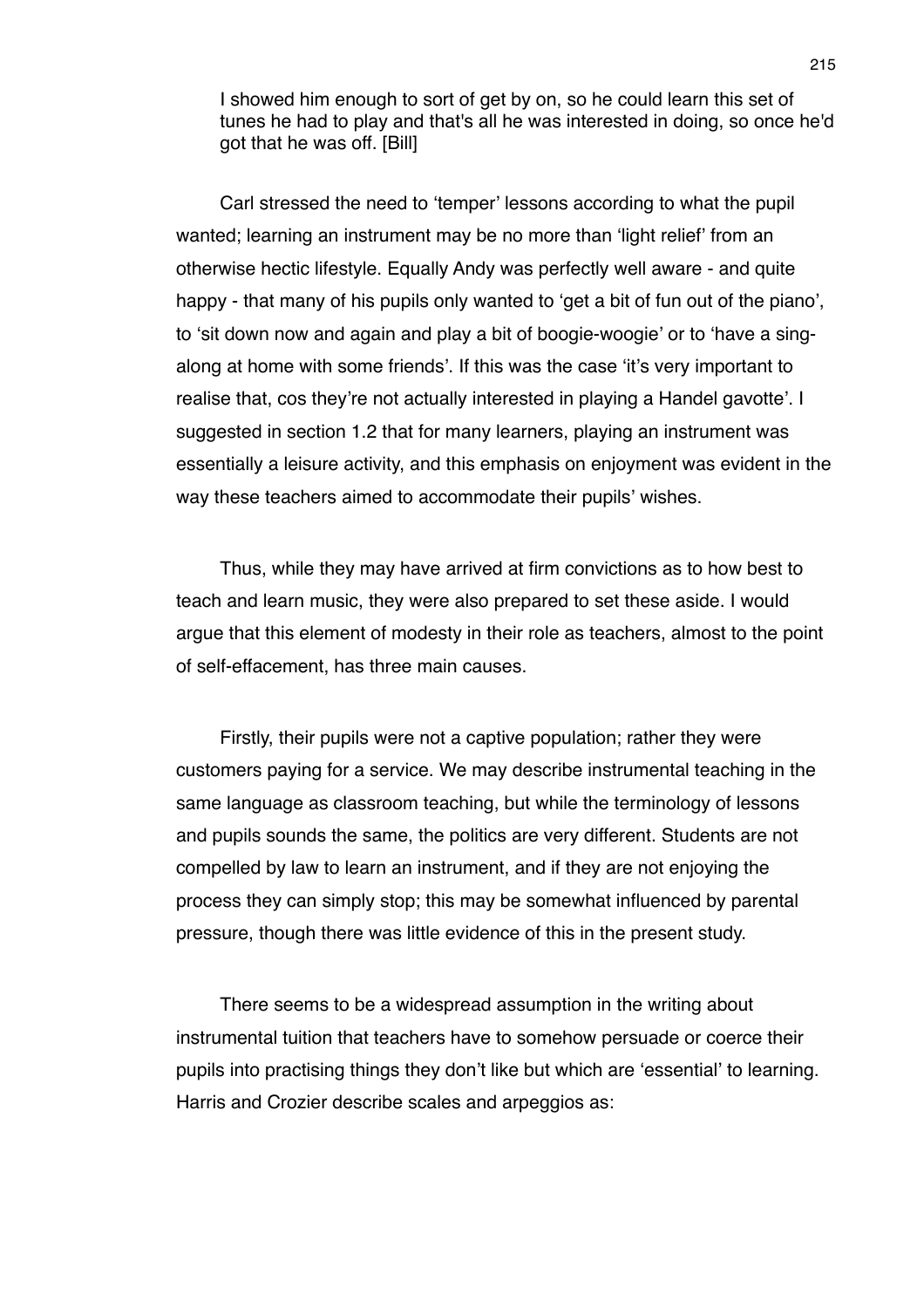perhaps the most difficult aspect of instrumental development to teach because young pupils tend to look upon them with anything from mild distaste to absolute loathing. (Harris and Crozier, 2000: 53)

Much advice to instrumental teachers seems to consist of strategies to ʻhelp alleviate the daily grind of practising' (O'Neill and McPherson, 2002: 41). The teachers in the present study however were keen to avoid imposing onerous tasks on their pupils; they wanted to keep their customers (or their parents) happy, mainly for a very simple reason: ʻgot to pay the rent' [Frank]. Even if strategy was not driven by financial necessity, there was clearly little point in adopting an approach to teaching if it obviously put pupils off coming to lessons. Bill recalled that the first students he taught had ʻa couple of lessons and then they'd never come back'. He saw this as a result of concentrating entirely on the finer points of technique:

That quite quickly gets quite complicated and hard work, there's a lot of different things to think about at once...and so I possibly think that they just thought, oh this is too much like hard work, I'll give it a miss. [Bill]

As a result he had changed his approach to make it more accessible to students. Graham talked of books of scales and exercises that he himself had benefited from, but was aware that they would be off-putting for the vast majority of his students. These teachers may have known what their pupils needed, but had to balance this with what they would enjoy, in order to keep them coming to lessons.

Secondly, their willingness to let their pupils steer the direction of the lessons was surely a reflection of their own sense of engagement and enjoyment as learners. Just as they themselves had, consciously or otherwise, brought an agenda to their own lessons, so they invited others to do the same. Helen said the first thing she would ask a prospective student was: ʻwhat d'you want to play?', and went on: ʻif they're not enjoying the tunes, if it's not the kind of music they would listen to, they're not going to want to do it are they?'.

Dave said that it was important to talk to his pupils, to ʻfind out what they actually want', suggesting that teachers might not be able to appreciate or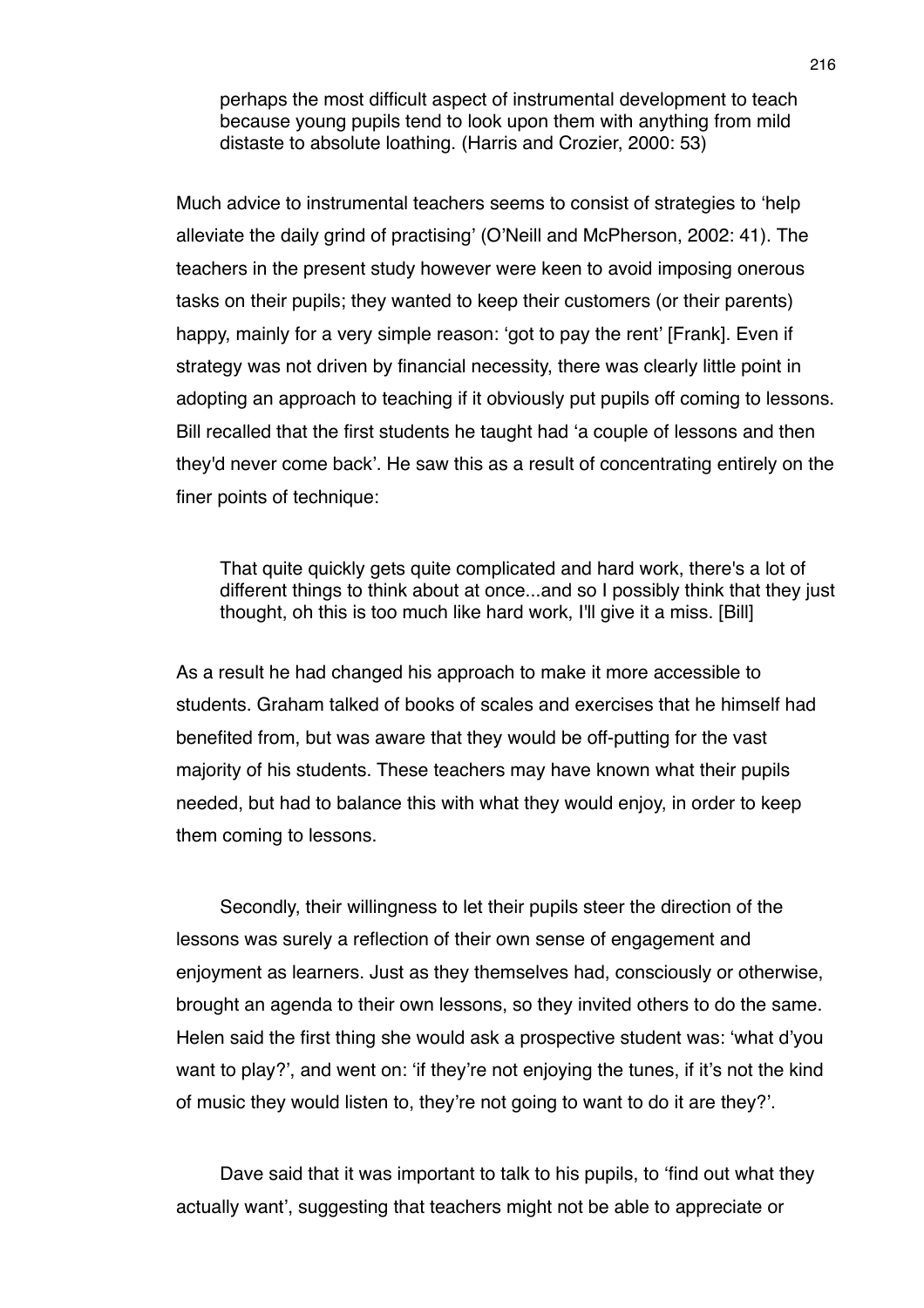predict children's musical tastes; in offering his pupils a choice as to which pieces they studied he reported that often ʻit's surprising' which ones they chose. The group was more or less explicit that giving their pupils real choices in their learning would result in higher levels of motivation; Graham for example had found that ʻreally wanting to learn a piece' could provide a powerful incentive to study. Conversely they were also aware that if they forced their own agenda into the lessons, motivation could drop: ʻyou don't want to drive somebody into the ground if...they want to learn a couple of tunes and have a bit of a laugh' [Carl].

Several teachers emphasised that ideally their job was to facilitate the autonomy of others; not so much teaching as equipping people to learn for themselves. For example, Helen saw her role as ʻto give people tools to be able to do something that they really want to do', while Frank told a group of students: ʻI'm here to make it easier for you to learn something you've chosen to learn'. They all knew from their own experience how important it had been to be learning something they liked; not surprisingly, they sought a similar sense of enjoyment in their teaching.

Thirdly, and most significantly, the nature of their role as teachers seemed to be dictated by the characteristics of their students. As I have already suggested, they were not in a position politically to impose their own agenda on their students, even if they had wanted to. In any case, their own backgrounds had made them realise the importance of enjoyment and personal engagement in learning. However, their role as flexible and amenable teachers was also a response to their interaction with their pupils. They all had a good deal to say about the attitude of their students, and indeed this subject figured so prominently and so consistently in the interviews that some detailed discussion of this is warranted.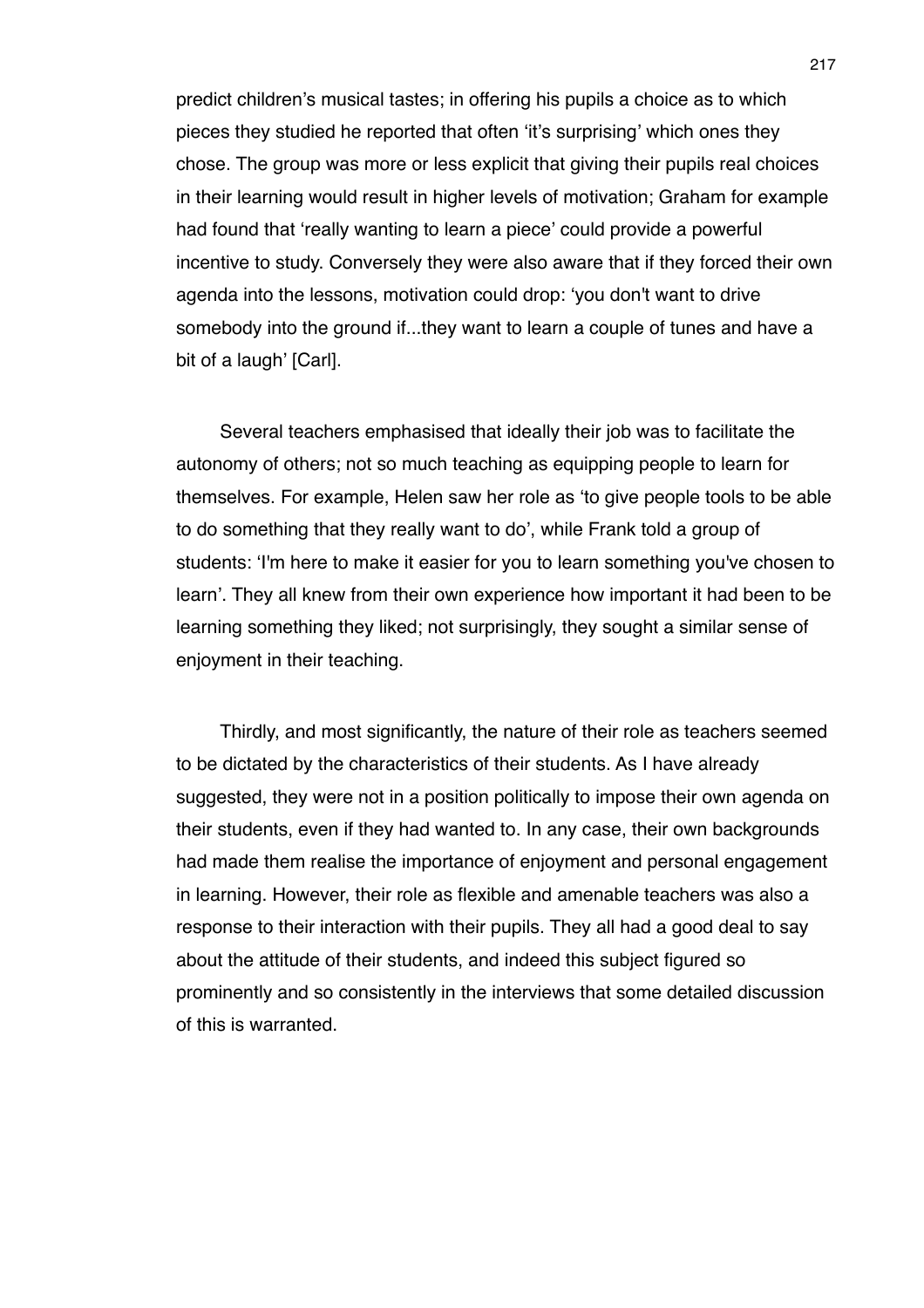# **5.4.2 The attitude of the students**

The members of the group were invited to compare themselves as learners with their students. In doing so they generally spoke very little about the relative abilities of themselves and those they taught. Carl and Helen suggested that some people (including, presumably, themselves) were ʻnaturally' more musically gifted than others, but overall the consensus was that they themselves had not done anything ʻinherently amazing' [Ed]. Occasionally they might have encountered a particularly gifted student, or indeed one that seemed particularly incapable, and these presented their own pleasures and problems. On the whole though, their students (as one might expect) tended to be beginners or ʻimprovers', and only moderately able. This did not seem to trouble them particularly; what did concern them was the *attitude* of their students. The obvious and profound difference between themselves and their pupils was not so much in terms of ʻtalent' but their relative levels of motivation. Their role as teachers seemed defined largely by a perception of widespread apathy among those who professed a wish to learn.

There are some suggestions in the research literature that committed learners are relatively rare over the long term:

Only a minority of children actually begin learning musical instruments at all, and only a minute proportion of these learners persist to become skilled musicians. (Davidson *et al.*, 1997: 190)

Quite why some learners do persist is also not clear:

We know very little about how...cultural and societal factors mediate motivation to play and continue to play a musical instrument. (Hallam, 2002: 233)

Frank summed up the fundamental difference between highly motivated learners such as himself and the vast, relatively apathetic, majority with the phrase: ʻthere's just them and us'. Helen said her pupils had the ʻpotential' to be like her but: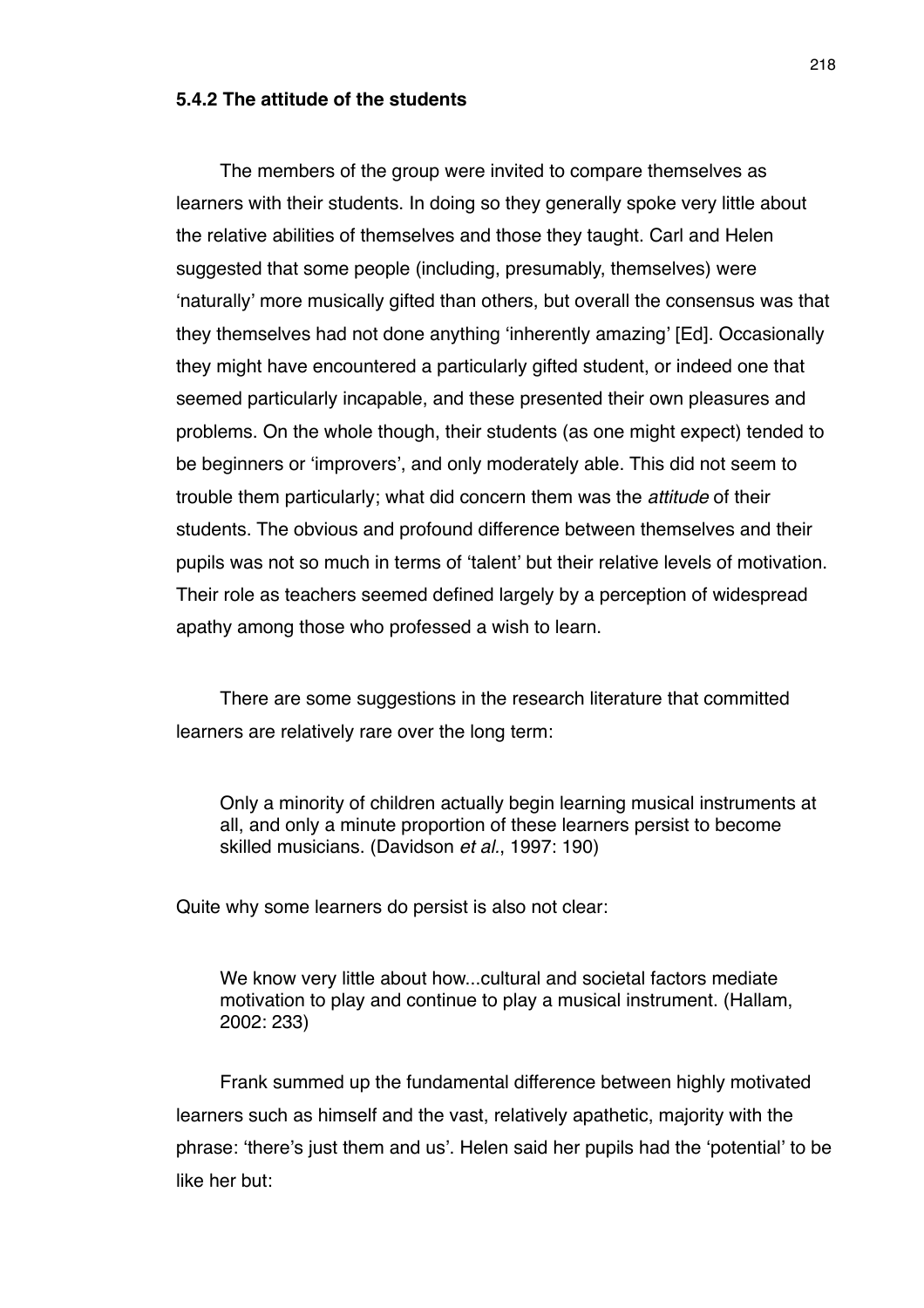I think if they were more like me they'd have already done a certain amount of it or they'd have done it earlier, if they'd been that passionate about it. [Helen]

Although her students might be reasonably motivated and aspire to play well, ʻthey don't want to do all the grafting...I don't think most of them want it like we wanted it'.

While Helen accepted that ʻlots of people don't have the time' to devote to practising, Frank had remarked to one group of students that they seemed to be spending their time on other things: ʻyou are training yourself to be absolutely brilliant at watching television'. Similarly, Dave acknowledged that ʻsometimes they just cannot be arsed to practice, it's the Playstation takes preference'. Both Graham and Helen recognised that their pupils were not looking to pursue a career in music, and accordingly had more modest goals than they had had themselves. Brian Sutton-Smith (2001: 97) argues that, as children's lives have become increasingly removed from the adult world of work, they have become ʻsmall aristocrats of conspicuous leisure consumption'. Thus, if their parents can afford it, instrumental lessons are just one of a range of extra-curricular activities children may be expected and encouraged to take part in. In the same way, Graham sensed that many of his pupils were happy to flit from one leisure activity to another without particularly engaging with any of them: ʻit's the same as they're going out and playing badminton for six months, you know, oh that's a neat sport, ok now I'll do something else'. This echoes Gary McPherson:

For many, learning an instrument was no different from participating in a team sport, taking up a hobby, or pursuing other recreational activities. (McPherson, 2000: 33)

Indeed, the reasons for coming to lessons might not even be particularly related to music: ʻsome people think they're counselling sessions...some people want to get out the house' [Helen].

Graham was not sure he knew what the saxophone lessons he gave were for, ʻgiven that most people don't listen to the instrument that they want to play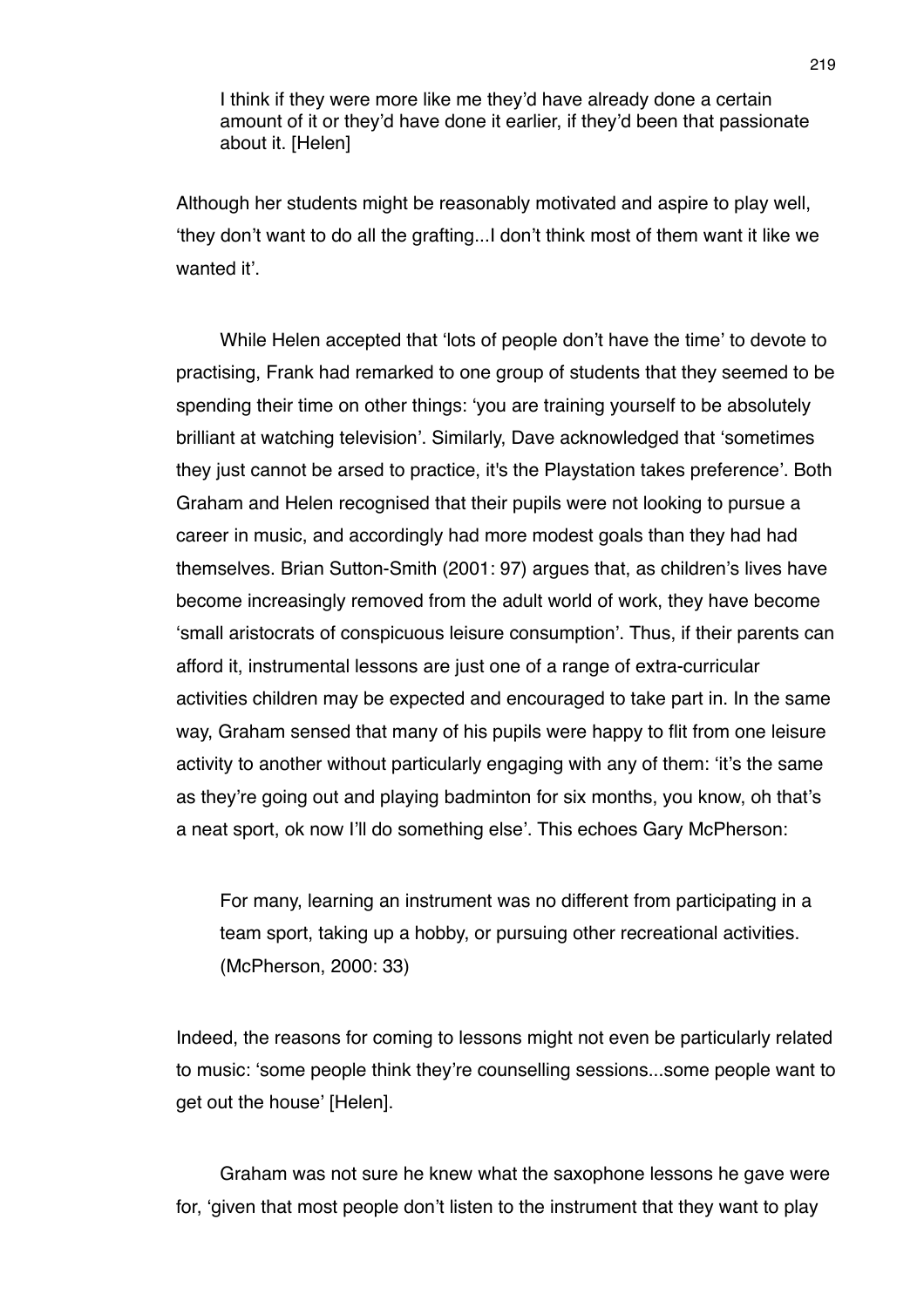and are not going to do anything with it'. For these teachers, the responsibility for learning lay, ideally, with the students and not the teacher; the teacher could help, but as Bill said, ʻyou've got to want to do it yourself, I think'. However, he went on: ʻit's never going to happen really...they don't do enough of it'.

Frank used a practice diary with his students, complete with a written statement about practising and learning which explicitly aimed ʻto put the responsibility back on to them', though he felt that this would probably not make any difference. It is hardly surprising that these self-motivated, independent learners should have sounded a note of exasperation. Graham gave an example of a pupil apparently needing to be told what to do:

I had a kid once come and say, oh I haven't practised because you didn't tell me what to practise [laughter]...So my response to this kid: you have a saxophone and a piece of music, and a book with 20 things in it, why do I need to tell you what to play? [Graham]

One may speculate why someone apparently chooses to learn an instrument, and evidently has everything they need to practise, but does not do so, instead passing the responsibility for practice (or the lack of it) onto his teacher. Such behaviour may be associated with ʻhelpless' children, who are reluctant to set themselves appropriate goals, since in fact they expect to fail (O'Neill 2002: 81). McPherson (2000) found that children were generally accurate and realistic at predicting, even before starting lessons, their own levels of interest and achievement, how long they would play an instrument for and how much practice would be required to improve. As far as these teachers were concerned, people who are genuinely interested in something will be doing it anyway, regardless of having lessons - as, of course, they had been themselves. They all acknowledged more or less explicitly that in general their pupils simply did not have particularly high levels of motivation to learn their instruments: ʻmost people don't have that and I think as music teachers we forget, so when we say "you should be doing this" it's like, you know, well, why?' [Graham].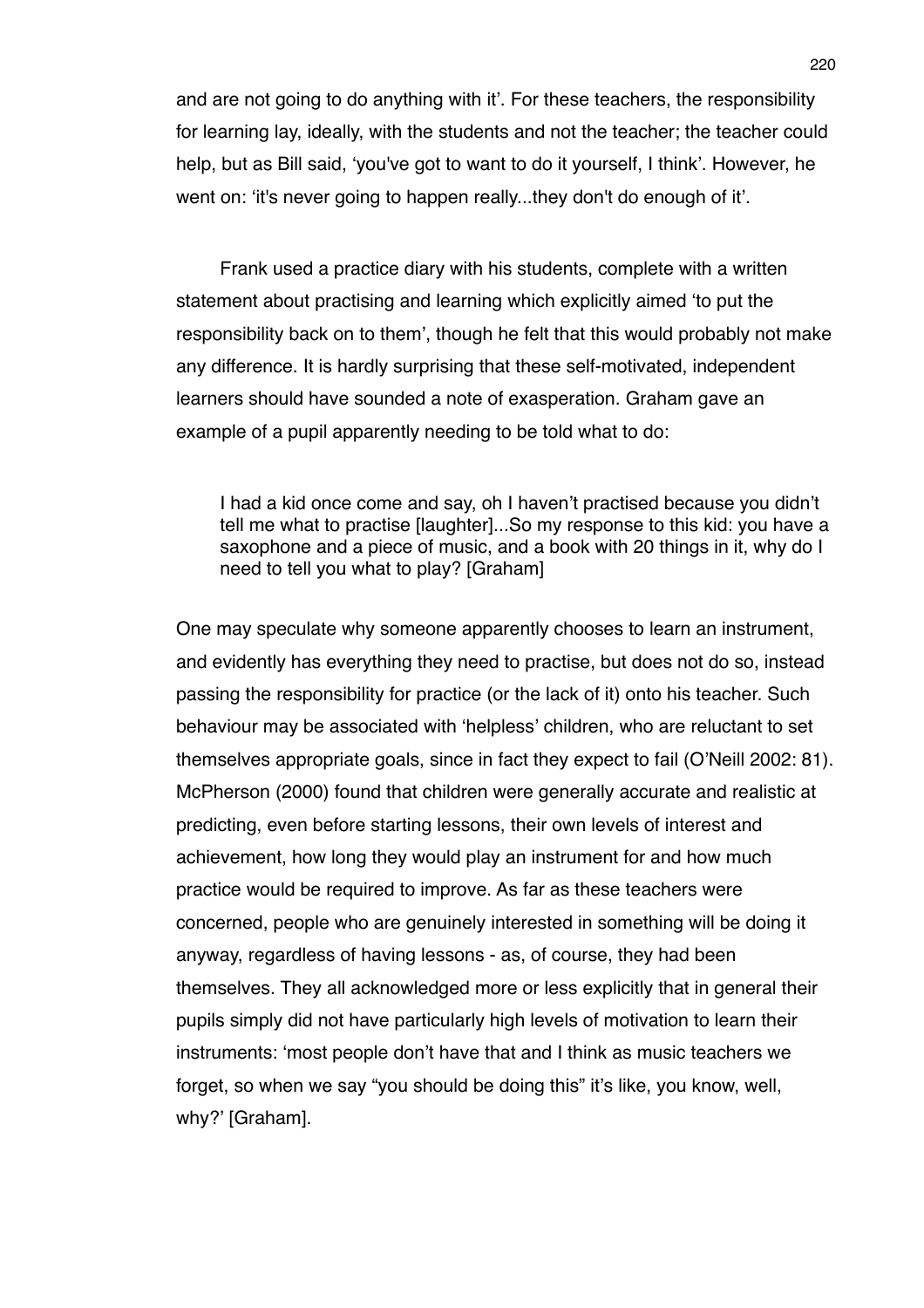#### **5.4.3 Refusals**

We saw some minor examples of dissent in the lesson observations, but the most dramatic examples of student ʻrefusals' were described by Graham. Of all the teachers, he seemed to have experienced the lowest levels of enthusiasm among the secondary school students he taught, and spoke of general apathy, tinged with open revolt. He was confronted occasionally with pupils who simply refused to play:

I look at these kids and think: I'm not going to *beg* you to play, why should I *beg* you to play a note, you know, it's like I'm a good guy, I'm here doing something that's not - it's an easy-option class, *just play the fucking note*, you know? [Graham]

For a musician who was prepared to lock himself away and practice ʻeight hours a day' for months on end to improve his playing, such a refusal even to *attempt*  what he was trying to teach was clearly quite shocking, particularly coming from a student who had supposedly volunteered to learn. It may be that there are particular reasons for these refusals specific to Graham and the circumstances in which he was working, and these warrant some discussion here, although these factors may also be relevant to other teachers in the group.

Graham's character may have contributed to the feeling of dissent among his pupils. He described his ambivalent attitude to authority (ʻI think there should be rules, and I think they should be disregarded') and a history of reluctance to impose discipline on others, often at the expense of ʻgood behaviour'. Indeed he largely attributed his failure to gain a PGCE to problems of classroom management (ʻI couldn't keep the little fuckers quiet'). As such the very liberality of his approach perhaps invited a more defiant (one might say honest) response from his instrumental pupils, often adolescents. This also suggests that if a teacher leaves a ʻpower-vacuum' the pupil may fill it, not necessarily as the teacher would have wished. If we, as adults, invite children to engage with us freely and equally, ʻthey simply reverse the power relationship and insist that they be in charge' (Sutton-Smith, 2001: 172). This may sound familiar to teachers and parents alike.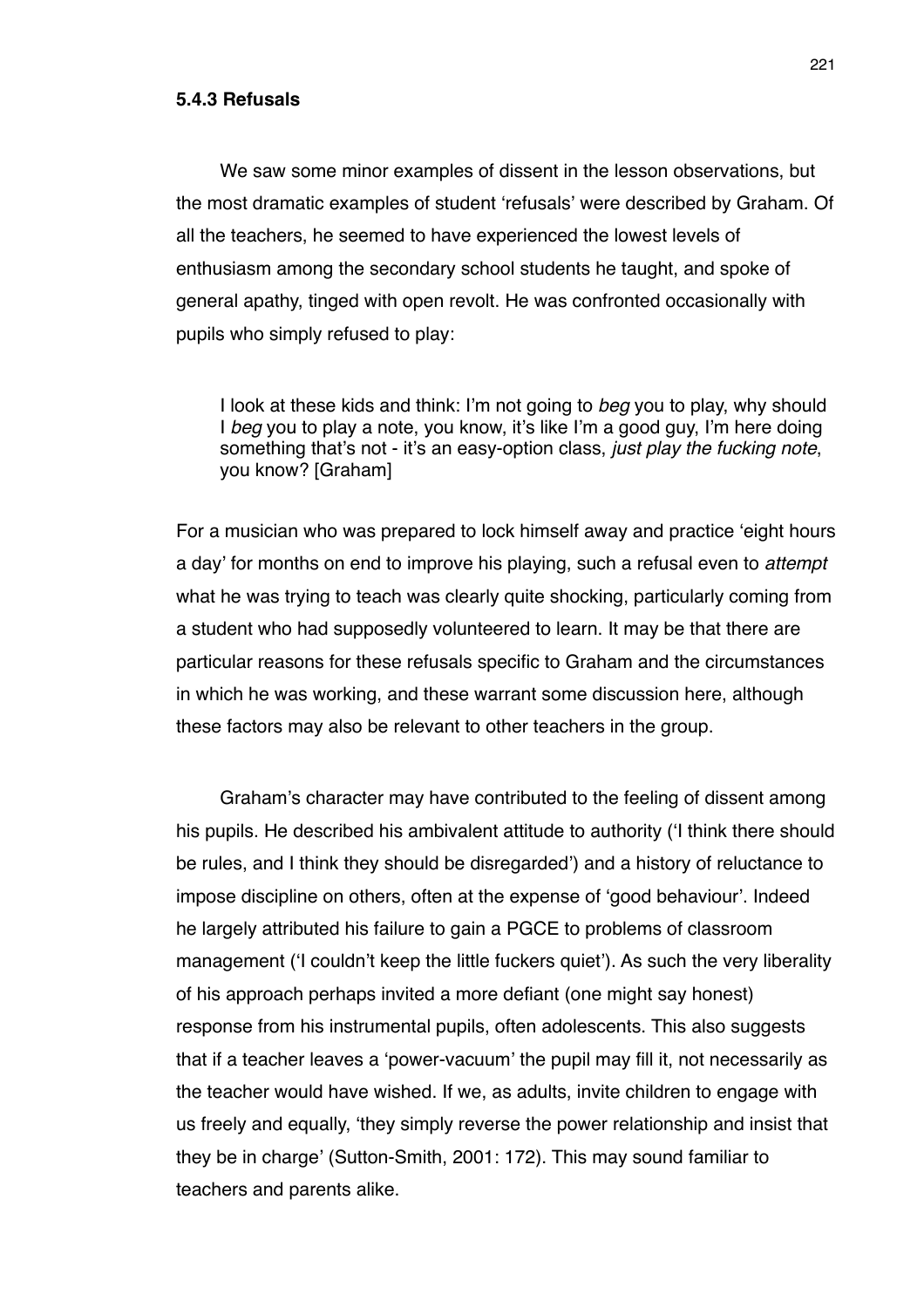In common with many teachers working as peripatetics in schools, Graham taught in groups (usually of two); this approach is generally adopted due to economic necessity rather than for educational reasons, though some would claim that group lessons can be just as effective as one-to-one tuition, if not more so (see, for example, Hallam, 1998: 251-271 and Mills, 2007: 191). It could be that these shows of defiance were largely displays for the benefit of peers, without the disciplinary sanctions of misbehaving in class. Graham was not alone in reporting behavioural problems specific to group lessons in school. Ed (as mentioned earlier) had abandoned working with unruly groups in secondary schools as being pointless; Frank described at some length the range of tactics he had developed to keep groups of learners interested, and tricks to use ʻif things get nasty' [Frank]. However, none of the teachers reported any such problems in individual lessons, whether in school or not. Moreover, several of them had experience of group teaching outside school; Ed and Carl had taught quite large adult groups of mixed abilities, while Andy taught a regular band workshop for teenagers. None of them reported any hint, working outside schools, of the kind of dissent that Graham and Ed had experienced with teenagers inside schools.

Therefore it is tempting to suggest that at least some of Graham's problems stemmed simply from the fact that he taught in schools. Several researchers have considered the importance of the context in which learning takes place (see for example, Cope, 2002 and Lamont, 2002). Börje Stålhammer (2003) interviewed groups of Swedish and English school children and argues that listening to or making music is experienced and valued by young people differently depending on where this occurs:

Their descriptions of music are often contextualised either in terms of the school or in terms of life outside the school. (Stålhammer, 2003: 65)

It could be argued that, regardless of what or how he was trying to teach, Graham's pupils inevitably felt a certain alienation by being taught at school which they might not have felt in a different context.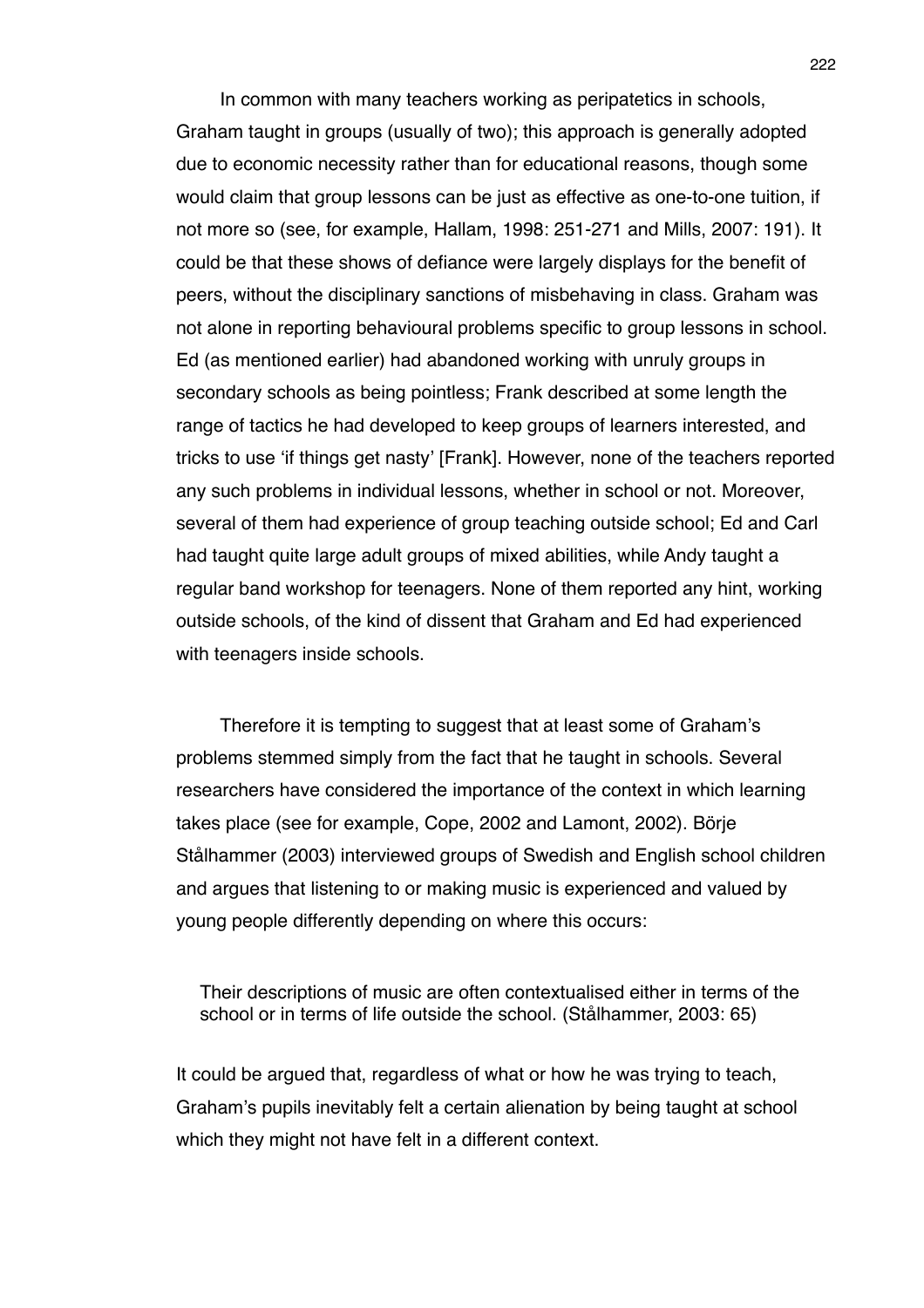There was evidence from others about the significance of school as a context for learning. As a peripatetic Dave spoke about the environment in which he worked, and how this could influence instrumental lessons. He felt that losing the urge to play for its own sake, ʻmuck around' and learn independently was part of an inevitable process of becoming institutionalised, simply by virtue of being at school:

Once they get into their teens I think they're more likely to stick to the prescribed lessons unfortunately, it's drummed out of them by then...You know, they are at school, and they are under a lot of pressure with exams, they've got syllabus work and course work, and so basically you tell them what to do and they do it. [Dave]

The school environment could also have a more immediate impact:

Some kids, schools I have worked in, kids come into your lesson in a big mood, flop themselves down and say "I hate that teacher", spend half the lesson just trying to calm down from the situation they've been in. [Dave]

Teaching in schools could also involve specific restrictions; for example, Bill worked in one school which required him to steer his pupils towards the Associated Board examinations, whose syllabus was, he felt, ʻpretty dry'. Frank reported attempts from classroom teachers to interfere in his lessons, and impose a much more ʻtraditional' style of teaching on him - one which he felt would be a lot less enjoyable and successful than his own. Helen had made a conscious decision *not* to teach in schools; as a child she had ʻhated' taking her one and only grade exam, and feared that schools would insist that she put her pupils through the same experience.

Many instrumental teachers have experience of teaching both privately and in schools, and it would be interesting to consider systematically how these experiences differ. The present research would suggest that schools might not be the best environment for instrumental learning, particularly as far as group lessons are concerned, with evidence of low levels of motivation and, occasionally, outright rejection.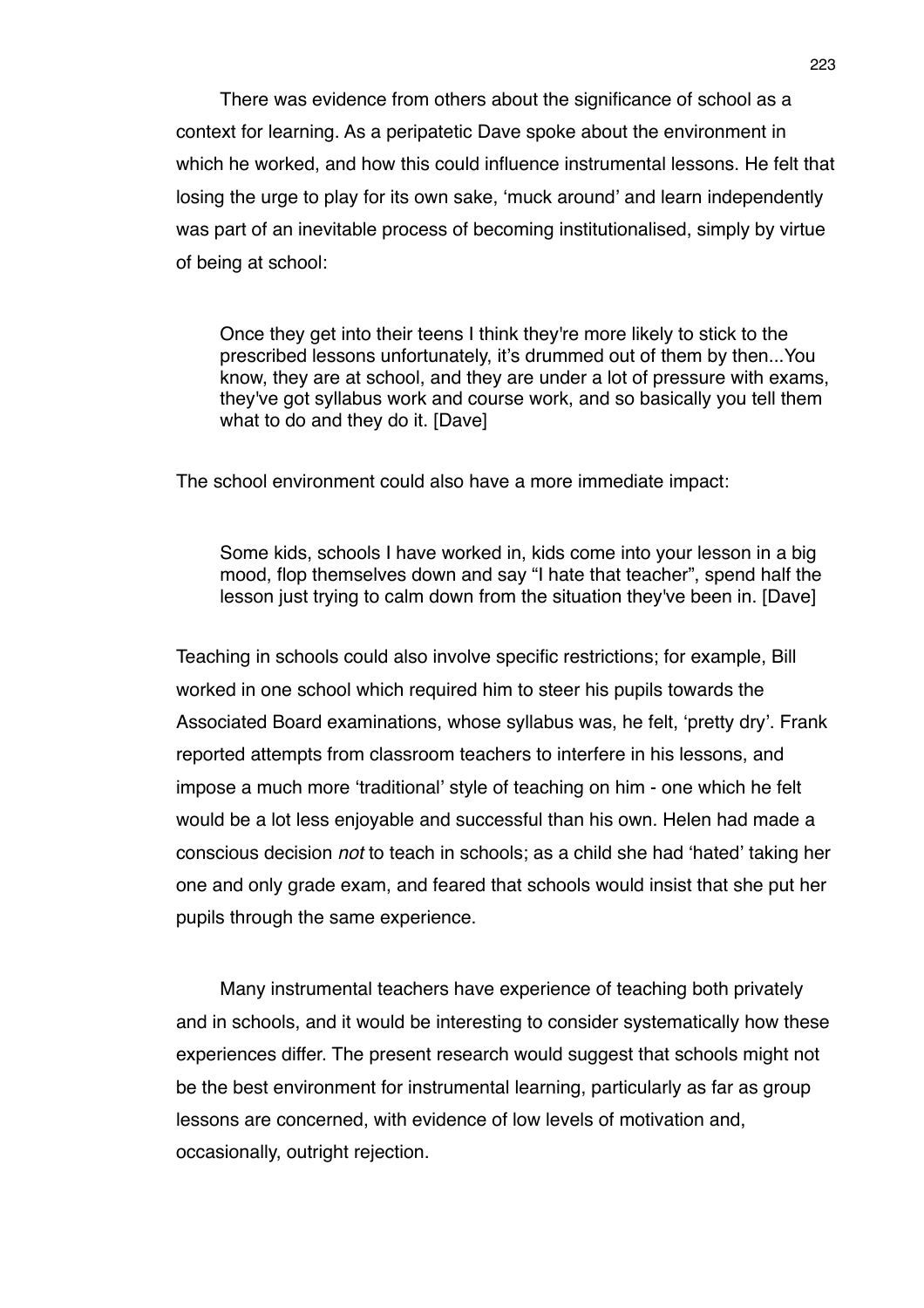#### **5.4.4 Other views about student motivation**

For Graham, a particular combination of circumstances seems to have led to moments of open defiance, although these refusals may be seen as simply the most extreme form of a widespread pupil apathy which was reported by virtually all the teachers. There may also be other factors relevant to this low level of motivation.

The question of who chooses which instrument a child will learn may be crucial to levels of motivation. It is a widely held belief (see, for example, Harris and Crozier, 2000: 28) that many children are to some extent ʻforced' to learn an instrument, a notion which if true might account for varying levels of enthusiasm. The Young People and Music Participation Project (O'Neill*,* 2001) studied the beliefs and values of over 1000 Year 6 and Year 7 pupils in nine English schools, and emphasised ʻthe importance young people place on choosing their own musical instruments, music, and musical activities' (O'Neill*,*  2001: 14). However, O'Neill finds:

a mismatch between the instruments children would like to play and the instruments they are actually playing in Y6 and Y7...For example, boys in Y6 report most wanting to play the drums (25%) or electric guitar (24%), but of the boys in Y6 who actually play instruments only 9% play the drums and 3% play the electric guitar. (*ibid*: 5)

The report subsequently notes a drastic drop in instrumental playing, particularly among boys, from Year 6 to Year 7. It would be plausible to suggest that at least part of the reason for so many children giving up instrumental learning was that they were not playing the instruments of their choice.

However common this may be, there is very little evidence in the present study that this was a reason for a lack of motivation. Dave did suggest that pupil apathy might be partly due to ʻparents pushing kids to learn instruments', and said this might be caused by parents trying to live vicariously, making their children learn an instrument when they themselves had not. He was the only teacher to suggest this however. Andy gave one example of a pupil who was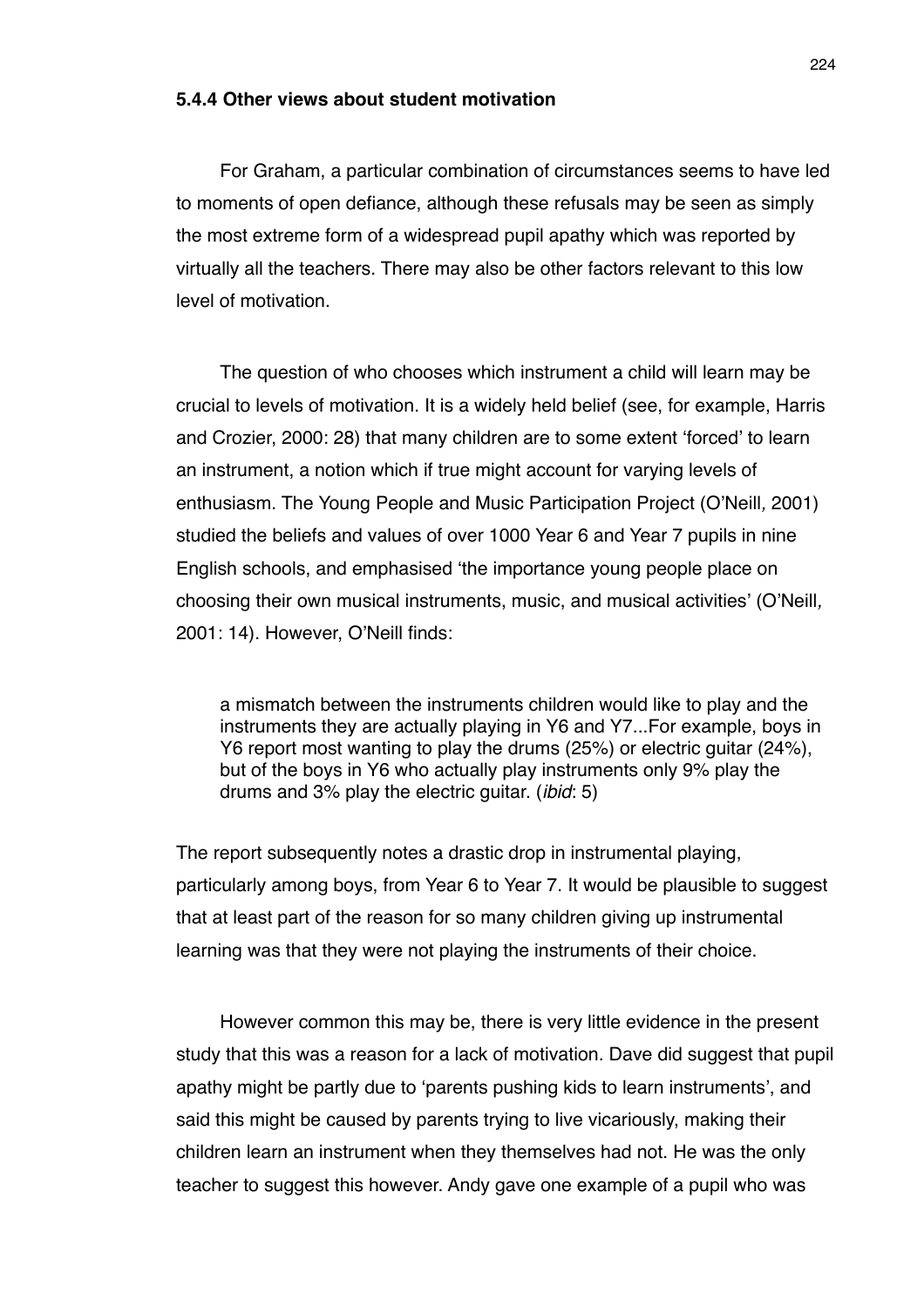ʻnot really into' playing the piano, although he was ʻdamn sure he's having a fantastic time [playing the guitar] with his band'; it was not clear however whether the pupil was persisting with piano lessons at his parents' behest.

I have already mentioned that much research emphasises the role of parents in supporting instrumental learning (see section 3.2.1); however, in general, parents figured very little in these accounts. Frank was pragmatic enough to accept that he needed to keep the parents of his young pupils happy: ʻthey do need ʻproduct'...something for the parents to hang on to - "my child can play Three Blind Mice, here's a cheque"'. However, he made it clear that he would have welcomed a far greater level of parental involvement in supporting their children's learning: ʻI'm shocked by how disinterested the parents are...which I think is just tragic'. Baker similarly finds that teachers blame parents for failing to encourage their children to practise (Baker, 2006: 41-42). The other teachers in the present study did not mention parental involvement (or the lack of it) as a factor in their pupils' motivation. This of course does not mean it was irrelevant, though it may suggest that it did not occur to them as particularly pertinent, since they had relied on it so little themselves.

The different experiences of these teachers could be accounted for by considering, for example, the age of their pupils. Frank typically taught groups of four primary school-age children at a time. Reasonably enough he did not expect them to know, often at the age of six or seven, what or how they wanted to learn; rather they ʻkind of do what they're told...they fit into a programme' [Frank]. Motivation was seen as particularly problematic when teaching children. There were several remarks about how flighty and uncommitted children can be; Dave said ʻa lot of kids don't know what they want' and Helen said ʻsome kids just think they want to do it and don't, which we all know is true of kids anyway'. Young novice musicians may well lack the confidence to confide their musical preferences, or even have any awareness that choices about what and how to learn could be available; often children simply expect to be told what to do by adults. Graham suggested that children may have preferences and desires which they are reluctant to reveal: ʻI'm an adult and they don't talk to me'; the idea that children's hidden, ʻreal' agenda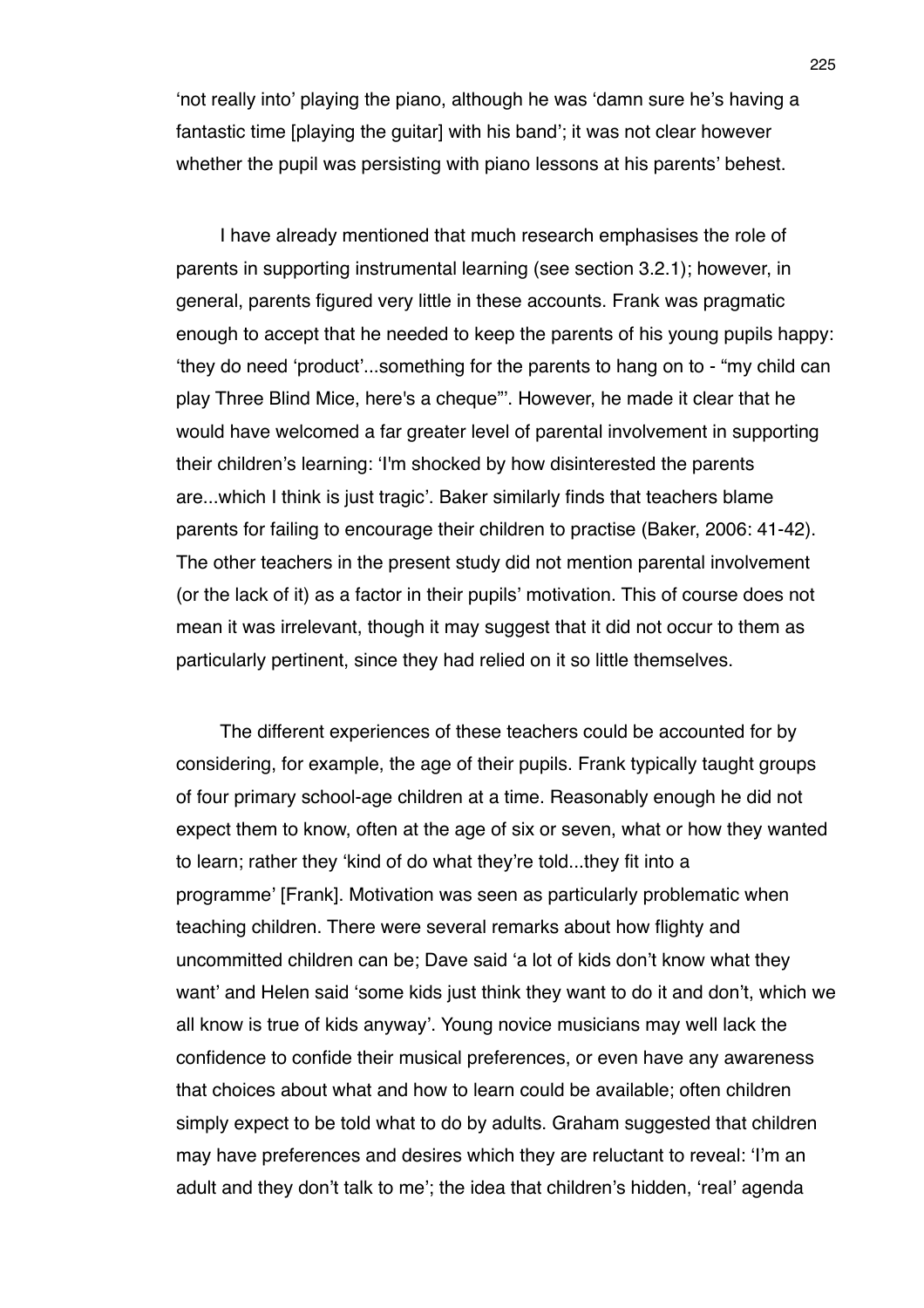slips through the fingers of adults and teachers is one that runs throughout this research. Green suggests that secondary school pupils may ʻconceal' their ʻprivate cultural identities' (Green, 2006: 105) from teachers in the classroom, and this might also happen in instrumental lessons.

Children under the age of ten may well need to be ʻpulled along' [Frank] by their teachers; adults tend perhaps to have ideas of their own. The highest levels of motivation were reported by those teachers who worked with adult learners, who were largely seen as much more confident and assertive about what they wanted:

Adults will often give you a very clear prescription of what is required, so then you can immediately tailor a syllabus, as you work with them, to fit. [Andy]

However, adults were also seen as generally less tolerant or patient, and more demanding. While one might expect children to be less assertive and have lower expectations of ʻlessons', adults were described as wanting ʻtangible results' [Helen] and ʻsomething that they can enjoy' [Andy]. Graham specifically mentioned ʻadult males' as being more difficult to teach ʻbecause they're used to having results'. Generally though, adults were seen as better students to teach, more motivated and more likely to know what they wanted.

Throughout the interviews, this sense of relative disinterest among learners was pervasive. Given this overwhelming perception of apathy it is perhaps no wonder that these teachers were so ready to adapt themselves, in principle at least, to what might engage their students. Rather than setting any particular educational goals, Graham regarded the task of teaching as ʻalmost a matter of keeping people, well, amused, or entertained'.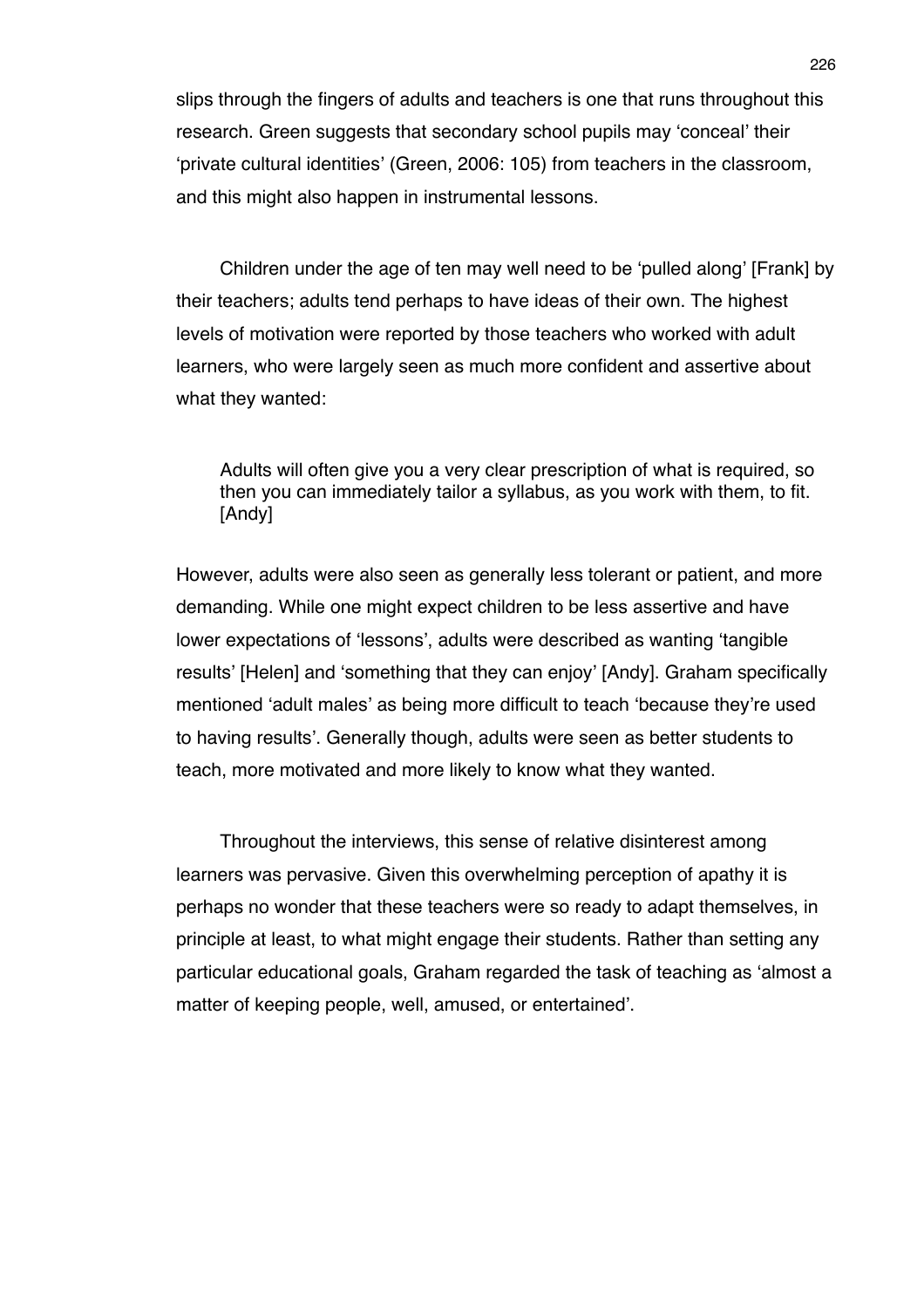# **5.4.5 Motivated pupils**

The participants' accounts certainly offered few examples of pupils being obsessed or ʻfanatical' about learning, as they themselves had been. However, there were exceptions. Occasionally some of these teachers had come across a pupil who did ʻactually want to be a great instrumentalist' [Carl], and there were occasional references to the pleasure of teaching motivated learners. In particular, Helen reported:

Most of the students I have are adults who've always wanted to play the saxophone, they know what they want to play, they know the tunes already that they want to play. [Helen]

She regarded her job as trying to make, and keep, her students ʻreally enthusiastic'. She was largely positive about teaching (albeit part-time) and enthused, for example, about ʻthat initial getting people buzzing...it's fantastic!'.

Several teachers also offered tantalising glimpses of apparently autonomous, highly motivated learners for whom regular formal tuition did not necessarily seem appropriate:

I've taught kids who are really interested in music...and don't stick at lessons. You teach them a few times, they're not really interested in what you're doing, you try and wheedle out of them what they want...They're looking for answers, and they may get a few from you, and then they're off again [Dave]

Dave was well aware that he was talking about learners who sounded rather like him, and was also well aware of the irony of the situation:

Dave: The people who do it like me, you know, I recognise myself in a few pupils, they don't stick to lessons...I'm trying to correct technique and they're not - Q: Not interested. Dave: No. Q: So presumably when you were 13, or 14, or 15, you wouldn't have been interested either? Dave: probably not! [laughter].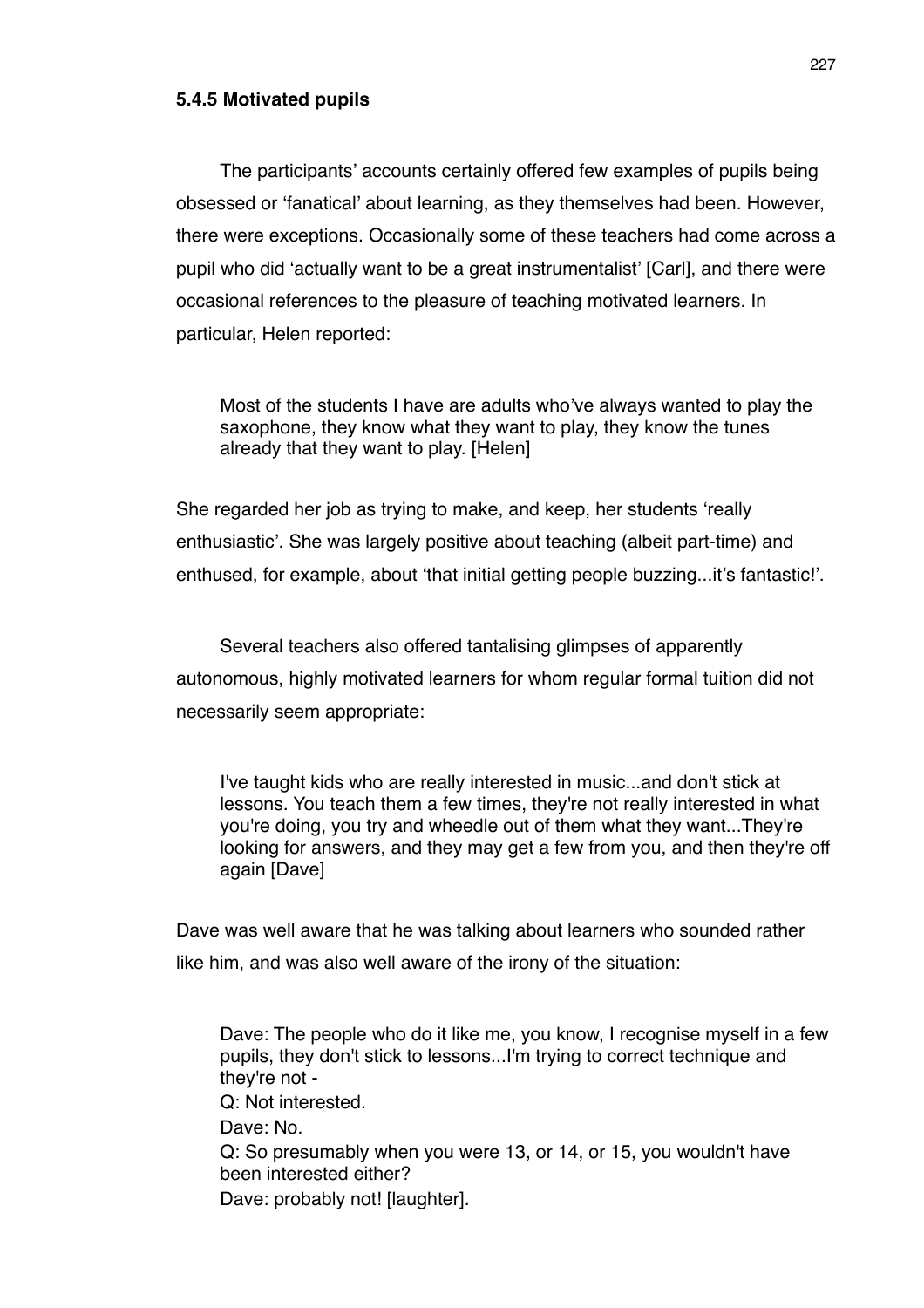Similarly, though he did not draw an explicit comparison, Ed described one particular pupil much as he had earlier in the interview described himself: an autonomous learner having a brief taste of formal tuition before moving on. He thought he himself had learned ʻpretty quickly and easily' with very little help and advice from elsewhere; he recounted going for a single singing lesson which, while not unpleasant, seemed to offer him little that he felt he needed. In the same way, as a guitar teacher he recalled a single lesson with an apparently gifted pupil:

One woman, she was amazing actually, but she'd been playing three months...She only came for one lesson and didn't come again, she just wanted to know I think...that she was learning it really quickly. [Ed]

On several occasions during his interview Graham bemoaned the lack of interest and motivation of his pupils, as well as stressing his own determination as an autonomous learner. However, trying to teach someone who was to some extent like himself proved a taxing experience. He was asked explicitly if he had come across pupils he identified with, and his response was: ʻthere's probably one actually, and he bugs the shit out of me'. This pupil exhibited an insatiable desire to improvise, much like his teacher:

Graham: I don't really quite know why he keeps coming back, but it's taken him three years to stop just jamming on everything... Q: So is that kind of what you would have been like? Graham: Probably. Q: And he's doing it anyway, aside from lessons? Graham: And so he's really hard to control.

As Kemp and Mills put it:

Strong-minded children who have a clear idea about how they want to learn and what pieces they wish to play, while perhaps being less comfortable for the teacher to deal with, may well be the very ones who succeed in the long term. (Kemp and Mills, 2002: 13)

The agenda of these highly motivated pupils was thus never made explicit and remained ʻoff-stage'; however it was evidently not being met, and was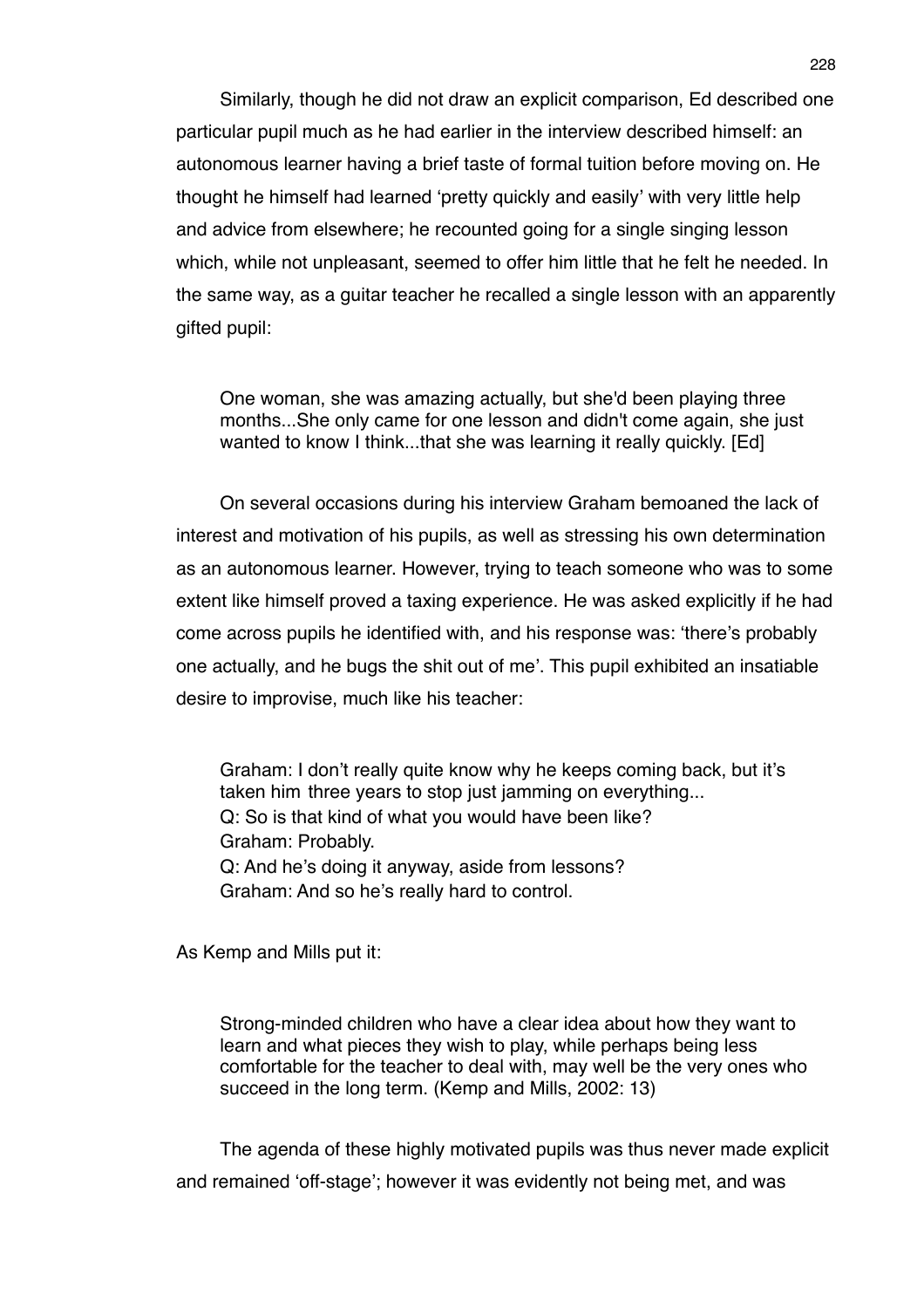clearly strong enough to resist any imposition from elsewhere. This suggests that the power relations inherent in the roles of pupil and teacher might not always be appropriate for determined and independent learners, whose path may intersect the world of formal tuition for a while, before their own agendas lead them elsewhere. It also suggests, ironically, that while these teachers may have invited their pupils to bring their own agenda to lessons, when this happened it was not always compatible with the protocol of the ʻmusic lesson'.

## **5.4.6 Role: summary**

The teachers in the present study therefore found themselves in a somewhat contradictory position. In principle they saw their role as facilitating autonomous learning among those who were voluntarily choosing to come to lessons, and yet found that most of their pupils were simply not very interested. While they themselves had been independent, self-motivated learners, they were trying to teach people who were *not like them*; on the rare occasions that they did encounter pupils they identified with, these often proved the most difficult to teach, and the least impressed by what they had to offer.

Interestingly, several of these teachers seemed to want to explain, and even make excuses for, their pupils' lack of engagement. Some suggested that their students were just kids who are, of course, notoriously fickle, and don't know what they want; or perhaps they wouldn't say what they really wanted. Maybe they were pushed into it by their parents, or their parents weren't interested enough to encourage them. Others said their students were adults, and so they just wanted to get out of the house, or have a hobby. Perhaps they were too busy, and didn't have the time to devote to playing; and in any case they didn't want a career as a musician. The impulse to excuse their pupils could be seen perhaps as an attempt to construct - or defend - an image of themselves as worthy teachers in the face of what might appear as failure; their pupils may not be motivated or ambitious, but it was not their fault.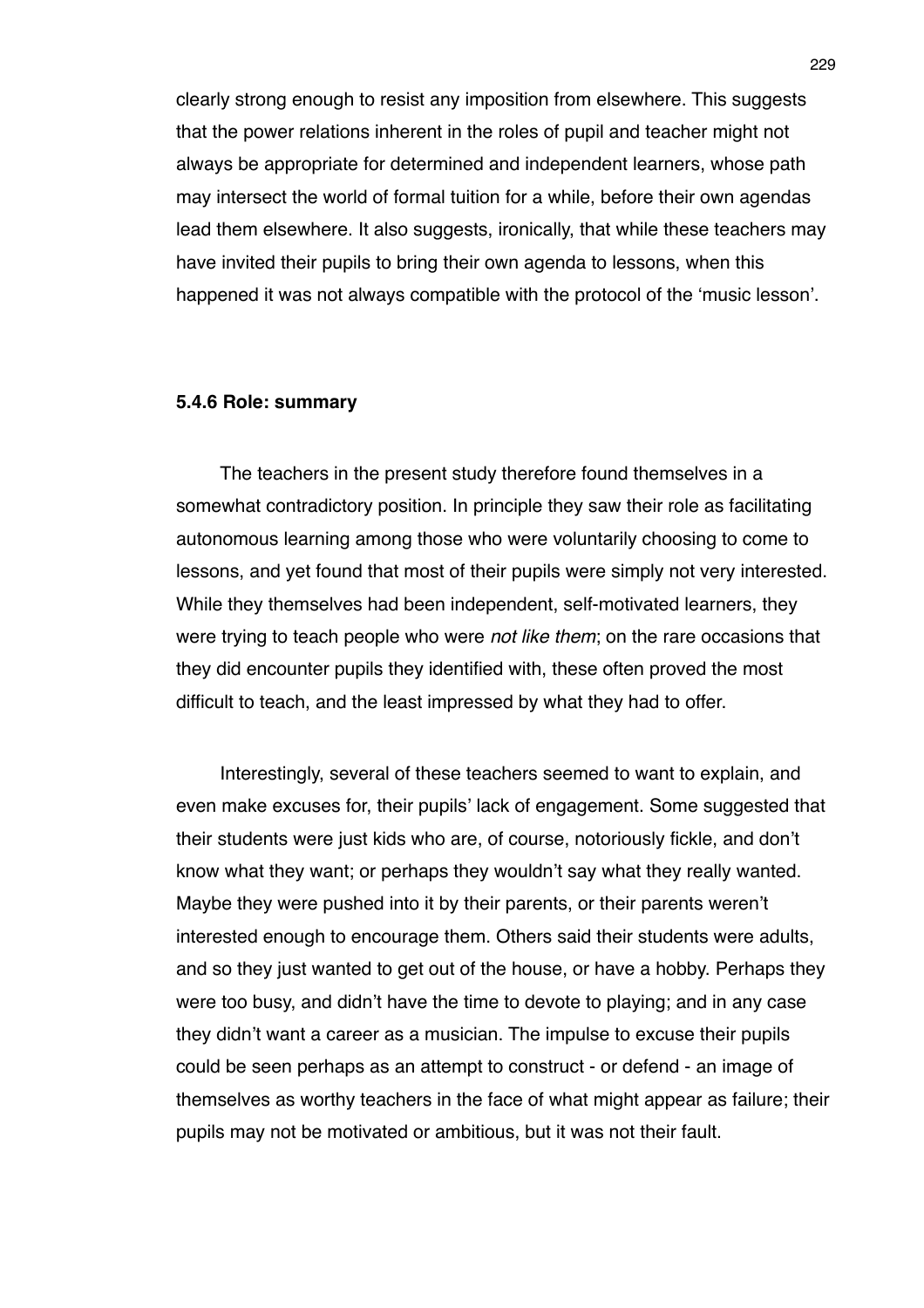The idea that learning an instrument is for most people merely a leisure activity had clearly been accepted, at least intellectually, by the group. As Mills puts it:

Having hobbies, and exchanging them for new hobbies, is part of growing up - children should be able to give up instrumental lessons, with dignity, simply because their interests have changed. When children give up collecting stamps, or roller blading, for example, they are not typically viewed as ʻfailures'. (Mills, 2007: 124)

However, music was much more than a hobby for these teachers; it constituted a vocation, a career, an identity. While the relative lack of interest among most of their students had shaped their attitudes to teaching, and made them flexible and keen to please, nevertheless several of these musicians found this general apathy difficult to accept.

While the nature of their students clearly affected their role as teachers, there were also indications that their characters influenced how they chose to work, although differences in personalities and preferences were generally implicit rather than openly discussed. For example, if we compare the two teachers featured earlier in this chapter (5.2.2), Bill clearly set himself the highest standards as a musician, and attempted to establish similarly high standards for his students. However his focus on purity of tone and the ʻmechanics' of playing appear somewhat exacting alongside Frank's emphasis on fun and encouragement. Indeed, Frank made a conscious decision to work with primary school children, often at a very basic level, and spoke with enthusiasm about the psychology of entertaining young children; from the temper of his interview, one cannot imagine Bill making a similar decision, nor being satisfied working at such a humble level of musicianship. Equally, members of the sample reacted in different ways to similar situations. While working as peripatetics, Dave and Frank both spoke of the considerable pressure they were under, while Graham felt he had ʻalmost no stress'. The often slightly chaotic nature of group work provoked very different responses from Ed (who had abandoned group teaching altogether) and Andy (who seemed to thrive on it). This is not to judge one teacher as ʻbetter' than another, but simply to acknowledge that different teachers have different personalities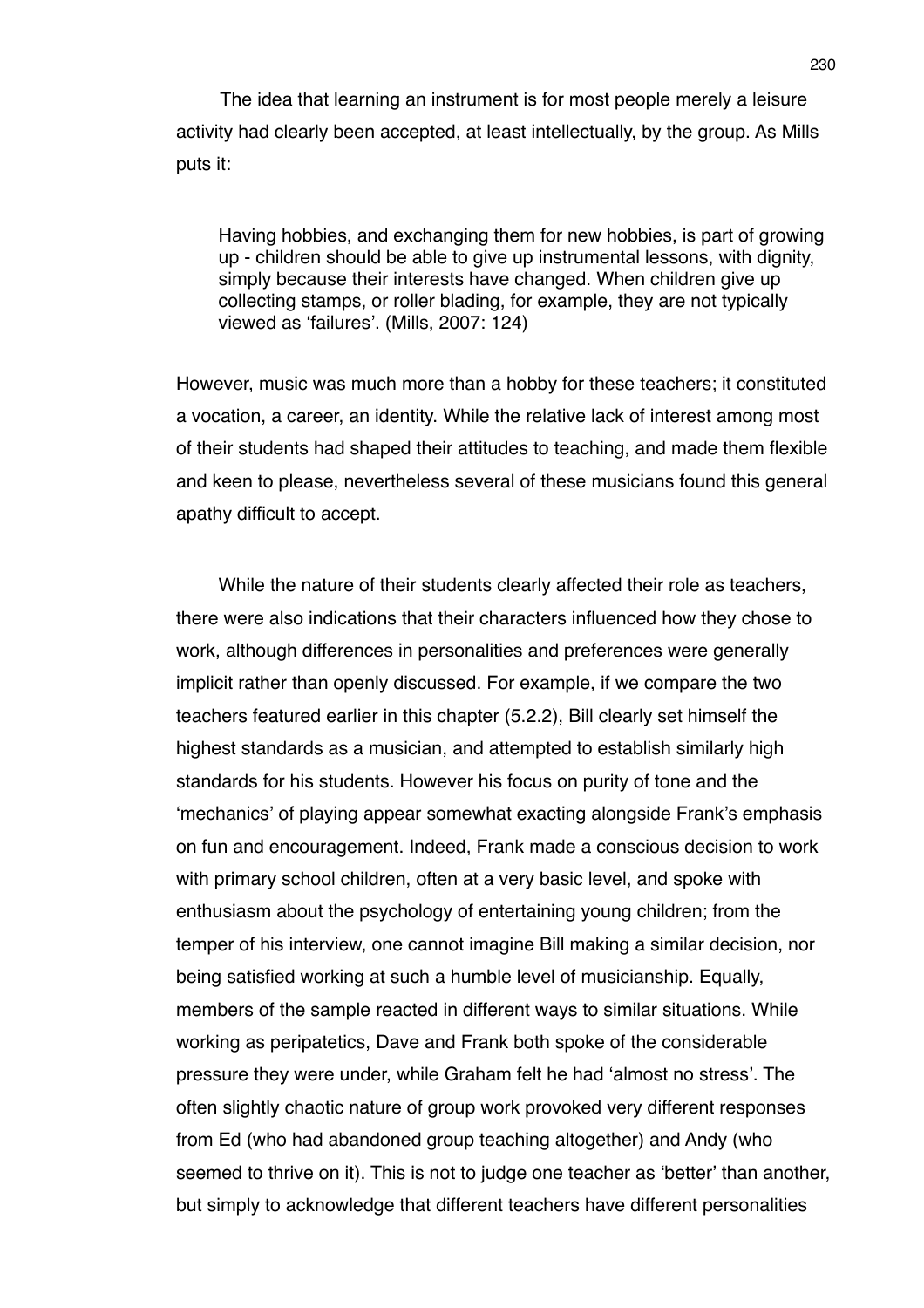and that this will inevitably find expression in where and how they choose to work.

### **5.5 The politics of popular music**

The present study offers some support for the idea that actively choosing an instrument - rather than being simply presented with it by a parent or teacher - greatly increases the chances that individuals will persist with learning. Choosing what kinds of music to learn may be equally important; the participants stressed their personal engagement with the musical styles they had wanted to learn, and encouraged their students to bring into lessons music they liked, in the hope of fostering similar enthusiasm. However, the question of what happens to the ʻmeaning' or personal associations of music when it is formally studied in a lesson is relevant to both classroom and instrumental teachers. Adolescents, in particular, may welcome the chance to learn music they identify with or, conversely, resent attempts by adults and teachers to intrude into their personal, private cultural space. Some forms of popular music are at the heart of mainstream popular culture, widely accessible and wellknown, while other styles and genres remain on the margins. Thus popular music relates to formal education in different ways, and this relationship forms the social and political backdrop to instrumental as well as classroom music teaching.

Shepherd and Vulliamy (1994) offer a useful overview of the historical debate raging in the late 1980s in the UK about the introduction of popular music into the classroom, and the role music should play in the National Curriculum, an argument which at the time was often couched in political rather than musical terms. However, since the early 1990s, there is no longer any realistic debate about whether popular styles of music ʻshould' be studied in UK classrooms. The National Curriculum requires that children study and perform a variety of musical styles, and popular music - in the form of rock, blues, folk, jazz and more - is a routine element of music lessons both before and after Key Stage 3. Writing and research now tends to focus on issues such as whether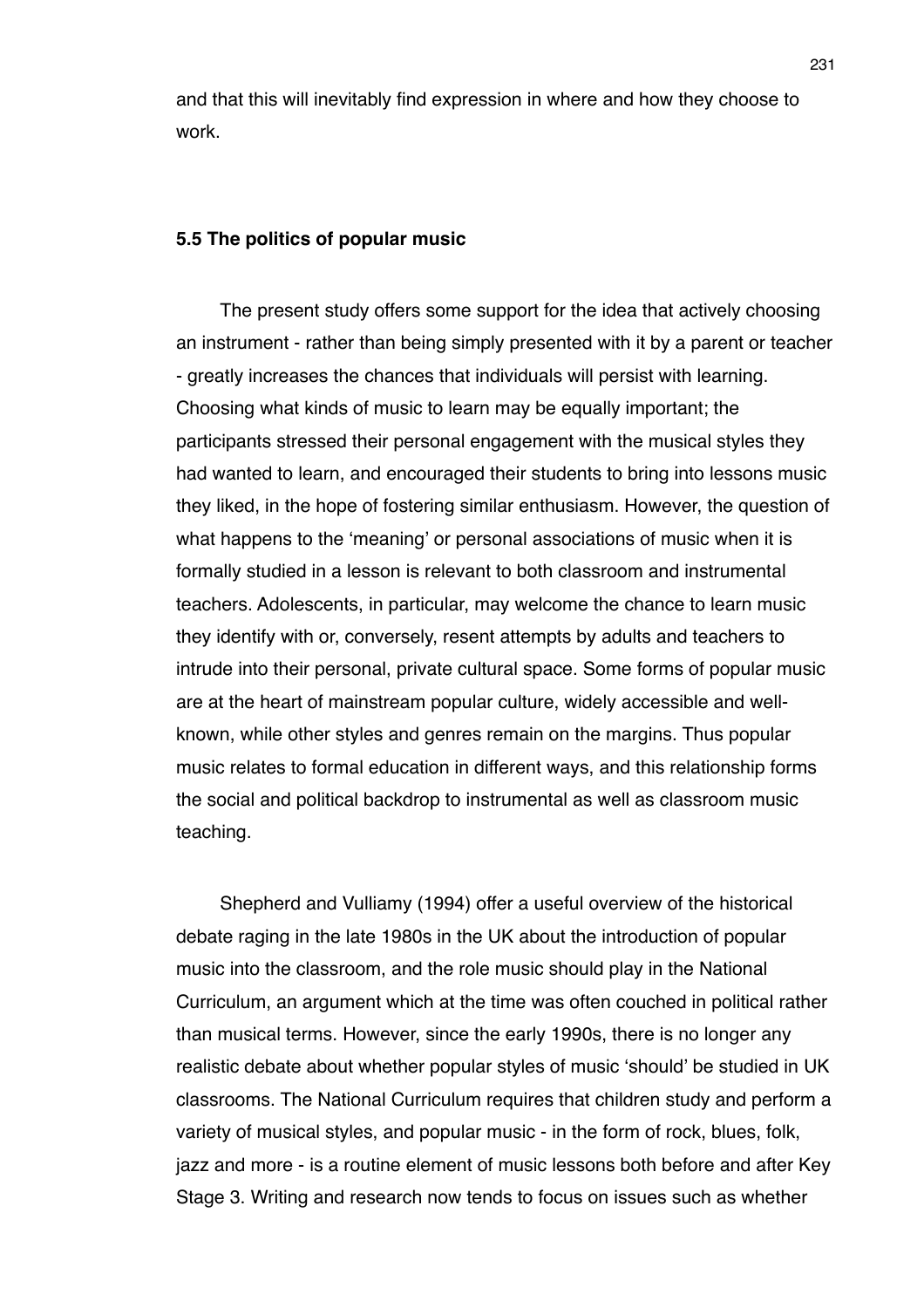the musical background and training of classroom teachers equips them to perform and teach such styles (see, for example, Lamont *et al.*, 2003: 230-231, or York, 2002: 20, also later in this study, 5.5.2). Some educators describe the problems of trying to find music which pupils like and identify with; musical tastes can change rapidly among teenagers, and specific forms of music may attract tribal allegiances (Tarrant *et al.*, 2002) which classroom teachers (and, perhaps, instrumental teachers) negotiate at their peril. As a result, the music used in school lessons is often relatively old ʻclassic' rock and pop ʻsuch as the Beatles and Queenʻ (Green, 2008: 12), though Byrne and Sheridan (2000) offer an example from Scottish education which suggests that recent chart hits may also be used. However, the image of the classically-trained classroom teacher struggling to come to terms with ʻpopular' music, and approaching the subject with the same pedagogical tools they acquired in relation to classical music at university, may be increasingly out of date.

## **5.5.1 Institutionalising informal learning practices**

Alongside the introduction of popular styles of music into the classroom, there has been growing interest in the ways in which popular musicians learn (see section 1.5 and chapter 3). It has been argued that since popular music is already in the classroom, the informal practices by which many popular musicians acquire their skills should follow; for example, Green (2003: 269) warns that ʻif the learning methods of the relevant musicians are ignored, a peculiar, classroom version of the music is likely to emerge'. According to this argument, if ʻoutsiders' from a classical background (such as the majority of classroom teachers) are to engage with popular music, they should adopt the cultural practices of this unfamiliar musical world; pop music in school will be more ʻauthentic' if learned, for example, by ear and produced in peer groups rather than by being formally ʻtaught' by a teacher.

However, there are other implications of introducing informal learning practices into the classroom. The title of Jaffurs' (2004) article is, in itself, telling: ʻThe impact of informal music learning practices in the classroom, or how I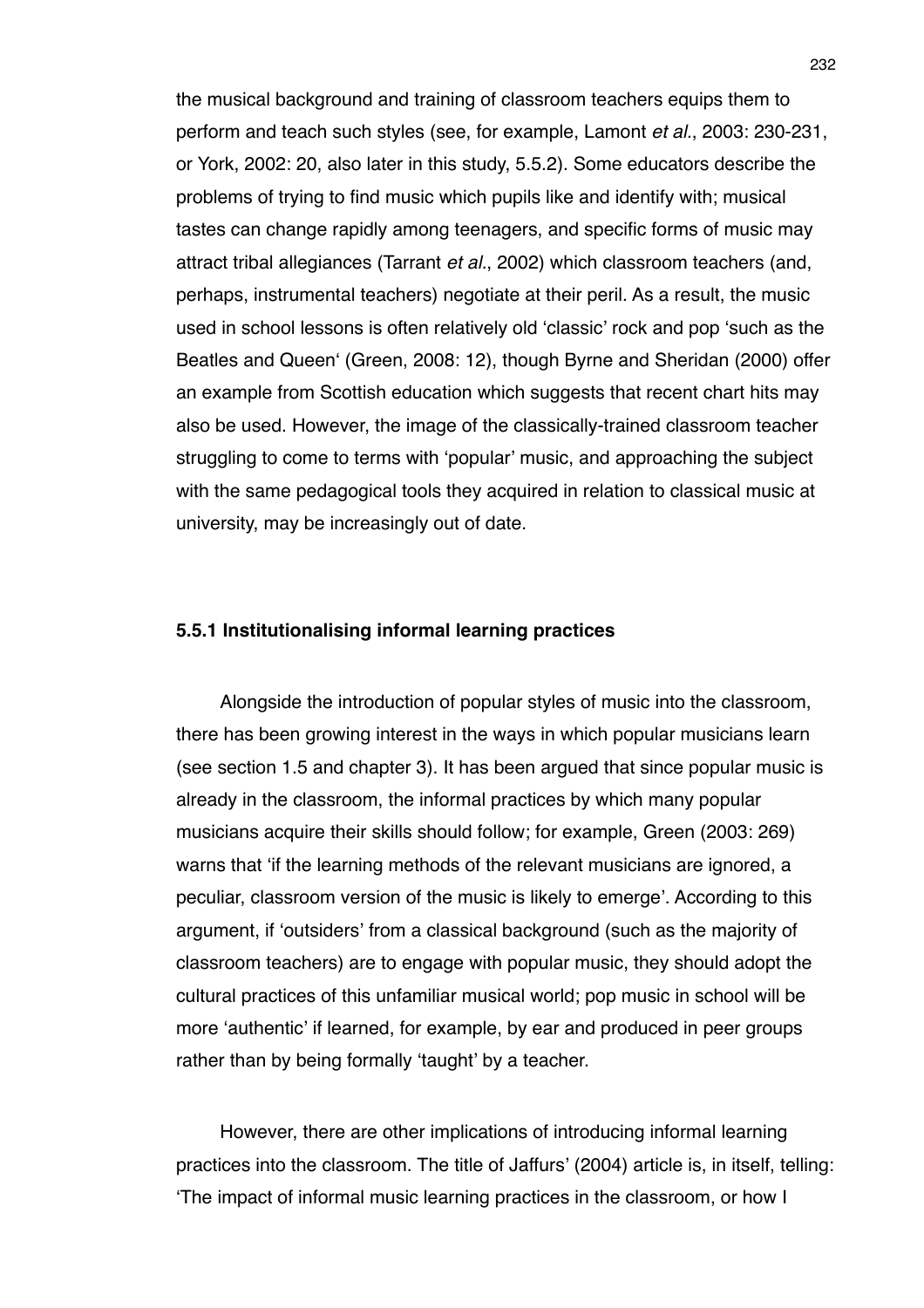learned how to teach from a garage band'. She argues that the experience of watching a garage band rehearse made her realise how well young musicians can learn from each other without the need for a teacher. Similarly, Allsup calls for formal education to draw on aspects of informal learning in order to become more relevant and engaging for students. He argues in favour of a ʻcollaborative teaching environment' (Allsup, 2003: 27) where teachers and students learn with, and from, each other while rehearsing in groups. He considers this kind of democratic interaction a way to resolve the ʻdisconnection between the music studied at school and the hidden or private musical world of our students' (*ibid*: 25). Other writers, for example, Davis (2005b), Campbell (1995) and Boespflug (1999), offer similar arguments. Moreover, this kind of advocacy is not restricted to classroom music, but extends to instrumental learning; Heidi Westerlund criticises the traditional ʻapprenticeship' model as it applies to university music departments:

In the light of many educational theories and practical examples, there seem to be sound reasons to think that garage rock bands - and popular music practices in general - can show music educators how to create knowledge-building communities and expert culture. (Westerlund, 2006: 123)

Attempts to introduce aspects of informal learning into formal education have taken various forms. For example, Alf Bjornberg (1993) reports on a Danish project in a university music department where students and teachers learn rock or pop songs alongside each other, as if in a band; similar experiments have taken place in the Netherlands (Evelein, 2006), Sweden (Gullberg, 2006) and elsewhere. Green (2008) describes a pilot study in British secondary schools which sets out to re-create the informal learning practices of rock bands within the classroom; students form their own groups, and (at least at certain stages of the project) choose music that they like, to learn by listening, and by collaborating with their peers. In this setting, teachers are available if called on for help and advice, but songs are learned rather than taught. Green reports generally high levels of enthusiasm for and engagement in such activities among both teachers and students, and aspects of this approach are currently employed in many UK schools (see, in particular, www.musicalfutures.org).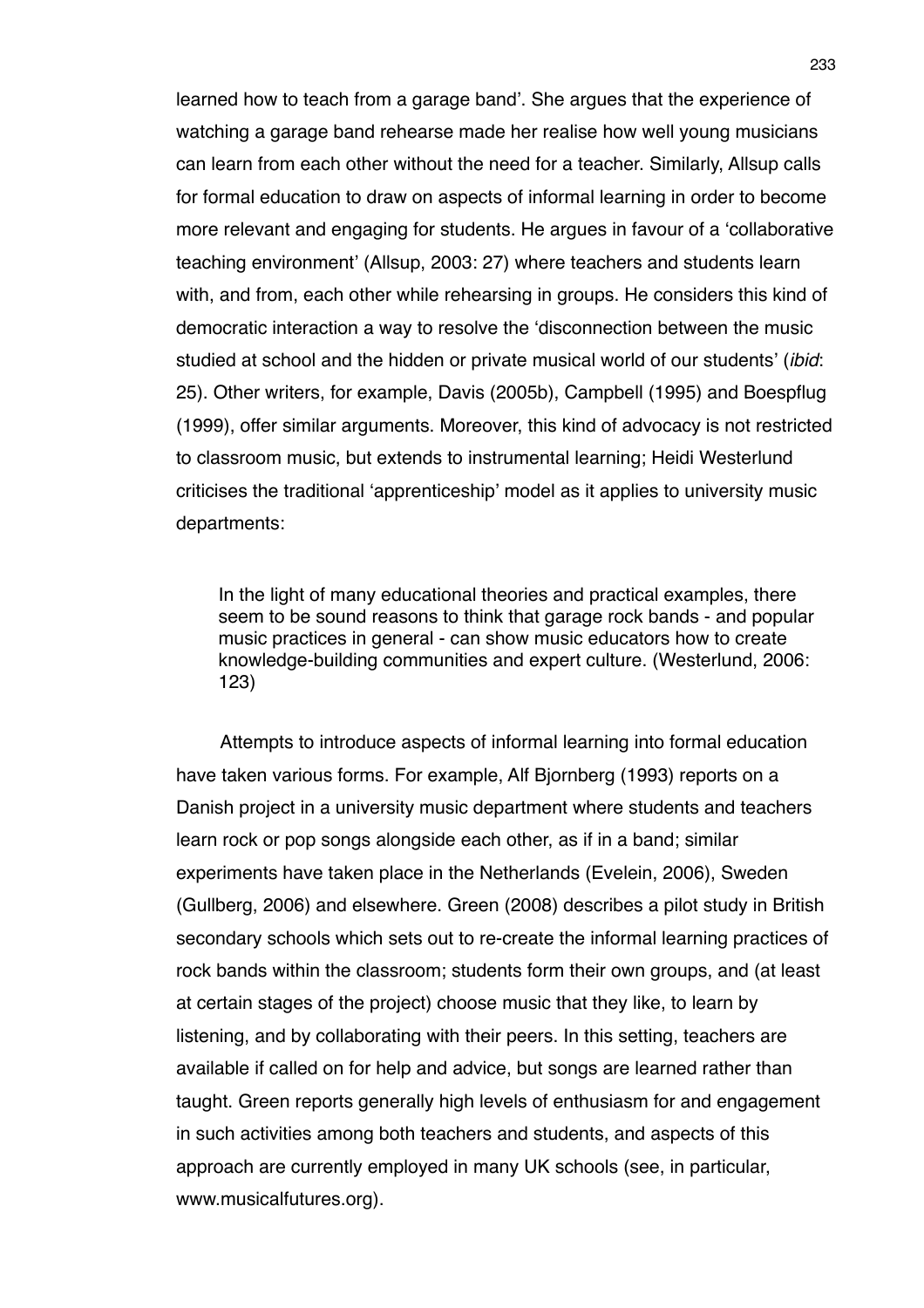Most educational research of course is primarily concerned with learning in the compulsory setting of classroom music lessons, and in this context the world of informal, self-directed learning often seems novel and attractive. Particularly compelling is the idea that children might voluntarily and enthusiastically congregate to engage in meaningful and effective music learning, the very activity which teachers try so hard to generate in the classroom. Thus informal learning may represent a somewhat ambiguous resource for formal education, since the successful autonomous learning of popular musicians appears to render teachers - at least conceptually redundant. From his own experience of both teaching and learning, John Holt writes:

The trouble with most teachers of music or anything else, is that they have in the back of their minds an idea more or less like this: ʻLearning is and can only be the result of teaching. Anything important my students learn, they learn because I teach it to them.'...It is not enough for them to be helpful and useful to their students; they need to feel that their students could not get along without them (Holt, 1991: 209).

I would argue that it is possible to find in the literature a certain bewilderment, bordering at times on resentment, about the fact that young music learners are often able and willing to express themselves musically without any help. This in turn is coupled to an insistence that they would nevertheless be better off with the guidance of an adult or teacher. For example, Campbell celebrates the spontaneous, informal ʻmusical play' of young American schoolchildren which occurs in playgrounds and homes, but cannot resist the idea that she might be able to contribute:

At least some of this music is awaiting stimulation and development, I am certain, through the training and enrichment that we can provide to children. (Campbell 1998: 225)

Jaffurs also strikes a somewhat plaintive note at being left out of the informal learning which is evidently taking place outside her classroom:

I don't want to be in the way of anyone's enjoyment of music. I want my studentsʻ perceptions of me to change and for them to let me in...I want to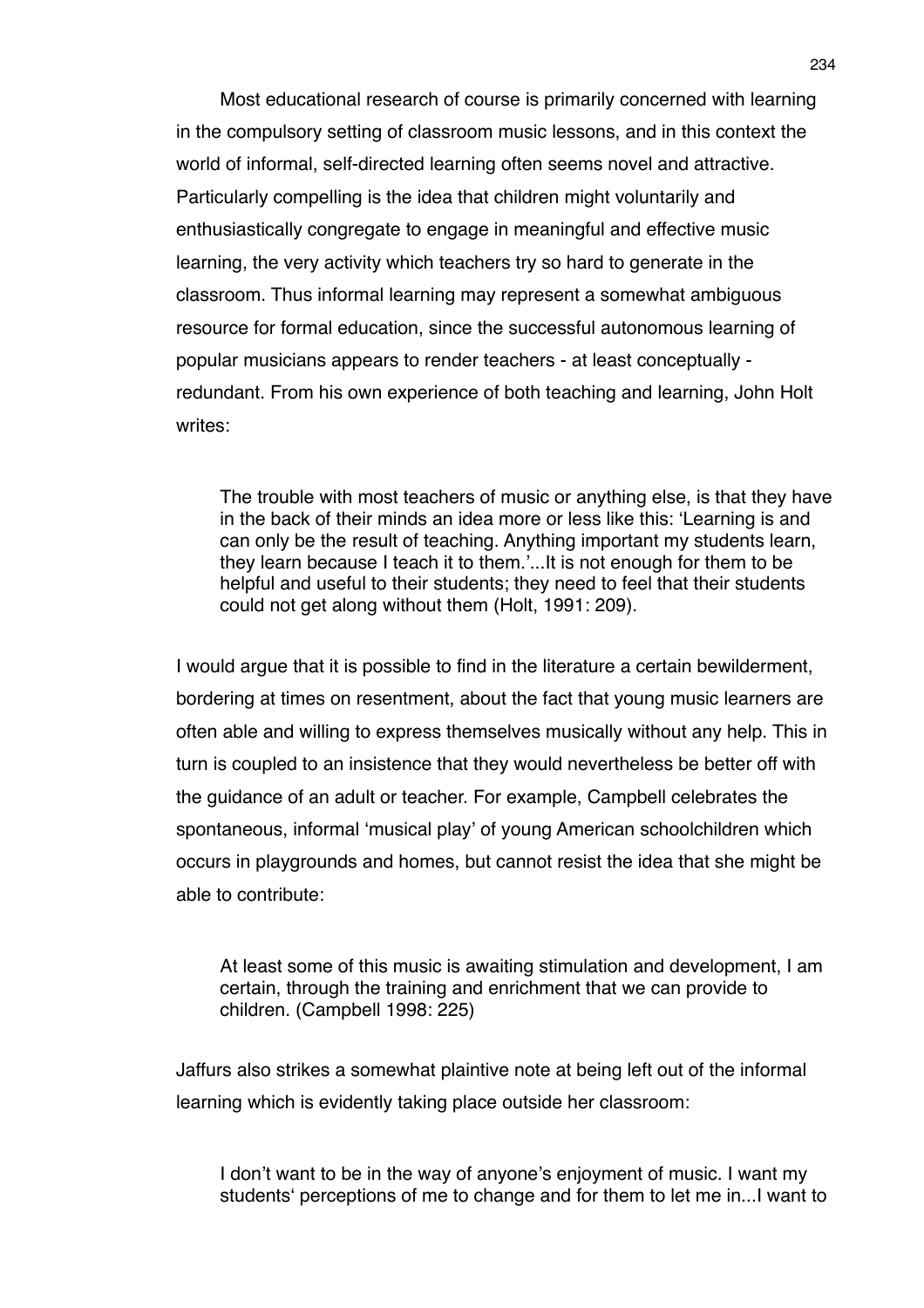know what they know about music, and I want them to teach me. I want to know what they think is important. (Jaffurs, 2004: 199)

Meanwhile Paul Woodford advocates rock band programmes in American schools (supervised by adults) supposedly as a way of fostering feelings of respect and inclusion among disaffected teenagers:

Rock and alternative music groups, despite their obvious attraction to atrisk students, are seldom countenanced in schools or acknowledged for their potential for promoting musical development or other growth! In my own experience, when those groups are tolerated in schools, they are usually student-initiated and lacking in adult supervision and instruction...rock and alternative music may be about rebellion and instant gratification, but that is all the more reason why those children, too, require guidance and adult supervision. They have much to learn from adults, including parents, teachers, and experienced musicians, which implies communication and the exercising of self-restraint. (Woodford, 2005: 82-83)

Thus what Murray Edelman (1974) terms ʻthe political language of the helping professions' (in this case, teaching) may be employed to justify, almost as the moral duty of a teacher, a form of constraint and control.

In another telling use of language, Alexandra Lamont studies the ways that ʻmusical identities' are sustained in relation to the school environment. She considers a ʻpositive musical identity' to rest on the extent to which children seem to identify with school music lessons, whether they have instrumental lessons, and whether they regard themselves as playing a musical instrument (in or out of school). She states:

The evidence points to a decline in positive musical identity and in degree of identification with music lessons as children move through the first 3 years of secondary school...However, the decline in identification with music occurs only gradually, and there may be scope for interventions to work with "vulnerable" children as they move into secondary school to halt and eventually reverse this decline. (Lamont, 2002: 56)

She later refers to possible ways of identifying '"at risk" children in terms of musical identity' (*ibid*, 2002: 56). Terms such as ʻinterventions', ʻvulnerable' and ʻat risk' would suggest that she is describing children in need of protection by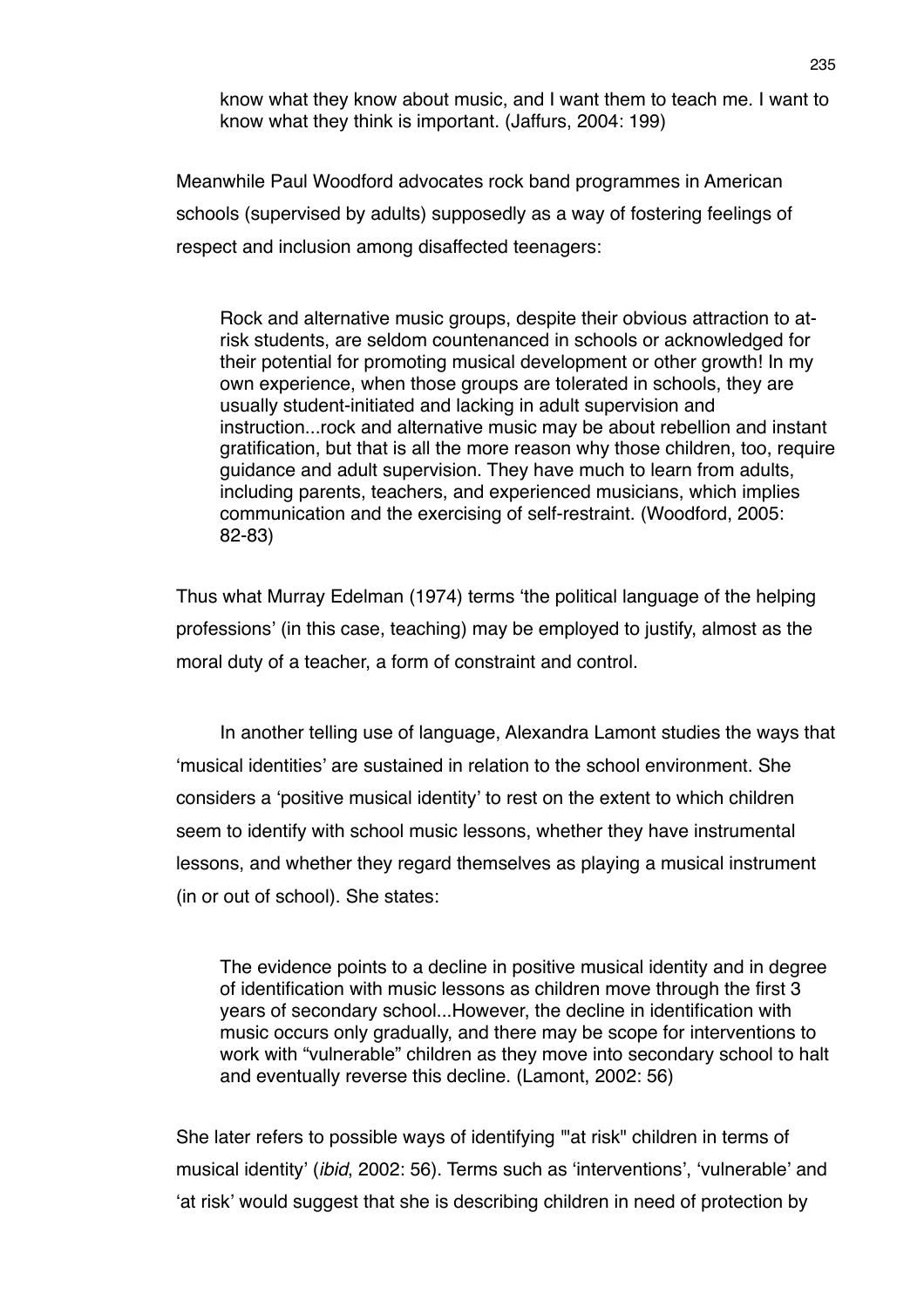social workers, rather than teenagers who may be losing interest in music at school. As in the example from Woodford quoted above, such language is invoked to rally support for remedial action, although the only suggestion Lamont offers is for better music teaching. In both cases, what seems to be important is not so much the musical interests of the students, but the fact that these may be drifting away from the classroom.

It may nevertheless be possible for school to host musical activities which children can continue to identify with. Several writers have pointed out that schools can provide crucial opportunities for young bands, including rehearsal space, equipment and personnel, even if the resulting activities happen outside lessons (see for example Green, 2002: 79). Scott Seifried gives an example of how an optional guitar class in a Washington D.C. high school offers a social space where disaffected teenagers can, as he puts it, ʻembrace the margin' (Seifried, 2006: 175). In this class, unlike the other music classes available, they can study music of their choice (including, particularly, rock), and their perception of themselves as ʻoutsiders' can find a positive expression within formal education. Seifried suggests that the class served to keep several members engaged with the school music programme who would otherwise have dropped out. Green argues that introducing mainly self-directed informal learning practices into the classroom:

can awaken many pupils' awareness of their own musicality, particularly those who might not otherwise be reached by music education, put the potential for musical development and participation into their own hands, open their ears, and enhance their appreciation and understanding of music (Green, 2008: 22).

Thus we may view the entry into institutionalised education of popular music in general, and informal learning practices in particular, as a way of widening participation and encouraging interest in music making; alternatively as an attempt somehow to commandeer the enthusiasm associated with informal learning in order to bolster the success of classroom music lessons; or even as an effort (whether conscious or not) to suppress a potentially subversive activity, or one threatening to the identity of teachers. This is not to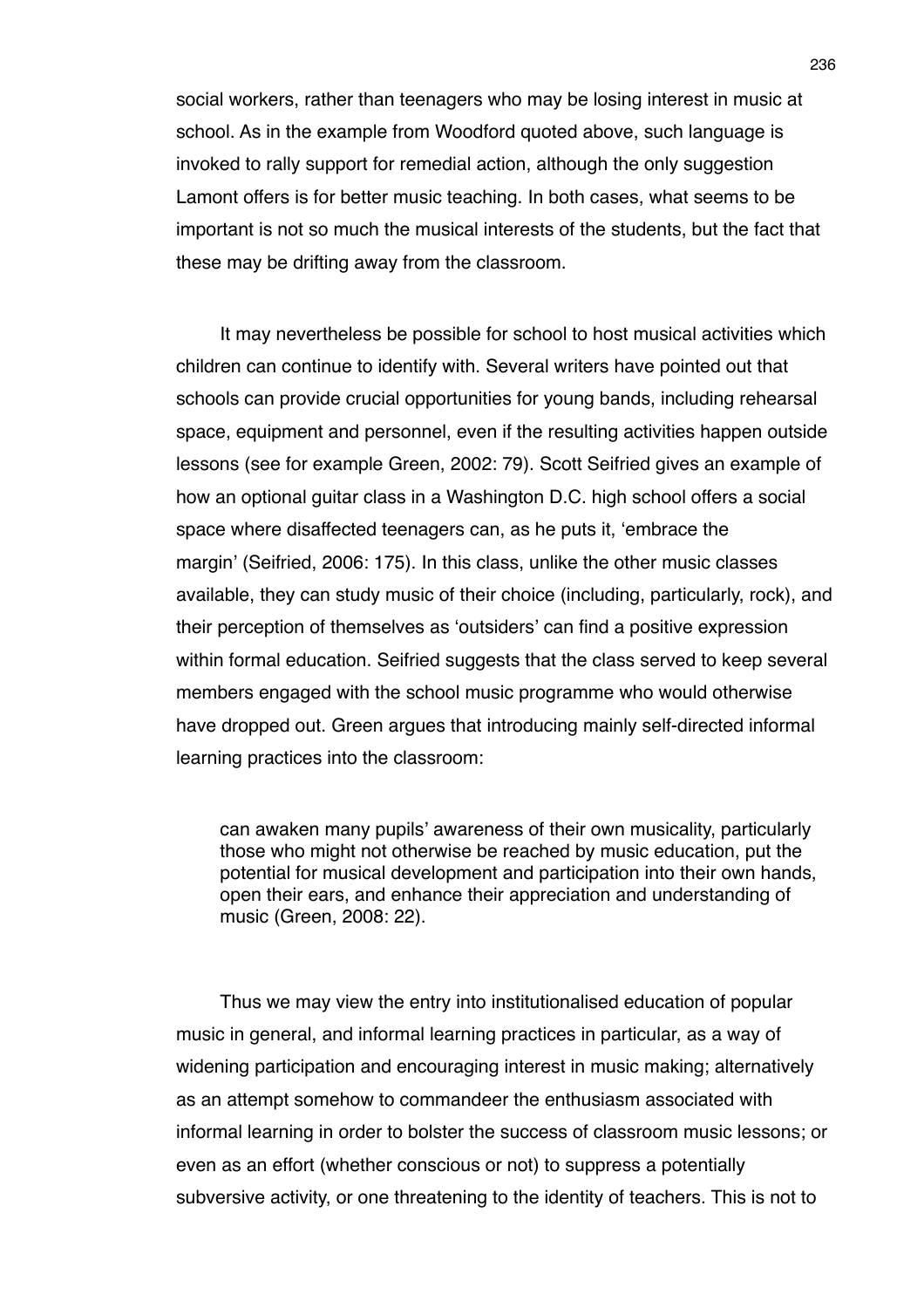suggest that all popular music is necessarily about rebellion or resistance, nor indeed that all children are necessarily fans of pop music (Pitts, 2000b: 37).

However, educators may need to tread carefully if they are to enter the private cultural space of others; merely by their presence, teachers risk alienating their students from music which has meaning for them (Green, 2006: 105). To learn an instrument informally and on one's own terms is, in a sense, to take one's place in a specific ʻcommunity of practice' (Lave and Wenger, 1991). While it may be possible to isolate the musically ʻeducational' aspects of informal learning, this is to ignore the social context within which learning takes place (Folkestad, 2006), which in itself may be crucial to the appeal of such learning practices. Playing in bands is not just about learning songs. Fornas *et al.* (1995: 251) argue that, for teenagers, being in a band acts as ʻa free space, separated from adults in family and school', and involves experimental and inquisitive forms of learning, not built on enforcement or oriented towards specific, institutionally-approved goals. They suggest this escape from adult domination can be crucial to an adolescent's testing of ideals and formation of identity. However, this autonomy will be lost ʻif the world of rock becomes colonised by school-like, system-dominated structures' (*ibid*: 259).

Clearly the stated purpose of introducing informal learning practices into formal education is to encourage inclusion in and enjoyment of music making, and as a strategy this may prove partly successful; such practices are clearly effective ways of learning, as several studies - and indeed the history of many forms of music - would suggest. However, it is also possible to imagine that informal music learning might become just another part of school life, and be drained of its positive associations for teenagers by virtue of the formal context in which it is practised. It may be that the kind of classroom teaching and learning advocated by Green ʻwill be uncomfortable in institutions, which may prove poor substitutes for basements, garages, and clubs' (Gatien, 2009: 113). Finney and Philpott (2010: 11) warn of the risk that informal learning, through being implemented in a formal setting, may become ʻformalised' and that this process would subvert ʻthe very process it aims to promote'.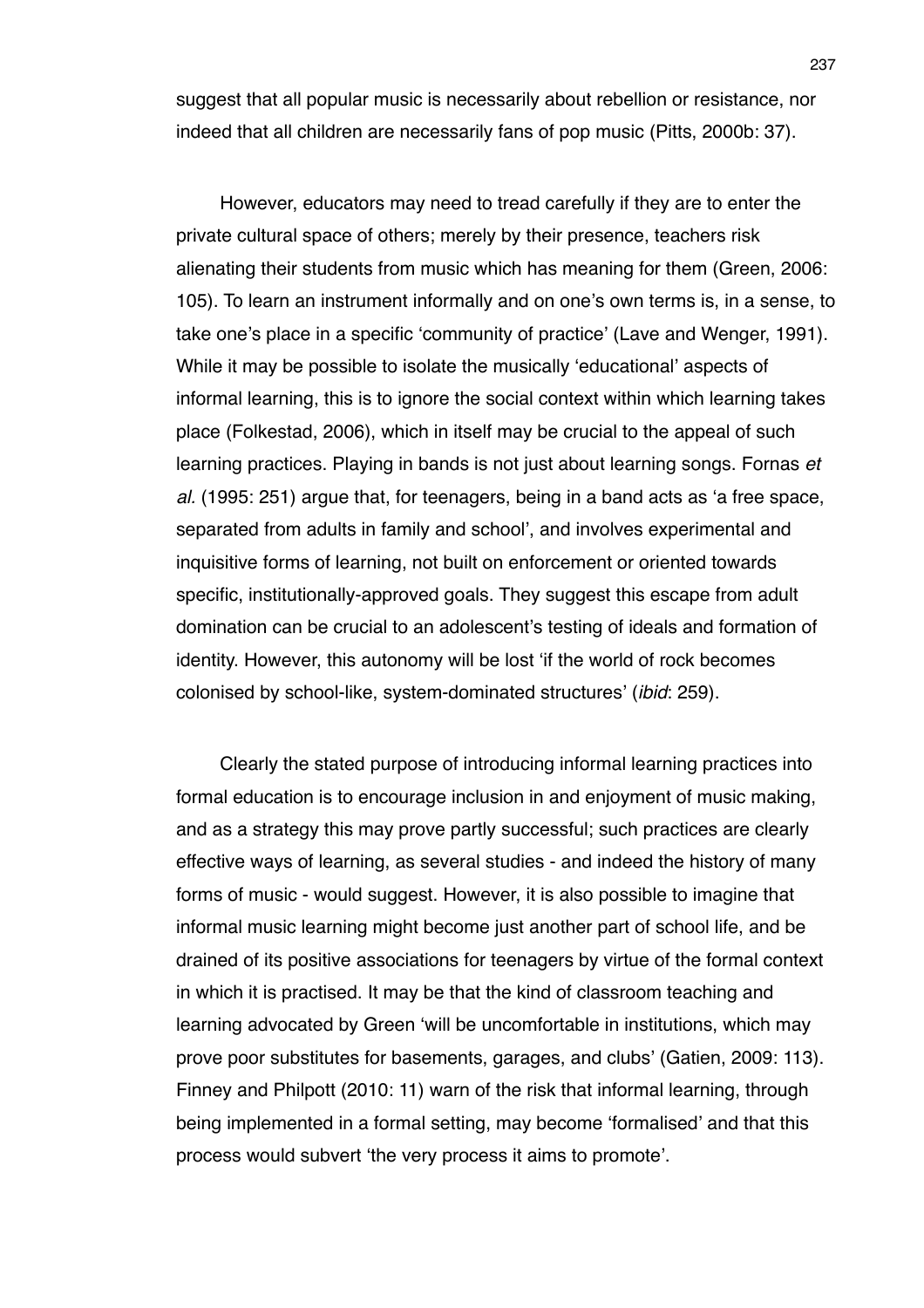Formal music education has always had an ambiguous relationship with the very activity it is, in principle, intended to encourage. As Green somewhat wryly comments:

The decline of music making has occurred in tandem with the expansion of music education. Whether this complementary process is a matter of mere irony, whether music education has developed as a response to falling participation levels in music making, or whether it has been a contributory factor in causing that fall is not possible to demonstrate (Green, 2003: 263).

The guitarist Derek Bailey (1992: 49) makes a similar point as he argues that jazz, once the ʻsound of surprise', has become increasingly predictable and formulaic, and is now enjoyed mainly as a ʻreminder of yesteryear':

As development comes to a standstill and the role for invention diminishes, the number of college courses, summer schools and text books devoted to it grows (*ibid*: 23).

Gatien argues that the transmission of jazz in educational settings, while ʻlegitimising' the music, has prompted a formalisation of jazz practices and the construction of a jazz ʻcanon'. This codification has allowed jazz to sit ʻmore-orless comfortably alongside Western Classical methods of transmission' (Gatien, 2009: 98), but, like Bailey, he suggests this has had the effect of homogenising musical styles and limiting personal creativity. Thus rather than serve as a challenge to the ways that music is taught and learned, jazz has itself been affected by its introduction into formal education. Equally, ʻone might wonder whether rock music is at present undergoing (or already has undergone) the same kind of stagnation' (Väkevä, 2006: 128). Gullberg and Brändström (2004) suggest that rock music produced by music college students in an ʻeducational' environment is tame and predictable compared with that made by informallytrained musicians.

I would argue that the dramatic fall in the cost of audio recording over the last 20 years, combined with the rise of the internet as a means of distribution, has resulted in the partial fragmentation of popular music into a multitude of relatively self-sufficient musical constituencies, often independent of major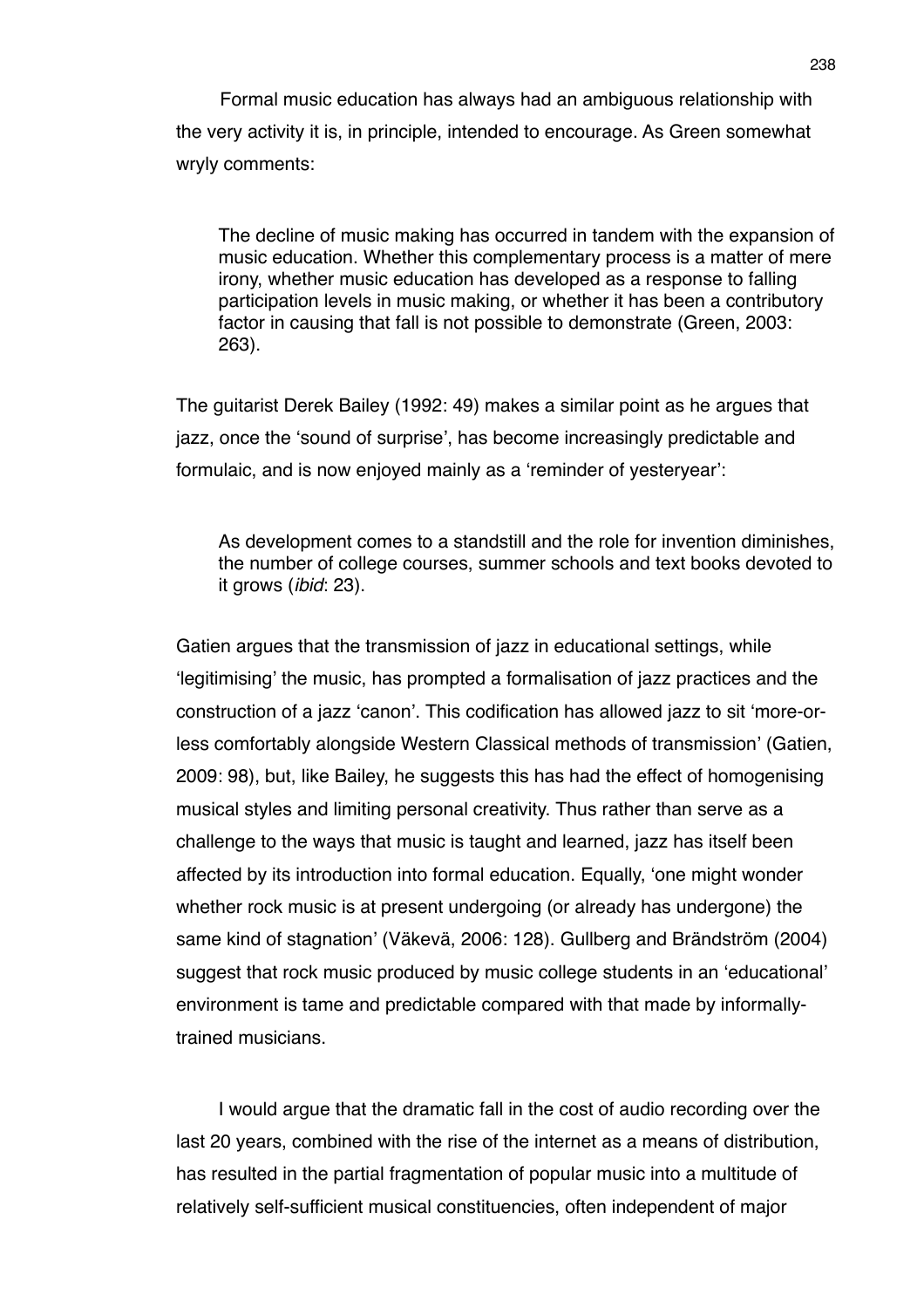record companies and the mass media for promotion and sales. One could debate whether the musical worlds currently enjoying a surge of creativity candidates might include some areas of folk music or underground dance styles - are indeed the very genres which remain largely unnoticed (or unsuitable for digestion) by formal education. The Opies (1969) offer a note of warning particularly relevant to independent, autonomous learners: ʻnothing extinguishes self-organised play more effectively than does action to promote it' (Opie and Opie, 1969: 16).

# **5.5.2 Participants' views on musical politics**

The literature associated with music learning (and children's play) therefore variously advocates the introduction of both popular music and informal learning practices into the classroom, and warns of the results of doing so. However, very little writing or research considers the choice of music in the instrumental teaching studio, or the role of instrumental teachers as regards the politics of cultural ownership and appropriation.

There is some evidence from the present study that my sample, as learners, identified strongly with different forms of ʻoppositional' music, or at least thought of music as a private cultural space to be defended in the face of adult disapproval (see section 3.2.1). This identification with certain forms of music was still vivid in the minds of several of these teachers, and there remained a certain wariness, even hostility, towards the idea of these styles being studied formally in school.

Graham spoke at some length about what he saw as the contradictions inherent in teachers trying to teach music which their students (and indeed, Graham himself) identified with: ʻI feel threatened by it but also resent it a little bit, you know, "let's teach people to play pop music"'. He argued that all ʻmusic of value' had come about through tension or conflict, and he was wary of the effect that teaching, and the official endorsement this implied, might have on forms of music which were produced in the face of opposition: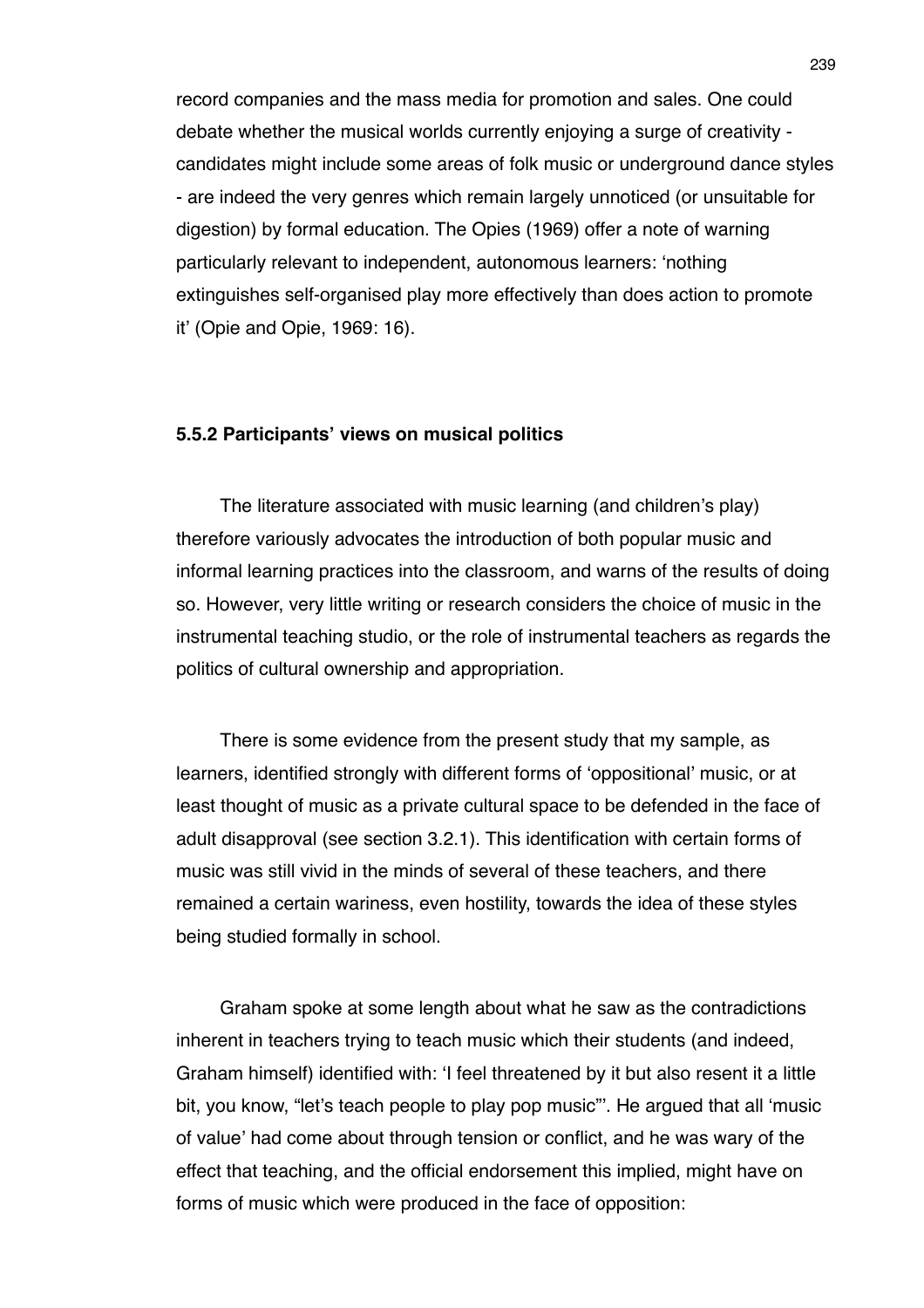The energy of it comes from figuring out how to do something when you're not allowed to do it...That's partly my resistance to teaching improvising, or teaching rock'n'roll, or teaching songwriting...; once it can be taught then it's neutered. [Graham]

He referred to ʻthis grumpy old man part of me' that felt the process of teaching ʻdrains the energy' from powerful forms of personal expression. He felt that teachers could and should have nothing to do with the enjoyment and excitement of autonomous learning; ʻfun is what people have when teachers aren't looking' [Graham].

I suggested in section 1.6 that a pedagogical lineage is at stake in the way popular music is taught. Graham described his own learning practices as a ʻmodern equivalent' to non-Western practices studied by musicologists:

It just occurred to me the other day, thinking about world music and folk music and things like that, and even though I would see myself as a rock or a blues player, I've actually come from that tradition, which is the oral tradition I've learned from. I was thinking of some third-world context the other day, but what I've done is I've learned from listening and copying and then adapting as I went along; that's why I would call myself a blues player, not because I've been taught to play the blues but because I've immersed myself in it and learned to play it. [Graham]

Graham suggested that such practices, transplanted to an exotic location and viewed from ʻthe West', would be seen ʻwith some amazement'. He seemed to be defending the authenticity of his own Western musical heritage, based on learning practices which are shared by musicians all over the world, but only venerated when they take place elsewhere. However, Graham went on to claim that this vernacular tradition is broken by being analysed and taught, rather than absorbed and learned:

That's now changing, that's all becoming codified now, to the extent that somebody's realised: "This is what I did, this is what I can now teach", but that's breaking the tradition. [Graham]

Bill caught some of the enthusiasm and excitement of his own past in arguing most forcefully against the homogenising effect of trying to mass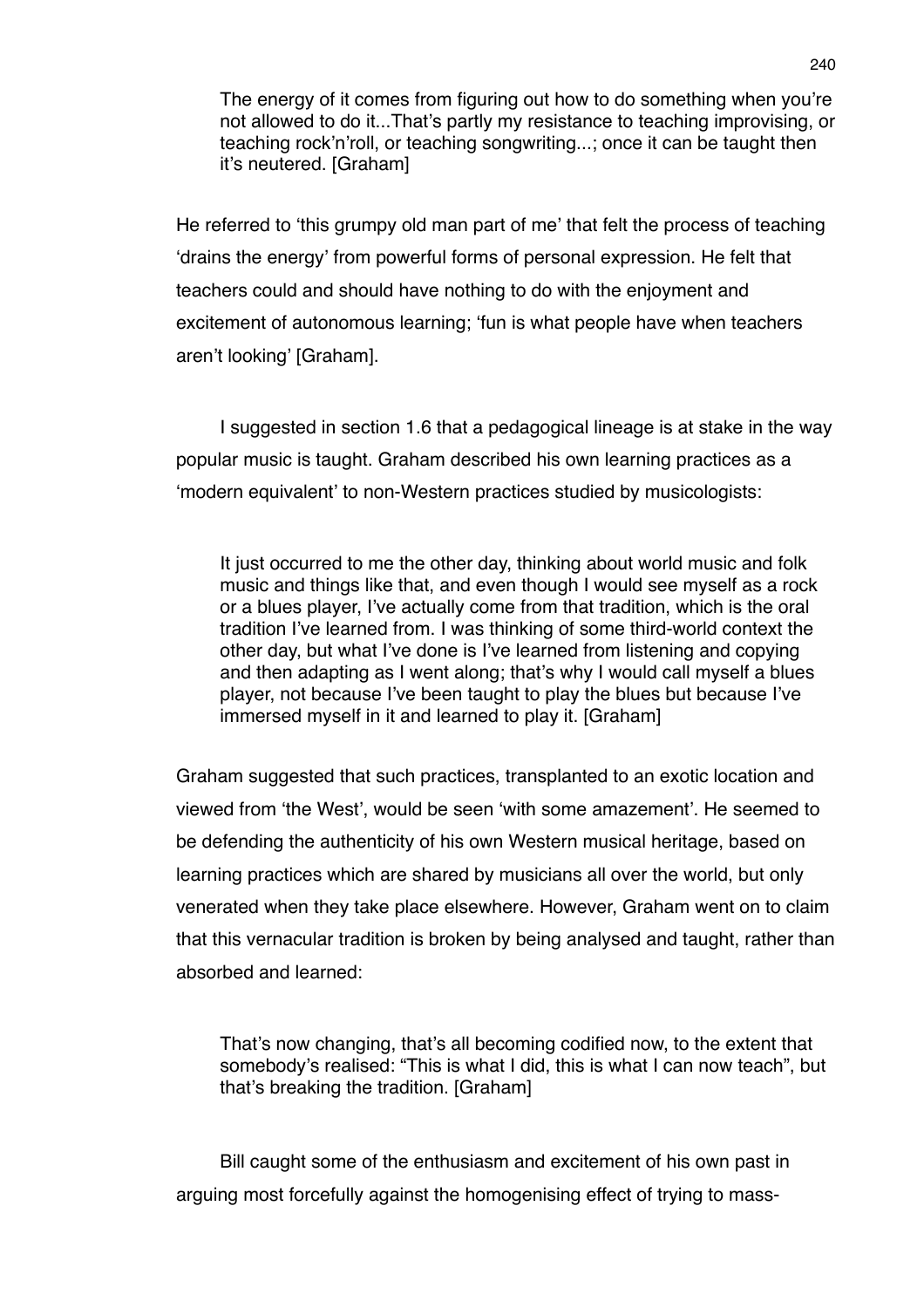produce rock musicians. Like Graham, he seemed to resent widespread attempts to teach forms of music which embodied his own spontaneous and

individual passions:

Bill: I don't want to lead anybody down the path - I really - that's one of my [taps the table] - get on my hobby-horse now.

Q: Yeah, do.

Bill: I really hate this 'rock school' culture, really, really hate it.

Q: What you mean by that?

Bill: I hate the cadres of professional rock musicians that are being turned out, I hate everything, right from their long hair to their bloody shiny guitars, you know, really can't stand it [laughter] because it's not supposed to be like that!! [taps the table] You know, it's supposed to be about just, er, just going to the record shop, rushing to the record shop, buying the record, going home, listening - fucking hell, this is awesome! And not taking it off the turntable for a month, you know, just listening to it and you think, god, this is great! You know, you can't teach that, and you shouldn't teach it, you know.

Carl also used the term ʻrock school', and it is unclear if these teachers were referring to the system of graded exams, the recent feature film (2005, directed by Don Argott), or the Channel 4 TV series which all shared the same name. However, like Bill, Carl clearly saw the term as a watchword for ersatz and embarrassing attempts to appropriate originally meaningful musical forms:

Carl: On one side you've got the classical thing, and on the other side you've got this anarchic rock thing, and now in the middle you've got ʻrock school'.

Q: Which is neither fish nor fowl.

Carl: Which is like nervous white blokes trying to teach ʻrock'n'roll'! [laughter]

Some of the participants seemed to think that teaching forms of popular music could be particularly inappropriate in the classroom because school music teachers, due to their background and ability as musicians, might be illequipped to play or teach contemporary forms of music, a point frequently raised in the research literature, as already mentioned (see 5.5.2). As Graham put it: ʻpeople who teach something that they're not good at is always embarrassing, and kids will notice that'. Carl worked part-time as a music technician in a secondary school, and had the most to say about classroom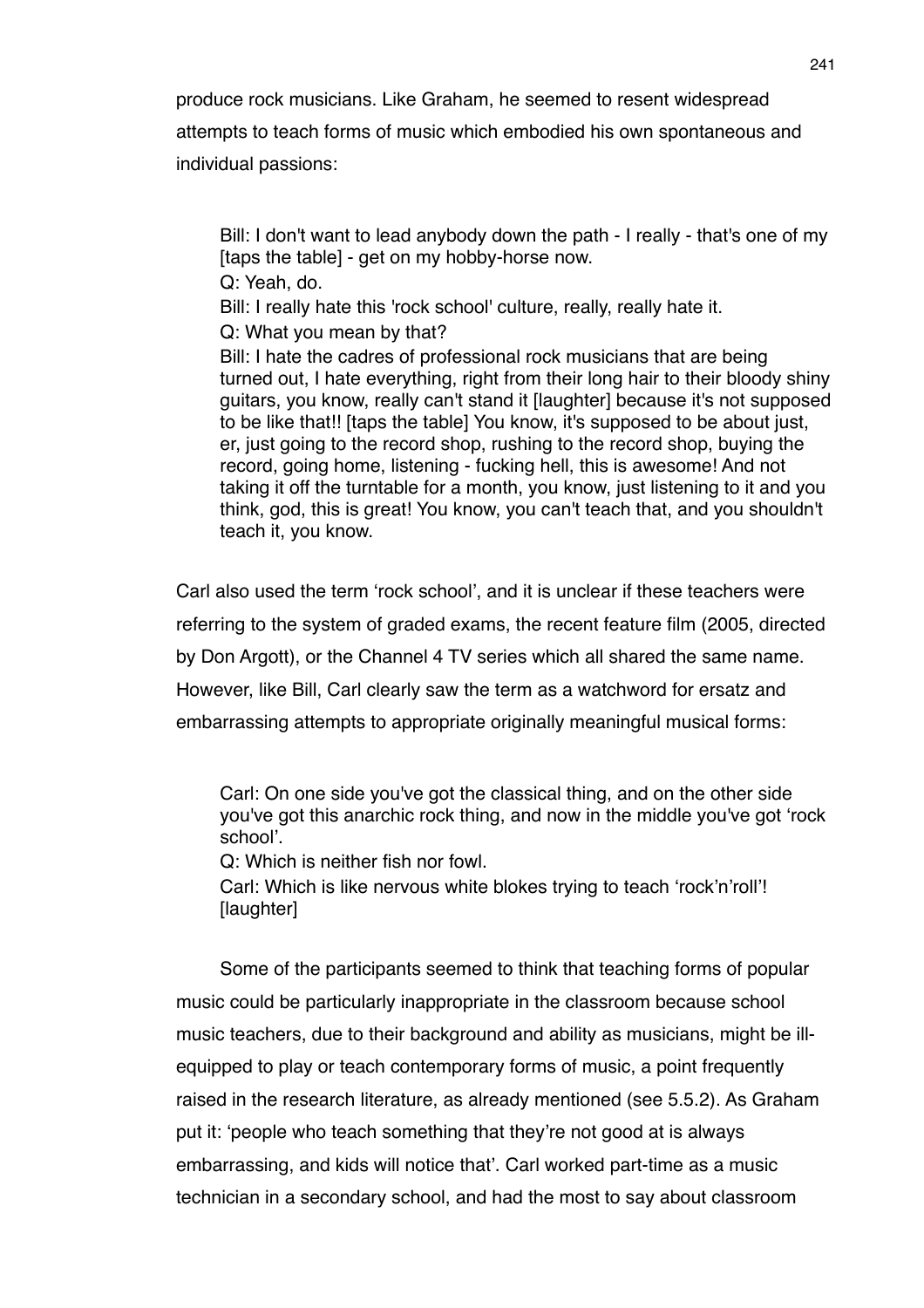music lessons, based on his own regular observations. He felt that classicallytrained musicians (such as the teachers he worked with) viewed their own musical education as the highest form of training available; as such this would, inevitably, equip them to perform (and teach) any style of music including, for example, folk or jazz. In Carl's view this was simply ʻarrogance', and the results of these attempts were ʻnever great'. Equally inappropriate were attempts to identify with the culture of their pupils: ʻboth the teachers that I work with, they're constantly trying to be "hip with the kids", and it's embarrassing'.

However, while the participants clearly had significant reservations and resentments around the institutionalisation of different musical styles, there was also an admission from several of the participants that the process whereby musical 'rebellion' becomes absorbed or appropriated into mainstream culture is, in fact, inevitable. Graham argued that any artist, however confrontational or subversive their intentions, was nevertheless trying ʻto put a song out there in the world', and in doing so began an inexorable course of assimilation:

There's this process by which it knocks at the door, and gradually that door opens and then it becomes part of the establishment, that's just what happens. [Graham]

Helen and Frank both referred to the way jazz, in its early years, was described as ʻthe devil's music' before becoming accepted and even respectable. I asked Bill whether he thought ʻsomething happens to the playfulness or the rebelliousness' of different musical forms, and he replied: ʻYeah, you grow up don't you! [laughter] That's what happens!'. Bill attributed the ʻrock school culture' in part simply to ʻthe passage of time' and the fact that there was now ʻa generation of teachers who have grown up with popular culture'. Bill also recognised that pop music had developed as ʻan historical form':

People can see how it's been done so therefore you can teach people to do it, or to appreciate how it was done, and that's the way - I mean I'm railing against it, but really there's no other way for it to go. [Bill]

Nevertheless, several teachers believed that forms of popular music could still represent a form of rebellion for young people, or at least a chance to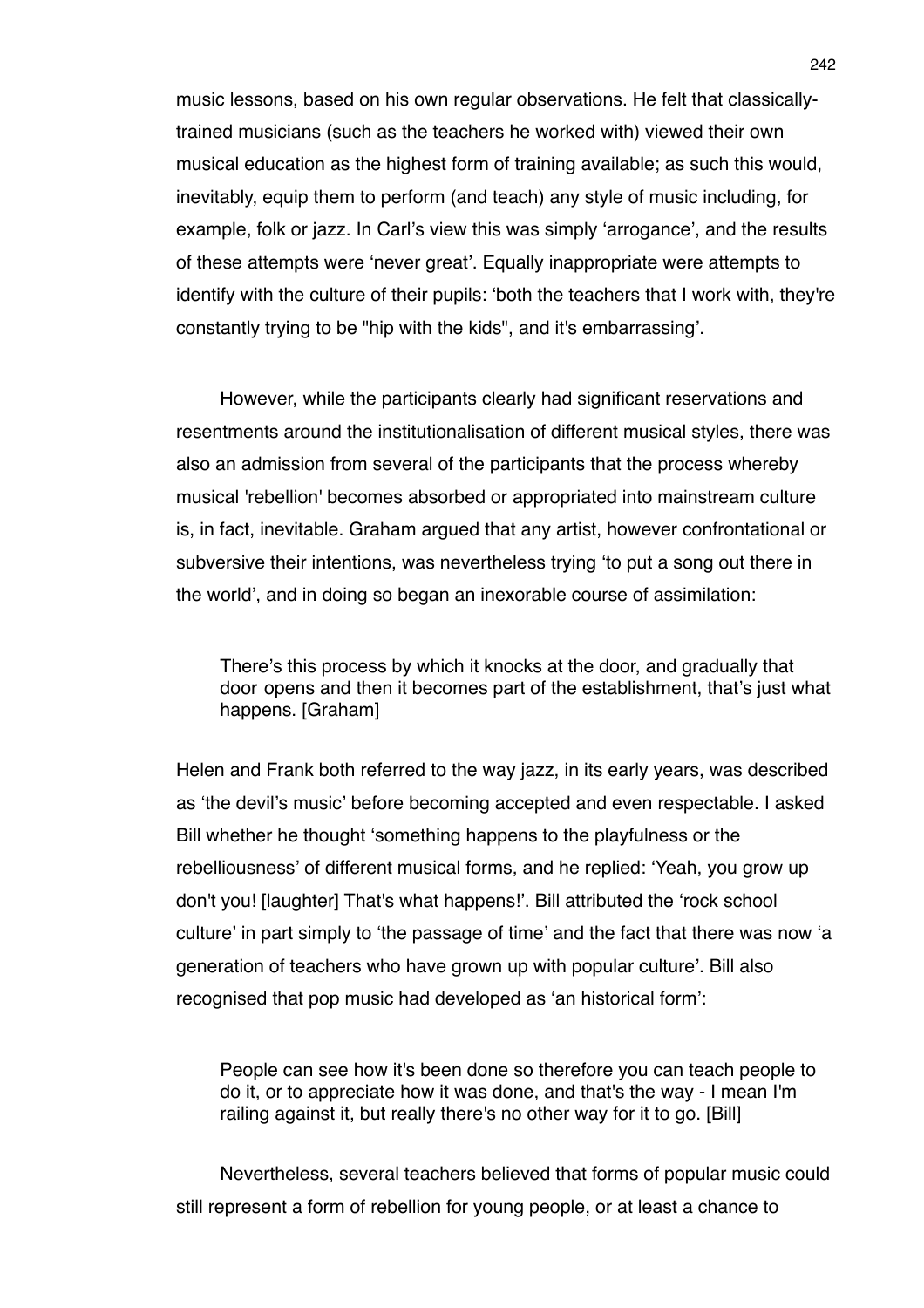express themselves, even though this was now to some extent accepted by the school system:

I've rehearsed kids for GCSE music, they have the same attitude you know, they're all strutting around with their hairdos and their guitars...They get the stuff together as well, you know, I think it's the same thing, they all want to be rock stars. [Dave]

Graham suggested that ʻevery school has now got hairy kids who play guitars', and this served at least as ʻa sign of individuality, which is still the good bit about it'. However, such behaviour no longer carried the same implicit threat that it might once have done: ʻit's lost that little dangerous edge because now your teacher will teach it' [Graham]. Frank saw an inevitable separation between adults and teenagers who ʻwant to be in the teenagers club, which doesn't allow adults in'. Carl made a conscious decision to maintain what he saw as a kind of healthy cultural divide between himself and his own teenage daughters, even when this involved pretending to dislike current music which in fact he listened to himself:

I always make - especially with my own kids - I always sort of, even if I think a track's quite cool, on the radio, I'll say: "What a load of - ooh, dreadful racket", even though it's on my iTunes, you know, it's true, that [laughter]. [Carl]

Andy was aware that some of his students kept their own musical activities private and apart from instrumental lessons and from him as a teacher; on the other hand some of them asked him for help with tunes they were learning in their own bands. He welcomed this and felt that it was possible, and desirable, as regards the separate musical worlds of adults and teenagers, to ʻdraw them together'. He thought communication channels between teenagers and their parents were generally more open - and as a consequence, much healthier than they had been when he himself was growing up. Frank in effect excused himself from considering the politics of learning, as virtually all of his experience of teaching was with children under the age of ten. For such a young age group, autonomous musical learning was less important, and they regarded all styles of music as of equal value: ʻthe worst we get is they get sulky' [Frank].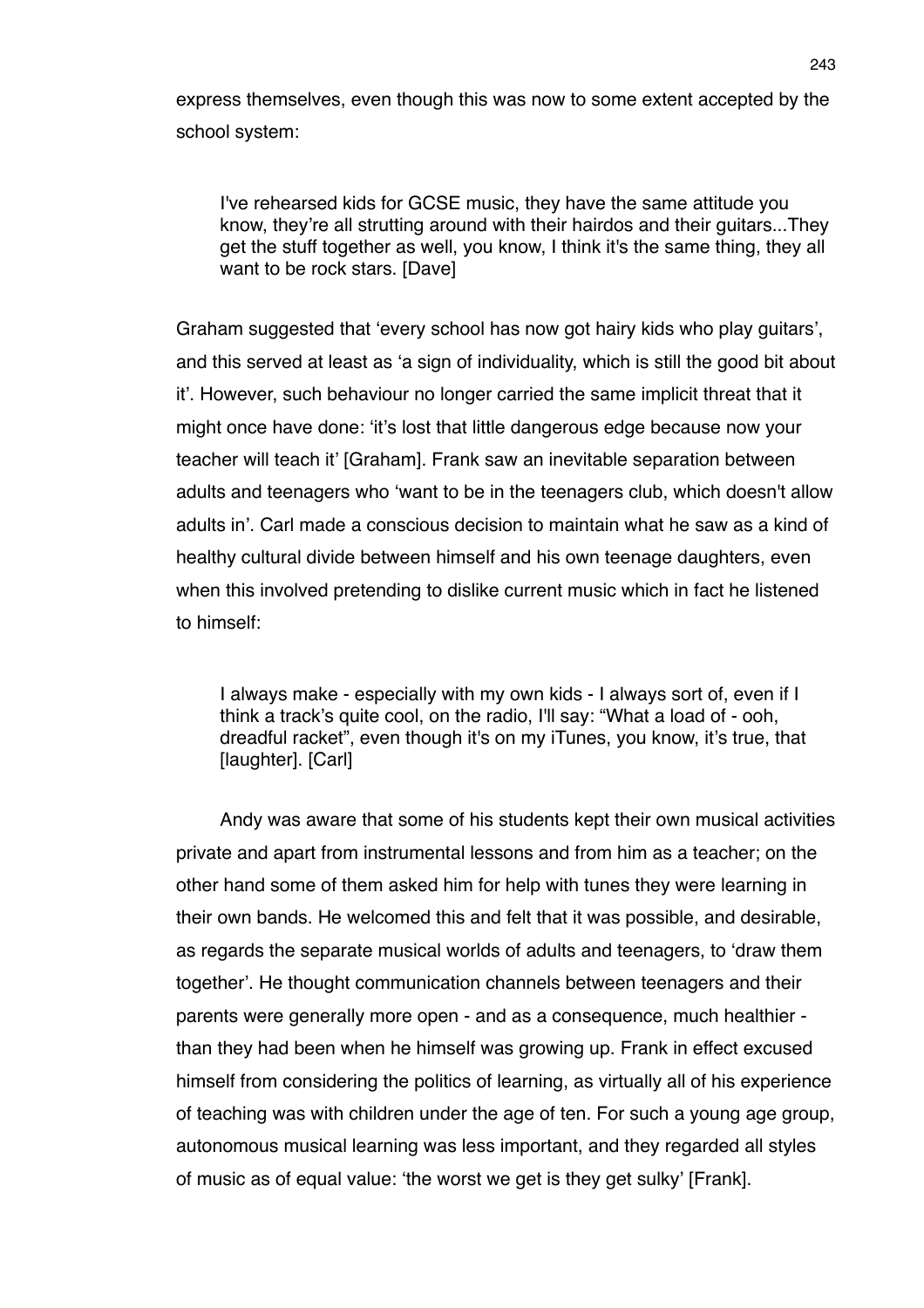Graham suggested that the search for cultural space that is not monitored or approved by adults might lead children away from music altogether, and towards the internet (and elsewhere) instead, prompting inevitable feelings of adult panic:

Where the danger and where the rebellion and where the distance from adults is, is now in chat rooms and this whole thing that's freaking people out...and also video games. [Graham]

Bill seemed to think that, despite generations of modern popular culture, youth would always be able to find forms of expression which would elude the grasp of the adult world:

Bill: You can't contain it in the classroom can you, there will always be some part of youth culture which isn't; which -

Q: Which squirts out the sides.

Bill: Yeah, which absolutely doesn't conform to that model that you're trying to - there are forms of music now that are always ahead of the game.

Q: Still beyond the pale.

Bill: Yeah, I mean the music that I never got into...was rap music, hip-hop, you know I don't know anything about that, it doesn't mean much to me because it wasn't the music that I grew up listening to...but to a whole generation of kids, thatʻs their music of their rebellion isn't it? And I can see that's very effective obviously.

However, Ed had no particular opinions on the subject of resistive music or cultural appropriation, but saw musical choices, and musical expression, as more of a personal than political issue; moreover, he felt that forms of popular music-making could harbour conformity and a lack of creativity to a greater extent than classical music:

I think it comes down to the person, I mean there's lots of people in rock'n'roll, you know, in bands, who are very uncreative un-innovative people, and there are people who do classical music who have been classically-taught - or maybe they haven't - but they really do kind of jump about and think about things in different ways which I find very interesting. [Ed]

While Dave was adamant that ʻkids don't like classical music in school' as it was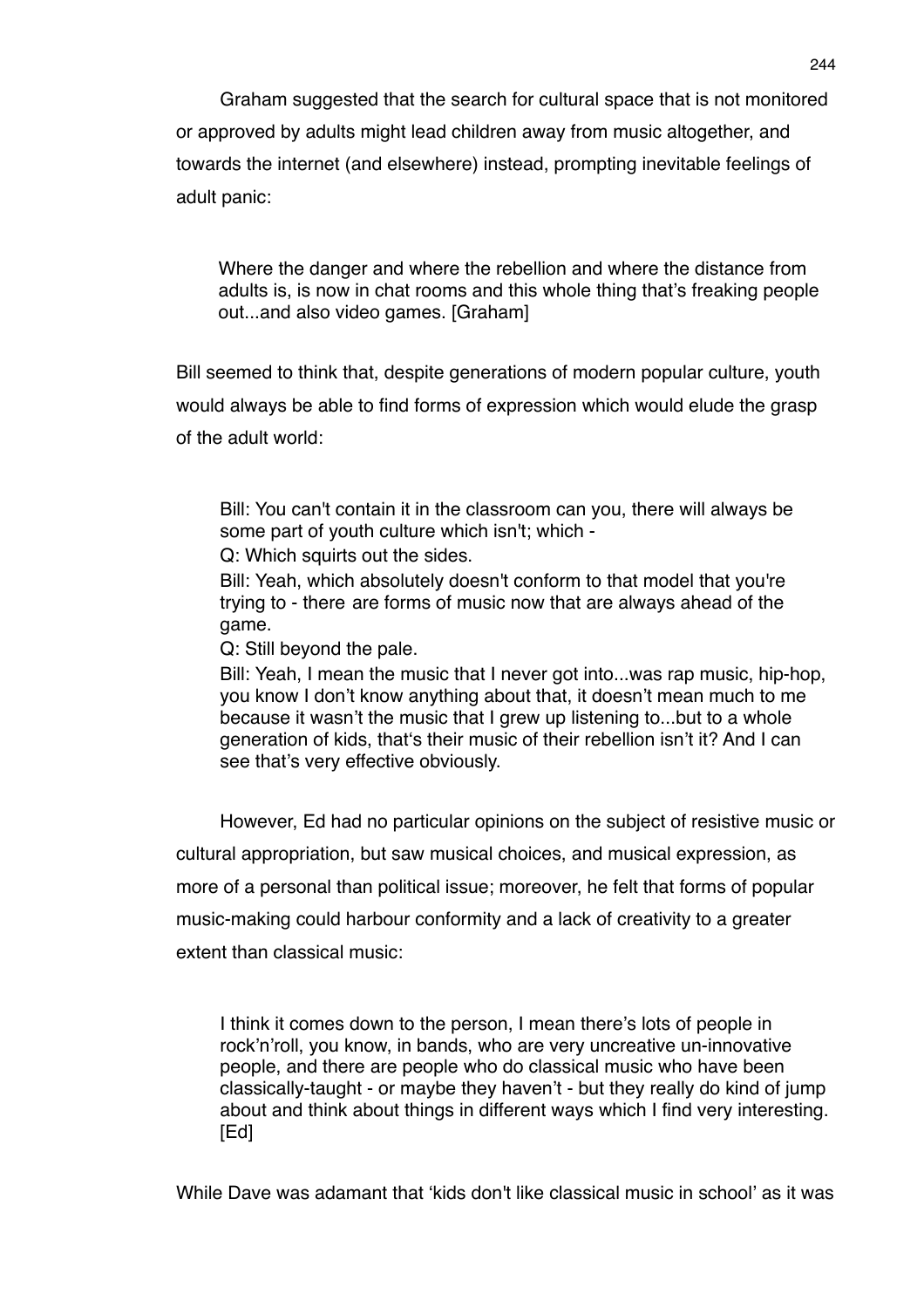ʻtoo straight', Bill suggested that ʻorchestral music' was ʻanti-modern' and thus ʻactually quite subversive, strangely' since it required dedication and physical as well as emotional engagement in order to play it; this was in contrast to the current trend for the ʻpush-button', ʻcerebral' world of keyboards and computers. Helen could see no virtue in attempts to keep musical worlds apart, and felt that music should be available to be enjoyed by all:

It's kind of snobbish isn't it, saying you don't want a particular group of people to enjoy your music, or listen to your music...That's something that happens a lot isn't it, people really annoyed cos: "That's not who we wrote it for". [Helen]

Dave felt there was no particular reason that young learners were better off left to themselves, nor that being musically trained should inhibit ʻauthentic' expression: just the reverse. Someone with ʻformal training' would be able to express themselves better than someone who's ʻjust trying to do it on pure ability': ʻyou get all types of cross-overs' [Dave]. For Helen, music was about personal expression and communication, and ʻthe more skills you have to enable you to express that, the better'.

The two youngest teachers (Ed and Helen) seemed to be the least inclined to draw cultural boundaries around different kinds of music, and this may in part be a reflection of their own experience of popular music appearing in classroom music lessons (they were both young enough to have seen the first few years of the National Curriculum in action). However, several of the other - older - musicians in this study expressed strong opinions about the politics of popular music and how it related to the formal world of school and teachers and, in a wider sense, adult mainstream culture. Their view of classroom music lessons may have been influenced by their experiences as schoolchildren many years before, and by a cultural divide between pupils and teachers which has since narrowed considerably. Carl and Graham both worked regularly in secondary schools, and their opinions were in part based on their own observations of the musical culture they had seen there. This is not to say, however, that their views were necessarily shared by the pupils involved.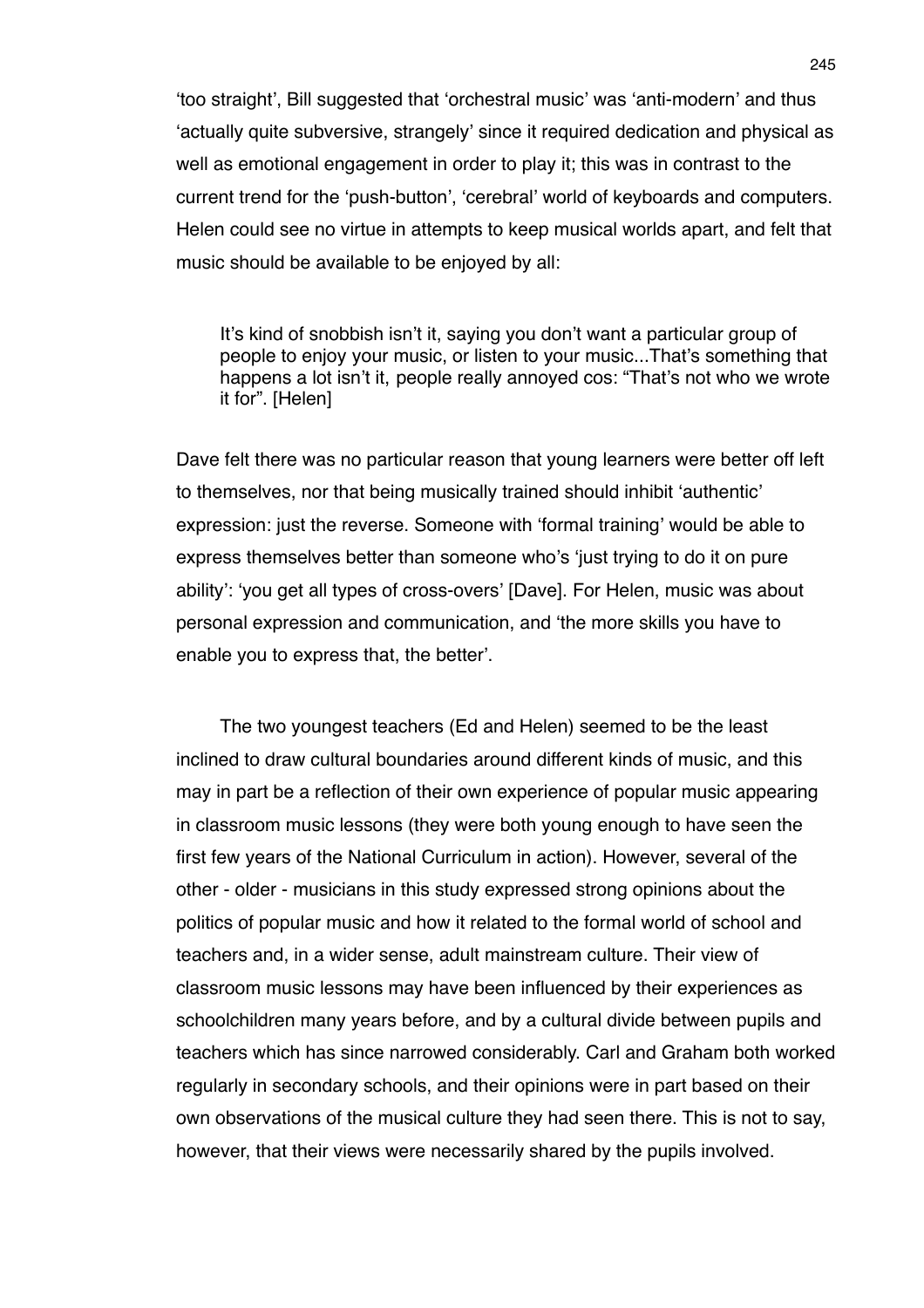#### **5.5.3 Participants' political position**

Instrumental teachers have a good deal of autonomy compared to other teachers that their students may encounter, and accordingly may not be seen in the same light. Nevertheless, the participants were themselves both adults and teachers, and were mostly using popular music in their lessons. However, in their own eyes they were clearly not implicated in a process of adult appropriation of youthful, ʻresistive' music, or intrusion into autonomous cultural space. In this context, they were suggesting - at least by implication - a distinction between classroom teachers and instrumental teachers like themselves, in terms of their political position and integrity as musicians.

This divide was generally not made explicit, although Graham pointed out the difference between himself and a classroom teacher in considering the difficulties of teaching ʻresistive' musical styles one was not proficient in oneself. He agreed that for him to try to teach, for example, rap music would be embarrassing ʻbut less embarrassing than a classroom teacher doing it'. Similarly, Dave suggested that many schoolchildren would instinctively sneer at any attempts that a classroom music teacher might make to teach pop or rock, but ʻa cool trendy peripatetic teacher' with a background in popular music might have enough credibility to be taken seriously as a source of useful knowledge. Peripatetics are themselves potentially ʻoutsiders' from the school hierarchy; if they have less status as a teacher, they may have more credibility for their pupils as musicians.

However Cope (1999: 63) suggests that instrumental teachers, if they are from a classical background, may also not be particularly inspirational figures for their students, who do not necessarily identify with the musical culture which such teachers embody. For many students, the musical life of a school is symbolised by the school concert:

It is difficult to see what cultural authenticity is represented by a school orchestra struggling to play classical music to an audience who would never otherwise listen to it. (Cope, 1999: 71)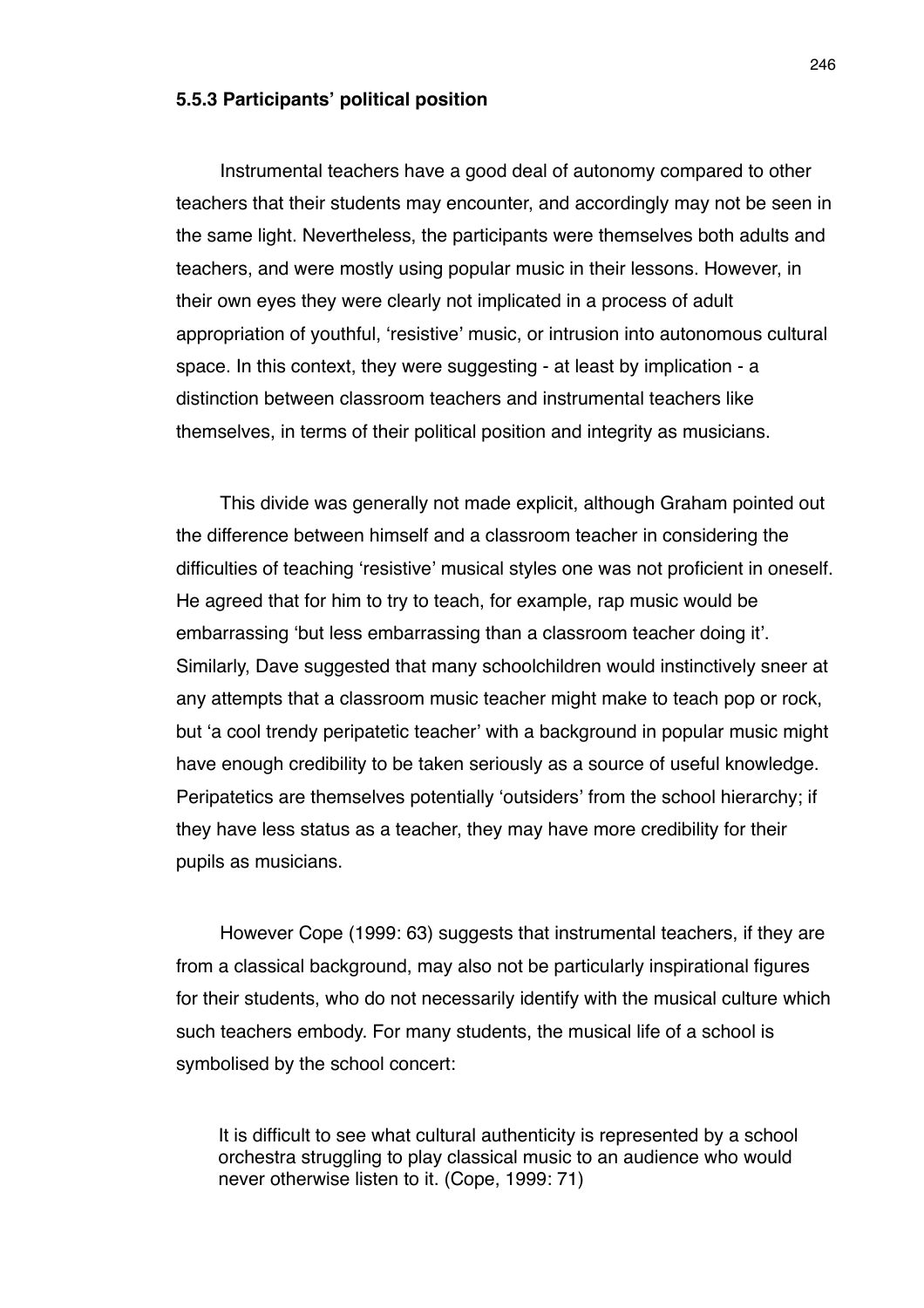Thus instrumental teachers - depending on their musical background - may be viewed, as classroom teachers often are, as representatives of a musical community which holds little appeal for their students.

The participants in the present study seemed to resist any sense of themselves as belonging to the world of formal education. My sample were not in the same position of power over their pupils as classroom teachers; since their lessons were voluntary, these could ideally be more of a collaborative venture between themselves and their students. They were in any case generally teaching music which they themselves were expert at playing. So it is perhaps understandable that they felt no sense of themselves ʻappropriating' someone else's music; they were cultural ʻinsiders', authentic exponents of the styles they played and taught. If they did introduce informal learning practices into instrumental lessons, they were simply passing on skills from their own experience to someone who had come to them for help.

### **5.5.4 Politics of popular music: summary**

I suggested earlier in this chapter (5.5) that any debate over whether popular music should be used in schools as a regular part of music lessons was effectively over. Nevertheless, this subject aroused much interest among the participants, though it seemed to divide them into two camps. Those with the least to say were the two younger teachers (Ed and Helen) who had themselves experienced popular music in the classroom, and those (like Andy and Frank) who had grown up playing and listening to more mainstream, culturally ʻacceptable' styles like blues, jazz or pop. Perhaps not surprisingly, the teachers who were most expressive about cultural intrusion were the ones who themselves had had cultural space to defend when younger; that is, those who had been most passionate as teenagers about resistive, openly ʻrebellious' music such as rock'n'roll (Graham) and punk rock (Bill, Carl, and Dave). Whether consciously or otherwise, this second group had largely avoided teaching the kinds of music about which they had felt so strongly. Bill had turned himself into a traditional, classical double bass teacher, while Dave taught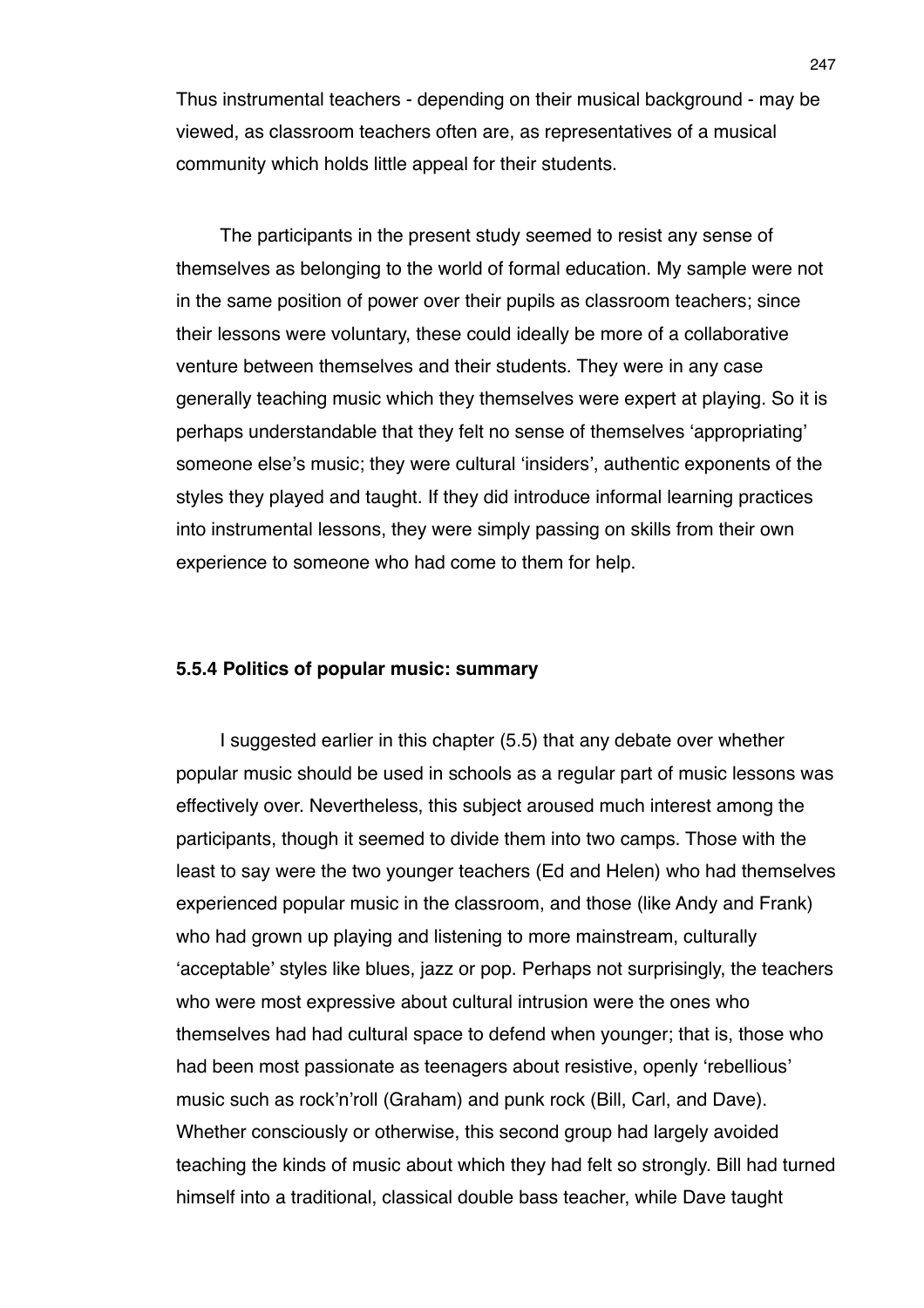mainly classical pieces interspersed with occasional diversions into pop or jazz. Carl's teaching (and playing) repertoire was based almost entirely on acoustic folk music. Graham used a variety of musical styles in his teaching, but explicitly avoided teaching ʻrock'n'roll' and was wary of spelling out improvisation strategies too specifically lest the opportunities for personal expression be lost; he thus seemed to be keeping something of himself back, as it were. As we saw, Graham spoke eloquently of his place in a cultural tradition of informal learning, and suggested that this tradition was being broken by musicians codifying their own learning practices and teaching others accordingly. He did not seem to identify his own teaching as part of this process, though possibly his instinct to protect aspects of his own musical experience enabled him to resolve this apparent contradiction.

Thus in a sense this second group of teachers all kept their own cultural space intact. As we saw earlier in this chapter (5.2), in their work as teachers they had found ways to draw on what they saw as the successes and failures of their own learning methods, but they did so in a way that did not appropriate, for teaching purposes, music which had had personal meaning for them as teenagers.

#### **5.6 Beliefs and attitudes: conclusion**

In this chapter I have tried to elaborate on the data presented in chapter 4, in order to suggest not just how these teachers taught, but *why* they taught as they did, and how their identities as musicians and teachers have been shaped by their experiences.

I suggested in 5.2 that they had become the teachers they would have wanted to be taught by; as such, they tried to include in their teaching the learning practices which they valued, supplemented by skills and knowledge which they felt they had missed out on. Although as ʻpopular musicians' they seemed in some ways to have a good deal in common, their different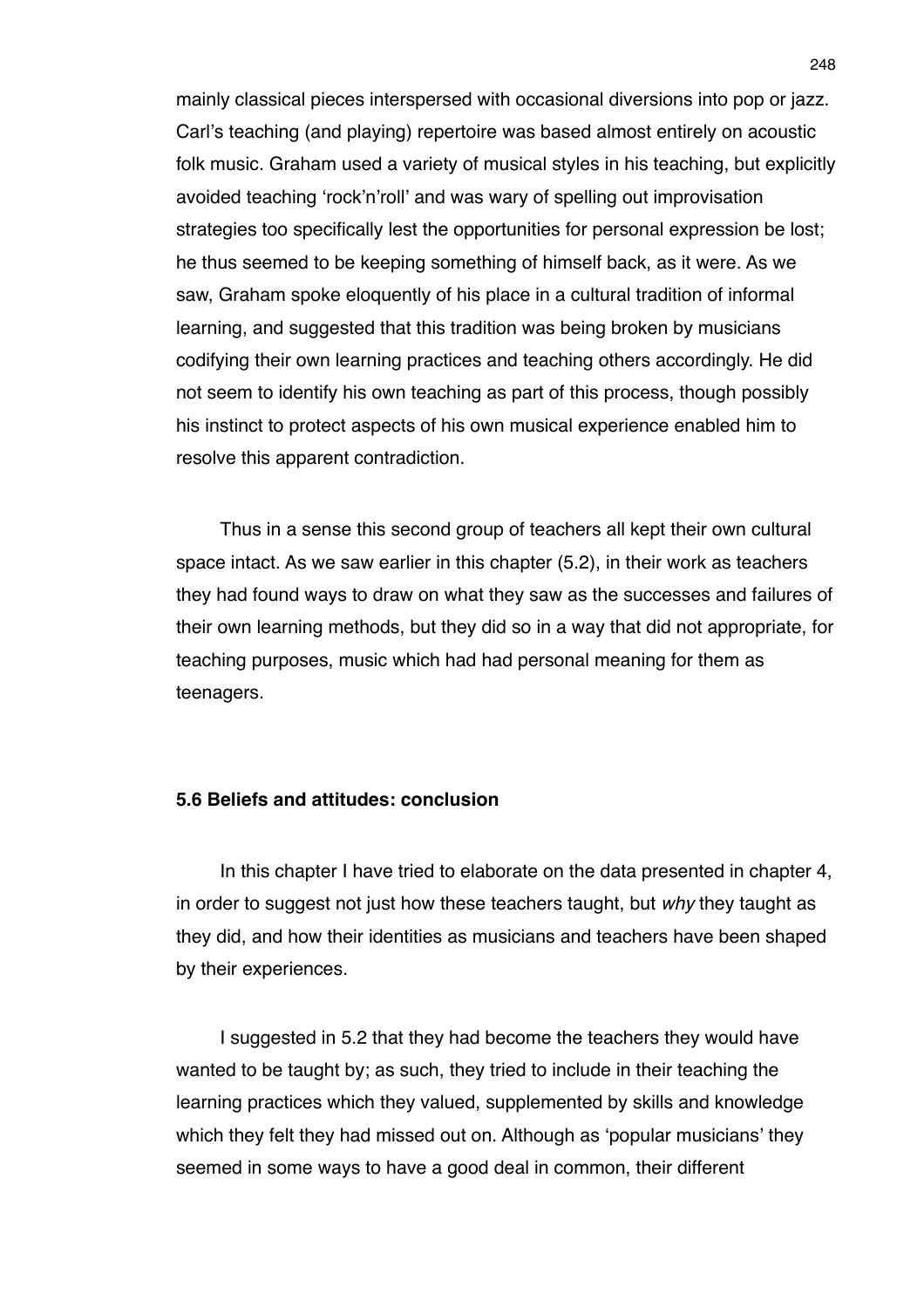experiences of learning, and their different aspirations as musicians, resulted in diverse approaches to teaching.

In 5.3 I described the reluctance with which these musicians became, and remained, teachers. They adopted a range of strategies to resolve the tension between their identities as teachers and as musicians, including humour, altruism and resignation. In 5.4 I suggested that the participants were flexible and obliging as teachers, keen to engage and motivate their students. The relative indifference they encountered was viewed with a mixture of pragmatism, incomprehension and disappointment. While the participants had been in control of their own learning agenda, their pupils seemed on the whole not to bring any particular agenda to their lessons.

In section 5.5 I discussed some aspects of the social and political background to how popular music is used in education, and whether this constitutes ʻappreciation or appropriation' (Huq, 2006: 145). Although the participants were, in some ways, representatives of ʻformal education', their status and musical persona perhaps allowed them (at least in their own minds) to sidestep any sense of identification with classroom teachers. Most of them remained wary of institutionalised music learning, and saw themselves simply as musicians helping others to learn.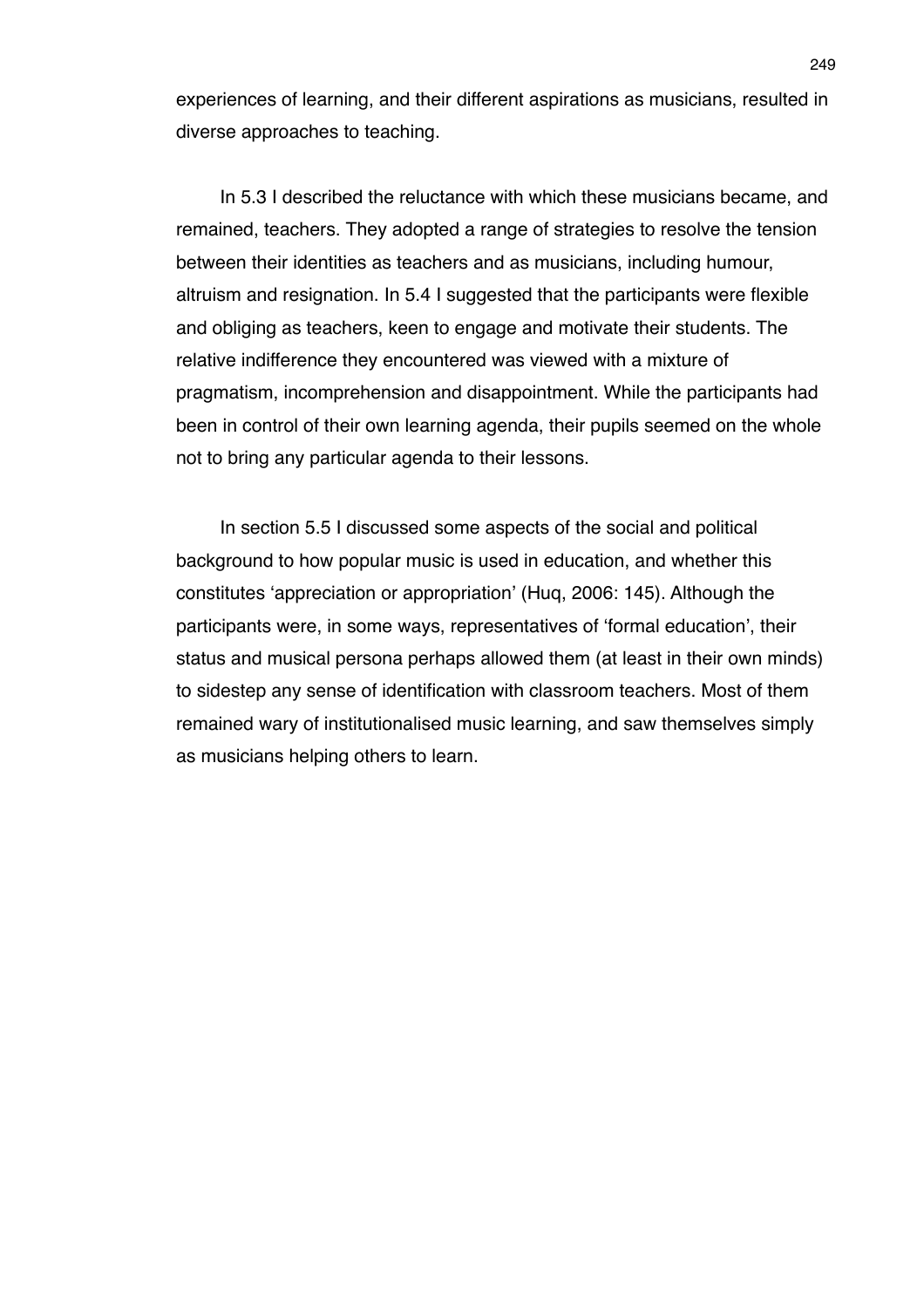### **CHAPTER 6: CONCLUSIONS**

#### **6.1 Introduction**

In this final chapter I discuss the key findings of this project in terms of the learning histories and teaching practices of the participants. I consider the possible limitations of the study, and discuss its implications. I offer suggestions for further research which might be warranted, and consider for whom this research might be relevant.

It is clear that the teachers who took part in this project did not simply teach as they were taught. While several mentioned players they admired, very few seemed to have encountered teachers who served as positive role models. On the contrary, they appeared to have invented themselves as teachers, much as they had as musicians. It may be that popular musicians are typically not influenced greatly by teachers, since teaching is less important than selfdirected learning in this cultural world; the role of the teacher has to date been simply less valued here than in the classical tradition. Therefore popular musicians may well tend to rely less on teachers, and have fewer of them. It should be noted that with the spread of higher education in popular music the prevalence (and perhaps the standard) of popular music teaching may well be increasing. However, my sample exhibited a somewhat wary or even resentful attitude towards the teachers they had had, and a sense that the most significant aspects of their own learning were achieved independently. These feelings may have been reflected in their own ambiguous stance towards the value of their own role as teachers: they all seemed to share the nagging feeling that really they would rather be playing. Several of them expressed a certain defensiveness towards the intrusion of formal education into what ʻshould' be (and was for them) a personal and often private realm of musical discovery and meaning.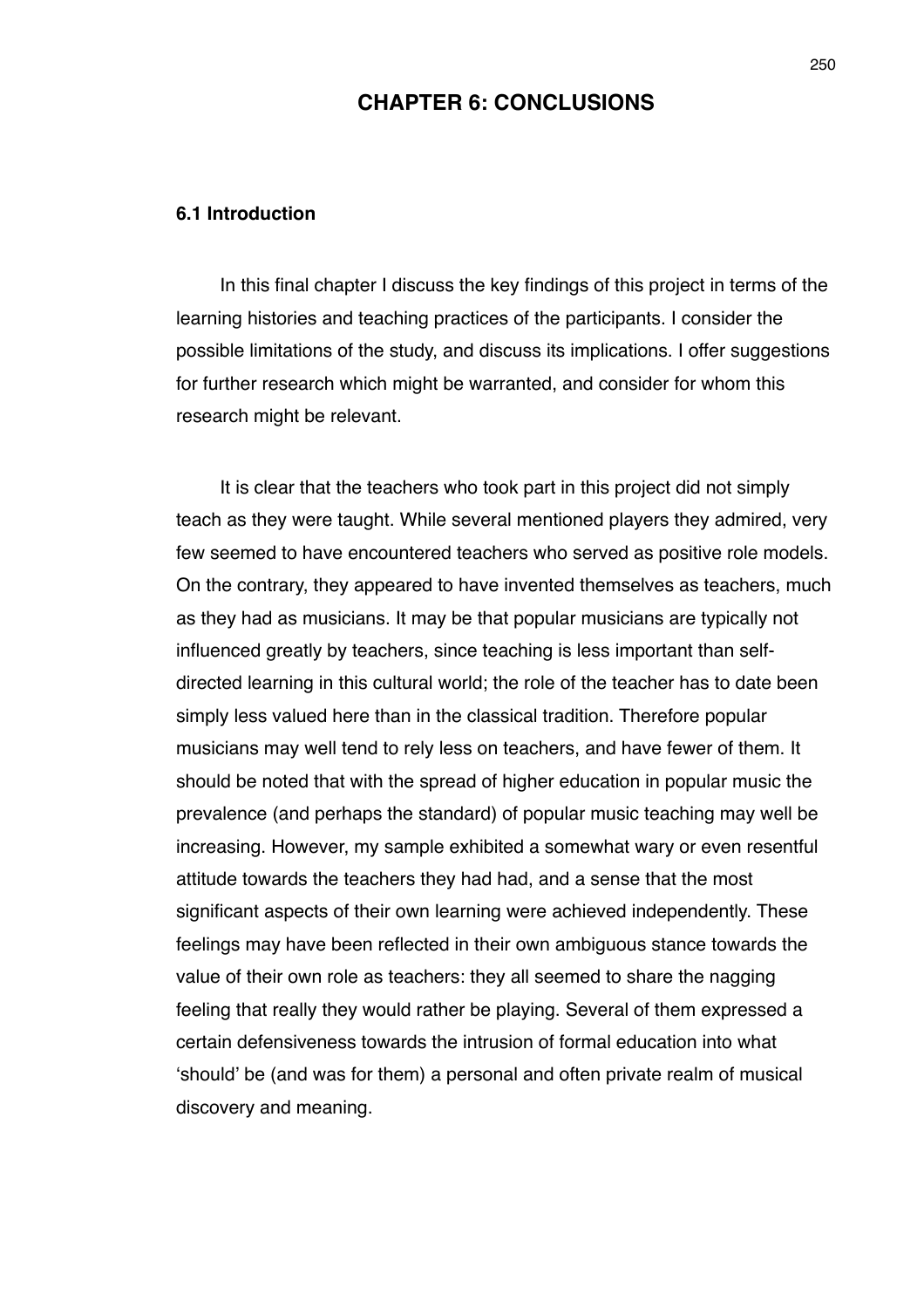Equally, these teachers did not simply attempt to replicate how they learned; quite apart from the impossibility of recreating for their students the circumstances under which they learned, they also seemed very clear about the strengths and weakness of their own learning careers, and did not necessarily want their students to be just like them. Instead they had devised teaching strategies to compensate, as it were, for their own shortcomings as players, while adopting in some form methods which had been effective for them. Often it had taken some time (or some training) for them to balance these different influences, but on the whole they seemed to have arrived at a kind of idealised version of what an instrumental teacher should be: that is, the teacher they would have wished for themselves. It seems reasonable to assume that all prospective teachers would seek, consciously or not, to become the teachers they themselves needed, though I am not aware of any research into instrumental teachers which considers this question.

Throughout the participants' accounts it was clear that their teaching strategies were created in response to specific circumstances. In particular, continued exposure to not particularly talented, and not particularly motivated students, had had a profound effect on the way they taught. These teachers spent a good deal of effort attempting to make what they taught ʻmanageable' [Andy] and ʻas simple as possible' [Ed], while trying not to ʻput people off' [Bill]. Thus what they themselves might have needed from an ʻideal' teacher had to be balanced against what, on the whole, their students needed most: simple, immediately gratifying activities, and a great deal of encouragement. I would argue that how the popular musicians in this project taught was a result of balancing the influences of these different factors: how they learned, how they thought they should have been taught, and what their students seemed to respond to.

### **6.2 Validity**

I have attempted to acknowledge the main limitations of the study in chapter 2. While there are certainly aspects of my investigation which could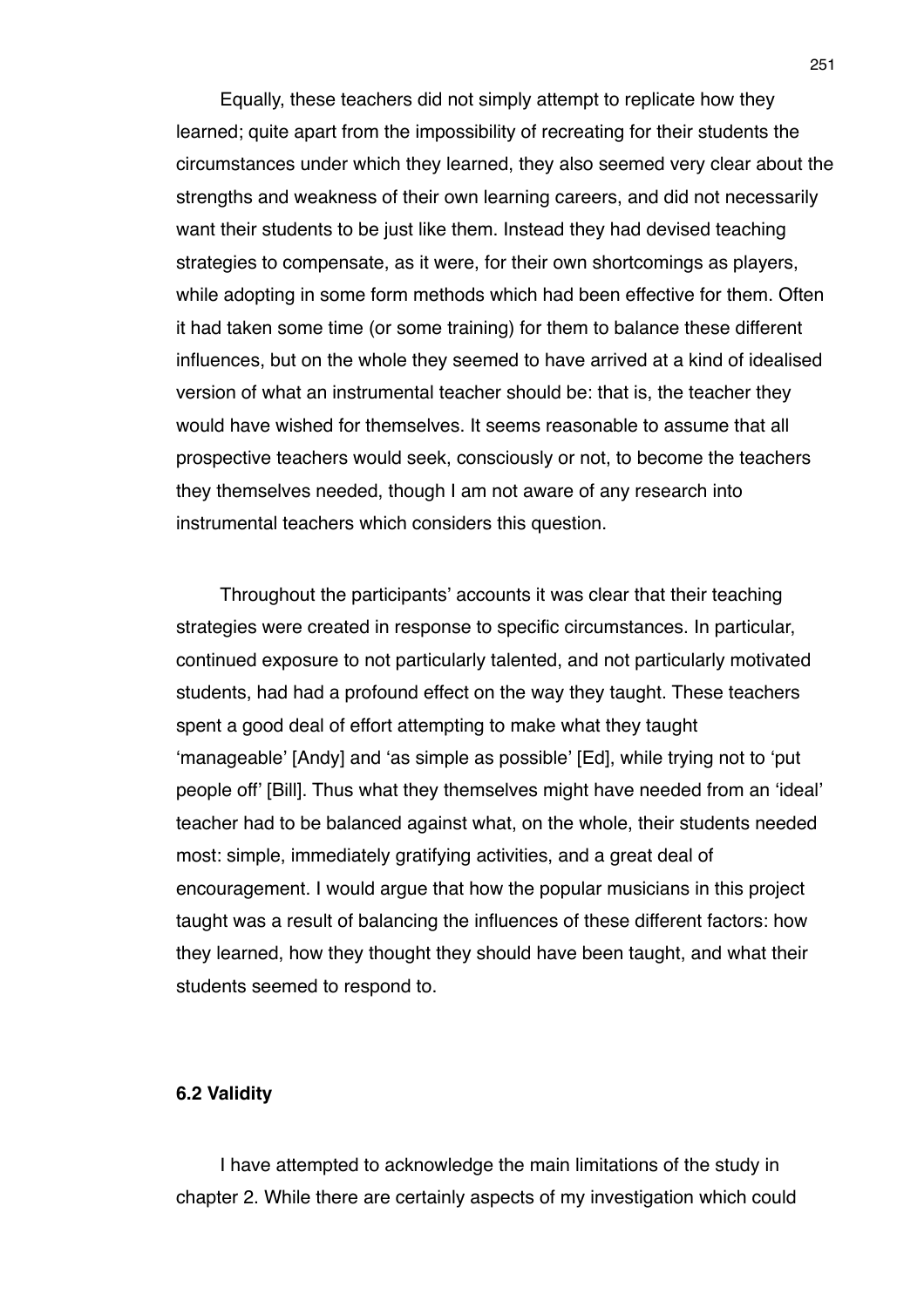have been strengthened, any study which samples a population rather than investigates every member of it will have limitations. The question of how far one may generalise from a limited sample - in other words, ʻwhat we can say about what we didn't see on the basis of what we did see' (Becker, 1998: 75) relies on quality of data rather than quantity. Becker suggests that one way of establishing the robustness of our data, and the validity of our analysis, is:

to confront ourselves with just those things that would jar us out of the conventional categories, the conventional statement of the problem, the conventional solution. (*ibid*: 85)

I will give one example of the way the study seemed to confront conventional assumptions. My central research focus was the teaching practices of popular musicians. In my sample I found that these practices varied widely in style, from orthodox classical music teaching to that entirely based on listening and copying, and all points in between: this diversity was unexpected and difficult to account for. Existing suggestions as to why musicians teach as they do, such as ʻthey teach as they were taught' or (in the case of popular musicians) ʻthey overlook their own learning practices and adopt a classical model' thus appear to be ʻconventional categories' which are inadequate to explain why the participants taught as they did. In a sense the sheer awkwardness of these findings helps establish their credibility; the data require some explanation which doesn't already exist. I have argued that popular musicians teach by balancing their sense of ʻvalue' in relation to their learning histories with what their students seem to need and enjoy. While this explanation may need refining (or indeed replacing) in the light of future research, the data suggesting that popular musicians employ such a wide range of teaching practices may nevertheless be valid, and offers a new framework for understanding the population as a whole.

### **6.3 Research into instrumental teachers**

I have pointed out several times over the course of this thesis that there is relatively little research which considers what instrumental teachers do, and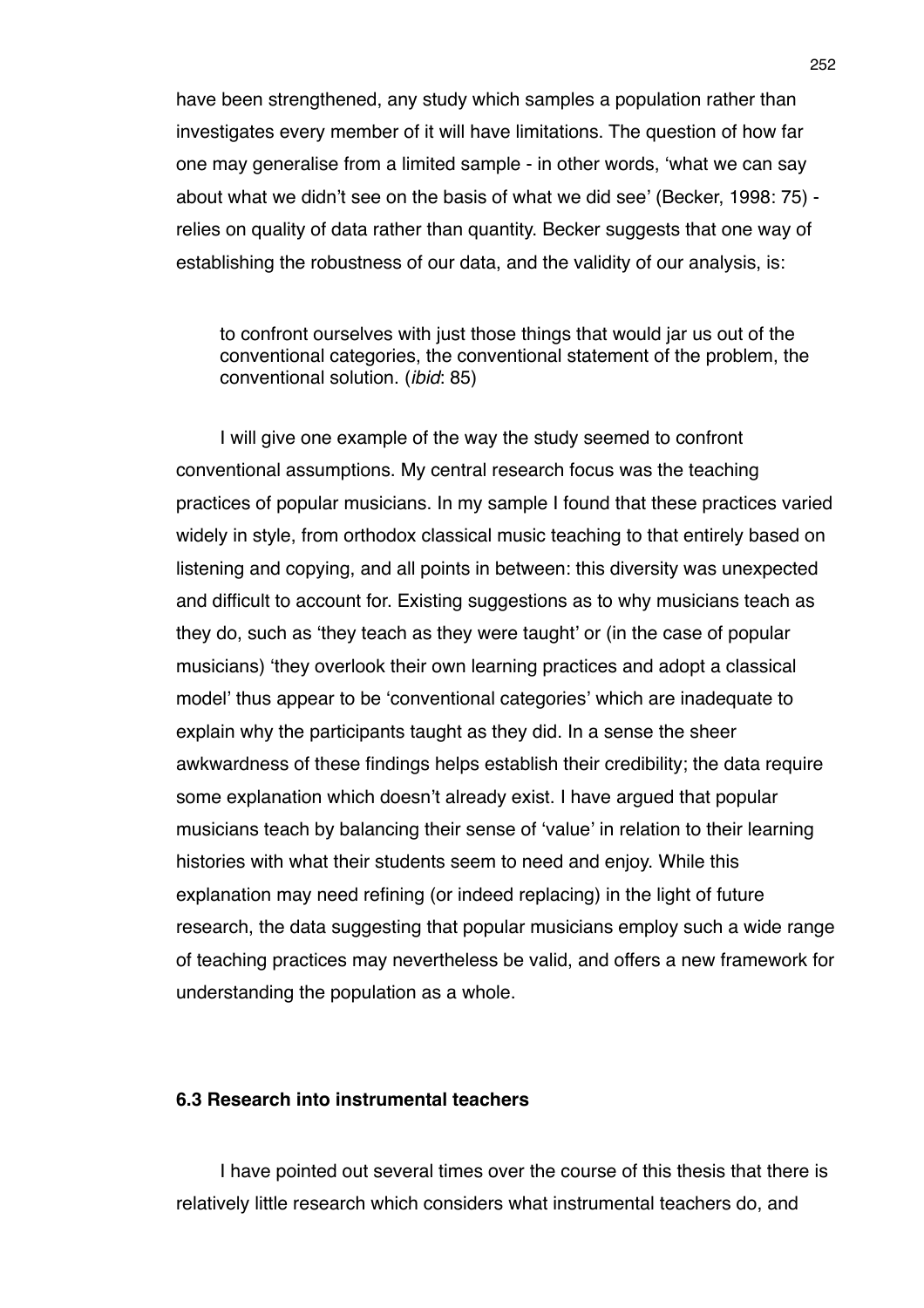which observes them doing it (see section 4.2). I would argue in favour of more research into instrumental teachers, particularly those from a popular music background. This was my central research focus, but one small-scale study hardly saturates the field. Players with all kinds of ʻnon-classical' or ʻmixed' learning histories are at work teaching privately, in schools, in further and higher education and, increasingly, on the internet, yet very little is known about even the most basic questions of their repertoire and strategy. Further research into freelance teachers in particular must overcome significant problems of access: as Louise Gibbs points out:

Private teachers really are ʻprivate': they are difficult to reach if they do not declare their professional status or are not members of professional organisations. (Gibbs,1993: 93)

As I suggested in chapter 2 (2.6), focused research into specific groups of teachers would be worthwhile. For example, a study of popular teachers who have had no instrumental lessons themselves would reveal more clearly the influence of learning histories, and the significance of cultural assumptions about what teachers are ʻsupposed' to do. Equally, being able to compare the teaching strategies of instrumental teachers who have all had pedagogic training would be one way of evaluating the effects of such training.

Following the research interest in the *context* of music learning, there is surely a case (as I have suggested already in section 5.4.4) for studying the experiences of peripatetics working in schools who also teach privately elsewhere, as a way of demonstrating the significance of the circumstances under which lessons take place. Also relevant here would be research into how popular music is taught in higher education, often to degree level, on courses explicitly designed to produce professional players.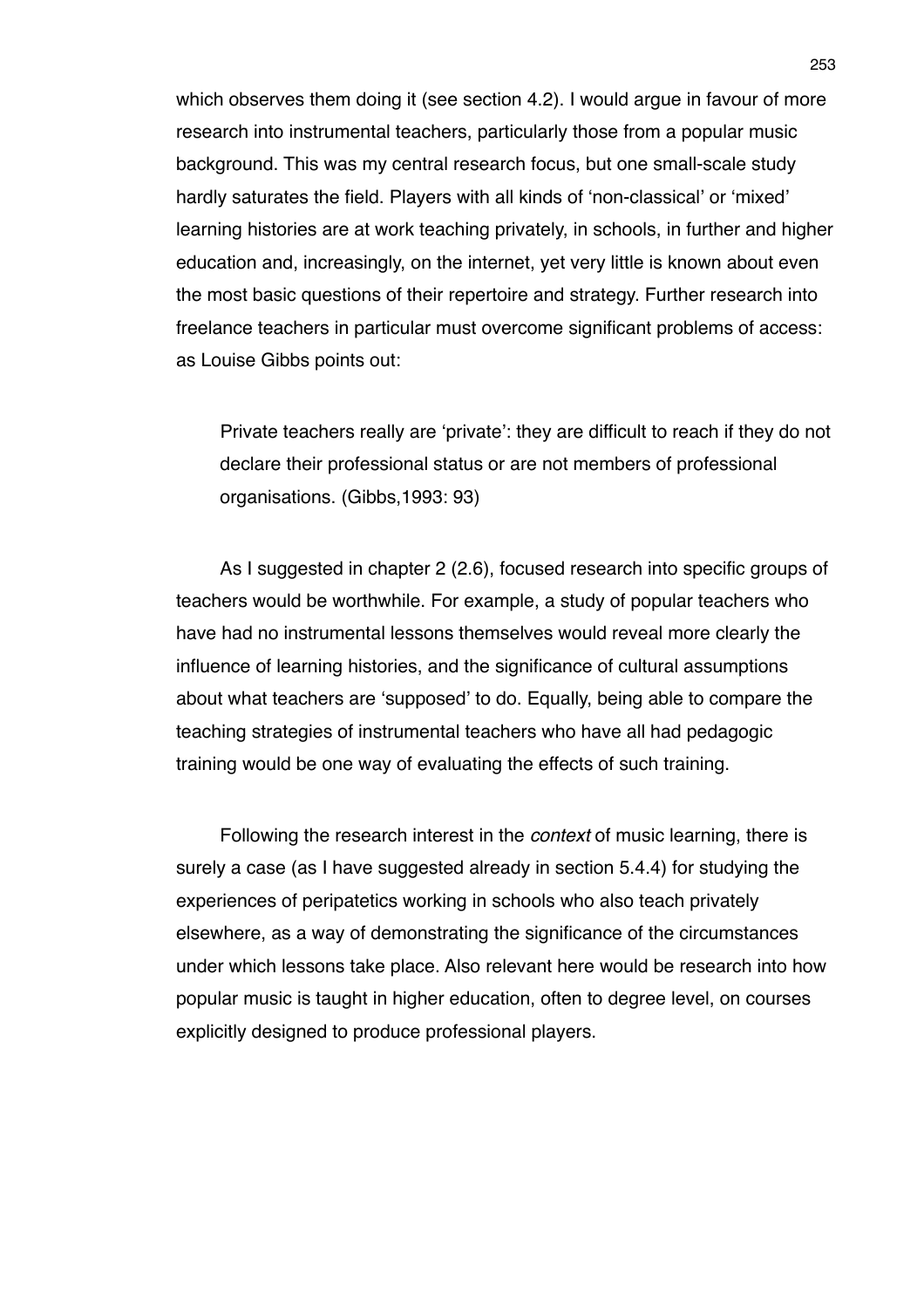#### **6.4 How teaching strategies evolve**

Further research into the ways instrumental teachers change and develop would also be helpful. This study suggests that, just as musicians have to learn how to play, teachers have to learn how to teach. Over time, some of the participants had completely transformed their ideas about teaching. It is suggestive that the teacher who had been teaching for the shortest time (Bill) had adopted a teaching strategy which both closely reflected the teaching he had himself received, as well as incorporating the least of his own past. Other members of this group (in particular Andy and Dave) also began teaching with what appears to have been a kind of stereotyped version of the classical model in mind, only for this to mutate over time into one based initially on listening and watching rather than reading notation. Further research would be required to ascertain if such a progression, particularly for popular musicians, is typical. In part it may be that the initial panic of becoming a teacher prompts many popular musicians to reach for an obvious and well-established model to use, only gradually to realise that such a model (or at least their conception of it) may not reflect their own strengths as musicians, nor appeal to many of their students.

I began chapter 1 with a description of the teaching practices of a popular musician relatively new to teaching. Although he was not interviewed for this project, such novice teachers would make interesting participants for future research. Baker reports the views of 20 mature peripatetic teachers, and finds an ʻawareness of high proficiency' based on their long experience, balanced against a sense of ʻennui' and a recognition of ʻnegligible career prospects' (Baker, 2005: 146). Further studies of instrumental teachers, and more in-depth interviews concerning their musical life-histories, might suggest how teachers change, not just in terms of their sense of identity but also in terms of specific teaching practices. Demonstrating commonalities in how pedagogy evolves could have useful implications for teacher training. Such research might also reveal factors which predispose musicians to become teachers in the first place.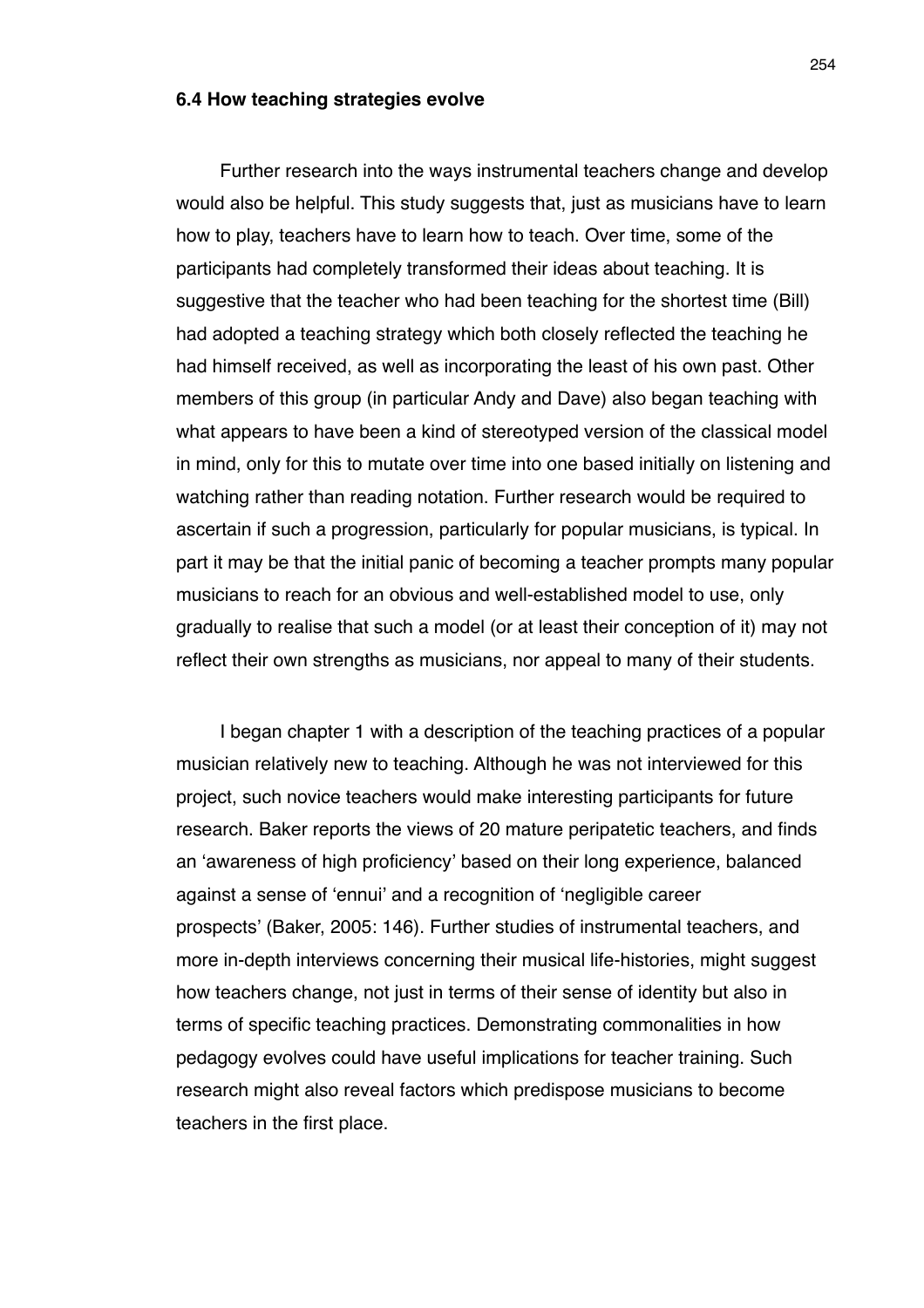#### **6.5 Motivated teachers and apathetic learners**

The image of these teachers as they describe their own learning histories is one of passionate, committed, self-directed learners. Their students however appear (at least in the eyes of their teachers) relatively apathetic and reliant on others for encouragement. The difference between teachers and learners here is thus emphasised, but this study also demonstrates the significance of apathy in defining the behaviour and attitudes of these teachers. The nature of this study has highlighted the fact that much existing music education research is specific to certain groups of learners, often without acknowledging the fact. Research based on students at universities and specialist music schools often seems to reveal teaching which emphasises an ʻinstrumental-technical approach' (Hultberg, 2002: 187); it may be that in these circumstances teachers are able to take for granted a certain level of ability and motivation, and are thus able to focus on questions which would be off-putting for those with less determination or humbler aspirations. I would argue that this study makes a contribution towards the literature on instrumental teaching by reporting what teachers do in the face of only mildly interested and not particularly able students, rather than suggesting what they ʻshould' do based on the behaviour of students who have been selected for their unusual ability and commitment.

There is clearly a sampling bias inherent in the idea that we consider worthwhile only research into prestigious, well-respected institutions (Becker, 1998: 94). As Everett Hughes writes:

We need to give full and comparative attention to the not-yets, the didn't-quite-make-its, the not quite respectable, the unremarked and the openly "anti" goings-on in our society. (Hughes, 1984: 53)

The accounts given by the participants contradict several aspects of research which are apparently widely accepted - for example, the idea that ʻsuccessful learning' is largely predicated on active parental encouragement, or that music teachers act as role models for learners. If anything, the present study suggests that much successful learning takes place away from adults, and that in some circumstances teachers may have a negligible or even negative impact on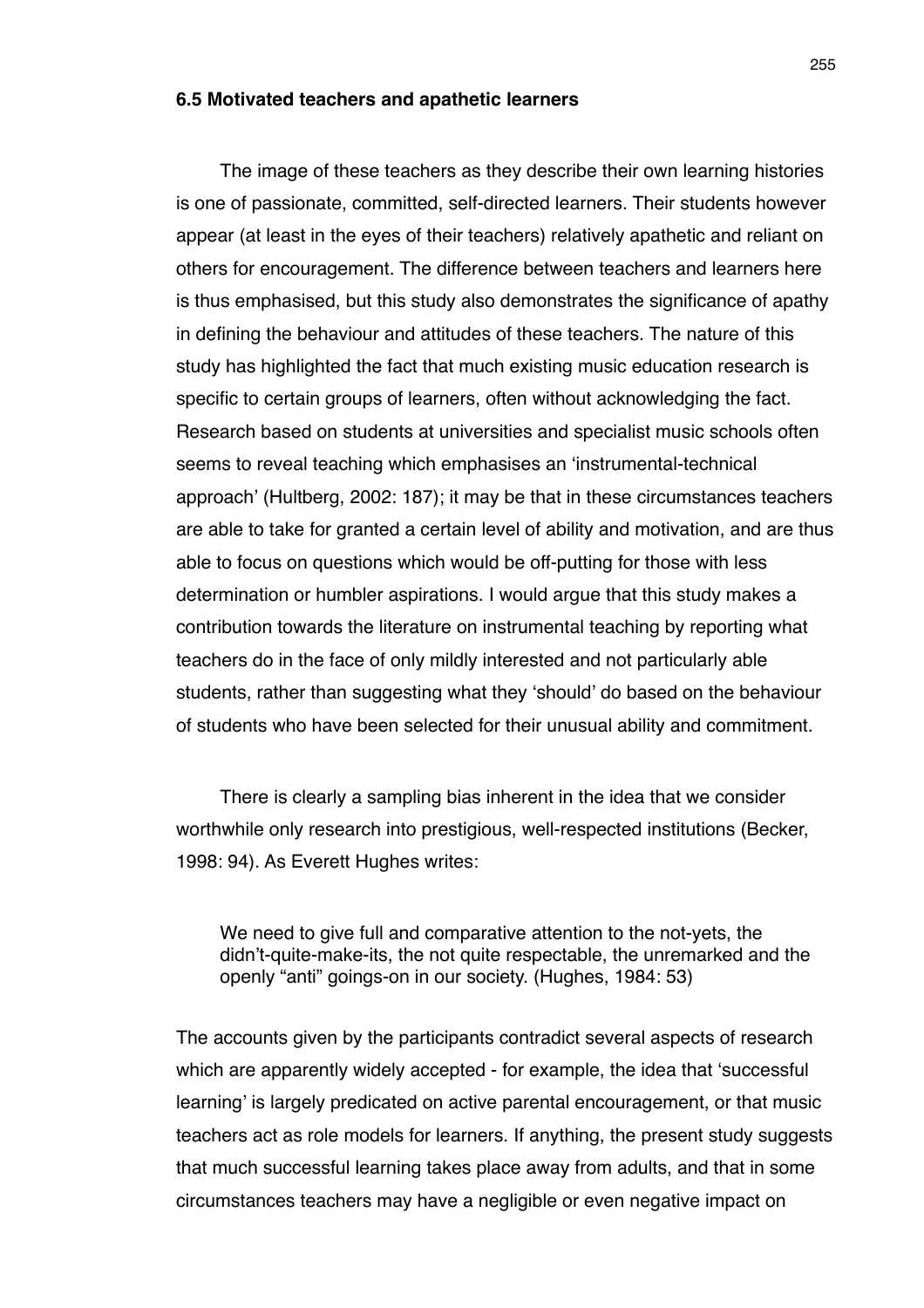learning. David Thomas (1995c: 16) suggests that teachers' personal narratives can be ʻredressive' or even ʻtreasonable', since they offer a view of the profession which may contradict, or at least counterbalance, the ʻofficial' version deriving from ʻpositions of power and policy-making'. This study takes a step towards redressing the imbalance in existing research, by giving a voice to teachers from perhaps a ʻnot quite respectable' background.

#### **6.6 Training and experience**

Only two of the participants had undertaken any training specifically for instrumental teachers, and they had done so, not in preparation for a career as a teacher, but in response to the need for more effective teaching methods - or from a fear of being ʻfound out'. In both cases this training was highly valued and effective, not in supplying a ʻsyllabus', but rather in developing a sense of strategy which could be applied throughout their teaching.

I would argue that the lack of widely available instrumental teacher training, and the lack of research into what teachers actually do, creates a culture of secrecy around instrumental teaching. Market forces also play a part; where teachers are, in effect, selling their skills in competition with others, there is economic as well as personal and musical space to be defended. Working in isolation, and mostly ʻmaking it up as they go along', many instrumental teachers (including those in the present study) feel insecure about what they do. There is no shared body of knowledge about instrumental teaching to which teachers can appeal to justify their pedagogical decisions, and no obvious forum for discussing feelings of inadequacy or failure:

In fields where people perceive their knowledge (and their ignorance) as jointly shared, the individual burden is reduced. A person can take comfort from his compliance with normal expectations within the occupation; he can feel that he did everything possible within the "state of the art". (Physicians so argue when they are charged with malpractice.) Thus the individual can cope with unpleasant outcomes by sharing the weight of his failure and guilt; his inadequacy is part of the larger inadequacy of the field. Teachers derive little consolation from this source; an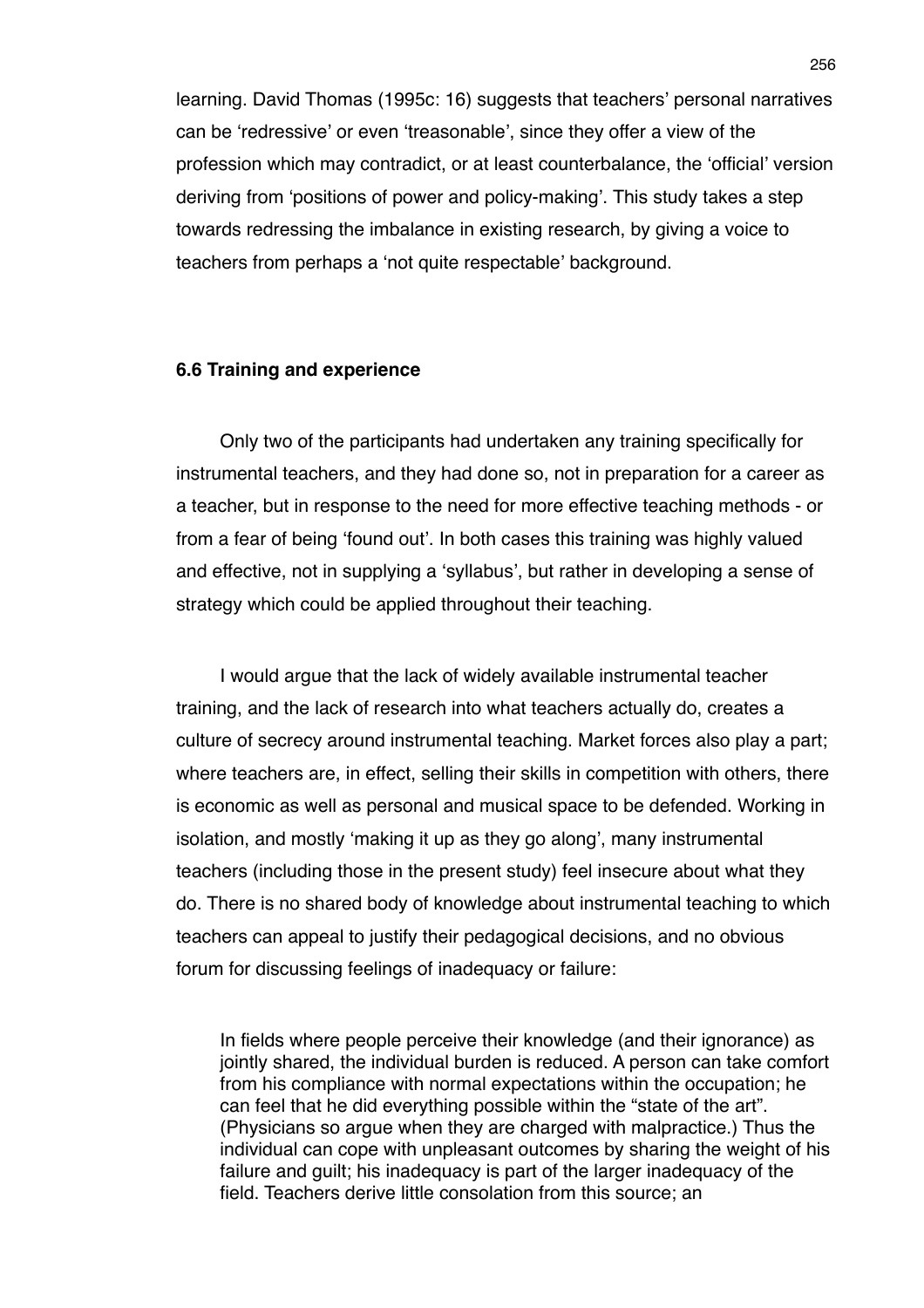individualistic conception of practice exacerbates the burden of failure. (Lortie, 2002: 81)

Though Lortie is referring here to school teachers, the isolation of instrumental teachers is surely more profound still, since they lack the training which all classroom teachers share. Thus instrumental teachers may experience contradictory feelings - an instinct to conceal what they do, balanced against a desire to share knowledge and experience.

As Mills says, ʻit is difficult to believe that instrumental pupils' learning needs would not be met more effectively by teachers who were trained' (Mills, 2006: 388). However, at present instrumental teacher training is far from universal even in universities and conservatoires, and courses such as the CT ABRSM are voluntary, often expensive and not available in many parts of the country. Baker argues that ʻthe absence of dedicated instrumental and vocal teaching courses which confer professional status is...extremely worrying' (Baker, 2006: 44). Gibbs (1993: 92) also points out that many teaching diplomas do not include supervised teaching practice, and suggests therefore that the examination boards which award such qualifications may be assuming that musical competence is synonymous with teaching competence. More published research into all kinds of instrumental teaching, and more widely available and affordable training, might help to foster the sharing of best practice and avoid the kinds of painful episodes reported by my sample from their earliest experiences of teaching. Thomas (1995c: 15) suggests that encouraging teachers to share their experiences is potentially empowering, and provides opportunities for self-reflection and growth; indeed, further research among my sample might offer interesting feedback on whether taking part in the present study has had any effect on them.

Purser studies a group of conservatoire teachers, and argues that:

Many fine performers...develop their own sophisticated and successful teaching techniques. These may range from the maverick to the orthodox. I would no more favour homogenising their teaching styles than I would their musical views. A broad church is an essential element of a healthy musical community. (Purser, 2005: 298)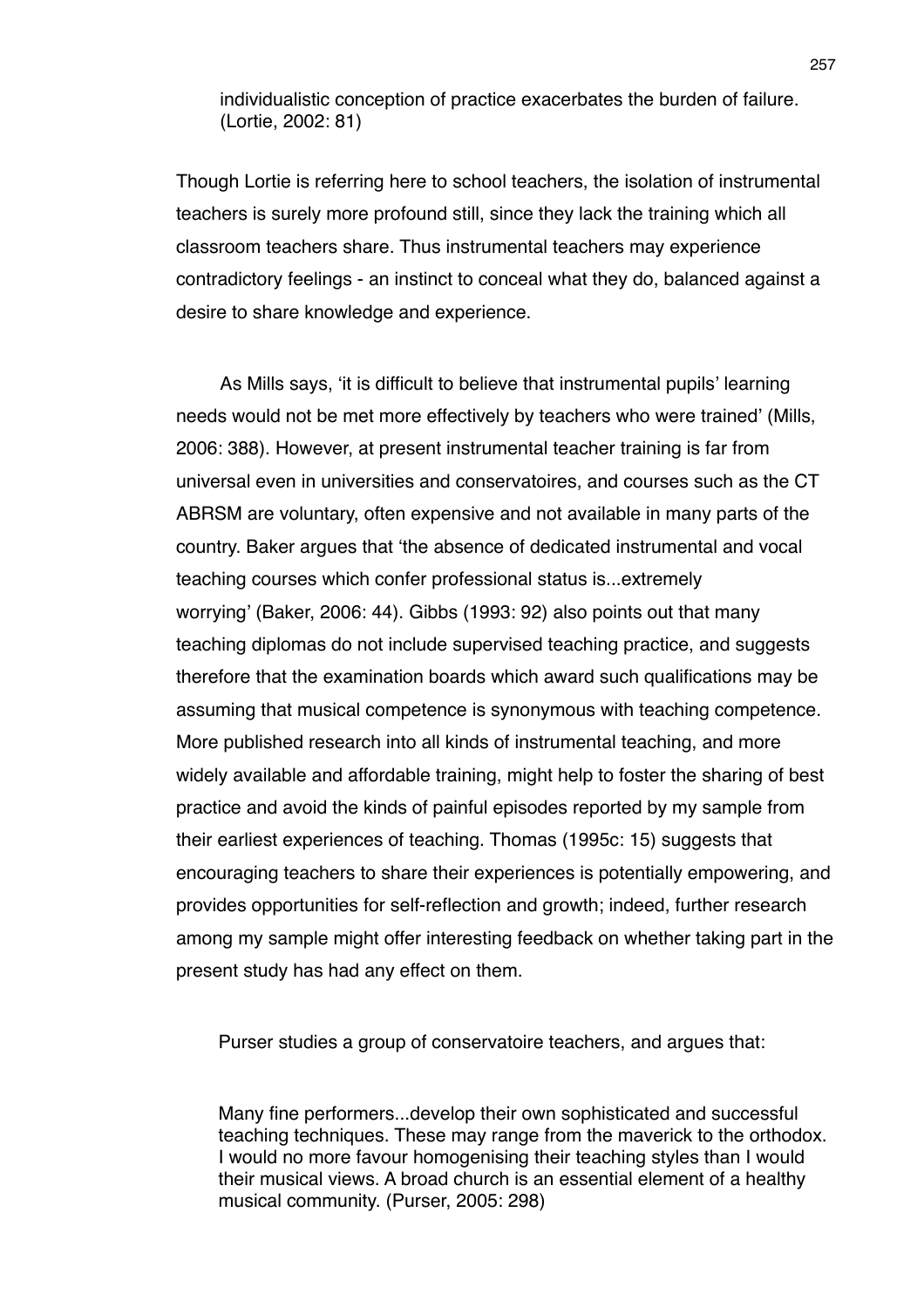The present study likewise demonstrates the creativity of individual teachers, and this is surely to be celebrated. Perhaps the best kinds of training encourage idiosyncratic and imaginative teaching strategies, as here in the case of Frank. Several of the participants suggested that good teaching could serve as a shortcut for music learners; perhaps good training might serve the same function for teachers.

However, this study also demonstrates the value of experience. The group as a whole received very little training in pedagogy, and had few positive role models among their own teachers; it seems the practice of teaching taught them how best to help others. Much of what the participants described of their own home-grown teaching styles could serve as examples of ʻgood teaching' as outlined in the many books of advice on the subject (see section 4.2). It is interesting to note, for example, that the participants have on the whole arrived at creative and apparently successful ways of teaching which put sound before symbol, and as such they have fulfilled the advice of much research on music education without actually having read any of it. This emphasis on the primacy of listening rather than reading may be widespread among popular teachers, and more research might establish if this is the case.

### **6.7 Methodology**

While I have described in chapter 2 how my own study was conducted, different methodology might also produce valuable data. Interviewing teachers is certainly one way to gather data about their experience and practice, and Thomas (1995c: 4) notes the growing belief that ʻmuch of value to the educational community can be learned by conversing with, and listening attentively to, what teachers have to say'. Filming teachers at work can serve as a form of triangulation. However, there may be other ways of studying instrumental teaching which could include to a greater extent those taking the lessons as well as those giving them. For example, Jennifer Mason considers the problem of assessing different views of parenting skills when data are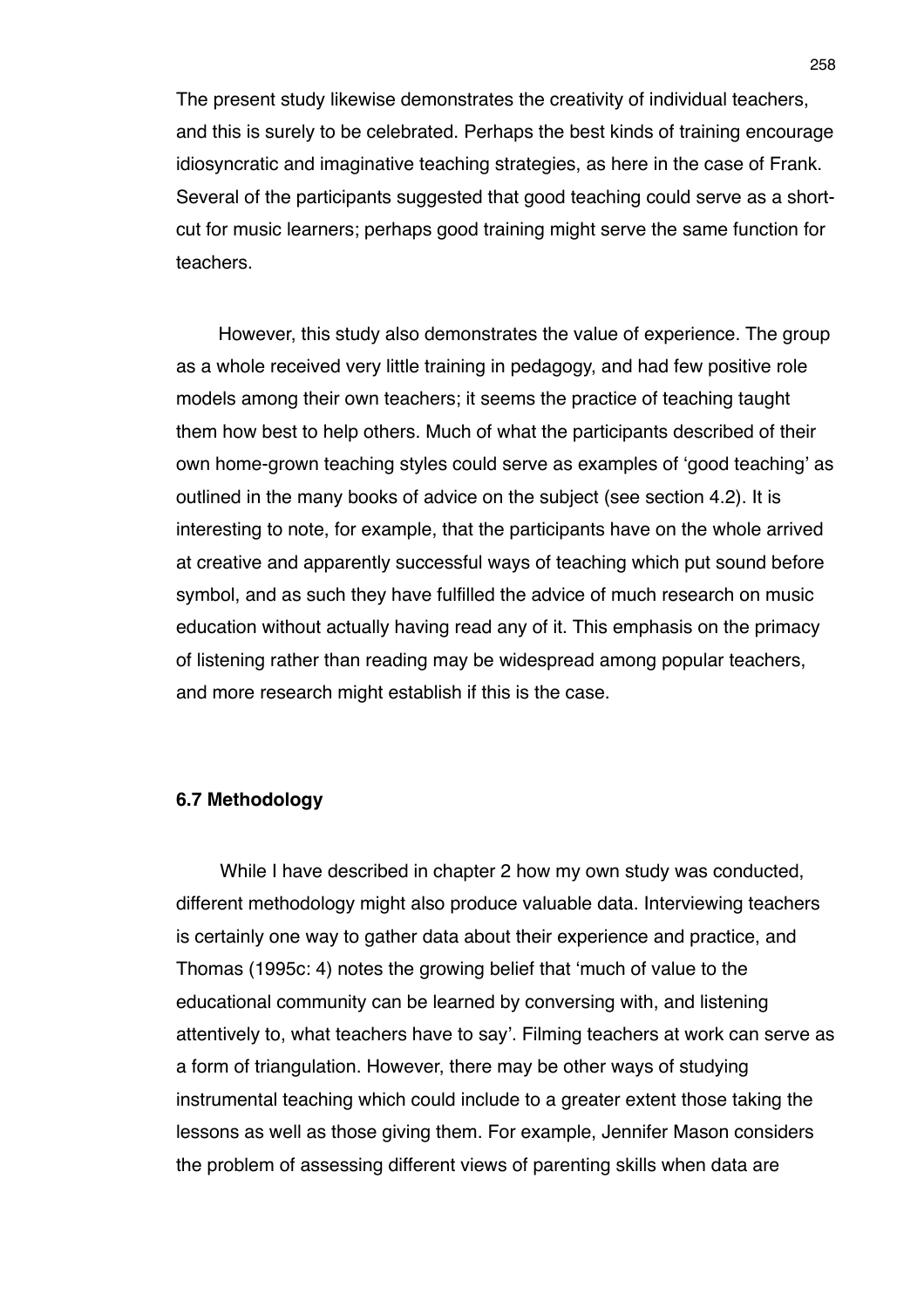gathered solely from interviewing parents themselves. She argues that one way to expand the limitations of such interviews might be to:

focus on relationships between people, without presupposing anything directional about these, rather than treating "parenting" as a practice done to children, or a set of skills possessed by parents. This inevitably raises the question of *who* has the knowledge, the experience, the defended self, or whatever, that we are interested in. If we see our focus on *relationships* (parent-child) rather than individualized practices or skills possessed (parenting), then parents' perspectives can provide data on only part of this. We need to interview children too, at the very least. (Mason, 2002: 236)

If we extend this logic to instrumental lessons, teaching is about the relationship between teacher and student, not just about skills ʻowned' by the teacher. As such, if we're going to interview the teacher, we should interview the student too, though this may compound problems of access and confidentiality. In the present study, students' views might have offered another form of triangulation, and also introduced an element of reflexivity into the study. For example, the participants had largely negative reports of the teaching they received; now that they are teachers themselves, what do their students say about them? The participants also had largely negative opinions about the levels of motivation shown by their students; how motivated do the students themselves feel? Some recent studies have included the views of music learners as well as teachers (see for example Green, 2008; Bryan, 2004; Rowe, 2008) and this is to be welcomed. I would also echo Rowe (2008: 337) when she suggests that more research is required into the body language of teachers and students, and the ways this may indicate - or affect - the relationship between them; increased awareness of this may well have an impact on teaching outcomes.

### **6.8 Studying motivated learners**

This project suggests that in-depth interviews with popular musicians can reveal complex learning careers which evolved gradually during different stages of learning an instrument, and these personal histories may not be evident from limited observations. Certainly, some budding musicians will remain completely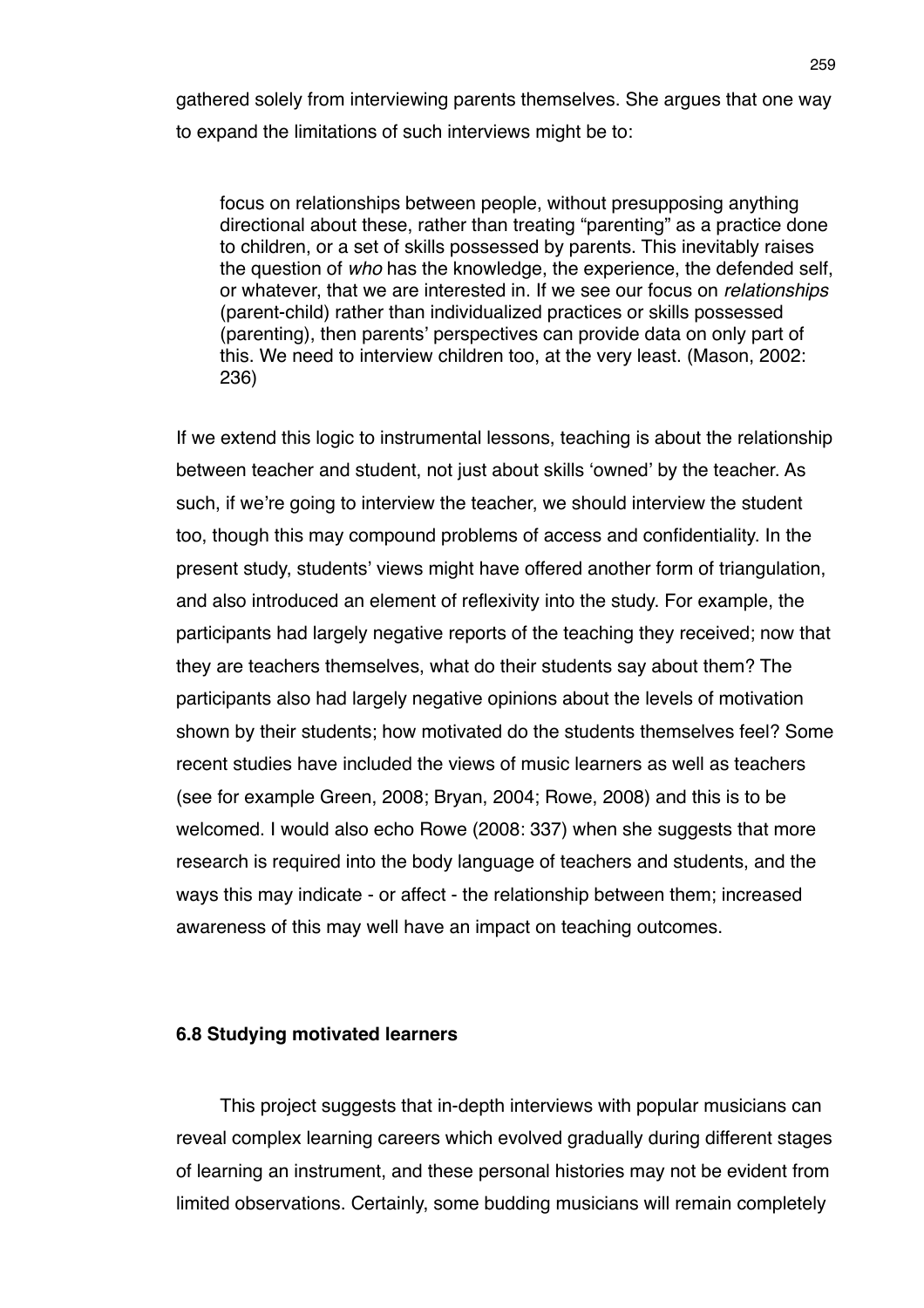ʻself-taught' and develop only through solitary ear-based practice and group rehearsals, but others will go on to focus on technique, notation and theory. In this sense, the present project seems to complement studies which focus solely on the ʻinformal' learning practices of popular musicians, such as copying songs and composing in a group, as witnessed in a band rehearsal. It may be perfectly normal for popular musicians, particularly those who are ʻserious' about music, to come later to the study of well-established issues of technique and theory (Berliner, 1994; Feichas, 2010). This study thus contributes to the research literature which focuses on musicians as lifelong learners (see, for example, Smilde, 2009). However, autobiographical accounts may be compressed or edited by memory. Longitudinal studies of informal instrumental learners might better inform our knowledge of learning as a process over time.

This study also contributes to the intellectual appeal of informal learning, by presenting the participants as a group of successful, autonomous and highly motivated learners. There is a good deal of music education research into motivation, and in particular why children succeed or fail as instrumental learners (Hallam, 2002, gives a useful overview). By studying those who choose to learn, and for whom practice is a pleasure, even an obsession, we may learn more about successful learning strategies. However, there are fundamental problems in trying to recreate in an institutional setting the content and, in particular, the context of informal learning. Ironically, the present teachers, so motivated as informal learners, and so independent from teachers, now face similar problems of motivating their own students. It should also be noted that this image of informal learners as independent, motivated and universally successful may be somewhat misleading. Mills gives several examples of people taking up instruments and learning, often very successfully, without having lessons, but cautions:

for every one of these success stories, there may be several examples of people attempting to teach themselves an instrument, and giving up, despondent, through lack of progress. (Mills, 2007: 65)

The participants offer a familiar view of successful music learners which is also somewhat exclusive; in other words, that while many people have the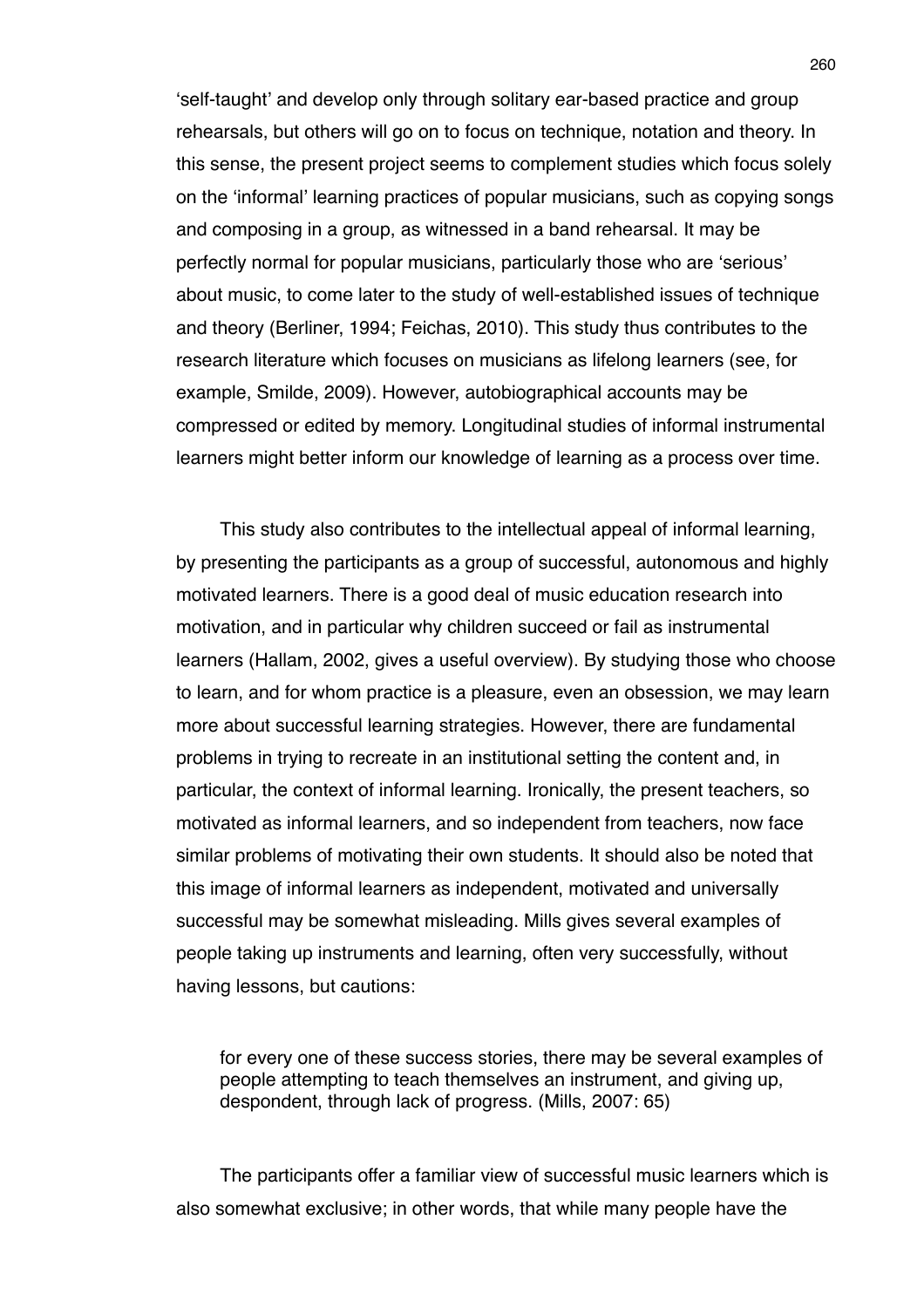potential for instrumental excellence, in practice only the ʻchosen few' will be bewitched by some mysterious and potent spell which drives them to master their instrument. Certainly, there were no plausible explanations for the participants' single-minded determination to play. In this respect they regarded their students as on the whole different from themselves, and acknowledged that most were not committed to becoming highly accomplished players. However, even if we accept this view, this is not to devalue the work of instrumental teachers. Rather than focusing on the requirements of future fulltime concert performers, it may be more constructive for teachers to accept that music learning is for most a leisure activity rather than a vocation; competence may be a more realistic goal than excellence (Cope 1999: 72). Moreover, making even modest levels of music learning enjoyable is a considerable achievement. It seems likely that enjoyment is central to successful learning outcomes, and to continued engagement in music-making (Cope, 2003: 312-313); as Frank put it, ʻif it isn't fun, why bother?'. Recognising that the role of an instrumental teacher may not necessarily involve training future professionals but rather keeping people ʻamused or entertained' [Graham] also implies that successful teaching requires an element of performance as well as instruction.

I would echo Hallam's (2002) call for more research into what motivates adults to take up instrumental learning. Adults have more control than children over their spare time, are unlikely to have been bribed or coerced into taking up an instrument, and will probably rely less on praise or encouragement from others to continue; in short, they appear to have ʻno external pressures or extrinsic rewards' (Hallam, 2002: 239). Wayne Booth (1999) offers an autobiographical account describing the pleasures and frustrations of taking up an instrument as an adult. Similarly, John Holt is a good example of a selfdirected learner who, rather like the participants, needs no coercion from a teacher to practise, and is well aware of his own weaknesses as a player. Having spent his career teaching and writing about educational motivation, he is very clear about what he wants, and what he does not want, from a teacher: ʻThe right kind of teacher can be a great help to a learner, particularly of music. The wrong kind can be worse than none' (Holt, 1991: 209-210). He goes on: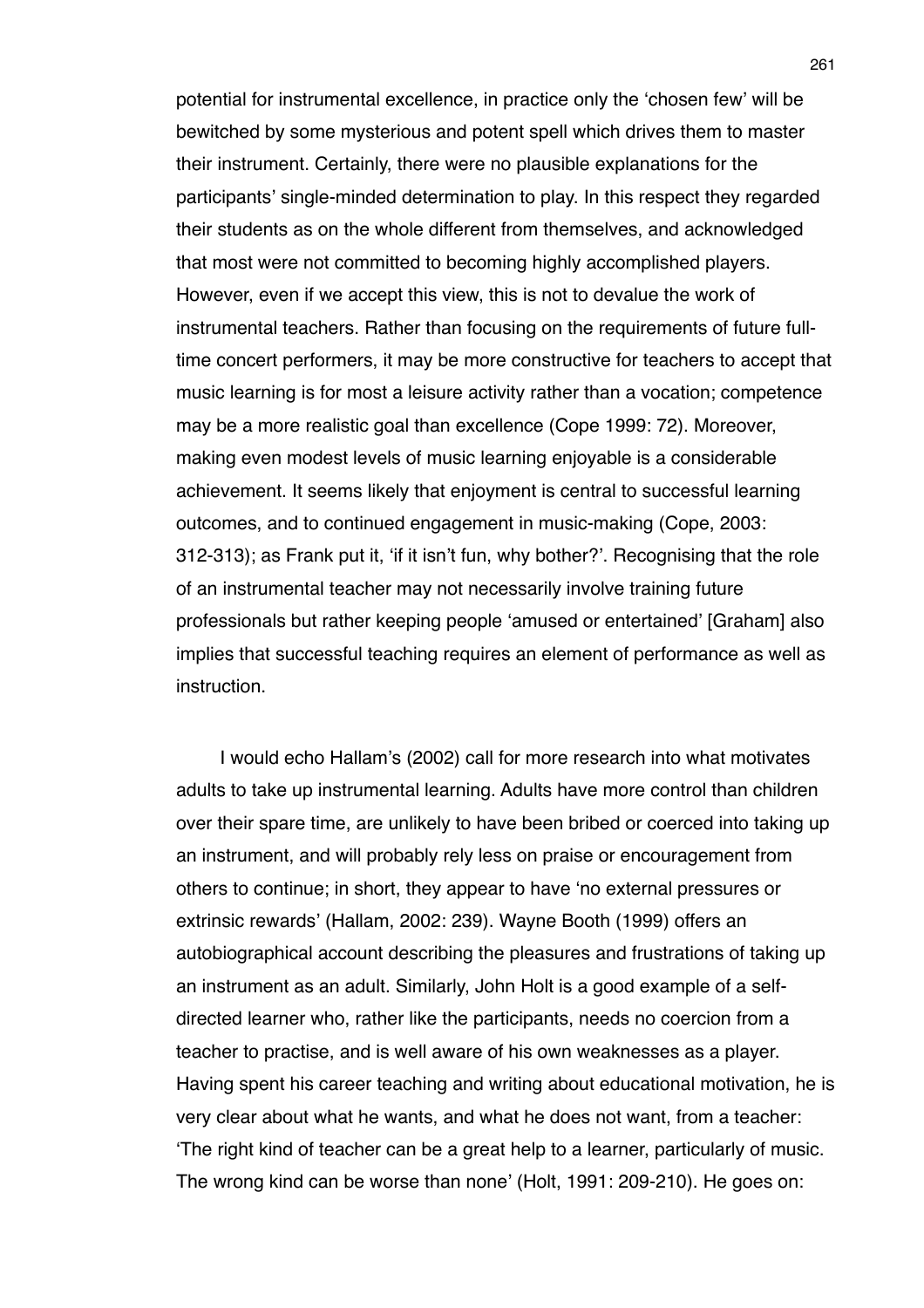The teacher I need must accept that he or she is my partner and helper and not my boss, that in this journey of musical exploration and adventure, I am the captain. Expert guides and pilots I can use, no doubt about it. But it is my expedition, I gain the most if it succeeds and lose the most if it fails, and I must remain in charge. (*ibid*: 217)

This sounds rather like the description of adult learners given by my sample: generally more motivated than children, often specific in their requirements, and harder to please. However, there are also glimpses of such self-directed learners among the teenagers taught by the participants, and indeed the participants themselves needed to be ʻin charge' of their own learning. This suggests that the more autonomous the learner is, the more flexible the teacher needs to be; however, teachers also need to accept that their presence is not a prerequisite for successful learning.

### **6.9 My own perspective as a practitioner and researcher**

In chapter 2 I tried to acknowledge the effect that my persona, as musician, teacher and researcher, may have had on the research. I also suggested that, while I may have had a licence to challenge or prompt my interviewees, I did not intend to treat the interviews (or indeed the project as a whole) as a platform for my own opinions. However, as a musician and as a teacher it was certainly interesting for me to listen to the interview accounts and watch the lesson observations. In chapter 1 I gave some account of my own past as a learner, and of my initial experiences as a teacher; I end here with some reflexive observations on the data.

My own background as a learner certainly had much in common with many of the participants, and it struck me that in several instances their evolution as teachers mirrored my own. Indeed, an account of my current practice as a teacher could almost be edited together from the interviews and lesson observations of my sample. Like Dave, as a novice I began teaching from notation, before gradually learning to work with beginners by ear, and from memory, subsequently using notation to support aural learning rather than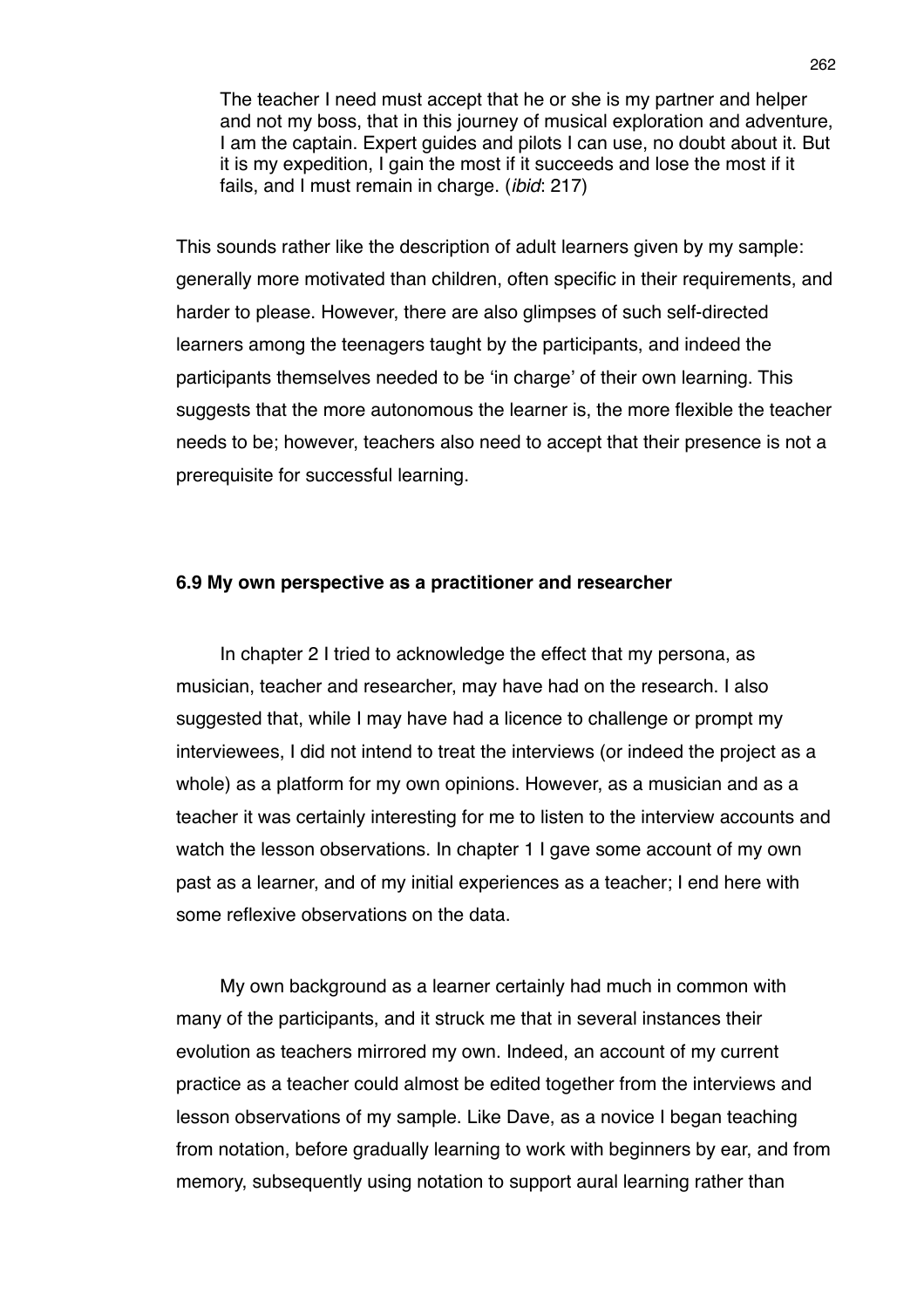precede it. Like Andy, I play ʻbite-sized pieces...in rhythm'; I also ʻconstantly play, we play together, I...do loops, and repeat things over and over again' [Ed]. Like Carl I have accumulated a collection of tunes which address different aspects of technique, so that facility is hopefully acquired largely through the playing of particular pieces. Like most of my sample, I offer the study of grade exams but only to those students who actively choose to do them. And, like almost all the participants, I encourage my students to bring in music that they like and want to learn, having found that this can generate high levels of motivation and progress. Certainly many aspects of my teaching were encouraged and supported by training and study, but I would say that in the main my teaching - like that of my sample - is based simply on long-term observations of what seems enjoyable, what seems effective, in short what seems to work. Unfortunately I also share many of my participants' opinions about general apathy among instrumental learners, and my teaching has developed in response to this, as it has for most of them.

I would agree with Andy and Frank as to the value of high-quality teacher training. However, from my own perspective I would also emphasise, perhaps more than most of my sample, the effect that starting teach had on my own playing. With only minimal formal training on the drums, it was only through becoming a teacher, and thus hunting for repertoire, that I stumbled across the body of pedagogic material (relatively limited 25 years ago, though greatly expanded since) which transformed my own playing.

I am still in touch with most of my interviewees, and have followed their careers with interest since the data collection phase of this project. At the time of writing all are still teaching, though there have been some changes. For example, Frank has since produced a series of tuition books with a major publisher, and has an impressive collection of teaching and performance clips available on the internet. Anecdotal evidence from friends, pupils and other teachers would suggest that many informal learners are regularly using the internet as a resource to support self-directed learning. The use of demonstration videos and subscription websites offer audio-visual models which may be replacing (or at least supplementing) purely audio recordings as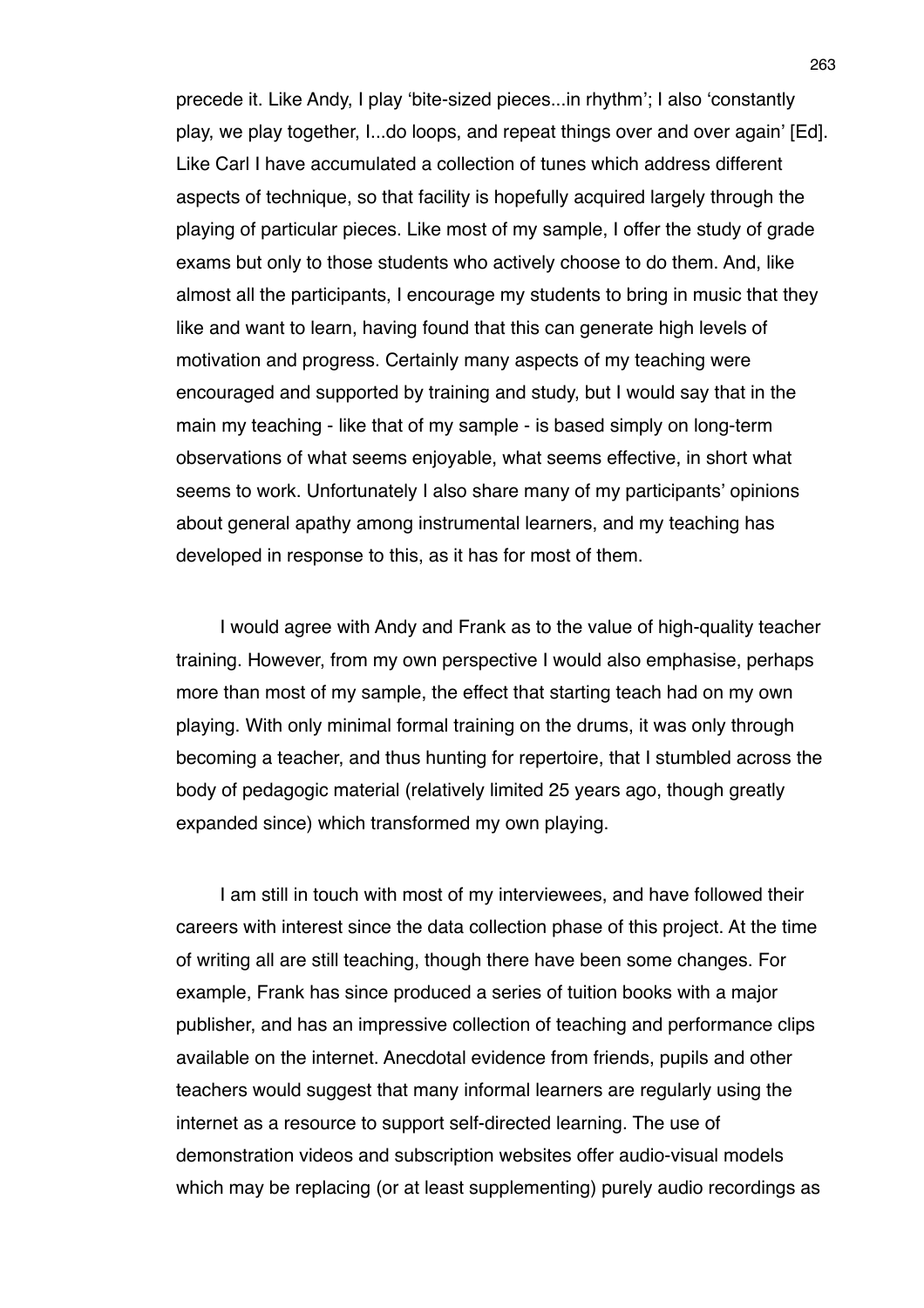ʻtexts' for popular music learners, with social networking sites and discussion forums acting as ways of exchanging information and passing on advice. Teachers themselves may be using video content from, for example, YouTube (see www.youtube.com) to illustrate specific techniques or show their students clips of well-known performers in action. Research into the ways teachers and learners are using online resources would therefore be helpful. Meanwhile Bill is increasingly turning away from touring to concentrate on his teaching career, and currently has a busy schedule as a peripatetic. In the light of this recent experience it would be interesting to ask him now (some four years after his interview) if his teaching has evolved since then, and if so how; also, whether he has changed his opinion as to the value of the informal, aural learning which drove him to be a musician. Such questions may well form a part of further research.

#### **6.10 Relevance of this research**

This research is relevant to music education researchers, in particular those concerned with popular music and informal learning. In focusing on the pedagogy of popular musicians, it invites other researchers to adopt a wider frame of reference and look beyond classical music in their studies of learning and teaching. Course designers, syllabus consultants, and instrumental teachers generally will benefit from knowing how individual teachers approach problems which are shared by everyone trying to encourage instrumental learning. While I focus specifically on popular musicians, this study may be of interest to teachers of classical as well as contemporary music, if only out of curiosity about what other teachers do. There may be reassurance and encouragement for all kinds of teachers in the evidence here that not everyone teaches gifted and committed students, and that initial feelings of inadequacy can, over time, be replaced by a sense of professional competence. One could argue that freelance instrumental teachers working with relatively apathetic, not particularly talented students, would need to be especially creative and prolific to survive as teachers; therefore there are specific ideas and approaches demonstrated here which might be useful for all kinds of music teachers.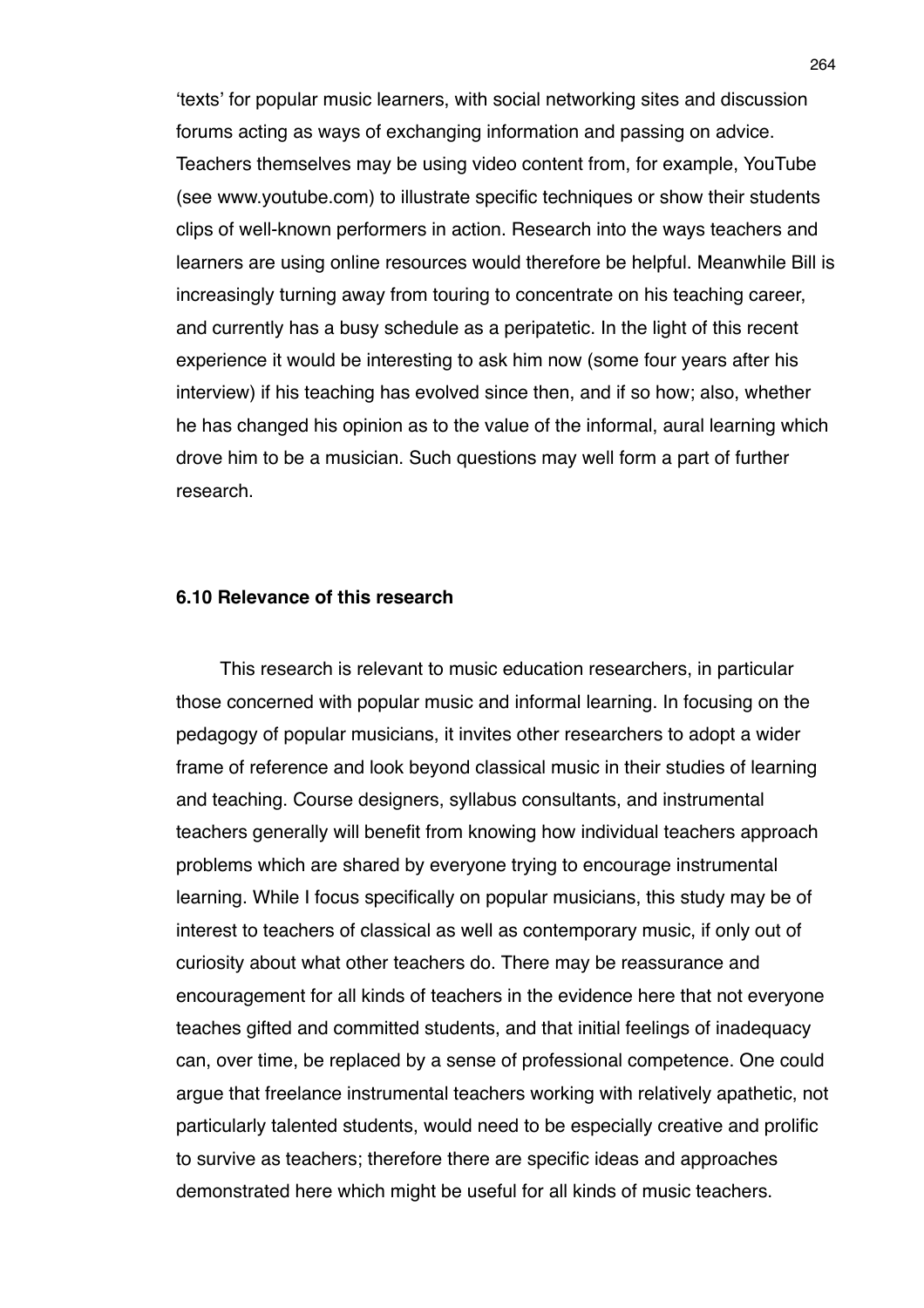Finally, I would agree with Purser (2005: 298) that ʻthere is an enormous body of acquired wisdom which remains encapsulated in individual teachers'. This study is intended as a contribution towards the sharing of this wisdom, with the hope - ultimately - of helping more people to enjoy making music.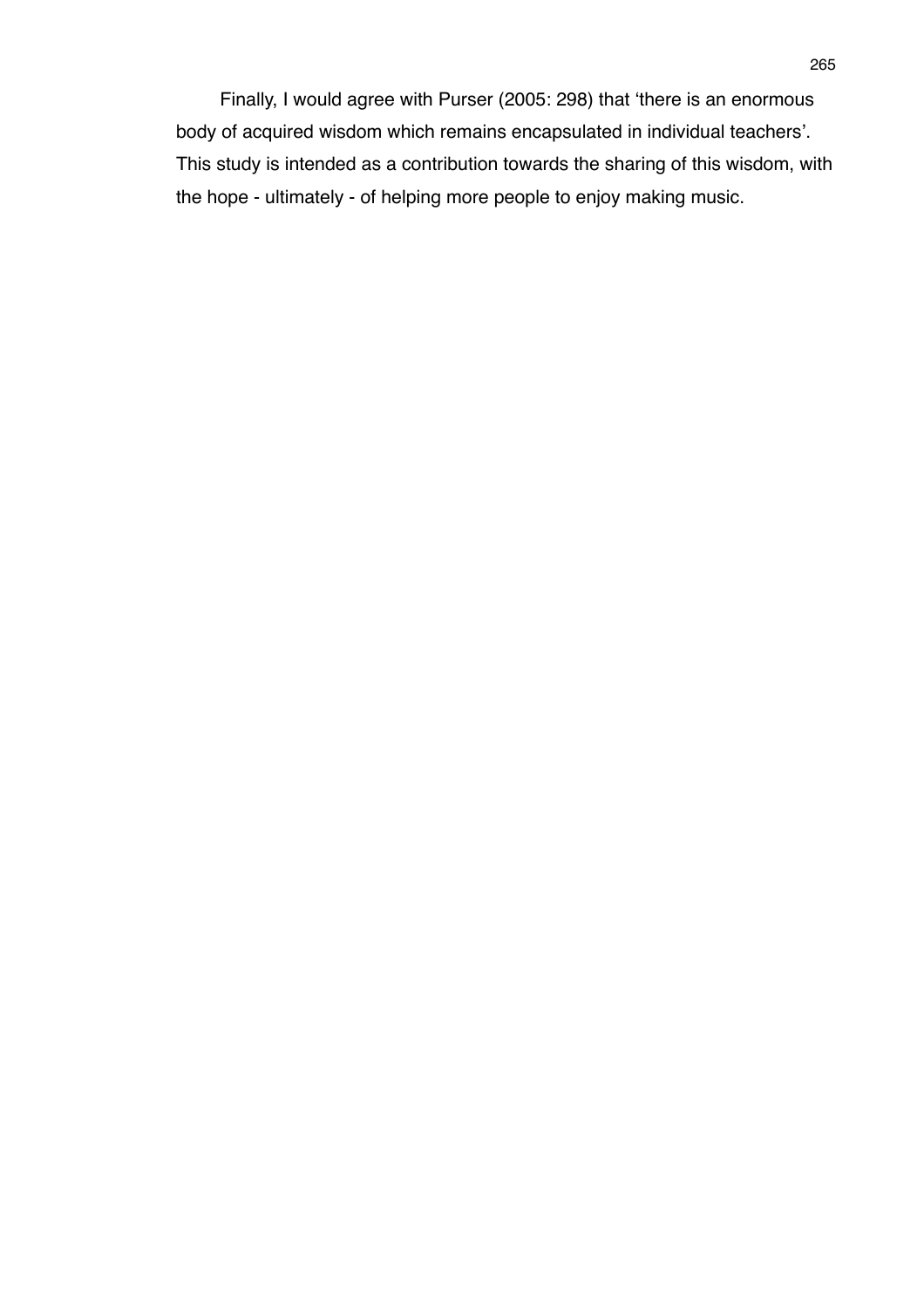## **APPENDIX 1: CONSENT FORM**

## **Title of Project: How popular musicians teach**

**Name of Researcher: Tim Robinson**

**Participant Identification Number for this project:**

**Information gathered for this project will only be used in ways you are happy with. Please initial the statements you agree to and sign below.**

 **Please initial box** 

| 1. I confirm that I have read and understand the information sheet |
|--------------------------------------------------------------------|
| dated 20/12/05 for the above project and have had the              |
| opportunity to ask questions.                                      |

2. I agree to take part in the above project. I understand that my participation is voluntary and that I am free to withdraw at any time without giving any reason.

3. As part of this project, an audio-visual recording will be made of me/my child. I understand that I/my child will not be identified in any reports or publications produced from these records.

4. I understand that all identifiable characteristics will be removed in any subsequent use of this material.

| Name of participant                                  | Date | Signature |
|------------------------------------------------------|------|-----------|
| Name of person taking consent<br>(if not researcher) | Date | Signature |
| Researcher                                           | Date | Signature |

266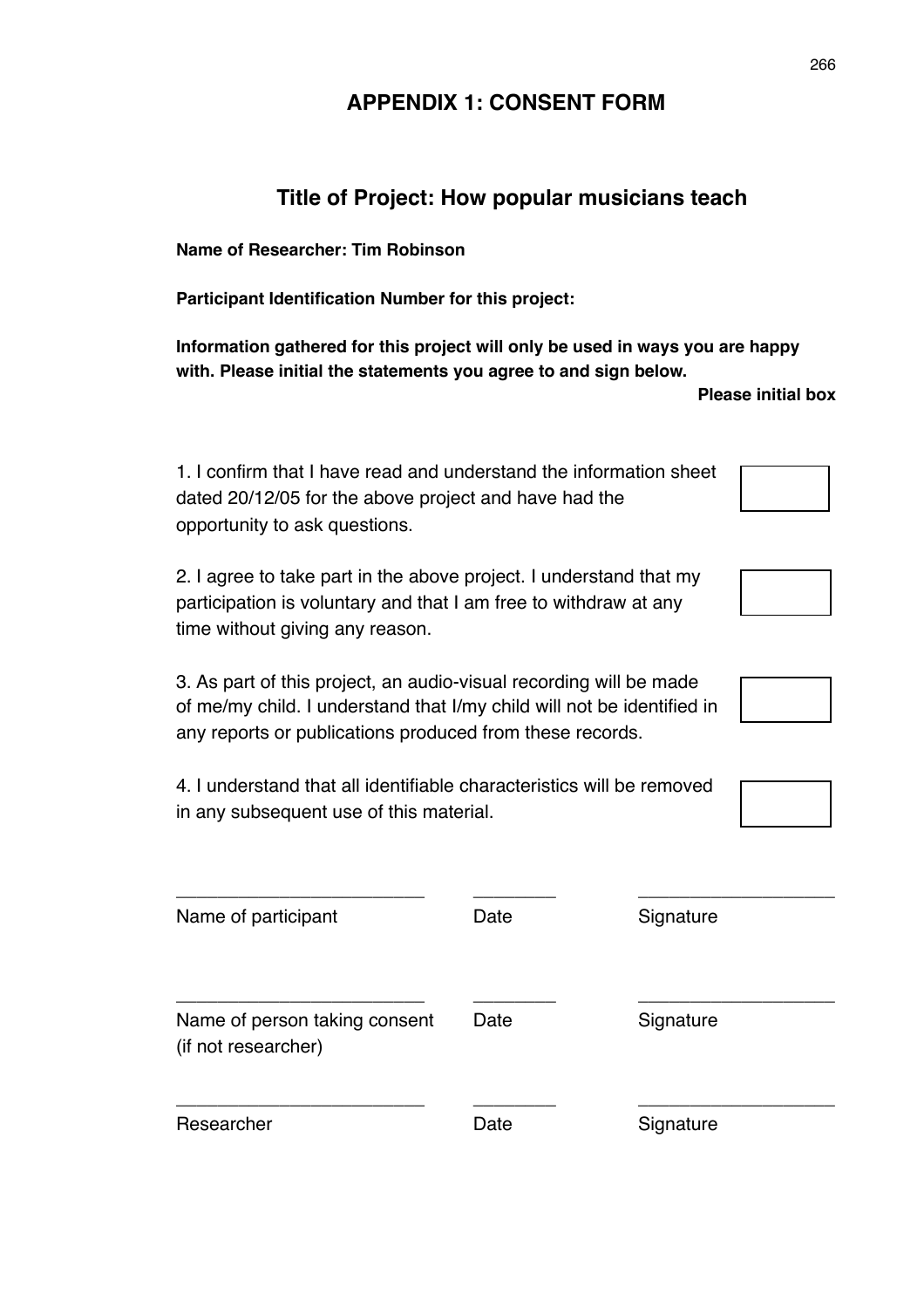## **APPENDIX 2: PARTICIPANT INFORMATION SHEET**

To: Participant Teachers / Pupils / Parents / Guardians

I am studying for a PhD at Sheffield University, and the title of my research project is ʻHow Popular Musicians Teach'. It will involve around a dozen musicians (like myself) who learned, at least to begin with, under their own steam and have since gone on to become instrumental teachers. Very little research has been done into how such musicians go about teaching, so hopefully this will be an interesting and informative project. I intend to interview each volunteer teacher about their musical background, their approach to teaching and their experiences as a teacher, recording this interview on film.

I also hope to film an hour's worth of lessons with each teacher to catch some of this in action. I'm looking to record ordinary lessons, with nothing in particular required of either teacher or pupil, other than getting on with it. I will try to keep my intrusion to a minimum; I do understand that an outsider's presence in a lesson can be distracting, so where possible I will set up my camcorder in a quiet corner, put it on ʻrecord' and leave you to it.

These videotapes will be transcribed and analysed and will hopefully shed some light on the activities and approaches of the teachers involved. This recording can only take place subject to the attached consent form being completed by both the teachers and the pupils (each participant will receive a copy to keep). Where the pupils being recorded are children, I would be very grateful for the consent of a parent or guardian to allow this research to proceed. All the information collected during the research will be treated confidentially by those directly involved, and no one taking part will be able to be identified in the finished project, nor in any subsequent use of this material.

The project is being supervised by Dr. Stephanie Pitts and Dr. Nikki Dibben of Sheffield University Music Department, and has been approved by the Department's Ethics Supervisor, Prof. J. Davidson, all of whom can be contacted at the University. You are also welcome to discuss with me any queries or concerns you may have whether in person, by phone or by email.

Many thanks in advance for your help and co-operation,

Tim Robinson timrobinson@blueyonder.co.uk 0117 904 7160 - 07905 491074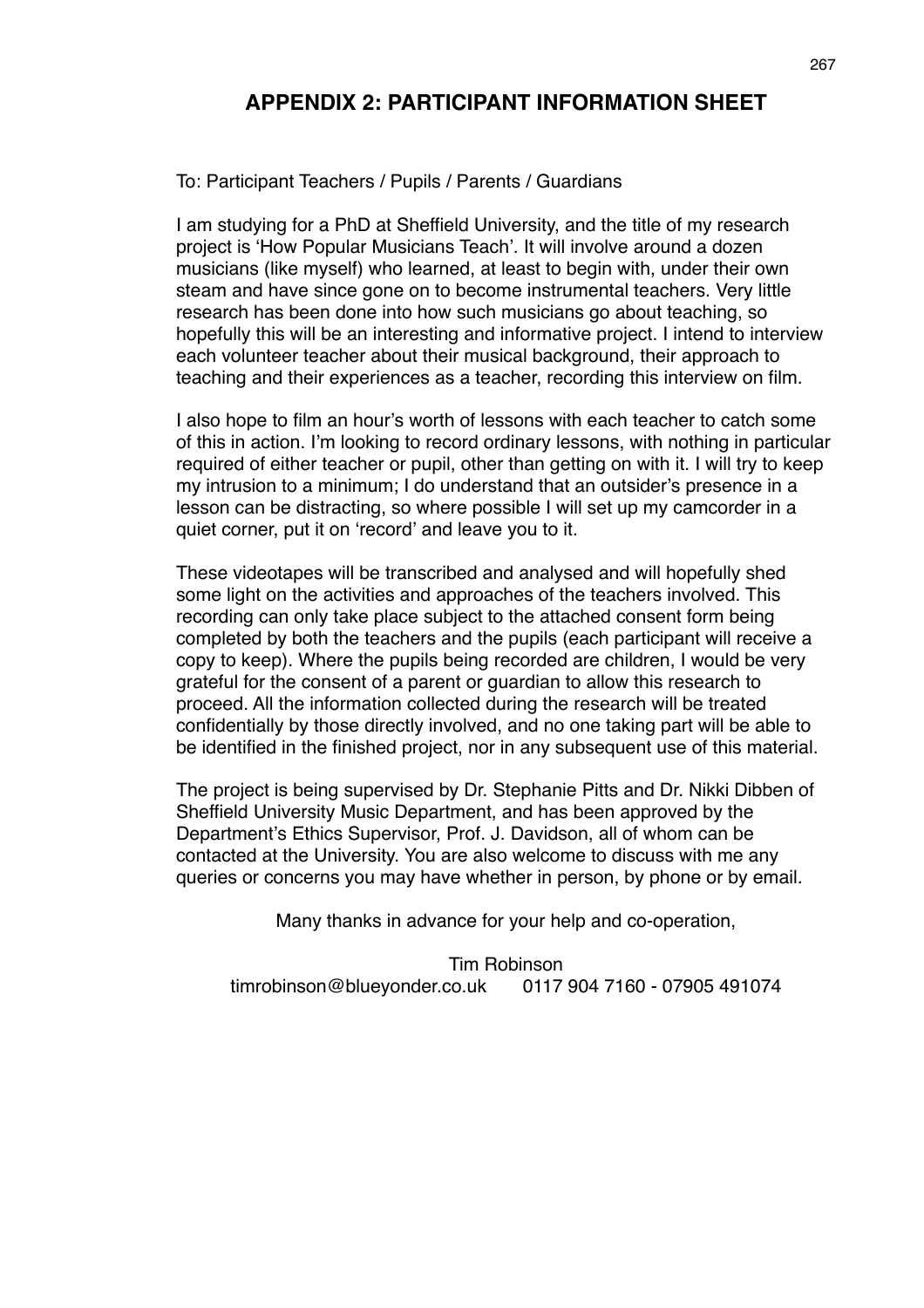# **APPENDIX 3: INTERVIEW QUESTIONS**

- 1. Name, age, gender, ethnicity, what do you teach
- 2. Could you describe how you first started getting interested in music?
	- how old were you
	- parents/ siblings who played or sang
	- what instruments did you learn
- 3. What do you remember about the way you learned to play?
	- how did you do it, did you learn different instruments in different ways
	- where did your ʻlearning strategy' come from
	- did you have any formal tuition
	- how important were, say, playing in bands/performing live/playing along to records
	- do you have any regrets about the way you learned
- 4. What kind of experience do you have as a musician?
	- any particular styles
	- have you played/ do you play for pleasure or professionally

5. What would you say are the differences you have noticed - if any - between musicians like you who largely taught themselves and those who started off by having formal lessons?

- 6. When did you start teaching, and how did this come about?
	- how much of a ʻcareer choice' was it?
	- do you have any training specifically as a teacher
- 7. Can you give me some idea of how you actually teach?

- where have your teaching materials come from; for example, do you use tuition CDs, books, DVDs, grade exams, which ones

- how much of your teaching is uniquely ʻyou'- could you give some examples

- to what extent do you have a set syllabus that you work through with everyone

- how would you describe your teaching style - for instance, how much do you insist on getting things right or doing things in a certain way; how much choice does the pupil get

- how would you compare teaching a complete beginner with teaching someone more advanced

- 8. Could you tell me about some key moments in your teaching career? - are there certain pupils or teaching situations which have altered the way you teach, or the way you think about teaching (and if so, how) - could you give me a best and a worst teaching moment
	- how much has your teaching changed over time

9. If you look back on the way you yourself learned to play, how much influence has that had on how you now teach others to play?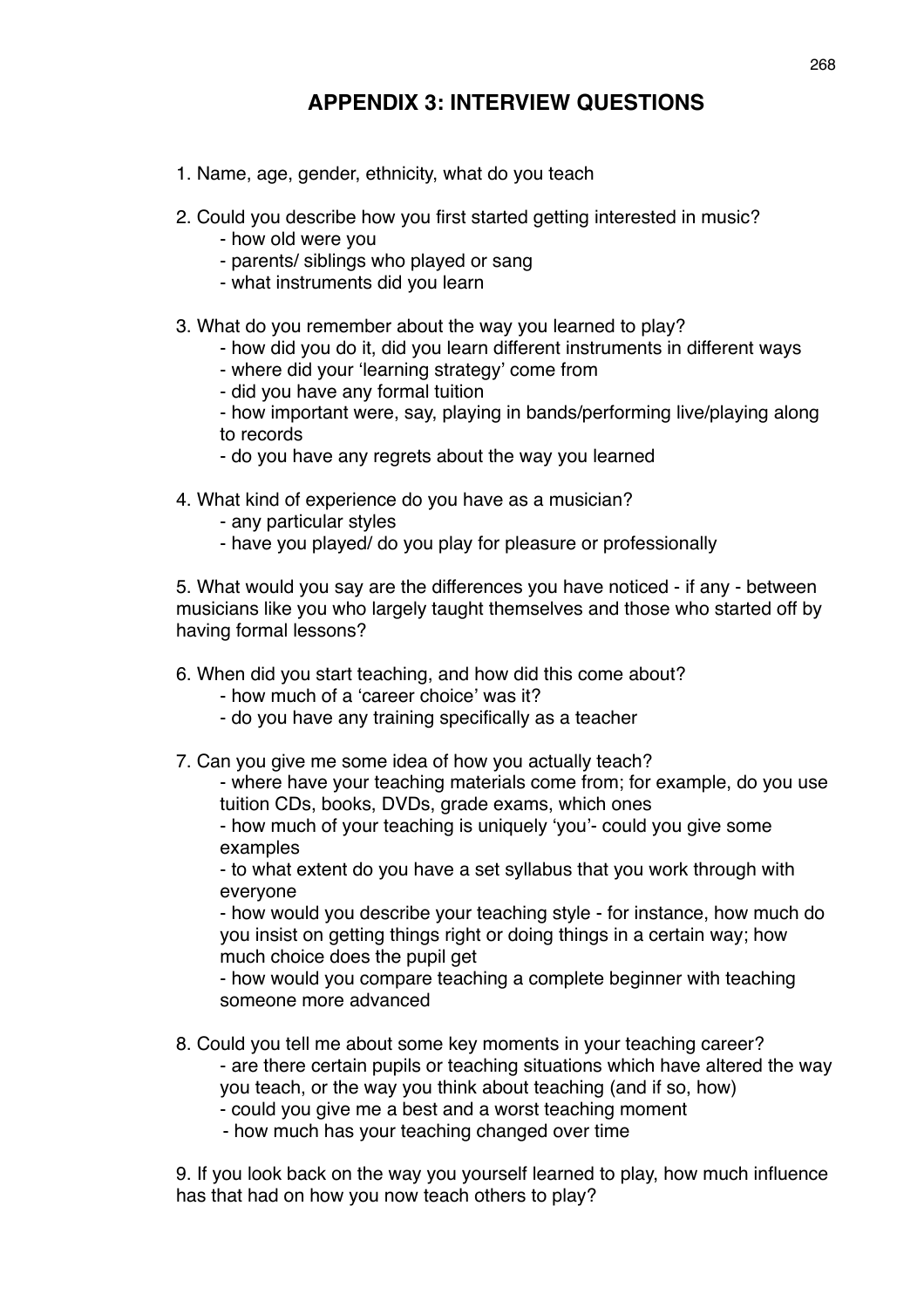- is it possible (or even desirable) to somehow re-create the circumstances in which you learned, have you tried, how did you / would you do it

10. How come you could teach yourself but people who come for lessons apparently can't?

- what is it that you had that they haven't got
- is it due to environment, is it genetic, have some people just 'got it'

11. How do you approach the idea of 'discipline' in a lesson?

- how do you tell the difference between fidgeting and experimenting- what counts as 'misbehaviour'- what do you do about it

- what happens if you are distracted, have to deal with something else, or in some other way stop being 'the teacher' for a moment

- how far is a sense of ʻplay' or ʻplayfulness' at stake if you get trained or taught how to do something ʻproperly'?

12. If you were to compare, on the one hand, formal tuition, perhaps the whole idea of being ʻmusically educated', and on the other hand the kind of confrontational, subversive anti-establishment feel of say, rock'n'roll, or punk, or hip-hop music, how much of a contradiction or a tension would you say there is between the two?

- do you think kids really need instrumental lessons to play for example noisy rock

- how much are adults in fact appropriating and sanitizing youth culture by 'teaching' it

- 13. What do you think instrumental lessons are for?
	- to encourage excellence
	- to encourage competence
	- to encourage fun and self-worth
	- to help musicians pay their bills
- 14. Looking ahead, how do you see your future as a teacher and musician?
	- do you have any particular goals
	- would you want to be doing more playing or more teaching
	- would you consider taking qualifications or more training yourself
- 15. Thank you!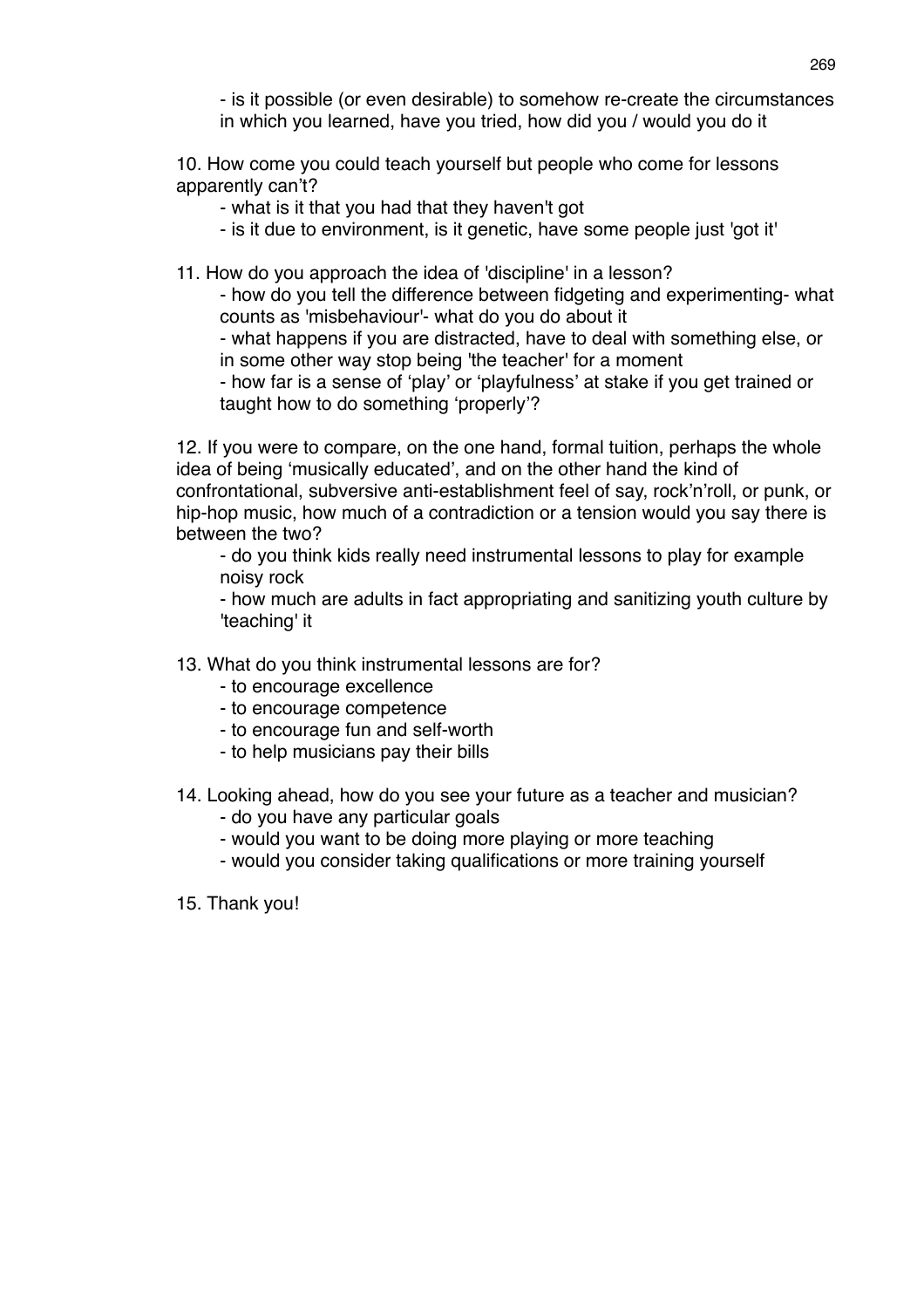## **BIBLIOGRAPHY**

Abbs, P. (1979) *Reclamations: essays on culture, mass-culture and the curriculum.* London: Heinemann Educational.

Adorno, T. (with the assistance of George Simpson) (1941) 'On Popular Music', *Studies in Philosophy and Social Science*: 9, 17-48, reprinted in Frith, S. and Goodwin, A. (eds) *On Record: Rock, Pop and the Written Word.* London and New York: Routledge, pp. 301-314.

Associated Board of the Royal Schools of Music (2000) *Making Music: The Associated Board Review of the Teaching, Learning and Playing of Musical Instruments in the United Kingdom*. London: The Associated Board of the Royal Schools of Music.

Associated Board of the Royal Schools of Music (2010) For statistical information on grade exams, see: http://www.abrsm.org/?page=press/factfile/ practicalStats.html (last accessed 12/3/10).

Allsup, R. (2003) ʻMutual learning and democratic action in instrumental music education', *Journal of Research in Music Education*, 51(1): 24–37.

Babiracki, C. M. (1997) ʻWhat's the Difference? Reflections on Gender and Research in Village India', in Barz, G. F. and Cooley, T. J. (eds) *Shadows in the Field : New Perspectives for Fieldwork in Ethnomusicology.* New York and Oxford: Oxford University Press, pp. 121-136.

Bailey, D. (1992) *Improvisation: Its Nature and Practice in Music*. Ashbourne, England: Da Capo.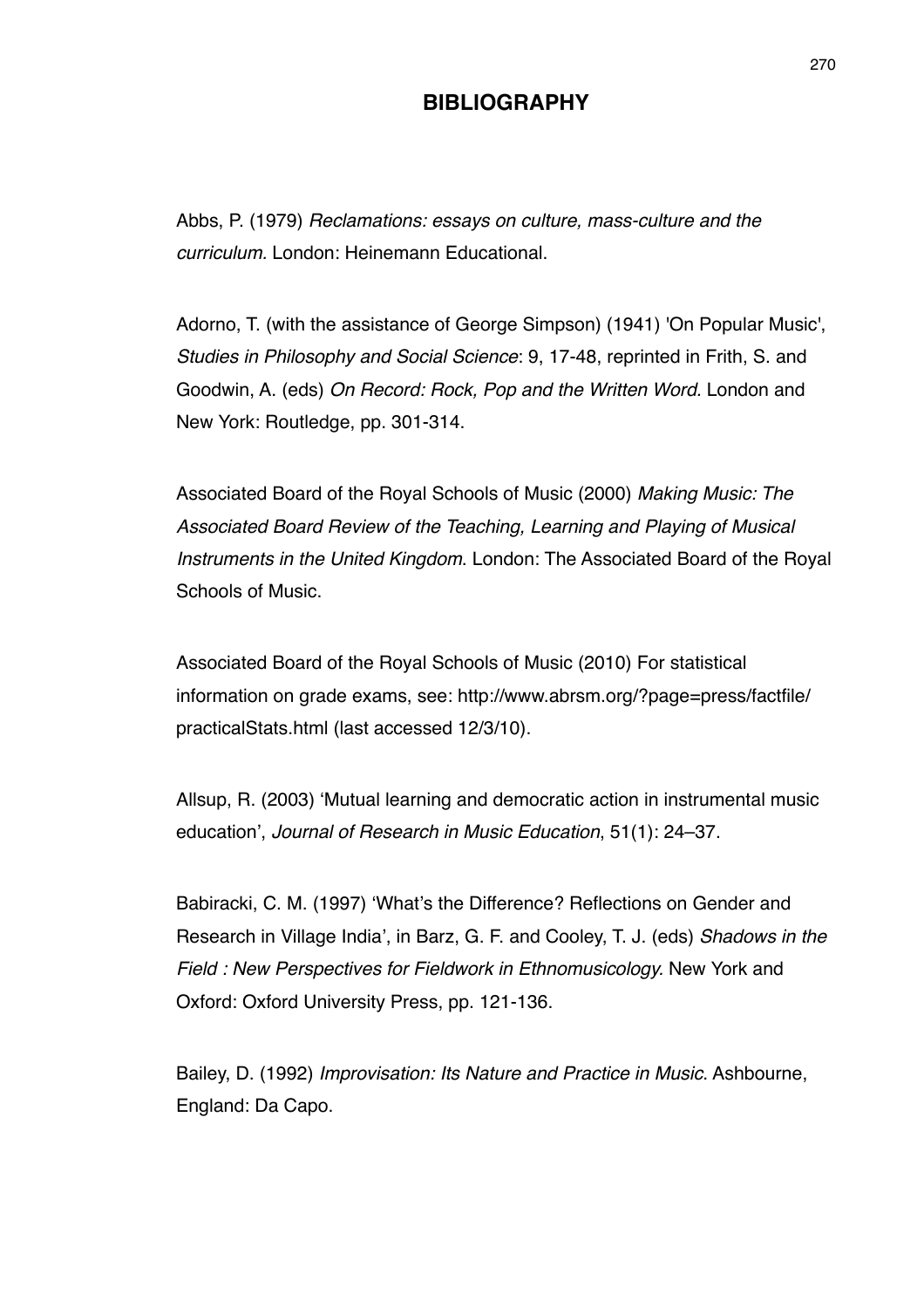Baker, A. & Soden, L. M. (1997) ʻParent involvement in children's education: a critical assessment of the knowledge base', paper presented at the Annual Meeting of the American Education Research Association, Chicago, IL, 24–28 March. ERIC Document Reproduction Service ED407127.

Baker, D. (2005) ʻPeripatetic music teachers approaching mid-career: a cause for concern?', *British Journal of Music Education*, 22 (2): 141–153.

Baker, D. (2006) ʻLife histories of music service teachers: The past in inductees' present', *British Journal of Music Education*, 23 (1): 39-50.

Barone, T. (2001) *Touching Eternity: The Enduring Outcomes of Teaching.* New York: Teachers College Press.

Barratt, E. and Moore, H. (2005) ʻResearching group assessment: jazz in the conservatoire', *British Journal of Music Education*, 22 (3): 299-314.

Barz, G. F. and Cooley, T. J. (eds) (1997) *Shadows in the Field : New Perspectives for Fieldwork in Ethnomusicology*. New York and Oxford: Oxford University Press.

Bayton, M. (1990) ʻHow Women Become Musicians', in Frith, S. and Goodwin, G. (eds) (1990) *On Record: Rock, Pop, and the Written Word.* London and New York: Routledge, pp. 238-257.

Beaudry, N. (1997) ʻThe Challenges of Human Relationships in Ethnographic Inquiry: Examples from Arctic and Subarctic Fieldwork', in Barz, G. F. and Cooley, T. J. (eds) *Shadows in the Field : New Perspectives for Fieldwork in Ethnomusicology*. New York and Oxford: Oxford University Press, pp. 63-83.

Becker, H.S. (1982) *Art Worlds*. Berkeley: University of California Press.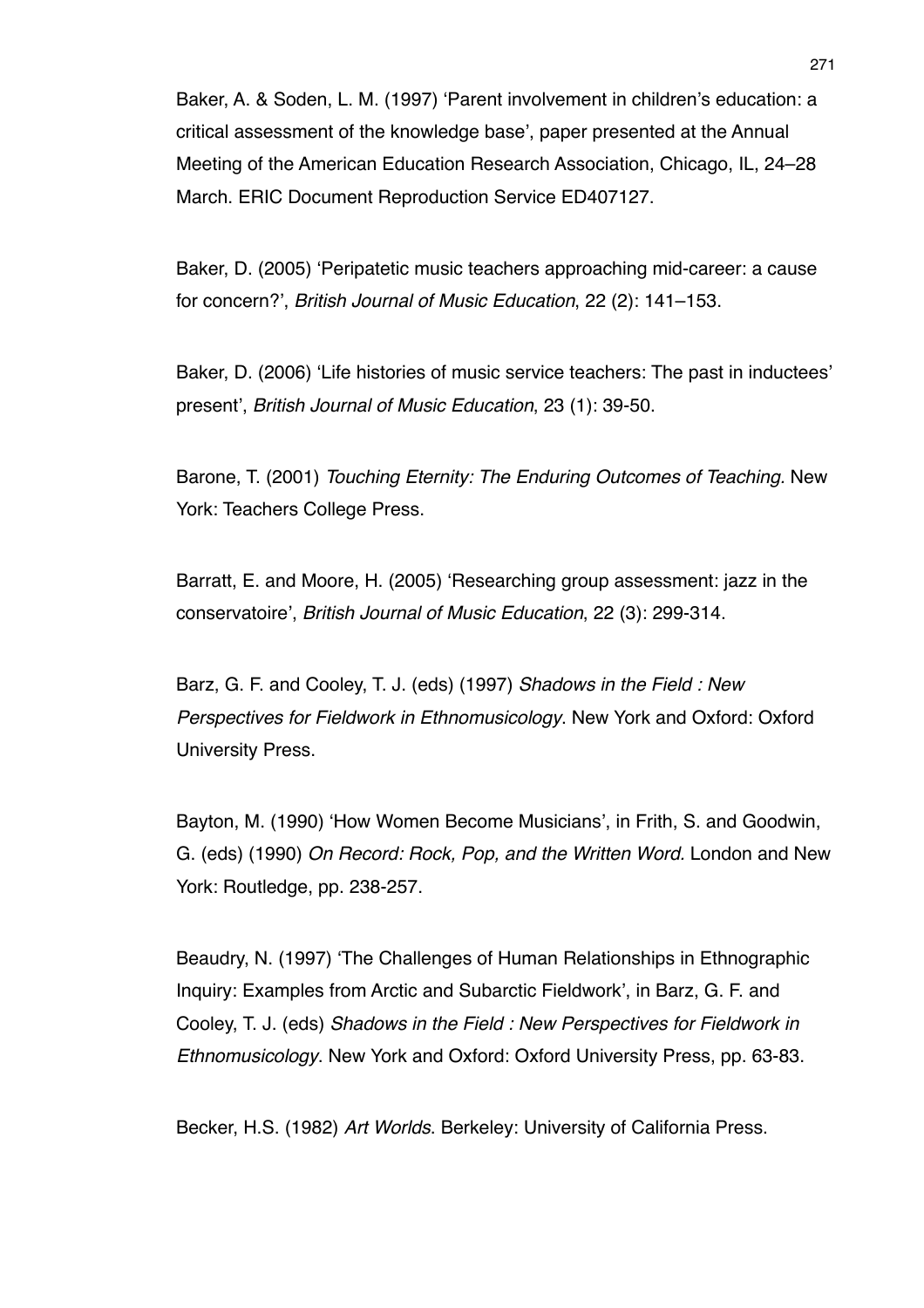Becker, H.S. (1998) *Tricks of the Trade: How to Think about Your Research While You*'*re Doing It*. Chicago and London: University of Chicago Press.

Bennett, A. (1999) ʻSubcultures or Neo-Tribes? Rethinking the Relationship between Youth, Style and Musical Taste', *Sociology,* 33 (3): 599-617.

Bennett, H.S. (1980) *On Becoming a Rock Musician*. Amherst: University of Massachusetts Press.

Berliner, P.F. (1994) *Thinking in Jazz: The Infinite Art of Improvisation*. Chicago: University of Chicago Press.

Bjornberg, A. (1993) ʻ"Teach you to rock?" Popular music in the university music department', *Popular Music*, 12 (1): 69-77.

Bloor, M. (1997) ʻTechniques of Validation in Qualitative Research: a Critical Commentary', in Miller, G. and Dingwall, R. (eds) *Context and Method in Qualitative Research*. London: Sage, pp. 37-50.

Blumer, H. (1969) *Symbolic Interactionism: Perspective and Method.* Berkeley, California: University of California Press.

Boespflug, G. (1999) ʻPopular Music and the Instrumental Ensemble', *Music Educators Journal*, 85 (6): 33-37.

Booth, W. (1999) *For the Love of It: Amateuring and Its Rivals*. Chicago and London: University of Chicago Press.

BPI: The British Recorded Music Industry (2007) ʻMarket Information Issue No. 286', see: http://camdemonium.files.wordpress.com/2007/06/ sales\_by\_type\_06.pdf (last accessed 5/10/10).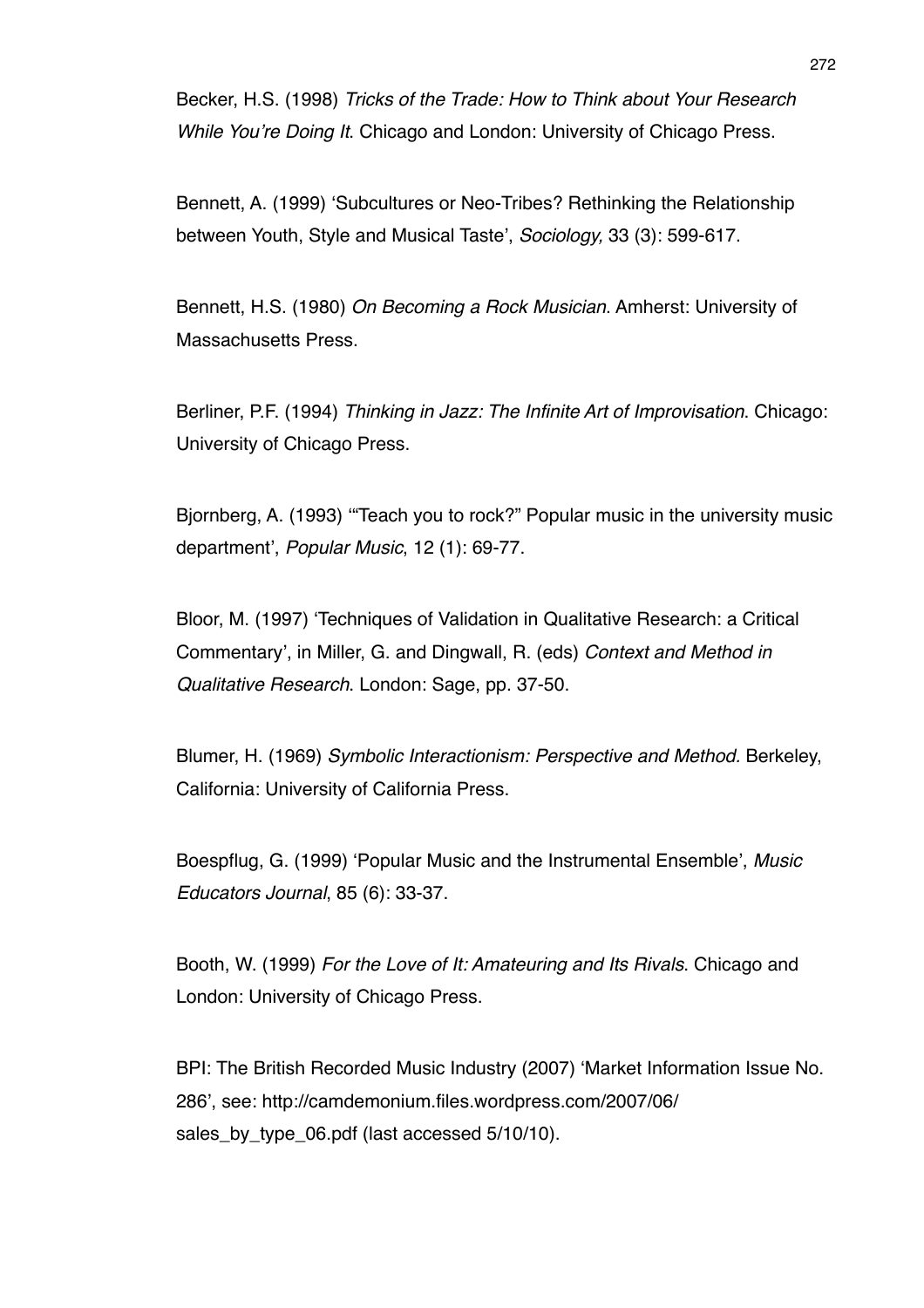Bryan, D. M. (2004) ʻStudent / teacher interaction in the one-to-one piano lesson', unpublished PhD thesis, University of Sheffield.

Burr, V. (2003) *Social Constructionism*. London and New York: Routledge.

Burwell, K. (2005) ʻA degree of independence: teachers' approaches to instrumental tuition in a university college', *British Journal of Music Education*, 22 (3): 199-215.

Byrne, C. and Sheridan, M. (2000) ʻThe Long and Winding Road: The Story of Rock Music in Scottish Schools', *International Journal of Music Education*, 36: 46-57.

Campbell, P.S. (1995) ʻOf Garage Bands and Song-getting: The Musical Development of Young Rock Musicians', *Research Studies in Music Education,* 4: 12-20.

Campbell, P. S. (1998) *Songs in Their Heads: Music and its Meaning in Children*'*s Lives*. New York: Oxford University Press.

Cantrick, R.B. (1965) ʻThe Blind Men and the Elephant: Scholars on Popular Music', *Ethnomusicology*, 9 (2): 100-114.

Chanan, M. (1995) *Repeated Takes: A Short History of Recording and its Effects on Music*. London and New York: Verso.

Cohen, L., Manion, L. and Morrison, K. (2007) *Research Methods in Education*. London and New York: Routledge.

Cohen, S. (1991) *Rock Culture in Liverpool*. Oxford: Oxford University Press.

Connell J. and Gibson C. (2003) *Sound Tracks: Popular Music, Identity and Place*. London and New York: Routledge.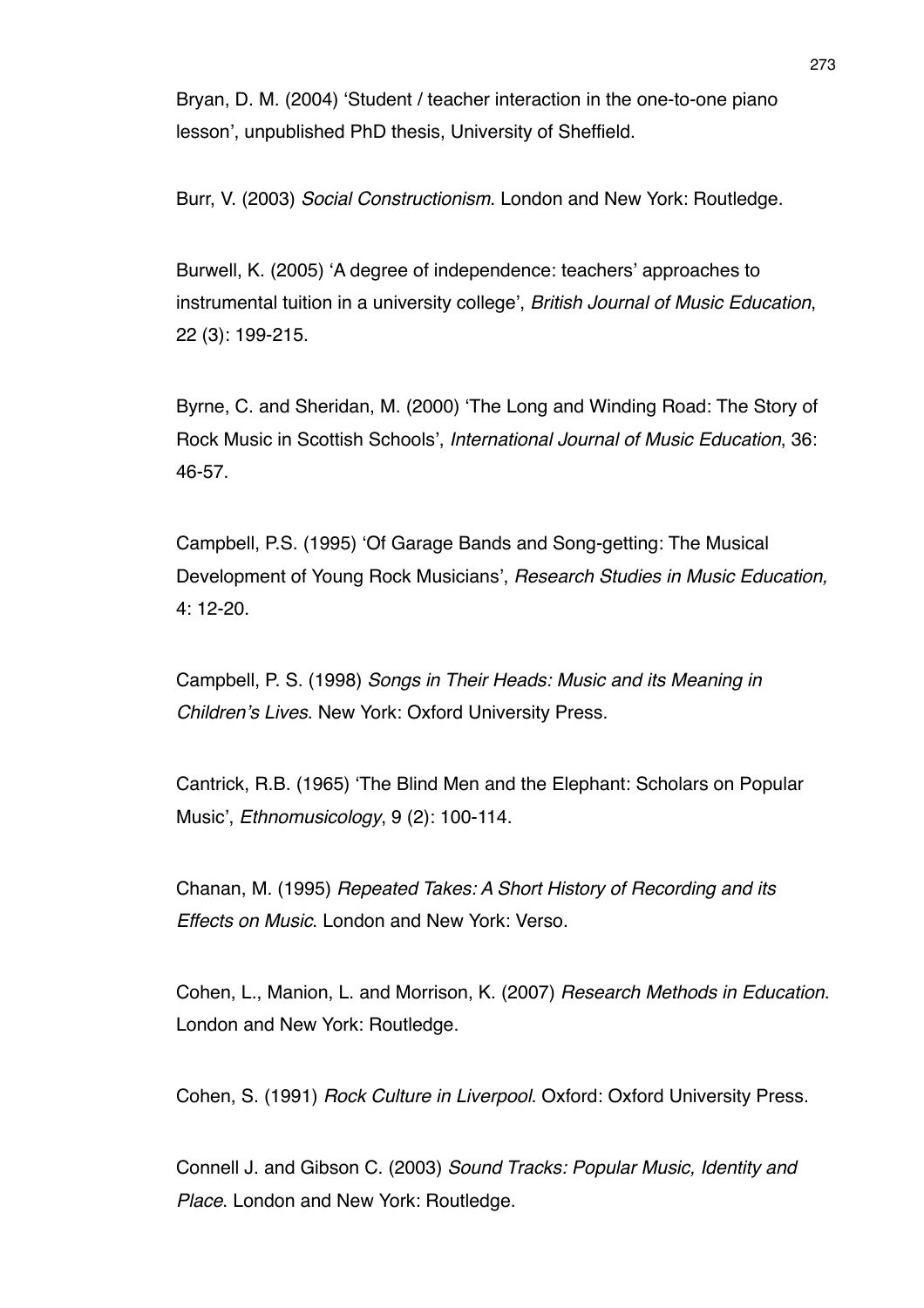Cope, P. (1999) ʻCommunity-based Traditional Fiddling as a Basis for Increasing Participation in Instrument Playing', *Music Education Research*, 1 (1): 61-73.

Cope, P. (2002) 'Informal Learning of Musical Instruments: the importance of social context', *Music Education Research*, 4 (1): 93-104.

Cope, P. (2003) 'OFSTED, fun and learning: a case study of a school music inspection', *British Journal of Music Education*, 20 (3): 307-315.

Corkhill, B. J. (2005) ʻA young person's guide to the orchestral profession', *British Journal of Music Education*, 22 (3): 269–285.

Cox, G. and Hennessy, S. (2004) ʻMusic in Schools', in Welch, G., Hallam, S., Lamont, A., Swanwick, K., Green, L., Hennessy, S., Cox, G., O'Neill, S., Farrell, G. 'Mapping Music Education Research in the UK', *Psychology of Music*, 32 (3): 239-290.

Davidson, J. (2004) ʻMusic as Social Behavior', in Clarke, E. and Cook, N. (eds) *Empirical Musicology: Aims, Methods, Prospects*. London, New York: Oxford University Press, pp. 57-75.

Davidson, J., Howe, M.J.A. and Sloboda, J. (1995) ʻThe role of parents and teachers in the success and failure of instrumental learners', *Bulletin of the Council for Research in Music Education*, 127: 40–44.

Davidson, J., Howe, M.J.A. and Sloboda, J. (1997) ʻEnvironmental factors in the development of musical performance skill over the life span', in Hargreaves, D. and North, A. (eds) *The Social Psychology of Music*. Oxford: Oxford University Press, pp. 188-206.

Davidson, J. and Scutt, S. (1999) ʻInstrumental learning with exams in mind: a case study investigating teacher, student and parent interactions before, during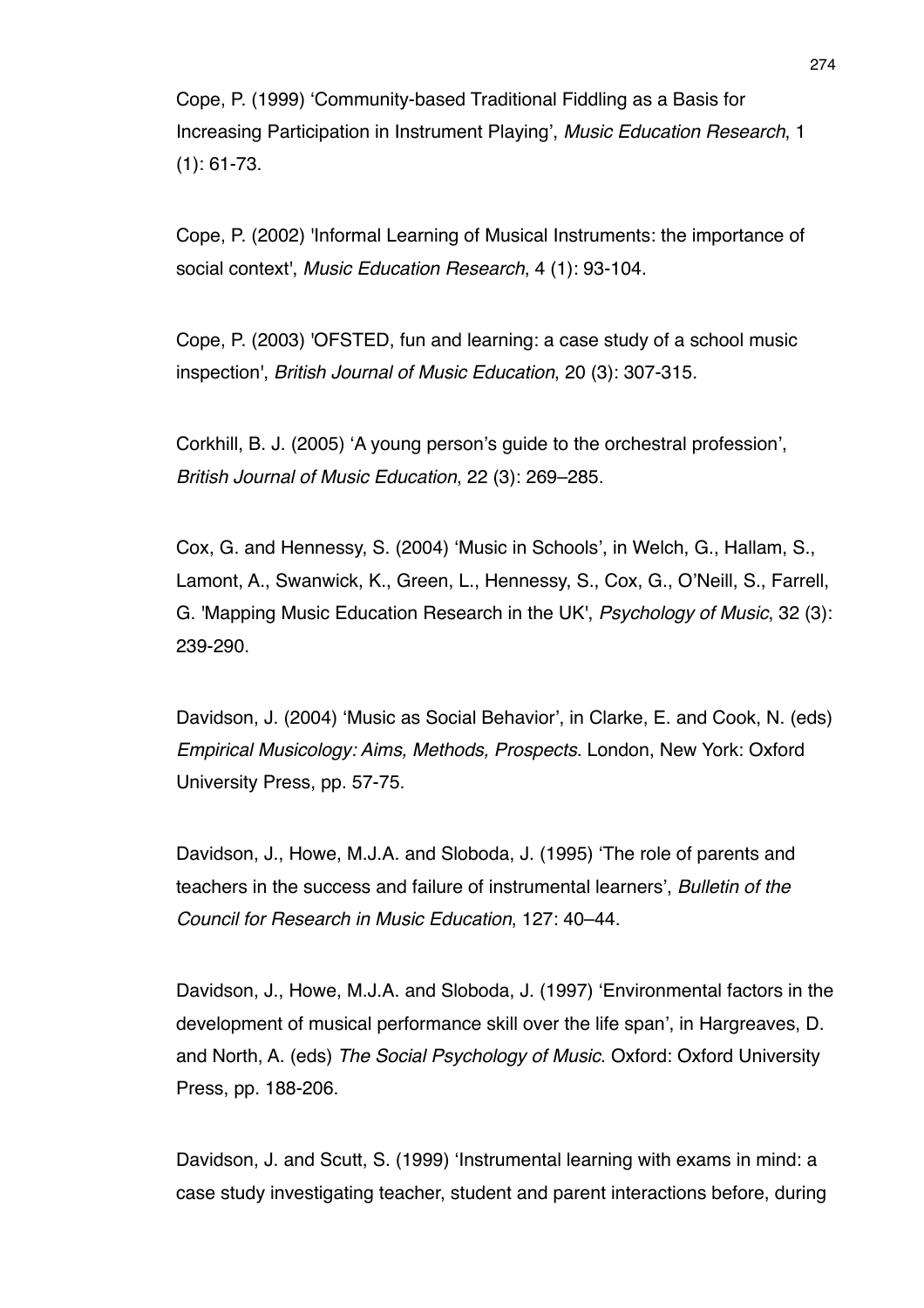and after a music examination', *British Journal of Music Education,* 16 (1): 79-95.

Davis, S. (2005a) *Hammer of the Gods: Led Zeppelin Unauthorised*. London: Macmillan.

Davis, S. G. (2005b) ʻ"That thing you do!" Compositional processes of a rock band', *International Journal of Education & the Arts*, 6 (16), see: http:// www.ijea.org/v6n16/ (last accessed 12/3/10).

Dibben, N. (2002) ʻGender identity and music', in MacDonald, R., Hargreaves, D., and Miell, D. (eds) *Musical Identities.* Oxford: Oxford University Press, pp. 117-133.

Edelman, M. (1974) ʻThe Political Language of the "Helping Professions"', *Politics and Society,* 4 (3): 295-310.

Evelein, F. (2006), ʻPop and world music in Dutch music education: two cases of authentic learning in music teacher education and secondary music education', *International Journal of Music Education,* 24 (2): 178-187.

Federation of Music Services, National Association of Music Educators, Royal College of Music (2002) *A Common Approach 2002: an Instrumental/Vocal Curriculum.* Harlow: Faber Music.

Feichas, H. (2010) ʻBridging the gap: Informal learning practices as a pedagogy of integration', *British Journal of Music Education*, 27 (1): 47-58.

Finnegan, R. (1989) *The Hidden Musicians: Music-Making in an English Town.* Cambridge: Cambridge University Press.

Folkestad, G. (2006) ʻFormal and informal learning situations or practices vs formal and informal ways of learning', *British Journal of Music Education*, 23 (2):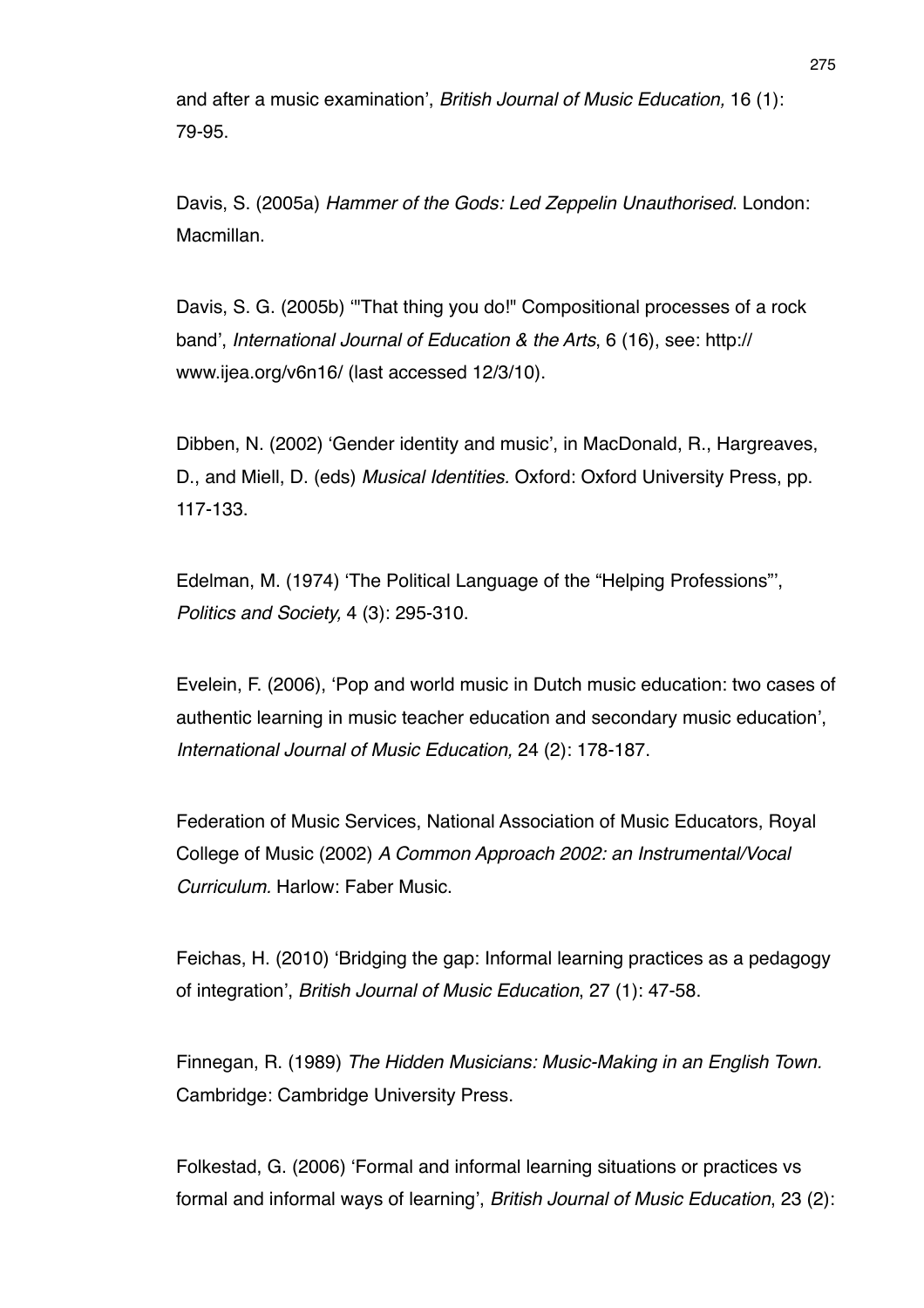Fornas J., Lindberg, U., and Sernhede, O. (1995) *In Garageland*. London: Routledge.

Gatien, G. (2009) ʻCategories and music transmission', *Action, Criticism, and Theory for Music Education,* 8 (2): 94–119.

Gembris, H. and Davidson, J. (2002) ʻEnvironmental Influences', in Parncutt, R. and McPherson, G. (eds) *The science and psychology of music performance: Creative strategies for teaching and learning.* New York: Oxford University Press, pp. 17-30.

Gibbs, L. (1993) ʻPrivate Life and Work: getting inside private music teaching', *Incorporated Society of Musicians Journal*, August: 92-93.

Goodson, I.F. (ed.) (1992a) *Studying Teachers*' *Lives.* London: Routledge.

Goodson, I.F. (1992b) ʻStudying Teachers' Lives: An Emergent Field of Enquiry' in Goodson, I.F. (ed.) *Studying Teachers*' *Lives.* London: Routledge, pp. 1-17.

Green, B. (with Gallwey, T.) (1986) *The Inner Game of Music*. London: Pan.

Green, L. (1988) *Music on Deaf Ears: Musical Meaning, Ideology and Education*. Manchester and New York: Manchester University Press.

Green, L. (1997) *Music, Gender, Education.* Cambridge: Cambridge University Press.

Green, L. (2002) *How Popular Musicians Learn*. Aldershot: Ashgate.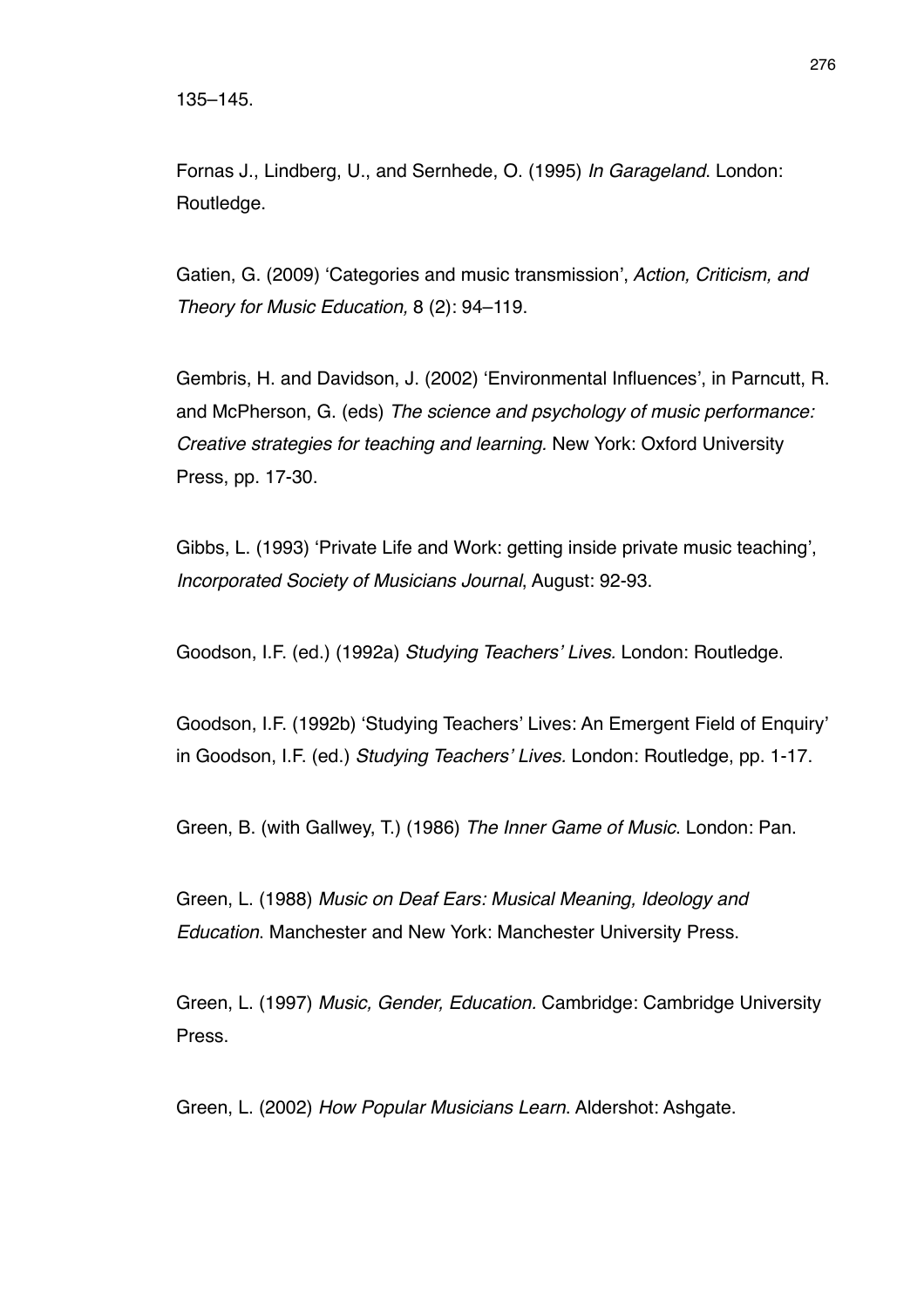Green, L. (2003) ʻMusic Education, Cultural Capital, and Social Group Identity' in Clayton, M., Herbert, T. and Middleton, R. *The Cultural Study of Music.* New York and London: Routledge.

Green, L. (2006) ʻPopular music education in and for itself, and for "other" music: current research in the classroom', *International Journal of Music Education*, 24(2): 101–118.

Green, L. (2008) *Music, Informal Learning and the School: A New Classroom Pedagogy*. Aldershot: Ashgate.

Gullberg, A-K. (2006) ʻBoomTown Music Education - A Co-creating way to learn music within formal music education', see: http://www.marcocosta.it/icmpc2006/ pdfs/551.pdf (last accessed 12/3/10).

Gullberg, A-K. and Brändström, S. (2004) ʻFormal and non-formal music learning amongst rock musicians', in Davidson, J. (ed.) *The Music Practitioner.* Aldershot: Ashgate, pp. 161-174.

Haddon, E. (2006) *Making Music in Britain: Interviews with those Behind the Notes*. Aldershot: Ashgate.

Hallam, S. (1995) ʻProfessional Musicians' Orientations to Practice: Implications for Teaching', *British Journal of Music Education*, 12: 3-19.

Hallam, S. (1998) *Instrumental Teaching*. Oxford: Heinemann.

Hallam, S. (2002) ʻMusical Motivation: Towards a Model Synthesising the Research', *Music Education Research,* 4 (2): 225–44.

Hallam, S. and Lamont, A. (2004) ʻLearners: Their characteristics and development', in Welch, G., Hallam, S., Lamont, A., Swanwick, K., Green, L.,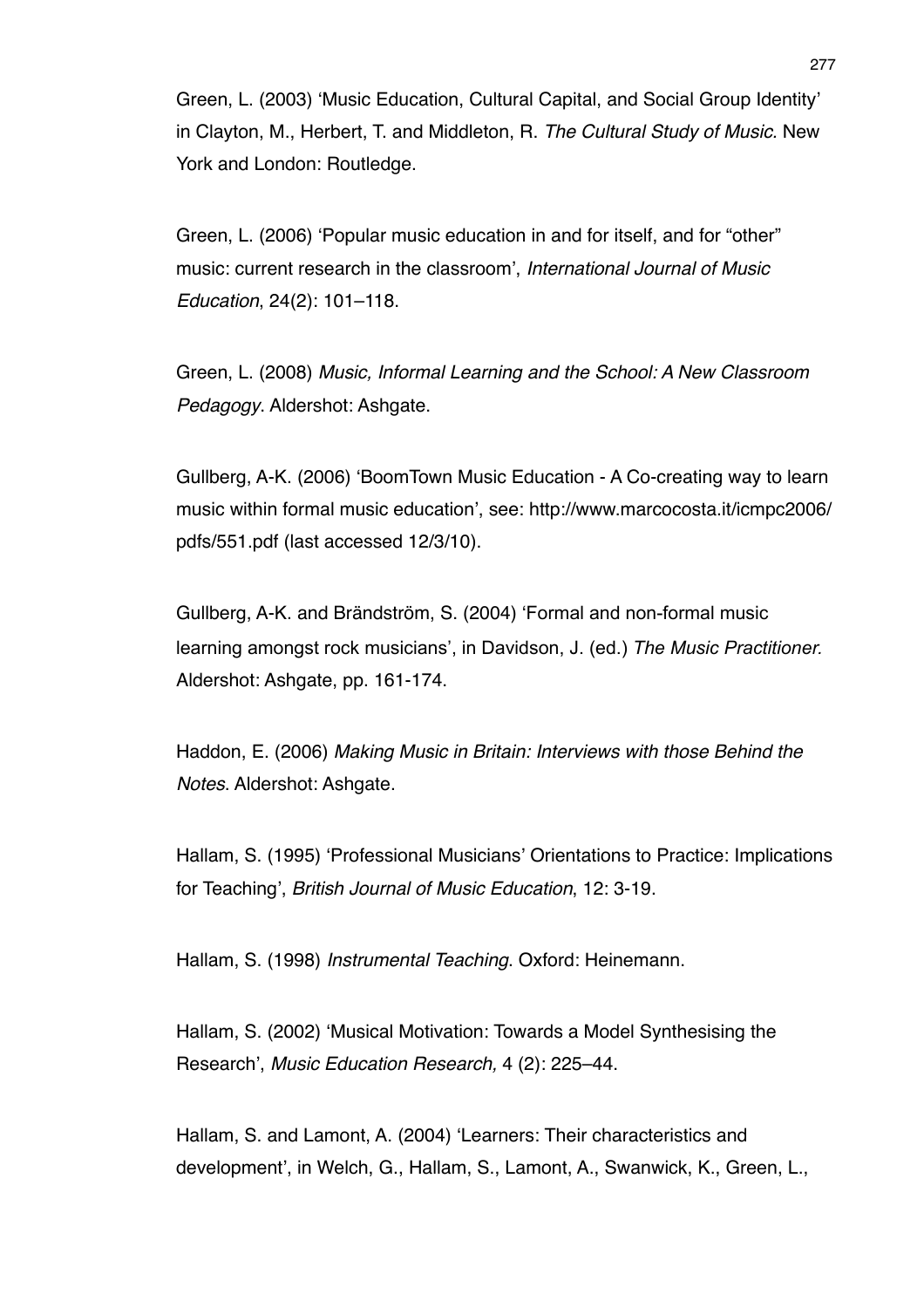Hennessy, S., Cox, G., O'Neill, S., Farrell, G. 'Mapping Music Education Research in the UK', *Psychology of Music*, 32 (3): 239-290.

Harris, P. and Crozier, R. (2000) *The Music Teacher*'*s Companion*. London: The Associated Board of the Royal Schools of Music.

Hepler, L.E. (1986) ʻThe measurement of teacher/student interaction in private music lessons and its relation to teacher field dependence/independence', *Dissertation Abstracts International 47*, 2939-A.

Herndon, J. (1997) *The Way It Spozed To Be*. Portsmouth, New Hampshire: Heinemann.

Hitchcock, G. and Hughes, D. (1995) *Research and the Teacher: a Qualitative Introduction to School-based Research.* London: Routledge.

Holt, J. (1969) *How Children Fail.* Harmondsworth, England: Penguin.

Holt, J. (1991) *Never too late.* New York: Da Capo.

Horrocks, R. (1995) *Male Myths and Icons: Masculinity in Popular Culture*. London: Macmillan.

Howe, M.J.A. and Sloboda, J. (1991) ʻYoung Musicians' Accounts of Significant Influences in their Early Lives. 2: Teachers, Practising and Performing', *British Journal of Music Education,* 8: 53-63.

Hughes, E. (1984) *The sociological eye*. New Brunswick, New Jersey: Transaction Books.

Hultberg, C. (2002) ʻApproaches to Music Notation: the printed score as a mediator of meaning in Western tonal tradition', *Music Education Research*, 4 (2): 185-197.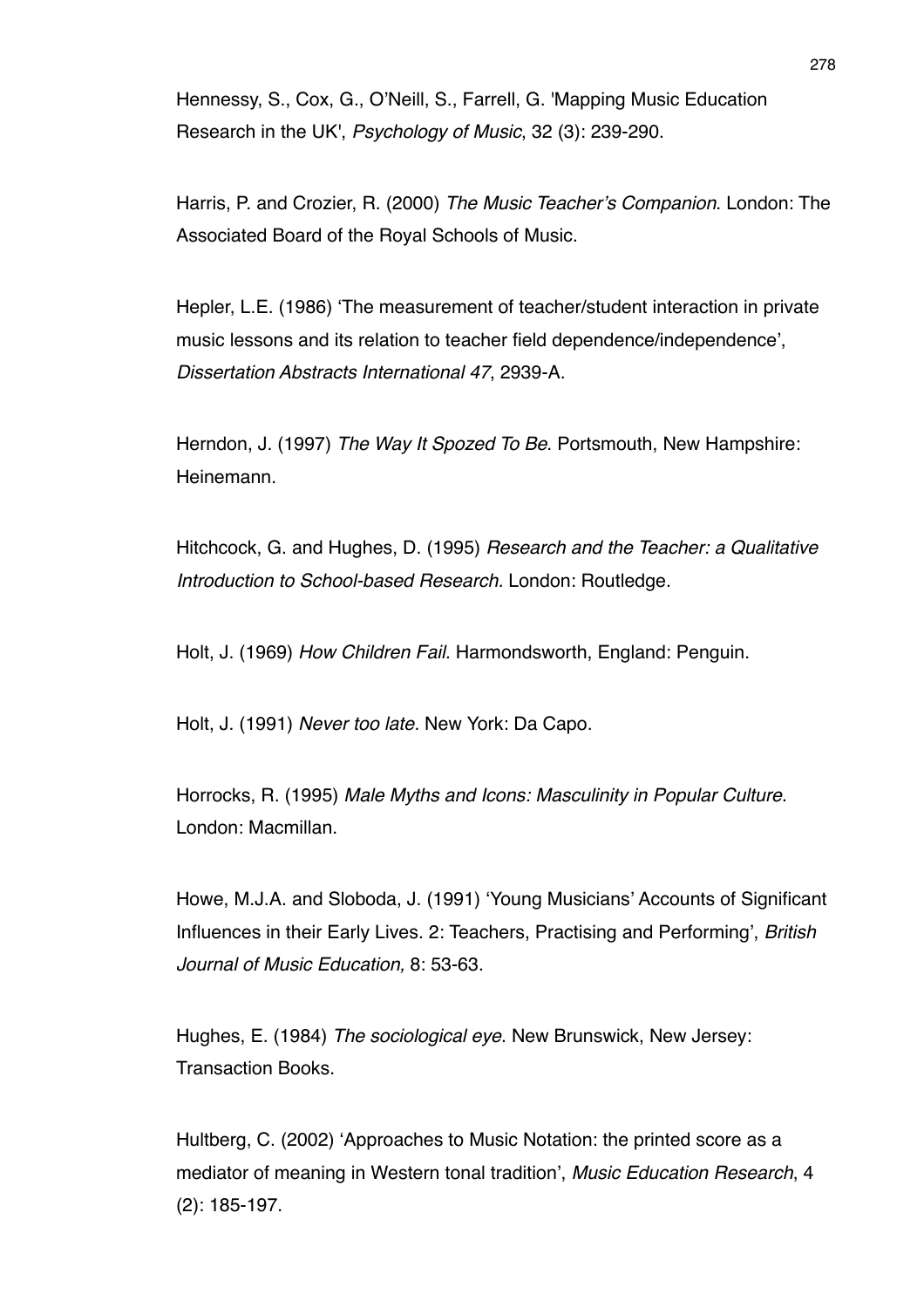Huq, R. (2006) *Beyond Subculture: Pop, Youth and Identity in a Postcolonial World.* London and New York: Routledge.

James, C.L.R. (2005) *Beyond a Boundary*. London: Yellow Jersey Press.

Jaffurs, S.E. (2004) 'The impact of informal music learning practices in the classroom, or how I learned how to teach from a garage band', *International Journal of Music Education*, 22 (3): 189-200.

Jones, G. and Rahn, J. (1977) 'Definitions of popular music: Recycled', *Journal of Aesthetic Education*, 11 (4): 79-92.

Kemp, A.E. (1996) *The Musical Temperament*. Oxford: Oxford University Press.

Kemp, A.E. and Mills, J. (2002) ʻMusical Potential', in Parncutt, R. and McPherson, G. (eds) *The science and psychology of music performance: Creative strategies for teaching and learning.* New York: Oxford University Press, pp. 3-16.

Kingsbury, H. (1988) *Music, Talent and Performance: a conservatory cultural system*. Philadelphia: Temple University Press.

Kisliuk, M. (1997) ʻ(Un)doing Fieldwork: Sharing Songs, Sharing Lives' in Barz, G. F. and Cooley, T. J. (eds) *Shadows in the Field : New Perspectives for Fieldwork in Ethnomusicology.* New York and Oxford: Oxford University Press, pp. 23-44.

Lamont, A. (2002) ʻMusical Identities and the school environment', in Macdonald, R., Hargreaves D. and Miell, D. (eds) *Musical Identities*. Oxford: Oxford University Press, pp. 41-59.

Lamont, A., Hargreaves, D., Marshall, N., and Tarrant, M. (2003) 'Young people's music in and out of school', *British Journal of Music Education*, 20, (3):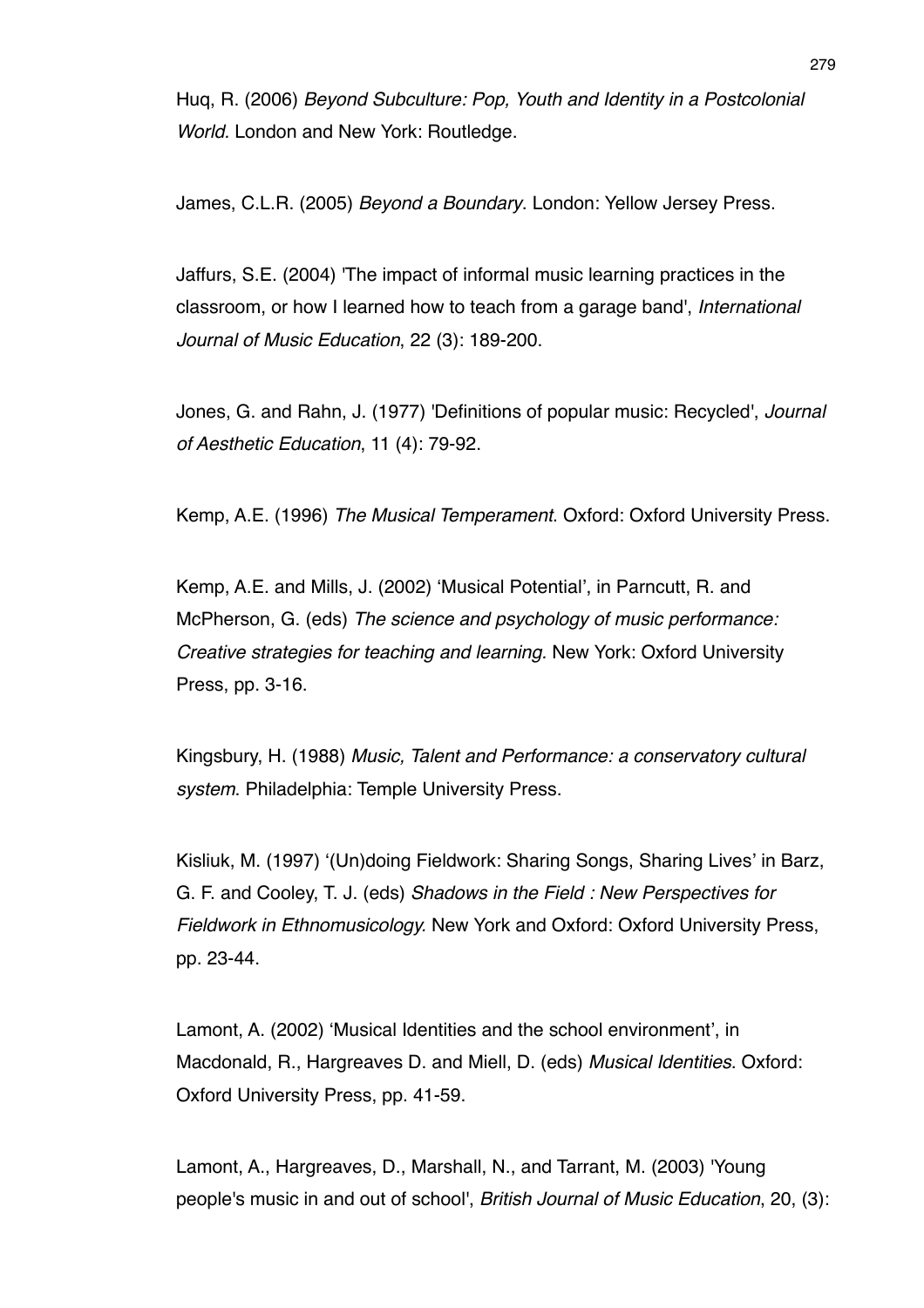Lave, J. and Wenger, E. (1991) *Situated Learning: Legitimate Peripheral Participation*. Cambridge: Cambridge University Press.

Lilliestam, L. (1996) 'On playing by ear', *Popular Music*, 15 (2): 195-216.

Limerick, B., Burgess-Limerick, T., and Grace, M. (1996) ʻThe Politics of Interviewing: Power relations and accepting the gift', *International Journal of Qualitative Studies in Education*, 9: 449-460.

Lortie D.C. (2002) *Schoolteacher: A Sociological Study.* Chicago: University of Chicago Press.

Mackworth-Young, L. (2000) *Tuning in: Practical Psychology for Musicians who are Teaching, Learning and Performing*. Swaffham: MMM Publications.

Madsen, C., Standley, J., Byo, J., Cassidy, J. (1992) ʻAssessment of effective teaching by instrumental music students and experts', *Update: Applications of Research in Music Education*, 10 (2): 20-24.

Mason, J. (2002) ʻQualitative Interviewing: Asking, Listening and Interpreting', in May, T. (ed.) *Qualitative Research in Action*. London: Sage, pp. 225-241.

McPherson, G. (2000) ʻCommitment and Practice: Key Ingredients for Achievement During the Early Stages of Learning a Musical Instrument', *Bulletin of the Council for Research in Music Education,* Winter 2000-2001, 147: 122-126.

McPherson, G. and Gabrielsson, A. (2002) ʻFrom Sound to Sign', in Parncutt, R. and McPherson, G. (eds) *The science and psychology of music performance: Creative strategies for teaching and learning*. New York: Oxford University Press, pp. 99-116.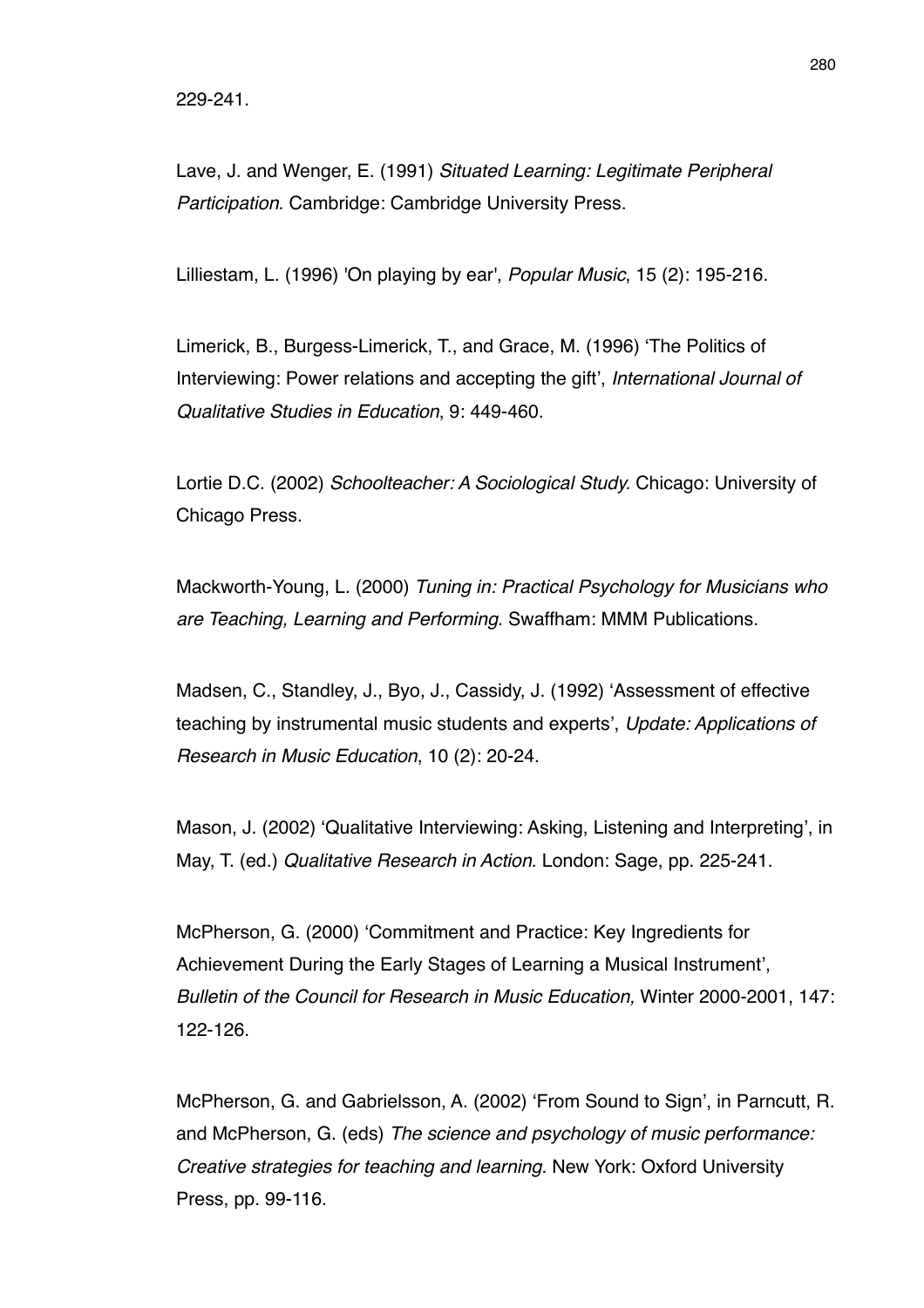McRobbie, A. (1990) ʻSettling Accounts with Subcultures: A Feminist Critique' in Frith, S. and Goodwin, G. (eds) *On Record: Rock, Pop, and the Written Word.* London and New York: Routledge, pp. 66-80.

Miles, M. B. and Huberman, M. A. (1994) *Qualitative Data Analysis: An Expanded Sourcebook*. London: Sage.

Miller, J. and Glassner, B. (2004) ʻThe "inside" and the "outside": finding realities in interviews', in Silverman, D. (ed.) *Qualitative Research: Theory, Method and Practice.* London: Sage, pp. 125-139.

Mills J. (2006) ʻPerforming and teaching: the beliefs and experience of music students as instrumental teachers', *Psychology of Music,* 34: 372-390.

Mills, J. (2007) *Instrumental Teaching.* Oxford: Oxford University Press.

Mills, J. and Smith, J. (2003) 'Teachers' beliefs about effective instrumental teaching in schools and higher education', *British Journal of Music Education*, 20 (1): 5-27.

Ministry of Education (1963) *Half our Future* [The Newsom Report]. London: HMSO.

O'Brien, K. (1995) *Hymn to Her: Women Musicians Talk*. London: Virago.

O'Connor, J. (1987) *Not Pulling Strings*. London: Lambent Books.

Odam, G. (1995) *The Sounding Symbol*. Cheltenham: Nelson Thornes.

O'Flynn, J. (2006) ʻVernacular music-making and education', *International Journal of Music Education*, 24: 140-147.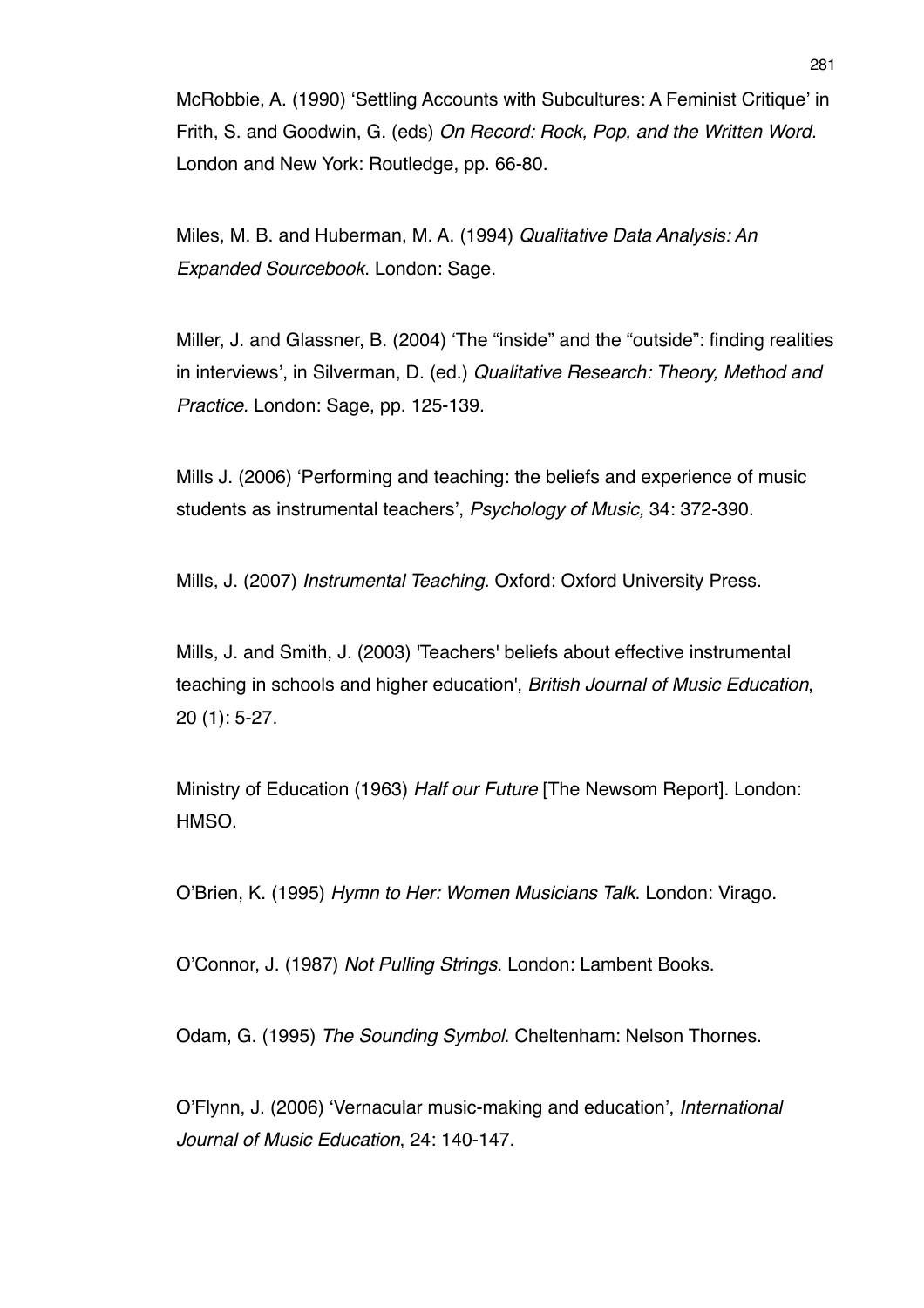O'Neill, S. (1997) ʻGender and Music', in Hargreaves, D. and North, A. C. (eds)*The Social Psychology of Music.* Oxford: Oxford University Press, pp. 46-63.

O'Neill. S. (2001)*Young People and Music Participation Project: Practitioner Report and Summary of Findings*, Unit for the Study of Musical Skill and Development, Keele University, UK.

O'Neill, S. (2002) ʻThe Self-Identity of Young Musicians', in Macdonald, R., Hargreaves, D. and Miell, D. (eds) *Musical Identities*. Oxford: Oxford University Press, pp. 79-96.

O'Neill, S., & McPherson, G. (2002) 'Motivation', in Parncutt, R. and McPherson, G. (eds) *The science and psychology of music performance: Creative strategies for teaching and learning*. New York: Oxford University Press, pp. 31-46.

Opie, I. and Opie, P. (1969) *Children*'*s Games in Street and Playground*. London: Oxford University Press.

Peel, J. (2008) The Olivetti Chronicles: Three Decades of Life and Music. London: Bantam.

Persson, R.S. (1994) ʻControl before shape - on mastering the clarinet: A case study on commonsense teaching', *British Journal of Music Education*, 11: 223-238.

Pitts, S. E. (2000a) *A century of change in music education*. Aldershot: Ashgate.

Pitts, S.E. (2000b) ʻReasons to teach music: establishing a place in the contemporary curriculum', *British Journal of Music Education,* 17 (1): 33-42.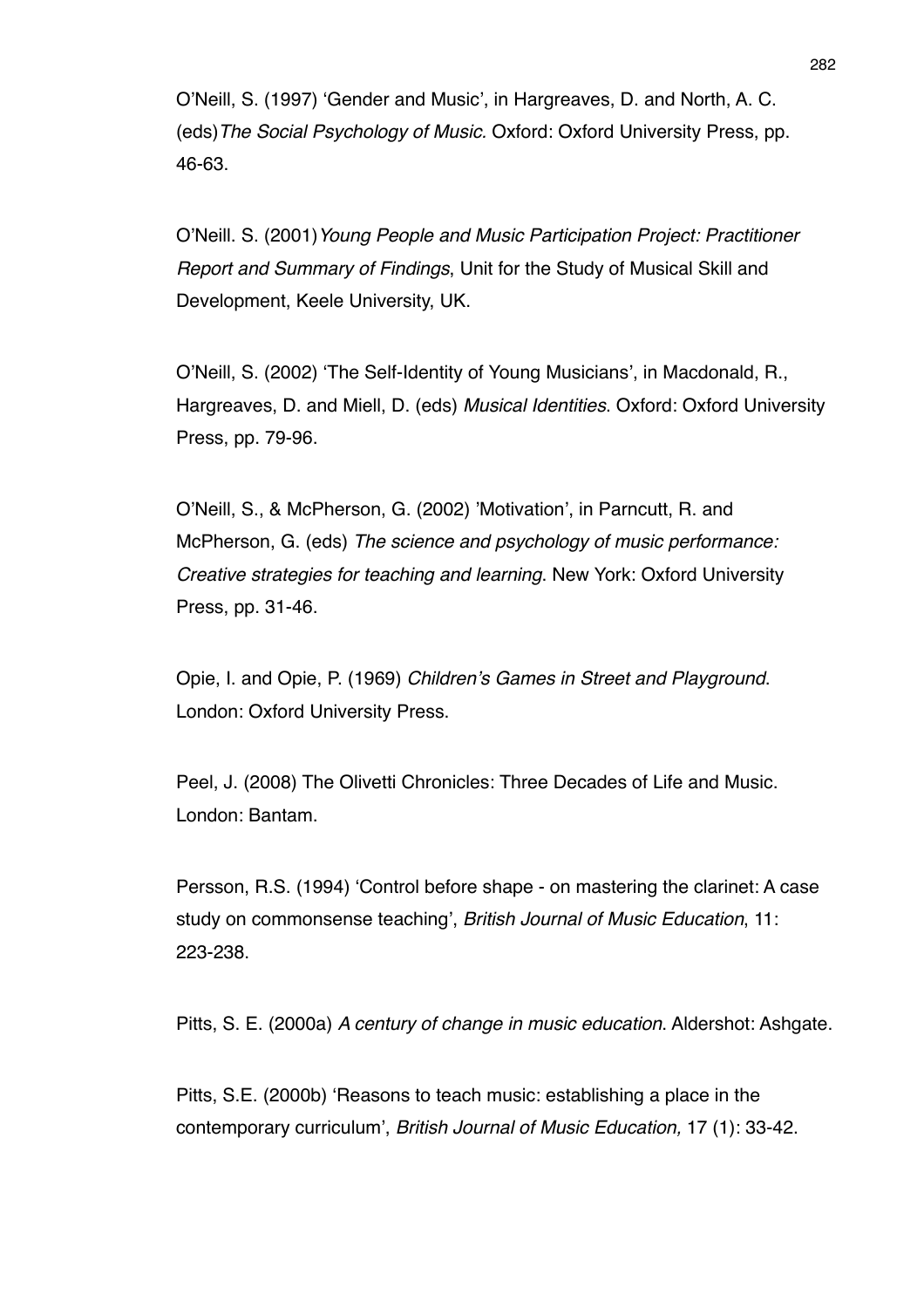Presland, C. (2005) ʻConservatoire student and instrumental professor: the student perspective on a complex relationship', *British Journal of Music Education*, 22 (3): 237-248.

Priest, P. (1989) ʻPlaying by Ear: its Nature and Application to Instrumental Learning', *British Journal of Music Education,* 6 (2): 173-191.

Purser, D. (2005) ʻPerformers as teachers: exploring the teaching approaches of instrumental teachers in conservatoires', *British Journal of Music Education*, 22 (3): 287-298.

Quirke, P. (1996) ʻUsing Unseen Observations for an In-Service Teacher Development Programme', *The Teacher Trainer,* 10 (1), see: http:// www.philseflsupport.com/unseenobs.htm (last accessed 12/3/10).

Reid, A. (2001) ʻVariation in the Ways that Instrumental and Vocal Students Experience Learning Music', *Music Education Research*, 3 (1): 25-40.

Renwick, J.M. and McPherson, G. (2002) ʻInterest and choice: student-selected repertoire and its effect on practising behaviour', *British Journal of Music Education*, 19 (2): 173- 188.

Resnick, L. B. (1987) ʻLearning in school and out', *Educational Researcher, 16*  (9): 13–20.

Rice, T. (1997) ʻToward a Mediation of Field Methods and Field Experience in Ethnomusicology', in Barz, G. F. and Cooley, T. J. (eds) *Shadows in the Field : New Perspectives for Fieldwork in Ethnomusicology*. New York and Oxford: Oxford University Press, pp. 101-120.

Richardson, L. (1990) *Writing Strategies: Reaching Diverse Audiences.* Newbury Park, California: Sage.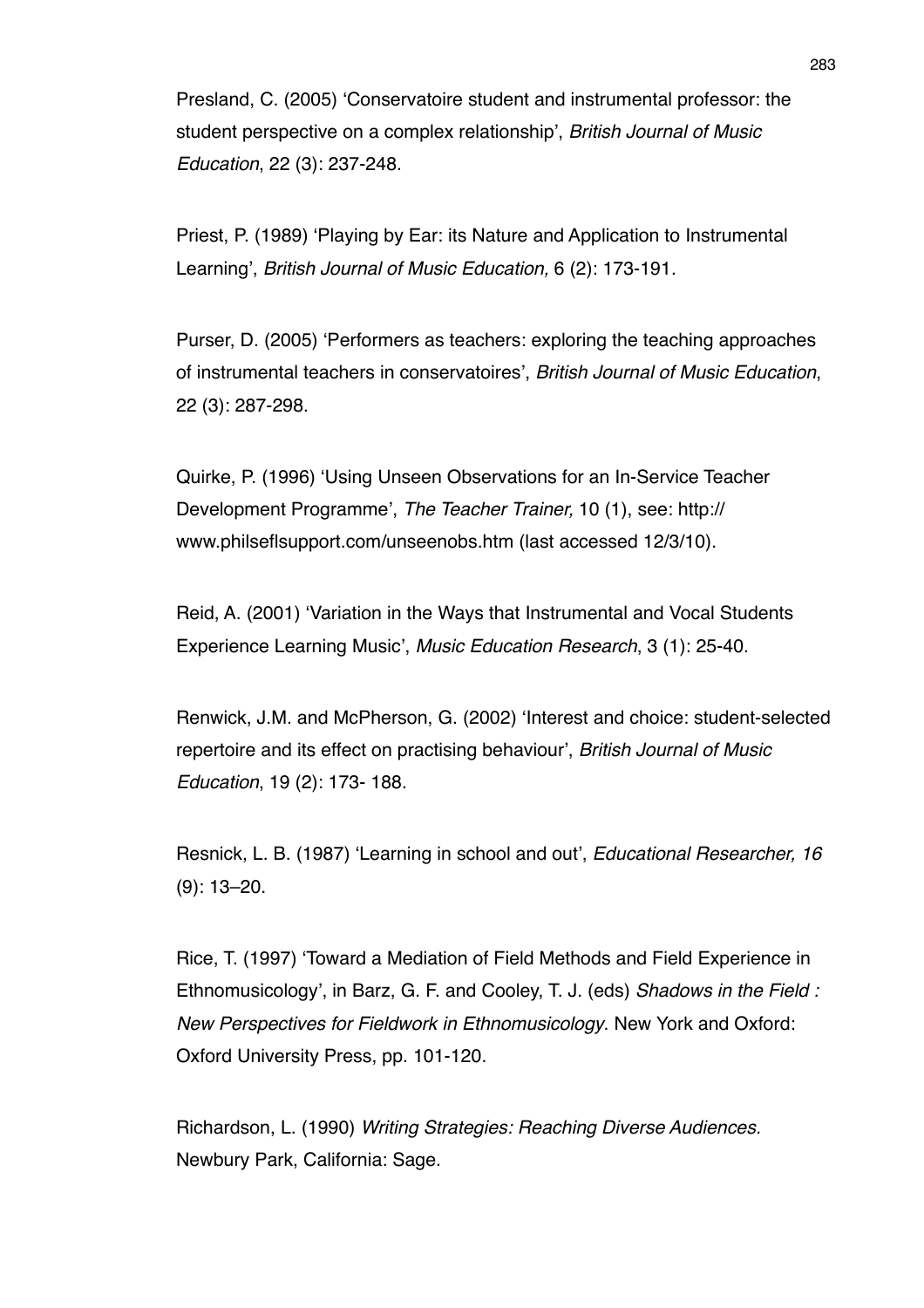Robson, C. (2002) *Real World Research*. Oxford: Blackwell.

Rowe, V. (2008) ʻPatterns and consequences of gender interactions in instrumental music lessons', PhD thesis, see: http:// roehampton.openrepository.com/roehampton/handle/10142/39595 (last accessed 12/3/10).

Scruton, R. (1996) quoted in Green (2002) *How Popular Musicians Learn*. Aldershot: Ashgate, p. 99.

Seifried, S. (2006) ʻExploring the outcomes of rock and popular music instruction in high school guitar class: a case study', *International Journal of Music Education*, 24 (2): 168-177.

Shepherd, J. and Vulliamy, G. (1994) ʻThe struggle for culture: a sociological case study of the development of a national music curriculum', *British Journal of the Sociology of Education*, 15 (1): 27- 40.

Shuker, R. (2001) *Understanding Popular Music*. London: Routledge.

Shuker, R (2005) *Popular Music: the key concepts.* Abingdon and New York: Routledge.

Silverman, D. (1984) ʻGoing Private: Ceremonial Forms in a Private Oncology Clinic', *Sociology,* 18: 191-204.

Silverman, D. (2000) *Doing Qualitative Research*. London: Sage.

Silverman, D. (2001) *Interpreting Qualitative Data*. London: Sage.

Small, C. (1980) *Music, Society, Education.* London: John Calder.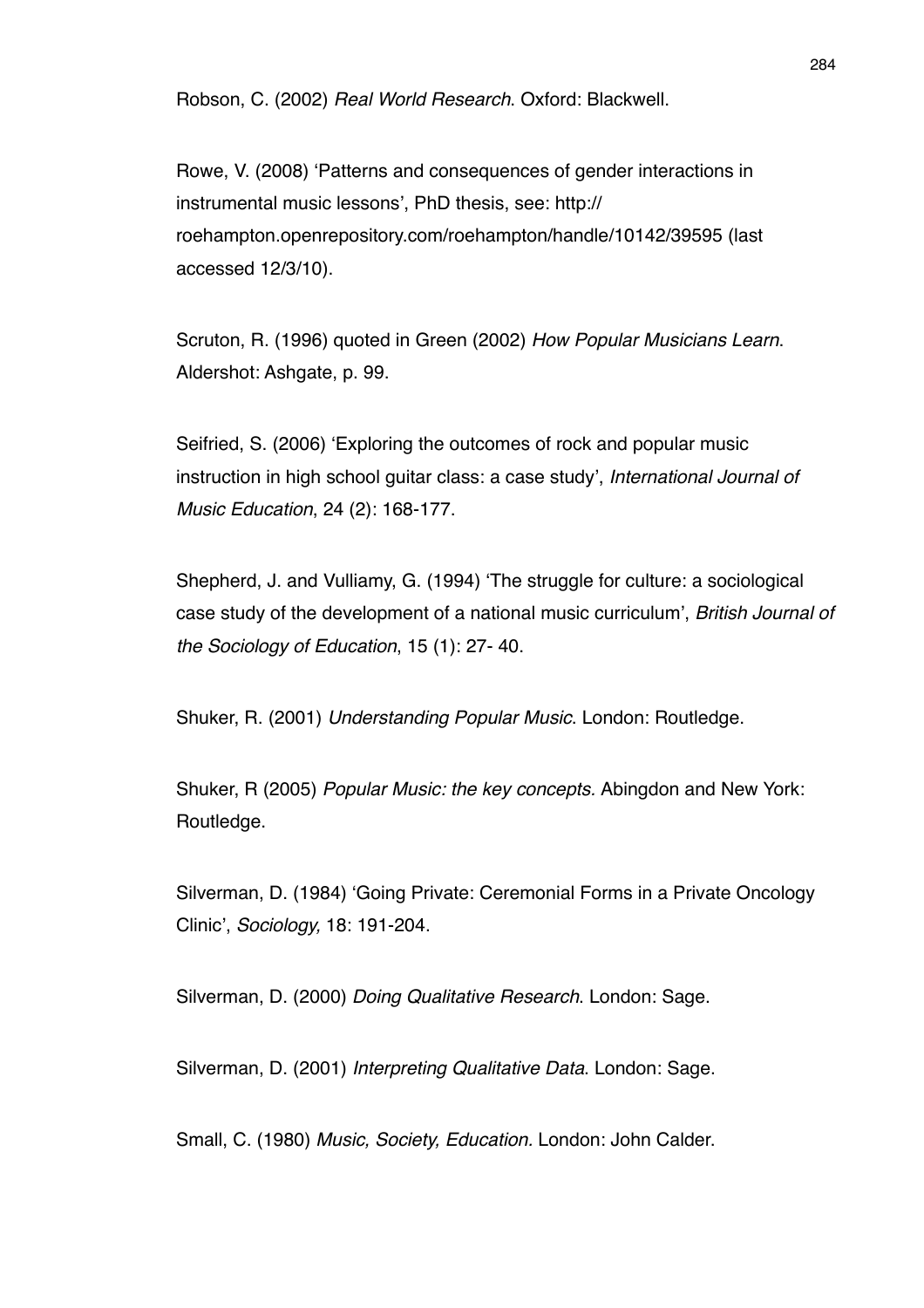Smilde, R. (2009) ʻMusicians as lifelong learners: discovery through biography', see: http://www.lifelonglearninginmusic.org (last accessed 12/3/10).

Smith, J.A. (1995) ʻSemi-Structured Interviewing and Qualitative Analysis', in Smith, J.A., Harre, R. and Van Langenhove, L. (eds) *Rethinking Methods in Psychology*. London: Sage, pp. 9-26.

Smith J.A. and Osborn M. (2003) ʻInterpretative Phenomenological Analysis', in Smith, J.A (ed.) *Qualitative Psychology: A Practical Guide to Research Methods*. London: Sage, pp. 51-80.

Spruce, G. (ed.) (1996) *Teaching Music*. London and New York: Routledge in association with the Open University.

Stålhammer, B. (2003) 'Music Teaching and Young People's Own Musical Experience', *Music Education Research*, 5 (1): 61-68.

Stebbins, R. A. (2004) *Between Work and Leisure: The Common Ground of Two Separate Worlds.* New Brunswick and London: Transaction Publishers.

Stock, J.P.J. (2004) ʻDocumenting the Musical Event: Observation, Participation, Representation', in Clarke, E. and Cook, N. (eds) *Empirical Musicology: Aims, Methods, Prospects*. London, New York: Oxford University Press, pp. 15-34.

Strauss, A. and Corbin, J. (1990) *Basics of Qualitative Research: Grounded Theory Procedures and Techniques.* Newbury Park, California: Sage.

Sutton-Smith, B. (2001) *The Ambiguity of Play*. Cambridge, Massachusetts and London: First Harvard University Press.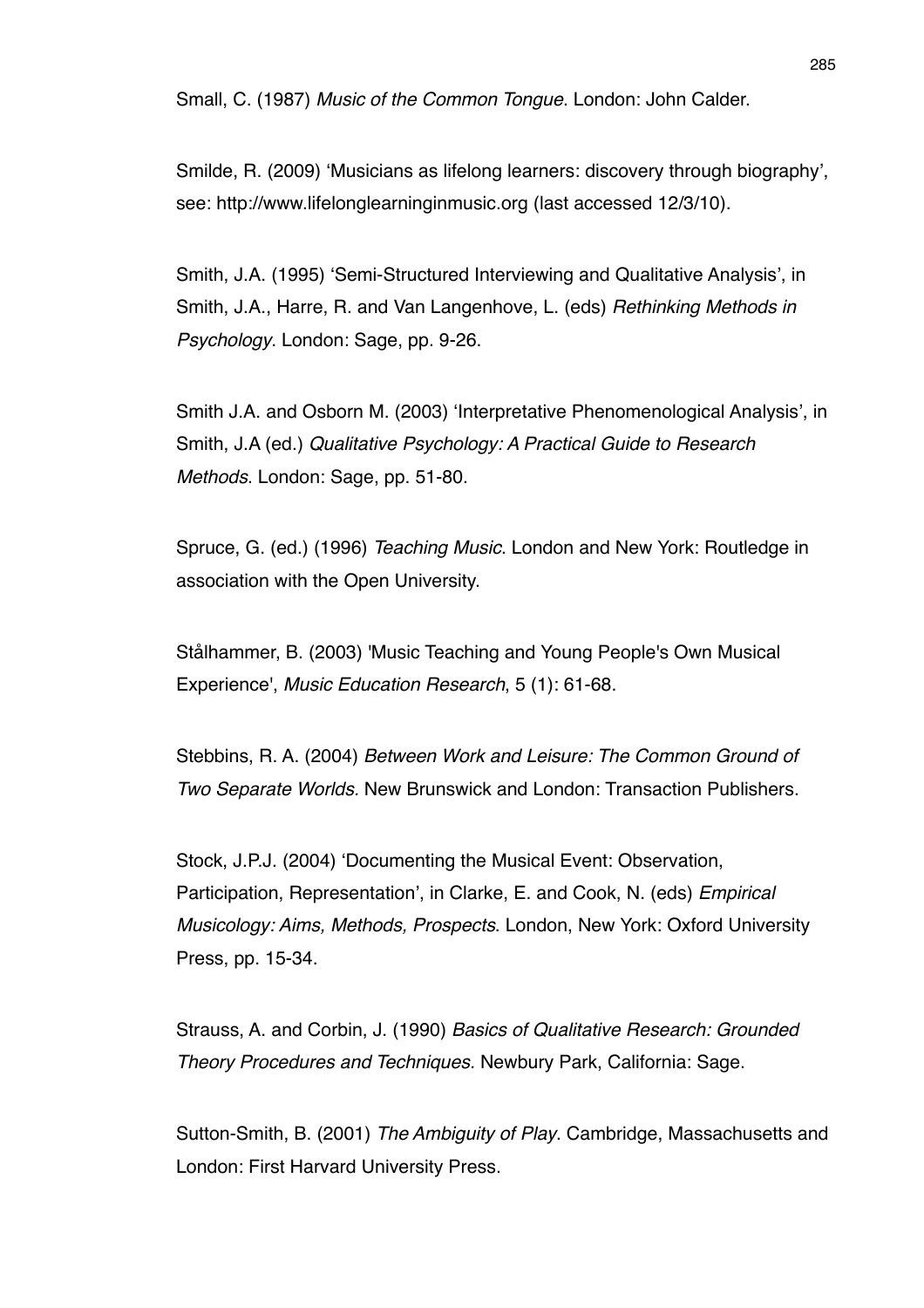Tarrant, M., North, A.C. and Hargreaves, D. (2002) ʻYouth identity and music', in Macdonald, R., Hargreaves D. and Miell, D. (eds) *Musical Identities*. Oxford: Oxford University Press, pp. 134-150.

Taylor, J.M., Gilligan, C. and Sullivan, A.M. (1995) *Between Voice and Silence.* Cambridge, Massachusetts: Harvard University Press.

Thomas, D. (1995a) ʻEmpirical authors, liminal texts and model readers', in Thomas, D. (ed.) *Teachers*' *Stories.* Buckingham: Open University Press, pp. 163-173.

Thomas, D. (ed.) (1995b) *Teachers*' *Stories.* Buckingham: Open University Press.

Thomas, D. (1995c) ʻTreasonable or trustworthy text: Reflections on teacher narrative studies', in Thomas, D. (ed.) *Teachers*' *Stories.* Buckingham: Open University Press, pp. 1-23.

Titon, J. T. (1997) ʻKnowing Fieldwork', in Barz, G. F. and Cooley, T. J. (eds) *Shadows in the Field : New Perspectives for Fieldwork in Ethnomusicology*. New York and Oxford: Oxford University Press, pp. 87-100.

Väkevä, L. (2006) ʻTeaching popular music in Finland: what's up, what's ahead?', *International Journal of Music Education*, 24 (2): 126-131.

Walser, R. (1993) *Running with the Devil: Power, Gender and Madness in Heavy Metal Music*. Connecticut: Wesleyan University Press.

Welch, G., Hallam, S., Lamont, A., Swanwick, K., Green, L., Hennessy, S., Cox, G., O'Neill, S., Farrell, G. (2004) 'Mapping Music Education Research in the UK', *Psychology of Music*, 32 (3): 239-290.

Wellington, J. (2000) *Educational Research: Contemporary Issues and Practical*